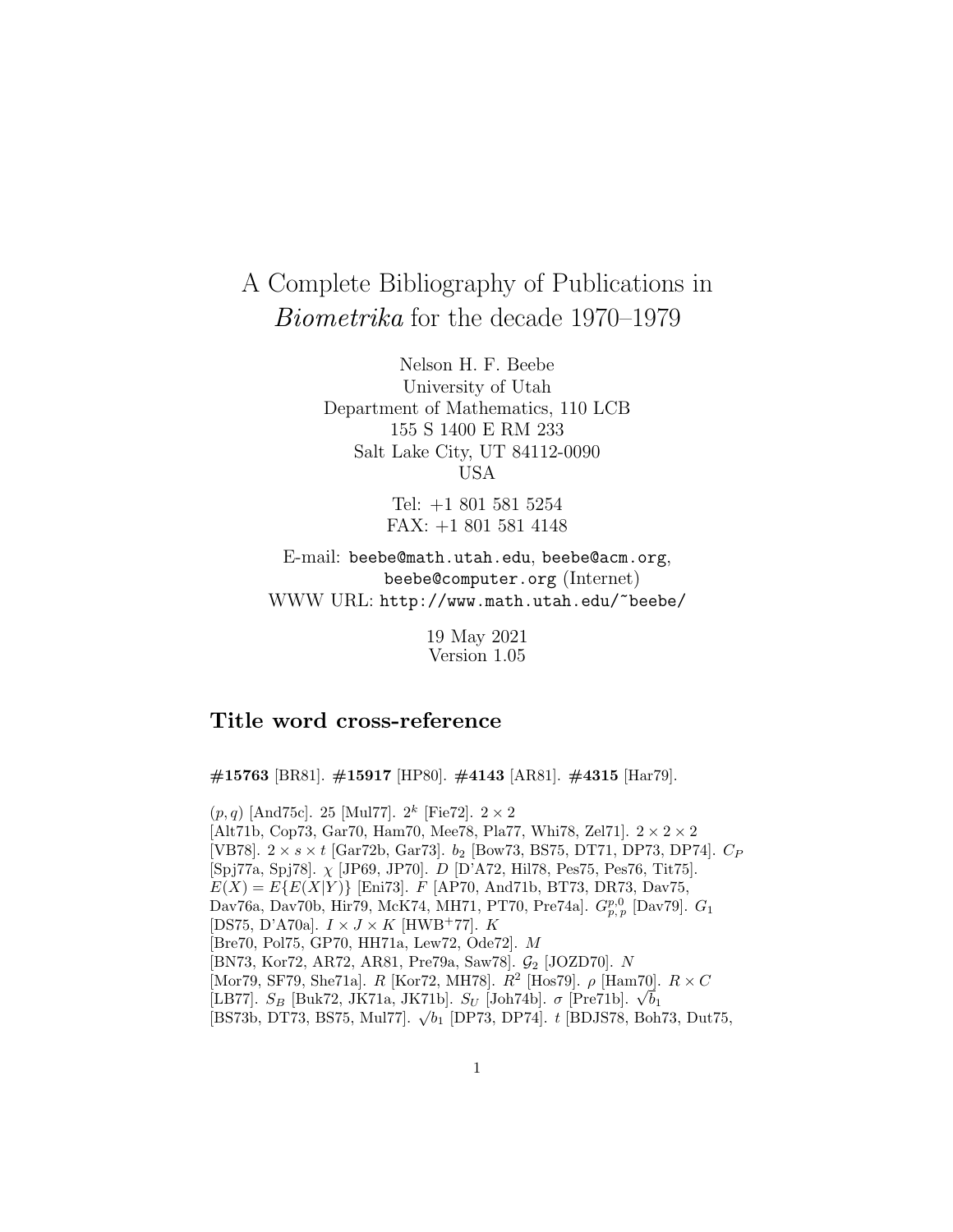FK72, HH71a, Hin77b, Hin78a, Mic75, Pre74c, SS70, YD73, Yue74.  $T^2$  $\left[ \mathrm{Kor72}\right]$ .  $T_{0}^{2}$   $\left[ \mathrm{Dav70a, \,Dav72, \,McK74, \,HS72b, \,Tik71b}\right]$ . $U$ [Blo76, LS76b, LS77a, LS77b].  $V$  [CR72].  $V_n$  [BS73a].  $W'$ [Wei74, Kor72, Wei74].  $X < t^2/X$  [Juo70].

**-Ancillarity** [BN73]. **-Ary** [SF79]. **-estimates** [MH78]. **-Independence** [DR73]. **-Minimax** [JOZD70, DS75]. **-Optimal** [Hil78]. **-Optimality** [Tit75]. **-optimum** [Pes76, Pes75]. **-Sample** [Pol75, Lew72, Ode72]. **-sphere** [Saw78]. **-Statistics** [GP70, LS77a, LS76b, LS77b, Blo76].

**1** [AR72]. **1977** [Efr79].

**30** [Har79].

**49** [AR81].

**51** [Har79]. **52** [BR81, HP80, Joh74b]. **54** [MT72]. **55** [DS76a]. **57** [Dav72]. **58** [Ken72]. **59** [AR81, Joa75].

**60** [DP74, Rao73a]. **62** [BR81, Bin76, CS76, Dav76a, Hin76a, HP76, HP80, Lou76, Pes76, Sch76, Smi76, The76]. **63** [DC77, LS77a, Sha78b, Wil78]. **64** [Ali78, Hin78c]. **65** [Pre83]. **66** [CS82, JW81].

**80a** [Pre83]. **80i** [JW81]. **81f** [CS82].

**A.** [Goo79a]. **Abbe** [Ken72, Ken71]. **Abraham** [DP72]. **Absolute** [Lac75, HH71a]. **Absorbing** [Mat70]. **abstract** [Tuk58]. **Acceptability** [Joh74a]. **Acceptance** [BS76b]. **Accuracy** [EH78b, RF70, Sow71]. **Adding** [Cha76]. **Additions** [AP70]. **Additive** [Dar74]. **additivity** [Yat72]. **Adequacy** [God79]. **Adjusted** [AL76, ER77, Fea77]. **Admissible** [FV71, Van73b]. **Adult** [Seb70]. **Affinity** [CD78]. **Against** [Fuj79, Kno75a, Kno77, LS76b, LS77b, Mar76a, MP78, Pet72, Spi77, Sto77, AS72, LS77a, Ode72]. **Age** [Seb71, CH72, Sti70]. **Age-Specific** [Seb71]. **Aggregates** [Tia72]. **Aggregation** [TW76]. **Agnesi** [Sti74]. **Agreement** [Gor79a, Gor79b, HS78c]. **AIC** [Aka79]. **Aided** [BP74]. **Akaike** [BD77, Koh77, Shi76]. **Algebraic** [KP76]. **Algorithm** [Ans79, BS00, FK74, Geb70, Gor73, Hit03, deC72]. **Algorithms** [Atk79]. **Allocation** [FL71, GJ79b, Gla78, HHvdB74, Lou75, Mor75a, New71, SY74, ST71, Wei78, Lou76]. **Allowing** [Pol75, RK75]. **Alternative** [Dav77, Hay75, Kno77, Leo76, Mar76a, MH71, Sow72]. **Alternatives** [AS72, Bro74b, Cha74b, Fuj79, Hir78, Kno75a, Koe79, LS76b, LS77b, Nel77, Pet72, Spi77, Spj77a, You73a, LS77a, Ode72, Spj78]. **Amalgamation** [Ait79]. **Amendments** [Ali78, Ano81, AR81, Bel79, BR81, Bin76, BMW79, Cha73a, CS76, Cox77, CS82, DP74, Dav76a, DPF74a, DH77, De 77, DS76a, DC77,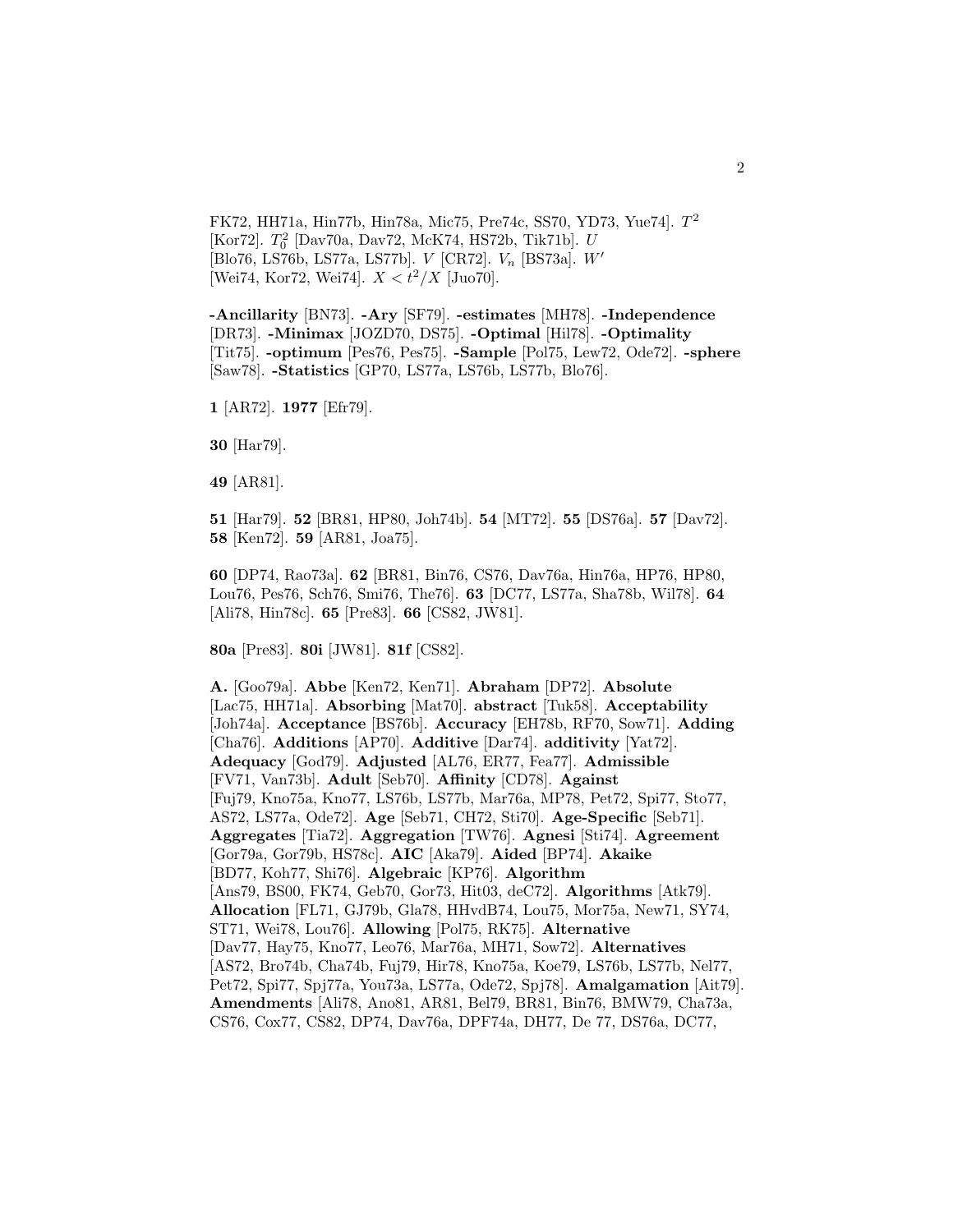Gar73, Har79, HPF71, Hil77, HH71b, Hin78b, Hin78a, HP76, HP80, Hol72a, JW81, Kei74a, LSG83, LMH71, Ofo75, Pea72, Pes76, Pfa74a, Pre83, Rob77, Rog78, Saw79, Sch76, Sha78b, Som76, Spj78, Tar90, The76, Wis90, Yan80, You72a, Dav72, Hin76a, Joa75, Ken72, LS77a, Lou76, MT72, Smi76]. **Among** [Ano81, BO78, Pre75]. **Amongst** [GL70]. **Analogy** [Fin79a]. **Analyses** [HP74, Hol78, Ran74]. **Analysis** [AB79, Ali77, Ali78, Ali79, Alt71a, Alt71b, Alt76, AC77, BM79, Bin78, BT77, Bro74b, CC77, Cha77, Che71, Cla74, CS79a, Cor77, Cox79, Daw77, Dun76, Feu79, FV79, Gab71, Gol76, Goo73, Goo74, JW71, Jör70, KHB70a, Ket71, Kor72, Krz79, LW78, LM73, Lee79, MPG76, McC78, McK77, McL74, McL76, ML74b, Mor78, MDS74, Nea70, Nel77, Olk72, PCdCM74, Poc77, RS78c, See75, SM72, SWH75, Tar75, The75, TP74, TA71, Tit77, UL76, Wal67, Wal70a, Whi78, WJ79, Wil70a, WL77, Wor75, DS75, MH78, The76, Zel71]. **Analytical** [Rao73b, Rao73a]. **Analyzing** [CL76]. **Ancillarity** [BN73, FR79]. **Anderson** [Pet76b]. **Anderson-Darling** [Pet76b]. **Angular** [Upt74]. **Animal** [Hol73]. **Animals** [Ano81, BO78]. **Anomalies** [CC77]. **Ansari** [Lep71, Lep73]. **Ansari-Bradley** [Lep71, Lep73]. **Apparent** [McL76]. **Application** [BEH76, Cla78, Gab71, GK71, Hir79, The75, Web70, Whi78, The76]. **Applications** [Dur75, Has70, Mar70a, Olk72, HH71a]. **Applied** [Bro78, Mar79b]. **Approach** [BO75, BE72, Bro72, DS73, DS68, Fea75, Gei74, Goo73, HG76, KS72, KM73, MW77, Rob78c, Shi78, ST73, ST74, Smi75, Sri70, You77, DS76a, Smi76]. **Approaches** [DT73, Leo76]. **Approximate** [BS79, Dav75, Gol74, Mic75, MH71, Que49, Ram72, Sis76, Dav76a, YD73]. **Approximately** [MG72]. **Approximating** [HS72b, Ped79]. **Approximation** [Hir79, Kon78, SS70, She71a]. **Approximations** [Dav70b, Dav71, Hil76, Hil77, Hin77b, Law74, McC73, Phi78, SH76, Upt74, DT72, McK74, Hin78a]. **Arising** [CC77, Atk74]. **Armed** [Jon75, WAK77]. **Arthur** [Mac77a]. **Ary** [SF79]. **Aspects** [Bro73, Gil79, Tit75]. **Assay** [Arm70]. **Assessing** [EH78b, Gea70]. **Assigned** [Sam70]. **Assignment** [HS75]. **Associated** [DB69, DB70, Ked76, Mor75a, Pee71, Sti71]. **Association** [Cla78, Tjø78]. **Associations** [Mes73]. **Assuming** [GLGH79]. **Assumptions** [HM75b]. **Asymmetrical** [LJ76]. **Asymmetrically** [Pre79b]. **Asymptotic** [Bai79, Bri74, BW78, Cha74a, Dun76, FR79, Hai71, Hol72b, Hol72a, Hos79, Kay79, Lee71, McL74, Mor73a, Oak77, Roy77, Ste75a, Tho76, Tia72, Wat76]. **Asymptotically** [Mor70b, DL73]. **Asymptotics** [Sto77]. **Attenuation** [BP75]. **Attributable** [Wal75]. **Attributes** [HG76]. **Autocorrelated** [BW74, Bli73, Kno75a]. **Autocorrelation** [AL71, And76b, Bas72, DC78, HW78, HM75a, Kno77, Wic73]. **Autocorrelations** [And75b, AN79, DPF74a, DPF74b]. **Autocovariance** [And76a, Roy77]. **Autocovariances** [Tua79]. **Autoregression** [Gea70, Phi78, Tro79]. **Autoregressions** [dJ76]. **Autoregressive**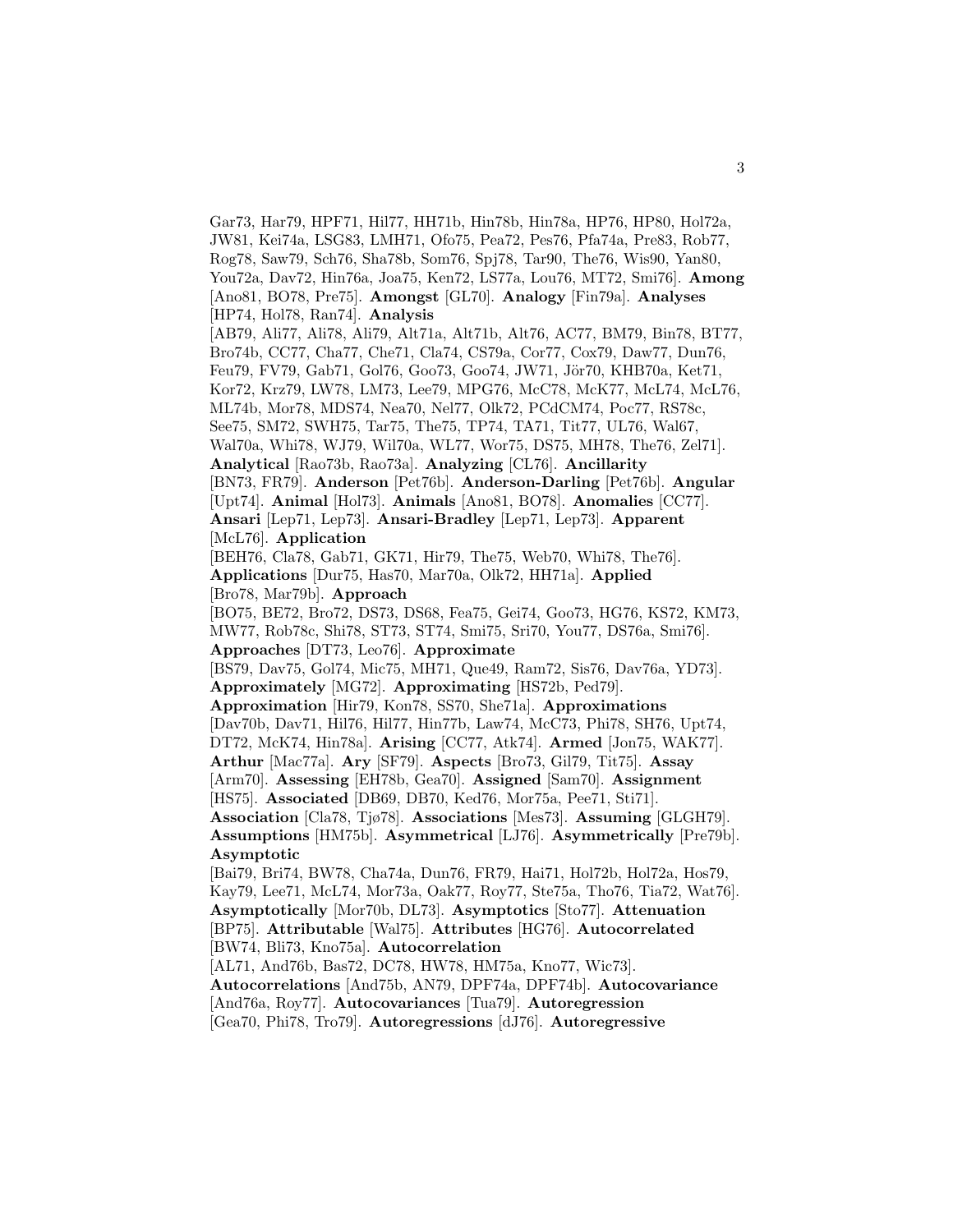[Aka73, Aka79, Ali77, And75d, Ans79, AN79, Bai79, BD77, BS76b, CT77, God75, Han79, HP79, Hos79, Koh77, Lev72, LB79, McC73, New74, NH79, PDT78, Pie71, Ree72, Rud74, Sha73, Shi76, Tua79, Ali78, And75c]. **Autoregressive-** [HP79]. **Autoregressive-Moving** [Ali77, And75d, Ans79, AN79, CT77, Han79, Hos79, Koh77, LB79, New74, NH79, PDT78, Pie71, Sha73, Tua79, Ali78]. **Average** [Aka73, Ali77, And75b, And75d, And76a, And76b, Ans79, AN79, Bha76, CT77, DPF74a, DPF74b, God75, God77, Han79, HP79, Hos79, Koh77, LB79, New74, NH79, PK78, PDT78, Pie71, Roy77, Sha73, Tua79, Wic73, Ali78, And75c]. **Averages** [God78, McC73].

**B.** [BN78, Jam78, Rob78a, Spr78]. **Back** [Ano70a, Ano70b, Ano70c, Ano71a, Ano71b, Ano71c, Ano72a, Ano72b, Ano72c, Ano73a, Ano73b, Ano73c, Ano74a, Ano74b, Ano74c, Ano75a, Ano75b, Ano75c, Ano76a, Ano76b, Ano76c, Ano77a, Ano77b, Ano77c, Ano78a, Ano78b, Ano78c, Ano79a, Ano79b, Ano79c]. **Bacon** [Wil75a]. **Bad** [And71b]. **Balanced** [Efr71, SF79, Sin78b, Wil75b]. **Band** [Seb70, Seb71]. **Bandit** [GJ79b, Jon75, WAK77]. **Bands** [KS72, SW73]. **Bartholomew** [Sis76]. **Bartlett** [SHA78a]. **Based** [And71c, BS76b, BS75, Cre78, Cre79, Far79, GM78, HBA70, HS79, KP73, Pre74a, Sco79, Sim77, Ste79a, Tam78, Ton71, You70a, You72a, HR77, Lew72, MH78]. **Basic** [AB76, BEH76, God75, PCdCM74]. **Batch** [BS76b]. **Bayes** [CK70, Aka78, BM72, CK68, Cop72, CD78, Cox75b, Cox75c, EM72, EK72, GK70, Geo71, GK71, GD74, Lai78, Leo74, ML74a, O'H73, OL76, Pre71c, RK75, Smi73, SD72]. **Bayesian** [Smi76, AB79, Aka79, Alt71b, Bin78, BO75, Bre79, Bro74b, CC77, DS73, ESF73, Fea75, Fre70, GJ79a, Gol74, Gol76, Har74, Jon74b, Leo72, Leo73, MEA76, Rob78b, Sha77, Smi75, SD72, WAK77, Wat74, Woo76, You77]. **be** [DGS74, Efr71, Kha78]. **Behaviour** [BW78, Roy77, Tia72, TW79, Wic73, Yat72, YD73]. **Behrens** [Pfa74a, Dal78, MS70, Nai74, Pfa74b, SS73]. **Behrens-Fisher** [Dal78, Nai74, Pfa74b, SS73]. **Bernoulli** [She70]. **Best** [KMN75, LC76, TW79]. **Beta** [Atk79]. **Better** [HSW72, SW70, TY74, Fus73]. **Between** [AG74, AF75a, Els75, Fre73b, Han75, HS78c, Jar79, Mes73, PT70, PP75, Yan78, Yan80, AF75b, BW71, Gor79a, Gor79b]. **Bhattacharyya** [BR74, Whi73b]. **Bias** [McC73, McL76, Que56, RF70, Sow71, Sow72, Tuk58, Wei78]. **bibliographical** [DP72]. **Bibliography** [Cox70a]. **Bienaymé** [HS72a]. **Bimodal** [AS72]. **Binary** [AA76, Bro73, Far77, GP75, Krz79, San71, Tit77]. **Binomial** [Bes74, Bin75, Bis72a, Bis72b, GK71, HH71b, HSW72, Jon74b, Leo72, ML74a, NS72, RS78c, SWH75, SW70, TY74, Tar79b, Tar90, UL76, Wal70b, Wis68, Wis90, You70b, You73b, Bin76, Fus73, HH70]. **Bioassay** [Chm76, Mil73]. **Biometrika**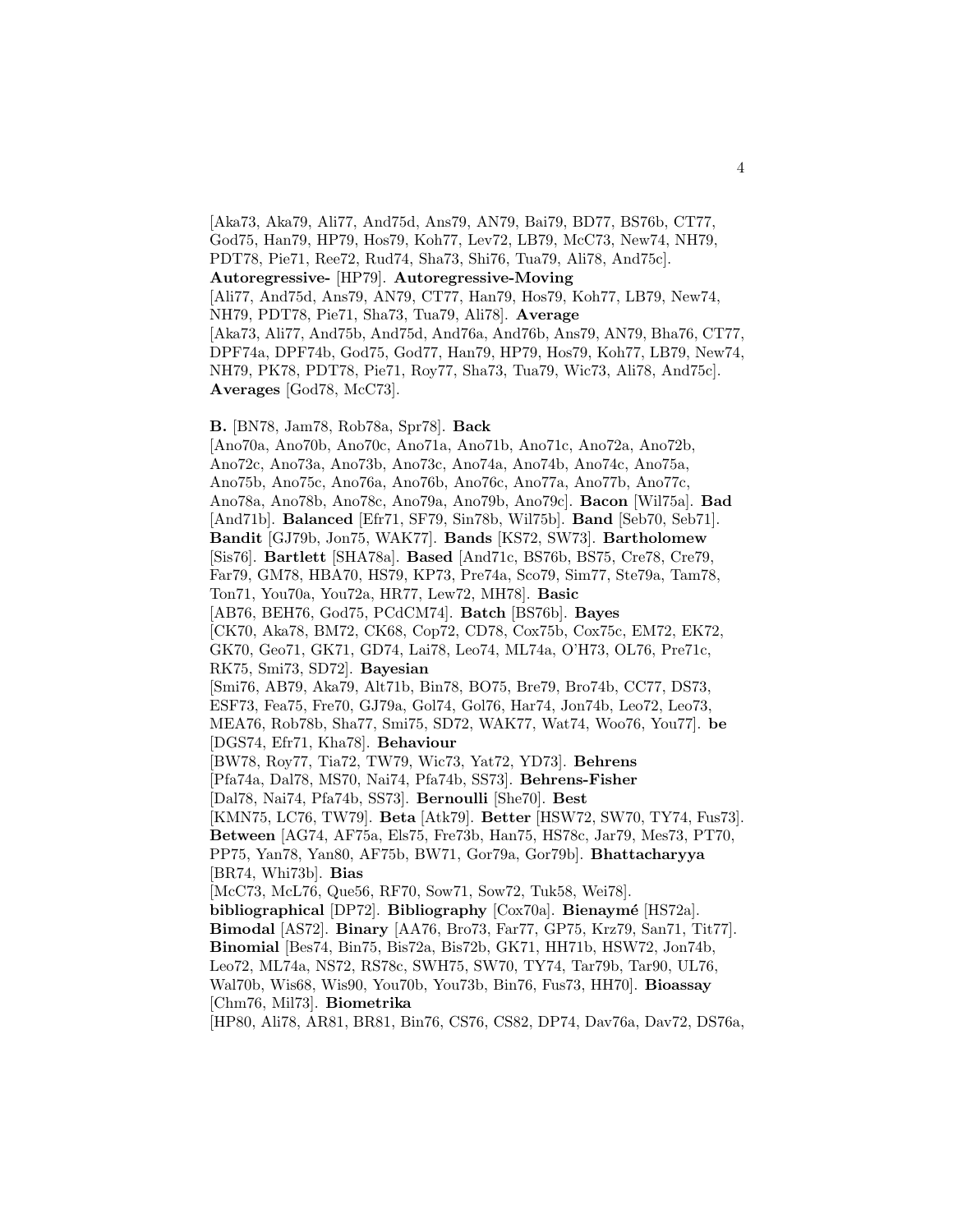DC77, Har79, Hin76a, Hin78c, HP76, Joa75, Joh74b, JW81, Ken72, LS77a, Lou76, MT72, Pes76, Pre83, Rao73a, Sch76, Sha78b, Smi76, The76, Wil78]. **Biplot** [Gab71]. **Bird** [Seb71]. **Bird-Band** [Seb71]. **Birds** [Seb70]. **Birth** [Kei74a, Kei74b, Ren72, vK73]. **Bivariate** [Ahs71, Cla78, HS79, Hol71a, Pal72, Sam70, Shi78, TN79, Wyn77]. **Black** [Mac77a]. **Block** [BT74, CS74, CS75, Dow76, Fre76, Jar77, JH78, KHB70b, PT71, PW76, Pea70, Pea71, Pea72, SF79, SD79, Sin78b, Wor75, CS76, Woo78]. **Blocking** [Rob70]. **Book** [Cox70a, Cox72a, Cox72b, HW72, Sto72]. **Bootstrap** [Efr79]. **Borne** [Aba74, Dan72, Den72]. **Both** [Bho78, Bho79, Ekb76b, Goo74, JK71b, LS77b]. **Bound** [Loy79, MS76, deC72]. **Boundary** [MV76]. **Bounded** [Dar71]. **Bounded-Sum** [Dar71]. **Bounding** [And75b]. **Bounds** [AG74, BR74, BF72, CS79a, Coo79, Jar77, MG72, Mui74, Sat77, Wyn75]. **Box** [DTN77, McL77]. **Box-Jenkins** [McL77]. **Box-Pierce** [DTN77]. **Bradley** [Atk72b, Lep71, Lep73]. **Bradley-Terry** [Atk72b]. **Branch** [FK74, deC72]. **Branching** [BS76a, Bec74, Hey75, San71, Sti71, Swe78, CH72, HS72a, Sti70]. **Burr** [Rod77].

5

**C** [SBL79]. **Calculated** [CS71]. **Calculations** [Bar65, FH70a, HMM77, Kal74, Kay79, MRR<sup>+</sup>53]. **Calibration** [Ait77, Ait79]. **Cambridge** [Boo75]. **Cancer** [HJ79]. **Canonical** [BT77, Che71, FV79, JW71, Ket71]. **Capture** [Ano81, BO78]. **Carcinogenesis** [Ber75]. **Carlo** [Bar65, DL73, Has70, Hut71, Lay74, LDG75, Mor75b, Pes73, Tik70, Yat72].

**Carrier** [Aba74, Dan72, Den72]. **Carrier-Borne** [Aba74, Dan72, Den72]. **Case**

[AAK72, Ekb76a, Ekb76b, Kno75a, MN74, PP79, Saw70, You73a, DS75]. **Case-Control** [PP79]. **Cases** [AB76, HHvdB74]. **Catchability** [Pol75]. **Categorical** [Cla74, Cla76, McC77]. **Categories** [Goo79b, McC78]. **Categorized** [HG76]. **Cauchy** [Cop75, HBA70, Law72, Sti74]. **Causes** [BD76]. **Cautionary** [Dye74]. **Cell** [CH74]. **Cells** [Str77]. **Censored** [Bli70, BJ79, Cla76, DF79, Far77, HS79, Hea78, JW79, KM79, LW78, LSZ78, Lat77, Mac72, MN74, Mil76, Oak77, PR77, Pet76a, Pre78, Pre70, Pre79b, Saw58a, Saw58b, Saw79, Tik70, Tik71a, WL77, You73a, JW81, KG76, PS76, Pet77, Pre83]. **Censoring** [Hyd77, LGGB79, Pre73, You70a, You72a]. **Censorship** [Bre70]. **census** [Fie72]. **Central** [JP69, Mat70, PT70]. **Centre** [Luc77]. **Century** [Har10]. **Certain** [Cra72, DGK71, Hol72b, Hol72a, KLC76, Lee71, Man70b, Rea73, Roy70, Upt74, Wed76, Wyn77]. **Certainty** [AB76]. **Chain** [Dev73, Han72, Ked76]. **Chains** [Bas72, Has70, Mat70, Pes73, Sha76a, Sha75, Sha78b]. **Change** [HH71b, Hin71, Kie75, Pat70, Smi75, Hin70b, HH70, Smi76]. **Change-Over** [Pat70]. **Change-Point** [HH71b, Hin71, Smi75, Hin70b, HH70, Smi76].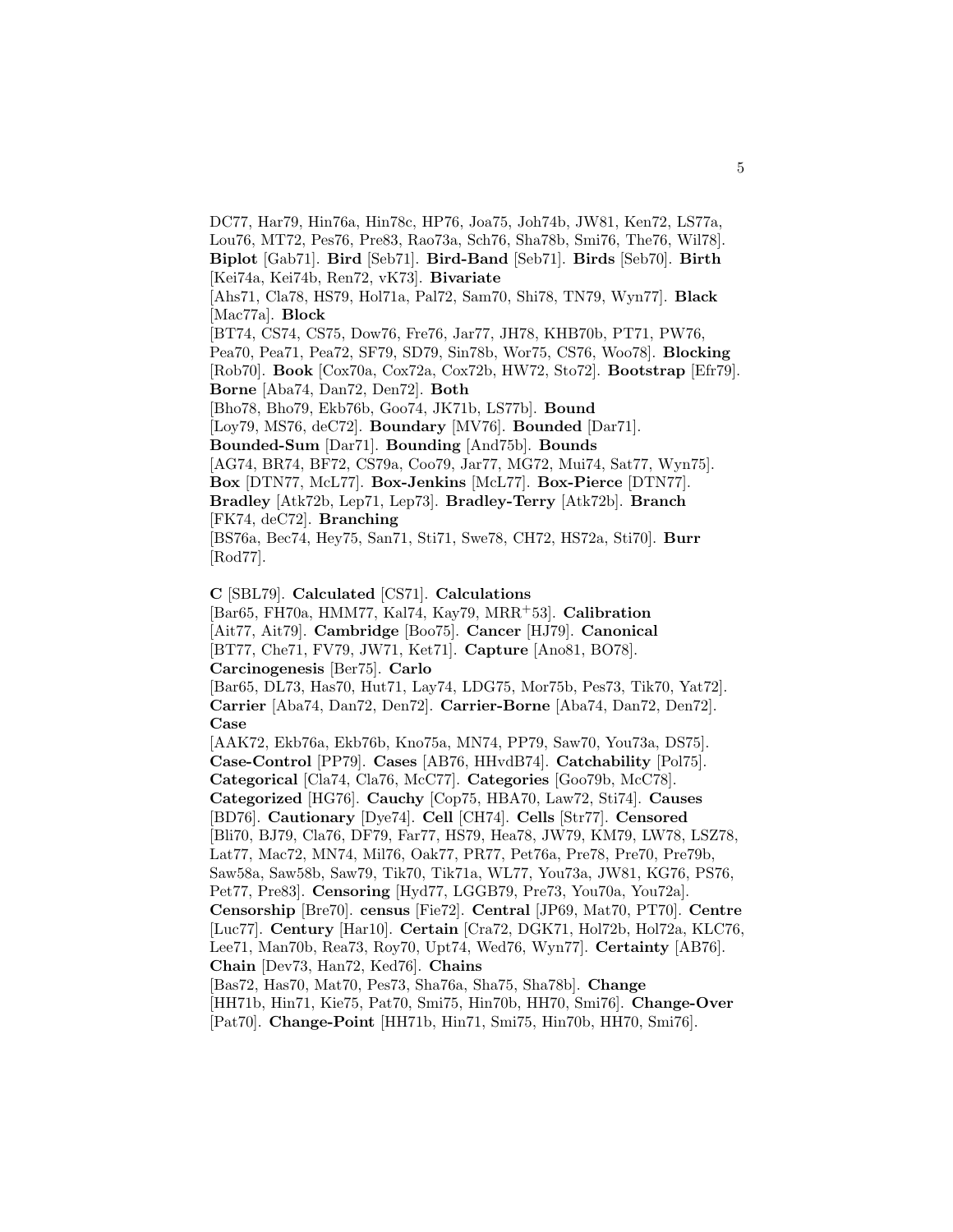**Changeover** [Pat73]. **Changepoint** [Cob78]. **Changes** [Gea70]. **Characteristic** [Dav73]. **Characterization** [Her76]. **Charlier** [DT72]. **Chi** [Bri74, Dah71, DG72, Goo69, Goo70, Han75, Har64, Kha78, Mol77, Sie79, Sla73, Har65, Har79]. **Chi-Square** [Har64, Har65, Har79]. **Chi-Squared** [Bri74, Dah71, DG72, Goo69, Goo70, Han75, Kha78, Mol77, Sie79, Sla73]. **Choice** [Bro74c, Han72, Man70a, Rob78c]. **Choosing** [Atk78, HSW72, Sil78a]. **Chronic** [Cla78]. **Circle** [BM78a]. **Circular** [LO78, Mar76b]. **Class** [Afo72, Ber74, CS74, Dav71, DTL76, LW78, McC78, PW76, Sub69, Sub70]. **Classical** [GO77, Saw70]. **Classification** [BW78, Har69, Har70, Hin72]. **Classifications** [MT67, MT72]. **Classified** [AB76]. **Clinical** [Ait79, BM79, FL71, Gla78, MI77, Poc77, SWH75, UL76, WJ79]. **Closed** [Ano81, Bar75a, BO78, MPG76, Fie72]. **closer** [Har10]. **Closest** [Mor79]. **Cluster** [Bin78]. **Clustering** [Dom72, FV71, HIR72, KR76, Str75, Van73b]. **Coal** [Jar79]. **Coal-Mining** [Jar79]. **Coefficient** [Bas72, DC78, Hin77a, Hin78b, Joh79, Kon78, Lee72b, MP78, Ram72, Thi74, Boo75, Hin78c]. **Coefficients** [Cho77, DGK75, LO78, Mar76b, Mor70a, Wol76, Woo70, DL73]. **Coherence** [HT71]. **Columns** [SD79]. **Combination** [Arm70, Gar70, RW75, Lep71]. **Combinations** [Rab70]. **Combined** [McK78, Lep73]. **Comments** [Bar75b, BN75, BN78, Bir75, EH78a, Fin79b, Hea79, HS78b, Jam78, Kal75a, Kem79, Kor72, McL75, Rob78a, Sch78b, SBL79, Spr78]. **Common** [Cha76, Gar70, Mac77b]. **Comparative** [BM79]. **Comparing** [Bre70, Ekb76a, Ekb76b, Gai74, GW75, Lou75, Wil70b, Lou76]. **Comparison** [Cla76, DS73, DH75b, FK74, Fre73b, FR72, Gor73, GP75, Gue72, Hei78, HS75, Kap70, Koc79, Lay74, LS75b, LGGB79, LB77, MT77, Nic77, PDB77, Pre76, Sli70, ST71, TY74, Wei74, dC71, deC72, Hut71]. **Comparisons** [BEH76, BP76, DB69, DB70, DB71, De 77, DS76b, Dye74, FL76, GL70, Lee71, McC77, MT67, dBP77, SHA78a, MT72]. **Competing** [BD76, Hol78, Sea77]. **Complete** [Wil76, Wil78]. **Complex** [KLC76, SD76]. **Component** [Gab71, See75, Wal71]. **Components** [Afo72, Har69, Har70, Har74, Mac74b, MH71, TA71]. **Composite** [Cha74a, Hay75, Joa72, Mor70b, Joa75]. **Compound** [Hol70, Ray71]. **Compounds** [And79]. **Computation** [PK78]. **Computer** [Atk79, BP74]. **Computer-Aided** [BP74]. **Computing** [MRR<sup>+</sup>53, Dut75]. **Concentration** [Sch78a]. **concept** [Sti73]. **Concerning** [Hem77, Koh77, Sha75]. **Concomitant** [BP76]. **Concomitants** [BGR76]. **Concordance** [LS75a, Woo70]. **Concurrences** [Fre73a]. **Conditional** [Cob78, GP70, God76a, Hin77a, Hin78b, Hin78c, Law72, McL74, Mee79, Ped79, Spr75]. **Conditionality** [Kal75b, McL75]. **Conditioned** [CL76, Cox76c]. **Conditions** [Cha74a, Goo69, Goo70, Kha78]. **Cone** [LW78]. **Confidence** [AKH70, AR72, BF72, BMW78, BMW79, Buh77, DS76b, FH70a, Hin77b, Hin78a, KS72, Law72, Law74, MG72, Mar79a, Moh79, Odé73, Rob75, Rob77, Spj72, SW73, Swi76, Tar79a, Van70, Van73a, Wal70b, Wyn75, AR81, Dal78,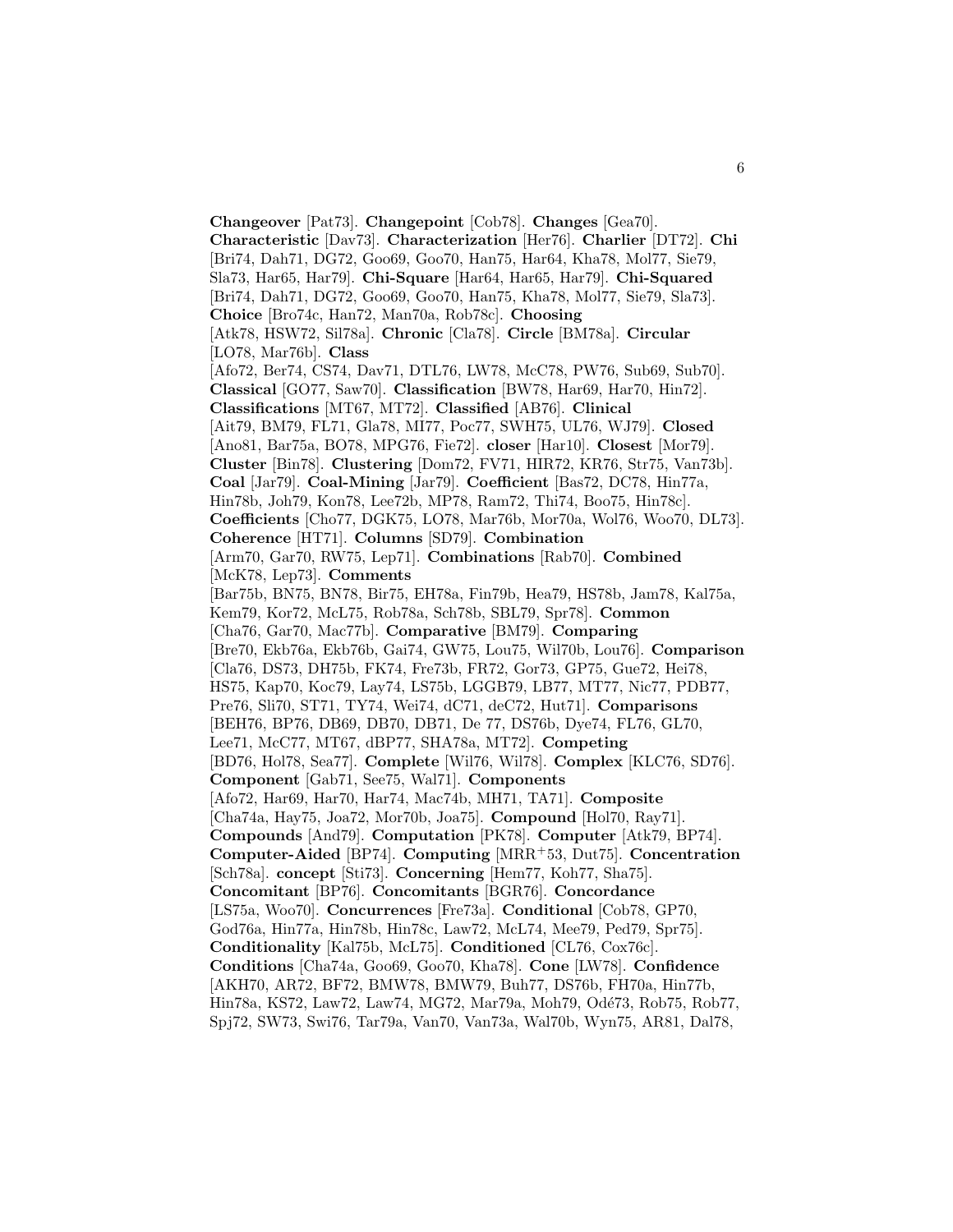Tuk58]. **Configuration** [You73b]. **Conflict** [CS73]. **Confounding** [BGP77, Bai77]. **Connected** [Wyn76]. **Connectedness** [ER75, Her76]. **Consideration** [TH78, You70a, You72a]. **Considerations** [Sha77]. **Consistency** [DS72, De 77, dBP77, Sar75]. **Constant** [KM79, Seb71, WL77]. **Constant-Sum** [KM79, WL77]. **Constantine** [BBLS00]. **Constrained** [Lee79]. **Constraints** [OL76]. **Constructing** [AH73, Fre76]. **Construction** [Bro77b, Dey77, HPF70, HPF71, KS72, Rob78b, SW73]. **Contagious** [BAS70]. **Contamination** [FH70b]. **Contingency** [Dar74, Gar73, Goo73, Goo79b, GD74, HWB<sup>+</sup>77, Lai78, McC78, Mee78, MT77, SD76, VB78, Whi78, Wil76, Fie72, Gar72b, Wil78, Zel71]. **Continuity** [Cox70b]. **Continuous** [BM72, Krz79, PW75, PDT77]. **Contours** [BS75]. **Contrasts** [BEH76, Har74, PCdCM74]. **Control** [Bro77a, Cha74b, GK70, PP79, SY74, Sli70, ST71, Wei78]. **Controllable** [Fed74]. **Controlled** [Gla78]. **Convergence** [BR74, God78]. **Convex** [And76b, O'H73]. **Correct** [Som71b]. **Correction** [Ait71, BGKO71, BP75, CK70, Cox70b, Dan70, HPF71, Hin70a, HH71b, Hin78c, JP70, Wil78]. **Corrections** [Ali78, AP70, Ano81, Bel79, Bin76, BMW79, Cha73a, CS76, Cox77, CS82, DP74, Dav76a, DB70, DPF74a, DH77, Dav72, De 77, DS76a, DC77, Gar73, Goo70, Har70, Hil77, Hin76a, Hin78b, Hin78a, HP76, Hol72a, Joa75, Kei74a, Ken72, LSG83, LMH71, LS77a, Lou76, MT72, Ofo75, Pea72, Pes76, Pfa74a, PG70, Pre83, Rao73a, Rob77, Rog78, Saw79, Sch76, Sha75, Smi76, Som76, Spj78, Sub70, Tar90, The76, Wal70a, Wis90, Yan80, You72a, AR81, BR81, Har79, HP80, Joh74b, JW81, Sha78b]. **Correctly** [LC76]. **Correlated** [Bho78, Bho79, Bro74a, DL72, Gas75, GNP73, Hin69, Hin70a, Mor73b, Nai75, Wil70b, TA71]. **Correlation** [Ait69, Ait71, BGR76, Bes72, Che71, Cho77, DGK75, DW71, Els75, FV79, HM76, Hin78d, Joh79, Kon78, Lee72b, LO78, Mar76b, MP78, MG73, Mor70a, Ram72, Rot79, Sam70, SPB78, Shi77, Ste79b, Wol76, Boo75, DL73, Que49]. **Correlations** [Els75, Ros79]. **Corrigenda** [Ano48a, Ano48b, Har65, Saw58a]. **Count** [Gea70]. **Counterexamples** [Rob75, Rob77]. **Counts** [Mac72]. **Covariables** [Car77, KM77]. **Covariance** [BT74, Cha76, Fea77, Jör70, KLC76, Lay74, Lee79, Mui74, NP73, Sha73, Ste75a, TP74]. **Covariances** [Pre74d]. **Coverage** [LS77c]. **Covey** [Gut71]. **Covey-Crump** [Gut71]. **Cox** [Cor77, DC77, KP73]. **Cramér** [Pet76a, God76b, HR77, KG76, PS76, Pet77, Pet78, SG74, ZP77]. **Cram´er-von** [HR77, KG76, PS76, Pet77, Pet78, SG74, ZP77]. **Cram´er-Wold** [God76b]. **Criteria** [Dav71, GP75, HP72, JM78, OW78, Pee71]. **Criterion** [BD77, Box71, God78, Hay75, Kie75, Kor72, Lee72a, NP73, PG69, PG70, Shi76, Dav79]. **Critical** [BY77, Sis76]. **Cross** [SS77, Sto74, Sto77]. **Cross-Product** [SS77]. **Cross-Validation** [Sto74, Sto77]. **Crossings** [BL76, Ked78, Lin74]. **Crump** [Gut71]. **Cube** [Pes75, SHA78a, Pes76]. **Cuboidal** [Atk73]. **Cumulative** [Hin71, KS72]. **Cure** [O'N79]. **Curtailment** [PS73]. **Curve** [BCK78, Mac70, DP72]. **Curves**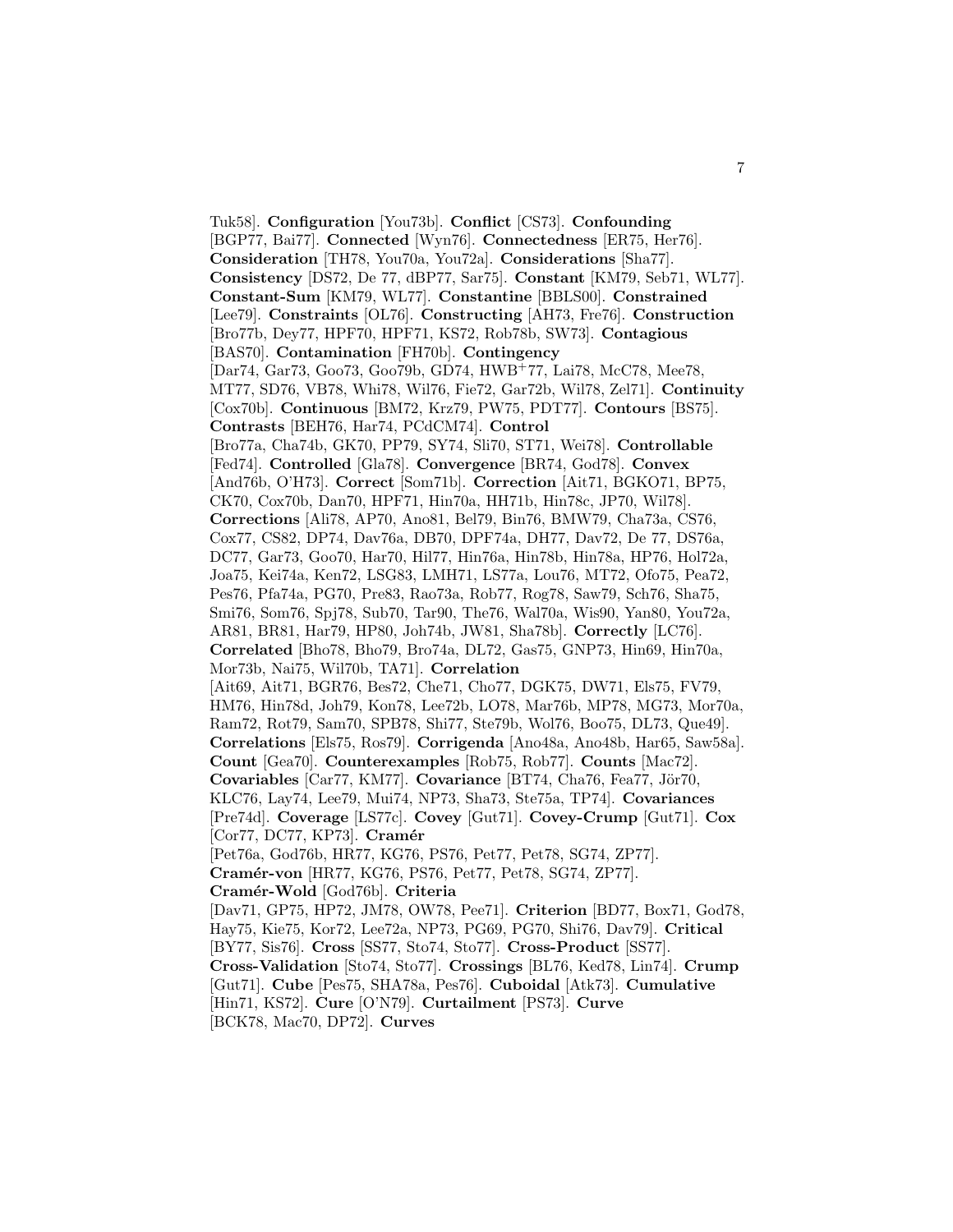[Buk72, Fea75, Fea77, JK71a, JK71b, LGGB79, MV76, Joh74b]. **Cusum** [BE72]. **Cut** [Bro75]. **Cyclic** [Fre76, HW73, JH78, Joh73, Rog77, Rog78].

**D** [Bar75b, BN75, BN78, Bir75, Cox72a, Hea79, Jam78, Kem79, McL75, Rob78a, Spr78, Sto72]. **Daniel** [She70]. **Darling** [Pet76b]. **Data** [AL79, And71a, Bec79, Bho79, BJ79, Cla74, Cla76, Cox75a, Cox76a, Cox77, Cox79, DR73, DF79, Ekb76a, Ekb76b, Far78, Far79, Gas75, JW79, KM79, Kay79, LSZ78, Lat77, Leo72, LS74, Lit76, MG72, MM76, McC77, Mil76, ML74b, Mor73b, Mur79, Nai75, Nea70, Oak77, PCdCM74, Pre78, Rog77, Rog78, RS78c, Rub76, Sco79, Tit77, DC77, JW81, KG76, PS76, Pet77, Pre83, Yat72]. **Data-Based** [Sco79]. **Data-Splitting** [Cox75a]. **David** [Boo75]. **Death** [Ren72, vK73]. **Decision** [Bro72, Ray71]. **Decisive** [Man70b]. **Decomposition** [Gil79, JW71, TH78]. **decrease** [Mar70b]. **Decreasing** [LS79]. **decrements** [Sea77]. **Definition** [Dar71, Zen75]. **Degree** [GL70]. **Degrees** [Dav75, Pre74a, Sie79, Dav76a]. **Degrees-of-Freedom** [Pre74a]. **Delay** [HT71, HT73]. **Dempster** [CC77]. **Densities** [BP74, Fel74, GG71]. **Density** [Bru78, Cox76c, Dig75, Dig77, Gra79, Lew75, LS77c, Mur77, Mur79, PDT77, Sil78a, Sin79]. **Departure** [PDB77, DP73, DP74]. **Departures** [Bow73, BS75]. **Dependence** [Gre70, RT73]. **Dependent** [Cho77, KM77, Thi74]. **derivation** [DP72]. **Derivatives** [Sin79]. **Description** [Fin79a]. **Design** [AF75a, AF75b, BW74, Ber75, Box71, Bro77a, Bro73, Cot79, Her76, Hil78, JM78, Kie75, KP76, Lay75, Luc77, PCdCM74, Poc77, ST73, ST74, Sil78b, Sin78b, Tit75, Vuc77, Wei78, Yan76, Atk70, Woo78]. **Designed** [And71b, AH73]. **Designs** [Afo72, Atk73, BGP77, Bai77, Bec70, Bel77, Bel79, BD75, Bro72, BP76, CH75, CS74, CS75, Cor72, CCS70, Dey77, DGP77, ER75, ER77, Fre73a, Fre76, Gut71, HW73, HPF70, HPF71, HC72, HJ79, Jar77, JH78, JMM75, Joh73, KHB70b, LB77, Pat70, Pat73, PW76, Pea70, Pea72, Pes75, PPK73, Rob70, SS75, SF79, SD79, Wil75b, CS76, Pes76]. **Detect** [Atk72a]. **Detectible** [San71]. **Detecting** [JM78]. **Detection** [DGK75, HH79]. **Determination** [Cox76b, Yan78, Yan80]. **Determining** [Yan76]. **Deviation** [Ano48a, Ano48b, Gea36, Hea78, Pre70, Pre71a, Pre79b, SBL79, Tik71a]. **Deviations** [AG74]. **Diagnosis** [AB76, Ait77, Ait79, AL79, BP74]. **Diagnostic** [Bro77b, GP75]. **Diagonal** [MT77]. **Dichotomous** [Gil79]. **Dictionary** [Cox70a]. **Did** [ET76]. **Difference** [Buh77, CSW76, Hea78, Lac75, LS74, Pre79b, Sha70a]. **differencing** [And75c]. **Different** [BCK78, DGP77, GP75, Gre79, Kap70]. **Differential** [BP74, Dav79]. **Differentials** [GSW75]. **Dilution** [Hwa76]. **Dilutions** [CH75]. **Dimensional** [Bes72, DG76, Lew75, PPK73]. **Dimensionality** [FV79]. **Dimensions** [Adl77, AH76, Bel77, Bel79, FK72]. **Direct** [Fre73a, God75, God77]. **Direction** [Yan76]. **Directional** [ML74b]. **Directions** [AS72, Lay75]. **Dirichlet** [Olk72]. **Disasters** [Jar79].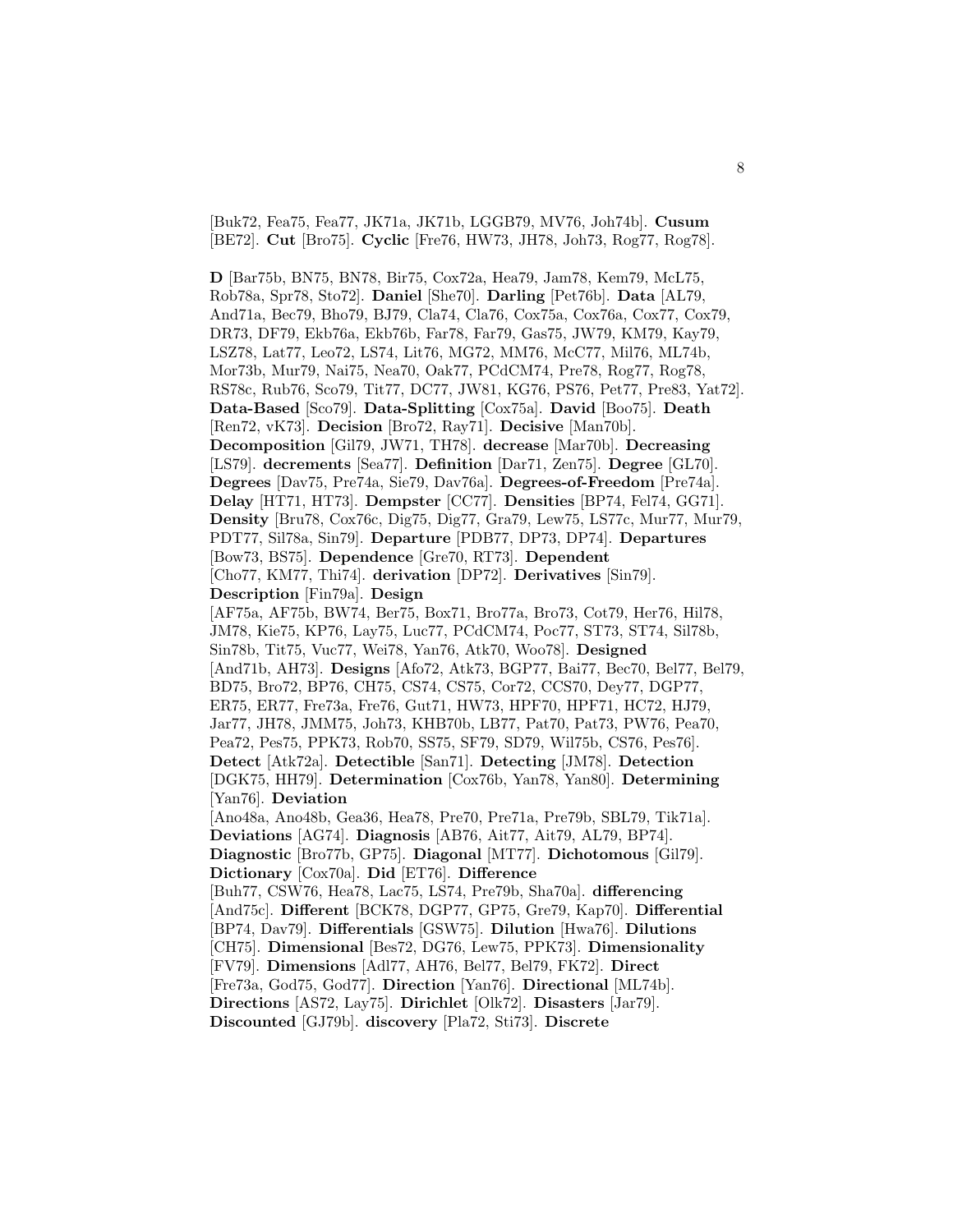[Alt76, BP74, Cox70a, WA78]. **Discriminant**

[AC77, GM78, Krz79, Lac75, McK77, McL74, McL76, Mor75a, ML74b, DS75]. **Discriminating** [AF75a, AF75b]. **Discrimination** [AA76, And72, And75a, Lac75, LMH67, LMH71, Pre75]. **Disease** [BAS70, Bec79, BP74, Cla78, PP79]. **Diseases** [Bec72]. **Dispersed** [Ros73]. **Display** [Gab71]. **Dissecting** [Cha76]. **Distance** [CL76, Cox76c, Dig75]. **Distributed** [Car77, Kha78]. **Distribution** [Ahs71, AN79, AKH70, AR72, Bar65, Ber75, BM78a, Bin75, BGKO66, BGKO71, BS73b, BMW78, BMW79, Bri74, BE72, CR72, Cop75, D'A70a, DT73, DGK71, GP70, Goo69, Goo70, GK71, HBA70, Har64, Has71, Hil76, Hil77, Hin76b, Hos79, Joh72, KS72, Koc79, Kon78, LS79, Lee71, Lee72a, Leo74, Lwi75, Man70b, MEA76, Mar77, Mic75, Moh79, Mol77, MB73, MG78, Mui74, Mul77, NP73, O'N79, Olk72, Pal72, PP75, PK79, PG69, PG70, Pre71a, Pre74d, RS70, Ram72, Ree72, Sam70, SFC72, Sch75, Sha70a, Sha70b, She71b, Shi78, Sie79, Sin70, SS77, SW73, Ste75b, Ste77, Ste79a, Sty70, TW77, Tar79b, Tar90, Tik71b, Upt73, Upt74, Van70, Van73a, Vit74, Wal75, Wat76, Wil75a, You70b, You71, You73b, AR81, Bin76, Boo75, HH71a, Har65]. **distribution** [Har79, McK74, Pet77, Pet78, Pre74c, Sch76, Sti74]. **Distribution-Free**

[BMW78, BMW79, CR72, Koc79, O'N79, TW77, Van70, Van73a]. **Distributions** [BD76, Beh70, BTG77, BGKO66, BGKO71, BS73b, BS79, Cox70a, Dav70a, Dav76b, DS72, Daw77, FR72, Gol74, Gre79, Han75, HS79, HMM77, HM75b, HH79, Hol70, Joh72, JK73, Kal74, KM77, Koc79, KP78, KLC76, Law72, Law74, MS75, McL74, Mul70, Nic70, PT70, Ped79, Rod77, Sch78a, Sri70, Sub69, Sub70, SH76, Tar79a, TW77, Wat71, Wat74, Whi73b, You73a, DP73, DP74, Dav72, DS75, Saw78, SPB78, WA78, Cox70a]. **Disturbance** [Pie72]. **Disturbances** [HP79]. **Diversity** [GJ79a]. **Divisible** [Dey77, Fre76]. **Domain** [LS75b, Nic73, dJS73]. **Dose** [Fre70, HJ79, Rob78c]. **Double** [Rao73b, Tam78, Rao73a]. **Doubly** [Pre70]. **Doubt** [HHvdB74]. **Downton** [Den72]. **Duration** [Bar75a, San71]. **Durbin** [HM75a]. **Dynamic** [DH75b, GJ79b, Pie72, TW76]. **Dynamic-Disturbance** [Pie72].

**Easy** [Gue72]. **Eberhardt** [HH79]. **Edgeworth** [Dav76b, DT72, Ped79, Phi78]. **Edgeworth-Saddlepoint** [Ped79]. **Editorial** [Pea45]. **Edward** [Har10]. **Effect** [DH75a, DH77, Gei74, Hwa76, Mar71, McK78, TW76]. **Effective** [Fre70]. **Effects** [BGP77, Cha76, CH75, Fre73a, Hir78, LJ76, TA71]. **Efficiencies** [Luc77, dBP78]. **Efficiency** [Bes77, CS74, CS75, FH70a, GM78, Gea70, HMM77, Hey75, Hol72b, Hol72a, Jar77, Kal74, KM77, Kay79, Kno75b, Pea70, Pea72, Wat72, Wil75b, CS76]. **Efficiency-Balanced** [Wil75b]. **Efficient** [BS76a, DA70b, Nic76, PR77, Swe78]. **Efron** [BN78, Jam78, Rob78a, Spr78]. Electron [Bar65]. **Element** [Bis72a, Bis72b]. **elementary** [Sär71]. **Elements** [Sis72]. **Empirical**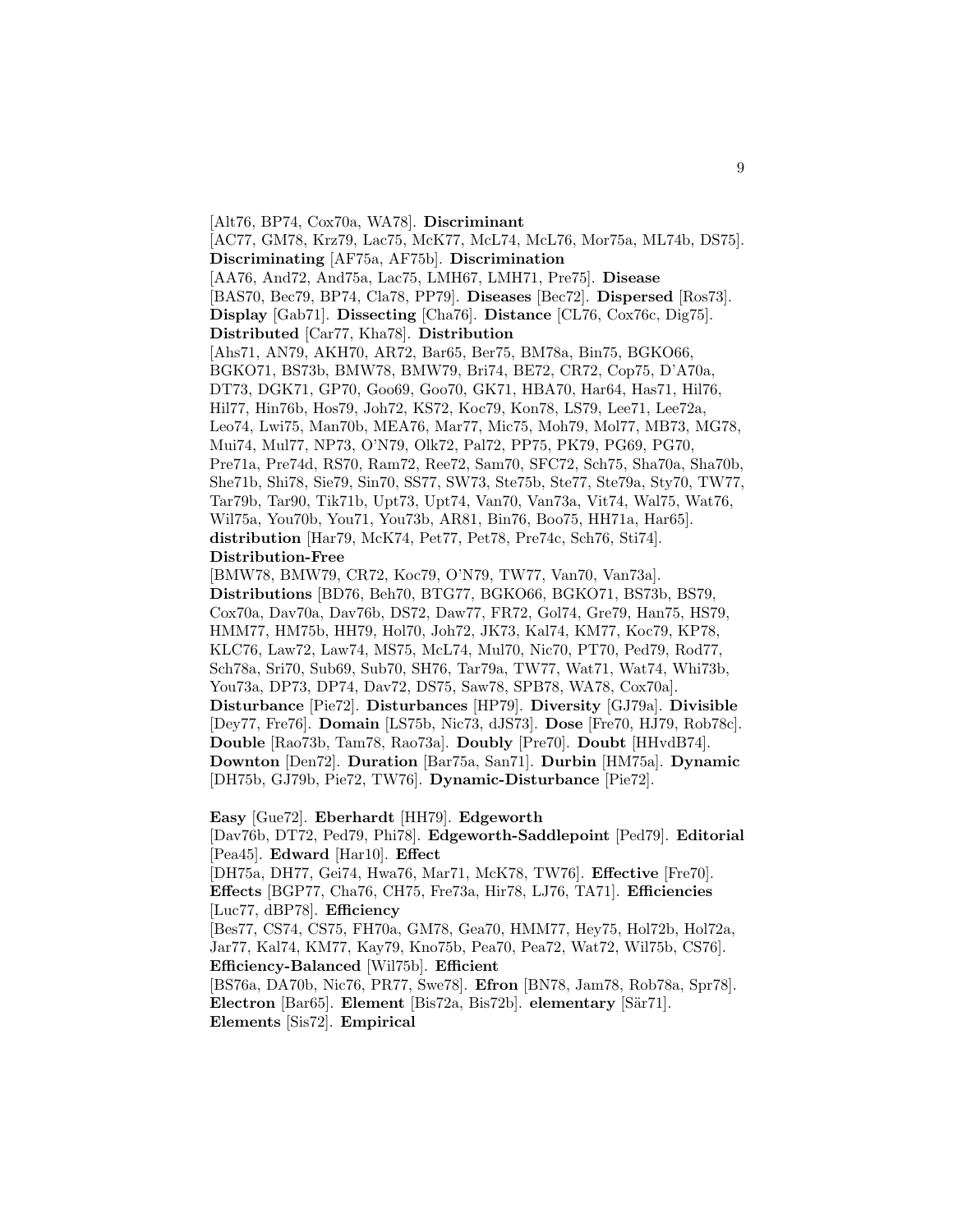[BM72, CK68, CK70, Cop72, Cox75b, DP74, EM72, EK72, GK70, Geo71, GK71, Lai78, ML74a, Pre71c, RK75, Ste79a, Wei74, DP73]. **EPF** [BD77]. **Epidemic** [Bar75a, Den72, Kry72, Kry74, McN72]. **Epidemics** [Aba74, Dan72]. **Epidemiological** [Cla78]. **Equal** [Ahs71, GL70, ZP77]. **Equality** [Bho78, Bho79, Cho77, Cor72, KP78, Lay74, LGGB79, Mar76a, MG73, Mor73b, Nai75, SA76, TW77, Wol76]. **Equally** [GNP73]. **Equation** [BM78b, MRR<sup>+</sup>53, Atk74, Dav79]. **Equations** [God76a]. **Equatorial** [AS72]. **Equiradial** [Cor72]. **Equivalence** [Ham70, Hil78, Whi73a]. **Ergodic** [Han72]. **Ernst** [Ken72, Ken71]. **erratum** [Boo75]. **Error** [Bai79, Blo72, CH75, Fed74, GW78, Har74, Hea77, Jan75, KM73, McL74, McL76, RK75, She71a, Boo75, Woo78]. **Errors** [BW74, BM78b, CS79b, DH75a, DH77, DL72, Mor75a, Pie71, PK79, Pre74a, Saw70, Sin79, You72b, CS82, Mor75b, Sär71]. Established [Ray71]. **Estimate** [Leo74, Atk70]. **Estimated** [Dur75, Gar72a, Hos79, RW75]. **Estimates** [BGR76, Blo78, BW78, Cor72, FH70b, Ham70, MT77, PW75, Sin79, Smi73, Sow71, Sow72, TN79, Wed76, MH78]. **Estimating** [BW71, CH74, Dav75, ET76, Fre73a, FR72, God76a, Gra79, Han72, HT73, Hin76b, Kry72, LS77c, Sch75, Sch76, Seb70, Seb71, Sil78a, Sti70, Tik71a, Wat71, Dav76a]. **Estimation** [Adl77, Ahs71, Ali77, Ali79, Ano81, BAS70, BCK78, Bas72, Bec74, Bec79, BM75, Bes77, Bha76, Bin75, BL76, Bli70, Box71, Bre79, BP74, Bru78, BO78, CSW76, CT77, Cox76c, CS79b, DB69, DB70, DGS74, DGK75, Dig75, Dig77, DL72, ESF73, Far78, Far79, Fel74, Fre70, Fre72, FV79, Gar70, GJ79a, GW73, God78, GLGH79, Gou77, HT71, HP79, Har69, Har70, Hea77, Hey75, Hin78d, Jan75, Jon74a, Jon74b, Kei74a, Kei74b, Koh77, KM73, Lee79, Leo76, Lev72, Lew75, Lin74, Mac74a, ML74a, MW77, Mee79, MN74, MS76, MR70, Moh79, Mur77, Mur79, Nic73, Nic76, Nic77, Nic70, O'H73, OL76, O'N79, PHL75, PDT77, Pie71, Pie72, Pre74b, Pre70, Pru76, Que56, RS70, RS78a, Ros79, Rud74, Sat77, Sch78a, Sha77, Sie78, SE75, Sow72]. **Estimation** [Spr73, Sti71, Thi74, Ton71, Tua79, Wal71, dJS73, Ali78, Bin76, CS82, CH72, Mor75b]. **Estimator** [Bes74, DA70b, EH78b, EK72, God77, Hea78, Hol73, Pre71a, Pre79b, Ree72, See75, Tam78, Pre71b]. **Estimators** [Chm76, CK68, CK70, DC78, Fea77, Geo71, GK71, HBA70, Has71, Hei78, JOZD70, McK78, Mil73, PR77, RR71, RS78a, RK75, RF70, RW75, Tik70, Ton71, Hut71, McL77]. **Evaluating** [Web70]. **Evaluation** [Cox75a, Geo71]. **Event** [Mes73, RA79]. **Exact** [Alt71b, AH73, Ans79, Dan72, Dav70a, Dav72, HMM77, Mar79a, MK79, New74, NH79, PK78, PG69, PG70]. **Example** [See75]. **Exceeding** [Kap70]. **Exchangeable** [BTG77]. **exciting** [Haw71]. **Existence** [HPF70, HPF71, Wed76]. **Expansion** [Dom72, Ped79, DT72]. **Expansions** [Cra72]. **Expectation** [DS72, Mor75a]. **Expectations** [Daw73]. **Expected** [AL76, EH78b]. **Experiment** [Bro74c, Efr71]. **Experimental** [BW74, Box71, BP76, DGP77, Fre73a, PCdCM74, Woo78]. **Experimentation** [DS73]. **Experiments** [And71b, AH73, Atk72a, AF75a, AF75b, Ber75, Cot79, Dow76, Feu79, GL70,

10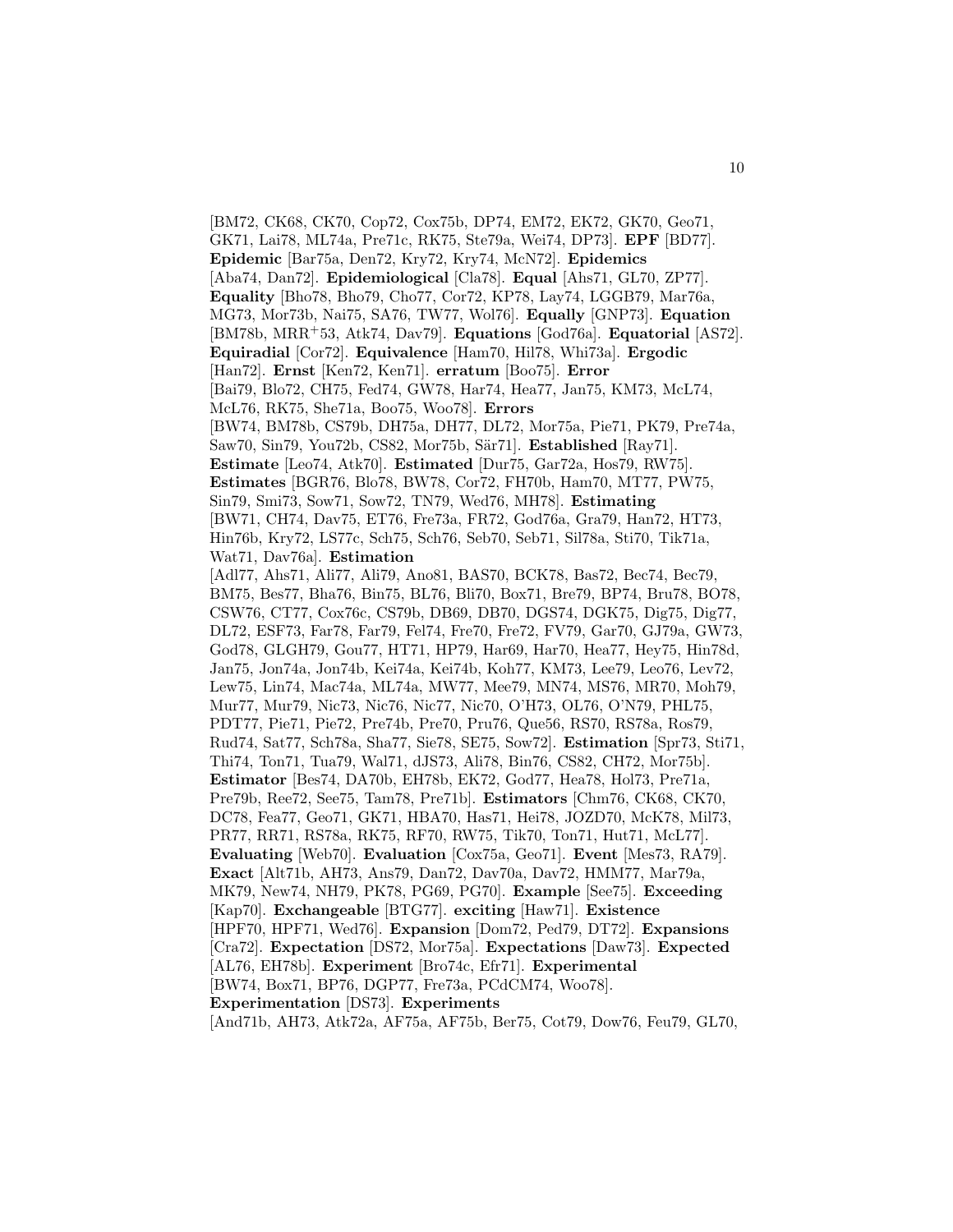HPF70, HPF71, HJ79, HP74, Hol78, Joh73, LJ76, LB77, Pea71, PPK73, Vuc77, Wei78, Atk70, Mor75b, HW72]. **Explanatory** [Pre73]. **Exploratory** [Goo74]. **Exponential** [Bli70, Blo73, Bro74a, BY77, FH70b, JOZD70, Lwi75, Mac74a, MG72, MM76, Pre73, SFC72, Pet77]. **Exponentiality** [Dur75, GW78]. **Extended** [Bes73, JK73, Kry74, MDS74]. **Extension** [Aka79, BP76, DB69, DB70, EM72, Whi73a]. **Extensions** [Joh74b]. **Extinction** [Sti71]. **Extraneous** [Hem77]. **Extrapolation** [HC72]. **Extremal** [Ize76]. **Extreme** [AR72, Law74, Mui74, Ste77, AR81].

**F** [Boo75]. **Facilitate** [JK71a, JK71b, Joh74b]. **Factor** [Cha77, CS74, ER75, Jar77, LM73, Pat70]. **Factorial** [BGP77, Bai77, Cot79, Joh73, KP76, LJ76, LB77]. **Factorials** [BEH76]. **Factorization** [JW71, God76b]. **Factors** [GD74, JW71, Mes73]. **Failure** [BD76, MG72, PB78]. **Familial** [Cla78]. **Families** [Alt76, De 77, HPF70, HPF71, KMN75, dBP77, Wal67, Wal70a]. **Family** [Atk79, Bli70, JOZD70, Lwi75, Tar79a, Saw78]. **Farlie** [SPB78]. **Fast** [MRR<sup>+</sup>53]. **Fedorov** [HW72]. **Field** [DGP77]. **Fields** [Bes77]. **Finch** [Hea79, Kem79]. **Finding** [Hol71b]. **Fingerprint** [DR73]. **Finite** [AN79, Bli73, CSW76, Cox75b, De 77, FGS74, Han72, Hol71b, dBP77, Roy70, Roy76, Wyn76, DTN77]. **First** [MV76, Phi78, Ree72, Rud74, Sow72]. **First-Order** [Phi78, Ree72, Sow72, Rud74]. **Fisher** [Pfa74a, Dal78, EH78b, Kem75, MEA76, MS70, Nai74, Pfa74b, Sch78a, Ste75b, Sti73, SS73]. **Fit** [Ait75, Dah71, DG72, FS71, Gas75, HP72, Hol72b, Hol72a, Koe79, LB78, Moo73, PK79, SFC72, Sla73, Sri70, Ste77, Ste79a, Tar79b, Tar90]. **Fitting** [Aka79, BM78b, Buk72, Cha73a, Cha73b, JK71a, JK71b, PDT78, dJ76, Joh74b]. **Fixed** [DS68, Gar70, Kap70, NS72, PS73, DS76a]. **Flash** [EB78]. **Following** [Mee79, Sie78]. **Forcing** [Efr71]. **Forensic** [Lin77, Seh78]. **Forest** [Cox76c]. **forgotten** [Mac77a]. **Form** [BDJS78, God75, Goo69, Goo70, Kha78, Rob78b, Sha70b, Kem75]. **Forms** [HP72, JW79, Mul70, Sty70, JW81]. **Formula** [Koe79]. **Formulae** [Lee71]. **Foundations** [Cox72a, Sto72]. **Four** [LGGB79, Pat70, PP75]. **Fraction** [Mac70]. **Fractions** [LJ76]. **Francia** [Sar75]. **Free** [BMW78, BMW79, CR72, Koc79, O'N79, TW77, Van70, Van73a]. **Freedom** [Dav75, GL70, Pre74a, Sie79, Dav76a]. **Frequency** [BL76, Eng74, Eng75, Mes73, MV76, Nic73, Joh74b]. **Frequentist** [Woo76]. **Front** [Ano70d, Ano70e, Ano70f, Ano71d, Ano71e, Ano71f, Ano72d, Ano72e, Ano72f, Ano73d, Ano73e, Ano73f, Ano74d, Ano74e, Ano74f, Ano75d, Ano75e, Ano75f, Ano76d, Ano76e, Ano76f, Ano77d, Ano77e, Ano77f, Ano78d, Ano78e, Ano78f, Ano79d, Ano79e, Ano79f]. **Function** [DLB72, Dav73, GM78, Lac75, Lev72, LS76a, LB79, Mac74a, Mor75a, New74, NH79, PK78, RT73, Roy77, Sch75, Ste79a, TW79, Wic73, Dav79, Sch76]. **Functional** [DL72, Dol76, DC77]. **Functionals** [Wat71]. **Functions** [Bar65, Bro77b, Cox71, Gra79, HW78, Jon74a, KS72, Mui74, Mur77, Mur79, Roy76, Spj72, Wed74]. **Fundamental** [Som71a, Som76, HS72a]. **Further**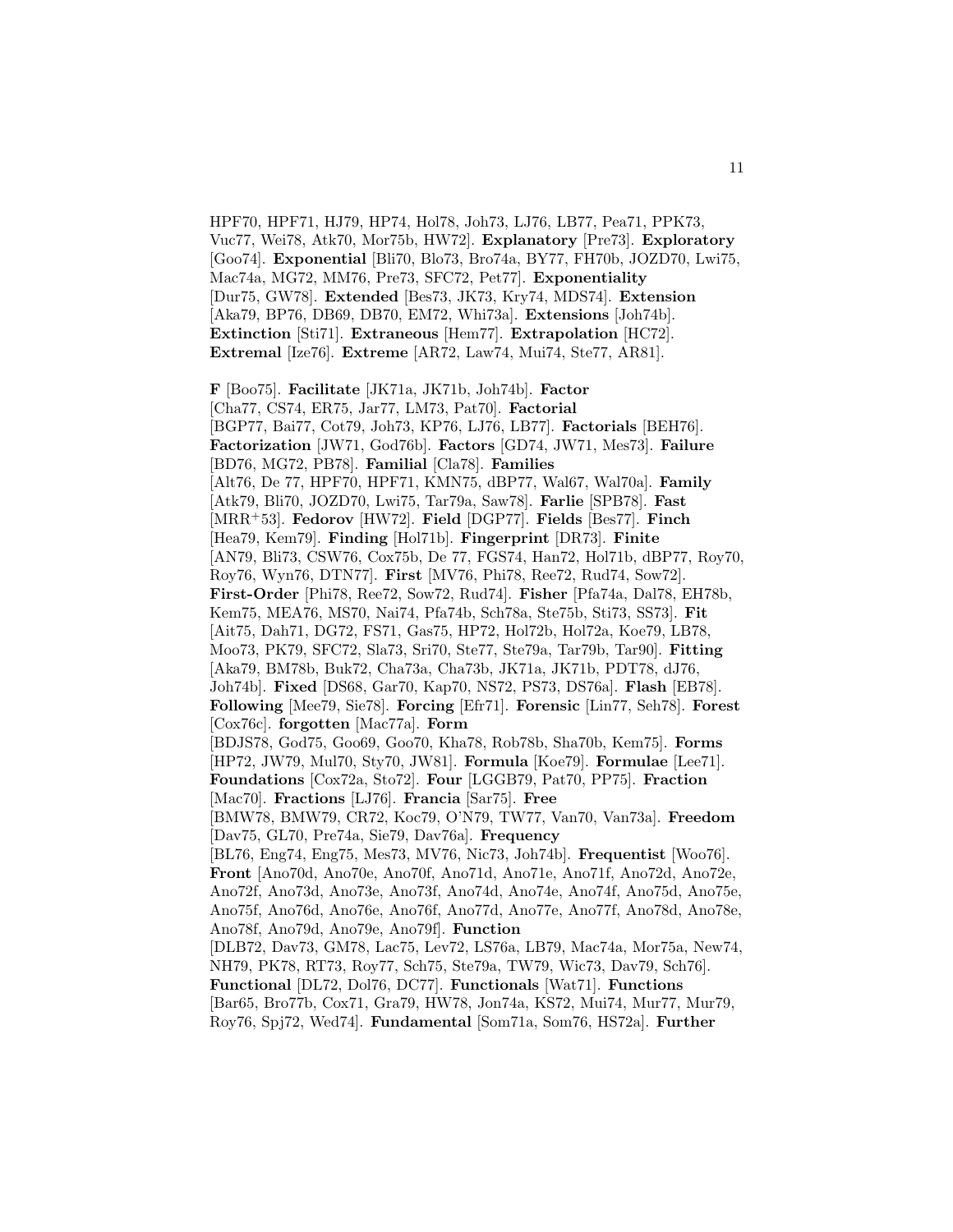[Kay79, LO78, Dav79]. **Future** [AR72, AR81].

**G** [Cox70a]. **Galton** [CH72, Qui70, Sti70]. **Galton-Watson** [CH72]. **Gamma** [BB78, Ize76, JK72, Pre74b, Pre74d, You71, Pet78]. **Gaps** [Cre78, Cre79]. **Gart** [VB78]. **Gauges** [HS78a]. **Gauss** [SH76, Wed74]. **Gauss-Newton** [Wed74]. **Gaussian** [Lou76, Aka73, BM75, Bes77, God77, God78, Lou75, PDT77]. **Geary** [DR74, HM75a, SBL79]. General [Afo72, And76a, DL72, Jör70, Koe79, Pea70, Pea72, Whi73a, Wil70a, Wor75, Wyn75, Dut75, MH78]. **Generalization** [BD77, HM76, Som71a, Som76, Nai74]. **Generalized** [Bre70, Bro78, CSW76, Chi74, Dav70a, DF79, GSW75, HS72b, JH78, Joh73, Kem75, Lat77, Lee74, Pet78, SF79, Tik71b, Wed76, Dav72, Wed74]. **Generalizing** [Gra79]. **Generated** [FH70a, HS78a]. **Generation** [Atk79]. **genetic** [Mar70b]. **Geometric** [Eng75, Her76, ST73, Vit74]. **Geometrical** [Tit75]. **Given** [You70a, You72a]. **Goal** [Chi74, SE75]. **Godambe** [Cox72a, Sto72]. **Goodness** [Ait75, Dah71, FS71, Gas75, HP72, Hol72b, Hol72a, Koe79, Moo73, PK79, SFC72, Sla73, Sri70, Ste77, Tar79b, Tar90]. **Goodness-Of-Fit** [Dah71, FS71, HP72, Gas75, Hol72b, Hol72a, Koe79, Moo73, SFC72, Sla73]. **Gram** [DT72]. **Gram-Charlier** [DT72]. **Graph** [Gra79]. **Graphic** [Gab71]. **Graphical** [Cox79, DS76b, GL70]. **Group** [Dey77, Fre76, HT71, HT73, Hwa76, Poc77, SE75, Spj72]. **Grouped** [Alt76]. **Groupings** [GL70]. **Groups** [Cox76a, Cox77, HS78c, LS75a, SY74, Sla73, DC77]. **Growth** [BCK78, DG76, Fea75, Fea77, Hin79]. **Guide** [Rod77]. **Gumbel** [SPB78]. **Haenszel** [LSG83, BK74, LSG79]. **Half** [Sha70a]. **Hannan** [Koh77]. **Harmonic** [Ran74, Wal71]. **Hastings** [Hit03]. **Having** [BT74]. **Hazard** [Koc79]. **Heavy** [LS77b]. **Henshaw** [HM75a]. **Hermite** [Phi71]. **Heteroscedasticity** [HM75a]. **Heuristic** [Fel74]. **High** [Cre76, Cre78]. **High-Order** [Cre76, Cre78]. **Higher** [Cre79, Zen75]. **Higher-Order** [Zen75]. **Highly** [PR77]. **Hinkley** [BN78, Jam78, Rob78a, Spr78]. **Histograms** [Leo73, Sco79]. **historical** [HS72a, Sti74]. **History** [Cra72, Hit03, Rab70, She70, She71b, Sti75, DP72, Goo79a, HS72a, Ken71, Ken72, Mac77a, Pla72, Sär71, Sea77, Sti73, Sti74]. **Hollander** [LS79, Sch78b]. **Homogeneity** [Fuj79, Mor73a, SHA78a, Vit74, Wis68, Wis90]. **Homoscedasticity** [Kor72]. **Hopf** [Atk74]. **Horizon** [UL76]. **Hotelling** [Dav72, Dav70a, HS72b, McK74, Tik71b]. **Household** [Bec79]. **Hurst** [AL76]. **Hybrid** [Ton71]. **Hypotheses** [Cha74a, De 77, Hay79, HS78a, JMM75, Joa72, Mor70b, MDS74, MH71, dBP77, Sha75, Wal67, Wal70a, Joa75, Pre71b]. **Hypothesis** [Dav77, EB78, Hay75, NP73, Saw70, Sär71, Saw78].

**Identifiable** [Goo74]. **Identification** [Aka73, BGP77, Bri77, Han79].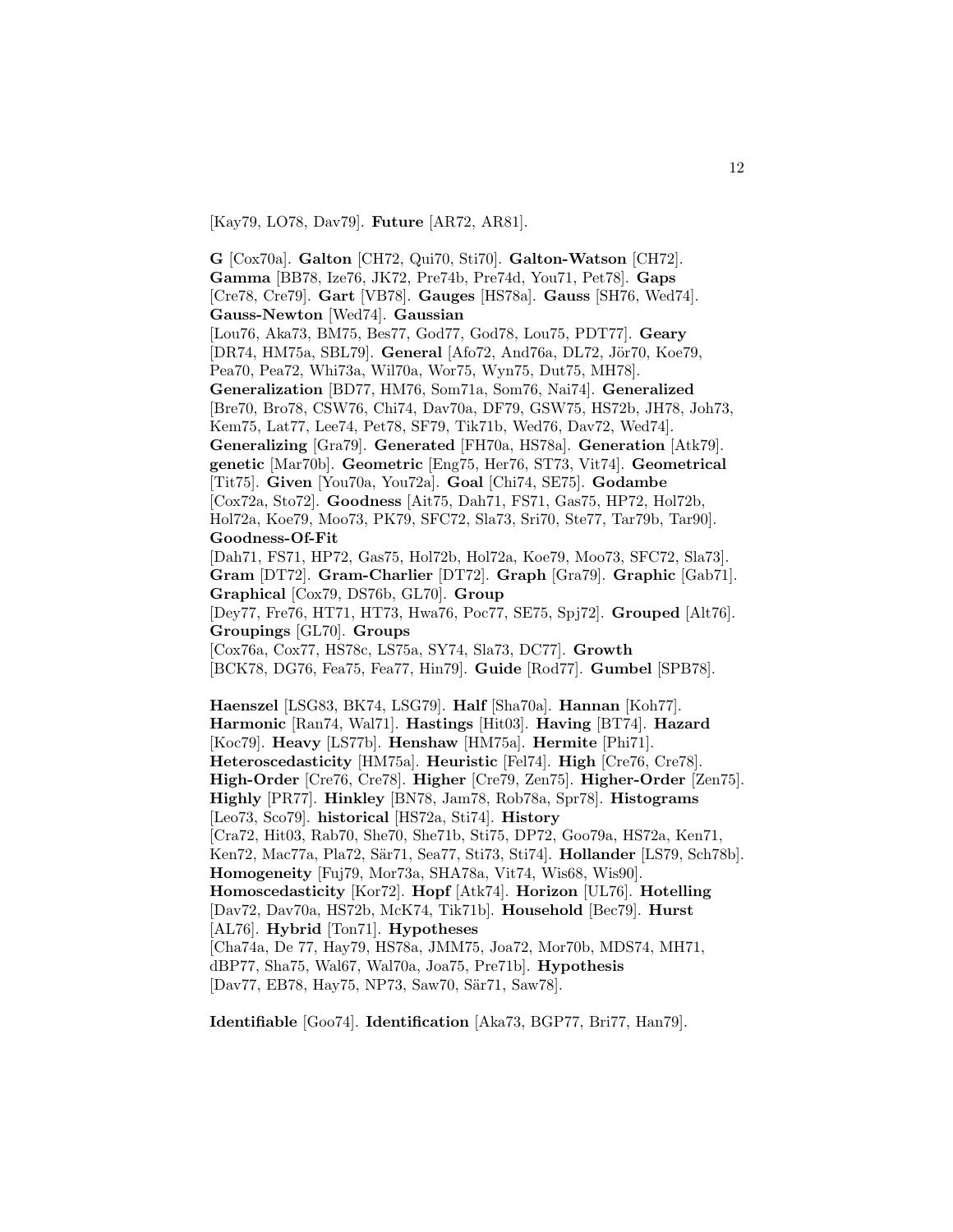**Identities** [Jos73]. **Identity** [Phi71]. **II** [Goo79a, JK71b]. **III** [DW71]. **Implications** [SD72]. **Importance** [UL76]. **Imprecise** [AL79]. **Improper** [SD72]. **Improved** [FS71, McL77, Wil76, Wil78, Fus73]. **Improvements** [BAS70]. **Improving** [Hin78d]. **Inadequacy** [BO75, JM78]. **Inadequate** [Atk72a]. **Incidence** [Cla78, PP79, Rog77, Rog78]. **Incident** [Yan78, Yan80]. **Inclusion** [Sin78a]. **Incomplete** [Bho79, CS74, CS75, Ekb76b, Fre76, HM72, JH78, LS74, Lit76, Mur79, Nai75, PW76, Rob70, Sin78b, Tit77, Blo76, CS76, Fie72, Pre79a]. **Incompletely** [Gol74, Sri70, Wat74]. **Increased** [Cha74b]. **Independence** [Dar71, DR73, GD74, MK79, Mee78, Sim77]. **Independent** [AL76, DH75a, DH77, Gai74, GW75, Geb70, RW75, Wal71]. **Index** [GJ79a, GJ79b]. **Indicant** [AB70]. **Indicator** [OW78]. **Individual** [RS78a]. **Individuals** [Alt76]. **Induced** [HS79]. **Inefficiency** [BW75]. **Inequality** [The75, Wyn77, HS72a, The76]. **Infection** [Kry72]. **Infectious** [BAS70, Bec72, Gou77]. **Inference** [BB78, Coo79, Cox75b, Cox75c, DG76, FR79, Gol74, HBA70, HS79, Har74, Hin70b, HH70, HH71b, Hin71, Hin77a, Hin78b, Hin78e, Hin79, HM72, Joh74a, Lit76, Mac70, MEA76, PP78, Rob78b, Rub76, Saw70, Sha76a, Smi75, SD72, Tam78, Wat74, Wil77a, Atk74, Hin78c, Sha78b, Smi76, Cox72a, Cox72b, Sto72]. **influential** [Har10]. **Information** [Ano70j, Ano71j, Ano72j, Ano73j, Ano74j, Ano75g, Ano76g, Ano77g, Ano78g, Ano79g, EH78b, Hem77, HM72, Oak77, PT71, Shi76, Sil78b]. **Initial** [GM78, Han72]. **Initially** [Nea70]. **Inquadmissible** [See75]. **Integer** [Dar71]. **Integer-Valued** [Dar71]. **Integral** [BT74, Dut73, KC76, Web70, Atk74, Boh73, Boo75, Dut75]. **Integrals** [Dut73, Olk72, Sis76, Wyn75, Wyn77]. **Integrated** [God75, Hea77, Roy77, Wic73]. **Inter** [PT71]. **Inter-Block** [PT71]. **Interaction** [BM75, Dar74, Gar72b, Gar73, HWB<sup>+</sup>77, Hir78, McK78, RS78b, VB78]. **Interactions** [Cot79, Zen75]. **Intercept** [LS77c]. **Interclass** [Ros79]. **Internal** [GL70]. **Internally** [Mar77]. **Interpolation** [HC72]. **Interpretation** [Joh70]. **Interpreting** [HW78]. **Intersecting** [BW71]. **Interval** [Bre79, Gar70, Law72, Ton71, Vit73]. **Intervals** [AKH70, BF72, Buh77, DG72, FH70a, Jar79, Law74, LMH67, LMH71, Mar79a, Odé73, Rob75, Rob77, Rob78c, Sha70c, Spj72, Tar79a, Wal70b, Lew72]. **Intraclass** [Alt71b, Rot79]. **Invariance** [Cor77]. **Invariant** [Daw77, KMN75]. **Invariants** [Pee78]. **Inverse** [And76a, Bes74, DS72, MS76, Odé73, Sat77, Sha73, SS77, Sis72, You71]. **Inversion** [Dav73, Mar77]. **Invertibility** [And75d]. **Investigation** [You72b]. **Involving** [Jos73, MH71]. **Items** [SY74]. **Iterated** [BT74]. **Iterative** [MT77, Wor75].

**J** [HW72, HS72a]. **J.** [Bar75b, BN75, Bir75, McL75, Sch78b]. **Jackknife** [Efr79, Far78, GSW75, Hin77b, Hin78d, Jon74a, Mil74, Sha76b, Tho76, Hin78a].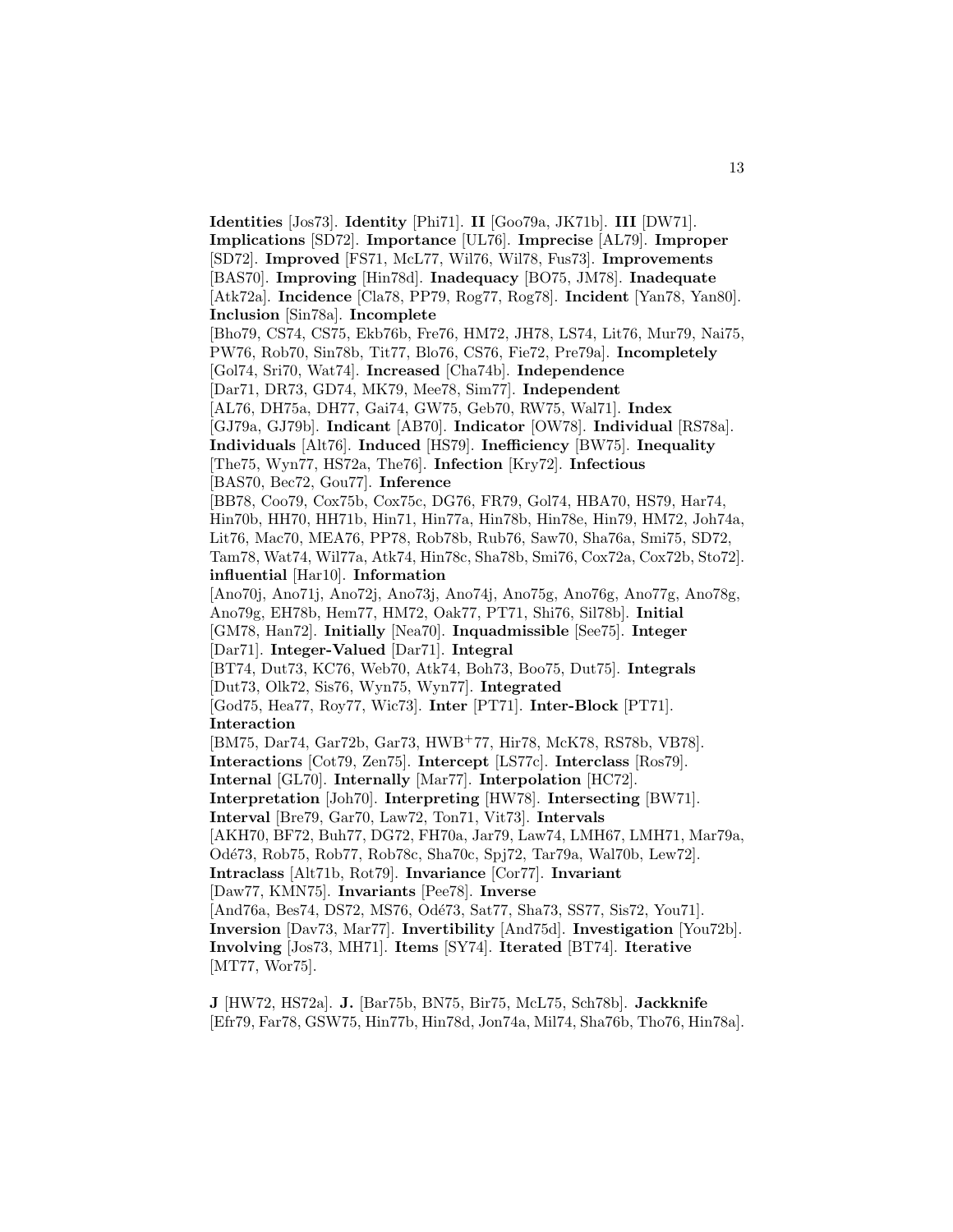**Jenkins** [McL77]. **Johnson** [Cox70a]. **Joint** [O'H76, Spj72]. **Jonckheere** [Ode72]. **Joshi** [Cox70a]. **Judges** [HS78c]. **Judging** [Har10].

**Kalbfleisch** [Bar75b, BN75, Bir75, McL75]. **Kendall** [Bes73, Joh79, Sim77, Woo70]. **Kernel** [AA76, Tit77]. **Key** [Bro73, Bro77b]. **Keys** [GP75]. **Kiefer** [Joh70]. **Klimko** [HW72]. **Know** [ET76]. **Known** [Hin77a, Hin78b, JK71b, MV76, Hin78c]. **Kolmogorov** [Dur75, MD71, MM76, Woo78, WA78]. **Kolmogorov-Smirnov** [Woo78, WA78]. **Kotz** [Cox70a]. **Krawtchouk** [SH76]. **Kruskal** [Bre70]. **Kuiper** [BS73a]. **Kurtosis** [Bow73, Mar70a].

**L** [Cox70a]. **Labelled** [Mac70]. **Lack** [LB78]. **Lagrangian** [ST74]. **Lambda** [JK73]. **Lancaster** [Zen75]. **Laplace** [Mar77, Sti73, Sti75]. **Large** [D'A71, Daw73, JMM75, MW77, Pat78, Rob74, Sla73, Spr73, Whi78, WA78, vK73, Tuk58, Woo78]. **Large-Sample** [JMM75, Rob74, WA78, Woo78]. **Largest** [Ofo73, Ofo75, HH71a]. **Latent** [BAS70, Gil79, Goo74, Gou77, Mui74]. **Lattice** [BM75, Mar79b]. **Law** [DF79, She70]. **Laws** [PHL75, She71b]. **Layout** [Spj72]. **Leading** [Cro74]. **Leads** [Fea77]. **Learning** [Pru76]. **Least** [AL71, BW75, Bro78, Cor72, DW71, Gea70, Kno75b, Mil76, Pie71, Pie72, Wat72, Pla72]. **Lecture** [Efr79]. **Left** [Hyd77, MV76]. **Lehmann** [Bro74b, Pet72, You73a, ZP77]. **Lehmann-Type** [Pet72]. **Length** [BE72, Wil75a]. **Lengths** [Col72]. **Level** [BL76, Ked78, Lin74]. **Levels** [Cox75a, Pat70, DTN77]. **Levin** [Wal75]. **Lewis** [Cor77]. **Life** [BD76, BD78, Cla78, HP75, KP73, LS79, Mor78, Tar75, HP76, HP80]. **Light** [LS77b]. **Likelihood** [Aka73, Ans79, BW78, Cop75, CD78, Cox75d, Dav71, DC78, DL72, Edw73, EH78b, FK74, God76a, God77, God78, HBA70, Ham70, HP79, Hay75, Hin78e, Hin79, HS75, KLC76, Lee72a, Lev72, LB79, MT77, MB73, NP73, New74, NH79, Pee71, PK78, Pre74b, Pru76, Ree72, Ros79, Roy76, Sha75, Wed76, Wil76, Woo79, deC72, Dav79, Wed74, Wil78]. **Likelihood-Ratio** [Lee72a]. **Likelihoods** [Cox76b, Cro74, KP73, Spr73]. **Limit** [AR72, Mat70, SW73, AR81]. **Limits** [BMW78, BMW79, Hin77b, Hin78a, Van70, Van73a]. **Line** [Gar72a, LS77c, Ram79]. **Linear** [Bec70, BM78b, BF72, Bro74c, Bro77a, Bro78, BJ79, CK68, CK70, Cox75c, Cox76a, Cox77, DH75a, DH77, DC78, Edw73, FL76, GM78, GW73, GK71, Hil78, JMM75, Jen79, Jos72, KMN75, Krz79, Lac75, Lee74, LS76a, LO78, Mar71, Mar76b, Mor75a, MDS74, Nic73, Nic76, Nic77, Nic70, NS79, Odé73, Pre78, Pre83, Pru76, Rob74, Ros73, Roy70, RW75, Saw70, Shi77, Spj72, Wed76, Atk72b, DC77, MH78, Wed74, TA71]. **Linear-Circular** [LO78, Mar76b]. **Lines** [BW71, Col72]. **Literature** [Rab70]. **Local** [BR78, Hay75]. **Location** [DTL76, HM75b, Hin78e, KMN75, Law72, Mar79a, Moh79]. **Location-Scale** [DTL76]. **Log** [Cro74, FL76, JW79, LS76a, Moh79, Pre74b, JW81].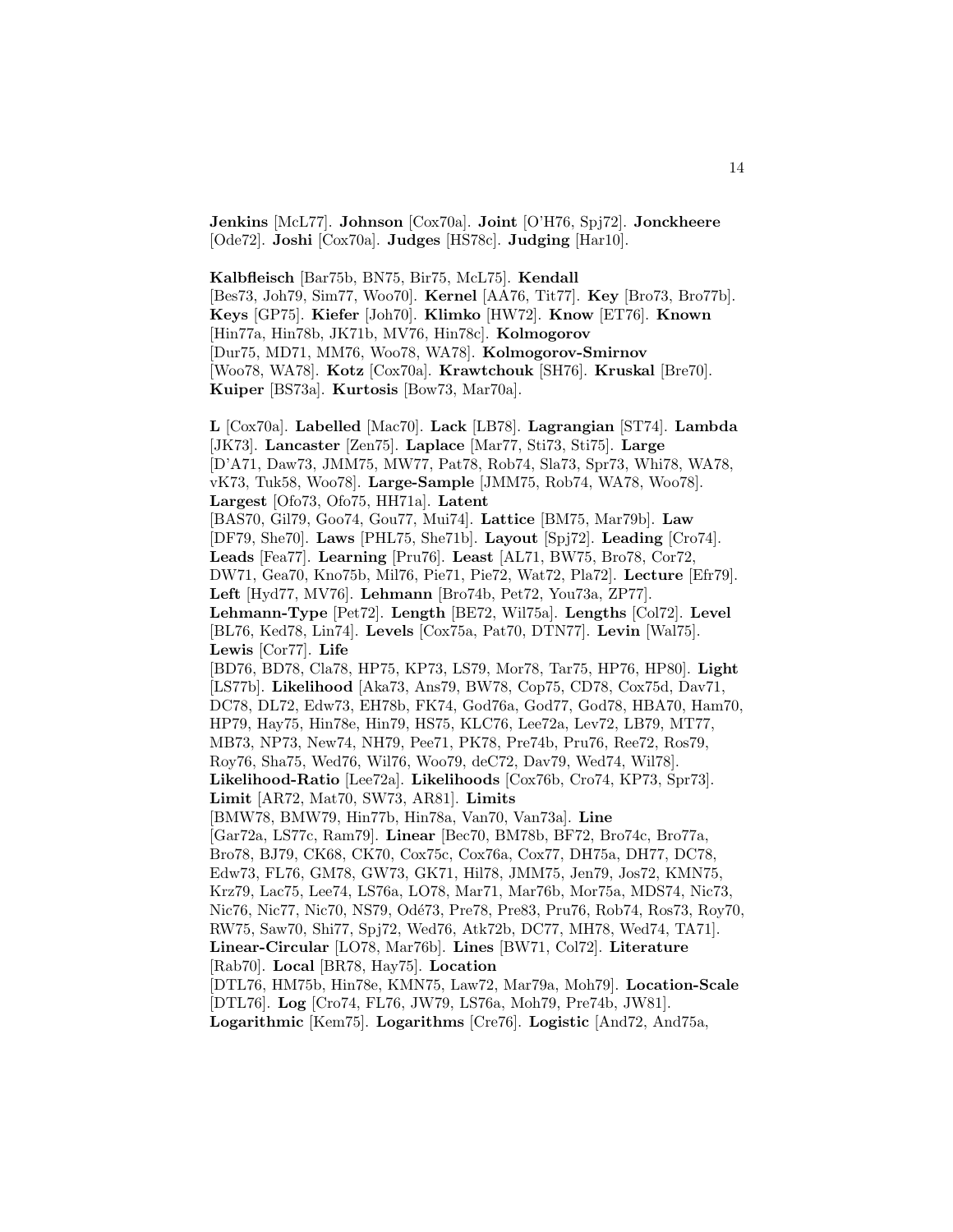And79, AKH70, Far79, Law72, McC77, MG78, PP79, RS70, Ste79a, Atk72b]. **Look** [Aka78, Efr79, Har10]. **Lower** [BMW78, BMW79, CC77]. **Lumped** [Sha76a, Sha78b].

**M** [Goo79a, HW72]. **M.** [Sch78b]. **Machines** [MRR<sup>+</sup>53]. **Main** [LJ76]. **Mantel** [LSG83, BK74, LSG79]. **Mantel-Haenszel** [BK74]. **Many** [ET76]. **Marginal** [Ahs71, KP73, Lev72, O'H76, Spr75, Pla77]. **Marginals** [Gar70]. **Markov** [Sha78b, Bas72, Dev73, Han72, Has70, Ked76, LSZ78, Mat70, MW77, Pes73, Sha76a, Sha75]. **Markovian** [Pre71c]. **Matched** [Alt71a, HP74, Hol78, Cop73]. **Matching** [Car77]. **Mathematical** [Cra72, CH74, Mac77a]. **Matrices** [Ait69, Ait71, Gab71, Gil79, Lay74, Sil78b, SS77, Ste75a, Thi74]. **Matrix** [And76a, Cha76, Mui74, NP73, Sha73, Sis72, Whi73b]. **Matter** [Ano70a, Ano70b, Ano70c, Ano70d, Ano70e, Ano70f, Ano71a, Ano71b, Ano71c, Ano71d, Ano71e, Ano71f, Ano72a, Ano72b, Ano72c, Ano72d, Ano72e, Ano72f, Ano73a, Ano73b, Ano73c, Ano73d, Ano73e, Ano73f, Ano74a, Ano74b, Ano74c, Ano74d, Ano74e, Ano74f, Ano75a, Ano75b, Ano75c, Ano75d, Ano75e,

Ano75f, Ano76a, Ano76b, Ano76c, Ano76d, Ano76e, Ano76f, Ano77a, Ano77b, Ano77c, Ano77d, Ano77e, Ano77f, Ano78a, Ano78b, Ano78c, Ano78d,

Ano78e, Ano78f, Ano79a, Ano79b, Ano79c, Ano79d, Ano79e, Ano79f]. **Maximal** [Pet72]. **Maximum**

[AB70, Aka73, AR72, BW78, CS75, DPF74a, DPF74b, DC78, DL72, EH78b, FK74, God77, God78, HBA70, Ham70, HP79, HS75, Mes73, MT77, Pre74b, Pru76, Ree72, Ros79, Wed76, deC72, AR81, BT73, CS76]. **May** [DGS74]. **Mean**

[AAK72, Ano48a, Ano48b, Bai79, Bin75, BL76, BGKO66, BGKO71, BMW78, BMW79, DA70b, FH70b, Gea36, Hea78, Hin77a, Hin78b, HP75, Jan75, Jos72, KM73, Lac75, LS79, Leo74, Man70a, Mil73, MB73, Ofo73, Ofo75, Pre79b, Ran74, SFC72, Sha70a, SBL79, Sie77, Sin79, Bin76, Hin78c, HP76, HP80]. **Means** [Ahs71, Bho78, Chi74, Ekb76a, Ekb76b, Jon74a, LS75b, LS74, Lin74, Lit76, Lou75, Mar76a, MG73, Mor73b, Nai75, Sis76, Spj72, Tik71a, Ton71, Wil70b, Wil77a, dJS73, Lou76]. **Measure**

[Gor79a, Gor79b, LB78, Rot79, Tjø78, Wal75]. **Measurement**

[GW78, You72b]. **Measures** [Hil78, Mar70a, Moh79, Rob78b, Sil78b].

**Median** [Fre70, Van70]. **Meijer** [Dav79]. **Mendenhall** [Wil75a]. **Menten** [BM78b]. **Method**

[AA76, AH73, BP76, CL76, Cox76c, Dom72, EM72, Fre76, GLGH79, Gra79, Jör70, Leo73, LS77c, Ran74, Tit77, Web70, Wor75, Pla72, Wed74. Methods [Cop72, Dav75, DPA77, Dig75, Efr79, Feu79, FR72, Has70, Lai78, Leo72, MT77, Nic77, Poc77, Whi78, Dav76a]. **Metropolis** [BBLS00, BS00, Hit03]. **Michaelis** [BM78b]. **Migration** [Ren72]. **Minimal** [Afo72]. **Minimax** [JOZD70, SS75, DS75]. **Minimizing** [Rea73]. **Minimum** [Aka79, Blo78, Jan75, Kno75b, Thi74]. **Mining** [Jar79]. **Mises**

[Hil77, MEA76, Sch78a, Hil76, HR77, KG76, MS75, Pet76a, PS76, Pet77,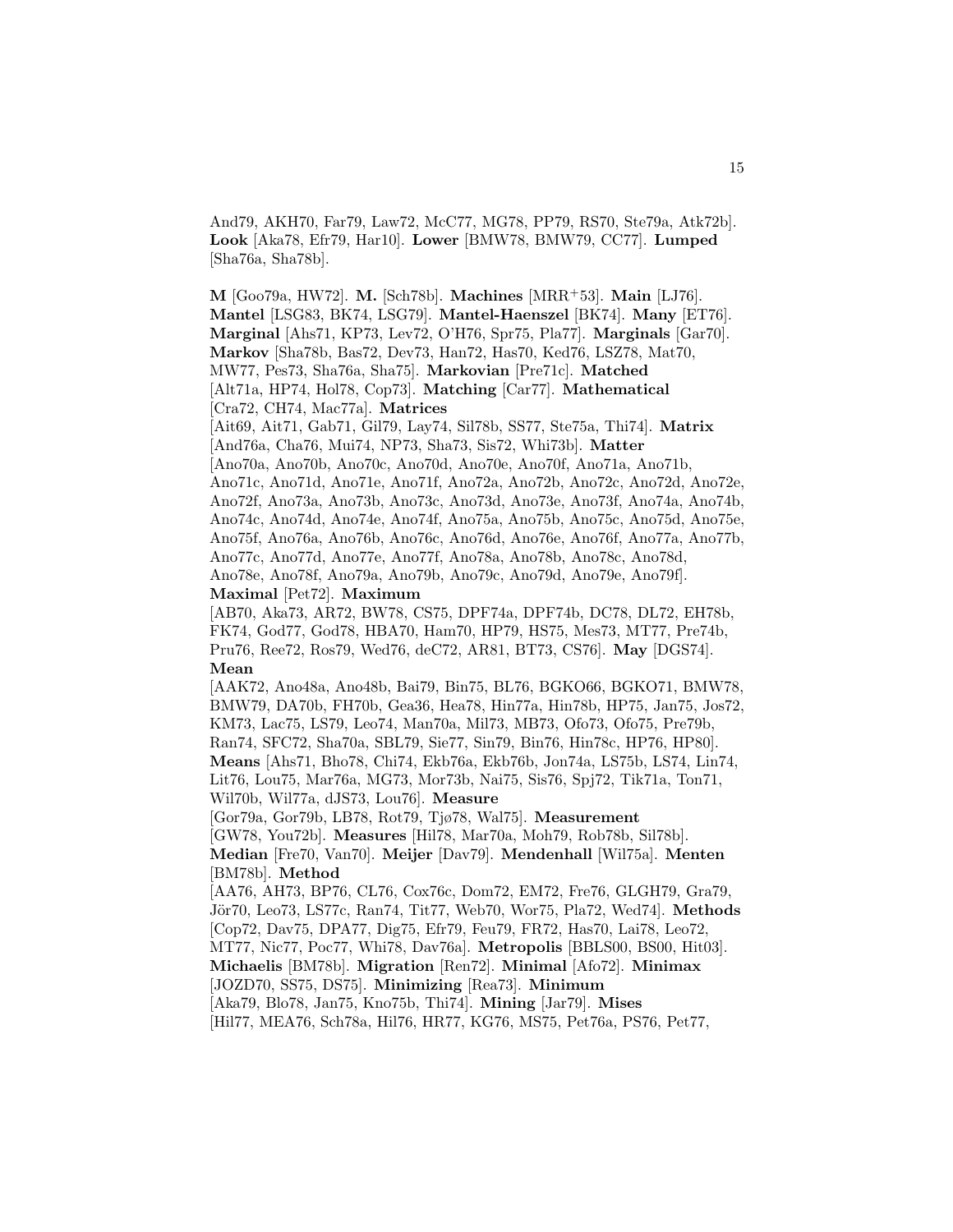Pet78, SG74, Upt73, ZP77]. **Mises-Lehmann** [ZP77]. **Missing** [Bho78, Ekb76a, MG73, MT77, MB73, Mor73b, Rub76]. **Mitoses** [Mac70]. **Mixed** [And75d, Ans79, FR72, New74, Ped79]. **Mixture** [Bec70, Beh70, BS73c, Cha76, MS75, Whi73b]. **Mixtures** [Cox71, Krz79, PP78]. **Modal** [Ste75b]. **Modality** [Hol70]. **Model** [Aka79, Atk78, Bec70, BD77, Bis72a, Bis72b, BO75, Blo73, Box71, Bro78, Cla78, CK68, CK70, CS73, Cox75c, DB69, DB70, DN79, DF79, DG76, Eng75, Far77, Fea77, Gei74, God79, Hin79, JM78, KP73, KR76, Kry74, Lee74, Mar71, McC77, MI77, Pie71, Pol75, Pre74b, Shi76, Shi77, Sow71, Sow72, Str75, MH78, TA71]. **Models** [Aka73, Ali77, And71b, AN79, Atk72a, AF75a, AF75b, Bai79, Bro73, Cha73a, Cha73b, CH74, Daw77, DC78, Eng74, Far79, FL76, Goo74, Goo79b, HW78, HP79, Hil78, Hos79, Jen79, KM79, Kay79, LW78, LSZ78, Lay75, LB78, LB79, McC78, MW77, Nic73, Nic76, Nic77, NH79, dBP78, PK78, Pie72, PK79, Pre75, PB78, PP79, Pru76, Ram79, Roy70, Smi73, Tua79, Wed76, Whi73a, WL77, Ali78, Atk72b, Cop73, Wed74]. **Moderate** [D'A71]. **Modes** [MS75, O'H76]. **Modification** [Leo74]. **Modifications** [Pre74a]. **Modified** [DC78, God78, Goo73, Gre79, HM75b, JW79, KP78, PS76, Ray71, JW81]. **Moivre** [DP72]. **Moment** [Adl77, Lin74, Qui70, RF70, You71]. **Moments** [Ano48a, FGS74, GP70, Gea36, Jen79, Koe79, MR70, MV76, Saw58a, Saw58b, Saw79, Sis72, SH76]. **Monotone** [Geb70]. **Monotonically** [Wil77a]. **Monotonicity** [Olk72]. **Monte** [Bar65, DL73, Has70, Hut71, Lay74, LDG75, Mor75b, Pes73, Tik70, Yat72]. **Monte-Carlo** [DL73, Yat72]. **Mood** [HM75b]. **Moran** [SS70]. **Morgenstern** [SPB78]. **Mortal** [Bec74]. **Most** [Mul77, RA79, Har10]. **Movement** [Yan76]. **Moving** [Aka73, Ali77, And75b, And75d, And76a, And76b, Ans79, AN79, Bha76, CT77, DPF74a, DPF74b, God75, God77, God78, Han79, HP79, Hos79, Koh77, LB79, McC73, New74, NH79, PK78, PDT78, Pie71, Roy77, Sha73, Tua79, Wic73, Ali78, And75c]. **MR** [AR81, BR81, CS82, Har79, HP80, JW81]. **MR0497517** [Pre83]. **Multi** [ER75]. **Multi-Factor** [ER75]. **Multiarmed** [GJ79b]. **Multidimensional** [Goo73]. **Multifactor** [Atk73]. **Multinomial** [Gai74, GW75, Olk72, RA79, Sto74, SH76, You71]. **Multiparameter** [Leo76]. **Multiple** [BT77, BP76, FL76, Lee72b, Mac74b, MT67, McK77, Sli70, Spj77a, Spj78, TP74, You72b, You74, Fie72, MT72, Sea77]. **Multiple-Stage** [You72b, You74]. **Multiplicative** [Dar74, Goo79b]. **Multirespnse** [GL70]. **Multitrial** [DPA77]. **Multitype** [Qui70]. **Multivariate** [AA76, And79, BT74, BP75, BP74, CS78, DB69, DB70, DB71, Dav76b, Dut73, FK72, HM76, Joh71, JK73, Kor72, KLC76, Lee71, Lit76, Mar70a, Mar71, MB73, MDS74, Mur79, NH79, PK78, PDT78, Saw70, Tar79a, The75, Tit77, Web70, Boh73, Dal78, Dut75, SS73, The76]. **Mutation** [CH74]. **mutually** [Haw71].

**N** [Boo75, Cox70a, DC77]. **Naive** [Dev73]. **Napoleonic** [Sti75]. **Nature**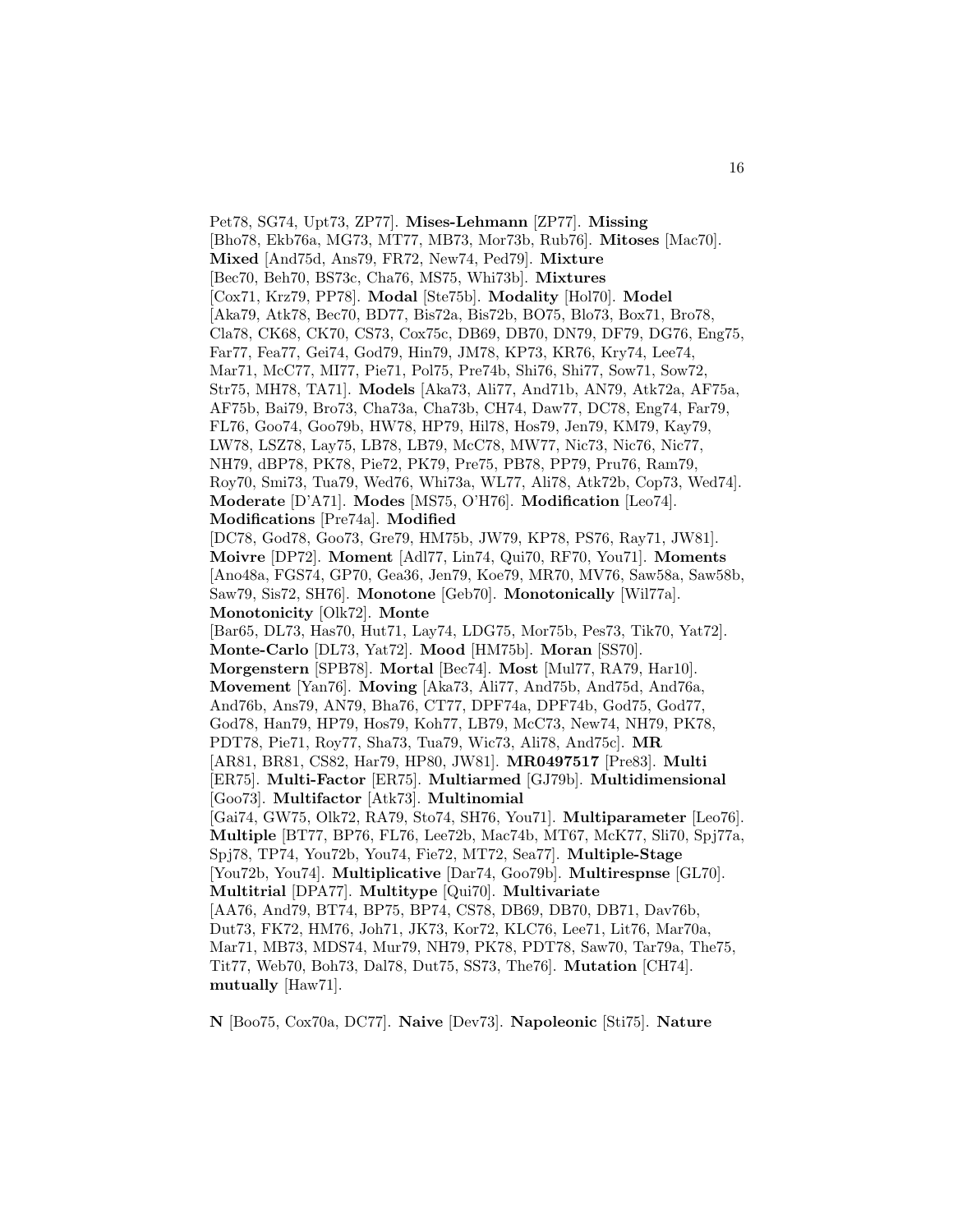[And75d, Cox76b]. **Nearness** [Rob78b]. **Neat** [Hai71]. **Necessary** [Kha78]. **Necessity** [Rob78b]. **Negative**

[Bin75, Bis72a, Bis72b, You70b, You73b, Bin76]. **Nested** [SD79]. **Newton** [Wed74]. **Neyman** [Wal70b]. **Neyman-Shortest** [Wal70b]. **Nicholas** [BBLS00]. **Nile** [Cob78]. **no** [BR81, CS76, CS82, Dav76a, DC77, HM75b, Hin78c, HP80, JW81, LS77a, Lou76, Pre83, Sha78b, The76, Wil78]. **Noisy** [Dev73]. **Non** [JP69, PT70, Sub69, Sub70, Has74, Yat72]. **non-additivity** [Yat72]. **Non-Central** [JP69, PT70]. **Non-Normal** [Sub69, Sub70]. **non-normality** [Has74]. **Nonadditivity** [Pat70]. **Noncentral** [Han75, JP70, Sie79]. **Noncircular** [Phi78, Ram72]. **Nondeterministic** [Bha76]. **Nonergodic** [FR79]. **Nonformation** [BN76]. **Nonhomogeneous** [LS76a]. **Nonlinear** [Box71, Bri77, Cha73a, Cha73b, DL72, Whi73a]. **Nonnegative** [BMW78, BMW79, Dar71]. **Nonnormal** [Pre74a, Saw70, Sin70, Sin72, Wat76, You74, Yat72]. **Nonnormality** [Mar71]. **Nonnull** [Joh79]. **Nonorthogonal** [ER77, JW71]. **Nonparametric** [Bre79, CH72, Dow76, DTL76, EK72, GK70, GG71, Hol71a, Mil73, Mor78, Rot79, Sim77, Sli70]. **Nonrandomized** [Wal70b]. **Nonrandomness** [HH79]. **Nonstandard** [Cha74a, Mol77]. **Nonstationary** [Mac74a]. **Nonsymmetric** [LS76b, LS77a]. **Nonzero** [McK78]. **Normal** [Ahs71, AAK72, AL76, Ano48a, BT74, Beh70, BGKO66, BGKO71, BS73c, Cha76, Chi74, DLB72, DA70b, Dut73, FR72, Gea36, GNP73, Han75, HS79, Hea78, Hin69, Hin70a, Hin77a, Hin78b, Joh72, Kap70, KC76, KLC76, LC76, Leo74, Man70a, Mar76a, Moh79, MB73, Mur79, Ofo75, PR77, Pre70, Pre71a, Pre79b, Sam70, Saw58a, Saw58b, Saw79, Sha70c, She71a, Shi78, Sie77, ST71, Spr73, Sty70, Sub69, Sub70, Tik70, Tik71a, Ton71, TW79, Web70, Wil77a, DP72, Hin78c, Ofo73, She70]. **Normality** [Bow73, BS75, CS78, D'A70a, D'A71, D'A72, DR74, Dye74, GO77, Hai71, Hol72b, Hol72a, LS76b, LS77b, PDB77, Pet76a, Pre76, Spi77, DP73, DP74, Has74, LS77a, Woo78]. **Normalizing** [Pre74c]. **Normally** [Car77]. **Normed** [Loy79]. **not-quite** [Tuk58]. **Note** [Aba74, And71a, CT77, Cor72, Cox71, Cox75a, Cox75b, Cox75c, Cox76b, Cox79, Cro74, De 77, Dig77, Dom72, Dye74, Eng75, Han79, HM75a, HMM77, Hil78, Hol71b, Jar79, Joh70, Jon74b, KR76, Koh77, Lee74, Loy79, Mar79a, Moo73, Mor70a, Mur77, Pea45, dBP77, Qui70, SS70, Tik71b, Wal70b, Zen75, And75c, BS73a, DP72, HS72a, Sti74]. **Notes** [BS73b, JK71a, PT70, Que56, Sty70]. **Nuisance** [Dav77, Hem77]. **Null** [D'A70a, DT73, LS79, Mul77]. **Number** [ET76, Gue72, Ked78, Man70b, Mes73, Sla73, dC71]. **Numbers** [Geo71, Luc77]. **Numerical** [Cha73a, Cha73b, Dav73, Fre73b].

**Obituary** [BBLS00]. **Observational** [Mes73]. **Observations** [AR72, Bho78, Bro74a, Cla76, CCS70, Daw73, DGS74, DL72, EM72, Far77, Gut71, MB73, SY74, ST71, AR81]. **Observed** [BL76, EH78b]. **Obtaining** [MT77, Som71b]. **Occupied** [Str77]. **Odds** [Cla74, Cla76, Gar70, McK78]. **Omnibus** [BS75, D'A71]. **One** [BF72, CR72, Ekb76a, Geb70, Har69, Har70,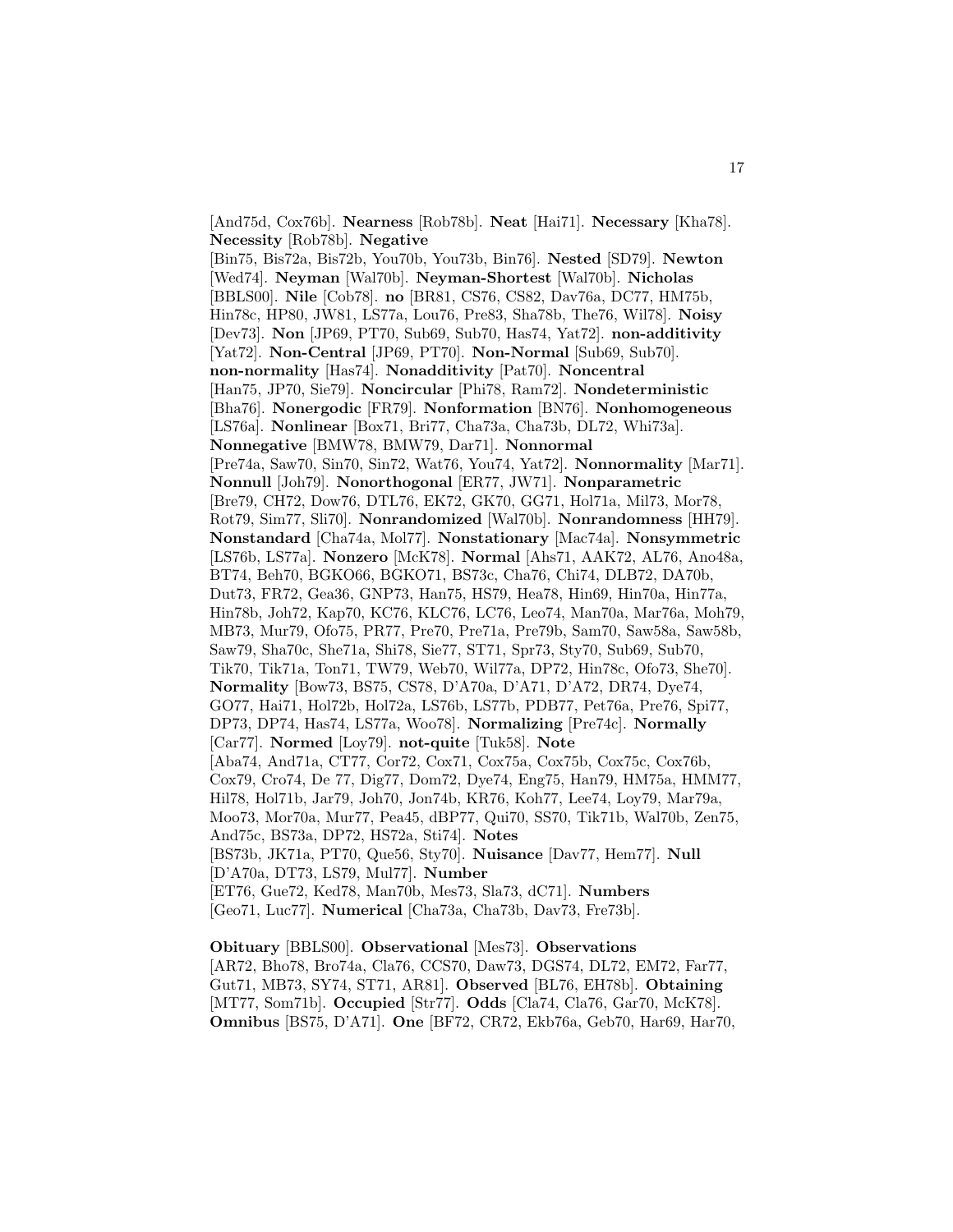KHB70a, MD71, MT67, Mor73b, Pus70, Ran74, Shi78, Sli70, Smi73, Spj72, Tar79a, Van73a, Wyn75, Har10, MT72, MH78]. **One-** [MT67, MT72]. **One-Parameter** [Tar79a]. **One-Sample** [CR72, MD71]. **One-Sided** [BF72, Shi78, Sli70, Van73a, Wyn75]. **One-Way** [Har69, Har70, KHB70a, Ran74, Smi73, Spj72]. **Only** [Dav77, Har74]. **Operator** [JW71]. **Optimal** [AF75b, Bel77, Bel79, Ber74, Bro72, Bro77a, CH75, CCS70, Cre79, Fre70, Gla78, GK71, Gut71, Hem77, HW72, HC72, Hil78, HJ79, JMM75, Joh71, Kie75, Lay75, Lou75, Lou76, Mor70b, Rob78c, Sco79, SY74, ST73, ST74, Sil78b, ST71, Tit75]. **Optimality** [OW78, Tit75]. **Optimum** [God76a, MG72, New71, Pes73, Pes75, Pes76]. **Order** [Atk73, BD77, Cor72, Cre76, Cre78, Cre79, GNP73, HS79, HP72, Jos73, KMN75, Ked76, McK78, MN74, Pee78, Pes75, Phi78, Pre74d, Ree72, Shi76, Sin72, Sow72, Ste75a, Sub69, Sub70, You70a, You70b, You71, You72a, You73b, Zen75, Pes76, Rud74]. **Ordered** [Cha74b, Cla74, Cla76, Dav70b, Fuj79, Goo79b, Hin72, Hir78, MPG76, Mar76a, McC77, McC78, Nel77, Sis76, Spj77b, Ton71, Wil77a, Ode72]. **Ordering** [Spj77b]. **ordinates** [Boo75]. **Orientation** [Dow72]. **Orthogonal** [Bru78, PPK73, Wor75]. **Orthogonality** [ER75, ER77]. **Orthonormal** [Pus70]. **Other** [Sti71]. **Outlier** [AB79, DGK75, Jos72]. **Outliers** [Bro75]. **Overlapping** [Mac72].

**P** [Cox70a, Cox72a, Sto72]. **P.** [Hea79, Kem79]. **Packing** [AH76]. **Pair** [HP74, Hol78, Mor79]. **Paired** [BEH76, DB69, DB70, DB71, DS73, Ekb76a, Ekb76b, FL76, FK74, Gue72, HS75, LB77, McC77, dC71, deC72]. **Paired-Comparison** [HS75]. **Paper** [Bar75b, BN75, BN78, Bir75, Hea79, Jam78, Kem79, McL75, Rob78a, Sch78b, SBL79, Spr78]. **Parameter** [Dav77, Hem77, Jon74b, Lwi75, ML74a, OL76, Pre71c, Ree72, Rud74, Sch78a, Sow71, Sow72, Tar79a]. **Parameters** [And75d, AKH70, BCK78, Box71, CT77, Dur75, Has71, Hea77, Hin78e, Hos79, Law72, Law74, Lev72, MW77, MN74, PW75, PHL75, PDT77, RS70, RS78a, Ros73, Sha75, Spj77b, Sti71, Tua79, Wal70b]. **Parametric** [Bec74, KS72, Kno75a, McC78, Pre75, Ram79]. **Pareto** [DF79]. **Partial** [Bil77, Cox75d, HW78, Joh79, Shi77]. **Partially** [Cox75c, LSZ78, OW78, Sin78b]. **Particle** [LS77c, Nic70, Wat71]. **Particular** [Bri77, Krz79, Mul70]. **Partitioning** [SY74, ST71]. **Past** [Geo71]. **Path** [Goo73]. **Patient** [UL76]. **Patil** [Cox70a]. **Patterns** [BGP77, Bai77, Bre70, Cor77, CL76, Dig77]. **Pearson** [BS73b, BS79, Dah71, DG72, Koe79, MV76, Sla73]. **Penalties** [GG71]. **Percentage** [AP70, BDJS78, BS79, Har64, HS72b, JP69, JP70, Lee72b, MK79, Wei74, HH71a, Har65, Har79]. **Percentile** [Buk72, Dav70b, Dav71, Has71, Sli70]. **Percentiles** [Chm76, ZP77]. **Perception** [EB78]. **Performance** [Kie75, Ray71, YD73]. **Periodic** [Mac74b, Tro79]. **Periodicities** [Mac77b]. **Periodogram** [Bri74]. **Periods** [BAS70, Gou77]. **Personal** [McL75]. **Phase** [MI77, New71, dJS73]. **Pierce**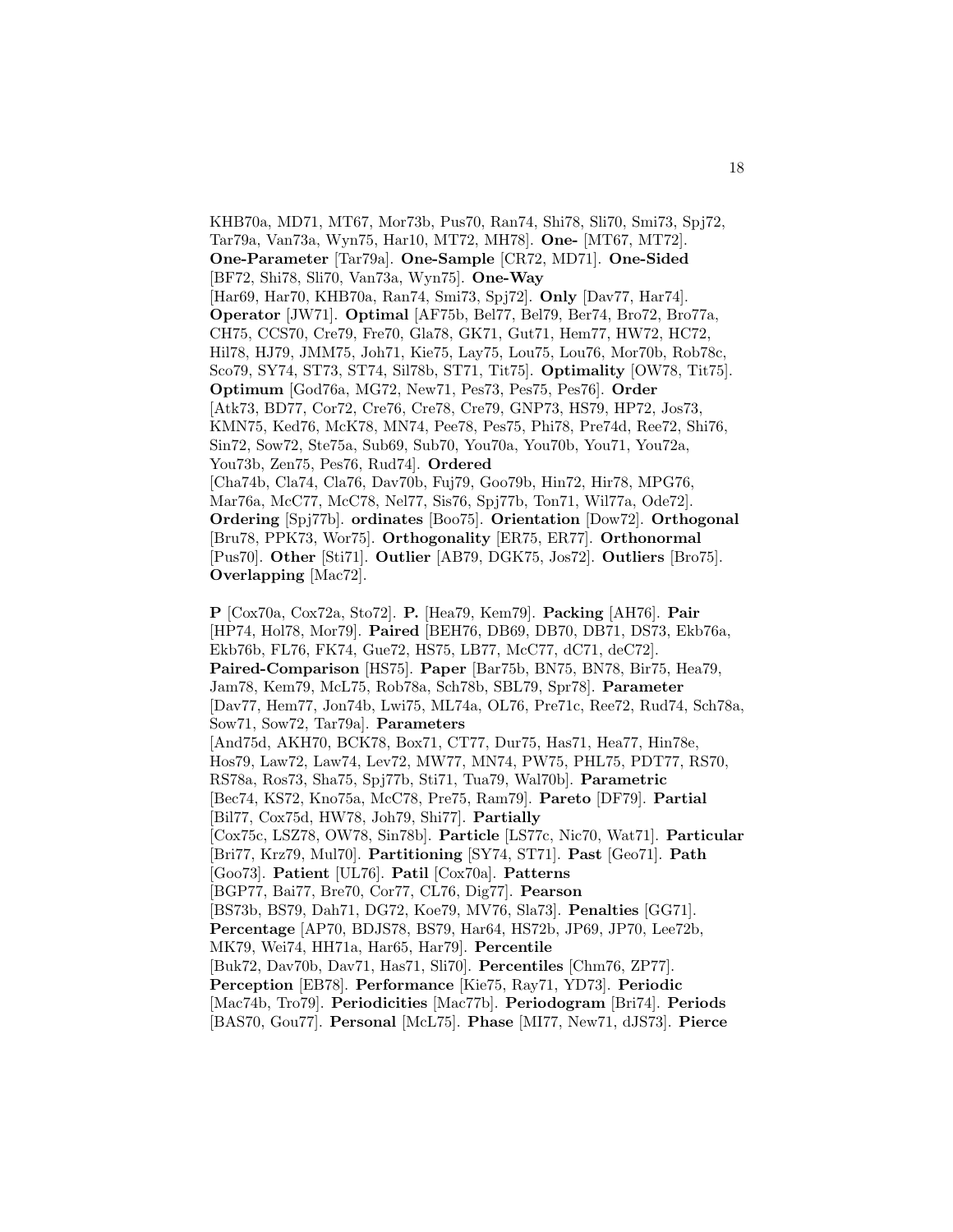[DTN77]. **pioneer** [Mac77a]. **Placed** [HIR72]. **Planar** [Mar79b]. **Plane** [BR78]. **Planning** [Atk72a]. **Plans** [Wyn76]. **Plantation** [BH74]. **Plasma** [Bar65]. **Play** [NS72, PS73, SW70, Fus73]. **Play-the-Winner** [NS72, PS73, SW70, Fus73]. **Plot** [Rob70]. **Plots** [DFA77]. **Plotting** [DS76b, Sma78, Spj77a, Spj78]. **Point** [Dig77, Gar70, HH79, HH71b, Hin71, Lew75, Smi75, Haw71, HS72a, Hin70b, HH70, Smi76]. **Points** [AP70, BDJS78, BS79, BR78, Buk72, Cox76b, DT71, D'A72, Har64, HS72b, JP69, JP70, Lee72b, Luc77, MK79, Mor79, Wei74, BT73, HH71a, Har65, Har79]. **Poisson** [Cox75b, ESF73, GP70, Hol70, LS76a, Mac74a, Mac72, Pal72, PP78, Vit73, Wal70b]. **Polychotomous** [AB70]. **Polynomial** [BO75, Cox71, Mac74a]. **Polynomials** [Phi71, You77]. **Population** [Ano81, AG74, Bli73, BO78, DA70b, FGS74, Fre72, GLGH79, Hay79, Hol73, Hol71b, Juo70, Man70a, MW77, Ofo73, Ofo75, PP75, Pre70, Pre71a, Roy70, Roy76, Saw58a, Saw58b, Saw79, TW79, Wat76, Wyn76, Yan76, Yue74, Mar70b]. **Populations** [CSW76, Cha76, Chi74, CH74, Dav76b, DS76b, HSW72, Kap70, KLC76, LC76, Lou75, Ofo73, Ofo75, Sin70, Sin72, SW70, ST71, TY74, Ton71, You74, vK73, Fie72, Fus73, Lou76]. **Portmanteau** [DN79, DTN77]. **positive** [DT72]. **Posterior** [AAK72, Atk78, Daw73, Goo73, O'H76]. **Potthoff** [Lee74]. **Power** [Bow73, Cre78, DR74, DLB72, DN79, Hin75, JK72, Lee71, LDG75, MB73, Pet72, You70a, You72a, Hin76a, Ode72]. **Powers** [Mar76a, PDB77]. **Practice** [Fin79a]. **Precise** [Box71]. **Precision** [DGP77, Pea71, RS78a]. **Preconceived** [CD78]. **Prediction** [Ait75, Ali77, Ali79, Bai79, Blo72, Bro74c, Cam78, Dun76, Jan75, KMN75, Rob78c, Sto74, Vit73, Wat72, You77, Ali78]. **Predictive** [BD76, BD78, Gei74]. **Predictor** [Cha77]. **Predictors** [God75]. **Preliminary** [DA70b]. **Preposterior** [SS77]. **Prescott** [Loy79]. **Presence** [BR75, BW74, LGGB79, MG73, BR81]. **Present** [Dav77]. **Press** [Boo75]. **Previous** [CCS70, Gut71]. **Principal** [Gab71]. **Prior** [BTG77, BS76b, Gol74, Wat74, DS75]. **Probabilistic** [Gil79]. **Probabilities** [Ano81, Atk78, Buh77, BO78, CC77, Han72, Mic75, Sin78a, Som71b]. **Probability** [Ano48b, Ano70g, Ano70h, Ano70i, Ano71h, Ano71g, Ano71i, Ano72g, Ano72h, Ano72i, Ano73g, Ano73h, Ano73i, Ano74g, Ano74h, Ano74i, BE72, Cra72, DT71, D'A72, DS72, Dut73, Fel74, Gil79, GG71, Koc79, LC76, Mur77, Rab70, She70, She71b, Sis76, Sti71, Sti75, TW79, Wyn77, Boh73, Boo75, DP72, Dut75, Goo79a, HS72a, Ken71, Ken72, Mac77a, Pla72, Sär71, Sea77, Sti73, Sti74. **Probable** [RA79]. **Problem** [Adl77, Ait77, Ait79, Bro74b, Cob78, DS68, GJ79b, Lat77, Lin77, Mar79b, MS70, NS72, Pfa74a, Pre71c, Seh78, Som71b, WAK77, Yan76, DS76a, Nai74, Pfa74b, Pre79a, SS73]. **Problems** [AB79, Ber74, Che71, Dom72, Fed74, Gol76, HHvdB74, HM72, MM76, SD72, Swi76, Atk74, Dal78]. **Procedure** [Aka78, Aka79, Bec79, Bil77, DGS74, HSW72, Ofo73, Ofo75, RA79, Vuc77, Wil70a, Fus73]. **Procedures** [BEH76, Col72, DB69, DB70, FV71, Koh77, Law72, MPG76, McK77, Nic73, Sow72, Swi76, TY74, Van73b, Wil77a, You72b, Dal78, DS75]. **Process**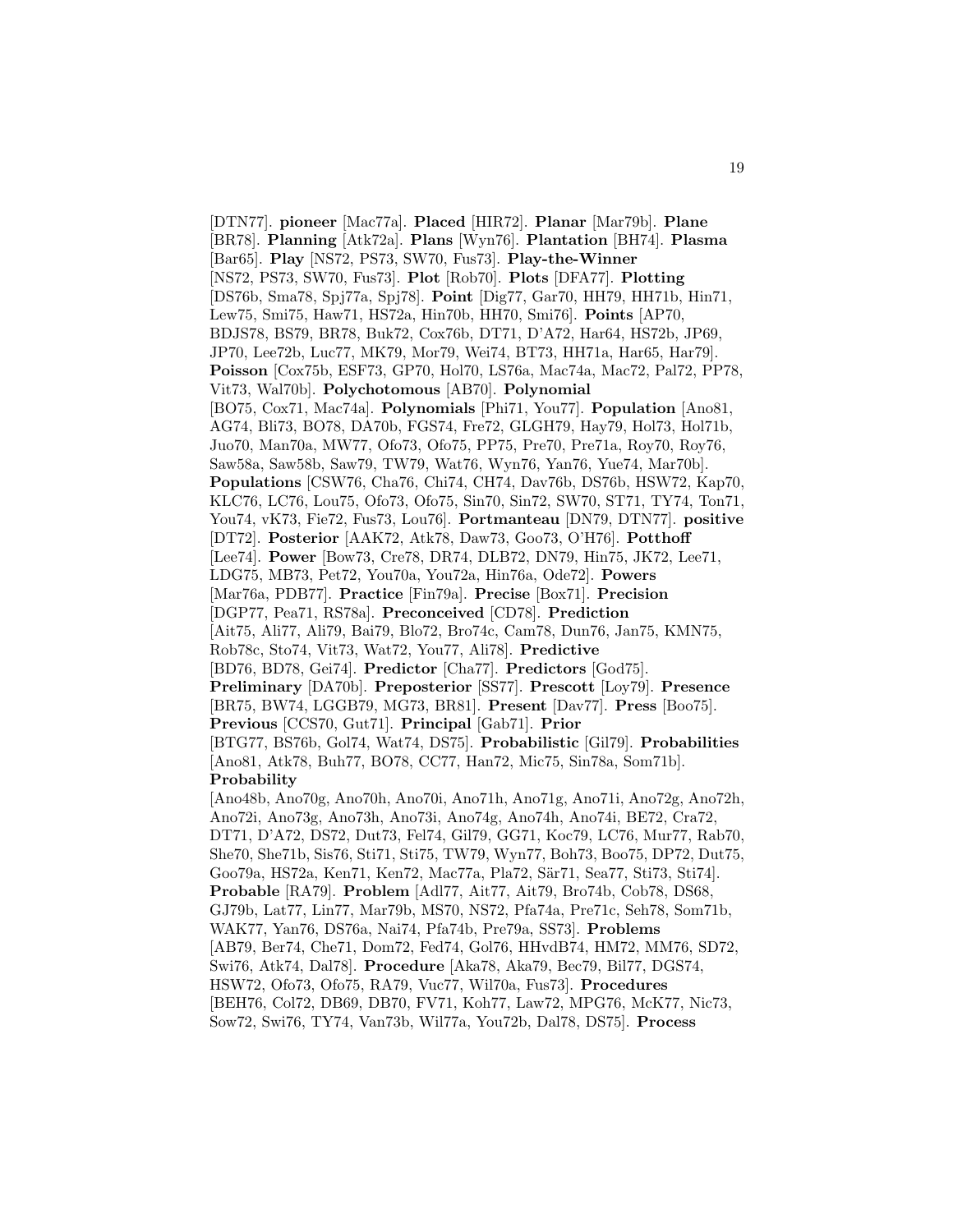[And76a, Ans79, Bha76, CT77, Cox75b, ESF73, God77, Joh70, Ked78, Kei74a, Kei74b, Koh77, Lew75, Mac74a, New74, PW75, PDT77, Qui70, Roy77, Rud74, San71, Sha73, Vit73, Wic73, CH72, HS72a, Sti70]. **Processes** [Ali79, And75b, And75d, And76b, BS76a, BB78, Bec74, Bes72, BM75, Bri74, CS79a, DPF74a, DPF74b, FR79, God75, Hey75, LS76a, Mar79b, PDT78, Ren72, Sti71, Swe78, vK73, And75c, Haw71]. **Product** [SS77]. **Products** [Wil77b]. **Programmes** [Bec72]. **Programming** [DH75b]. **Progressively** [DF79]. **Properties** [BD77, Chm76, Joh79, LS75a, LSG79, LSG83, Mor73a, Nic70, Olk72, Pat78, Ste75a, Tho76, Woo76, BK74, Blo76]. **Property** [Blo78]. **Proportional** [GLGH79, Sin78a]. **Proportions** [Alt71a, Bec70, Kap70, New71]. **Proschan** [LS79]. **Proton** [Bar65]. **Proton-Electron** [Bar65]. **Prove** [Hai71]. **Pseudolikelihood** [Bes77]. **Pseudoquadratic** [God78]. **Publication** [Ano71g]. **Publications** [Ano70g, Ano70h, Ano70i, Ano71h, Ano71i, Ano72g, Ano72h, Ano72i, Ano73g, Ano73h, Ano73i, Ano74g, Ano74h, Ano74i].

**Quadratic** [And75a, BDJS78, Goo69, Goo70, HP72, Har69, Har70, HS75, Kha78, Mul70, O'H73, Sha70b, Sty70]. **Quadrature** [SH76]. **Quality** [GK70]. **Quantal** [AB70, Sow71, Sow72]. **Quantitative** [Pat70]. **Quartiles** [Van73a]. **Quasi** [DR73, Pes75, Wed74, Pes76]. **Quasi-** [Pes75, Pes76]. **Quasi-Independence** [DR73]. **Quasi-likelihood** [Wed74]. **Quenouille** [Pat73]. **queueing** [Atk74]. **Quick** [RS78b]. **quite** [Tuk58]. **Quotient** [Ize76].

**R** [DC77]. **R.** [SBL79]. **Rabbinic** [Rab70]. **Radial** [Bar65]. **Radii** [Sma78]. **Random** [AH76, Atk79, BMW78, BMW79, BP76, Col72, Coo79, DG72, DGP77, FGS74, Gei74, GNP73, Hin69, Hin70a, Kin72, Mor79, She71a, Smi75, SW73, Wei78, Wil77b, Yan78, Yan80, Hin70b, Smi76, TA71]. **Randomization** [Cop73]. **Randomized** [KHB70b, Woo78]. **Randomly** [HIR72, Ros73, KG76]. **Randomness** [AS72, BR78, Kno75a, Kno77]. **Range** [AL76, BGKO66, BGKO71, Bro74d, DLB72, Sin70, TP74, Lew72, Pre71b]. **range-type** [Pre71b]. **Rank** [Cro74, Joh79, JW79, MT67, MT72, Pet72, Pre78, You73a, JW81, Pet76b, Pre83]. **Ranking** [Chi74, FK74, HS75, Som71a, Som76, deC72]. **Rankings** [Gor79a, Gor79b, LS75a, Pre79a]. **Rao** [Fea77, Lee74]. **Rare** [Bec72, CS79b, CS82]. **Rate** [ESF73, Kry72, LS76a, Mac74a, Mar70b, McL74, McL76, Seb71]. **Rates** [CH74, Koc79, Seb70, Seb71]. **Ratio** [AP70, Ano48a, Buh77, Cla74, Cla76, CL76, Dav71, Gar70, Gea36, HM76, Hay75, Hin69, Hin70a, KLC76, Lee72a, McK78, MB73, NP73, Pee71, RR71, Sha75, Wil76, Woo79, BT73, Dav79, Hut71, Wil78]. **Rational** [PDT77]. **Ratios** [Dav70b, Mul70]. **Recapture** [Fre73b, Fre73c, Pol75, Fie72]. **Reciprocals** [SM72]. **Reconciliation** [BCK78]. **Reconstructing** [Dev73]. **Recovery** [PT71]. **Recursive** [And75d, Wil70a, dJ76]. **Reduction** [Lee74, Has74]. **Reference**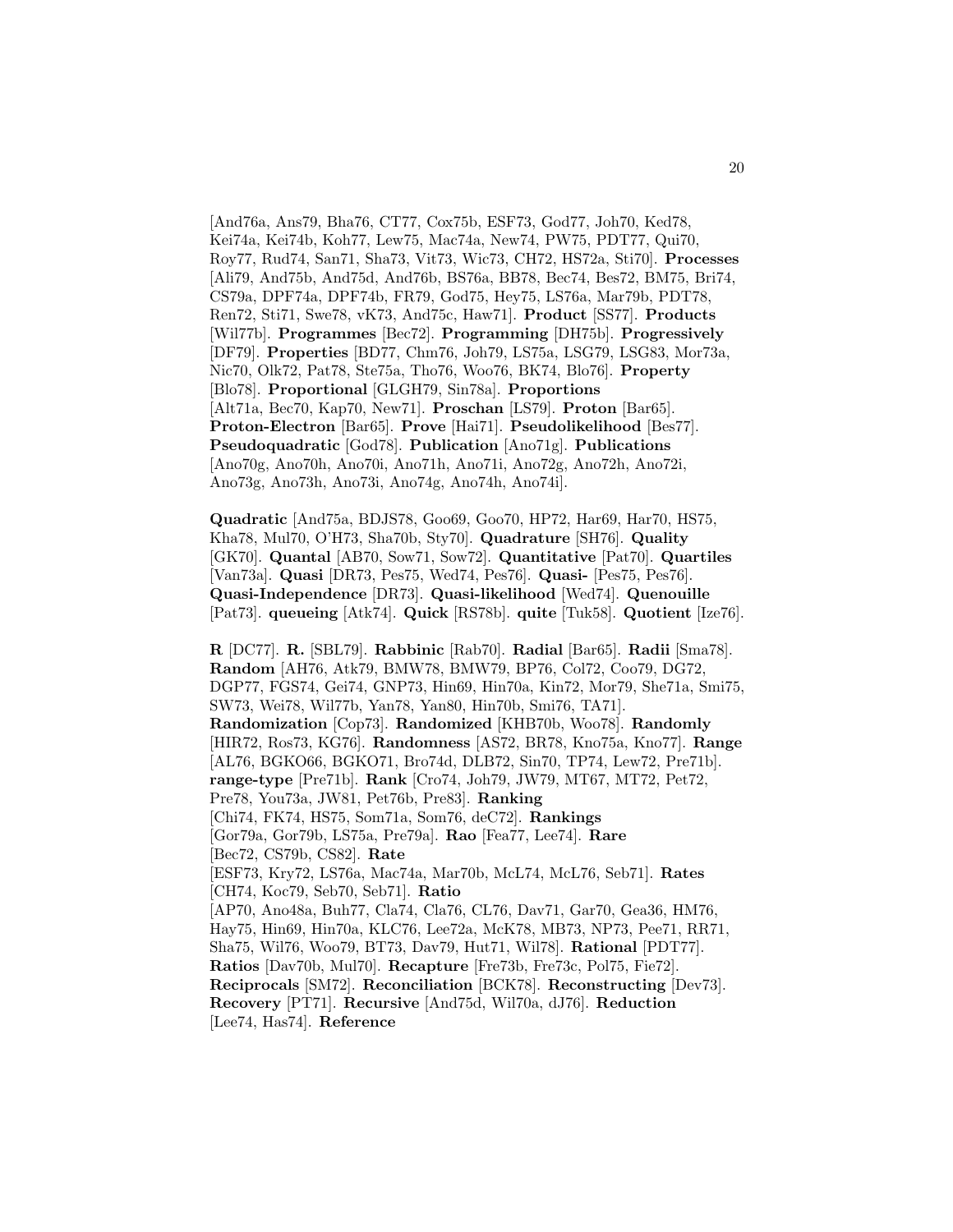[DR73, Hin78d, Hol78, Koc79, Krz79, MPG76, PCdCM74]. **Regions** [And76b, Atk73, DT72, Juo70]. **Regression** [AL71, Atk72a, AC77, Atk78, BO75, BF72, Bro72, Bro74c, Bro74a, Bro77a, BJ79, CSW76, CK68, CK70, CCS70, DB71, DH75a, DH77, DGK71, DW71, Edw73, Fed74, Gar72a, Gea70, Geb70, Gol76, Gut71, HP79, Jos72, KP73, Kay79, LM73, Lay75, LMH67, LMH71, Mil76, Mor78, Odé73, dBP78, Pie71, PK79, Ros73, Roy70, Spj77a, Tam78, Spj78]. **Regressions** [NS79]. **Regular** [Dey77, FR79, Fre76]. **Regularity** [BR78]. **Related** [Bri74, Cam78, MM76, Mor78, Wol76]. **Relation** [Cox76a, Cox77, Dan72, Dol76, Eni73, GSW75, Pat78, PP75, Rob74, Spr73, Yan78, Yan80, DC77]. **Relations** [Dol76, You71, DC77]. **Relationship** [DB71, DL72, PT70, TW76]. **Relationships** [Han75]. **Relative** [Gea70, BK74]. **Reliability** [MG72]. **Remark** [CD78, Gut71, Kha78, MG78]. **Remarks** [Hey75]. **Remote** [Fre73a]. **Removal** [GLGH79]. **Repeated** [Cop72, FH70a, Sie77, Woo79]. **Replacement** [Ber74]. **Replicated** [DL72]. **Replications** [Gue72, dC71]. **Reply** [EH78a, Fin79b, HS78b, Kal75a]. **Reporting** [Seb70, Seb71]. **Representation** [BT74, Bha76, Dut73, FL76, God77, Pus70]. **Representations** [Wil77b]. **Requirement** [Bow72]. **Requirements** [KHB70a, KHB70b]. **Rescaled** [AL76]. **Research** [HJ79]. **Residual** [AN79, Gea70, HP75, JW71, LS79, HP76, HP80]. **Residuals** [And71c, Bro75, CS71, Loy79, Wal71]. **Resolvable** [PW76, Sin78b]. **Response** [AB70, Cox71, Ekb76a, HJ79, KM73, Mor73b, Sow71, Sow72, Atk70]. **Responses** [Bho78, Bho79, Ekb76b]. **Restraints** [And75d]. **Result** [Wyn75]. **Results** [Arm70, CSW76, Cre78, Far79, KP76, Lee72a, LO78, RR71, Tro79, You73b, DP73, DP74, WA78]. **Retrospective** [Far79, PB78]. **Returns** [Seb70, Seb71]. **Review** [Cox70a, Cox72a, Cox72b, HW72, Mil74, Sto72]. **Rho** [Woo70]. **Rhythmometry** [Mar76b]. **Ridge** [Vuc77]. **Ridge-Type** [Vuc77]. **Rietz** [Efr79]. **Right** [Hyd77, Pre78, Pre83]. **Risk** [Hol78, McL74, Mes73, Rea73, Wal75, BK74]. **Risks** [TN79, Sea77]. **Rival** [AF75a, Hil78]. **Robin** [Dan69, Dan70]. **Robust** [AC77, BD75, Cox76c, DGK75, Dig75, Dig77, Lew75, MP78, Mar79a, DL73, MH78]. **Robustness** [Bro74d, FH70b, GW78, HM75a, Mar71, PP75, Sha70c]. **Root** [SHA78a]. **Roots** [Mui74, Wat76]. **Rotatable** [Cor72]. **Roughness** [GG71]. **Round** [Dan69, Dan70]. **Round-Robin** [Dan69, Dan70]. **Routine** [SD72]. **Rows** [SD79]. **Roy** [Lee74]. **Rule** [Dev73]. **Rules** [Ray71, WAK77]. **Run** [BE72]. **Runs** [Str77].

**S** [Cox70a, Cox72b]. **Saddlepoint** [Ped79, Phi78]. **Sample** [And72, AN79, AG74, Bli70, Bow72, Bro74b, CR72, Cha74b, D'A72, De 77, GK70, Gar72a, Ize76, JMM75, KHB70a, KHB70b, Kon78, Lat77, LDG75, LSG79, LSG83, MD71, Man70b, Mui74, NS72, Ofo73, Ofo75, Pat78, dBP77, PR77, Pol75, PS73, RR71, Rob74, Roy77, Saw58a, Saw58b, Saw79, SS75, Spr73, Swi76, Tua79, Upt73, Wat76, Whi78, Wic73, Yan78, Yan80, You70a, You72a,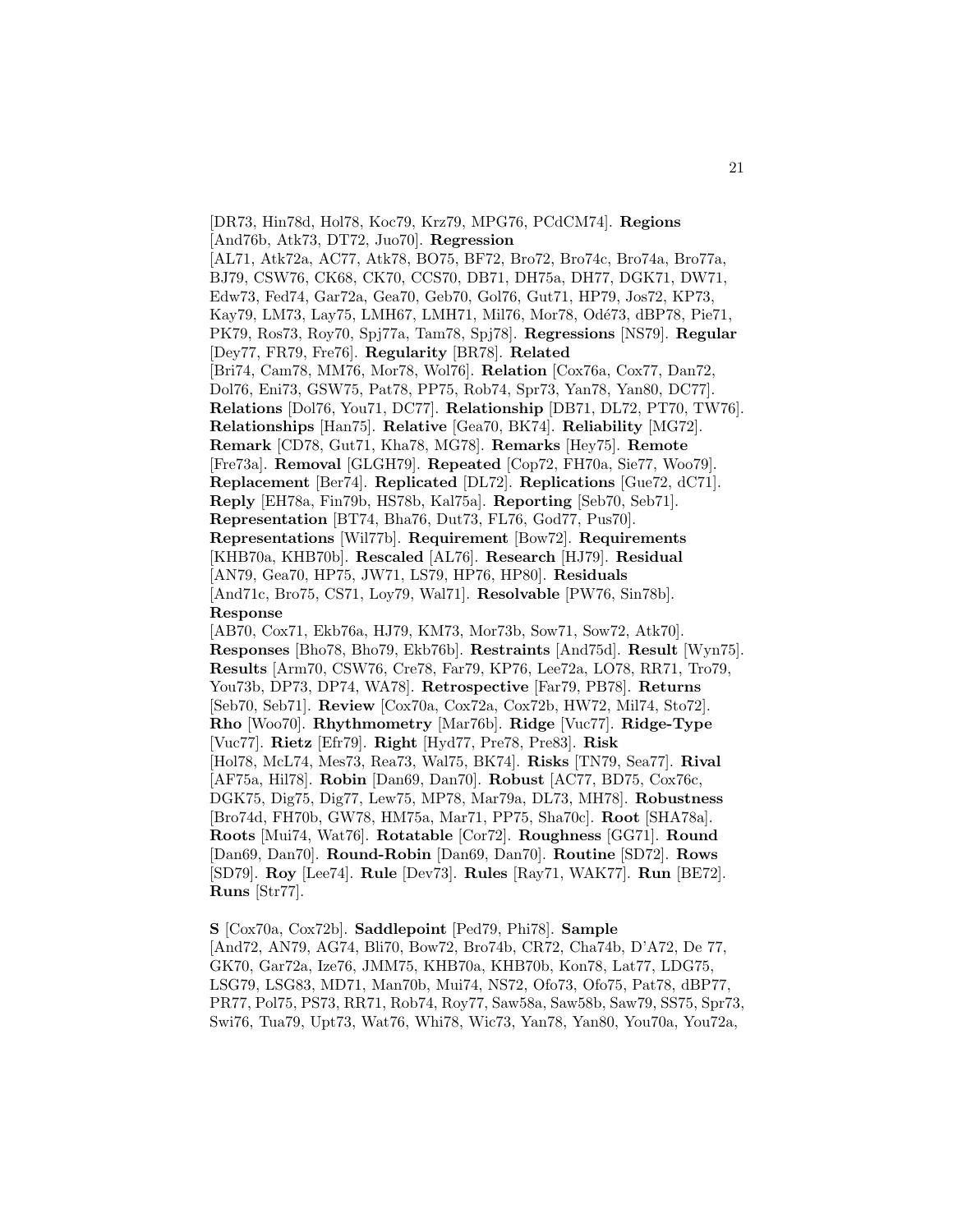You73a, Yue74, BK74, Lew72, Ode72, Pet76b, Woo78, WA78, YD73, ZP77]. **Samples** [Ano48a, BGKO66, BGKO71, Bre70, D'A71, DT71, DLB72, GM78, Gea36, Geo71, Hea78, MN74, Mul77, Pet76a, Pre70, Pre79b, Saw58a, Saw58b, Saw79, Sin70, Sin78a, Tik70, Tik71a, VB78, Boo75, DTN77, Tuk58]. **Sampling** [BR75, Bel77, BTG77, Bel79, Ber74, Bli73, BS73b, Col72, CS79b, DPA77, FGS74, Has70, Hei78, LS75b, Mar79b, MS76, Mul70, NS72, New71, Pes73, PS73, Rao73b, Roy70, Roy76, Sat77, SD76, SW70, TY74, Tam78, Wyn76, dJS73, BR81, CS82, Rao73a]. **Savage** [KP78]. **Scalar** [Blo73]. **Scale** [DTL76, Hin78e, KMN75, Law72, MP78, MM76]. **Scaling** [HG76]. **Scandinavian** [Sär71]. **Scarce** [Nea70]. **Schemes** [BS76b, SD76]. **school** [S¨ar71]. **Science** [Lin77, Seh78]. **scientists** [Har10]. **Scores** [BY77, Dan69, Dan70, Pre70, Pre71a]. **Screening** [And71b, Cot79, You74]. **Search** [FK74, Pal71]. **Seasonal** [HW78]. **Second** [Atk73, Cor72, Gar72a, Ked76, McK78, Pee78, Pes75, Sis72, Pes76]. **Second-Order** [Cor72, Ked76, McK78, Pee78, Pes75, Pes76]. **Selected** [BD77, ZP77]. **Selecting** [Bro77b, GP75, LC76, Ofo73, Ofo75, RA79, SW70, TY74, TW79, Fus73]. **Selection** [And71a, Chi74, DS68, McK77, NS72, OW78, Shi76, Sin78a, Som71a, Som71b, Som76, Wei78, You72b, DS76a]. **self** [Haw71]. **self-exciting** [Haw71]. **Semi** [LSZ78]. **Semi-Markov** [LSZ78]. **Sensitivity** [PP78, Pre76]. **Separate** [And72, De 77, dBP77, dBP78, Wal67, Wal70a]. **Sequence** [DH75b, Gor73, HH71b, Smi75, Hin70b, HH70, Smi76]. **Sequence-Comparison** [Gor73]. **Sequences** [Kin72]. **Sequential** [AH76, BD78, BM79, Bil77, Bin75, Bin76, Efr71, ESF73, FL71, Fre70, Fre72, Fre73b, Fre73c, Hay79, Joa72, Joa75, Jon74b, JW79, JW81, KP78, LS75b, Lou75, Man70b, Mee78, MI77, OW78, Poc77, RA79, Rea73, Rob78c, Sie78, SWH75, TY74, UL76, Wei78, Whi78, WJ79, Woo76, Lou76]. **Sequentially** [And71b, AH73]. **Serial** [CH75, DW71, KP76, Mor70a, Ram72]. **Series** [AB79, Blo72, Blo73, BT77, Bri77, Bru78, Cam78, DN79, Dom72, Eng75, God79, HW78, Hos79, Kem75, KC76, LB78, Mac74b, Mac77b, MG72, MR70, Nea70, Nic76, Nic77, Pie72, Ree72, Tia72, TW76, TH78, Wal67, Wal70a, Wal71, Wis68, DT72, Que49, Wis90]. **Set** [Fuj79, OW78, Pus70, SY74, ST71, Yan78, Yan80]. **Sethuraman** [Sch78b]. **Sets** [Ket71]. **Setting** [Saw70]. **Several** [AF75b, Cox76a, Cox77, Ket71, LC76, Mac77b, Ofo73, Ofo75, DC77, Zel71]. **Shakespeare** [ET76, Wil75a]. **Shannon** [GJ79a]. **Shape** [HM75b, MG78, PP75]. **Shapiro** [Sar75]. **Shapiro-Francia** [Sar75]. **Share** [Mac77b]. **Sharp** [BF72]. **Sharpening** [Sha76b]. **Sharper** [Sat77]. **Short** [Bro75]. **Short-Cut** [Bro75]. **Shortest** [Wal70b]. **Shrinkage** [AAK72]. **Sided** [BF72, Shi78, Sli70, Van73a, Wyn75]. **Sign** [Gea70]. **Signals** [CH79]. **Significance** [And71c, Cox75a, DTN77, Rog77, Rog78, Sie77]. **Significant** [Mes73]. **Silvey** [Gut71]. **Simple** [AH73, Bas72, Bes77, FGS74, Hin79, Kry72, Kry74, McN72, PP75, PR77, Tik70, HS72a, Pre71b]. **Simplified** [KMN75, RS70]. **Simulation** [DT71, Joh70, LS76a, Mor75b]. **Simultaneous**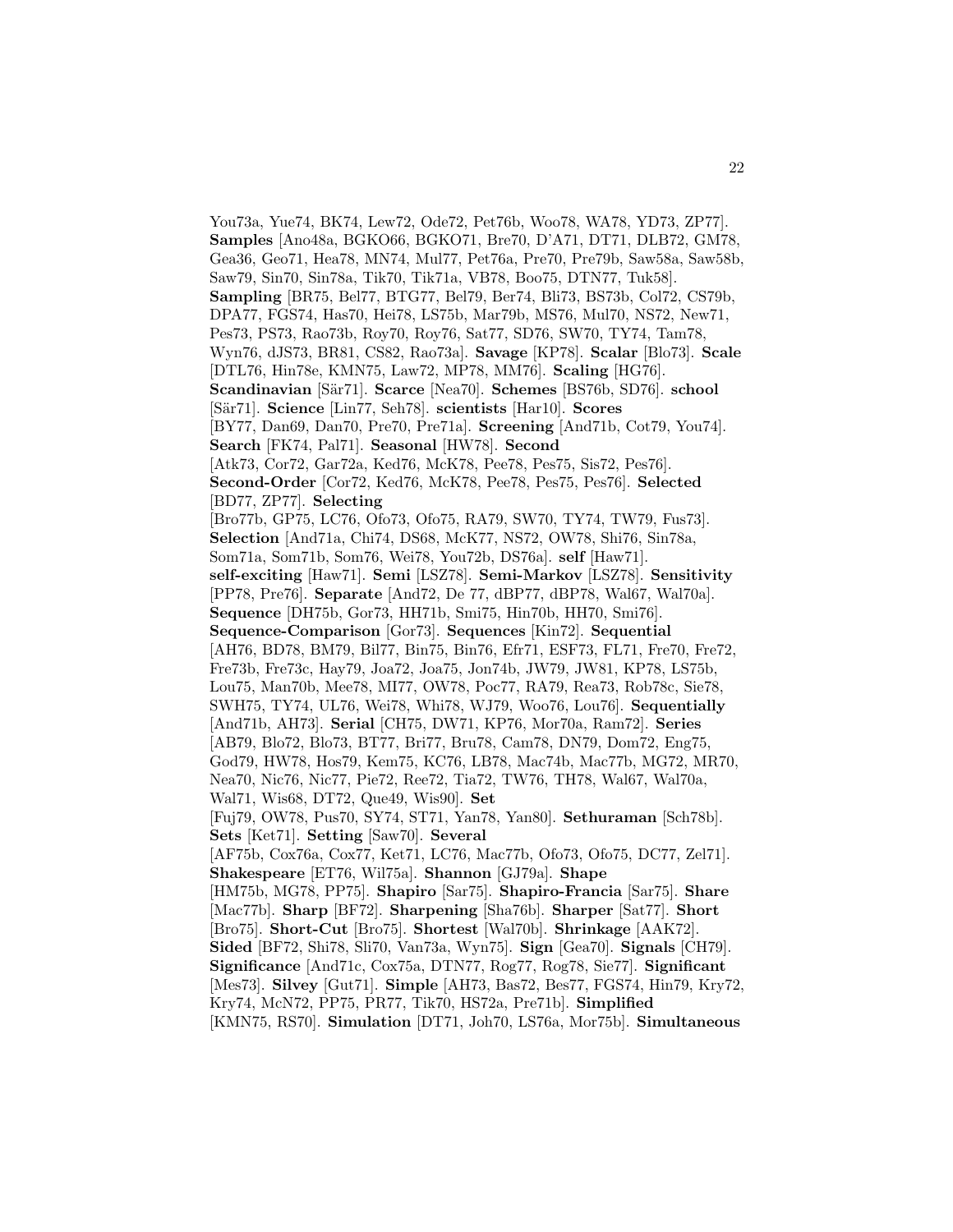[Dal78, LMH67, LMH71, McK77, MDS74, Odé73, RS78a]. **Single** [Jos72, Upt73]. **Single-Sample** [Upt73]. **Singular** [Gil79, Sil78b, Sty70]. **Singularities** [Mul70, RS78c]. **Situation** [GK70]. **Situations** [Mol77]. **Six** [FK72]. **Size** [Ano81, Bow72, BO78, Cha74b, D'A71, DS68, Fre72, Hol73, Hol71b, KHB70a, KHB70b, Mul77, NS72, Nic70, PS73, Sin78a, Wat71, Yan78, Yan80, DS76a]. **Sizes** [Bis72a, Bis72b, PT71, ZP77]. **Skewness** [Mar70a]. **Slippage** [Jos72, You73b]. **slope** [Atk70]. **Small** [BM78a, DT71, D'A72, Geo71, LSG79, RR71, VB78, BK74, Boo75, LSG83]. **small-sample** [BK74]. **Smirnov** [Dur75, MD71, MM76, Woo78, WA78]. **Smoothing** [BM72]. **Sobel** [Fus73]. **Sobel-Weiss** [Fus73]. **Solution** [Cob78, Gue72]. **Solutions** [BS73c]. **Some** [AB79, Ait69, Ait71, Bel77, Bel79, Bes72, BD77, Blo76, CSW76, Che71, Chm76, Cla74, CS75, CS76, Cro74, DN79, De 77, Far79, Feu79, FR72, Goo73, Han75, HMM77, HC72, Hol70, HM72, Joh71, JK71a, Jos72, Kal74, Kay79, Kor72, Krz79, Lee72a, LDG75, Leo76, LS75a, LO78, Mar76a, Mar71, McL75, PT70, dBP77, Pre75, RT73, RK75, Rob75, Rob77, SHA78a, Sha77, She71b, Tho76, TH78, Tik70, Tit75, Tro79, Wal67, Wal70a, Wil77a, Wil77b, You70a, You72a, You73a, You73b, Atk74, Haw71, Hut71, Saw78]. **Space** [BS73c]. **Spacings** [Cre76, Dur75]. **Spatial** [Ali79, BM75, CS73, CS79a, Cor77, CL76, Dig77, HH79, Pal72, RS78b, Tjø78]. **Spatial-Temporal** [Ali79]. **Spearman** [Chm76, Woo70]. **Spearman-Type** [Chm76]. **Special** [Hin78d, Hol78, MPG76, PCdCM74, Saw70]. **Species** [ET76, Eng74, Eng75]. **Specific** [Seb70, Seb71]. **Specification** [DN79]. **Specified** [Gol74, Sri70, Wat74]. **Specifying** [NP73]. **Spectra** [Haw71]. **Spectral** [Adl77, Lin74, MR70, Nea70, PDT77, Sha77]. **Spectrum** [Blo73]. **Sphere** [BM78a, Mor79, Saw78]. **Spheres** [HIR72]. **Spherical** [Kin72, MP78]. **Sphericity** [Joh72, NS79]. **Split** [Rob70]. **Splitting** [Cox75a]. **Springer** [Joh70]. **Sprott** [Cox72a, Sto72]. **Spurious** [DGS74]. **Square** [Goo79b, Har64, Jan75, McC78, Sha70a, Har65, Har79]. **Squared** [Bai79, Bri74, Dah71, DG72, Goo69, Goo70, Han75, Hea77, Kha78, KM73, Mol77, Sie79, Sin79, Sla73, Sma78]. **Squares** [AL71, BW75, Bro78, Cor72, DW71, Gea70, Kno75b, Mil76, Pie71, Pie72, Wat72, Pla72]. **Srinivasan** [Moo73]. **Stabilizing** [Woo70]. **Stable** [BB78, PHL75, Wil77b]. **Stage** [BTG77, DGS74, Fea77, HSW72, Som71b, You72b, You74]. **Stand** [Cox76c]. **Standard** [Ano48a, Cop72, FH70b, Gea36, Gue72, Hea78, Pre70, Pre71a, Pre79b, Tik71a, Mor75b]. **Standardized** [SBL79, You71]. **State** [HM72, Ked76, MRR<sup>+</sup>53]. **States** [Han72, Sha76a, Sha78b]. **Stationarity** [And75d]. **Stationary** [Ali79, Bes72, Bha76, Bri74, Cam78, Ked78, LB79, Nea70, PW75, PDT77, Wal71]. **Statistic** [Bow73, Bri74, Bro74d, BY77, CR72, Cor77, Cre79, Dah71, Gor73, HH79, HS72b, Joh72, Koe79, KP78, LS79, Lee71, You70a, You72a, BS73a, DTN77, KG76, Lep73, Pet76b, SG74]. **Statistical** [AB76, Ait77, Ait79, AL79, CS79a, Coo79, Cox72a, Cox72b, Dav76b, GSW75, HS79, Joh74a, Mac70, Pee78, Sha76a, Sha78b, She71b,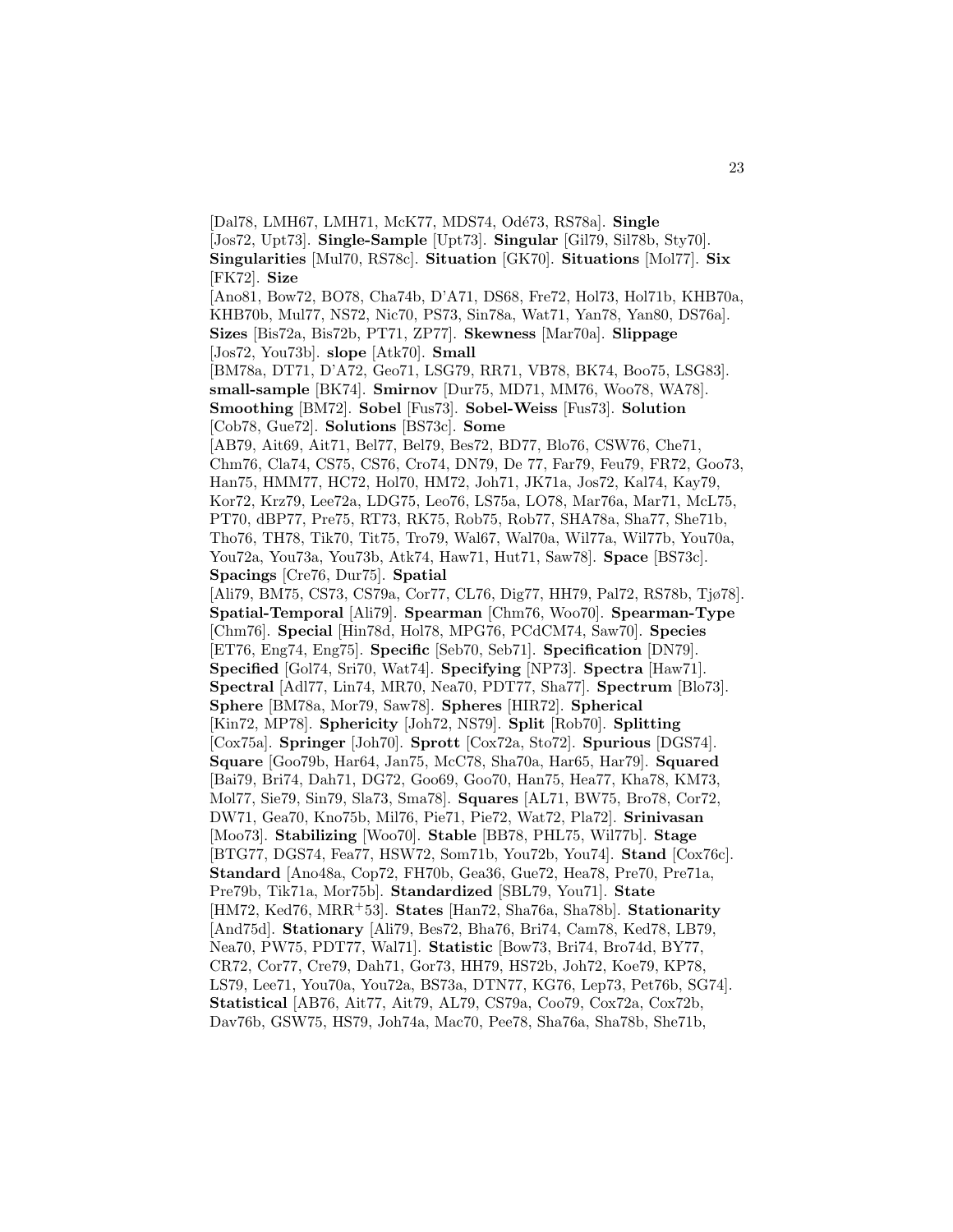SD72, Sto72, Goo79a, S¨ar71]. **Statistically** [Mes73]. **Statistics** [Afo72, Ano70g, Ano70h, Ano70i, Ano71h, Ano71g, Ano71i, Ano72g, Ano72h, Ano72i, Ano73g, Ano73h, Ano73i, Ano74g, Ano74h, Ano74i, AG74, Cam78, Cla74, CS71, Cra72, Dow72, DGK71, Fin79a, GP70, GNP73, HS79, HP72, Jos73, KMN75, Ked76, KLC76, Lat77, LS76b, LS77b, MD71, Mar77, MN74, PP75, Pet76a, Pre74d, Rab70, She70, She71b, Sin72, Ste75a, Sti75, Sub69, Sub70, Tho76, Upt74, You70b, You71, You73a, You73b, Blo76, DP72, Goo79a, HS72a, HR77, Ken71, Ken72, Lep71, LS77a, Mac77a, PS76, Pet77, Pet78, Pla72, Sär71, Sea77, Sti73, Sti74, WA78]. Stein [EM72]. step [MH78]. **Stochastic** [Bar75a, DG76, Kry72, Kry74, McN72, PW75]. **Stopping** [Ber74]. **Straight** [BW71, Col72]. **Stratification** [LGGB79, Rao73b, Rao73a]. **Stratified** [New71]. **Stratum** [Jon74a]. **Strauss** [KR76]. **Structural** [Cox76a, Cox77, Dol76, Rob74, DC77]. **Structure** [BT74, Bes72, Goo74, Kie75, Lee79, Qui70, Saw70, Wor75, SPB78]. **Structured** [Far78]. **Structures** [Jör70, KLC76]. **Studden** [HW72]. **Student** [Hin78a, BDJS78, HH71a, Hin77b, Mic75, Pre74c, SS70]. **Studentized** [Bro74d, DLB72, Mar77]. **Studies** [Cla78, Cra72, DN79, DP72, Goo79a, HS72a, HP74, Joh70, Ken71, Ken72, Mac77a, Mes73, Pla72, PB78, PP79, Rab70, Sär71, Sea77, She70, She71b, Sti73, Sti74, Sti75, Wil75a]. **Study** [LDG75, Tik70, DL73]. **Stylized** [Pre76]. **Subclass** [Mar79b]. **subdivided** [Mar70b]. **Subject** [Bre70, Fed74, OL76, You72b]. **Subsample** [FH70a]. **Subset** [Box71, DS68, DS76a]. **Subset-Size** [DS68, DS76a]. **Successive** [HPF70, HPF71, Sha70a]. **Sufficiency** [Kal75b, Ked78, McL75, Pee78, Spr75, Sti73]. **Sufficient** [Afo72, Ked76, Kha78]. **Sum** [Dar71, Hin71, KM79, LW78, MT67, She71a, SS77, WL77, MT72]. **Summands** [AL76]. **Sums** [And75b]. **Supercritical** [Aba74]. **Superimposed** [HW73]. **Supplementary** [GK70]. **Surface** [Mor79, Atk70]. **Surfaces** [KM73, Pre76]. **Survey** [Yan78, Yan80]. **Surveys** [Ram79, Rao73b, SS75, Rao73a]. **Survival** [Cox79, DF79, HMM77, HP74, Hyd77, Kal74, KM77, KM79, Kay79, KP78, LW78, LGGB79, Oak77, Pol75, Seb70, Seb71, TW77, WL77]. **Survivals** [Pre73]. **Switching** [Atk79]. **Symmetric** [Hin76b, Sch75, Spi77, Sch76]. **Symmetrical** [Buk72]. **Symmetrically** [Hea78]. **Symmetry** [DFA77, Hin75, Hol71a, Juo70, Kin72, HR77, Hin76a, SG74]. **Synchrony** [San71]. **Synthesis** [Dol76, DC77]. **System** [Ait77, Bri77, HM72, MG72, MV76, Thi74]. **Systematic** [BR75, BR81, BM78b, Hei78]. **Systems** [Gai74, GW75]. **Table** [Alt71b, AP70, Boo75, HWB<sup>+</sup>77, Har64, Tar75, VB78, HH71a, Har65,

Har79, Lep73, Pla77, ZP77]. **Tables**

[Bes73, Bow72, Cla78, Dar74, FK72, Gar70, Gar73, Goo73, Goo79b, Gue72, GD74, Ham70, JP69, JP70, JK71a, JK71b, Joh74b, Lai78, Lee72b, McC78, Mee78, MT77, Mor78, Mul77, Nel77, SD76, Van70, Van73a, Whi78, Wil76,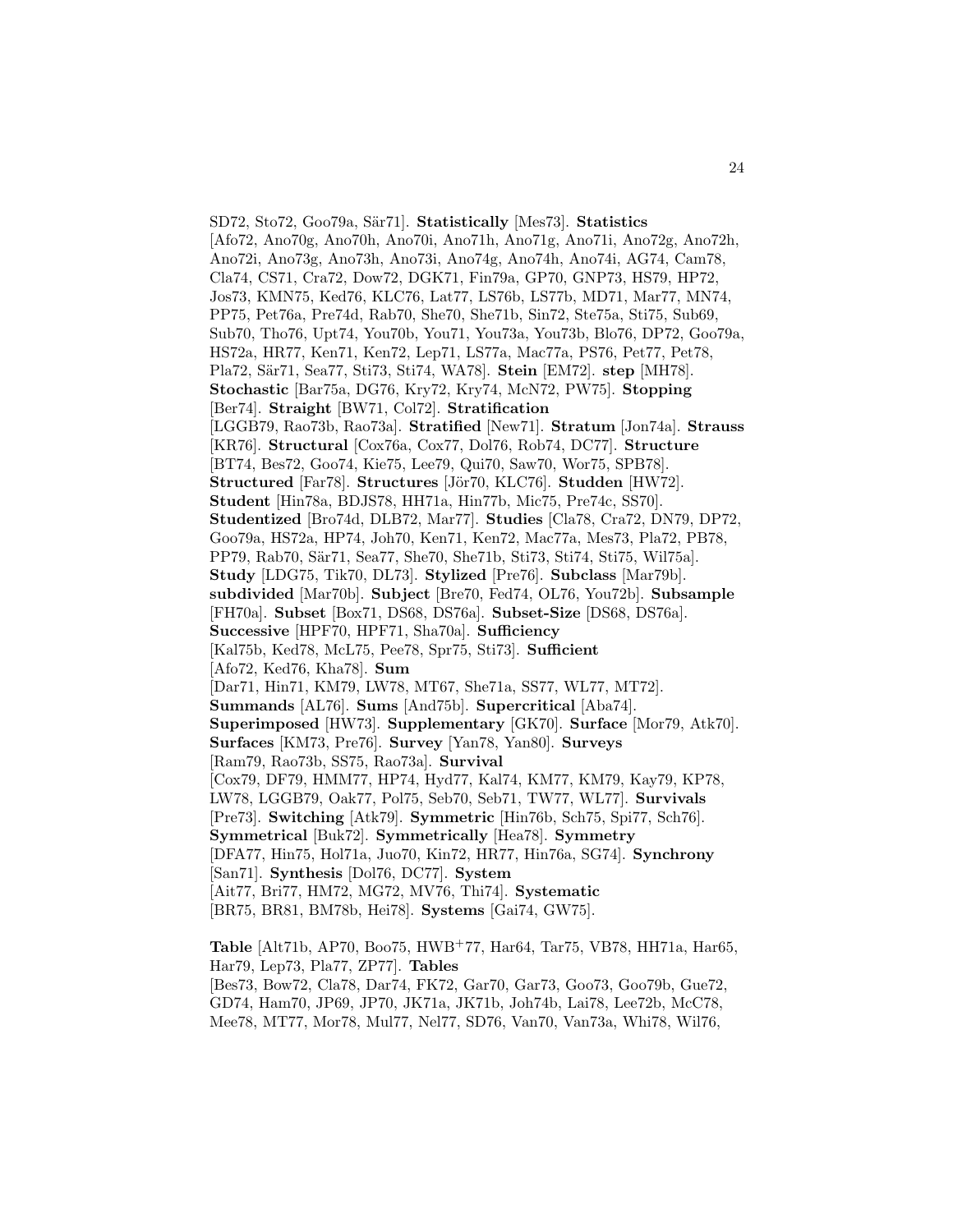Boo75, Cop73, Dav79, Fie72, Gar72b, Wil78, Zel71]. **Tag** [Pol75]. **Tag-Recapture** [Pol75]. **Tagging** [Fre73b]. **Tail** [Mic75]. **Tails** [LS77b]. **Tau** [Bes73, Sim77, Woo70]. **Tears** [FGS74]. **Technique** [BM72, Som71b]. **Techniques** [Cha73a, Cha73b, GL70]. **Teller** [Har10]. **Temporal** [Ali79, Tia72, TW76]. **Tendency** [Cla78]. **Terminals** [JK71b]. **Terms** [Pus70]. **Terry** [Atk72b]. **Tes** [Sla73]. **Test** [AL71, BS75, Bre70, Bro75, CR72, CS71, Cro74, D'A71, D'A72, DR74, Dah71, DG72, DB69, DB70, DN79, DA70b, Gra79, Gre70, Gre79, HM75b, Hol71a, Lee71, LS75a, LSG79, Mac77b, Man70a, MG73, Mol77, Moo73, MB73, Mor73b, PP75, Pee71, Rog77, Rog78, Sam70, SA76, SFC72, Shi78, Sim77, Sis76, Sli70, Spi77, Ste75b, TP74, VB78, Atk72b, BK74, HS72a, Lew72, Ode72, Sar75, Woo78, Yat72, ZP77, LSG83]. **Testing** [BD78, BM75, Bho78, Bho79, Cha74b, CS78, Dav77, DW71, God79, HWB<sup>+</sup>77, HS78a, HS78c, Hwa76, Hyd77, Joh72, Kno75a, Kno77, KP78, LJ76, LS76b, LS77b, Mac74a, MPG76, MK79, NP73, Nai75, Nel77, Pet76a, PK79, Sie79, SE75, Sri70, Tar79b, Tar90, Vit74, Wis68, Wol76, Yan78, Yan80, LS77a, SG74, Wis90]. **Tests** [Ait69, Ait71, AS72, And71b, And71c, AH73, BD76, BS76a, Bow73, Bro77b, Buh77, Cha74a, Cho77, Cre78, DP73, DP74, DR73, DLB72, De 77, DFA77, Dow76, DTL76, Dur75, Dye74, FS71, Fuj79, GW78, Gar73, Gas75, GO77, GP75, HM75a, Hay79, HR77, Hin71, HP75, HP76, HP80, Hol72b, Hol72a, JMM75, Joa72, Joh71, JW79, Jos72, Kno77, Kor72, KLC76, Lay74, Lee71, LDG75, LGGB79, Lou75, Mac74b, Man70b, Mar76a, Mar71, MM76, Mee78, Mee79, Mor70b, Mor73a, Mor78, MDS74, MH71, PDB77, dBP77, dBP78, Pet72, Pet77, Pre74a, Pre78, Pre76, RT73, Rea73, RS78b, SHA78a, Sha75, Shi77, Sie77, Sie78, Ste79a, Swe78, Tar75, TW77, Upt73, Wal67, Wal70a, Wil76, Woo76, Woo79, You70a, DL73, Gar72b, Joa75, JW81, Lou76, Pre83, Pre71b]. **tests** [Que49, Saw78, Wil78]. **Tetrachoric** [Ham70]. **Their** [Has70, Koc79, Spr73]. **Theorem** [Mat70, Som71a, Som76, Whi73a]. **Theory** [Bro72, Cox72b, Dan72, KP76, Pal71, Rob74, Rob75, Rob77, Roy70, Roy76, ST73, Spr73, Sär71, HW72]. **There** [DGS74]. **Thinned** [BH74]. **Three** [AH76, GW75, Hay79, Hil78, MI77, MV76, PPK73]. **Three-Dimensional** [PPK73]. **Three-Phase** [MI77]. **Threshold** [EB78]. **Time** [AB79, Blo72, Blo73, BT77, Bri77, Cam78, DN79, Far77, God79, HW78, Hin72, Hos79, KM77, LB78, Mac74b, Mac77b, MG72, MR70, Nea70, Nic76, Nic77, O'N79, PDT77, Pie72, PB78, RT73, Seb70, Tia72, TW76, TH78, TN79, Wal67, Wal70a, Wal71, Que49]. **Time-Censored** [Far77]. **Time-Dependent** [KM77]. **Time-Ordered** [Hin72]. **time-series** [Que49]. **Time-Specific** [Seb70]. **Tolerance** [Mil73, Sha70c]. **Total** [Sim77]. **totals** [Pla77]. **Tournament** [Dan69, Dan70]. **Transect** [Ram79]. **Transfer** [Ait77, RT73]. **Transform** [Mar77]. **Transformation** [D'A70a, GW73, Woo70]. **Transformations** [And71a, BM78b, Hin75, JK72, Krz79, Hin76a, Pre74c]. **Transforms** [Dut73]. **Transient** [CH79]. **Transition** [BW71, Han72]. **Trapping** [GLGH79]. **Treatment** [BEH76, Edw73, FL71]. **Treatments** [Fre73a, Gla78, Sli70]. **Trend** [BR75, BY77, Tar75, BR81]. **Trends**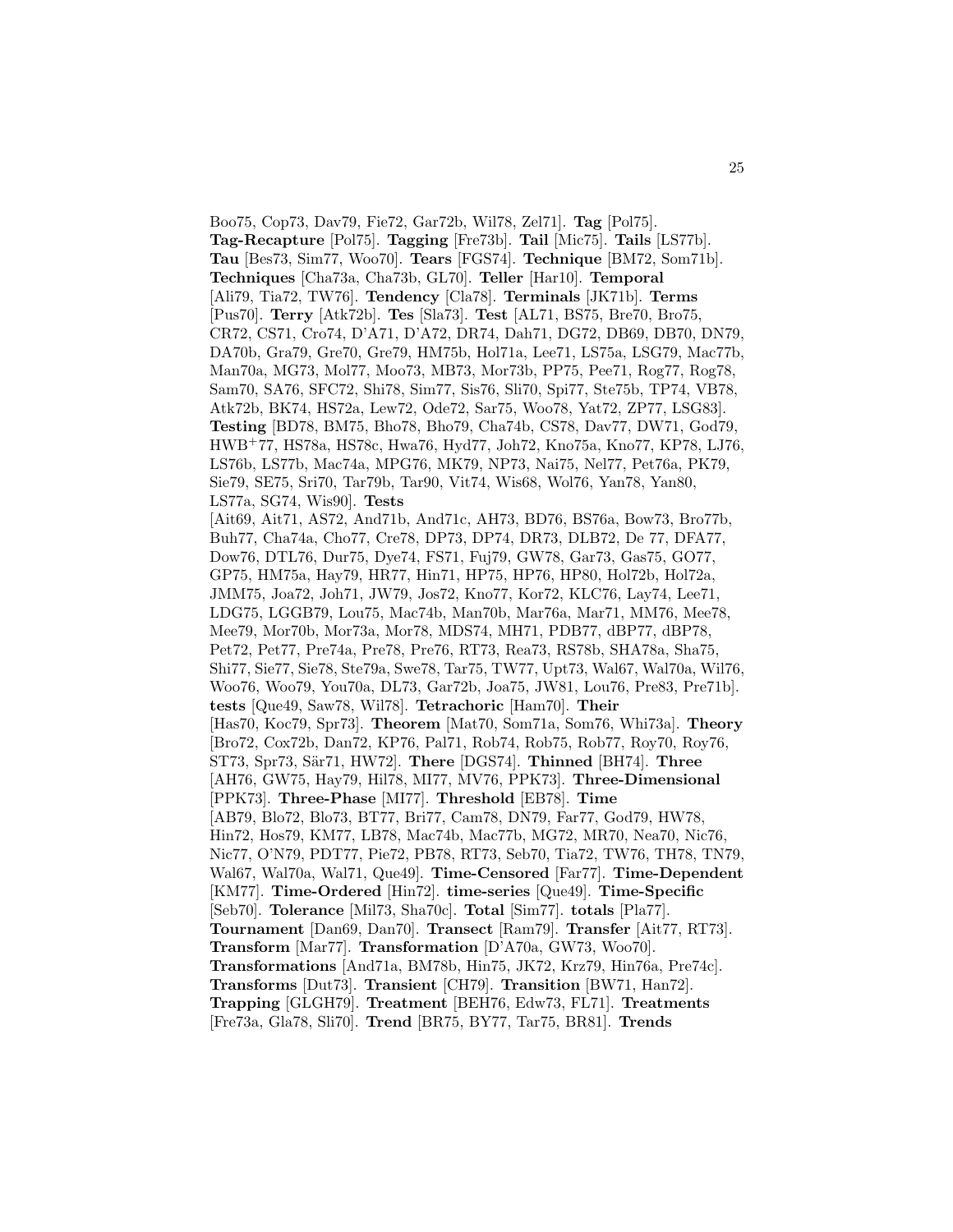[Rog77, Rog78]. **Trial** [Gla78, TN79, Yat72]. **Trials** [BM79, FL71, Gai74, GW75, MI77, Poc77, SWH75, UL76, WJ79]. **Triangular** [Sin78b]. **Trimmed** [Yue74, YD73]. **Trinomials** [HS78a]. **Truncated** [Bil77]. **Truncation** [Hyd77, Lwi75]. **Tukey** [BP76, JK73]. **Turing** [Goo79a]. **Turning** [Cox76b, HS72a]. **Twentieth** [Har10]. **Twin** [HP74]. **Two** [Adl77, AH76, And76b, BW71, BCK78, Bel77, BTG77, Bel79, Bes72, Bro74b, Buh77, Cha76, Dav75, Dav76a, DGS74, DS76b, DG76, Fea77, Gai74, Gla78, Hay79, HPF70, HPF71, Her76, Hin69, Hin70a, HSW72, HS78c, HM72, Jon75, Jos73, Kap70, Ked76, Koc79, KP78, Lai78, Lat77, LDG75, Lew75, LS75a, Lou75, MS75, MT67, New71, Ofo73, Ofo75, Ran74, SM72, SY74, SD76, SS77, Sin78a, Smi73, SW70, Som71b, Swi76, TY74, TW76, Tik71a, Ton71, Van73a, WAK77, Whi73b, You70a, You72a, You73a, Yue74, dJS73, AF75a, Fus73, Gre79, Lou76, MT72, Pet76b, TA71, YD73]. **Two-Armed** [Jon75, WAK77]. **Two-Dimensional** [Bes72, DG76, Lew75]. **Two-Phase** [New71, dJS73]. **Two-Population** [Hay79]. **Two-Sample** [Bro74b, Lat77, LDG75, Ofo73, Ofo75, Swi76, You72a, You73a, Yue74, Pet76b, YD73]. **Two-Sided** [Van73a]. **Two-Stage** [BTG77, DGS74, Fea77, HSW72, Som71b]. **Two-State** [HM72, Ked76]. **Two-Way** [Her76, Lai78, MT67, Ran74, SM72, SD76, Smi73, MT72]. **Type** [AR81, Chm76, MD71, MM76, Pet72, PDT78, SH76, Vuc77, Dal78, Pre71b, SG74, AR72, PR77, Rod77].

**Ultrastructural** [Bro78, Dol76, Pat78, DC77]. **Un-Bayesian** [SD72]. **Unbiased** [Cha77, Har69, Har70, MN74, MS76, Sat77, Wal70b]. **Uncertainty** [OL76]. **Unclassified** [GM78]. **Unconditional** [God76a]. **Underlying** [HM75b]. **Unequal** [Bre70, Fre73a, PT71, Pol75, Yue74]. **Unidentifiable** [Goo74]. **Uniformity** [Sie79]. **unimodal** [DT72]. **Unimodality** [Cop75]. **Unique** [PW75]. **Uniqueness** [Wed76]. **Units** [Sin78a]. **Univ** [Boo75]. **Univariate** [Bru78, DB69, DB70, Dav76b, Dal78]. **Unknown** [DA70b, Gra79, MM76, Ofo73, Ofo75, SFC72, Spj72]. **Unlimited** [LMH67, LMH71]. **unmatched** [Cop73]. **Unreplicated** [Pat78]. **Unsen** [ET76]. **Upper** [AR72, BT73, CC77, Lee72b, Loy79, AR81]. **Use** [CK68, CK70, CS79a, Cop72, Hem77, LS76b, LS77b, Pre71b, LS77a]. **Used** [Cra72, HP72, Joh72, SW73]. **Using** [Ber75, Bro75, Buk72, Cor72, Cox76c, Dig75, Gar72a, God78, Goo74, Har74, Has70, Hin77b, Hin78a, KP78, LS77c, Mur79, Nea70, Pes73, Pre70, Pre76, RW75, You77, dJS73, Pet77].

**V** [BN78, Cox72a, HW72, Jam78, Rob78a, Spr78, Sto72]. **Vaccination** [Bec72]. **Validation** [Sto74, Sto77]. **Value** [AL76, AR72, CD78, Gai74, GW75, Gil79, Kap70, Law74, Sam70, Ste77, AR81, HH71a]. **Valued** [Dar71]. **Values** [BY77, MG73, Sis76, Sla73]. **variability** [Mar70b]. **Variable** [Alt76, BMW78, BMW79, Cha76, Far77, LW78, McK77, SW73, WL77]. **Variable-Sum** [LW78, WL77]. **Variables** [Atk79, BP76, Coo79, Dar71, DH75a, DH77, Fed74, Geb70, Gil79, Goo73,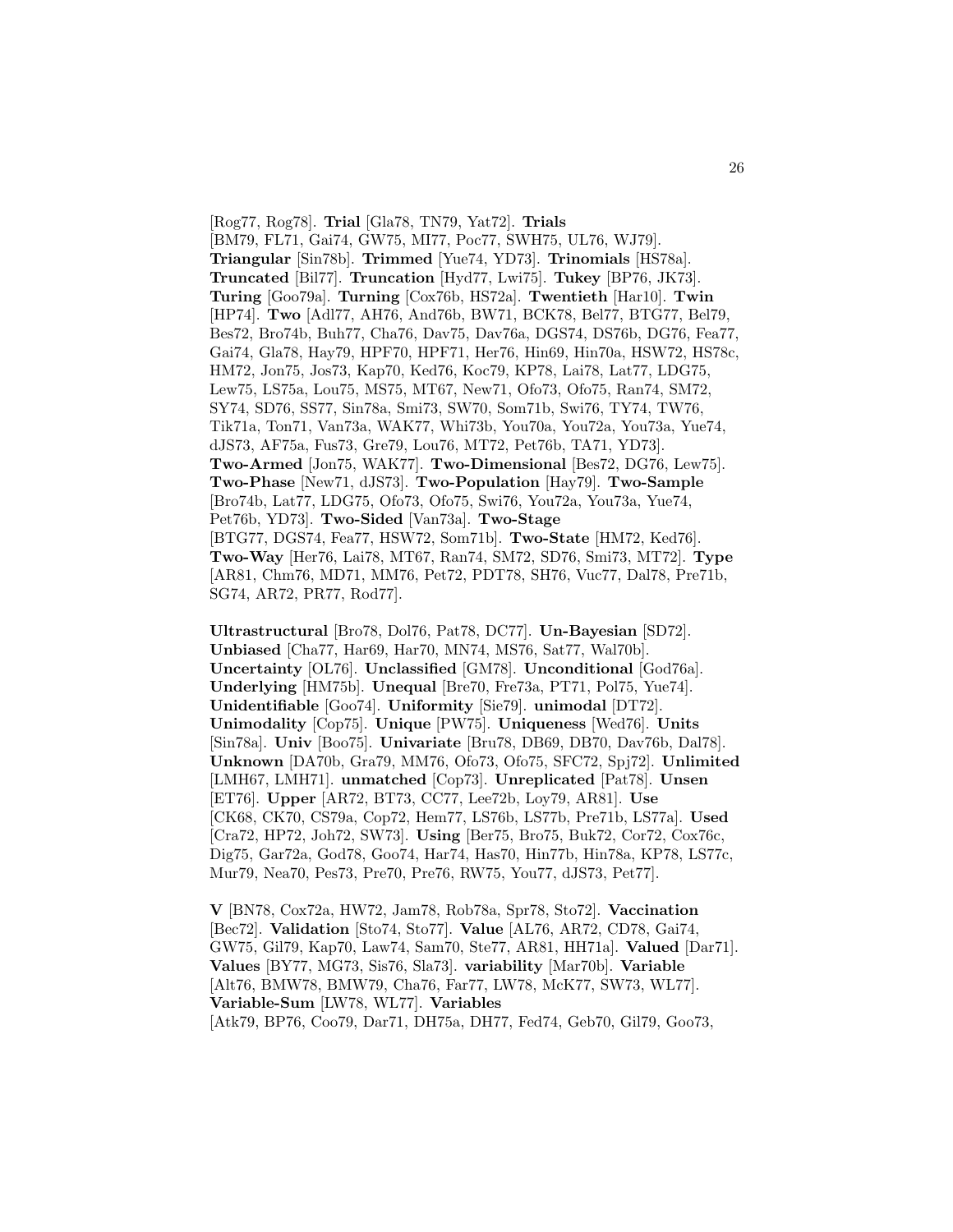GNP73, Hin69, Hin70a, HH71b, JK72, Ket71, Krz79, Nai75, Pre73, She71a, Smi75, Sty70, TW76, Tjø78, Wil77b, Yan78, Yan80, Hin70b, HH70, Smi76]. **Variance**

[Afo72, AP70, Bes74, Blo78, Cam78, Chm76, DA70b, Daw77, Har69, Har70, Har74, Has74, Hei78, JW71, KHB70a, Kor72, MPG76, MS76, MDS74, MH71, Nel77, Olk72, Ran74, RW75, SHA78a, Sat77, See75, Wil70a, Woo70, Wor75]. **Variances**

[Ahs71, Bho79, Fuj79, Ofo73, Ofo75, Pre74d, RK75, SA76, Spj72, Thi74, Yue74]. **Variate** [You72b]. **Variates**

[Bho78, Bho79, BDJS78, Mor73b, Wil70b, HH71a]. **Variation** [Hin77a, Hin78b, Kie75, Hin78c]. **Vary** [Ano81, BO78]. **Varying** [Bis72a, Bis72b, Luc77, RK75]. **Vector** [Bai79, EM72, MB73, Nic76, Nic77, Ste75b, Ste79b]. **Version** [GK71, Fus73]. **Versus** [EH78b, Sli70]. **via** [AC77, Mar77]. **Views** [BCK78]. **Volume** [Ano70j, Ano71j, Ano72j, Ano73j, Ano74j, Ano75g, Ano76g, Ano77g, Ano78g, Ano79g].

**W** [Cox70a, HW72]. **Waite** [DR73]. **Wald** [Man70a]. **Wallis** [Bre70]. **War** [Goo79a]. **Watson** [CH72, HM75a, Qui70, Sti70]. **Way** [Hai71, Har69, Har70, Her76, KHB70a, Lai78, MT67, Ran74, SM72, SD76, Smi73, Spj72, MT72]. **Weather** [Feu79]. **Weibull** [Ber75, Has71, Law74]. **Weights** [RW75]. **Weiss** [Fus73]. **Whether** [Mac77b]. **which** [Fea77]. **Whittaker** [Bri74]. **Whose** [MV76]. **Width** [Sil78a]. **Wiener** [Atk74]. **Wiener-Hopf** [Atk74]. **Wilcoxon** [JW81, Gre79, JW79, Lat77, Lep71, Lep73]. **Wilks** [PG70, Dav79, HM76, Lee72a, PG69]. **Window** [Sil78a]. **Winner** [NS72, PS73, SW70, Fus73]. **Wishart** [Sis72]. **Wishart-Matrix** [Sis72]. **witch** [Sti74]. **Within** [Mac74a]. **Without** [FGS74, Ber74, Jen79]. **Wold** [God76b]. **Wolfowitz** [Joh70]. **Word** [Wil75a]. **Word-Length** [Wil75a]. **Words** [ET76]. **Work** [Sti75, Goo79a, Ken71, Ken72]. **Works** [Wil75a]. **World** [Goo79a].

**XII** [Rod77]. **XXIII** [She70]. **XXIV** [Rab70]. **XXIX** [Pla72]. **XXV** [She71b]. **XXVI** [Ken72, Ken71]. **XXVII** [S¨ar71]. **XXVIII** [Cra72]. **XXX** [DP72]. **XXXI** [HS72a]. **XXXII** [Sti73]. **XXXIII** [Sti74]. **XXXIV** [Sti75]. **XXXV** [Sea77]. **XXXVI** [Mac77a]. **XXXVII** [Goo79a].

**Yule** [FR79].

**Zacks** [Cox72b]. **Zero** [Lac75, Sie79]. **Zero-Mean** [Lac75].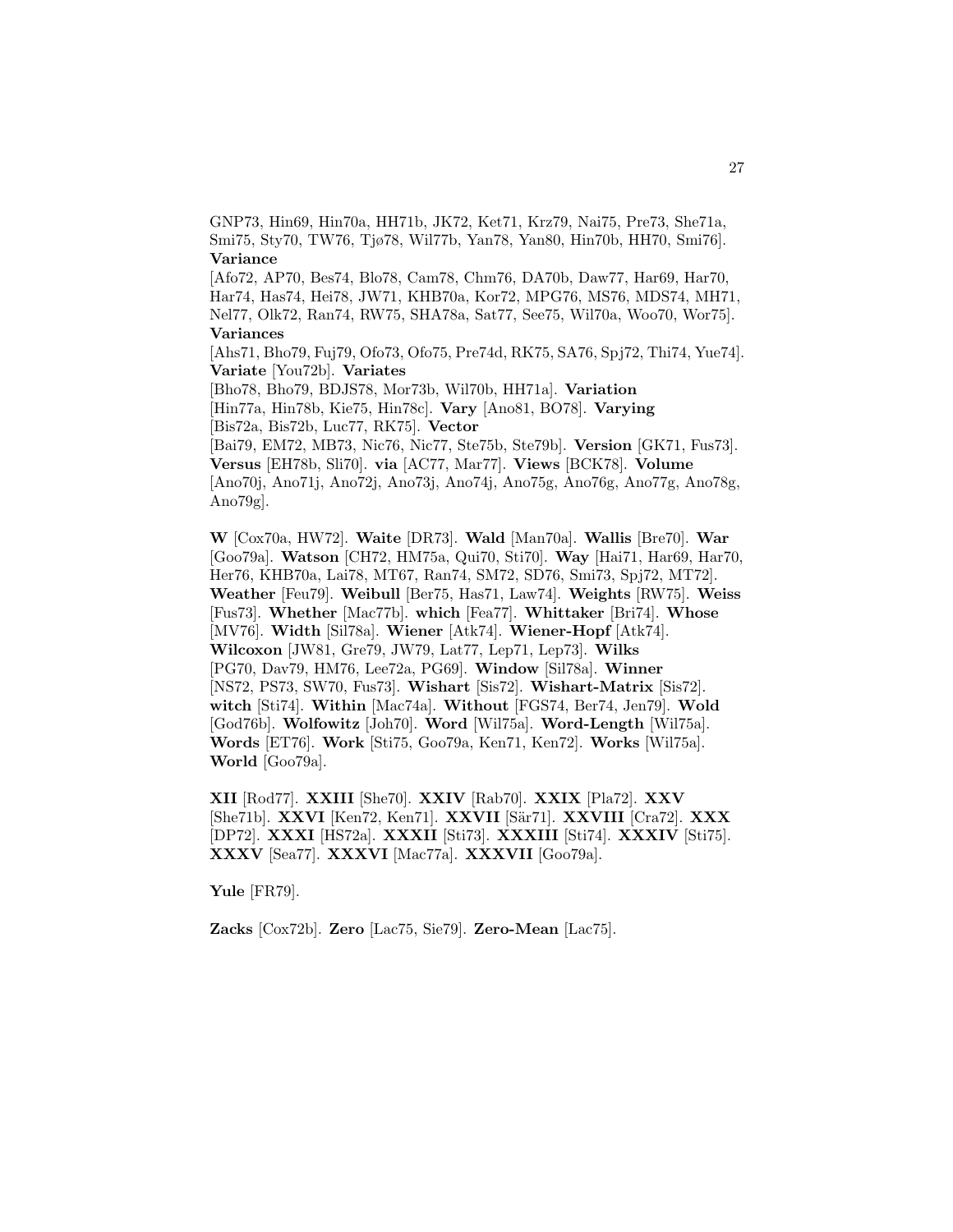## **References**

## **Aitchison:1976:MBD**

[AA76] John Aitchison and C. G. G. Aitken. Multivariate binary discrimination by the kernel method. Biometrika, 63(3):413–420, December 1976. CODEN BIOKAX. ISSN 0006-3444 (print), 1464-3510 (electronic). URL http://www.jstor.org/stable/2335719.

## **Andrews:1972:SPM**

[AAK72] R. L. Andrews, J. C. Arnold, and R. G. Krutchkoff. Shrinkage of the posterior mean in the normal case. Biometrika, 59(3):693–695, December 1972. CODEN BIOKAX. ISSN 0006-3444 (print), 1464- 3510 (electronic). URL http://www.jstor.org/stable/2334825.

## **Aitchison:1970:PQR**

[AB70] J. Aitchison and J. A. Bennett. Polychotomous quantal response by maximum indicant. Biometrika, 57(2):253–262, August 1970. CODEN BIOKAX. ISSN 0006-3444 (print), 1464-3510 (electronic). URL http://www.jstor.org/stable/2334834.

#### **Aitchison:1976:SDW**

[AB76] John Aitchison and C. B. Begg. Statistical diagnosis when basic cases are not classified with certainty. Biometrika, 63(1):1–12, April 1976. CODEN BIOKAX. ISSN 0006-3444 (print), 1464-3510 (electronic). URL http://www.jstor.org/stable/2335078.

#### **Abraham:1979:BAS**

[AB79] Bovas Abraham and George E. P. Box. Bayesian analysis of some outlier problems in time series. Biometrika, 66(2):229–236, August 1979. CODEN BIOKAX. ISSN 0006-3444 (print), 1464-3510 (electronic). URL http://www.jstor.org/stable/2335653.

## **Abakuks:1974:NSC**

[Aba74] Andris Abakuks. A note on supercritical carrier-borne epidemics. Biometrika, 61(2):271–275, August 1974. CODEN BIOKAX. ISSN 0006-3444 (print), 1464-3510 (electronic). URL http://www. jstor.org/stable/2334354.

## **Atkinson:1977:RRD**

[AC77] A. C. Atkinson and D. R. Cox. Robust regression via discriminant analysis. Biometrika, 64(1):15–19, April 1977. CODEN BIOKAX. ISSN 0006-3444 (print), 1464-3510 (electronic). URL http://www. jstor.org/stable/2335764.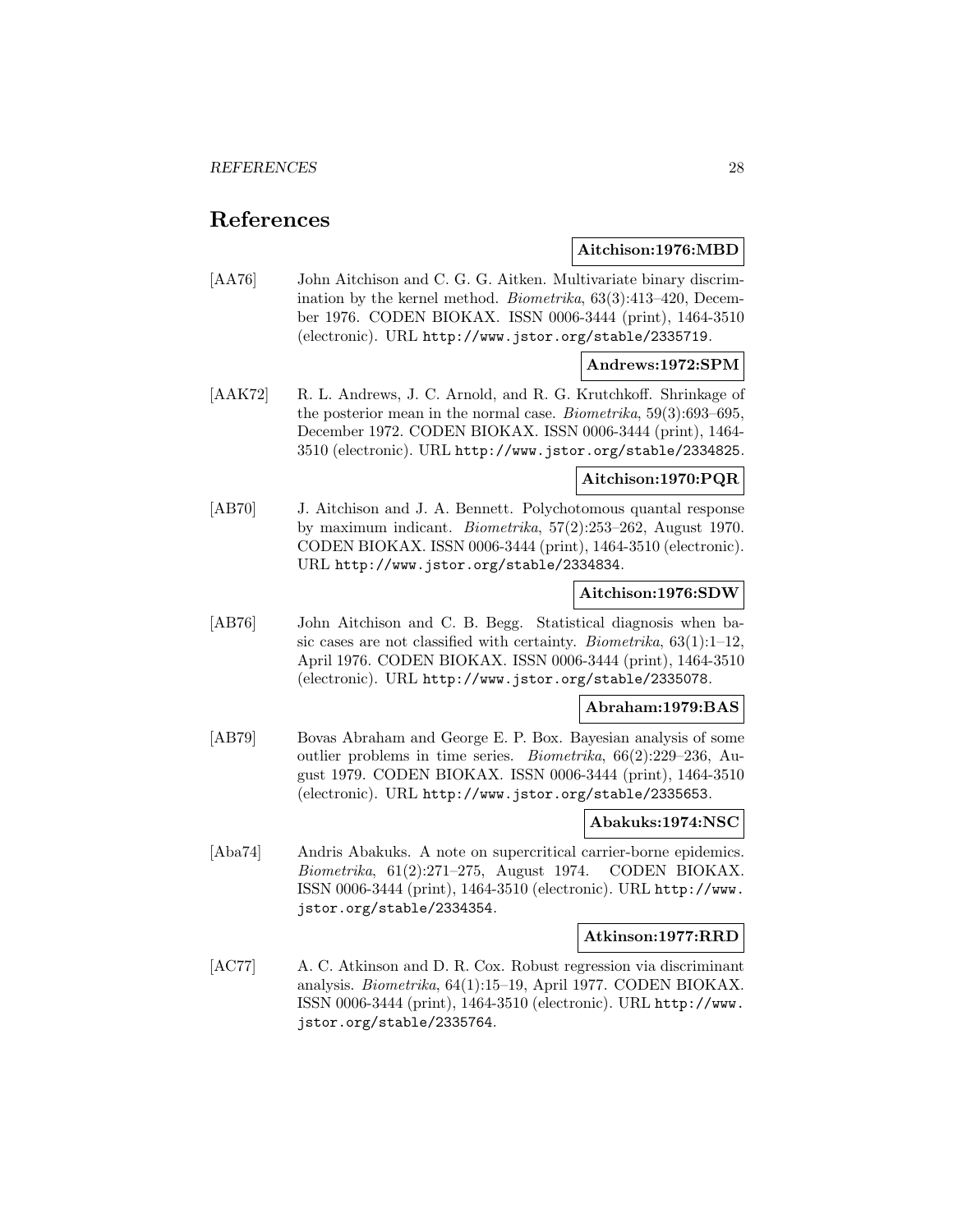## **Adler:1977:SME**

[Adl77] Robert J. Adler. A spectral moment estimation problem in two dimensions. Biometrika, 64(2):367–373, August 1977. CODEN BIOKAX. ISSN 0006-3444 (print), 1464-3510 (electronic). URL http://www.jstor.org/stable/2335705.

## **Atkinson:1975:DED**

[AF75a] A. C. Atkinson and V. V. Fedorov. The design of experiments for discriminating between two rival models. Biometrika, 62(1):57–70, April 1975. CODEN BIOKAX. ISSN 0006-3444 (print), 1464-3510 (electronic). URL http://www.jstor.org/stable/2334487.

#### **Atkinson:1975:ODE**

[AF75b] A. C. Atkinson and V. V. Fedorov. Optimal design: Experiments for discriminating between several models. Biometrika, 62 (2):289–303, August 1975. CODEN BIOKAX. ISSN 0006-3444 (print), 1464-3510 (electronic). URL http://www.jstor.org/ stable/2335364.

## **Afonja:1972:MSS**

[Afo72] Biyi Afonja. Minimal sufficient statistics for variance components for a general class of designs. Biometrika, 59(2):295–302, August 1972. CODEN BIOKAX. ISSN 0006-3444 (print), 1464-3510 (electronic). URL http://www.jstor.org/stable/2334573.

#### **Arnold:1974:BDB**

[AG74] Barry C. Arnold and Richard A. Groeneveld. Bounds for deviations between sample and population statistics. Biometrika, 61 (2):387–389, August 1974. CODEN BIOKAX. ISSN 0006-3444 (print), 1464-3510 (electronic). URL http://www.jstor.org/ stable/2334372.

#### **Andrews:1973:SMC**

[AH73] D. F. Andrews and Agnes M. Herzberg. A simple method for constructing exact tests for sequentially designed experiments. Biometrika, 60(3):489–497, December 1973. CODEN BIOKAX. ISSN 0006-3444 (print), 1464-3510 (electronic). URL http://www. jstor.org/stable/2334997.

## **Akeda:1976:RSP**

[AH76] Yoshiaki Akeda and Motoo Hori. On random sequential packing in two and three dimensions. Biometrika, 63(2):361–366, August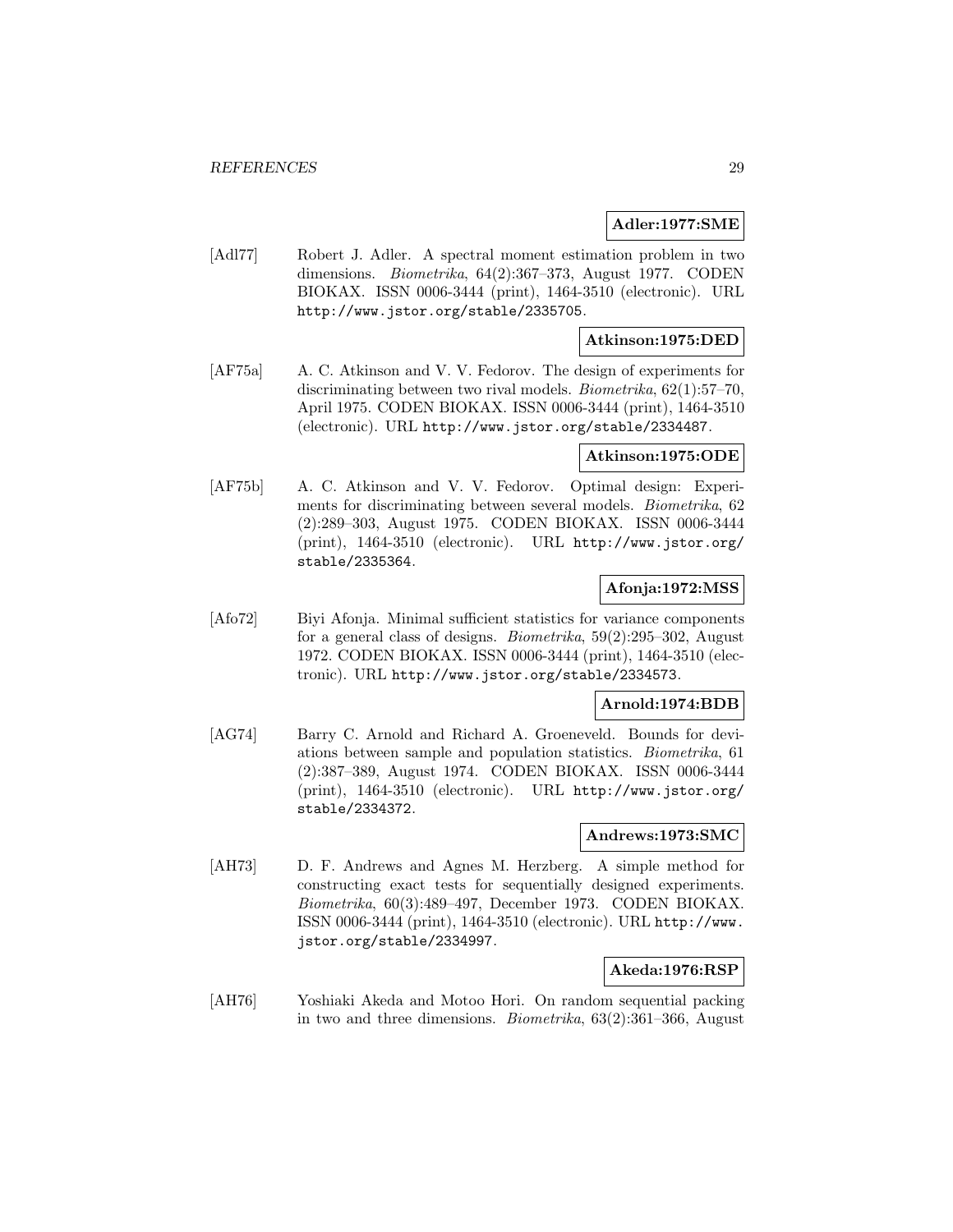1976. CODEN BIOKAX. ISSN 0006-3444 (print), 1464-3510 (electronic). URL http://www.jstor.org/stable/2335631.

## **Ahsanullah:1971:EMB**

[Ahs71] M. Ahsanullah. On the estimation of means in a bivariate normal distribution with equal marginal variances. Biometrika, 58(1):230– 233, April 1971. CODEN BIOKAX. ISSN 0006-3444 (print), 1464- 3510 (electronic). URL http://www.jstor.org/stable/2334338.

## **Aitkin:1969:STC**

[Ait69] Murray A. Aitkin. Some tests for correlation matrices. Biometrika, 56(2):443–446, August 1969. CODEN BIOKAX. ISSN 0006- 3444 (print), 1464-3510 (electronic). URL http://www.jstor. org/stable/2334438. See correction [Ait71].

## **Aitkin:1971:CST**

[Ait71] Murray A. Aitkin. Correction: "Some Tests for Correlation Matrices". Biometrika, 58(1):245, April 1971. CODEN BIOKAX. ISSN 0006-3444 (print), 1464-3510 (electronic). URL http://www. jstor.org/stable/2334343. See [Ait69].

## **Aitchison:1975:GPF**

[Ait75] James Aitchison. Goodness of prediction fit. *Biometrika*, 62(3): 547–554, December 1975. CODEN BIOKAX. ISSN 0006-3444 (print), 1464-3510 (electronic). URL http://www.jstor.org/ stable/2335509.

## **Aitchison:1977:CPS**

[Ait77] John Aitchison. A calibration problem in statistical diagnosis: The system transfer problem. Biometrika, 64(3):461–472, December 1977. CODEN BIOKAX. ISSN 0006-3444 (print), 1464-3510 (electronic). URL http://www.jstor.org/stable/2345322.

## **Aitchison:1979:CPS**

[Ait79] J. Aitchison. A calibration problem in statistical diagnosis: The clinical amalgamation problem. Biometrika, 66(2):357–366, August 1979. CODEN BIOKAX. ISSN 0006-3444 (print), 1464-3510 (electronic). URL http://www.jstor.org/stable/2335671.

## **Akaike:1973:MLI**

[Aka73] Hirotugu Akaike. Maximum likelihood identification of Gaussian autoregressive moving average models. Biometrika, 60(2):255–265,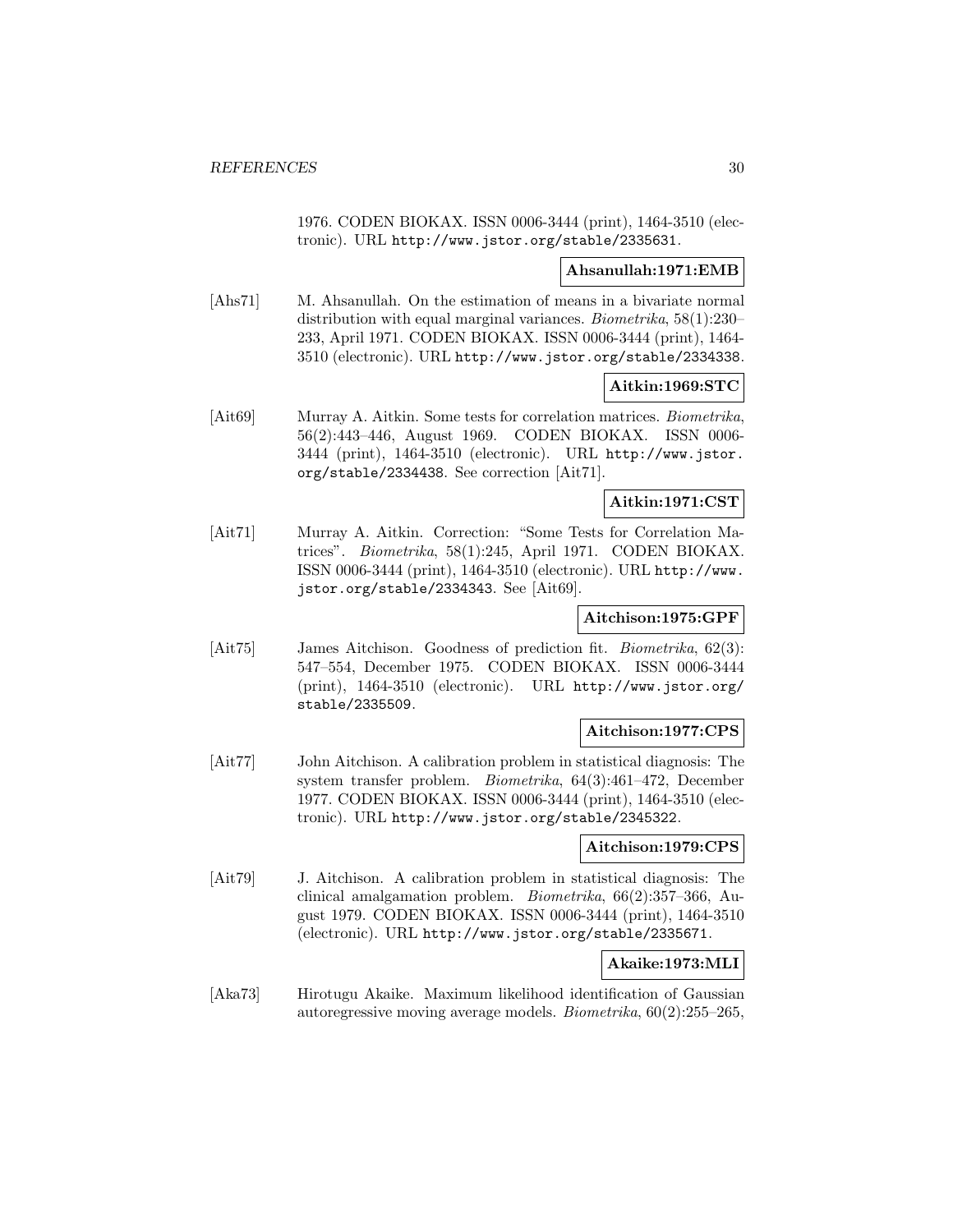August 1973. CODEN BIOKAX. ISSN 0006-3444 (print), 1464- 3510 (electronic). URL http://www.jstor.org/stable/2334537.

## **Akaike:1978:NLB**

[Aka78] Hirotugu Akaike. A new look at the Bayes procedure. Biometrika, 65(1):53–59, April 1978. CODEN BIOKAX. ISSN 0006-3444 (print), 1464-3510 (electronic). URL http://www.jstor.org/ stable/2335276.

## **Akaike:1979:BEM**

[Aka79] Hirotugu Akaike. A Bayesian extension of the minimum AIC procedure of autoregressive model fitting. Biometrika, 66(2):237–242, August 1979. CODEN BIOKAX. ISSN 0006-3444 (print), 1464- 3510 (electronic). URL http://www.jstor.org/stable/2335654.

## **Antle:1970:CIP**

[AKH70] Charles Antle, Lawrence Klimko, and William Harkness. Confidence intervals for the parameters of the logistic distribution. Biometrika, 57(2):397–402, August 1970. CODEN BIOKAX. ISSN 0006-3444 (print), 1464-3510 (electronic). URL http://www. jstor.org/stable/2334848.

## **Abrahamse:1971:NTA**

[AL71] A. P. J. Abrahamse and A. S. Louter. On a new test for autocorrelation in least squares regression. Biometrika, 58(1):53–60, April 1971. CODEN BIOKAX. ISSN 0006-3444 (print), 1464-3510 (electronic). URL http://www.jstor.org/stable/2334316.

## **Anis:1976:EVA**

[AL76] A. A. Anis and E. H. Lloyd. The expected value of the adjusted rescaled Hurst range of independent normal summands. Biometrika, 63(1):111–116, April 1976. CODEN BIOKAX. ISSN 0006-3444 (print), 1464-3510 (electronic). URL http://www. jstor.org/stable/2335090.

## **Aitchison:1979:SDI**

[AL79] J. Aitchison and I. J. Lauder. Statistical diagnosis from imprecise data. Biometrika, 66(3):475–483, December 1979. CODEN BIOKAX. ISSN 0006-3444 (print), 1464-3510 (electronic). URL http://www.jstor.org/stable/2335166.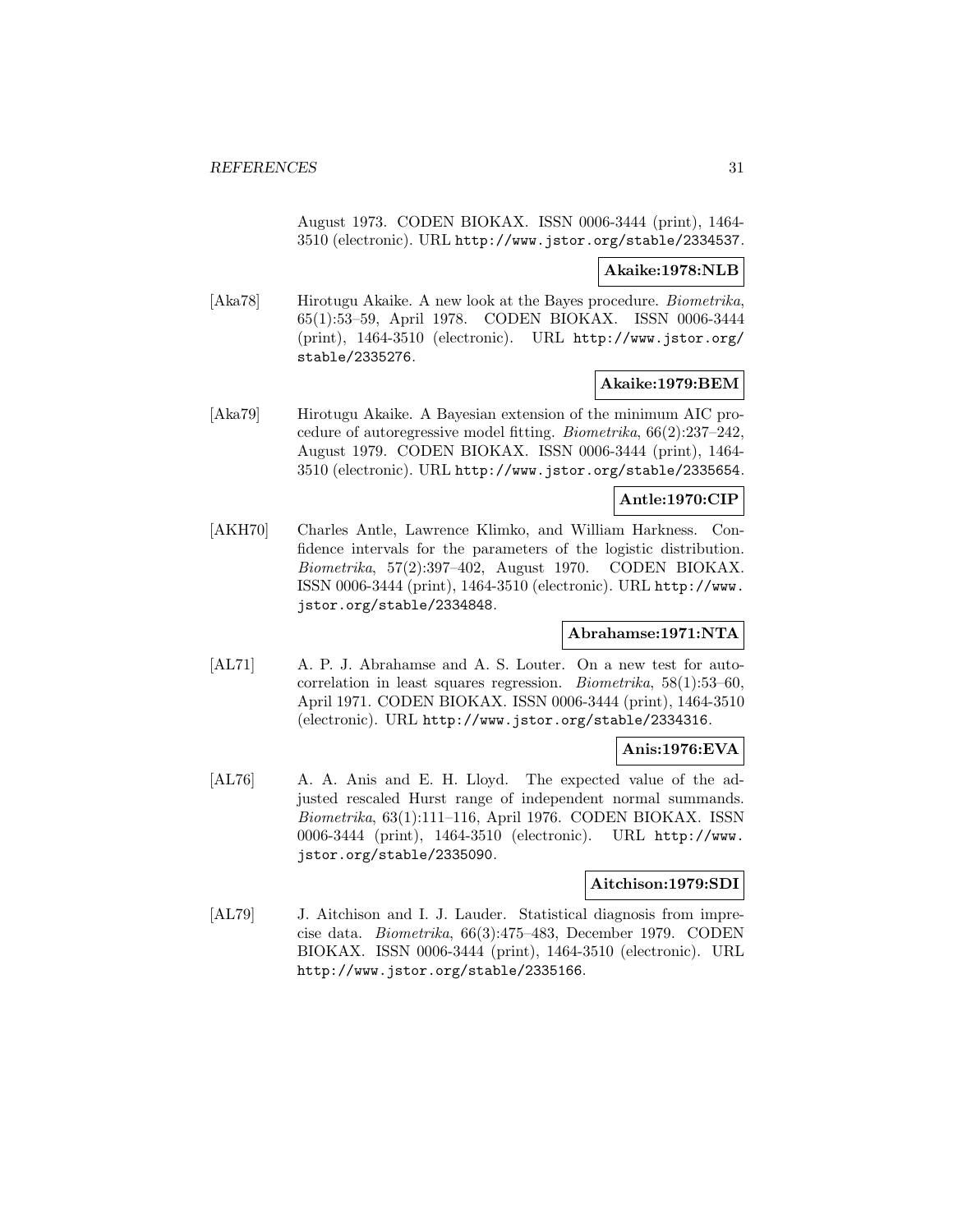## **Ali:1977:AAM**

[Ali77] Mukhtar M. Ali. Analysis of autoregressive-moving average models: Estimation and prediction. Biometrika, 64(3):535–545, December 1977. CODEN BIOKAX. ISSN 0006-3444 (print), 1464-3510 (electronic). URL http://www.jstor.org/stable/2345330. See correction [Ali78].

# **Ali:1978:ACA**

[Ali78] M. M. Ali. Amendments and corrections: "Analysis of autoregressive-moving average models: estimation and prediction" (Biometrika **64** (1977), 535–545). Biometrika, 65(3):677, December 1978. CODEN BIOKAX. ISSN 0006-3444 (print), 1464-3510 (electronic). URL http://www.jstor.org/stable/2335932. See [Ali77].

## **Ali:1979:ASS**

[Ali79] Mukhtar M. Ali. Analysis of stationary spatial-temporal processes: Estimation and prediction. Biometrika, 66(3):513–518, December 1979. CODEN BIOKAX. ISSN 0006-3444 (print), 1464-3510 (electronic). URL http://www.jstor.org/stable/2335170.

## **Altham:1971:AMP**

[Alt71a] Patricia M. E. Altham. The analysis of matched proportions. Biometrika, 58(3):561–576, December 1971. CODEN BIOKAX. ISSN 0006-3444 (print), 1464-3510 (electronic). URL http://www. jstor.org/stable/2334391.

## **Altham:1971:EBA**

[Alt71b] Patricia M. E. Altham. Exact Bayesian analysis of an intraclass  $2 \times 2$  table. *Biometrika*, 58(3):679–680, December 1971. CODEN BIOKAX. ISSN 0006-3444 (print), 1464-3510 (electronic). URL http://www.jstor.org/stable/2334407.

## **Altham:1976:DVA**

[Alt76] Patricia M. E. Altham. Discrete variable analysis for individuals grouped into families. Biometrika, 63(2):263–269, August 1976. CODEN BIOKAX. ISSN 0006-3444 (print), 1464-3510 (electronic). URL http://www.jstor.org/stable/2335618.

## **Ansley:1979:FSD**

[AN79] Craig F. Ansley and Paul Newbold. On the finite sample distribution of residual autocorrelations in autoregressive-moving aver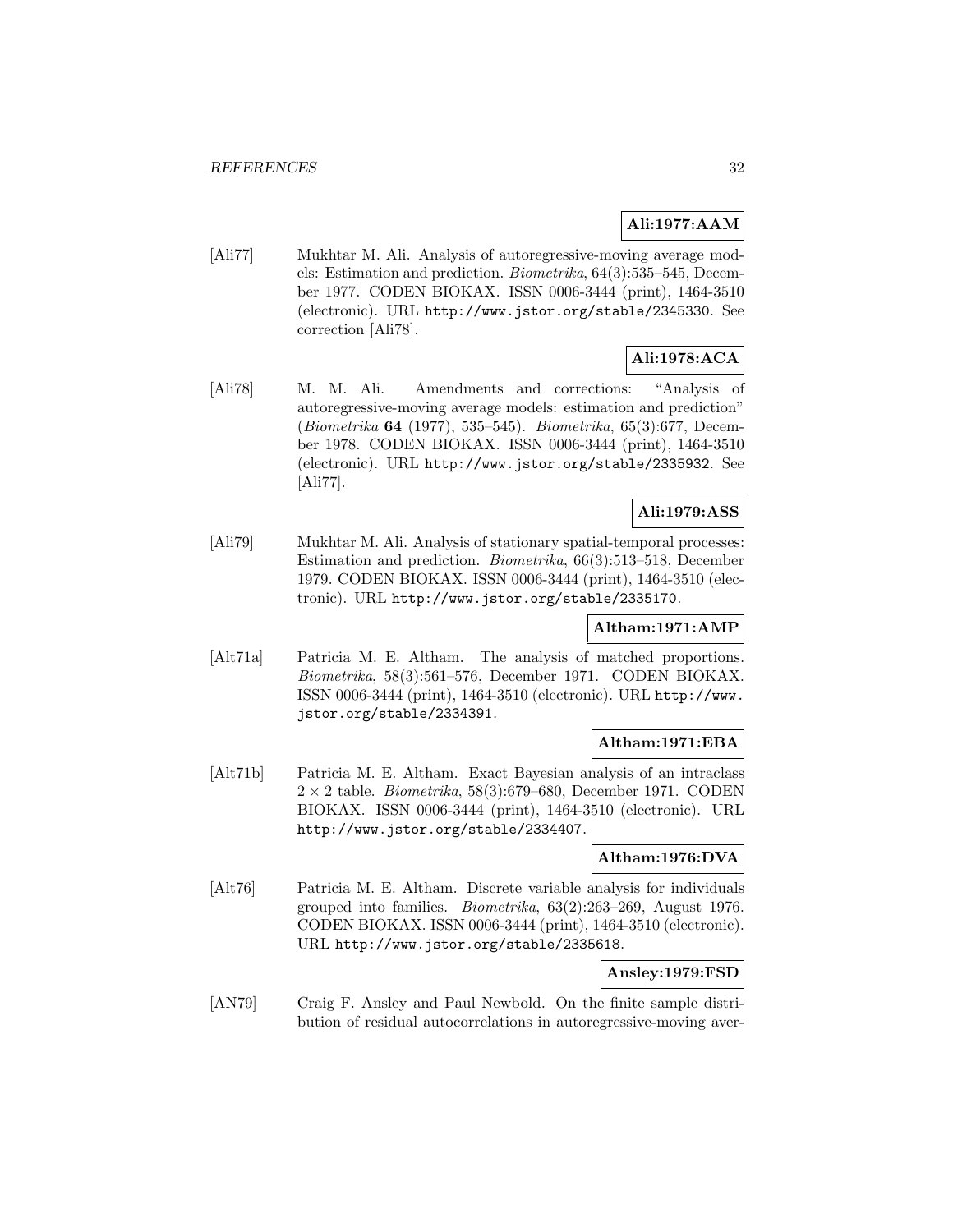age models. Biometrika, 66(3):547–553, December 1979. CODEN BIOKAX. ISSN 0006-3444 (print), 1464-3510 (electronic). URL http://www.jstor.org/stable/2335174.

## **Andrews:1971:NSD**

[And71a] D. F. Andrews. A note on the selection of data transformations. Biometrika, 58(2):249–254, August 1971. CODEN BIOKAX. ISSN 0006-3444 (print), 1464-3510 (electronic). URL http://www. jstor.org/stable/2334514.

## **Andrews:1971:SDE**

[And71b] D. F. Andrews. Sequentially designed experiments for screening out bad models with F tests. Biometrika,  $58(3):427-432$ , December 1971. CODEN BIOKAX. ISSN 0006-3444 (print), 1464-3510 (electronic). URL http://www.jstor.org/stable/2334379.

## **Andrews:1971:STB**

[And71c] D. F. Andrews. Significance tests based on residuals. *Biometrika*, 58(1):139–148, April 1971. CODEN BIOKAX. ISSN 0006-3444 (print), 1464-3510 (electronic). URL http://www.jstor.org/ stable/2334324.

## **Anderson:1972:SSL**

[And72] J. A. Anderson. Separate sample logistic discrimination. Biometrika, 59(1):19–35, April 1972. CODEN BIOKAX. ISSN 0006-3444 (print), 1464-3510 (electronic). URL http://www. jstor.org/stable/2334611.

## **Anderson:1975:QLD**

[And75a] J. A. Anderson. Quadratic logistic discrimination. Biometrika, 62(1):149–154, April 1975. CODEN BIOKAX. ISSN 0006-3444 (print), 1464-3510 (electronic). URL http://www.jstor.org/ stable/2334497.

## **Anderson:1975:BSA**

[And75b] O. D. Anderson. Bounding sums for the autocorrelations of moving average processes. Biometrika, 62(3):706–707, December 1975. CODEN BIOKAX. ISSN 0006-3444 (print), 1464-3510 (electronic). URL http://www.jstor.org/stable/2335539.

## **Anderson:1975:NDA**

[And75c] O. D. Anderson. A note on differencing autoregressive moving average  $(p, q)$  processes. *Biometrika*,  $62(2):521-523$ , August 1975.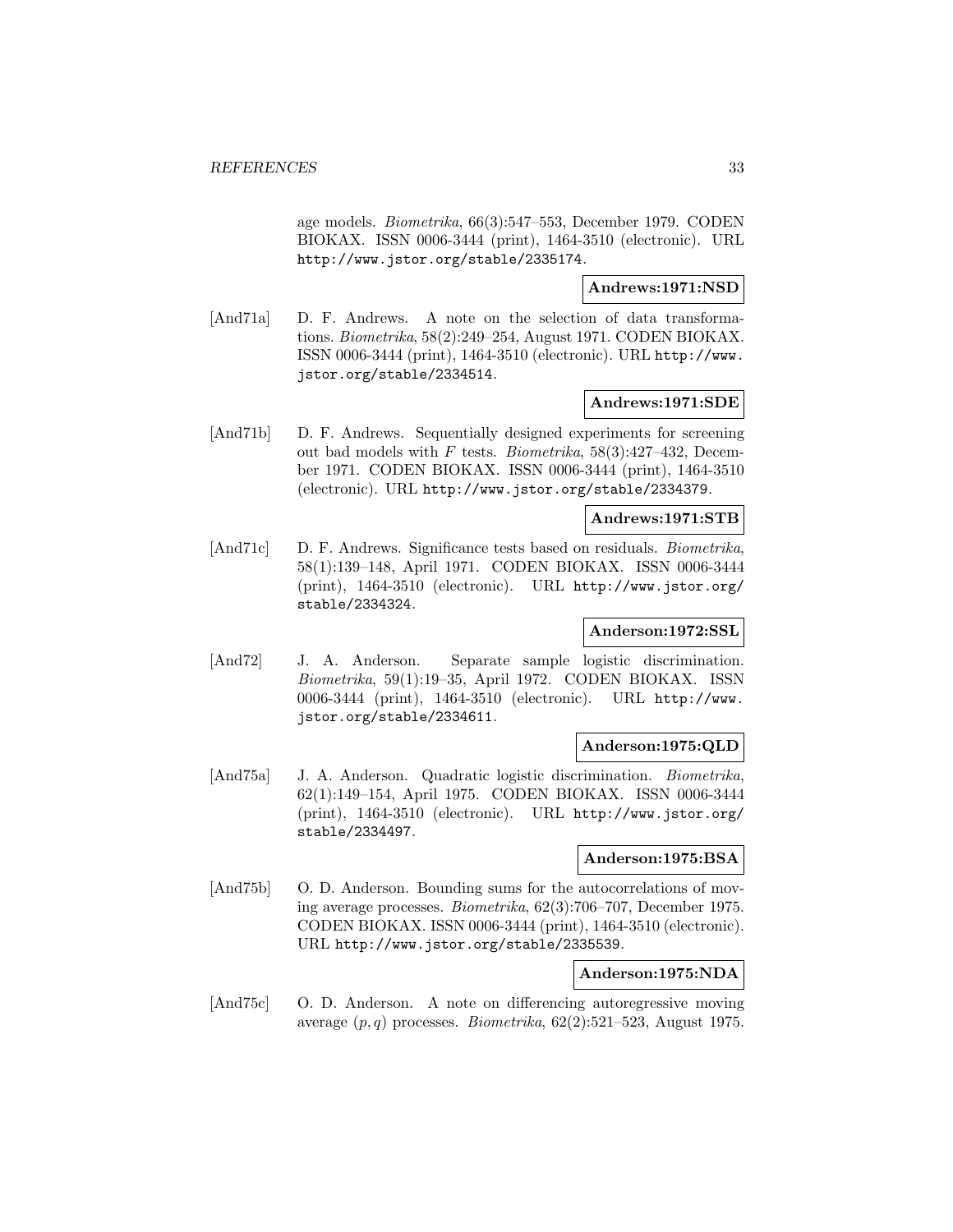CODEN BIOKAX. ISSN 0006-3444 (print), 1464-3510 (electronic). URL http://www.jstor.org/stable/2335395.

## **Anderson:1975:RNS**

[And75d] O. D. Anderson. The recursive nature of the stationarity and invertibility restraints on the parameters of mixed autoregressivemoving average processes. Biometrika, 62(3):704–706, December 1975. CODEN BIOKAX. ISSN 0006-3444 (print), 1464-3510 (electronic). URL http://www.jstor.org/stable/2335538.

## **Anderson:1976:IAM**

[And76a] O. D. Anderson. On the inverse of the autocovariance matrix for a general moving average process. Biometrika, 63(2):391–394, August 1976. CODEN BIOKAX. ISSN 0006-3444 (print), 1464-3510 (electronic). URL http://www.jstor.org/stable/2335634.

## **Anderson:1976:TCA**

[And76b] O. D. Anderson. On two convex autocorrelation regions for moving average processes. Biometrika, 63(3):681–683, December 1976. CODEN BIOKAX. ISSN 0006-3444 (print), 1464-3510 (electronic). URL http://www.jstor.org/stable/2335755.

#### **Anderson:1979:MLC**

[And79] J. A. Anderson. Multivariate logistic compounds. *Biometrika*, 66(1):17–26, April 1979. CODEN BIOKAX. ISSN 0006-3444 (print), 1464-3510 (electronic). URL http://www.jstor.org/ stable/2335237.

#### **Anonymous:1948:CMR**

[Ano48a] Anonymous. Corrigenda: "Moments of the Ratio of the Mean Deviation to the Standard Deviation for Normal Samples". Biometrika, 35(3/4):424, December 1948. CODEN BIOKAX. ISSN 0006- 3444 (print), 1464-3510 (electronic). URL http://www.jstor. org/stable/2332365. See [Gea36].

#### **Anonymous:1948:CPM**

[Ano48b] Anonymous. Corrigenda: "The Probability of the Mean Deviation". Biometrika, 35(3/4):424, December 1948. CODEN BIOKAX. ISSN 0006-3444 (print), 1464-3510 (electronic). URL http://www.jstor.org/stable/2332366. See [Gea36, Pea45].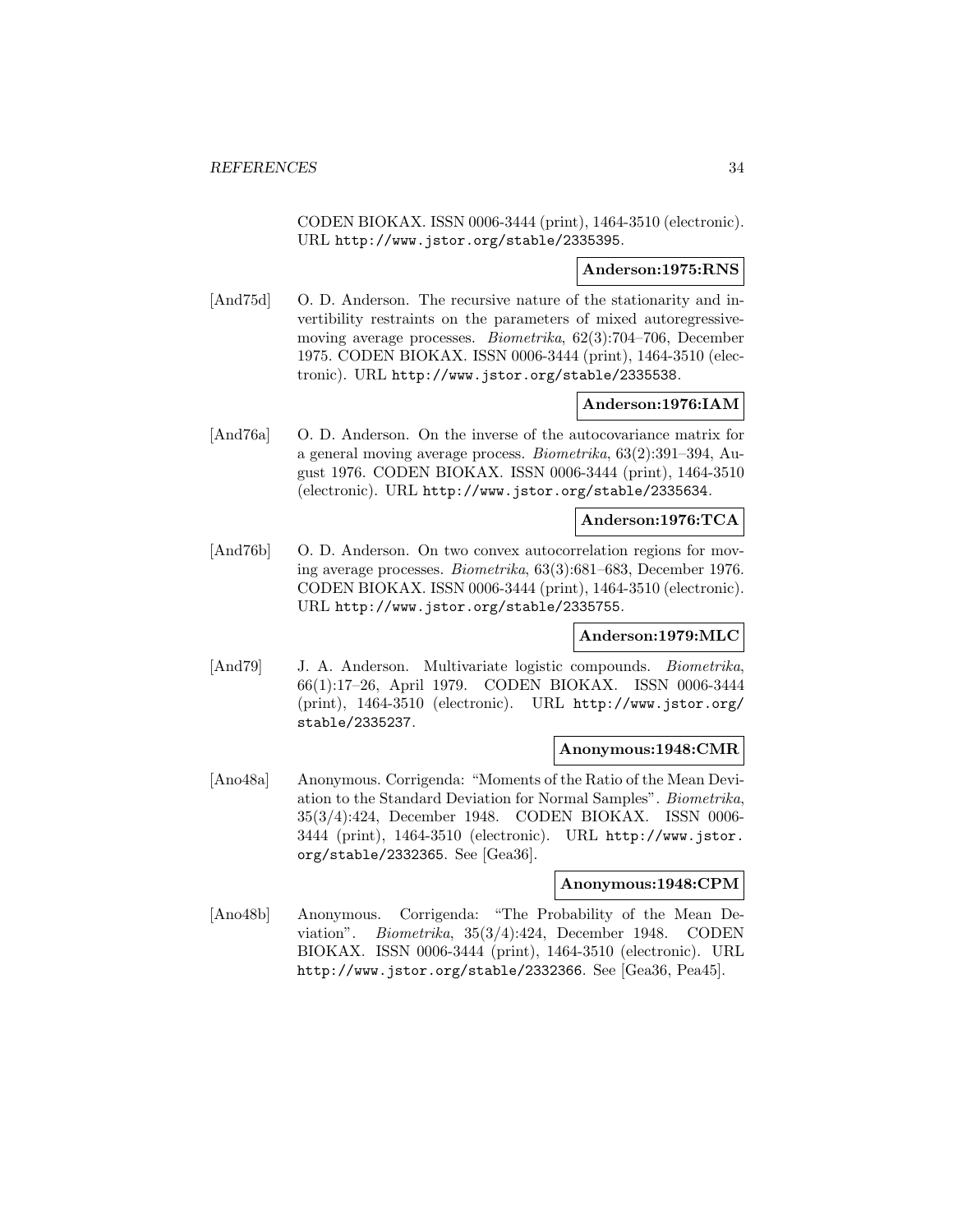#### **Anonymous:1970:BMa**

[Ano70a] Anonymous. Back matter. Biometrika, 57(1):??, April 1970. CO-DEN BIOKAX. ISSN 0006-3444 (print), 1464-3510 (electronic). URL http://www.jstor.org/stable/2334968.

#### **Anonymous:1970:BMb**

[Ano70b] Anonymous. Back matter. Biometrika, 57(2):??, August 1970. CODEN BIOKAX. ISSN 0006-3444 (print), 1464-3510 (electronic). URL http://www.jstor.org/stable/2334864.

## **Anonymous:1970:BMc**

[Ano70c] Anonymous. Back matter. Biometrika, 57(3):i–vi, December 1970. CODEN BIOKAX. ISSN 0006-3444 (print), 1464-3510 (electronic). URL http://www.jstor.org/stable/2334798.

## **Anonymous:1970:FMa**

[Ano70d] Anonymous. Front matter. Biometrika, 57(1):??, April 1970. CO-DEN BIOKAX. ISSN 0006-3444 (print), 1464-3510 (electronic). URL http://www.jstor.org/stable/2334931.

## **Anonymous:1970:FMb**

[Ano70e] Anonymous. Front matter. Biometrika, 57(2):??, August 1970. CODEN BIOKAX. ISSN 0006-3444 (print), 1464-3510 (electronic). URL http://www.jstor.org/stable/2334831.

## **Anonymous:1970:FMc**

[Ano70f] Anonymous. Front matter. Biometrika, 57(3):??, December 1970. CODEN BIOKAX. ISSN 0006-3444 (print), 1464-3510 (electronic). URL http://www.jstor.org/stable/2334764.

## **Anonymous:1970:NPSa**

[Ano70g] Anonymous. New publications in statistics and probability. Biometrika, 57(1):227, April 1970. CODEN BIOKAX. ISSN 0006- 3444 (print), 1464-3510 (electronic). URL http://www.jstor. org/stable/2334967.

#### **Anonymous:1970:NPSb**

[Ano70h] Anonymous. New publications in statistics and probability. Biometrika, 57(2):469, August 1970. CODEN BIOKAX. ISSN 0006-3444 (print), 1464-3510 (electronic). URL http://www. jstor.org/stable/2334863.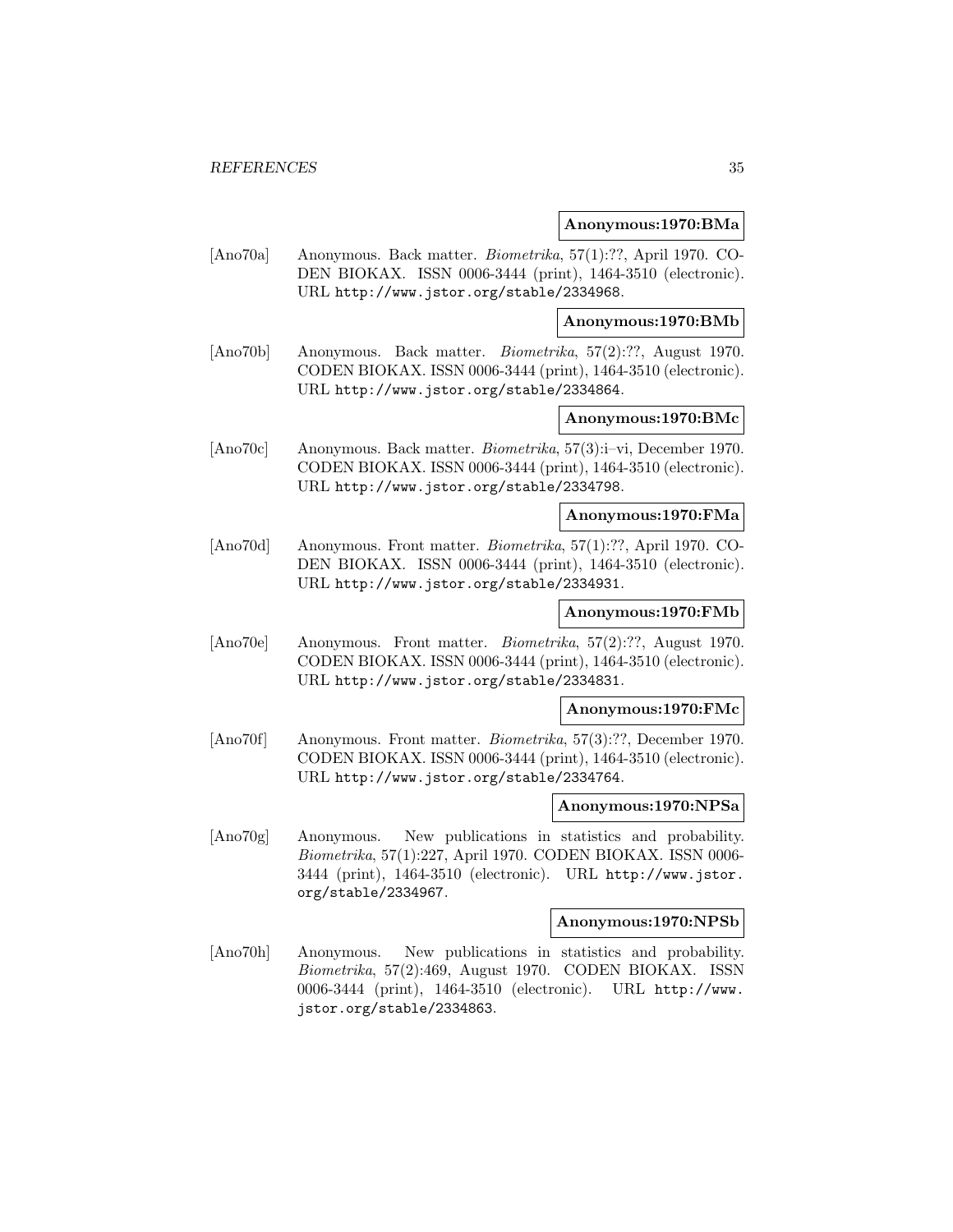#### **Anonymous:1970:NPSc**

[Ano70i] Anonymous. New publications in statistics and probability. Biometrika, 57(3):684, December 1970. CODEN BIOKAX. ISSN 0006-3444 (print), 1464-3510 (electronic). URL http://www. jstor.org/stable/2334797.

## **Anonymous:1970:VI**

[Ano70j] Anonymous. Volume information. Biometrika, 57(3):i–ix, December 1970. CODEN BIOKAX. ISSN 0006-3444 (print), 1464-3510 (electronic). URL http://www.jstor.org/stable/2334763.

#### **Anonymous:1971:BMa**

[Ano71a] Anonymous. Back matter. Biometrika, 58(1):??, April 1971. CO-DEN BIOKAX. ISSN 0006-3444 (print), 1464-3510 (electronic). URL http://www.jstor.org/stable/2334346.

## **Anonymous:1971:BMb**

[Ano71b] Anonymous. Back matter. Biometrika, 58(2):??, August 1971. CODEN BIOKAX. ISSN 0006-3444 (print), 1464-3510 (electronic). URL http://www.jstor.org/stable/2334531.

## **Anonymous:1971:BMc**

[Ano71c] Anonymous. Back matter. Biometrika, 58(3):i–vi, December 1971. CODEN BIOKAX. ISSN 0006-3444 (print), 1464-3510 (electronic). URL http://www.jstor.org/stable/2334415.

## **Anonymous:1971:FMa**

[Ano71d] Anonymous. Front matter. Biometrika, 58(1):??, April 1971. CO-DEN BIOKAX. ISSN 0006-3444 (print), 1464-3510 (electronic). URL http://www.jstor.org/stable/2334312.

#### **Anonymous:1971:FMb**

[Ano71e] Anonymous. Front matter. Biometrika, 58(2):??, August 1971. CODEN BIOKAX. ISSN 0006-3444 (print), 1464-3510 (electronic). URL http://www.jstor.org/stable/2334513.

## **Anonymous:1971:FMc**

[Ano71f] Anonymous. Front matter. Biometrika, 58(3):??, December 1971. CODEN BIOKAX. ISSN 0006-3444 (print), 1464-3510 (electronic). URL http://www.jstor.org/stable/2334376.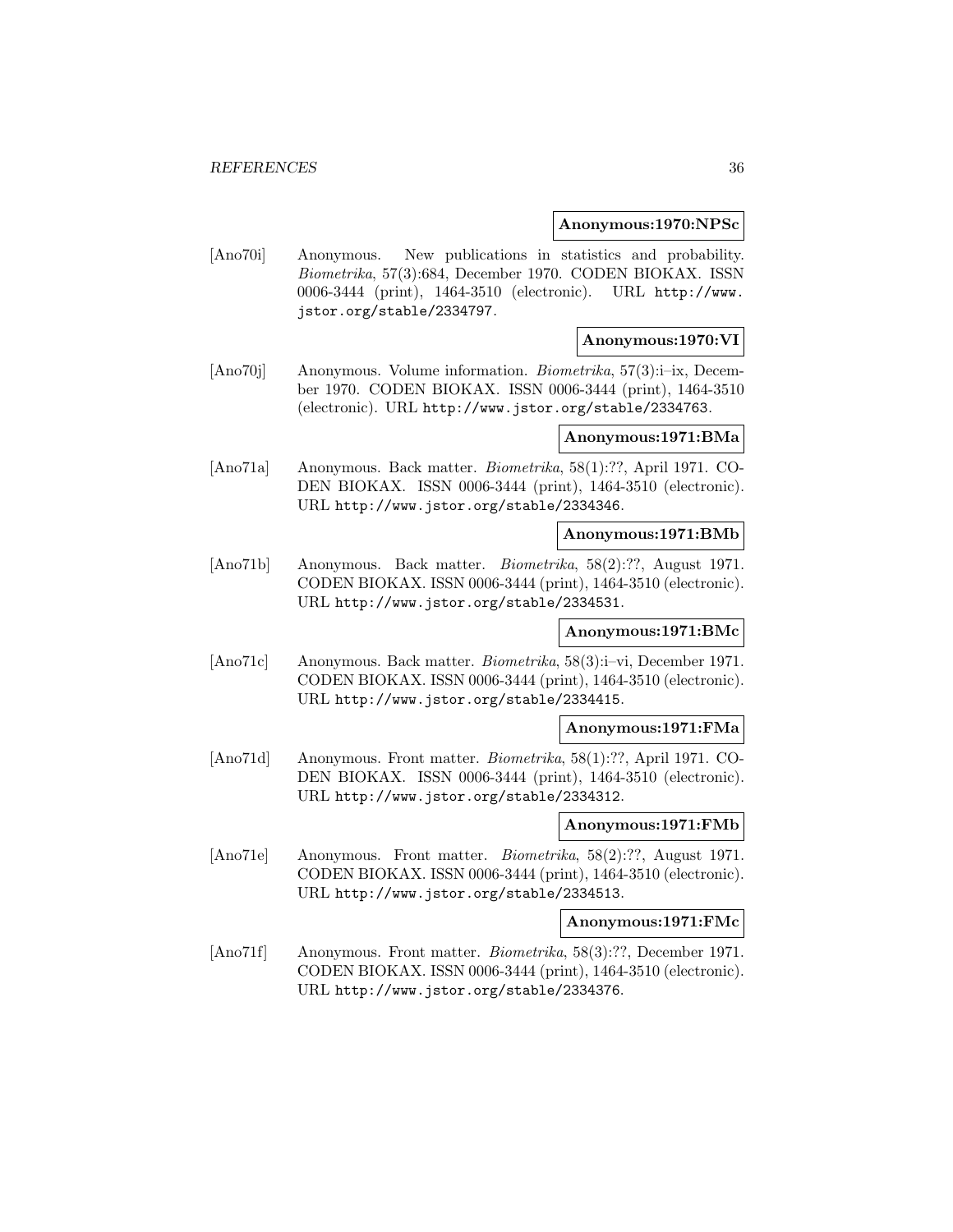#### **Anonymous:1971:NPSb**

[Ano71g] Anonymous. New publication in statistics and probability. Biometrika, 58(2):401–402, August 1971. CODEN BIOKAX. ISSN 0006-3444 (print), 1464-3510 (electronic). URL http://www. jstor.org/stable/2334530.

## **Anonymous:1971:NPSa**

[Ano71h] Anonymous. New publications in statistics and probability. Biometrika, 58(1):247–248, April 1971. CODEN BIOKAX. ISSN 0006-3444 (print), 1464-3510 (electronic). URL http://www. jstor.org/stable/2334345.

#### **Anonymous:1971:NPSc**

[Ano71i] Anonymous. New publications in statistics and probability. Biometrika, 58(3):688, December 1971. CODEN BIOKAX. ISSN 0006-3444 (print), 1464-3510 (electronic). URL http://www. jstor.org/stable/2334414.

## **Anonymous:1971:VI**

[Ano71j] Anonymous. Volume information. Biometrika, 58(3):i–viii, December 1971. CODEN BIOKAX. ISSN 0006-3444 (print), 1464-3510 (electronic). URL http://www.jstor.org/stable/2334375.

## **Anonymous:1972:BMa**

[Ano72a] Anonymous. Back matter. Biometrika, 59(1):??, April 1972. CO-DEN BIOKAX. ISSN 0006-3444 (print), 1464-3510 (electronic). URL http://www.jstor.org/stable/2334649.

#### **Anonymous:1972:BMb**

[Ano72b] Anonymous. Back matter. *Biometrika*, 59(2):??, August 1972. CODEN BIOKAX. ISSN 0006-3444 (print), 1464-3510 (electronic). URL http://www.jstor.org/stable/2334607.

### **Anonymous:1972:BMc**

[Ano72c] Anonymous. Back matter. Biometrika, 59(3):i–vi, December 1972. CODEN BIOKAX. ISSN 0006-3444 (print), 1464-3510 (electronic). URL http://www.jstor.org/stable/2334830.

#### **Anonymous:1972:FMa**

[Ano72d] Anonymous. Front matter. Biometrika, 59(1):??, April 1972. CO-DEN BIOKAX. ISSN 0006-3444 (print), 1464-3510 (electronic). URL http://www.jstor.org/stable/2334608.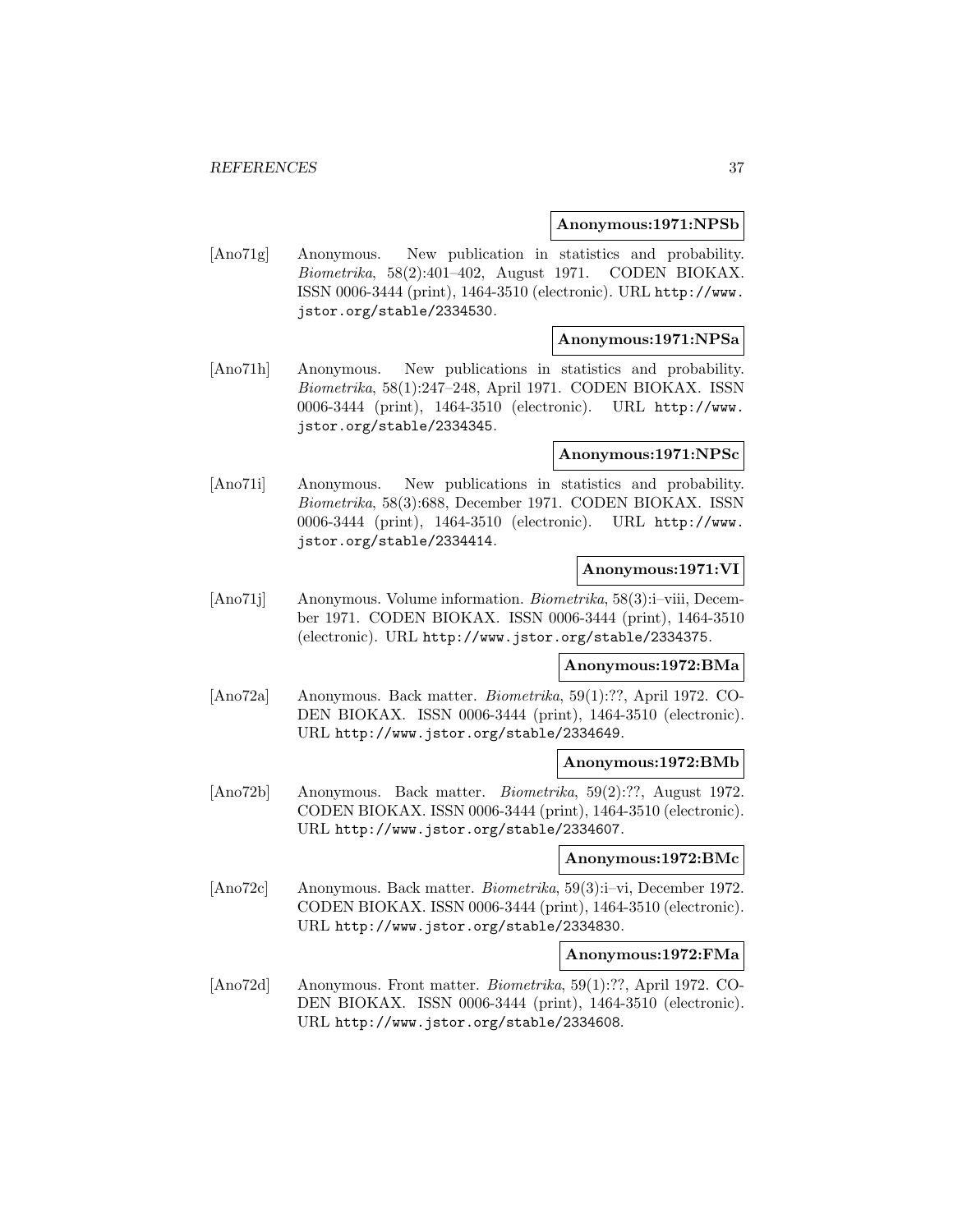#### **Anonymous:1972:FMb**

[Ano72e] Anonymous. Front matter. Biometrika, 59(2):??, August 1972. CODEN BIOKAX. ISSN 0006-3444 (print), 1464-3510 (electronic). URL http://www.jstor.org/stable/2334568.

**Anonymous:1972:FMc**

[Ano72f] Anonymous. Front matter. Biometrika, 59(3):??, December 1972. CODEN BIOKAX. ISSN 0006-3444 (print), 1464-3510 (electronic). URL http://www.jstor.org/stable/2334800.

## **Anonymous:1972:NPSa**

[Ano72g] Anonymous. New publications in statistics and probability. Biometrika, 59(1):238, April 1972. CODEN BIOKAX. ISSN 0006- 3444 (print), 1464-3510 (electronic). URL http://www.jstor. org/stable/2334648.

### **Anonymous:1972:NPSb**

[Ano72h] Anonymous. New publications in statistics and probability. Biometrika, 59(2):499, August 1972. CODEN BIOKAX. ISSN 0006-3444 (print), 1464-3510 (electronic). URL http://www. jstor.org/stable/2334606.

## **Anonymous:1972:NPSc**

[Ano72i] Anonymous. New publications in statistics and probability. Biometrika, 59(3):700, December 1972. CODEN BIOKAX. ISSN 0006-3444 (print), 1464-3510 (electronic). URL http://www. jstor.org/stable/2334829.

#### **Anonymous:1972:VI**

[Ano72j] Anonymous. Volume information. Biometrika, 59(3):i–ix, December 1972. CODEN BIOKAX. ISSN 0006-3444 (print), 1464-3510 (electronic). URL http://www.jstor.org/stable/2334799.

## **Anonymous:1973:BMa**

[Ano73a] Anonymous. Back matter. Biometrika, 60(1):??, April 1973. CO-DEN BIOKAX. ISSN 0006-3444 (print), 1464-3510 (electronic). URL http://www.jstor.org/stable/2334930.

#### **Anonymous:1973:BMb**

[Ano73b] Anonymous. Back matter. Biometrika, 60(2):??, August 1973. CODEN BIOKAX. ISSN 0006-3444 (print), 1464-3510 (electronic). URL http://www.jstor.org/stable/2334567.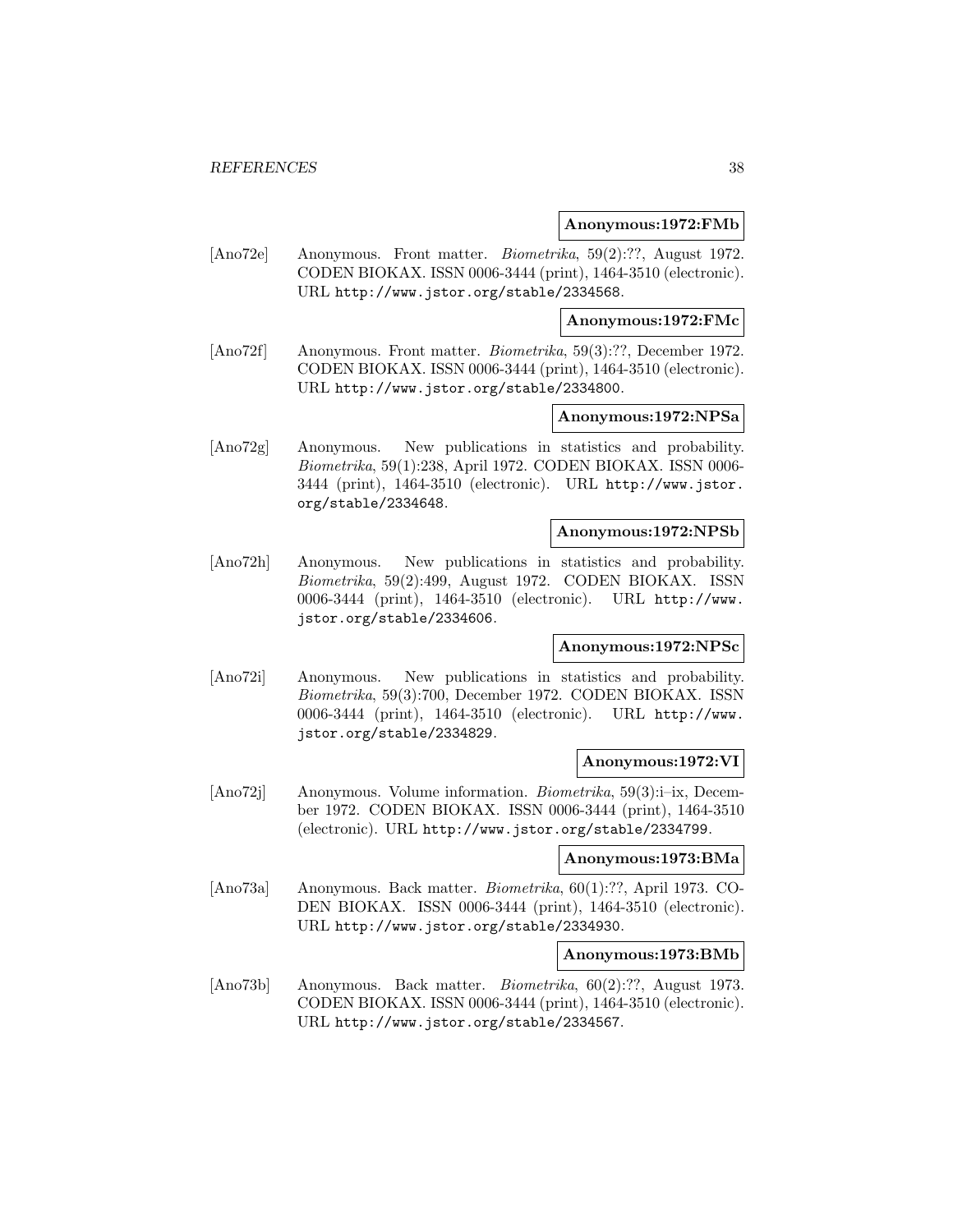#### **Anonymous:1973:BMc**

[Ano73c] Anonymous. Back matter. *Biometrika*, 60(3):??, December 1973. CODEN BIOKAX. ISSN 0006-3444 (print), 1464-3510 (electronic). URL http://www.jstor.org/stable/2335024.

**Anonymous:1973:FMa**

[Ano73d] Anonymous. Front matter. Biometrika, 60(1):??, April 1973. CO-DEN BIOKAX. ISSN 0006-3444 (print), 1464-3510 (electronic). URL http://www.jstor.org/stable/2334899.

## **Anonymous:1973:FMb**

[Ano73e] Anonymous. Front matter. *Biometrika*, 60(2):??, August 1973. CODEN BIOKAX. ISSN 0006-3444 (print), 1464-3510 (electronic). URL http://www.jstor.org/stable/2334532.

## **Anonymous:1973:FMc**

[Ano73f] Anonymous. Front matter. *Biometrika*, 60(3):??, December 1973. CODEN BIOKAX. ISSN 0006-3444 (print), 1464-3510 (electronic). URL http://www.jstor.org/stable/2334991.

### **Anonymous:1973:NPSa**

[Ano73g] Anonymous. New publications in statistics and probability. Biometrika, 60(1):215, April 1973. CODEN BIOKAX. ISSN 0006- 3444 (print), 1464-3510 (electronic). URL http://www.jstor. org/stable/2334929.

## **Anonymous:1973:NPSb**

[Ano73h] Anonymous. New publications in statistics and probability. Biometrika, 60(2):437, August 1973. CODEN BIOKAX. ISSN 0006-3444 (print), 1464-3510 (electronic). URL http://www. jstor.org/stable/2334566.

### **Anonymous:1973:NPSc**

[Ano73i] Anonymous. New publications in statistics and probability. Biometrika, 60(3):671, December 1973. CODEN BIOKAX. ISSN 0006-3444 (print), 1464-3510 (electronic). URL http://www. jstor.org/stable/2335023.

# **Anonymous:1973:VI**

[Ano73j] Anonymous. Volume information. Biometrika, 60(3):i–viii, December 1973. CODEN BIOKAX. ISSN 0006-3444 (print), 1464-3510 (electronic). URL http://www.jstor.org/stable/2334990.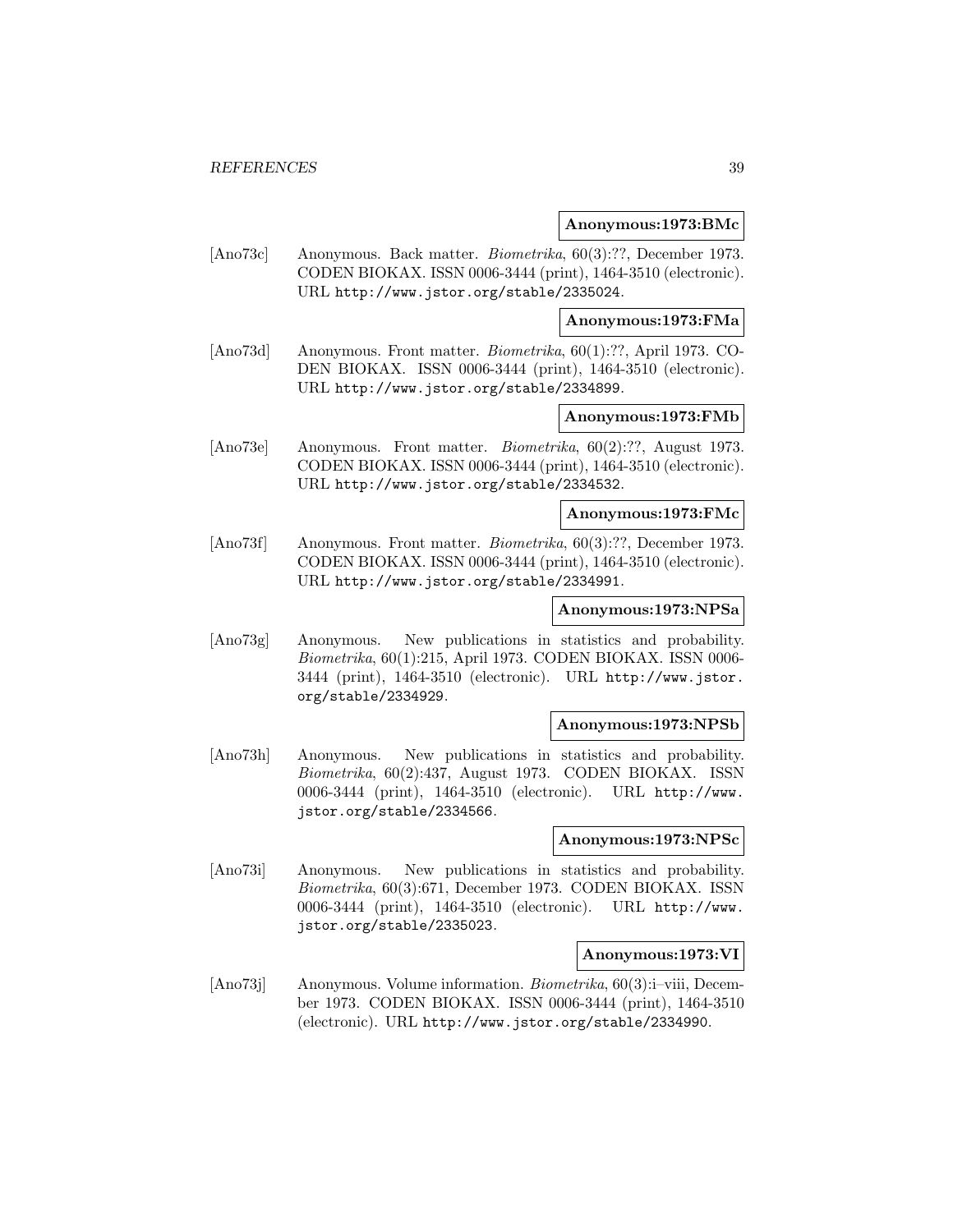#### **Anonymous:1974:BMa**

[Ano74a] Anonymous. Back matter. Biometrika, 61(1):??, April 1974. CO-DEN BIOKAX. ISSN 0006-3444 (print), 1464-3510 (electronic). URL http://www.jstor.org/stable/2334311.

**Anonymous:1974:BMb**

[Ano74b] Anonymous. Back matter. Biometrika, 61(2):??, August 1974. CODEN BIOKAX. ISSN 0006-3444 (print), 1464-3510 (electronic). URL http://www.jstor.org/stable/2334374.

## **Anonymous:1974:BMc**

[Ano74c] Anonymous. Back matter. Biometrika, 61(3):??, December 1974. CODEN BIOKAX. ISSN 0006-3444 (print), 1464-3510 (electronic). URL http://www.jstor.org/stable/2334762.

## **Anonymous:1974:FMa**

[Ano74d] Anonymous. Front matter. Biometrika, 61(1):??, April 1974. CO-DEN BIOKAX. ISSN 0006-3444 (print), 1464-3510 (electronic). URL http://www.jstor.org/stable/2334279.

# **Anonymous:1974:FMb**

[Ano74e] Anonymous. Front matter. Biometrika, 61(2):??, August 1974. CODEN BIOKAX. ISSN 0006-3444 (print), 1464-3510 (electronic). URL http://www.jstor.org/stable/2334347.

### **Anonymous:1974:FMc**

[Ano74f] Anonymous. Front matter. Biometrika, 61(3):??, December 1974. CODEN BIOKAX. ISSN 0006-3444 (print), 1464-3510 (electronic). URL http://www.jstor.org/stable/2334719.

#### **Anonymous:1974:NPSa**

[Ano74g] Anonymous. New publications in statistics and probability. Biometrika, 61(1):206, April 1974. CODEN BIOKAX. ISSN 0006- 3444 (print), 1464-3510 (electronic). URL http://www.jstor. org/stable/2334310.

#### **Anonymous:1974:NPSb**

[Ano74h] Anonymous. New publications in statistics and probability. Biometrika, 61(2):391, August 1974. CODEN BIOKAX. ISSN 0006-3444 (print), 1464-3510 (electronic). URL http://www. jstor.org/stable/2334373.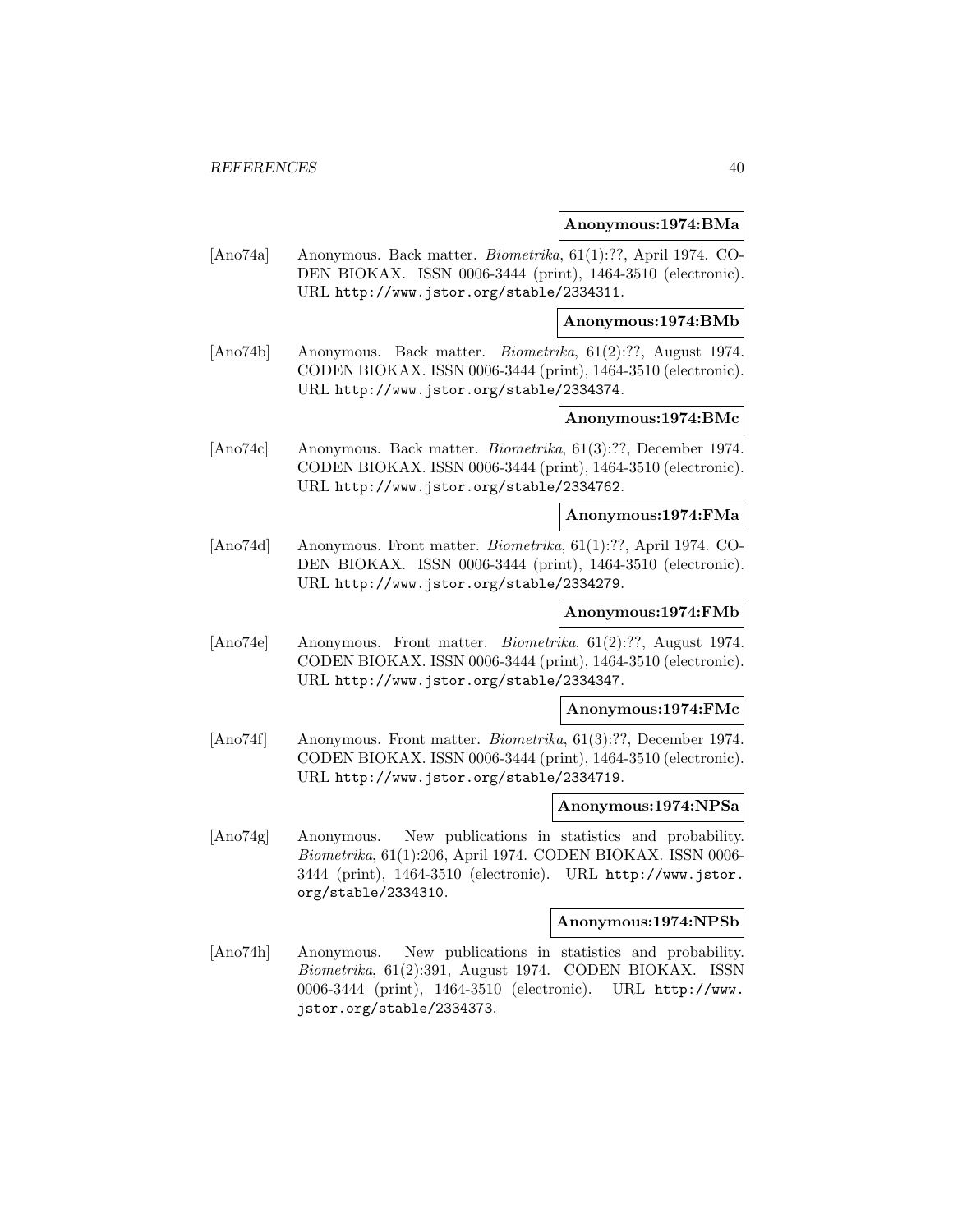#### **Anonymous:1974:NPSc**

[Ano74i] Anonymous. New publications in statistics and probability. Biometrika, 61(3):649, December 1974. CODEN BIOKAX. ISSN 0006-3444 (print), 1464-3510 (electronic). URL http://www. jstor.org/stable/2334761.

## **Anonymous:1974:VI**

[Ano74j] Anonymous. Volume information. Biometrika, 61(3):i–viii, December 1974. CODEN BIOKAX. ISSN 0006-3444 (print), 1464-3510 (electronic). URL http://www.jstor.org/stable/2334718.

#### **Anonymous:1975:BMa**

[Ano75a] Anonymous. Back matter. Biometrika, 62(1):??, April 1975. CO-DEN BIOKAX. ISSN 0006-3444 (print), 1464-3510 (electronic). URL http://www.jstor.org/stable/2334512.

### **Anonymous:1975:BMb**

[Ano75b] Anonymous. Back matter. Biometrika, 62(2):??, August 1975. CODEN BIOKAX. ISSN 0006-3444 (print), 1464-3510 (electronic). URL http://www.jstor.org/stable/2335399.

### **Anonymous:1975:BMc**

[Ano75c] Anonymous. Back matter. Biometrika, 62(3):??, December 1975. CODEN BIOKAX. ISSN 0006-3444 (print), 1464-3510 (electronic). URL http://www.jstor.org/stable/2335543.

### **Anonymous:1975:FMa**

[Ano75d] Anonymous. Front matter. Biometrika, 62(1):??, April 1975. CO-DEN BIOKAX. ISSN 0006-3444 (print), 1464-3510 (electronic). URL http://www.jstor.org/stable/2334480.

## **Anonymous:1975:FMb**

[Ano75e] Anonymous. Front matter. Biometrika, 62(2):??, August 1975. CODEN BIOKAX. ISSN 0006-3444 (print), 1464-3510 (electronic). URL http://www.jstor.org/stable/2335353.

## **Anonymous:1975:FMc**

[Ano75f] Anonymous. Front matter. Biometrika, 62(3):??, December 1975. CODEN BIOKAX. ISSN 0006-3444 (print), 1464-3510 (electronic). URL http://www.jstor.org/stable/2335507.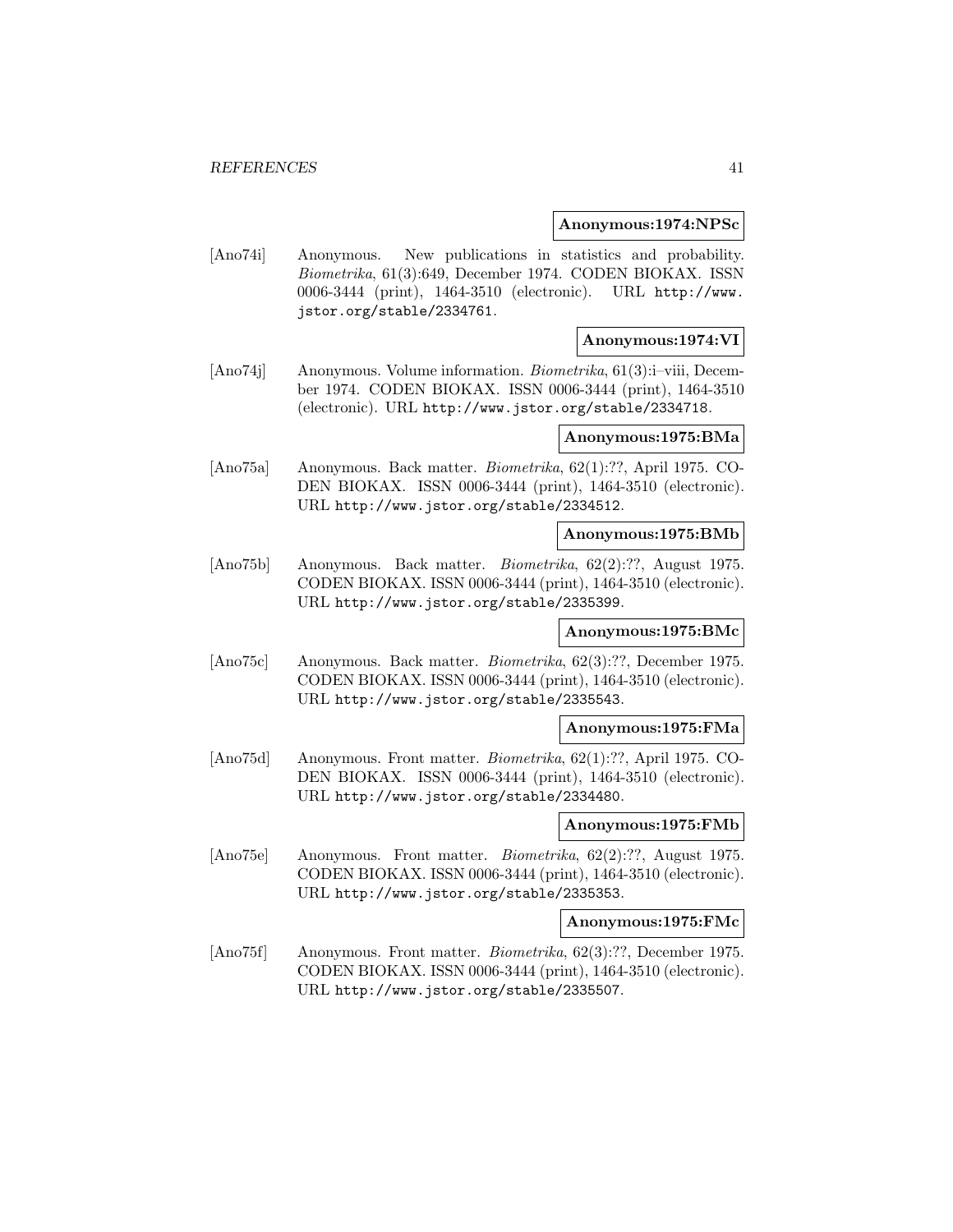#### **Anonymous:1975:VI**

[Ano75g] Anonymous. Volume information. Biometrika, 62(3):i–ix, December 1975. CODEN BIOKAX. ISSN 0006-3444 (print), 1464-3510 (electronic). URL http://www.jstor.org/stable/2335506.

**Anonymous:1976:BMa**

[Ano76a] Anonymous. Back matter. Biometrika, 63(1):??, April 1976. CO-DEN BIOKAX. ISSN 0006-3444 (print), 1464-3510 (electronic). URL http://www.jstor.org/stable/2335116.

## **Anonymous:1976:BMb**

[Ano76b] Anonymous. Back matter. Biometrika, 63(2):??, August 1976. CODEN BIOKAX. ISSN 0006-3444 (print), 1464-3510 (electronic). URL http://www.jstor.org/stable/2335645.

#### **Anonymous:1976:BMc**

[Ano76c] Anonymous. Back matter. Biometrika, 63(3):??, December 1976. CODEN BIOKAX. ISSN 0006-3444 (print), 1464-3510 (electronic). URL http://www.jstor.org/stable/2335760.

## **Anonymous:1976:FMa**

[Ano76d] Anonymous. Front matter. Biometrika, 63(1):??, April 1976. CO-DEN BIOKAX. ISSN 0006-3444 (print), 1464-3510 (electronic). URL http://www.jstor.org/stable/2335077.

#### **Anonymous:1976:FMb**

[Ano76e] Anonymous. Front matter. Biometrika, 63(2):??, August 1976. CODEN BIOKAX. ISSN 0006-3444 (print), 1464-3510 (electronic). URL http://www.jstor.org/stable/2335612.

#### **Anonymous:1976:FMc**

[Ano76f] Anonymous. Front matter. Biometrika, 63(3):??, December 1976. CODEN BIOKAX. ISSN 0006-3444 (print), 1464-3510 (electronic). URL http://www.jstor.org/stable/2335718.

**Anonymous:1976:VI**

[Ano76g] Anonymous. Volume information. Biometrika, 63(3):i–ix, December 1976. CODEN BIOKAX. ISSN 0006-3444 (print), 1464-3510 (electronic). URL http://www.jstor.org/stable/2335717.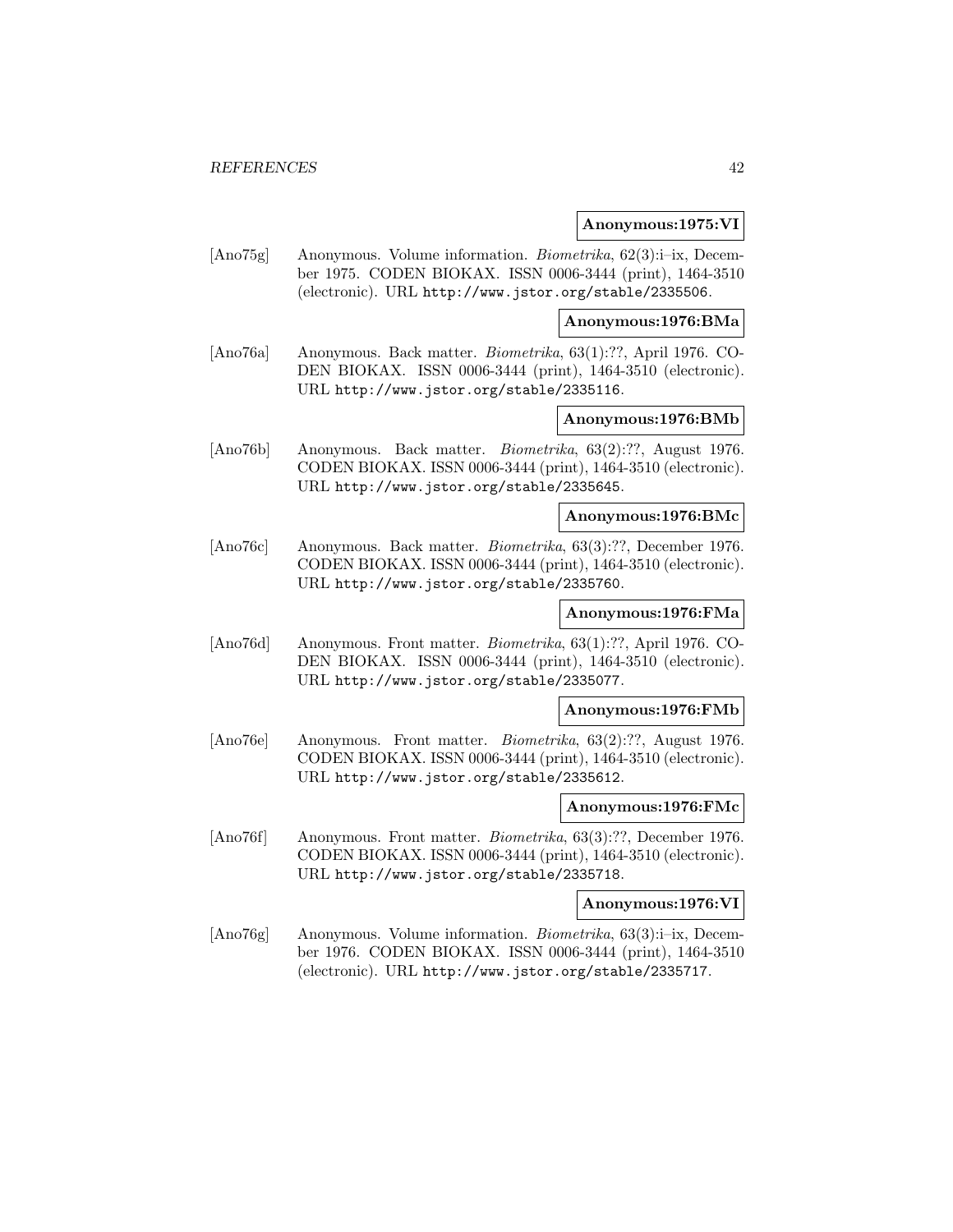#### **Anonymous:1977:BMa**

[Ano77a] Anonymous. Back matter. Biometrika, 64(1):??, April 1977. CO-DEN BIOKAX. ISSN 0006-3444 (print), 1464-3510 (electronic). URL http://www.jstor.org/stable/2335798.

**Anonymous:1977:BMb**

[Ano77b] Anonymous. Back matter. Biometrika, 64(2):??, August 1977. CODEN BIOKAX. ISSN 0006-3444 (print), 1464-3510 (electronic). URL http://www.jstor.org/stable/2335716.

### **Anonymous:1977:BMc**

[Ano77c] Anonymous. Back matter. Biometrika, 64(3):??, December 1977. CODEN BIOKAX. ISSN 0006-3444 (print), 1464-3510 (electronic). URL http://www.jstor.org/stable/2345359.

## **Anonymous:1977:FMa**

[Ano77d] Anonymous. Front matter. Biometrika, 64(1):??, April 1977. CO-DEN BIOKAX. ISSN 0006-3444 (print), 1464-3510 (electronic). URL http://www.jstor.org/stable/2335761.

## **Anonymous:1977:FMb**

[Ano77e] Anonymous. Front matter. Biometrika, 64(2):??, August 1977. CODEN BIOKAX. ISSN 0006-3444 (print), 1464-3510 (electronic). URL http://www.jstor.org/stable/2335682.

### **Anonymous:1977:FMc**

[Ano77f] Anonymous. Front matter. Biometrika, 64(3):??, December 1977. CODEN BIOKAX. ISSN 0006-3444 (print), 1464-3510 (electronic). URL http://www.jstor.org/stable/2345317.

### **Anonymous:1977:VI**

[Ano77g] Anonymous. Volume information. Biometrika, 64(3):i–ix, December 1977. CODEN BIOKAX. ISSN 0006-3444 (print), 1464-3510 (electronic). URL http://www.jstor.org/stable/2345316.

### **Anonymous:1978:BMa**

[Ano78a] Anonymous. Back matter. Biometrika, 65(1):??, April 1978. CO-DEN BIOKAX. ISSN 0006-3444 (print), 1464-3510 (electronic). URL http://www.jstor.org/stable/2335308.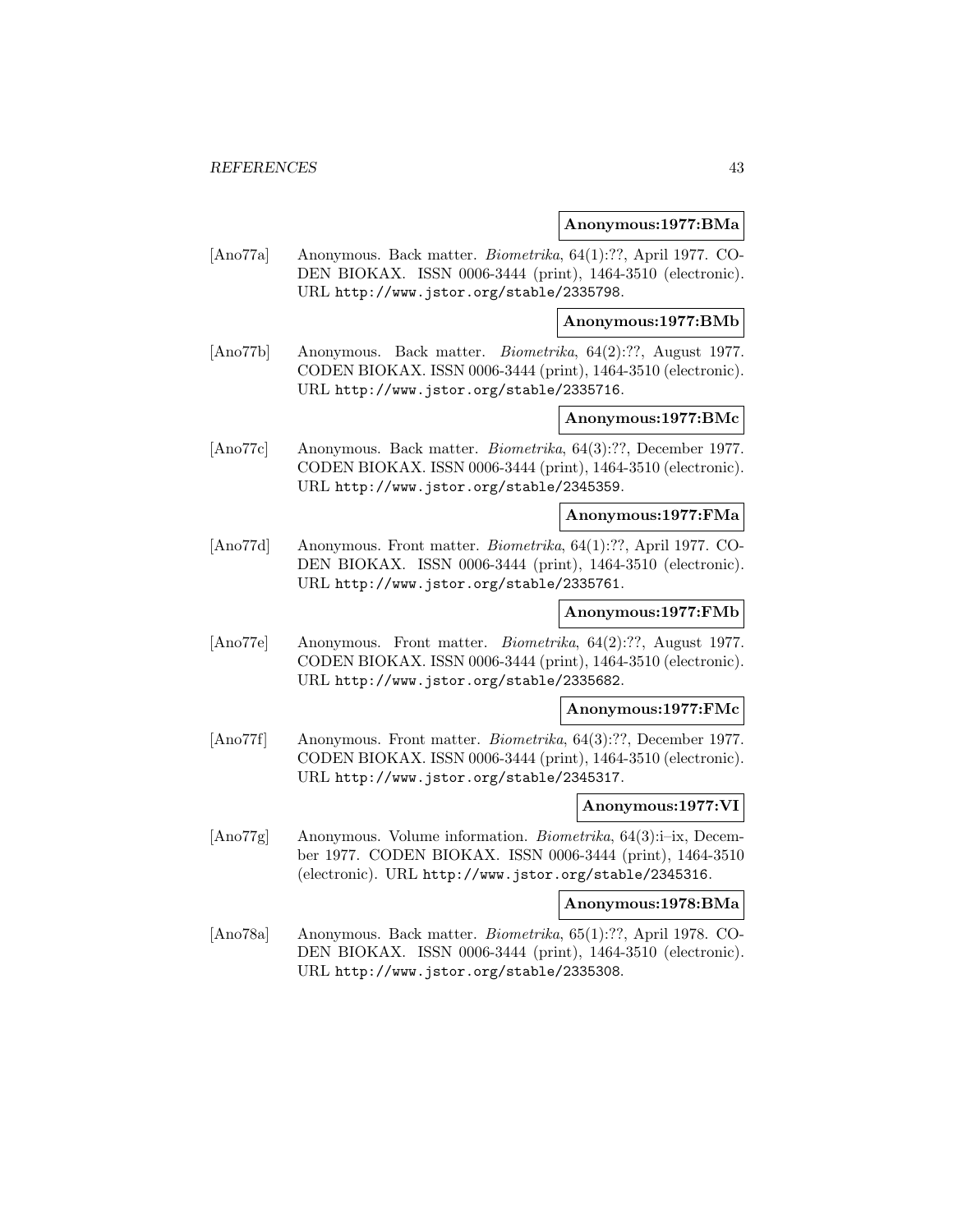#### **Anonymous:1978:BMb**

[Ano78b] Anonymous. Back matter. Biometrika, 65(2):??, August 1978. CODEN BIOKAX. ISSN 0006-3444 (print), 1464-3510 (electronic). URL http://www.jstor.org/stable/2335233.

**Anonymous:1978:BMc**

[Ano78c] Anonymous. Back matter. Biometrika, 65(3):??, December 1978. CODEN BIOKAX. ISSN 0006-3444 (print), 1464-3510 (electronic). URL http://www.jstor.org/stable/2335936.

## **Anonymous:1978:FMa**

[Ano78d] Anonymous. Front matter. Biometrika, 65(1):??, April 1978. CO-DEN BIOKAX. ISSN 0006-3444 (print), 1464-3510 (electronic). URL http://www.jstor.org/stable/2335269.

## **Anonymous:1978:FMb**

[Ano78e] Anonymous. Front matter. Biometrika, 65(2):??, August 1978. CODEN BIOKAX. ISSN 0006-3444 (print), 1464-3510 (electronic). URL http://www.jstor.org/stable/2335201.

## **Anonymous:1978:FMc**

[Ano78f] Anonymous. Front matter. Biometrika, 65(3):??, December 1978. CODEN BIOKAX. ISSN 0006-3444 (print), 1464-3510 (electronic). URL http://www.jstor.org/stable/2335892.

### **Anonymous:1978:VI**

[Ano78g] Anonymous. Volume information. *Biometrika*, 65(3):i–xi, December 1978. CODEN BIOKAX. ISSN 0006-3444 (print), 1464-3510 (electronic). URL http://www.jstor.org/stable/2335891.

#### **Anonymous:1979:BMa**

[Ano79a] Anonymous. Back matter. Biometrika, 66(1):??, April 1979. CO-DEN BIOKAX. ISSN 0006-3444 (print), 1464-3510 (electronic). URL http://www.jstor.org/stable/2335268.

## **Anonymous:1979:BMb**

[Ano79b] Anonymous. Back matter. Biometrika, 66(2):??, August 1979. CODEN BIOKAX. ISSN 0006-3444 (print), 1464-3510 (electronic). URL http://www.jstor.org/stable/2335681.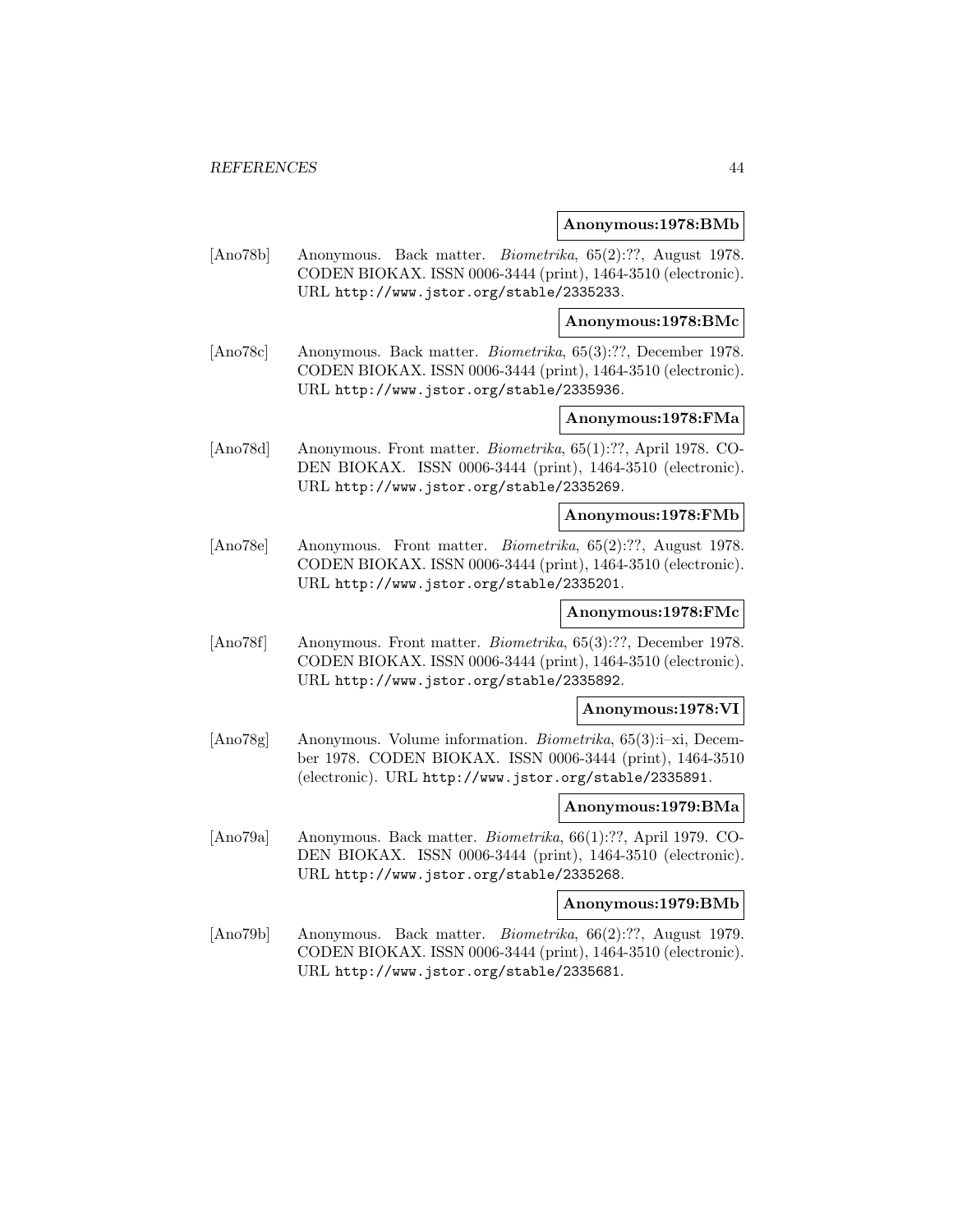#### **Anonymous:1979:BMc**

[Ano79c] Anonymous. Back matter. Biometrika, 66(3):??, December 1979. CODEN BIOKAX. ISSN 0006-3444 (print), 1464-3510 (electronic). URL http://www.jstor.org/stable/2335200.

**Anonymous:1979:FMa**

[Ano79d] Anonymous. Front matter. Biometrika, 66(1):??, April 1979. CO-DEN BIOKAX. ISSN 0006-3444 (print), 1464-3510 (electronic). URL http://www.jstor.org/stable/2335234.

## **Anonymous:1979:FMb**

[Ano79e] Anonymous. Front matter. Biometrika, 66(2):??, August 1979. CODEN BIOKAX. ISSN 0006-3444 (print), 1464-3510 (electronic). URL http://www.jstor.org/stable/2335646.

## **Anonymous:1979:FMc**

[Ano79f] Anonymous. Front matter. Biometrika, 66(3):??, December 1979. CODEN BIOKAX. ISSN 0006-3444 (print), 1464-3510 (electronic). URL http://www.jstor.org/stable/2335157.

## **Anonymous:1979:VI**

[Ano79g] Anonymous. Volume information. Biometrika, 66(3):i–ix, December 1979. CODEN BIOKAX. ISSN 0006-3444 (print), 1464-3510 (electronic). URL http://www.jstor.org/stable/2335156.

**Anonymous:1981:ACE**

[Ano81] Anonymous. Amendments and corrections: "Estimation of the Size of a Closed Population When Capture Probabilities Vary Among Animals". Biometrika, 68(1):345, April 1981. CODEN BIOKAX. ISSN 0006-3444 (print), 1464-3510 (electronic). URL http://www. jstor.org/stable/2335844. See [BO78].

### **Ansley:1979:AEL**

[Ans79] Craig F. Ansley. An algorithm for the exact likelihood of a mixed autoregressive-moving average process. Biometrika, 66(1):59–65, April 1979. CODEN BIOKAX. ISSN 0006-3444 (print), 1464-3510 (electronic). URL http://www.jstor.org/stable/2335242.

## **Amos:1970:CAT**

[AP70] D. E. Amos and E. S. Pearson. Corrections and additions to a table of the percentage points of the variance ratio F. Biometrika, 57(1):211–212, April 1970. CODEN BIOKAX. ISSN 0006-3444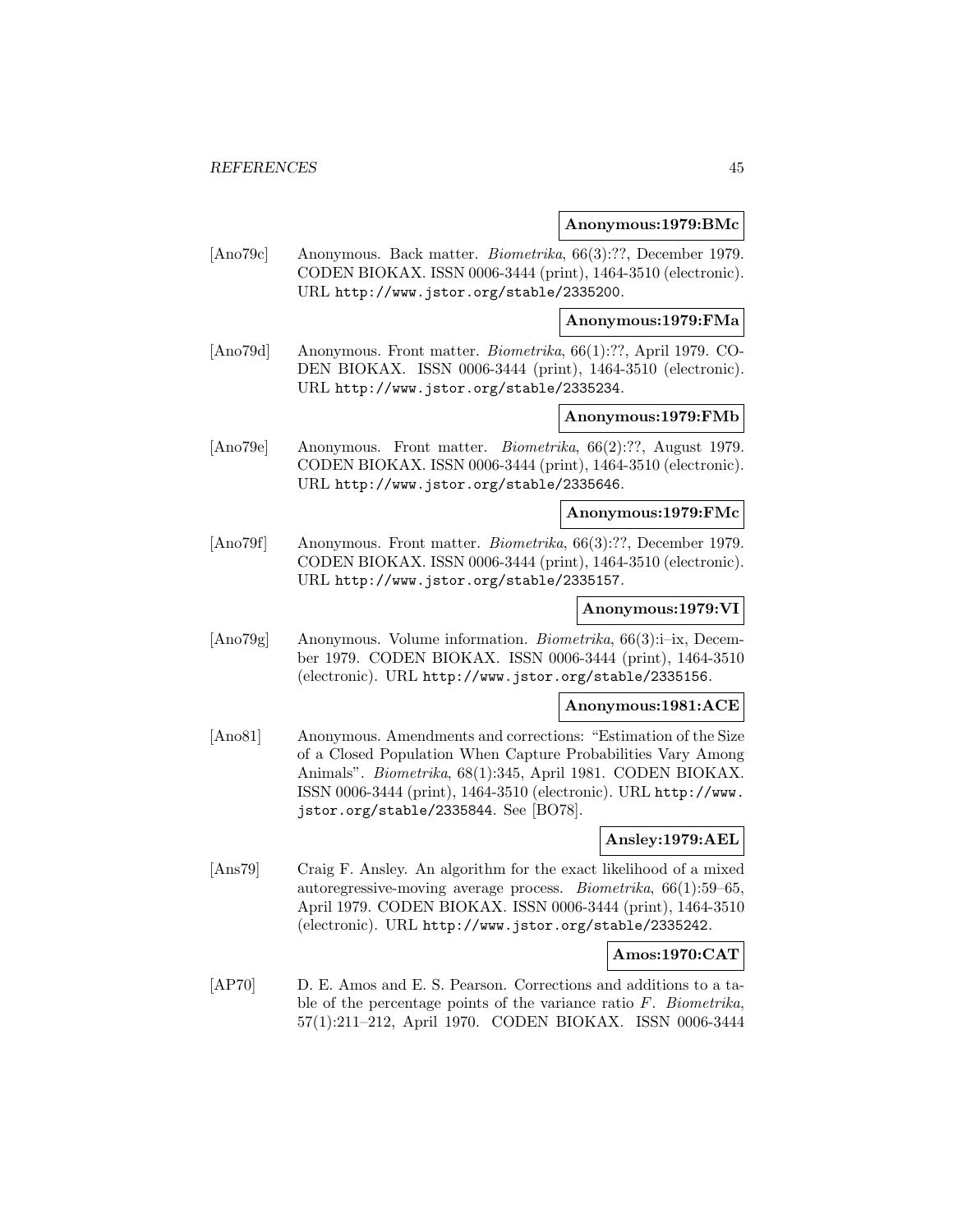(print), 1464-3510 (electronic). URL http://www.jstor.org/ stable/2334954.

# **Antle:1972:UCL**

[AR72] Charles E. Antle and Fred Rademaker. An upper confidence limit on the maximum of  $m$  future observations from a Type 1 extreme value distribution. Biometrika, 59(2):475–477, August 1972. CO-DEN BIOKAX. ISSN 0006-3444 (print), 1464-3510 (electronic). URL http://www.jstor.org/stable/2334595. See correction [AR81].

# **Antle:1981:ACU**

[AR81] Charles E. Antle and Fred Rademaker. Amendments and corrections: "An upper confidence limit on the maximum of m future observations from a Type I extreme value distribution" [Biometrika **59** (1972), 475–477; MR **49** #4143]. Biometrika, 68(3):738, December 1981. CODEN BIOKAX. ISSN 0006-3444 (print), 1464-3510 (electronic). URL http://www.jstor.org/stable/2335466. See [AR72].

## **Armitage:1970:CAR**

[Arm70] P. Armitage. The combination of assay results. *Biometrika*, 57 (3):665–666, December 1970. CODEN BIOKAX. ISSN 0006- 3444 (print), 1464-3510 (electronic). URL http://www.jstor. org/stable/2334786.

#### **Anderson:1972:TRD**

[AS72] T. W. Anderson and M. A. Stephens. Tests for randomness of directions against equatorial and bimodal alternatives. Biometrika, 59(3):613–621, December 1972. CODEN BIOKAX. ISSN 0006- 3444 (print), 1464-3510 (electronic). URL http://www.jstor. org/stable/2334812.

## **Atkinson:1970:DEE**

[Atk70] A. C. Atkinson. The design of experiments to estimate the slope of a response surface. Biometrika, 57(2):319–328, August 1970. CODEN BIOKAX. ISSN 0006-3444 (print), 1464-3510 (electronic). URL http://www.jstor.org/stable/2334839.

## **Atkinson:1972:PED**

[Atk72a] A. C. Atkinson. Planning experiments to detect inadequate regression models. Biometrika, 59(2):275–293, August 1972. CODEN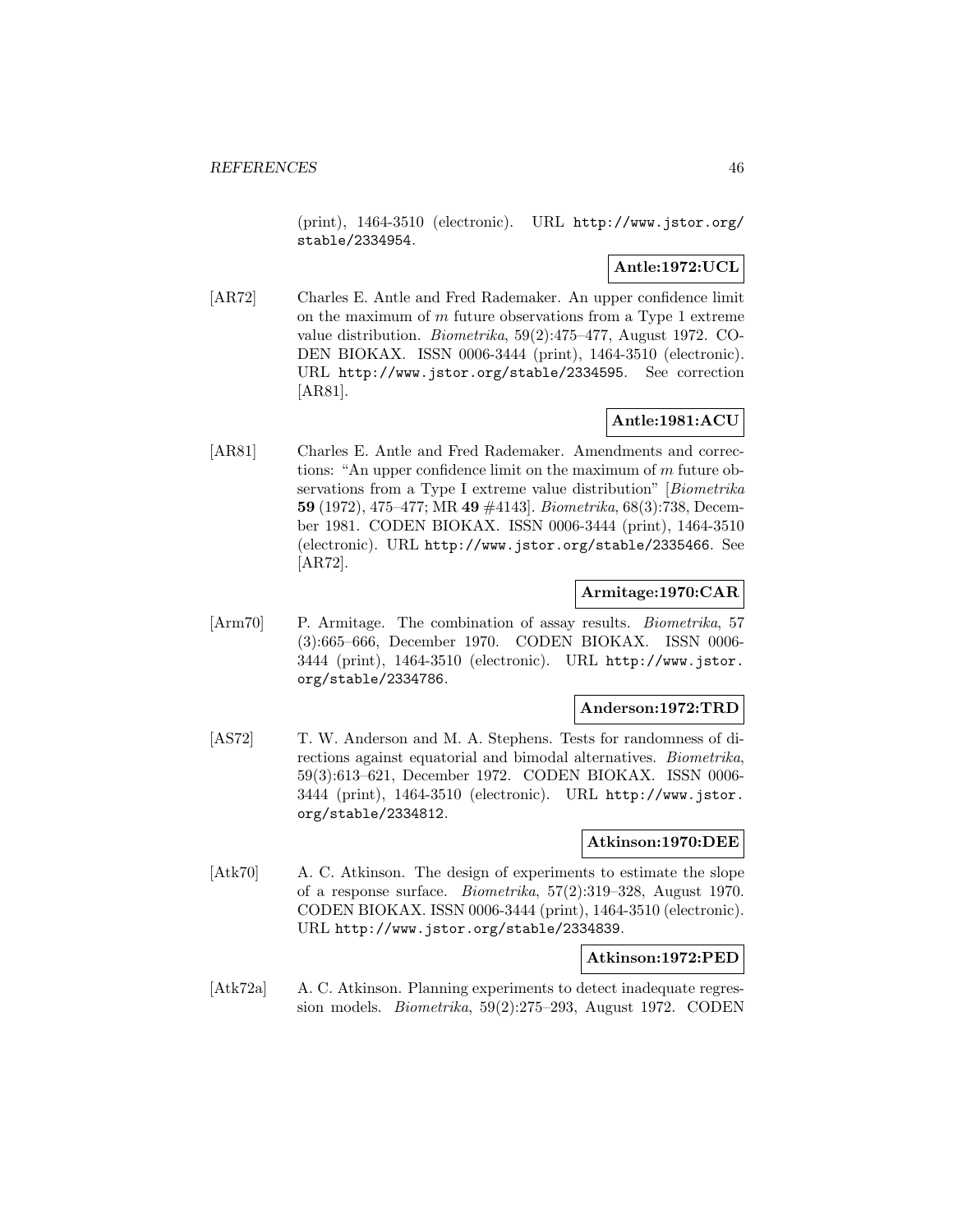BIOKAX. ISSN 0006-3444 (print), 1464-3510 (electronic). URL http://www.jstor.org/stable/2334572.

## **Atkinson:1972:TLL**

[Atk72b] A. C. Atkinson. A test of the linear logistic and Bradley-Terry models. Biometrika, 59(1):37–42, April 1972. CODEN BIOKAX. ISSN 0006-3444 (print), 1464-3510 (electronic). URL http://www. jstor.org/stable/2334612.

## **Atkinson:1973:MSO**

[Atk73] A. C. Atkinson. Multifactor second order designs for cuboidal regions. Biometrika, 60(1):15–19, April 1973. CODEN BIOKAX. ISSN 0006-3444 (print), 1464-3510 (electronic). URL http://www. jstor.org/stable/2334901.

## **Atkinson:1974:WHI**

[Atk74] C. Atkinson. A Wiener-Hopf integral equation arising in some inference and queueing problems. Biometrika, 61(2):277–283, August 1974. CODEN BIOKAX. ISSN 0006-3444 (print), 1464-3510 (electronic). URL http://www.jstor.org/stable/2334355.

## **Atkinson:1978:PPC**

[Atk78] A. C. Atkinson. Posterior probabilities for choosing a regression model. Biometrika, 65(1):39–48, April 1978. CODEN BIOKAX. ISSN 0006-3444 (print), 1464-3510 (electronic). URL http://www. jstor.org/stable/2335274.

## **Atkinson:1979:FSA**

[Atk79] A. C. Atkinson. A family of switching algorithms for the computer generation of beta random variables. Biometrika, 66(1):141–145, April 1979. CODEN BIOKAX. ISSN 0006-3444 (print), 1464-3510 (electronic). URL http://www.jstor.org/stable/2335253.

#### **Bailey:1977:PCF**

[Bai77] R. A. Bailey. Patterns of confounding in factorial designs. Biometrika, 64(3):597–603, December 1977. CODEN BIOKAX. ISSN 0006-3444 (print), 1464-3510 (electronic). URL http://www. jstor.org/stable/2345338.

## **Baillie:1979:APM**

[Bai79] Richard T. Baillie. Asymptotic prediction mean squared error for vector autoregressive models. Biometrika, 66(3):675–678, Decem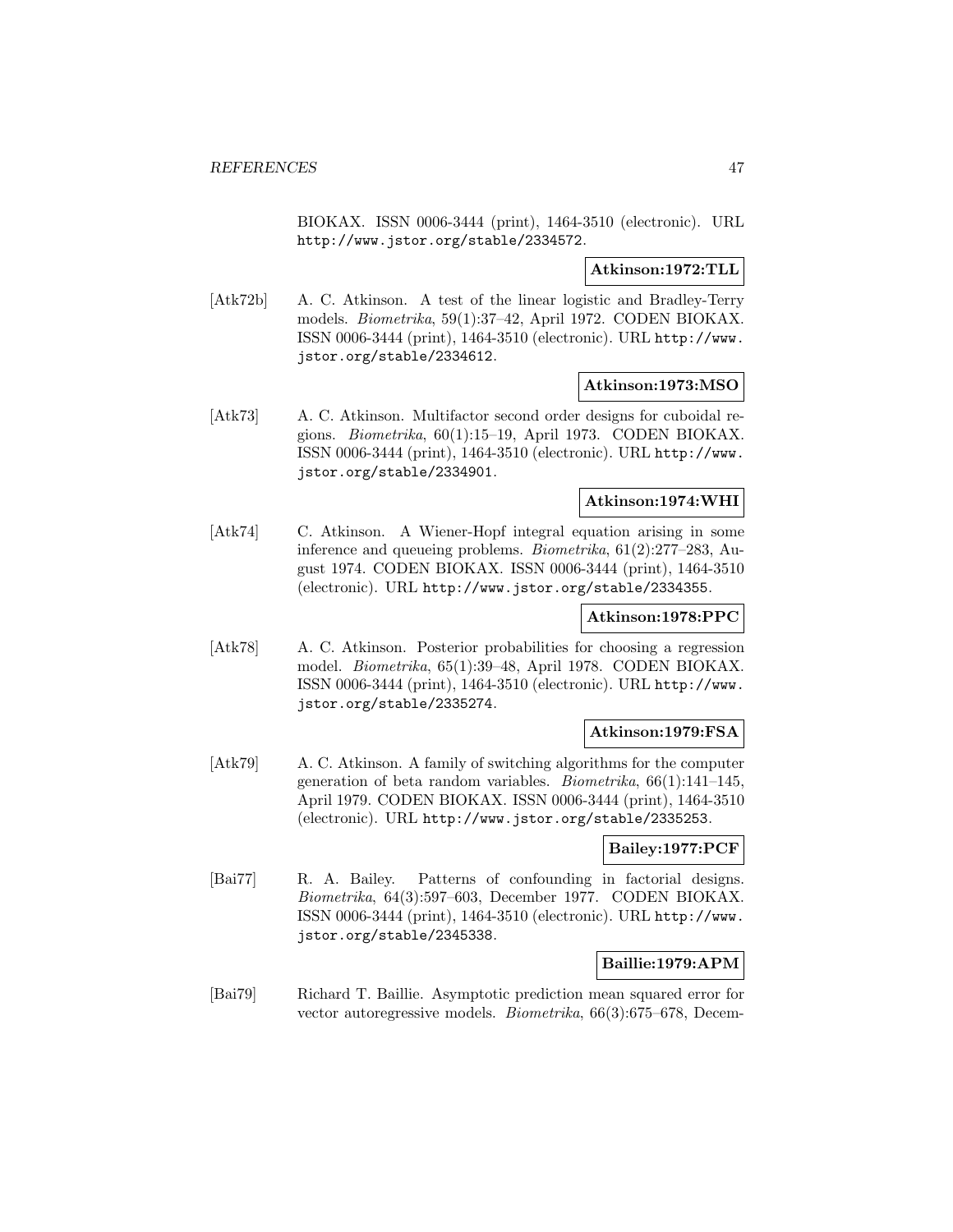ber 1979. CODEN BIOKAX. ISSN 0006-3444 (print), 1464-3510 (electronic). URL http://www.jstor.org/stable/2335193.

### **Barker:1965:MCC**

[Bar65] A. A. Barker. Monte Carlo calculations of the radial distribution functions for a proton-electron plasma. Australian Journal of Physics, 18(??):119–133, ???? 1965. CODEN AUJPAS. ISSN 0004-9506 (print), 1446-5582 (electronic).

## **Barbour:1975:DCS**

[Bar75a] Andrew D. Barbour. The duration of the closed stochastic epidemic. Biometrika, 62(2):477–482, August 1975. CODEN BIOKAX. ISSN 0006-3444 (print), 1464-3510 (electronic). URL http://www.jstor.org/stable/2335390.

## **Barnard:1975:CPJ**

[Bar75b] G. A. Barnard. Comments on paper by J. D. Kalbfleisch. Biometrika, 62(2):260–261, August 1975. CODEN BIOKAX. ISSN 0006-3444 (print), 1464-3510 (electronic). URL http://www. jstor.org/stable/2335357. See [Kal75b].

## **Bailey:1970:IEL**

[BAS70] Norman T. J. Bailey and Cynthia Alff-Steinberger. Improvements in the estimation of the latent and infectious periods of a contagious disease. Biometrika, 57(1):141–153, April 1970. CODEN BIOKAX. ISSN 0006-3444 (print), 1464-3510 (electronic). URL http://www. jstor.org/stable/2334944.

### **Basawa:1972:EAC**

[Bas72] I. V. Basawa. Estimation of the autocorrelation coefficient in simple Markov chains. Biometrika, 59(1):85–89, April 1972. CODEN BIOKAX. ISSN 0006-3444 (print), 1464-3510 (electronic). URL http://www.jstor.org/stable/2334618.

## **Basawa:1978:IGS**

[BB78] I. V. Basawa and P. J. Brockwell. Inference for gamma and stable processes. Biometrika, 65(1):129–133, April 1978. CODEN BIOKAX. ISSN 0006-3444 (print), 1464-3510 (electronic). URL http://www.jstor.org/stable/2335287.

## **Balazs:2000:ONC**

[BBLS00] Nandor L. Balazs, John C. Browne, James D. Louck, and Daniel S. Strottman. Obituary: Nicholas Constantine Metropolis. Physics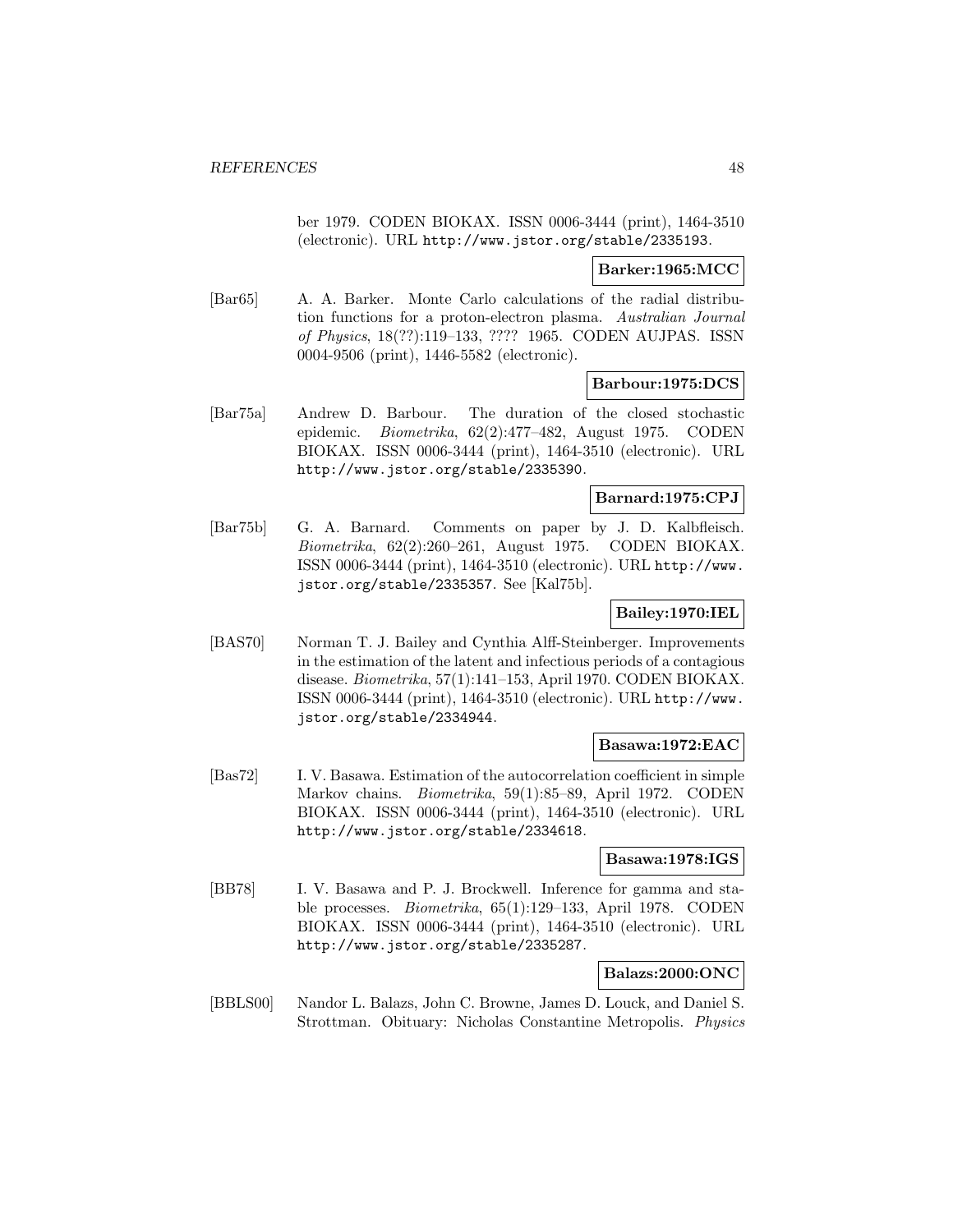Today, 53(10):100, October 2000. CODEN PHTOAD. ISSN 0031- 9228 (print), 1945-0699 (electronic). URL http://www.aip.org/ pt/vol-53/iss-10/p100.html.

## **Baksalary:1978:RTD**

[BCK78] J. K. Baksalary, L. C. A. Corsten, and R. Kala. Reconciliation of two different views on estimation of growth curve parameters. Biometrika, 65(3):662–665, December 1978. CODEN BIOKAX. ISSN 0006-3444 (print), 1464-3510 (electronic). URL http://www. jstor.org/stable/2335926.

## **Box:1975:RD**

[BD75] George E. P. Box and Norman R. Draper. Robust designs. Biometrika, 62(2):347–352, August 1975. CODEN BIOKAX. ISSN 0006-3444 (print), 1464-3510 (electronic). URL http://www. jstor.org/stable/2335371.

## **Bancroft:1976:PDL**

[BD76] G. A. Bancroft and I. R. Dunsmore. Predictive distributions in life tests under competing causes of failure. Biometrika, 63(1):195–198, April 1976. CODEN BIOKAX. ISSN 0006-3444 (print), 1464-3510 (electronic). URL http://www.jstor.org/stable/2335103.

## **Bhansali:1977:SPO**

[BD77] R. J. Bhansali and D. Y. Downham. Some properties of the order of an autoregressive model selected by a generalization of Akaike's EPF criterion. Biometrika, 64(3):547–551, December 1977. CO-DEN BIOKAX. ISSN 0006-3444 (print), 1464-3510 (electronic). URL http://www.jstor.org/stable/2345331.

## **Bancroft:1978:PSL**

[BD78] G. A. Bancroft and I. R. Dunsmore. Predictive sequential life testing. Biometrika, 65(3):609–613, December 1978. CODEN BIOKAX. ISSN 0006-3444 (print), 1464-3510 (electronic). URL http://www.jstor.org/stable/2335913.

## **Bishop:1978:PPQ**

[BDJS78] Thomas A. Bishop, Edward J. Dudewicz, June M. Juritz, and Michael A. Stephens. Percentage points of a quadratic form in Student t variates. Biometrika, 65(2):435–439, August 1978. CO-DEN BIOKAX. ISSN 0006-3444 (print), 1464-3510 (electronic). URL http://www.jstor.org/stable/2335227.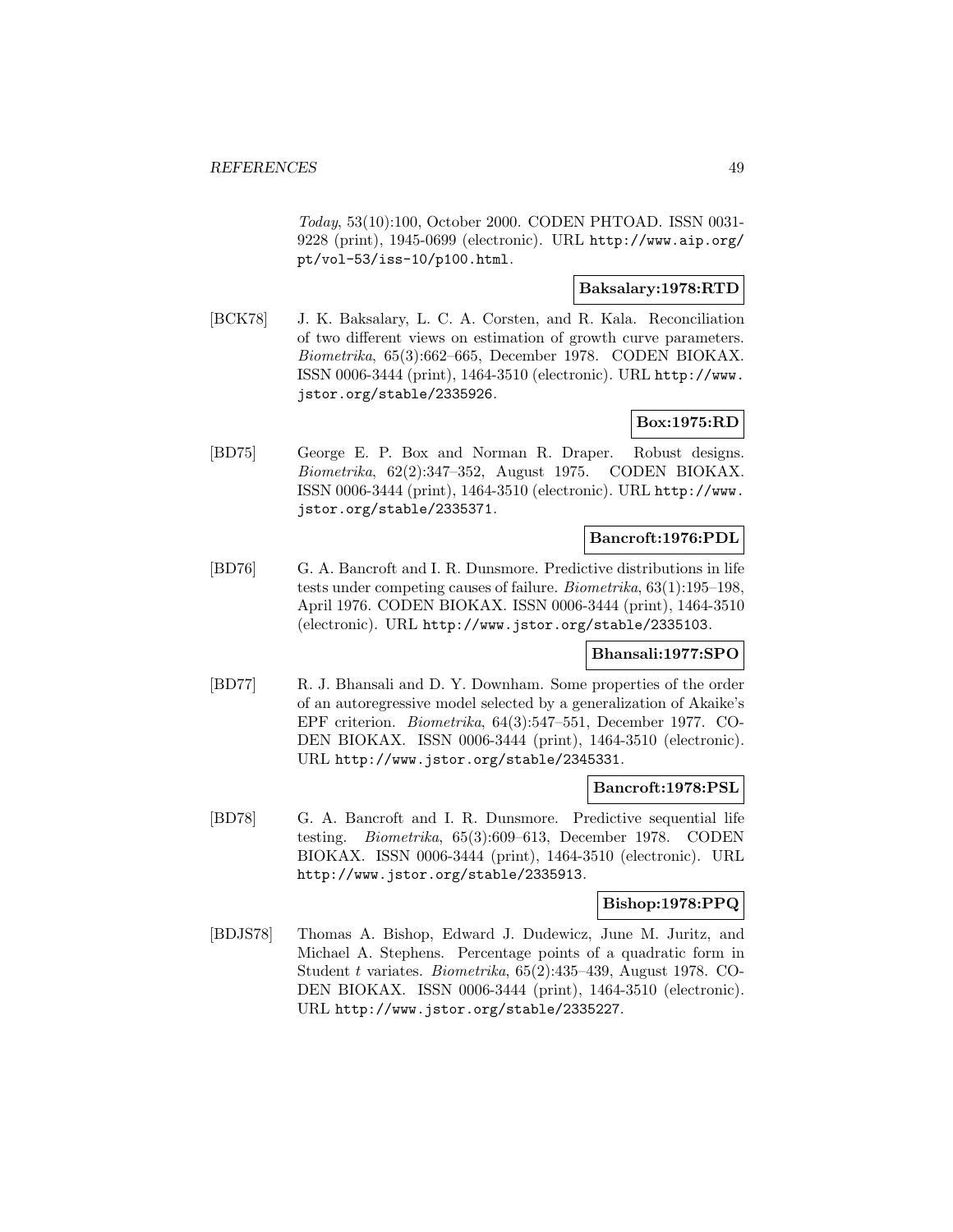#### **Brook:1972:APD**

[BE72] D. Brook and D. A. Evans. An approach to the probability distribution of Cusum run length. Biometrika, 59(3):539–549, December 1972. CODEN BIOKAX. ISSN 0006-3444 (print), 1464-3510 (electronic). URL http://www.jstor.org/stable/2334805.

### **Becker:1970:MDM**

[Bec70] N. G. Becker. Mixture designs for a model linear in the proportions. Biometrika, 57(2):329–338, August 1970. CODEN BIOKAX. ISSN 0006-3444 (print), 1464-3510 (electronic). URL http://www. jstor.org/stable/2334840.

#### **Becker:1972:VPR**

[Bec72] Niels Becker. Vaccination programmes for rare infectious diseases. Biometrika, 59(2):443–453, August 1972. CODEN BIOKAX. ISSN 0006-3444 (print), 1464-3510 (electronic). URL http://www. jstor.org/stable/2334589.

### **Becker:1974:PEM**

[Bec74] Niels Becker. On parametric estimation for mortal branching processes. Biometrika, 61(3):393–399, December 1974. CODEN BIOKAX. ISSN 0006-3444 (print), 1464-3510 (electronic). URL http://www.jstor.org/stable/2334720.

### **Becker:1979:EPH**

[Bec79] Niels Becker. An estimation procedure for household disease data. Biometrika, 66(2):271–277, August 1979. CODEN BIOKAX. ISSN 0006-3444 (print), 1464-3510 (electronic). URL http://www. jstor.org/stable/2335658.

### **Behboodian:1970:MND**

[Beh70] Javad Behboodian. On a mixture of normal distributions. Biometrika, 57(1):215–217, April 1970. CODEN BIOKAX. ISSN 0006-3444 (print), 1464-3510 (electronic). URL http://www. jstor.org/stable/2334956.

### **Bradley:1976:TCP**

[BEH76] Ralph A. Bradley and Abdalla T. El-Helbawy. Treatment contrasts in paired comparisons: Basic procedures with application to factorials. Biometrika, 63(2):255–262, August 1976. CODEN BIOKAX. ISSN 0006-3444 (print), 1464-3510 (electronic). URL http://www.jstor.org/stable/2335617.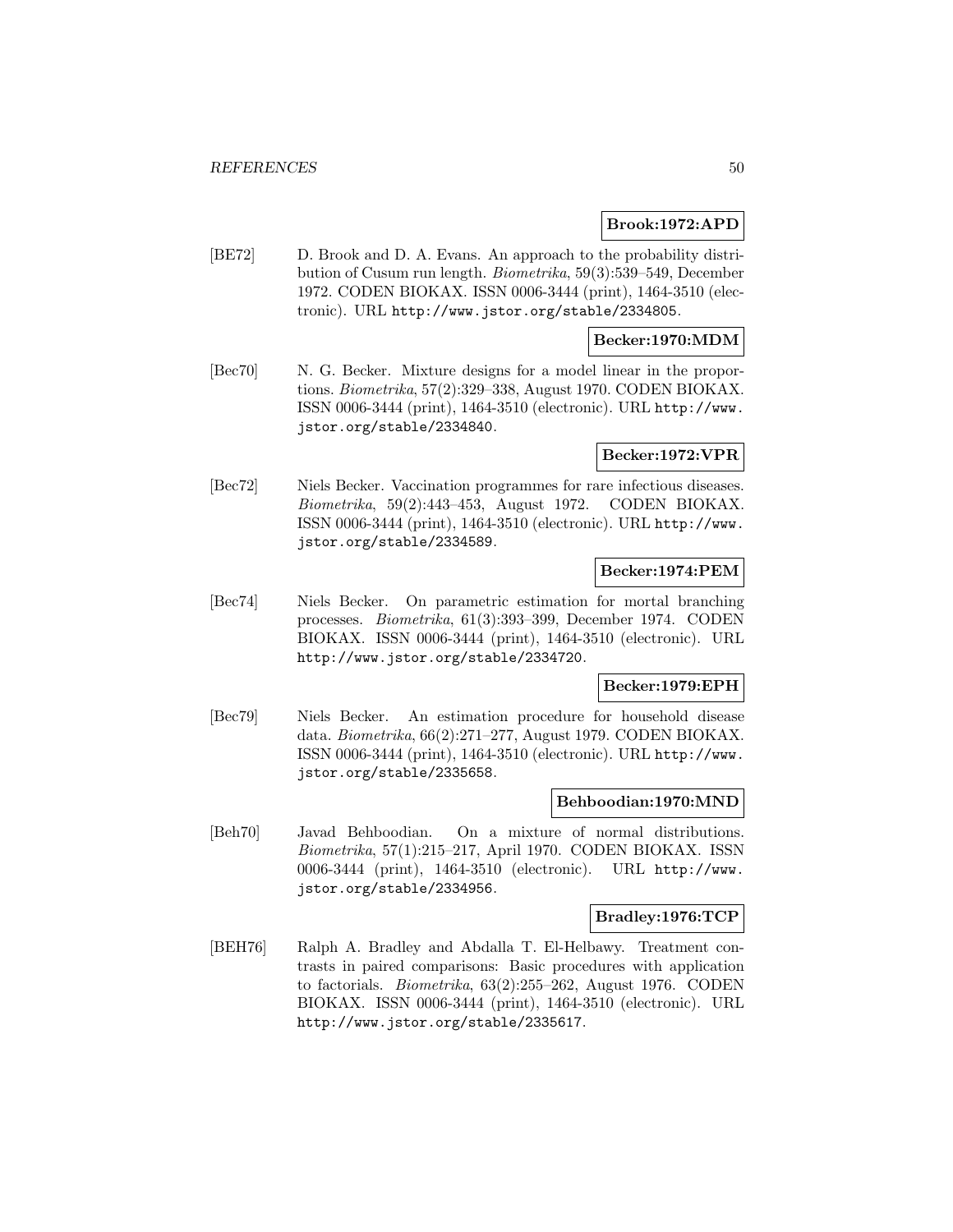#### **Bellhouse:1977:SOD**

[Bel77] D. R. Bellhouse. Some optimal designs for sampling in two dimensions. Biometrika, 64(3):605–611, December 1977. CODEN BIOKAX. ISSN 0006-3444 (print), 1464-3510 (electronic). URL http://www.jstor.org/stable/2345339. See correction [Bel79].

## **Bellhouse:1979:ACS**

[Bel79] D. R. Bellhouse. Amendments and corrections: "Some Optimal Designs for Sampling in Two Dimensions". *Biometrika*, 66(2):402, August 1979. CODEN BIOKAX. ISSN 0006-3444 (print), 1464- 3510 (electronic). URL http://www.jstor.org/stable/2335680. See [Bel77].

## **Berry:1974:COS**

[Ber74] Donald A. Berry. A class of optimal stopping problems for sampling without replacement. Biometrika, 61(2):361–368, August 1974. CODEN BIOKAX. ISSN 0006-3444 (print), 1464-3510 (electronic). URL http://www.jstor.org/stable/2334366.

## **Berry:1975:DCE**

[Ber75] G. Berry. Design of carcinogenesis experiments using the Weibull distribution. Biometrika, 62(2):321–328, August 1975. CODEN BIOKAX. ISSN 0006-3444 (print), 1464-3510 (electronic). URL http://www.jstor.org/stable/2335367.

## **Besag:1972:CSS**

[Bes72] J. E. Besag. On the correlation structure of some two-dimensional stationary processes. Biometrika, 59(1):43–48, April 1972. CODEN BIOKAX. ISSN 0006-3444 (print), 1464-3510 (electronic). URL http://www.jstor.org/stable/2334613.

## **Best:1973:ETK**

[Bes73] D. J. Best. Extended tables for Kendall's Tau. Biometrika, 60 (2):429–430, August 1973. CODEN BIOKAX. ISSN 0006-3444 (print), 1464-3510 (electronic). URL http://www.jstor.org/ stable/2334561.

## **Best:1974:VIB**

[Bes74] D. J. Best. The variance of the inverse binomial estimator. Biometrika, 61(2):385–386, August 1974. CODEN BIOKAX. ISSN 0006-3444 (print), 1464-3510 (electronic). URL http://www. jstor.org/stable/2334371.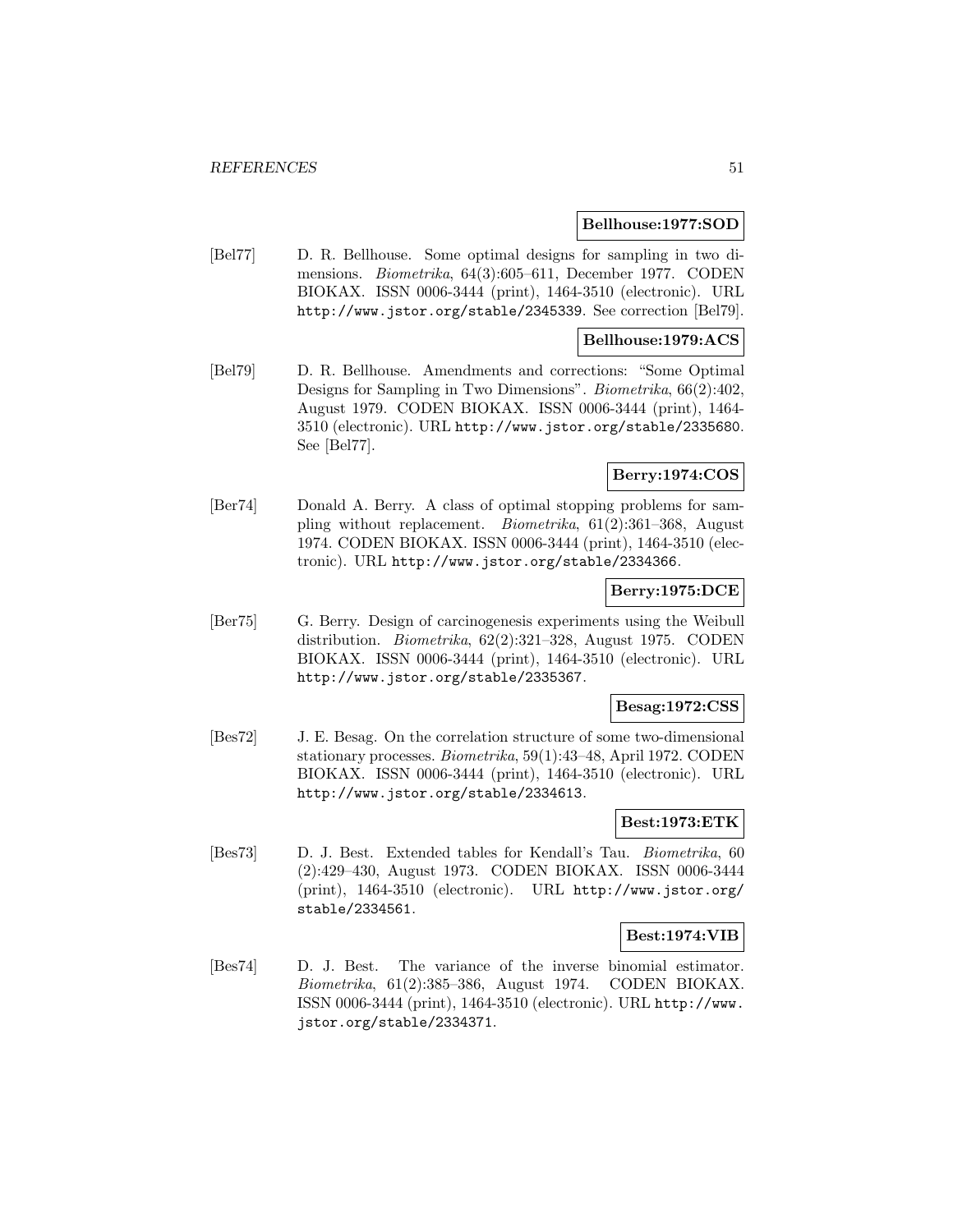### **Besag:1977:EPE**

[Bes77] Julian Besag. Efficiency of pseudolikelihood estimation for simple Gaussian fields. Biometrika, 64(3):616–618, December 1977. CO-DEN BIOKAX. ISSN 0006-3444 (print), 1464-3510 (electronic). URL http://www.jstor.org/stable/2345341.

## **Bohrer:1972:SOS**

[BF72] Robert Bohrer and George K. Francis. Sharp one-sided confidence bounds for linear regression over intervals. Biometrika, 59(1):99– 107, April 1972. CODEN BIOKAX. ISSN 0006-3444 (print), 1464- 3510 (electronic). URL http://www.jstor.org/stable/2334620.

## **Bland:1966:DRM**

[BGKO66] R. P. Bland, R. D. Gilbert, C. H. Kapadia, and D. B. Owen. On the distributions of the range and mean range for samples from a normal distribution. *Biometrika*,  $53(1/2):245-248$ , June 1966. CODEN BIOKAX. ISSN 0006-3444 (print), 1464-3510 (electronic). URL http://www.jstor.org/stable/2334072. See correction [BGKO71].

## **Bland:1971:CDR**

[BGKO71] R. P. Bland, R. D. Gilbert, C. H. Kapadia, and D. B. Owen. Correction: "On the Distributions of the Range and Mean Range for Samples from a Normal Distribution". Biometrika, 58(1):245, April 1971. CODEN BIOKAX. ISSN 0006-3444 (print), 1464-3510 (electronic). URL http://www.jstor.org/stable/2334344. See [BGKO66].

## **Bailey:1977:IEC**

[BGP77] R. A. Bailey, F. H. L. Gilchrist, and H. D. Patterson. Identification of effects and confounding patterns in factorial designs. Biometrika, 64(2):347–354, August 1977. CODEN BIOKAX. ISSN 0006- 3444 (print), 1464-3510 (electronic). URL http://www.jstor. org/stable/2335703.

# **Barnett:1976:CCE**

[BGR76] V. Barnett, P. J. Green, and A. Robinson. Concomitants and correlation estimates. Biometrika, 63(2):323–328, August 1976. CODEN BIOKAX. ISSN 0006-3444 (print), 1464-3510 (electronic). URL http://www.jstor.org/stable/2335626.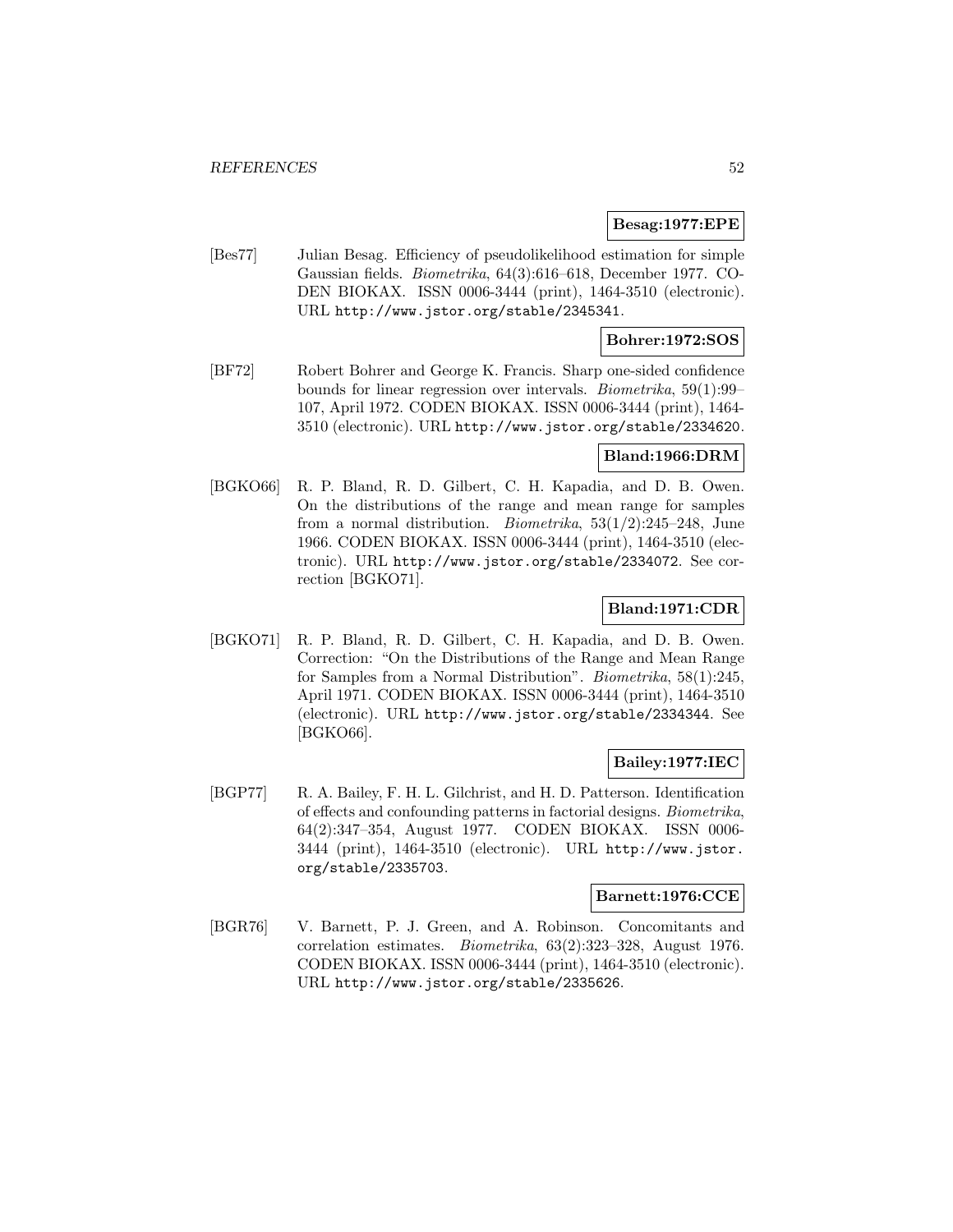### **Brown:1974:TP**

[BH74] Susannah Brown and P. Holgate. The thinned plantation. Biometrika, 61(2):253–261, August 1974. CODEN BIOKAX. ISSN 0006-3444 (print), 1464-3510 (electronic). URL http://www. jstor.org/stable/2334352.

### **Bhansali:1976:EMA**

[Bha76] R. J. Bhansali. Estimation of the moving average representation of a stationary nondeterministic process. Biometrika, 63(2):408–410, August 1976. CODEN BIOKAX. ISSN 0006-3444 (print), 1464- 3510 (electronic). URL http://www.jstor.org/stable/2335639.

## **Bhoj:1978:TEM**

[Bho78] Dinesh S. Bhoj. Testing equality of means of correlated variates with missing observations on both responses. Biometrika, 65(1):225–228, April 1978. CODEN BIOKAX. ISSN 0006-3444 (print), 1464-3510 (electronic). URL http://www.jstor.org/ stable/2335301.

## **Bhoj:1979:TEV**

[Bho79] Dinesh S. Bhoj. Testing equality of variances of correlated variates with incomplete data on both responses. Biometrika, 66 (3):681–683, December 1979. CODEN BIOKAX. ISSN 0006- 3444 (print), 1464-3510 (electronic). URL http://www.jstor. org/stable/2335195.

## **Billard:1977:TPS**

[Bil77] L. Billard. A truncated partial sequential procedure. Biometrika, 64(3):567–572, December 1977. CODEN BIOKAX. ISSN 0006- 3444 (print), 1464-3510 (electronic). URL http://www.jstor. org/stable/2345334.

### **Binns:1975:SEM**

[Bin75] Michael Binns. Sequential estimation of the mean of a negative binomial distribution. Biometrika, 62(2):433–440, August 1975. CO-DEN BIOKAX. ISSN 0006-3444 (print), 1464-3510 (electronic). URL http://www.jstor.org/stable/2335384. See correction [Bin76].

## **Binns:1976:CAS**

[Bin76] M. R. Binns. Corrections and amendments: "Sequential estimation of the mean of a negative binomial distribution" (Biometrika **62**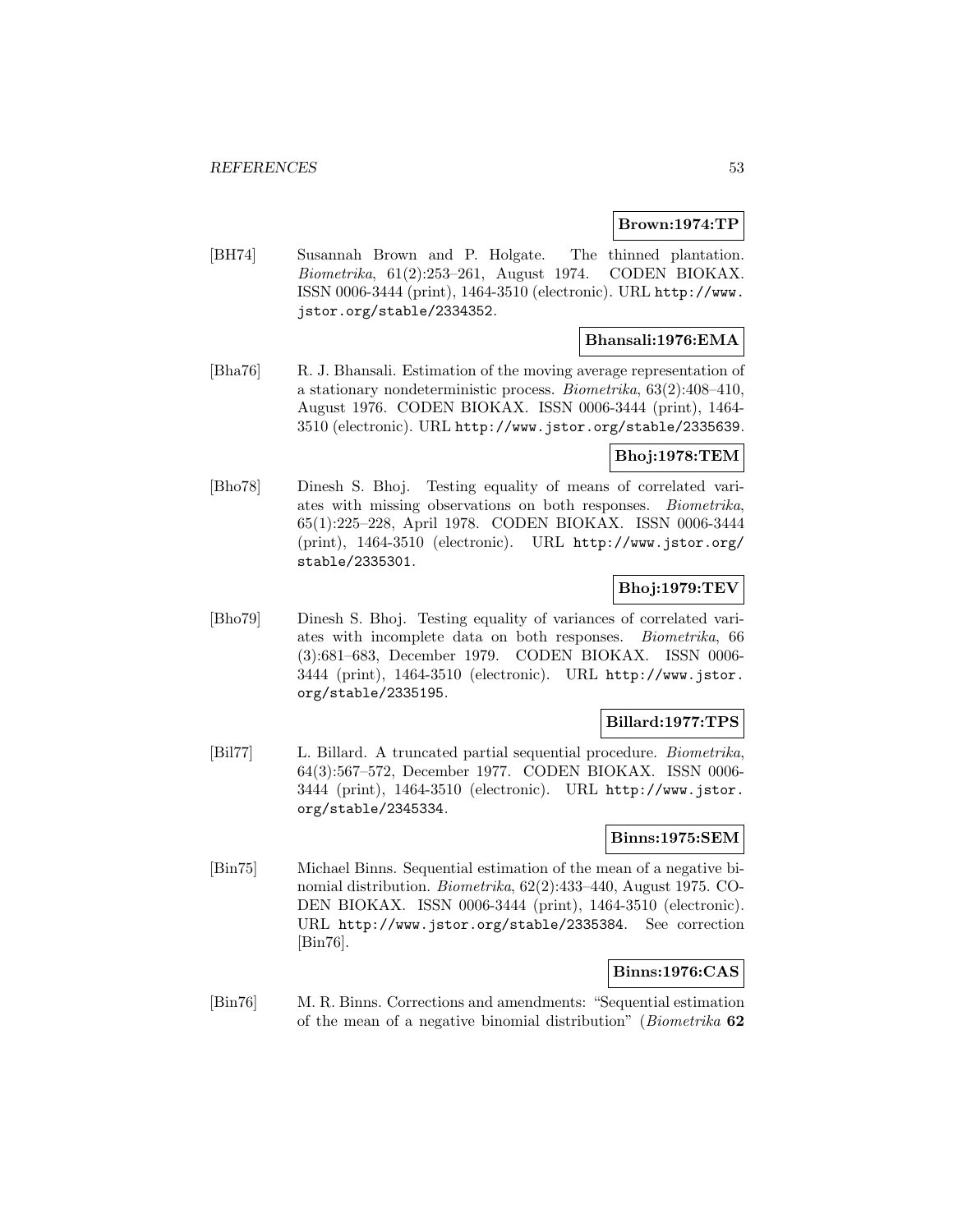(1975), 433–440). Biometrika, 63(1):218, April 1976. CODEN BIOKAX. ISSN 0006-3444 (print), 1464-3510 (electronic). URL http://www.jstor.org/stable/2335112. See [Bin75].

## **Binder:1978:BCA**

[Bin78] D. A. Binder. Bayesian cluster analysis. Biometrika, 65(1):31–38, April 1978. CODEN BIOKAX. ISSN 0006-3444 (print), 1464-3510 (electronic). URL http://www.jstor.org/stable/2335273.

## **Birnbaum:1975:CPJ**

[Bir75] Allan Birnbaum. Comments on paper by J. D. Kalbfleisch. Biometrika, 62(2):262–264, August 1975. CODEN BIOKAX. ISSN 0006-3444 (print), 1464-3510 (electronic). URL http://www. jstor.org/stable/2335359. See [Kal75b].

## **Bissell:1972:ANB**

[Bis72a] A. F. Bissell. Another negative binomial model with varying element sizes. Biometrika, 59(3):691–693, December 1972. CODEN BIOKAX. ISSN 0006-3444 (print), 1464-3510 (electronic). URL http://www.jstor.org/stable/2334824.

#### **Bissell:1972:NBM**

[Bis72b] A. F. Bissell. A negative binomial model with varying element sizes. Biometrika, 59(2):435–441, August 1972. CODEN BIOKAX. ISSN 0006-3444 (print), 1464-3510 (electronic). URL http://www. jstor.org/stable/2334588.

## **Buckley:1979:LRC**

[BJ79] Jonathan Buckley and Ian James. Linear regression with censored data. Biometrika, 66(3):429–436, December 1979. CODEN BIOKAX. ISSN 0006-3444 (print), 1464-3510 (electronic). URL http://www.jstor.org/stable/2335161.

#### **Bennett:1974:SSP**

[BK74] B. M. Bennett and C. Kaneshiro. On the small-sample properties of the Mantel-Haenszel test for relative risk. Biometrika, 61 (2):233–236, August 1974. CODEN BIOKAX. ISSN 0006-3444 (print), 1464-3510 (electronic). URL http://www.jstor.org/ stable/2334350.

## **Bjornham:1976:FEC**

[BL76] Ake Björnham and Georg Lindgren. Frequency estimation from crossings of an observed mean level. Biometrika, 63(3):507–512,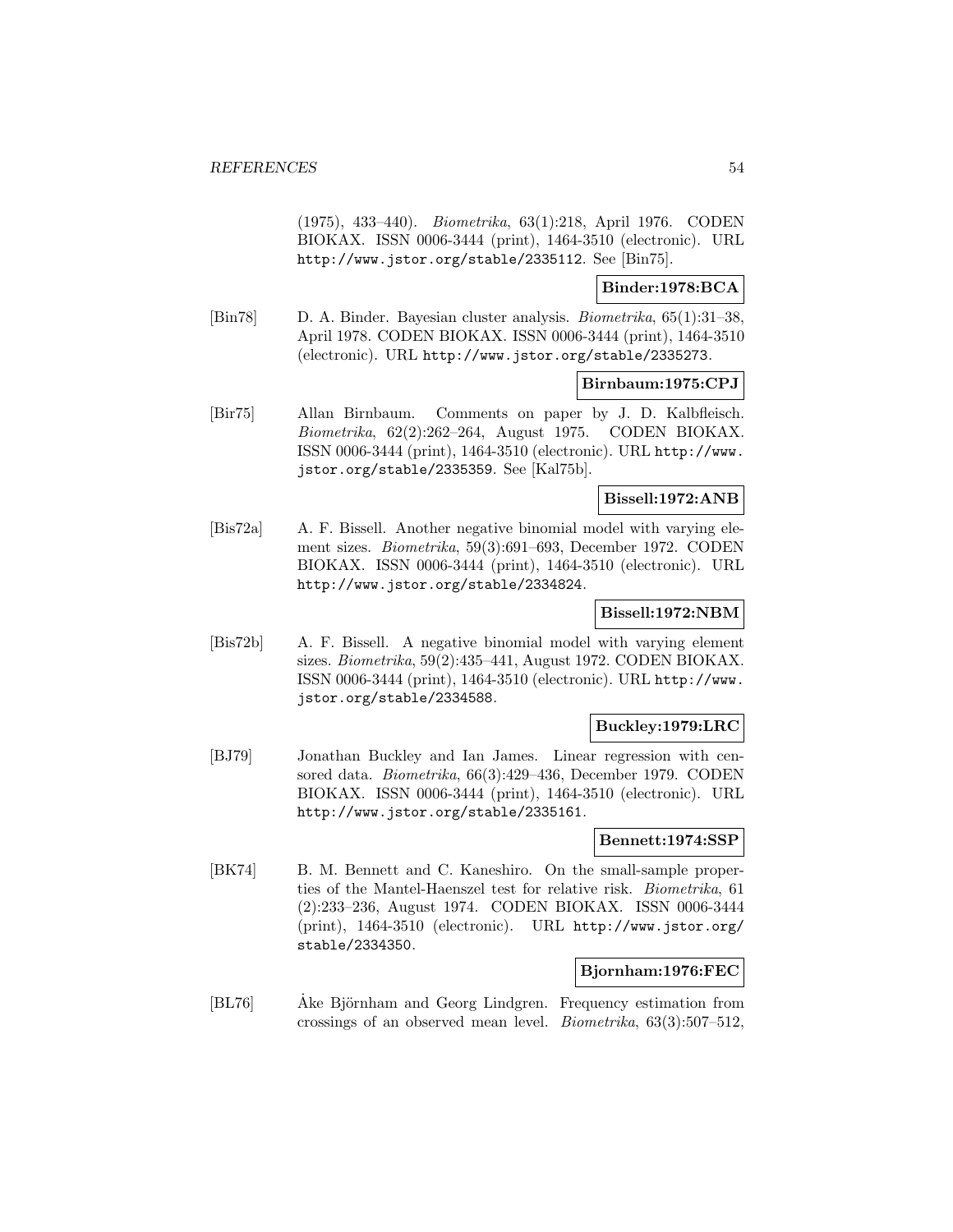December 1976. CODEN BIOKAX. ISSN 0006-3444 (print), 1464- 3510 (electronic). URL http://www.jstor.org/stable/2335728.

## **Blight:1970:ECS**

[Bli70] B. J. N. Blight. Estimation from a censored sample for the exponential family. Biometrika, 57(2):389–395, August 1970. CODEN BIOKAX. ISSN 0006-3444 (print), 1464-3510 (electronic). URL http://www.jstor.org/stable/2334847.

## **Blight:1973:SAF**

[Bli73] B. J. N. Blight. Sampling from an autocorrelated finite population. Biometrika, 60(2):375–385, August 1973. CODEN BIOKAX. ISSN 0006-3444 (print), 1464-3510 (electronic). URL http://www. jstor.org/stable/2334551.

### **Bloomfield:1972:EPT**

[Blo72] P. Bloomfield. On the error of prediction of a time series. Biometrika, 59(3):501–507, December 1972. CODEN BIOKAX. ISSN 0006-3444 (print), 1464-3510 (electronic). URL http://www. jstor.org/stable/2334801.

## **Bloomfield:1973:EMS**

[Blo73] P. Bloomfield. An exponential model for the spectrum of a scalar time series. Biometrika, 60(2):217–226, August 1973. CODEN BIOKAX. ISSN 0006-3444 (print), 1464-3510 (electronic). URL http://www.jstor.org/stable/2334533.

## **Blom:1976:SPI**

[Blo76] Gunnar Blom. Some properties of incomplete U-statistics. Biometrika, 63(3):573–580, December 1976. CODEN BIOKAX. ISSN 0006-3444 (print), 1464-3510 (electronic). URL http://www. jstor.org/stable/2335738.

## **Blom:1978:PMV**

[Blo78] Gunnar Blom. A property of minimum variance estimates. Biometrika, 65(3):642–643, December 1978. CODEN BIOKAX. ISSN 0006-3444 (print), 1464-3510 (electronic). URL http://www. jstor.org/stable/2335918.

## **Bennett:1972:CEB**

[BM72] G. Kemble Bennett and Harry F. Martz, Jr. A continuous empirical Bayes smoothing technique. Biometrika, 59(2):361–368, August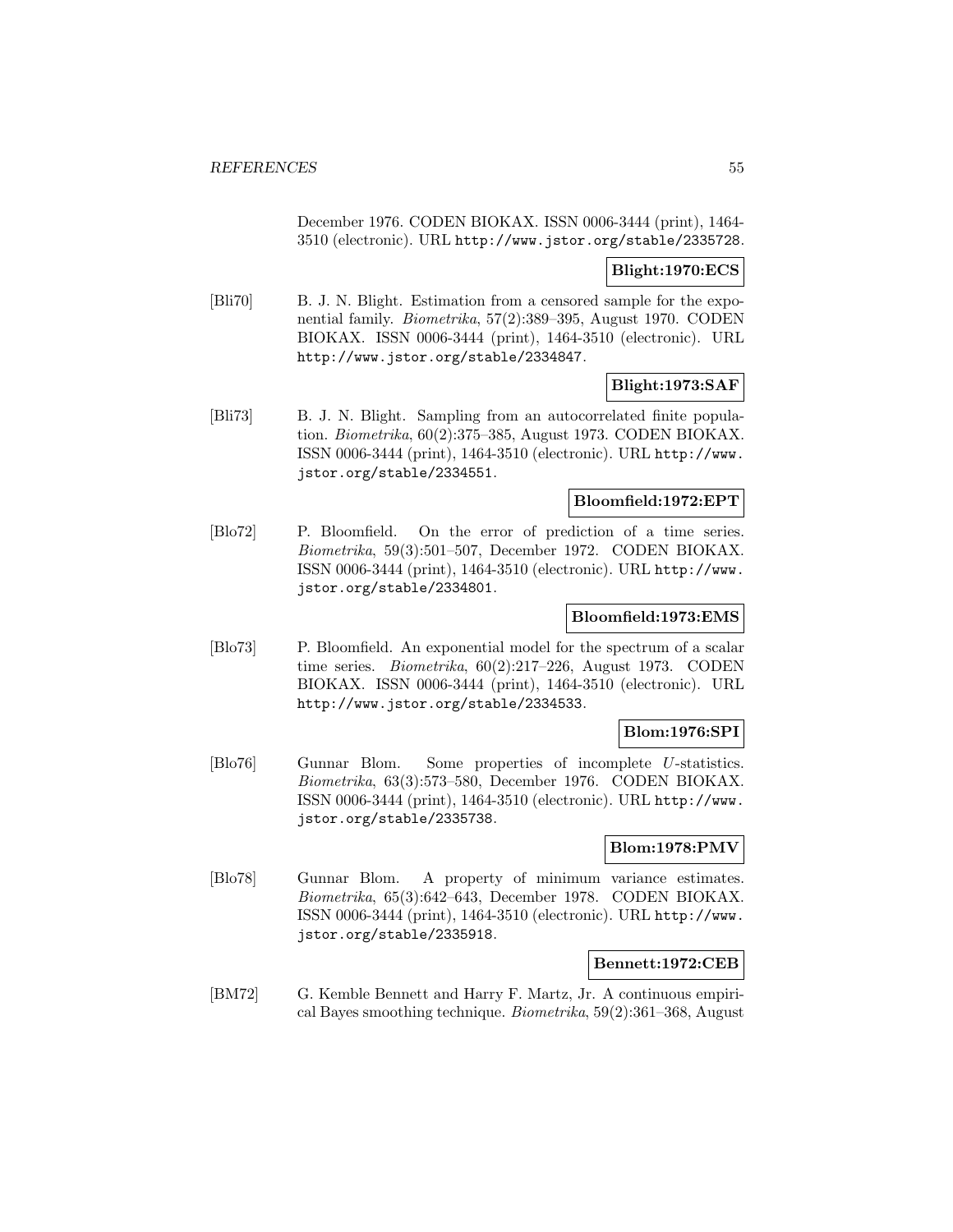1972. CODEN BIOKAX. ISSN 0006-3444 (print), 1464-3510 (electronic). URL http://www.jstor.org/stable/2334580.

## **Besag:1975:ETS**

[BM75] J. E. Besag and P. A. P. Moran. On the estimation and testing of spatial interaction in Gaussian lattice processes. Biometrika, 62(3):555–562, December 1975. CODEN BIOKAX. ISSN 0006- 3444 (print), 1464-3510 (electronic). URL http://www.jstor. org/stable/2335510.

## **Bingham:1978:SCD**

[BM78a] Christopher Bingham and K. V. Mardia. A small circle distribution on the sphere. Biometrika, 65(2):379–389, August 1978. CODEN BIOKAX. ISSN 0006-3444 (print), 1464-3510 (electronic). URL http://www.jstor.org/stable/2335218.

## **Blunck:1978:SEF**

[BM78b] M. Blunck and T. P. Mommsen. Systematic errors in fitting linear transformations of the Michaelis–Menten equation. Biometrika, 65(2):363–368, August 1978. CODEN BIOKAX. ISSN 0006- 3444 (print), 1464-3510 (electronic). URL http://www.jstor. org/stable/2335216.

## **Begg:1979:SAC**

[BM79] Colin B. Begg and Cyrus R. Mehta. Sequential analysis of comparative clinical trials. Biometrika, 66(1):97–103, April 1979. CODEN BIOKAX. ISSN 0006-3444 (print), 1464-3510 (electronic). URL http://www.jstor.org/stable/2335248.

## **Breth:1978:DFL**

[BMW78] M. Breth, J. S. Maritz, and E. J. Williams. On distributionfree lower confidence limits for the mean of a nonnegative random variable. Biometrika, 65(3):529–534, December 1978. CO-DEN BIOKAX. ISSN 0006-3444 (print), 1464-3510 (electronic). URL http://www.jstor.org/stable/2335904. See correction [BMW79].

## **Breth:1979:ACD**

[BMW79] M. Breth, J. S. Maritz, and E. J. Williams. Amendments and corrections: "On Distribution-Free Lower Confidence Limits for the Mean of a Nonnegative Random Variable". Biometrika, 66(3):689,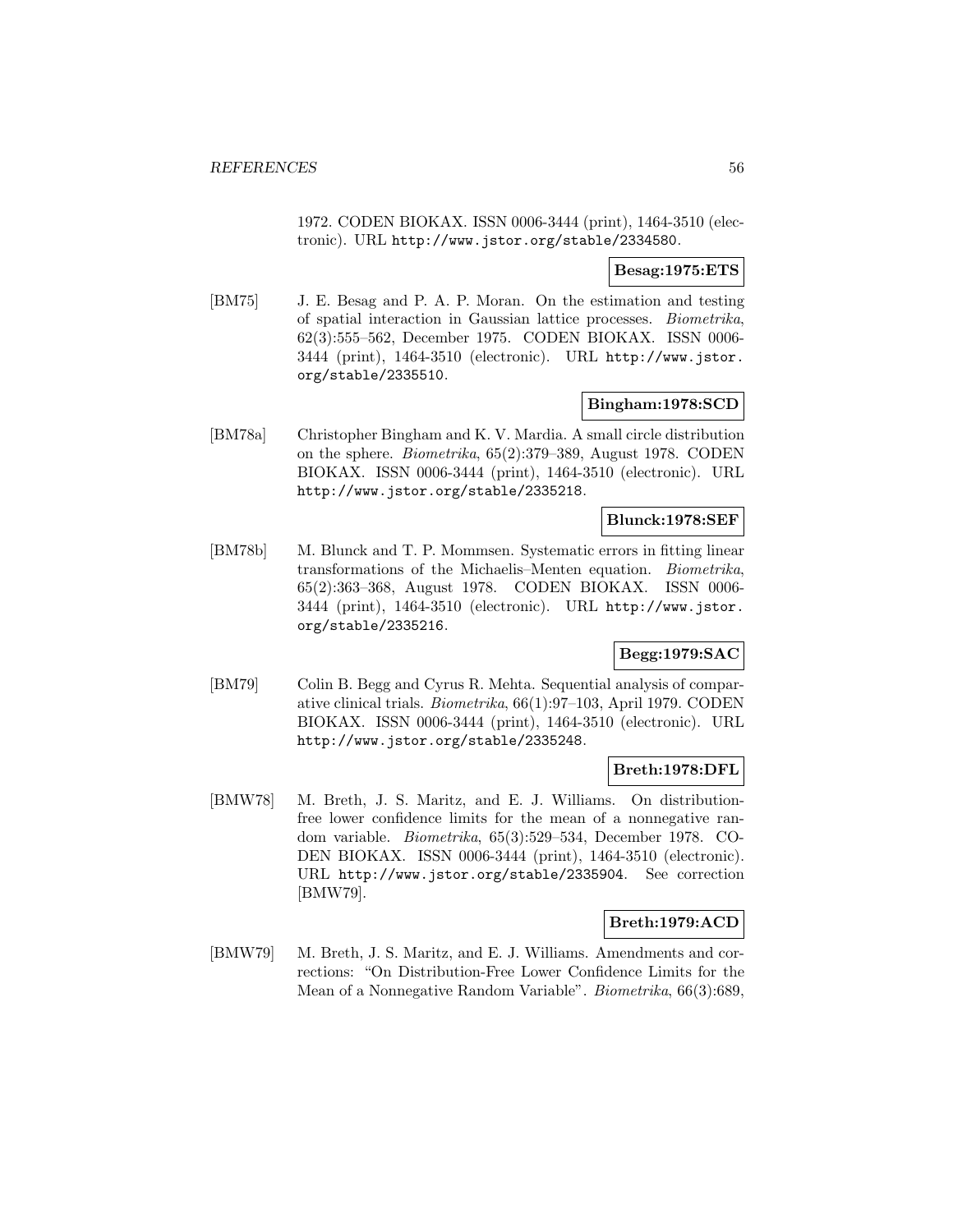December 1979. CODEN BIOKAX. ISSN 0006-3444 (print), 1464- 3510 (electronic). URL http://www.jstor.org/stable/2335198. See [BMW78].

## **Barndorff-Nielsen:1973:A**

[BN73] O. Barndorff-Nielsen. On M-ancillarity. Biometrika, 60(3):447– 455, December 1973. CODEN BIOKAX. ISSN 0006-3444 (print), 1464-3510 (electronic). URL http://www.jstor.org/stable/ 2334993.

#### **Barndorff-Nielsen:1975:CPJ**

[BN75] Ole Barndorff-Nielsen. Comments on paper by J. D. Kalbfleisch. Biometrika, 62(2):261–262, August 1975. CODEN BIOKAX. ISSN 0006-3444 (print), 1464-3510 (electronic). URL http://www. jstor.org/stable/2335358. See [Kal75b].

## **Barndorff-Nielsen:1976:N**

[BN76] O. Barndorff-Nielsen. Nonformation. Biometrika, 63(3):567–571, December 1976. CODEN BIOKAX. ISSN 0006-3444 (print), 1464- 3510 (electronic). URL http://www.jstor.org/stable/2335737.

## **Barndorff-Nielsen:1978:CPB**

[BN78] Ole Barndorff-Nielsen. Comments on paper by B. Efron and D. V. Hinkley. Biometrika, 65(3):482–483, December 1978. CODEN BIOKAX. ISSN 0006-3444 (print), 1464-3510 (electronic). URL http://www.jstor.org/stable/2335894. See [EH78b].

## **Blight:1975:BAM**

[BO75] B. J. N. Blight and L. Ott. A Bayesian approach to model inadequacy for polynomial regression. Biometrika, 62(1):79–88, April 1975. CODEN BIOKAX. ISSN 0006-3444 (print), 1464-3510 (electronic). URL http://www.jstor.org/stable/2334489.

### **Burnham:1978:ESC**

[BO78] K. P. Burnham and W. S. Overton. Estimation of the size of a closed population when capture probabilities vary among animals. Biometrika, 65(3):625–633, December 1978. CODEN BIOKAX. ISSN 0006-3444 (print), 1464-3510 (electronic). URL http://www. jstor.org/stable/2335915. See correction [Ano81].

# **Bohrer:1973:MPI**

[Boh73] Robert Bohrer. A multivariate t probability integral. Biometrika, 60(3):647–654, December 1973. CODEN BIOKAX. ISSN 0006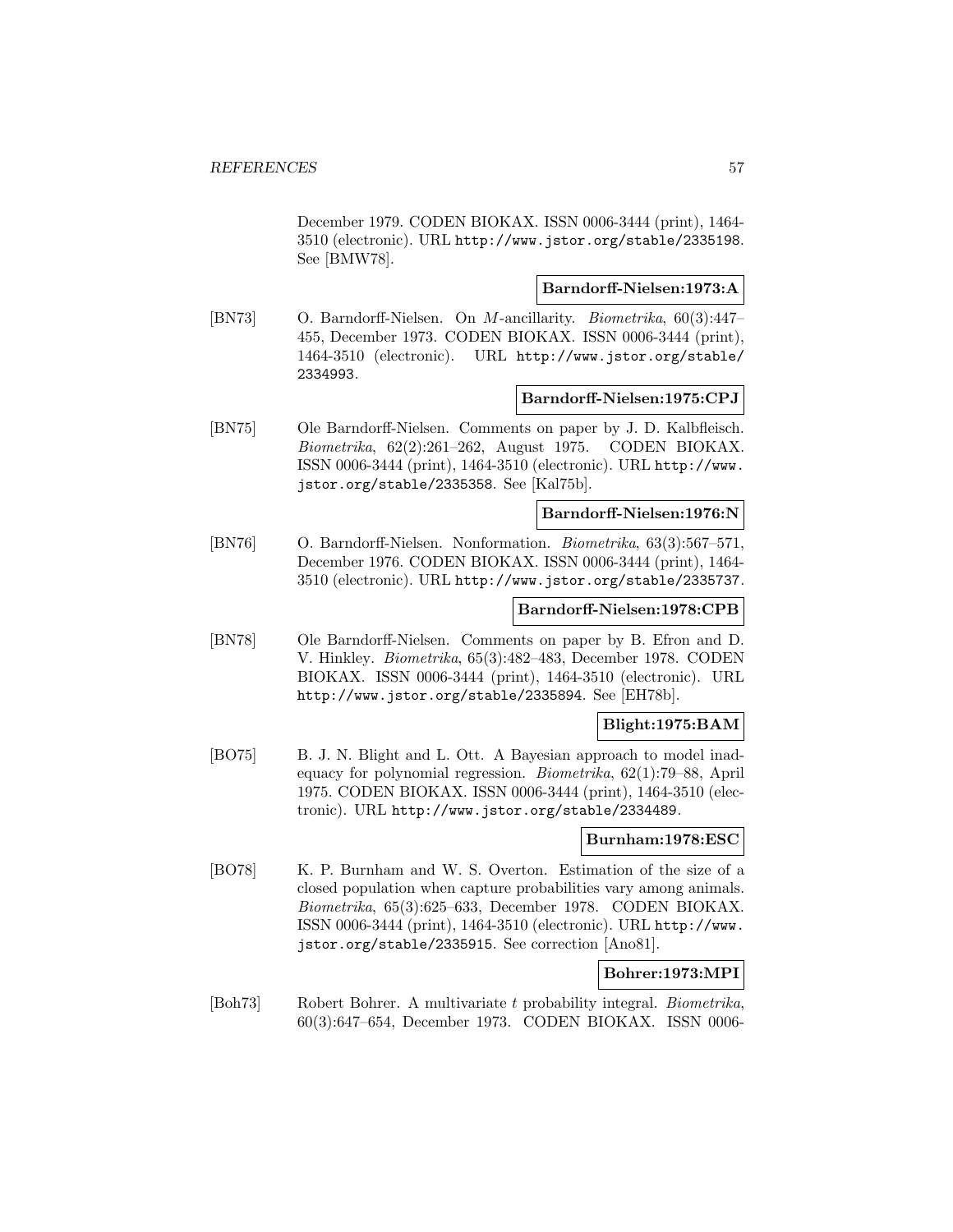3444 (print), 1464-3510 (electronic). URL http://www.jstor. org/stable/2335016.

## **Boomsma:1975:TEE**

[Boo75] A. Boomsma. Table erratum: "An error in F. N. David's tables of the correlation coefficient" (Tables of the ordinates and probability integral of the distribution of the correlation coefficient in small samples. Cambridge Univ. Press, 1938). Biometrika, 62(3):711, December 1975. CODEN BIOKAX. ISSN 0006-3444 (print), 1464- 3510 (electronic). URL http://www.jstor.org/stable/2335542.

## **Bowman:1972:TSS**

[Bow72] K. O. Bowman. Tables of the sample size requirement. *Biometrika*, 59(1):234, April 1972. CODEN BIOKAX. ISSN 0006-3444 (print), 1464-3510 (electronic). URL http://www.jstor.org/stable/ 2334643.

## **Bowman:1973:PKS**

[Bow73] K. O. Bowman. Power of the kurtosis statistic,  $b_2$ , in tests of departures from normality. Biometrika, 60(3):623–628, December 1973. CODEN BIOKAX. ISSN 0006-3444 (print), 1464-3510 (electronic). URL http://www.jstor.org/stable/2335013.

## **Box:1971:EDC**

[Box71] M. J. Box. An experimental design criterion for precise estimation of a subset of the parameters in a nonlinear model. Biometrika, 58(1):149–153, April 1971. CODEN BIOKAX. ISSN 0006-3444 (print), 1464-3510 (electronic). URL http://www.jstor.org/ stable/2334325.

## **Brunk:1974:EDM**

[BP74] H. D. Brunk and Donald A. Pierce. Estimation of discrete multivariate densities for computer-aided differential diagnosis of disease. Biometrika, 61(3):493–499, December 1974. CODEN BIOKAX. ISSN 0006-3444 (print), 1464-3510 (electronic). URL http://www.jstor.org/stable/2334731.

## **Bock:1975:MCA**

[BP75] R. Darrell Bock and Anne C. Petersen. A multivariate correction for attenuation. Biometrika, 62(3):673–678, December 1975. CO-DEN BIOKAX. ISSN 0006-3444 (print), 1464-3510 (electronic). URL http://www.jstor.org/stable/2335527.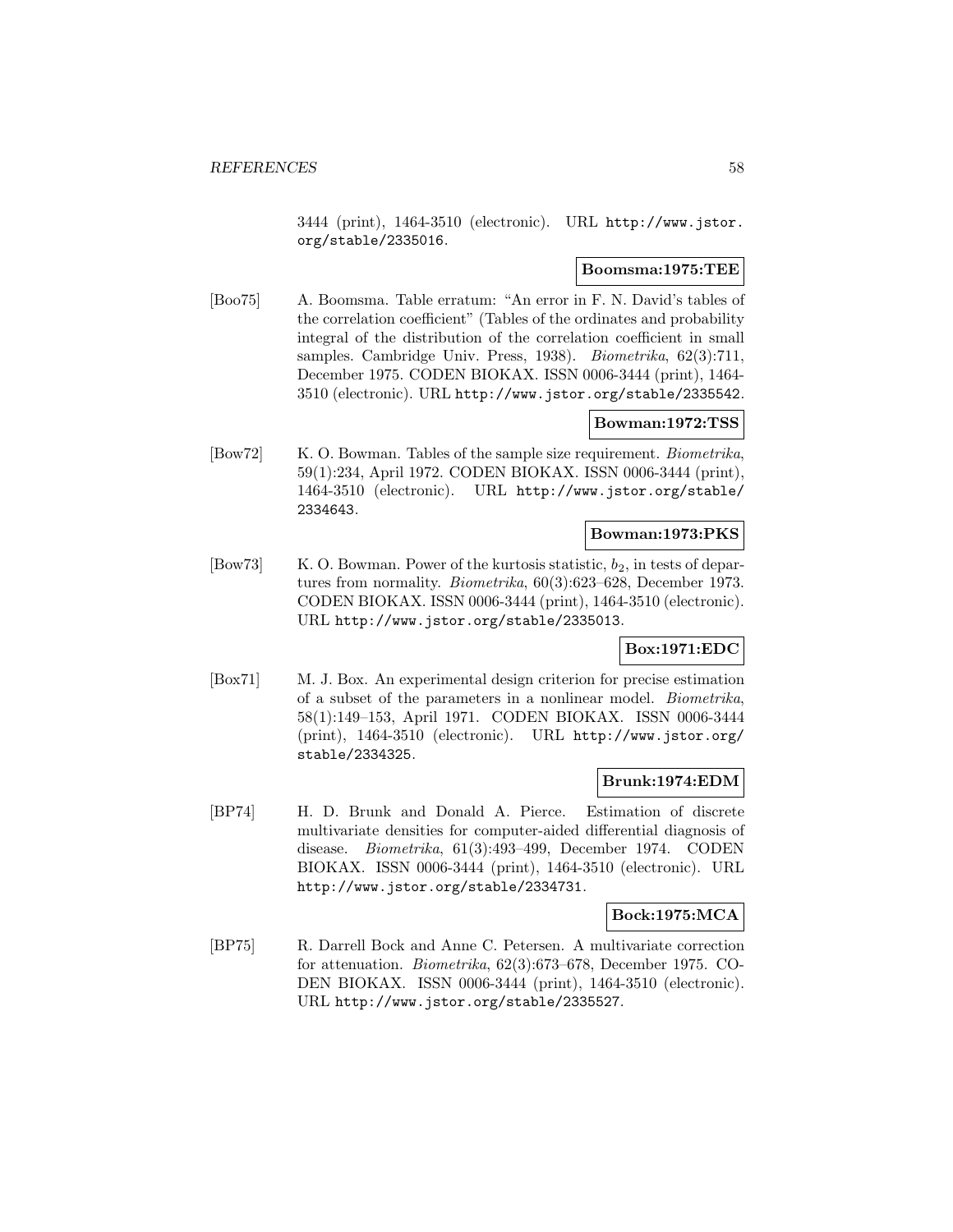### **Bryant:1976:ETM**

[BP76] J. L. Bryant and A. S. Paulson. An extension of Tukey's method of multiple comparisons to experimental designs with random concomitant variables. Biometrika, 63(3):631–638, December 1976. CODEN BIOKAX. ISSN 0006-3444 (print), 1464-3510 (electronic). URL http://www.jstor.org/stable/2335745.

# **Blight:1974:CBB**

[BR74] B. J. N. Blight and P. V. Rao. The convergence of Bhattacharyya bounds. Biometrika, 61(1):137–142, April 1974. CO-DEN BIOKAX. ISSN 0006-3444 (print), 1464-3510 (electronic). URL http://www.jstor.org/stable/2334295.

### **Bellhouse:1975:SSP**

[BR75] D. R. Bellhouse and J. N. K. Rao. Systematic sampling in the presence of a trend. Biometrika, 62(3):694–697, December 1975. CO-DEN BIOKAX. ISSN 0006-3444 (print), 1464-3510 (electronic). URL http://www.jstor.org/stable/2335534. See correction [BR81].

## **Brown:1978:RLR**

[BR78] D. Brown and P. Rothery. Randomness and local regularity of points in a plane. Biometrika, 65(1):115–122, April 1978. CODEN BIOKAX. ISSN 0006-3444 (print), 1464-3510 (electronic). URL http://www.jstor.org/stable/2335285.

## **Bellhouse:1981:ACS**

[BR81] D. R. Bellhouse and J. N. K. Rao. Amendments and corrections: "Systematic sampling in the presence of a trend" [Biometrika **62** (1975), no. 3, 694–697; MR **52** #15763]. Biometrika, 68(2):576, August 1981. CODEN BIOKAX. ISSN 0006-3444 (print), 1464- 3510 (electronic). URL http://www.jstor.org/stable/2335609. See [BR75].

## **Breslow:1970:GKW**

[Bre70] Norman Breslow. A generalized Kruskal–Wallis test for comparing K samples subject to unequal patterns of censorship. Biometrika, 57(3):579–594, December 1970. CODEN BIOKAX. ISSN 0006- 3444 (print), 1464-3510 (electronic). URL http://www.jstor. org/stable/2334776.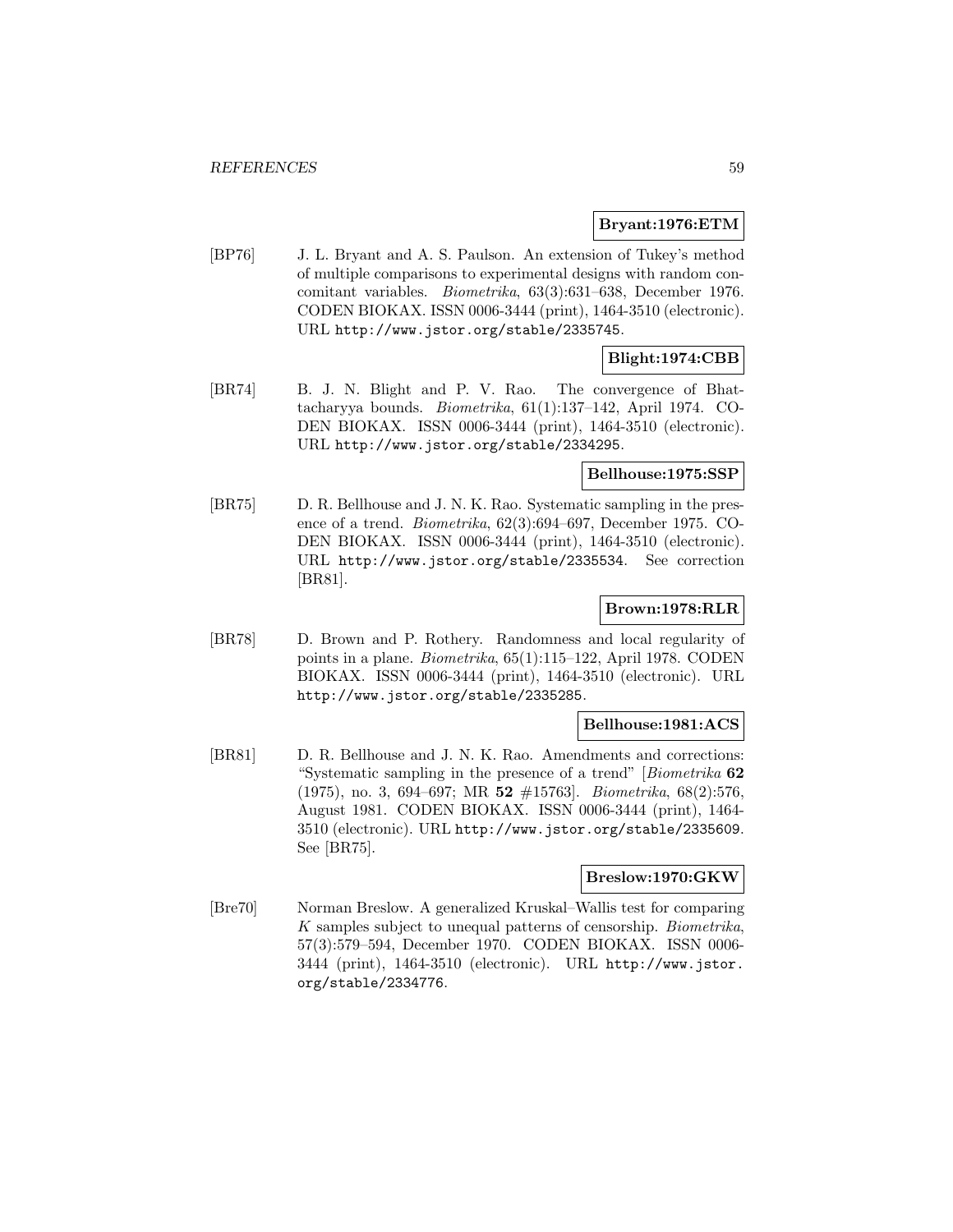## **Breth:1979:NBI**

[Bre79] M. Breth. Nonparametric Bayesian interval estimation. Biometrika, 66(3):641–644, December 1979. CODEN BIOKAX. ISSN 0006- 3444 (print), 1464-3510 (electronic). URL http://www.jstor. org/stable/2335186.

## **Brillinger:1974:ADW**

[Bri74] David R. Brillinger. The asymptotic distribution of the Whittaker periodogram and a related chi-squared statistic for stationary processes. Biometrika, 61(3):419–422, December 1974. CO-DEN BIOKAX. ISSN 0006-3444 (print), 1464-3510 (electronic). URL http://www.jstor.org/stable/2334722.

## **Brillinger:1977:IPN**

[Bri77] David R. Brillinger. The identification of a particular nonlinear time series system. Biometrika, 64(3):509–515, December 1977. CODEN BIOKAX. ISSN 0006-3444 (print), 1464-3510 (electronic). URL http://www.jstor.org/stable/2345326.

## **Brooks:1972:DTA**

[Bro72] R. J. Brooks. A decision theory approach to optimal regression designs. Biometrika, 59(3):563–571, December 1972. CODEN BIOKAX. ISSN 0006-3444 (print), 1464-3510 (electronic). URL http://www.jstor.org/stable/2334807.

## **Brown:1973:ADB**

[Bro73] P. J. Brown. Aspects of design for binary key models. Biometrika, 60(2):309–318, August 1973. CODEN BIOKAX. ISSN 0006- 3444 (print), 1464-3510 (electronic). URL http://www.jstor. org/stable/2334542.

## **Brooks:1974:ERC**

[Bro74a] Margaret A. Brooks. Exponential regression with correlated observations. Biometrika, 61(1):109–115, April 1974. CODEN BIOKAX. ISSN 0006-3444 (print), 1464-3510 (electronic). URL http://www.jstor.org/stable/2334291.

### **Brooks:1974:BAT**

[Bro74b] R. J. Brooks. Bayesian analysis of the two-sample problem under the Lehmann alternatives. Biometrika, 61(3):501–507, December 1974. CODEN BIOKAX. ISSN 0006-3444 (print), 1464-3510 (electronic). URL http://www.jstor.org/stable/2334732.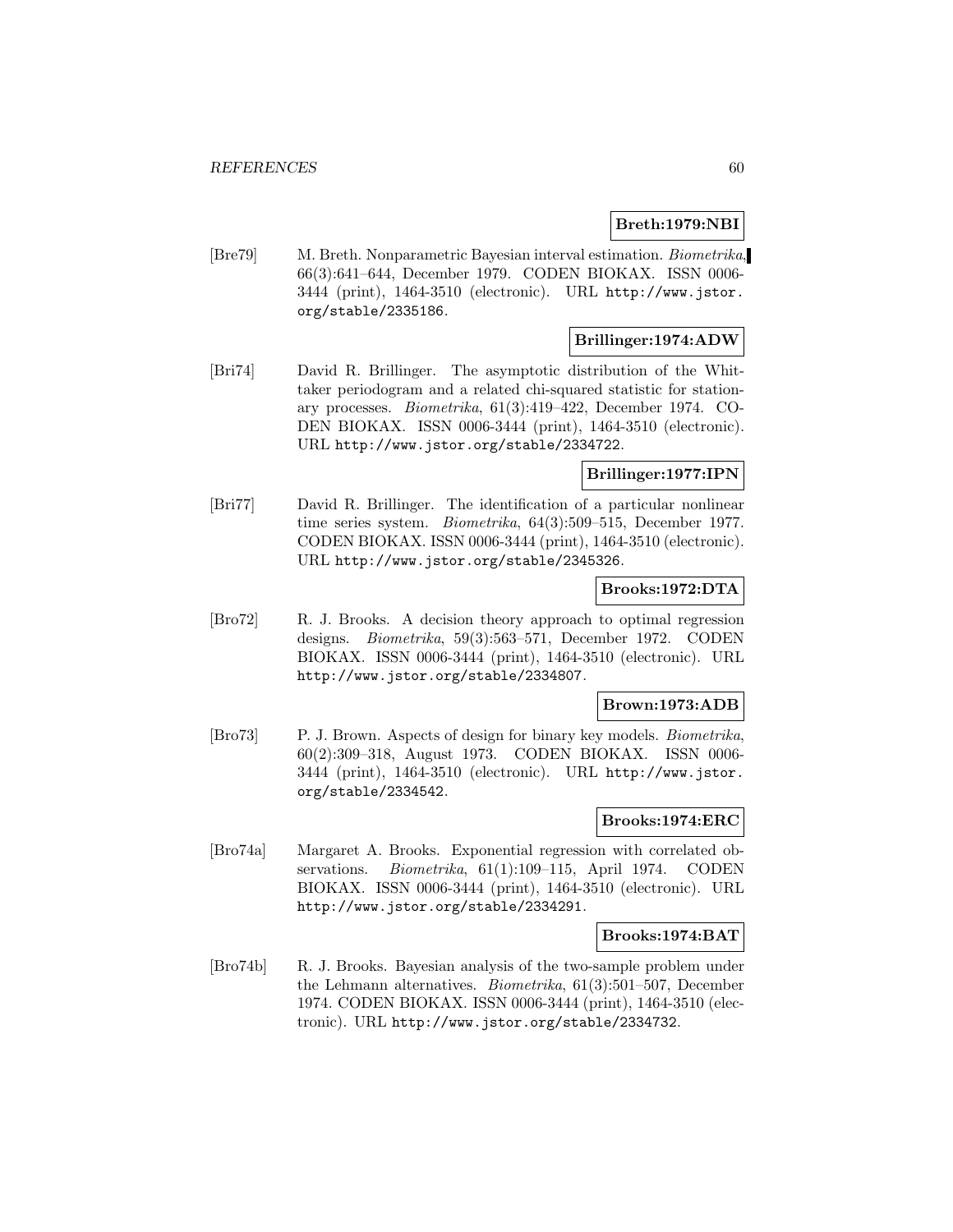#### **Brooks:1974:CEP**

[Bro74c] R. J. Brooks. On the choice of an experiment for prediction in linear regression. Biometrika, 61(2):303–311, August 1974. CODEN BIOKAX. ISSN 0006-3444 (print), 1464-3510 (electronic). URL http://www.jstor.org/stable/2334359.

## **Brown:1974:RSR**

[Bro74d] R. A. Brown. Robustness of the Studentized range statistic. Biometrika, 61(1):171–175, April 1974. CODEN BIOKAX. ISSN 0006-3444 (print), 1464-3510 (electronic). URL http://www. jstor.org/stable/2334300.

### **Brown:1975:SCT**

[Bro75] B. M. Brown. A short-cut test for outliers using residuals. Biometrika, 62(3):623–629, December 1975. CODEN BIOKAX. ISSN 0006-3444 (print), 1464-3510 (electronic). URL http://www. jstor.org/stable/2335519.

#### **Brooks:1977:ORD**

[Bro77a] R. J. Brooks. Optimal regression design for control in linear regression. Biometrika, 64(2):319–325, August 1977. CODEN BIOKAX. ISSN 0006-3444 (print), 1464-3510 (electronic). URL http://www. jstor.org/stable/2335699.

## **Brown:1977:FST**

[Bro77b] P. J. Brown. Functions for selecting tests in diagnostic key construction. Biometrika, 64(3):589–596, December 1977. CODEN BIOKAX. ISSN 0006-3444 (print), 1464-3510 (electronic). URL http://www.jstor.org/stable/2345337.

## **Brown:1978:GLS**

[Bro78] G. H. Brown. Generalized least squares applied to the linear ultrastructural model. Biometrika, 65(2):441–444, August 1978. CO-DEN BIOKAX. ISSN 0006-3444 (print), 1464-3510 (electronic). URL http://www.jstor.org/stable/2335228.

#### **Brunk:1978:UDE**

[Bru78] H. D. Brunk. Univariate density estimation by orthogonal series. Biometrika, 65(3):521–528, December 1978. CODEN BIOKAX. ISSN 0006-3444 (print), 1464-3510 (electronic). URL http://www. jstor.org/stable/2335903.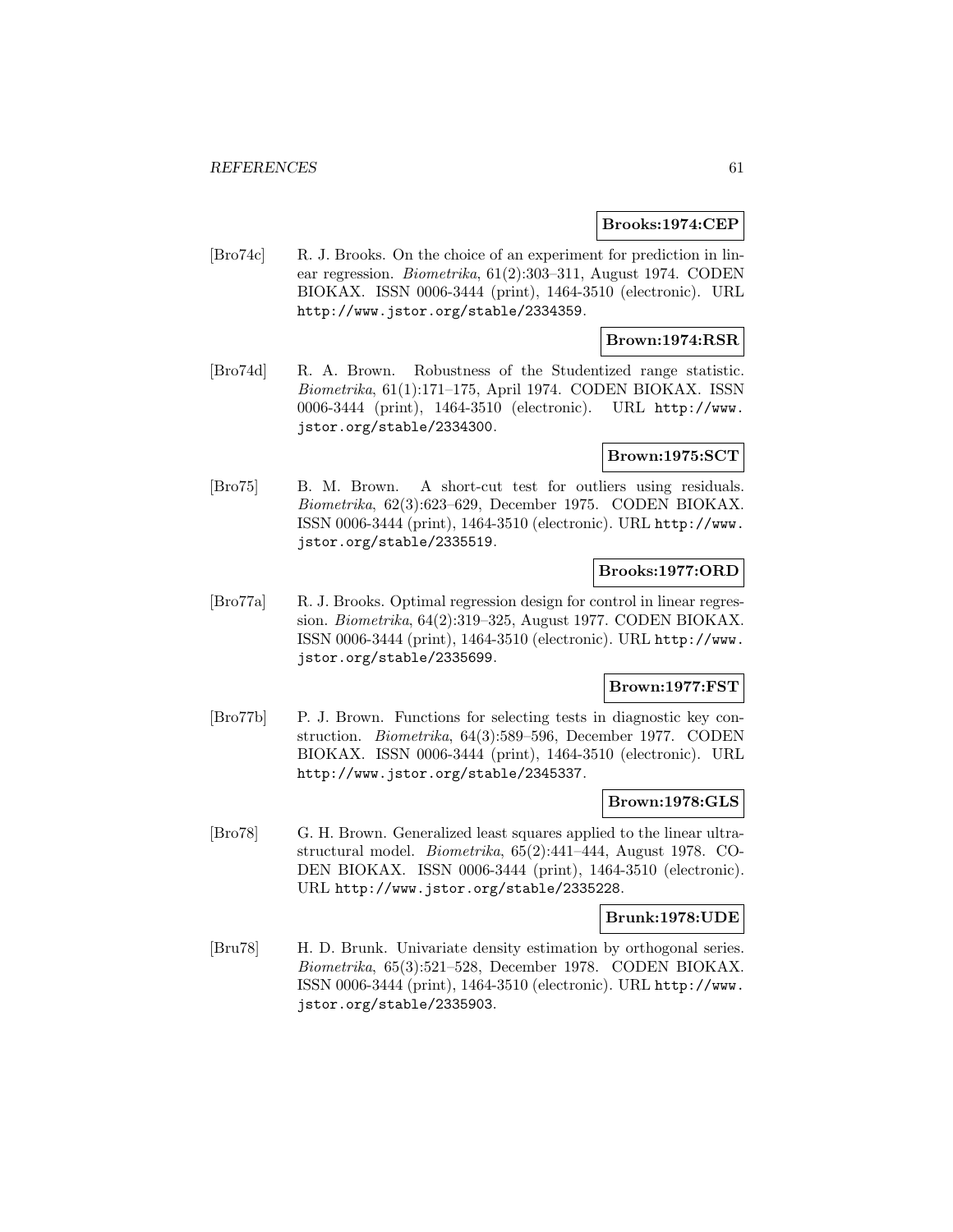### **Barr:1973:NKS**

[BS73a] D. R. Barr and R. H. Shudde. A note on Kuiper's  $V_n$  statistic. Biometrika, 60(3):663–664, December 1973. CODEN BIOKAX. ISSN 0006-3444 (print), 1464-3510 (electronic). URL http://www. jstor.org/stable/2335018.

### **Bowman:1973:NDS**

[BS73b] K. O. Bowman and L. R. Shenton. Notes on the distribution of  $\sqrt{b_1}$ in sampling from Pearson distributions. Biometrika, 60(1):155–167, April 1973. CODEN BIOKAX. ISSN 0006-3444 (print), 1464-3510 (electronic). URL http://www.jstor.org/stable/2334917.

### **Bowman:1973:SSN**

[BS73c] K. O. Bowman and L. R. Shenton. Space of solutions for a normal mixture. Biometrika, 60(3):629–636, December 1973. CODEN BIOKAX. ISSN 0006-3444 (print), 1464-3510 (electronic). URL http://www.jstor.org/stable/2335014.

## **Bowman:1975:OTC**

[BS75] K. O. Bowman and L. R. Shenton. Omnibus test contours for departures from normality based on  $\sqrt{b_1}$  and  $b_2$ . Biometrika, 62 (2):243–250, August 1975. CODEN BIOKAX. ISSN 0006-3444 (print), 1464-3510 (electronic). URL http://www.jstor.org/ stable/2335355.

#### **Basawa:1976:ETB**

[BS76a] I. V. Basawa and D. J. Scott. Efficient tests for branching processes. Biometrika, 63(3):531–536, December 1976. CODEN BIOKAX. ISSN 0006-3444 (print), 1464-3510 (electronic). URL http://www. jstor.org/stable/2335731.

## **Booth:1976:BAS**

[BS76b] N. B. Booth and A. F. M. Smith. Batch acceptance schemes based on an autoregressive prior. Biometrika, 63(1):133–136, April 1976. CODEN BIOKAX. ISSN 0006-3444 (print), 1464-3510 (electronic). URL http://www.jstor.org/stable/2335093.

#### **Bowman:1979:APP**

[BS79] K. O. Bowman and L. R. Shenton. Approximate percentage points for Pearson distributions. Biometrika, 66(1):147–151, April 1979. CODEN BIOKAX. ISSN 0006-3444 (print), 1464-3510 (electronic). URL http://www.jstor.org/stable/2335254.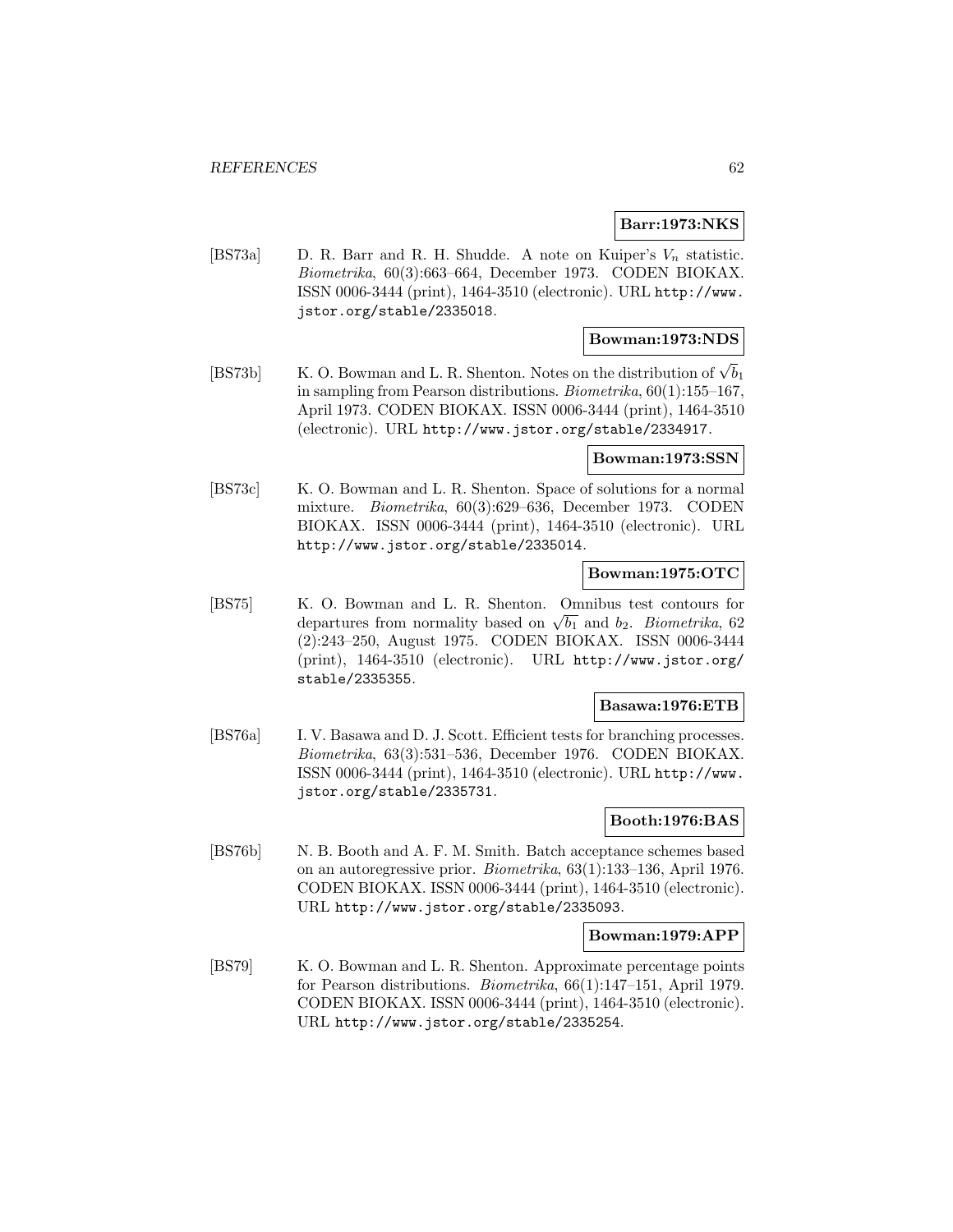## **Beichl:2000:MA**

[BS00] Isabel Beichl and Francis Sullivan. The Metropolis algorithm. Computing in Science and Engineering,  $2(1):65-69$ , January/ February 2000. CODEN CSENFA. ISSN 1521-9615 (print), 1558-366X (electronic). URL http://dlib.computer.org/cs/ books/cs2000/pdf/c1065.pdf; http://www.computer.org/ cse/cs1999/c1065abs.htm.

## **Beckman:1973:UPM**

[BT73] R. J. Beckman and G. L. Tietjen. Upper 10% and 25% points of the maximum F ratio. Biometrika,  $60(1):213-214$ , April 1973. CODEN BIOKAX. ISSN 0006-3444 (print), 1464-3510 (electronic). URL http://www.jstor.org/stable/2334928.

## **Bechhofer:1974:IIR**

[BT74] Robert E. Bechhofer and Ajit C. Tamhane. An iterated integral representation for a multivariate normal integral having block covariance structure. Biometrika, 61(3):615–619, December 1974. CODEN BIOKAX. ISSN 0006-3444 (print), 1464-3510 (electronic). URL http://www.jstor.org/stable/2334747.

## **Box:1977:CAM**

[BT77] G. E. P. Box and G. C. Tiao. A canonical analysis of multiple time series. Biometrika, 64(2):355–365, August 1977. CODEN BIOKAX. ISSN 0006-3444 (print), 1464-3510 (electronic). URL http://www.jstor.org/stable/2335704.

## **Bellhouse:1977:TSS**

[BTG77] D. R. Bellhouse, M. E. Thompson, and V. P. Godambe. Twostage sampling with exchangeable prior distributions. Biometrika, 64(1):97–103, April 1977. CODEN BIOKAX. ISSN 0006-3444 (print), 1464-3510 (electronic). URL http://www.jstor.org/ stable/2335777.

## **Buhrman:1977:TCI**

[Buh77] J. M. Buhrman. Tests and confidence intervals for the difference and ratio of two probabilities. Biometrika, 64(1):160–162, April 1977. CODEN BIOKAX. ISSN 0006-3444 (print), 1464-3510 (electronic). URL http://www.jstor.org/stable/2335791.

## **Bukac:1972:FCU**

[Buk72] J. Bukac. Fitting  $S_B$  curves using symmetrical percentile points. Biometrika, 59(3):688–690, December 1972. CODEN BIOKAX.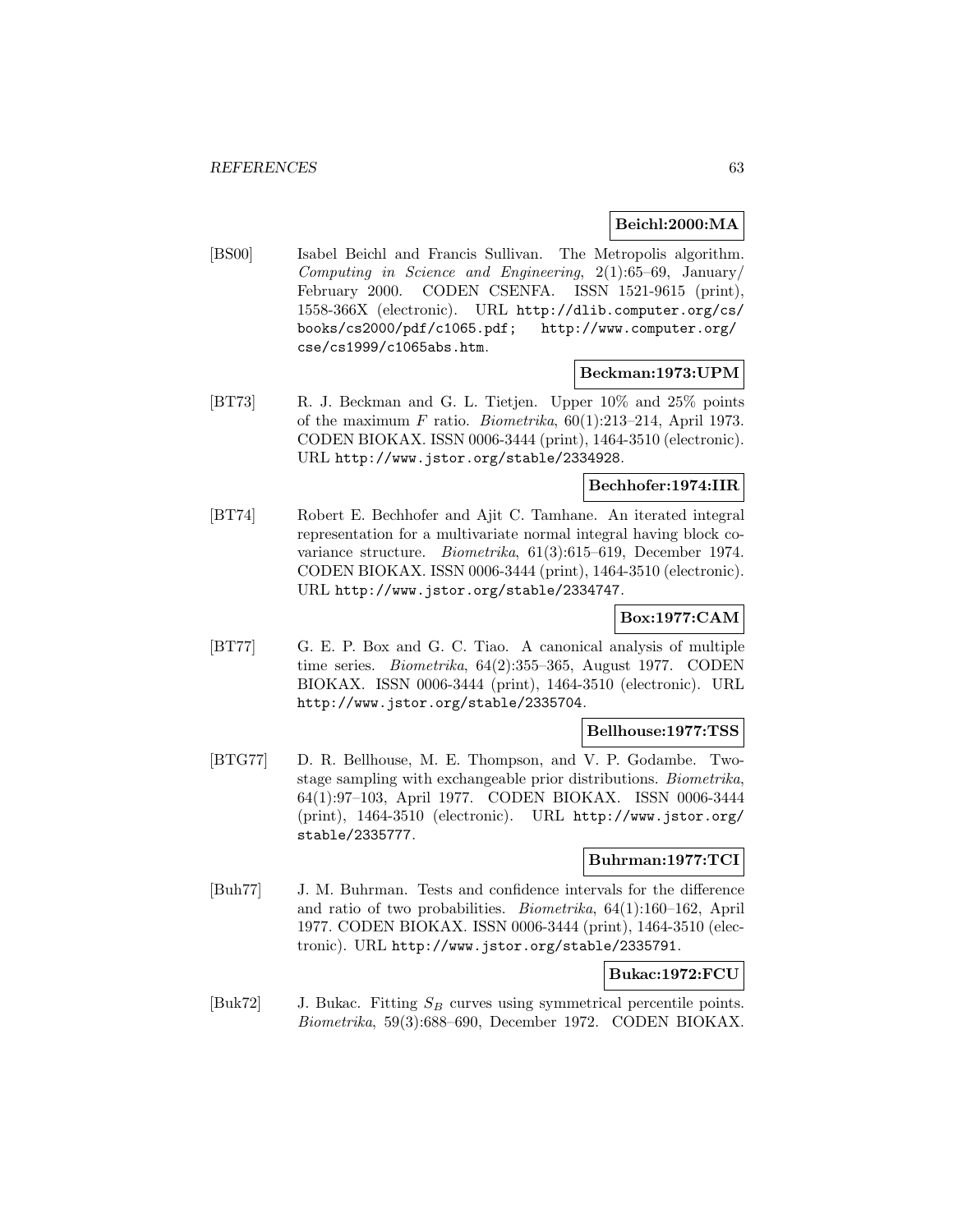ISSN 0006-3444 (print), 1464-3510 (electronic). URL http://www. jstor.org/stable/2334822.

## **Bacon:1971:ETB**

[BW71] David W. Bacon and Donald G. Watts. Estimating the transition between two intersecting straight lines. Biometrika, 58(3):525–534, December 1971. CODEN BIOKAX. ISSN 0006-3444 (print), 1464- 3510 (electronic). URL http://www.jstor.org/stable/2334387.

## **Berenblut:1974:EDP**

[BW74] I. I. Berenblut and G. I. Webb. Experimental design in the presence of autocorrelated errors. Biometrika, 61(3):427–437, December 1974. CODEN BIOKAX. ISSN 0006-3444 (print), 1464-3510 (electronic). URL http://www.jstor.org/stable/2334724.

#### **Bloomfield:1975:ILS**

[BW75] Peter Bloomfield and Geoffrey S. Watson. The inefficiency of least squares. Biometrika, 62(1):121–128, April 1975. CODEN BIOKAX. ISSN 0006-3444 (print), 1464-3510 (electronic). URL http://www.jstor.org/stable/2334493.

## **Bryant:1978:ABC**

[BW78] Peter Bryant and John A. Williamson. Asymptotic behaviour of classification maximum likelihood estimates. Biometrika, 65 (2):273–281, August 1978. CODEN BIOKAX. ISSN 0006-3444 (print), 1464-3510 (electronic). URL http://www.jstor.org/ stable/2335205.

## **Burr:1977:CVE**

[BY77] P. C. Burr and D. H. Young. Critical values for the exponential scores trend statistic. Biometrika, 64(3):640–642, December 1977. CODEN BIOKAX. ISSN 0006-3444 (print), 1464-3510 (electronic). URL http://www.jstor.org/stable/2345349.

# **Cameron:1978:PVR**

[Cam78] M. A. Cameron. The prediction variance and related statistics for stationary time series. Biometrika, 65(2):283–296, August 1978. CODEN BIOKAX. ISSN 0006-3444 (print), 1464-3510 (electronic). URL http://www.jstor.org/stable/2335206.

# **Carpenter:1977:MWC**

[Car77] R. G. Carpenter. Matching when covariables are normally distributed. Biometrika, 64(2):299–307, August 1977. CODEN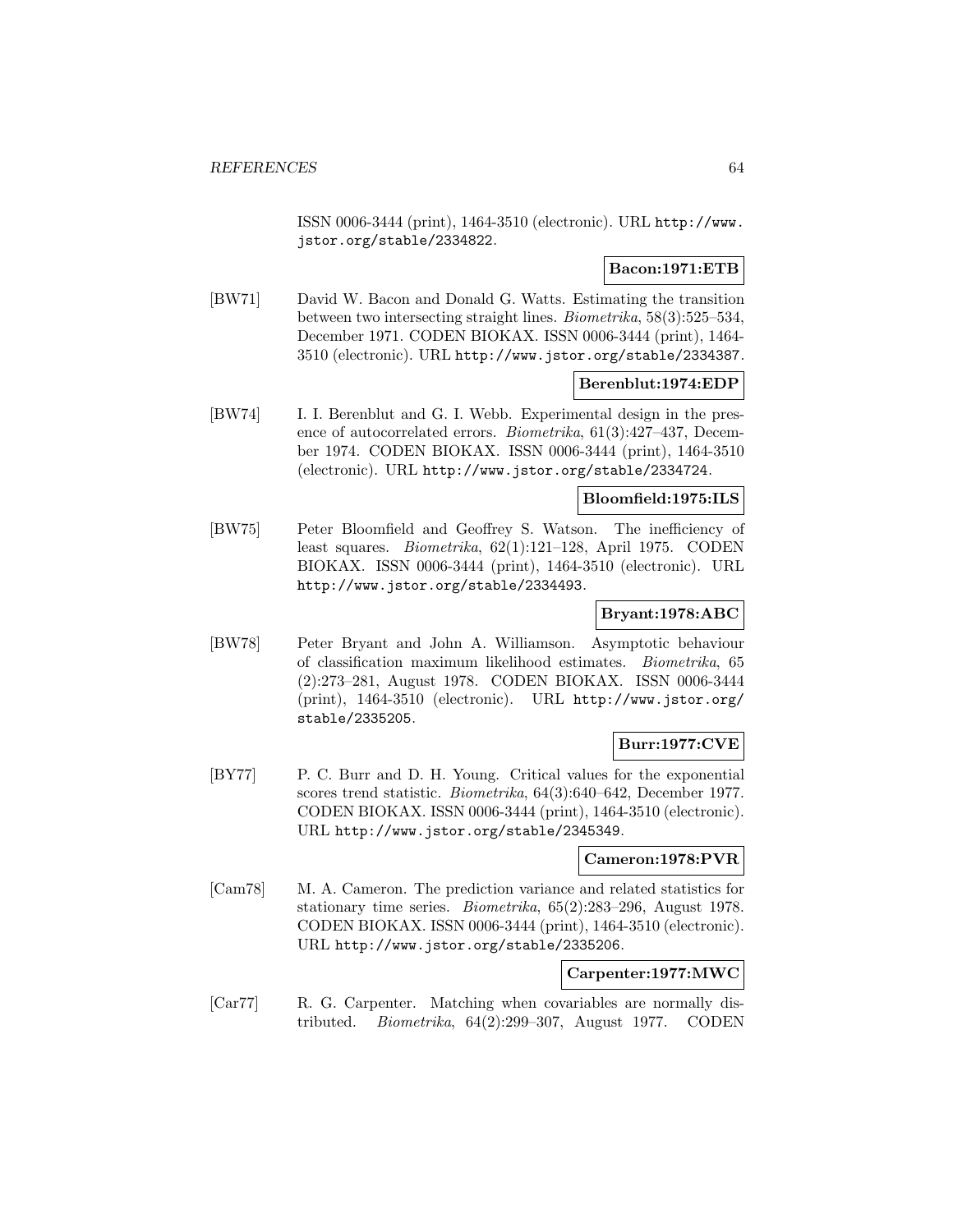BIOKAX. ISSN 0006-3444 (print), 1464-3510 (electronic). URL http://www.jstor.org/stable/2335697.

## **Carlson:1977:AAB**

[CC77] Roger Carlson and Michael A. Camp. Anomalies arising from a Bayesian analysis of Dempster's upper and lower probabilities. Biometrika, 64(3):651–653, December 1977. CODEN BIOKAX. ISSN 0006-3444 (print), 1464-3510 (electronic). URL http://www. jstor.org/stable/2345354.

## **Covey-Crump:1970:ORD**

[CCS70] P. A. K. Covey-Crump and S. D. Silvey. Optimal regression designs with previous observations. *Biometrika*, 57(3):551–566, December 1970. CODEN BIOKAX. ISSN 0006-3444 (print), 1464-3510 (electronic). URL http://www.jstor.org/stable/2334773.

## **Copas:1978:RLB**

[CD78] J. B. Copas and J. M. Dickey. A remark on likelihood, Bayes and affinity for a preconceived value. Biometrika, 65(3):648–649, December 1978. CODEN BIOKAX. ISSN 0006-3444 (print), 1464- 3510 (electronic). URL http://www.jstor.org/stable/2335921.

### **Crump:1972:NEA**

[CH72] Kenny S. Crump and Richard B. Howe. Nonparametric estimation of the age of a Galton-Watson branching process. Biometrika, 59(3):533–538, December 1972. CODEN BIOKAX. ISSN 0006- 3444 (print), 1464-3510 (electronic). URL http://www.jstor. org/stable/2334804.

## **Crump:1974:MME**

[CH74] Kenny S. Crump and David G. Hoel. Mathematical models for estimating mutation rates in cell populations. Biometrika, 61 (2):237–252, August 1974. CODEN BIOKAX. ISSN 0006-3444 (print), 1464-3510 (electronic). URL http://www.jstor.org/ stable/2334351.

## **Chase:1975:SDE**

[CH75] Gerald R. Chase and David G. Hoel. Serial dilutions: Error effects and optimal designs. Biometrika, 62(2):329–334, August 1975. CO-DEN BIOKAX. ISSN 0006-3444 (print), 1464-3510 (electronic). URL http://www.jstor.org/stable/2335368.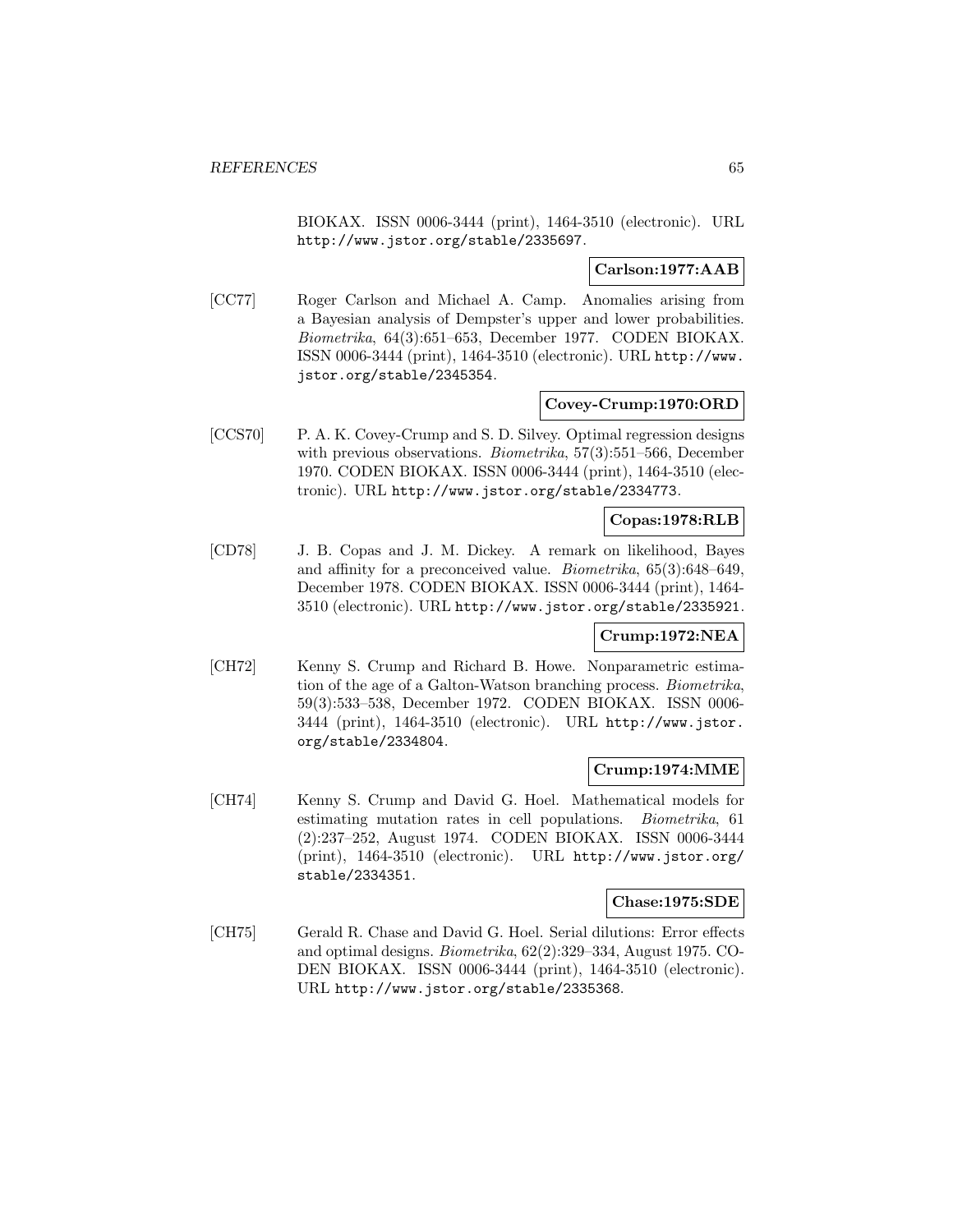#### **Cameron:1979:TS**

[CH79] M. A. Cameron and E. J. Hannan. Transient signals. Biometrika, 66(2):243–258, August 1979. CODEN BIOKAX. ISSN 0006- 3444 (print), 1464-3510 (electronic). URL http://www.jstor. org/stable/2335655.

## **Chambers:1973:CAF**

[Cha73a] John M. Chambers. Corrections and amendments: "Fitting Nonlinear Models: Numerical Techniques". Biometrika, 60(3):669, December 1973. CODEN BIOKAX. ISSN 0006-3444 (print), 1464- 3510 (electronic). URL http://www.jstor.org/stable/2335021. See [Cha73b].

## **Chambers:1973:FNM**

[Cha73b] John M. Chambers. Fitting nonlinear models: Numerical techniques. Biometrika, 60(1):1–13, April 1973. CODEN BIOKAX. ISSN 0006-3444 (print), 1464-3510 (electronic). URL http://www. jstor.org/stable/2334900. See correction [Cha73a].

## **Chant:1974:ATC**

[Cha74a] D. Chant. On asymptotic tests of composite hypotheses in nonstandard conditions. Biometrika, 61(2):291–298, August 1974. CODEN BIOKAX. ISSN 0006-3444 (print), 1464-3510 (electronic). URL http://www.jstor.org/stable/2334357.

## **Chase:1974:TOA**

[Cha74b] Gerald R. Chase. On testing for ordered alternatives with increased sample size for a control. Biometrika, 61(3):569–578, December 1974. CODEN BIOKAX. ISSN 0006-3444 (print), 1464-3510 (electronic). URL http://www.jstor.org/stable/2334741.

## **Chang:1976:EAV**

[Cha76] W. C. Chang. The effects of adding a variable in dissecting a mixture of two normal populations with a common covariance matrix. Biometrika, 63(3):676–678, December 1976. CODEN BIOKAX. ISSN 0006-3444 (print), 1464-3510 (electronic). URL http://www. jstor.org/stable/2335752.

## **Chan:1977:UPF**

[Cha77] N. N. Chan. On an unbiased predictor in factor analysis. Biometrika, 64(3):642–644, December 1977. CODEN BIOKAX.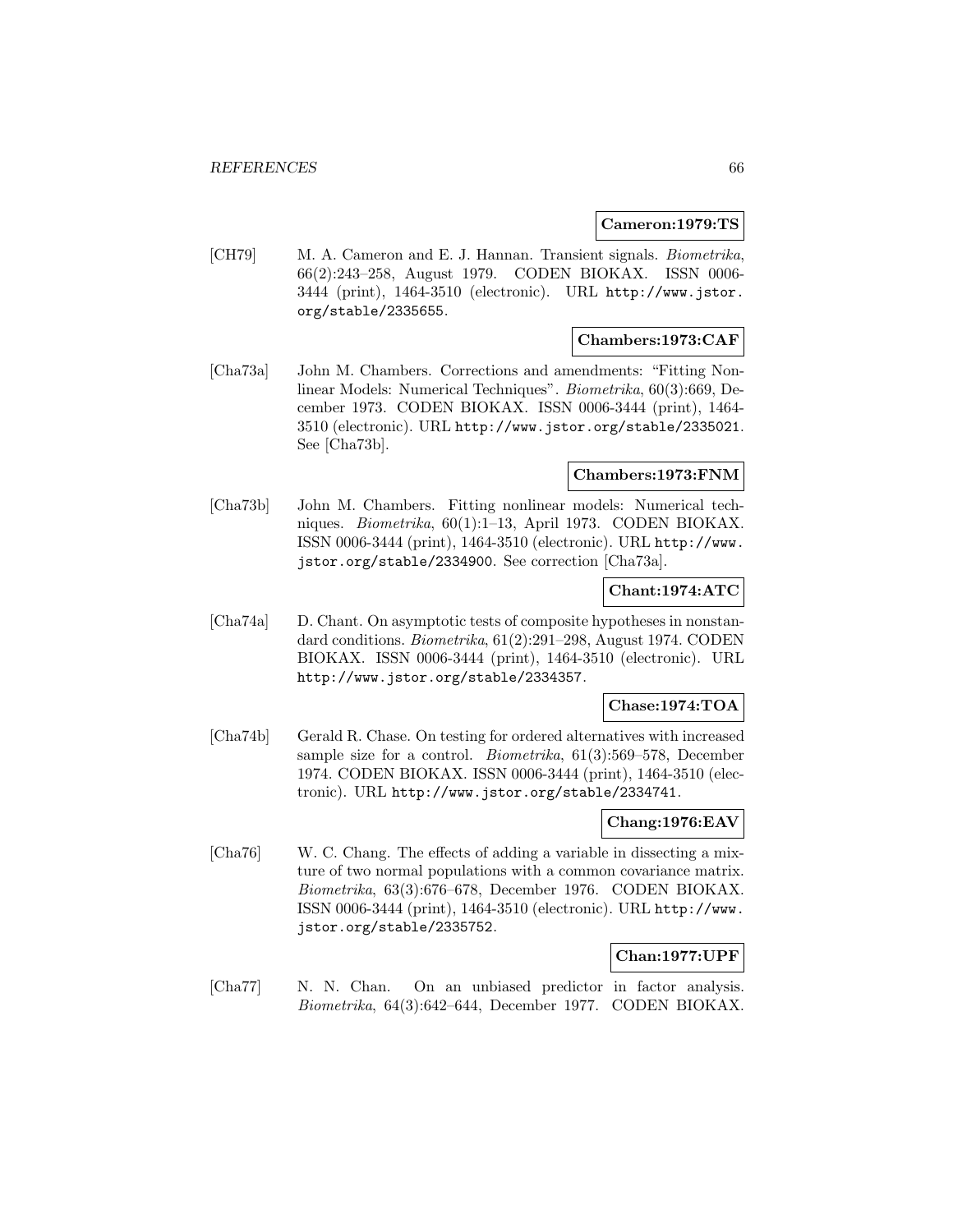ISSN 0006-3444 (print), 1464-3510 (electronic). URL http://www. jstor.org/stable/2345350.

## **Chen:1971:SPC**

[Che71] C. W. Chen. On some problems in canonical correlation analysis. Biometrika, 58(2):399–400, August 1971. CODEN BIOKAX. ISSN 0006-3444 (print), 1464-3510 (electronic). URL http://www. jstor.org/stable/2334529.

# **Chiu:1974:RMN**

[Chi74] W. K. Chiu. The ranking of means of normal populations for a generalized selection goal. Biometrika, 61(3):579–584, December 1974. CODEN BIOKAX. ISSN 0006-3444 (print), 1464-3510 (electronic). URL http://www.jstor.org/stable/2334742.

## **Chmiel:1976:SPS**

[Chm76] Joseph J. Chmiel. Some properties of Spearman-type estimators of the variance and percentiles in bioassay. Biometrika, 63 (3):621–626, December 1976. CODEN BIOKAX. ISSN 0006- 3444 (print), 1464-3510 (electronic). URL http://www.jstor. org/stable/2335743.

## **Choi:1977:TED**

[Cho77] S. C. Choi. Tests of equality of dependent correlation coefficients. Biometrika, 64(3):645–647, December 1977. CODEN BIOKAX. ISSN 0006-3444 (print), 1464-3510 (electronic). URL http://www. jstor.org/stable/2345351.

## **Clemmer:1968:UEB**

[CK68] Bennie A. Clemmer and Richard G. Krutchkoff. The use of empirical Bayes estimators in a linear regression model. Biometrika, 55(3):525–534, November 1968. CODEN BIOKAX. ISSN 0006- 3444 (print), 1464-3510 (electronic). URL http://www.jstor. org/stable/2334257. See correction [CK70].

## **Clemmer:1970:CUE**

[CK70] B. A. Clemmer and R. G. Krutchkoff. Correction: "The Use of Empirical Bayes Estimators in a Linear Regression Model". Biometrika, 57(2):467, August 1970. CODEN BIOKAX. ISSN 0006-3444 (print), 1464-3510 (electronic). URL http://www. jstor.org/stable/2334860. See [CK68].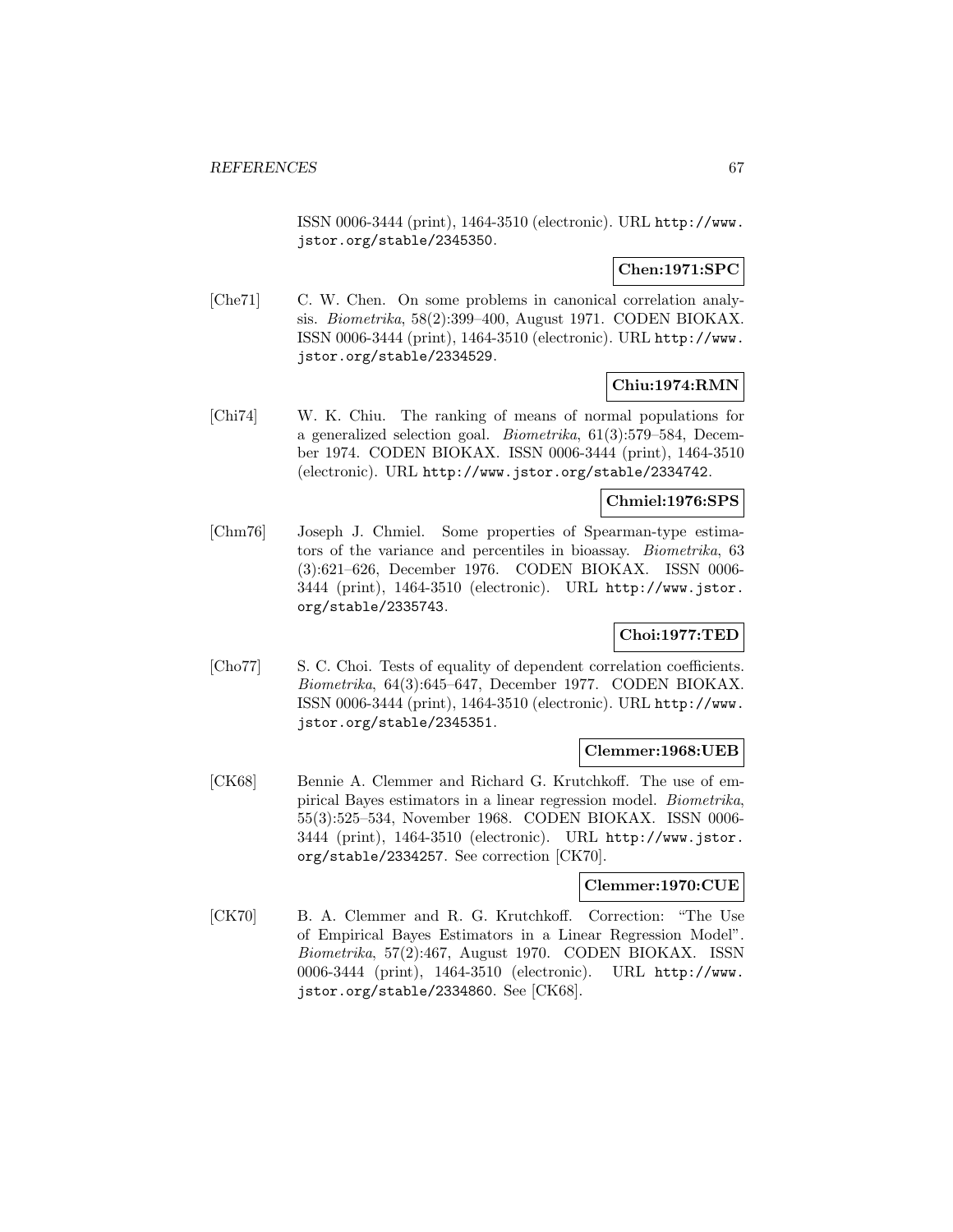## **Cox:1976:CDR**

[CL76] Trevor F. Cox and Toby Lewis. A conditioned distance ratio method for analyzing spatial patterns. Biometrika, 63(3):483–491, December 1976. CODEN BIOKAX. ISSN 0006-3444 (print), 1464- 3510 (electronic). URL http://www.jstor.org/stable/2335725.

## **Clayton:1974:SOR**

[Cla74] D. G. Clayton. Some odds ratio statistics for the analysis of ordered categorical data. Biometrika, 61(3):525–531, December 1974. CO-DEN BIOKAX. ISSN 0006-3444 (print), 1464-3510 (electronic). URL http://www.jstor.org/stable/2334735.

### **Clayton:1976:ORC**

[Cla76] D. G. Clayton. An odds ratio comparison for ordered categorical data with censored observations. Biometrika, 63(2):405–408, August 1976. CODEN BIOKAX. ISSN 0006-3444 (print), 1464-3510 (electronic). URL http://www.jstor.org/stable/2335638.

## **Clayton:1978:MAB**

[Cla78] D. G. Clayton. A model for association in bivariate life tables and its application in epidemiological studies of familial tendency in chronic disease incidence. Biometrika, 65(1):141–151, April 1978. CODEN BIOKAX. ISSN 0006-3444 (print), 1464-3510 (electronic). URL http://www.jstor.org/stable/2335289.

## **Cobb:1978:PNC**

[Cob78] George W. Cobb. The problem of the Nile: Conditional solution to a changepoint problem. Biometrika, 65(2):243–251, August 1978. CODEN BIOKAX. ISSN 0006-3444 (print), 1464-3510 (electronic). URL http://www.jstor.org/stable/2335202.

## **Coleman:1972:SPL**

[Col72] Rodney Coleman. Sampling procedures for the lengths of random straight lines. Biometrika, 59(2):415–426, August 1972. CODEN BIOKAX. ISSN 0006-3444 (print), 1464-3510 (electronic). URL http://www.jstor.org/stable/2334586.

## **Cooke:1979:SIB**

[Coo79] Peter Cooke. Statistical inference for bounds of random variables. Biometrika, 66(2):367–374, August 1979. CODEN BIOKAX. ISSN 0006-3444 (print), 1464-3510 (electronic). URL http://www. jstor.org/stable/2335672.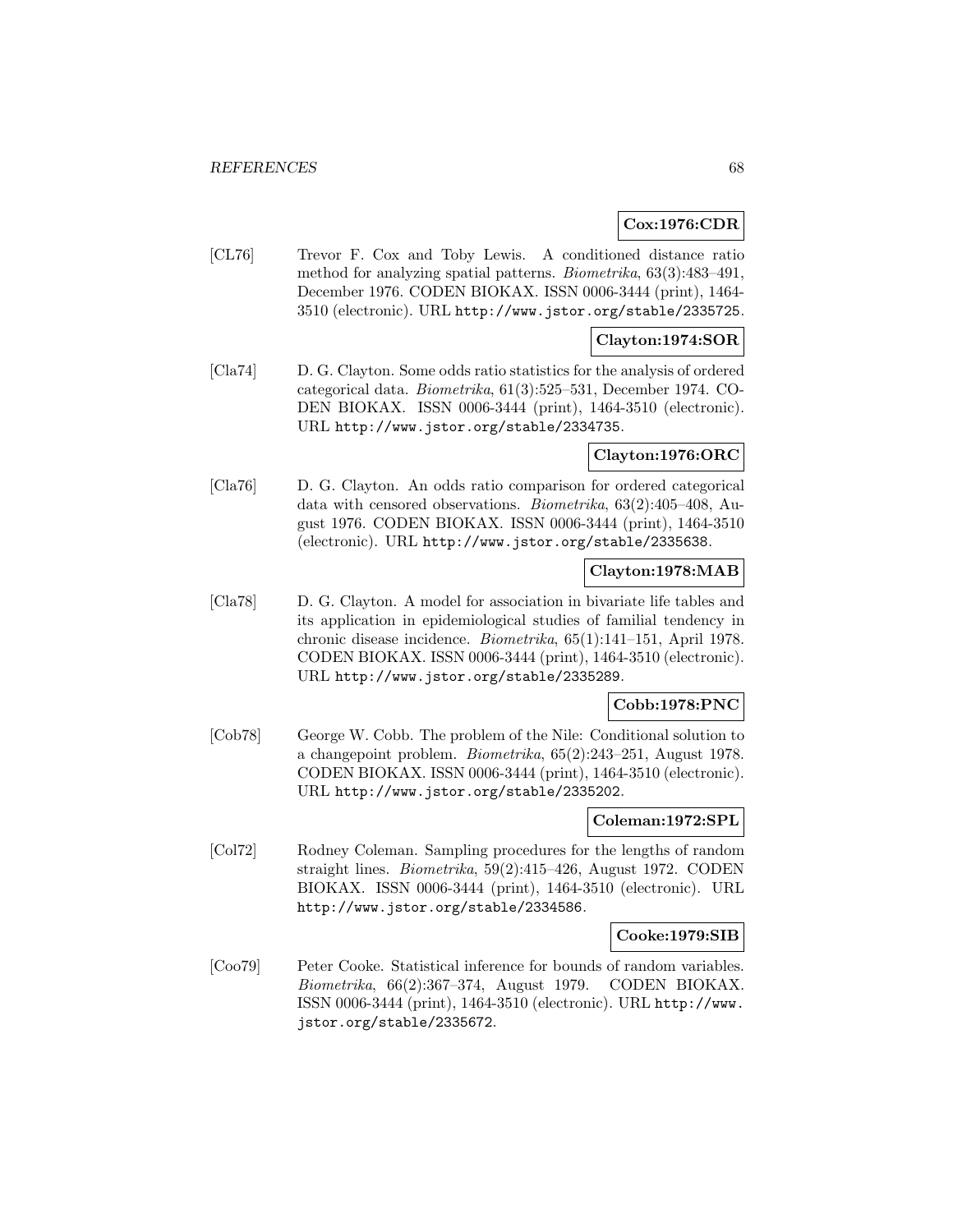## **Copas:1972:EBM**

[Cop72] J. B. Copas. Empirical Bayes methods and the repeated use of a standard. Biometrika, 59(2):349–360, August 1972. CODEN BIOKAX. ISSN 0006-3444 (print), 1464-3510 (electronic). URL http://www.jstor.org/stable/2334579.

## **Copas:1973:RMM**

[Cop73] J. B. Copas. Randomization models for the matched and unmatched  $2 \times 2$  tables. *Biometrika*,  $60(3):467-476$ , December 1973. CODEN BIOKAX. ISSN 0006-3444 (print), 1464-3510 (electronic). URL http://www.jstor.org/stable/2334995.

## **Copas:1975:ULC**

[Cop75] J. B. Copas. On the unimodality of the likelihood for the Cauchy distribution. Biometrika, 62(3):701–704, December 1975. CODEN BIOKAX. ISSN 0006-3444 (print), 1464-3510 (electronic). URL http://www.jstor.org/stable/2335537.

## **Cornell:1972:NEL**

[Cor72] John A. Cornell. A note on the equality of least squares estimates using second-order equiradial rotatable designs. Biometrika, 59(3):686–687, December 1972. CODEN BIOKAX. ISSN 0006- 3444 (print), 1464-3510 (electronic). URL http://www.jstor. org/stable/2334821.

## **Cormack:1977:ICL**

[Cor77] R. M. Cormack. The invariance of Cox and Lewis's statistic for the analysis of spatial patterns. Biometrika, 64(1):143–144, April 1977. CODEN BIOKAX. ISSN 0006-3444 (print), 1464-3510 (electronic). URL http://www.jstor.org/stable/2335785.

## **Cotter:1979:SDF**

[Cot79] Sarah C. Cotter. A screening design for factorial experiments with interactions. Biometrika, 66(2):317–320, August 1979. CODEN BIOKAX. ISSN 0006-3444 (print), 1464-3510 (electronic). URL http://www.jstor.org/stable/2335664.

## **Cox:1970:BRB**

[Cox70a] D. R. Cox. Book review: A Dictionary and Bibliography of Discrete Distributions, by G. P. Patil; S. W. Joshi; Discrete Distributions. by N. L. Johnson; S. Kotz. Biometrika, 57(2):465–466, August 1970. CODEN BIOKAX. ISSN 0006-3444 (print), 1464-3510 (electronic). URL http://www.jstor.org/stable/2334859.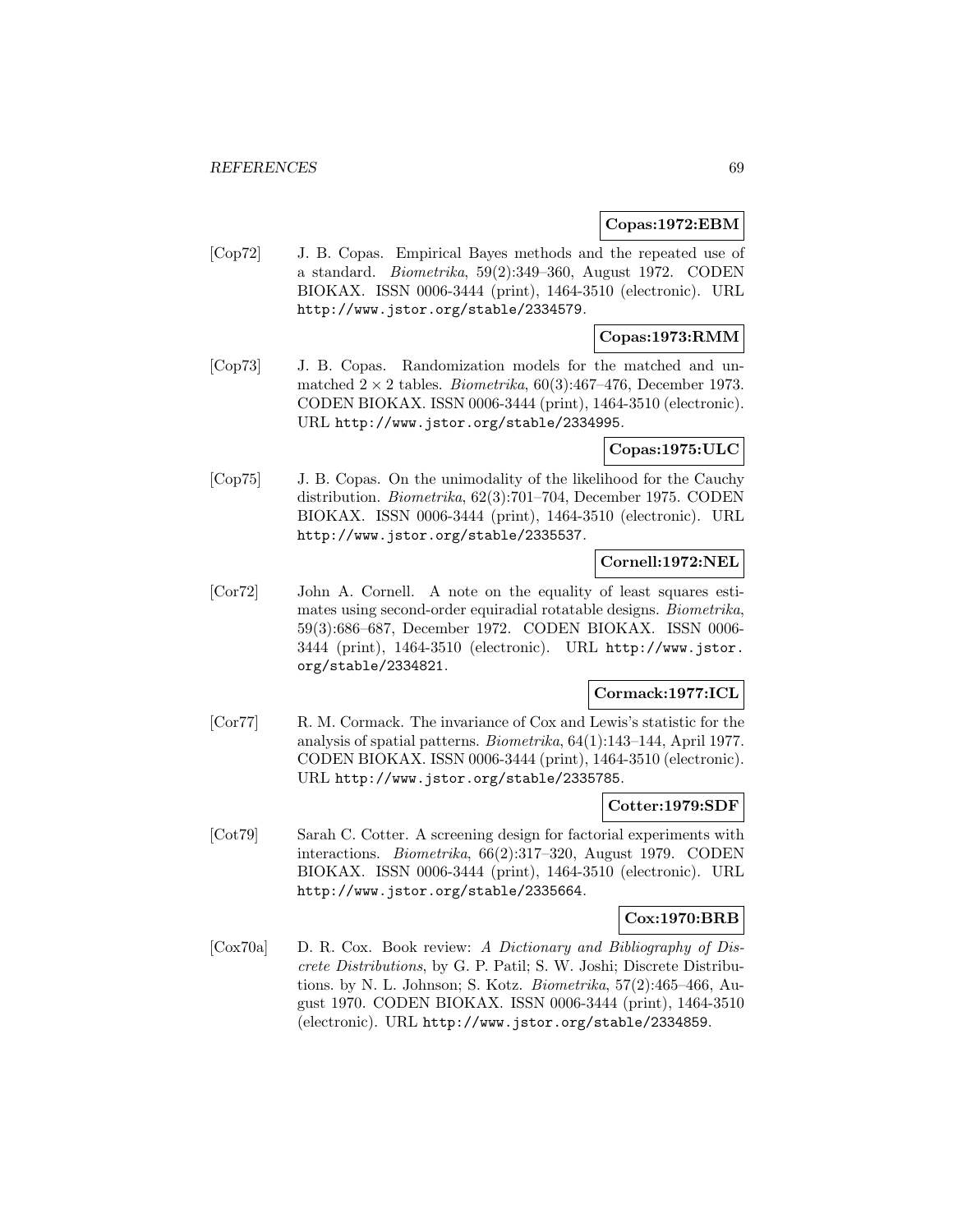# **Cox:1970:CC**

[Cox70b] D. R. Cox. The continuity correction. *Biometrika*, 57(1):217–219, April 1970. CODEN BIOKAX. ISSN 0006-3444 (print), 1464-3510 (electronic). URL http://www.jstor.org/stable/2334957.

# **Cox:1971:NPR**

[Cox71] D. R. Cox. A note on polynomial response functions for mixtures. Biometrika, 58(1):155–159, April 1971. CODEN BIOKAX. ISSN 0006-3444 (print), 1464-3510 (electronic). URL http://www. jstor.org/stable/2334326.

## **Cox:1972:BRBa**

[Cox72a] D. R. Cox. Book review: Foundations of Statistical Inference, by V. P. Godambe; D. A. Sprott. Biometrika, 59(1):235, April 1972. CODEN BIOKAX. ISSN 0006-3444 (print), 1464-3510 (electronic). URL http://www.jstor.org/stable/2334644.

## **Cox:1972:BRBb**

[Cox72b] D. R. Cox. Book review: The Theory of Statistical Inference, by S. Zacks. Biometrika, 59(1):237, April 1972. CODEN BIOKAX. ISSN 0006-3444 (print), 1464-3510 (electronic). URL http://www. jstor.org/stable/2334646.

## **Cox:1975:NDS**

[Cox75a] D. R. Cox. A note on data-splitting for the evaluation of significance levels. Biometrika, 62(2):441–444, August 1975. CODEN BIOKAX. ISSN 0006-3444 (print), 1464-3510 (electronic). URL http://www.jstor.org/stable/2335385.

## **Cox:1975:NEB**

[Cox75b] D. R. Cox. A note on empirical Bayes inference in a finite Poisson process. Biometrika, 62(3):709–711, December 1975. CODEN BIOKAX. ISSN 0006-3444 (print), 1464-3510 (electronic). URL http://www.jstor.org/stable/2335541.

## **Cox:1975:NPB**

[Cox75c] D. R. Cox. A note on partially Bayes inference and the linear model. Biometrika, 62(3):651–654, December 1975. CODEN BIOKAX. ISSN 0006-3444 (print), 1464-3510 (electronic). URL http://www.jstor.org/stable/2335523.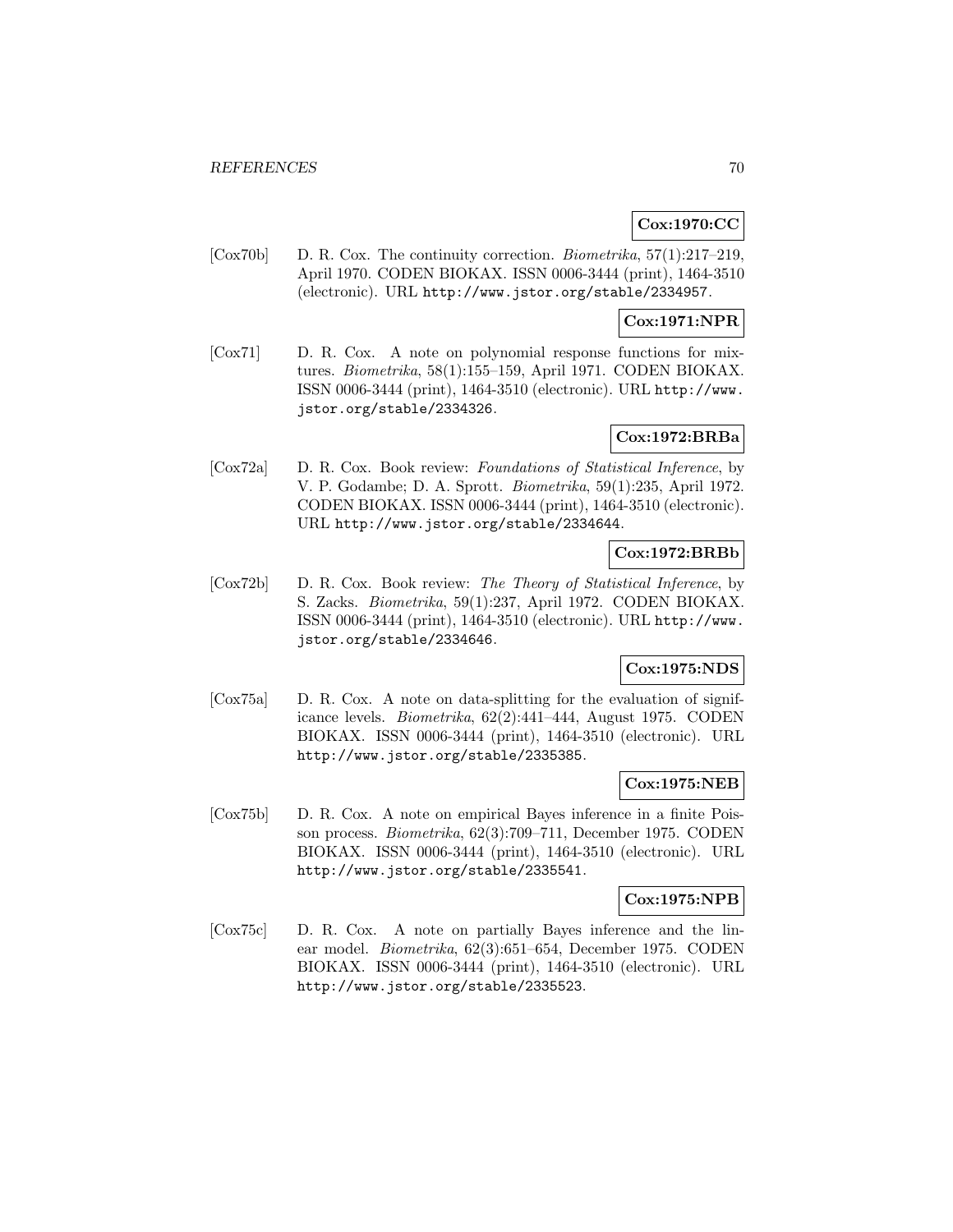# **Cox:1975:PL**

[Cox75d] D. R. Cox. Partial likelihood. Biometrika, 62(2):269–276, August 1975. CODEN BIOKAX. ISSN 0006-3444 (print), 1464-3510 (electronic). URL http://www.jstor.org/stable/2335362.

# **Cox:1976:LSR**

[Cox76a] N. R. Cox. The linear structural relation for several groups of data. Biometrika, 63(2):231–237, August 1976. CODEN BIOKAX. ISSN 0006-3444 (print), 1464-3510 (electronic). URL http://www. jstor.org/stable/2335614. See correction [Cox77].

## **Cox:1976:NDN**

[Cox76b] N. R. Cox. A note on the determination of the nature of turning points of likelihoods. Biometrika, 63(1):199–201, April 1976. CO-DEN BIOKAX. ISSN 0006-3444 (print), 1464-3510 (electronic). URL http://www.jstor.org/stable/2335104.

## **Cox:1976:RED**

[Cox76c] Trevor F. Cox. The robust estimation of the density of a forest stand using a new conditioned distance method. Biometrika, 63(3):493–499, December 1976. CODEN BIOKAX. ISSN 0006- 3444 (print), 1464-3510 (electronic). URL http://www.jstor. org/stable/2335726.

# **Cox:1977:CAL**

[Cox77] N. R. Cox. Corrections and amendments: "The Linear Structural Relation for Several Groups of Data". Biometrika, 64(2):427, August 1977. CODEN BIOKAX. ISSN 0006-3444 (print), 1464-3510 (electronic). URL http://www.jstor.org/stable/2335715. See [Cox76a].

# **Cox:1979:NGA**

[Cox79] D. R. Cox. A note on the graphical analysis of survival data. Biometrika, 66(1):188–190, April 1979. CODEN BIOKAX. ISSN 0006-3444 (print), 1464-3510 (electronic). URL http://www. jstor.org/stable/2335265.

## **Carnal:1972:OSD**

[CR72] H. Carnal and H. Riedwyl. On a one-sample distribution-free test statistic V. Biometrika,  $59(2):465-467$ , August 1972. CODEN BIOKAX. ISSN 0006-3444 (print), 1464-3510 (electronic). URL http://www.jstor.org/stable/2334592.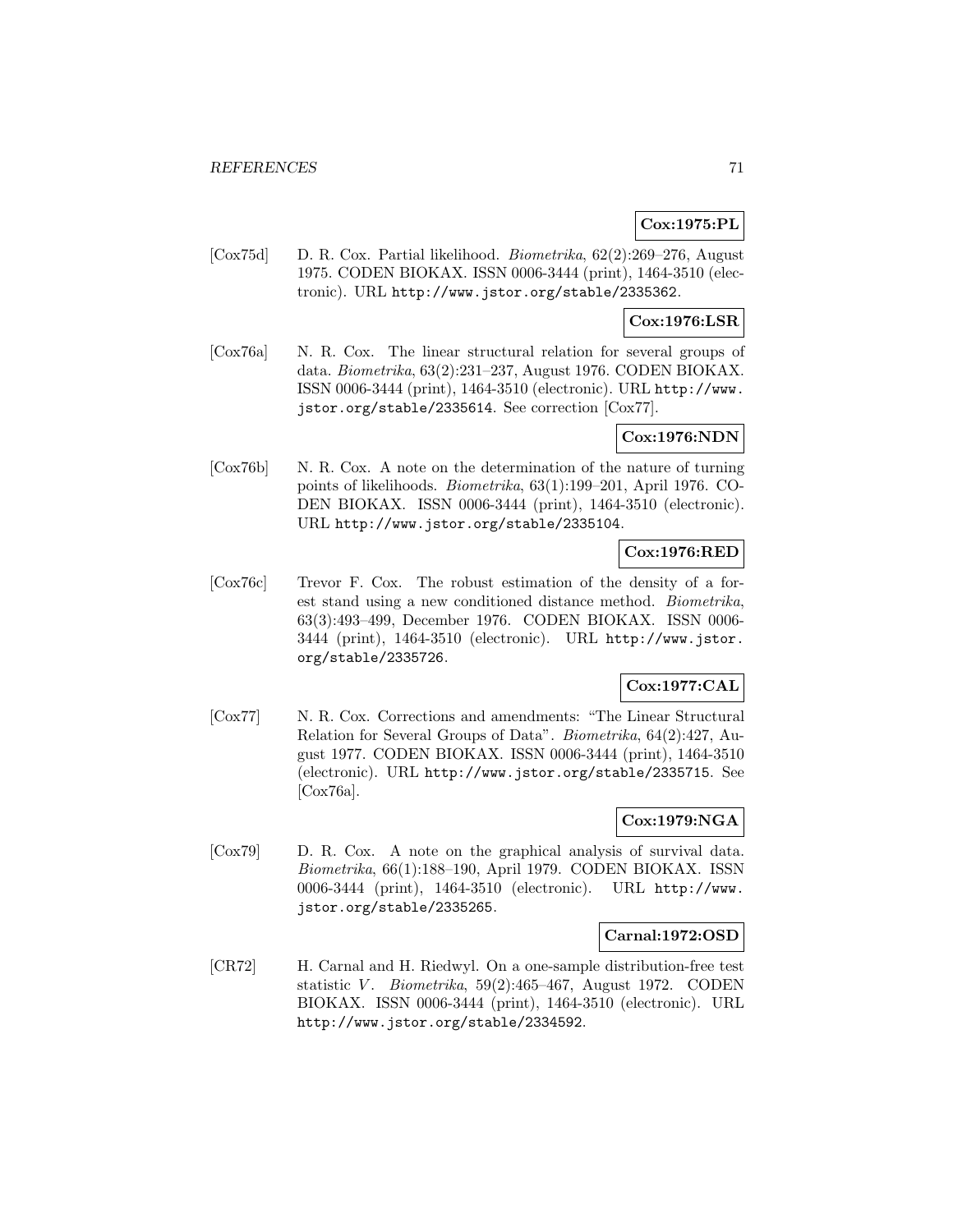#### **Cramer:1972:SHP**

[Cra72] Harald Cramér. Studies in the history of probability and statistics. XXVIII. On the history of certain expansions used in mathematical statistics. Biometrika, 59(1):205–207, April 1972. CODEN BIOKAX. ISSN 0006-3444 (print), 1464-3510 (electronic). URL http://www.jstor.org/stable/2334631.

### **Cressie:1976:LHO**

[Cre76] Noel Cressie. On the logarithms of high-order spacings. Biometrika, 63(2):343–355, August 1976. CODEN BIOKAX. ISSN 0006-3444 (print), 1464-3510 (electronic). URL http:// www.jstor.org/stable/2335629.

## **Cressie:1978:PRT**

[Cre78] Noel Cressie. Power results for tests based on high-order gaps. Biometrika, 65(1):214–218, April 1978. CODEN BIOKAX. ISSN 0006-3444 (print), 1464-3510 (electronic). URL http://www. jstor.org/stable/2335298.

### **Cressie:1979:OSB**

[Cre79] Noel Cressie. An optimal statistic based on higher order gaps. Biometrika, 66(3):619–627, December 1979. CODEN BIOKAX. ISSN 0006-3444 (print), 1464-3510 (electronic). URL http://www. jstor.org/stable/2335184.

## **Crowley:1974:NSR**

[Cro74] John Crowley. A note on some recent likelihoods leading to the log rank test. Biometrika, 61(3):533–538, December 1974. CODEN BIOKAX. ISSN 0006-3444 (print), 1464-3510 (electronic). URL http://www.jstor.org/stable/2334736.

# **Cox:1971:TSC**

[CS71] D. R. Cox and E. J. Snell. On test statistics calculated from residuals. Biometrika, 58(3):589–594, December 1971. CODEN BIOKAX. ISSN 0006-3444 (print), 1464-3510 (electronic). URL http://www.jstor.org/stable/2334393.

#### **Clifford:1973:MSC**

[CS73] Peter Clifford and Aidan Sudbury. A model for spatial conflict. Biometrika, 60(3):581–588, December 1973. CODEN BIOKAX. ISSN 0006-3444 (print), 1464-3510 (electronic). URL http://www. jstor.org/stable/2335008.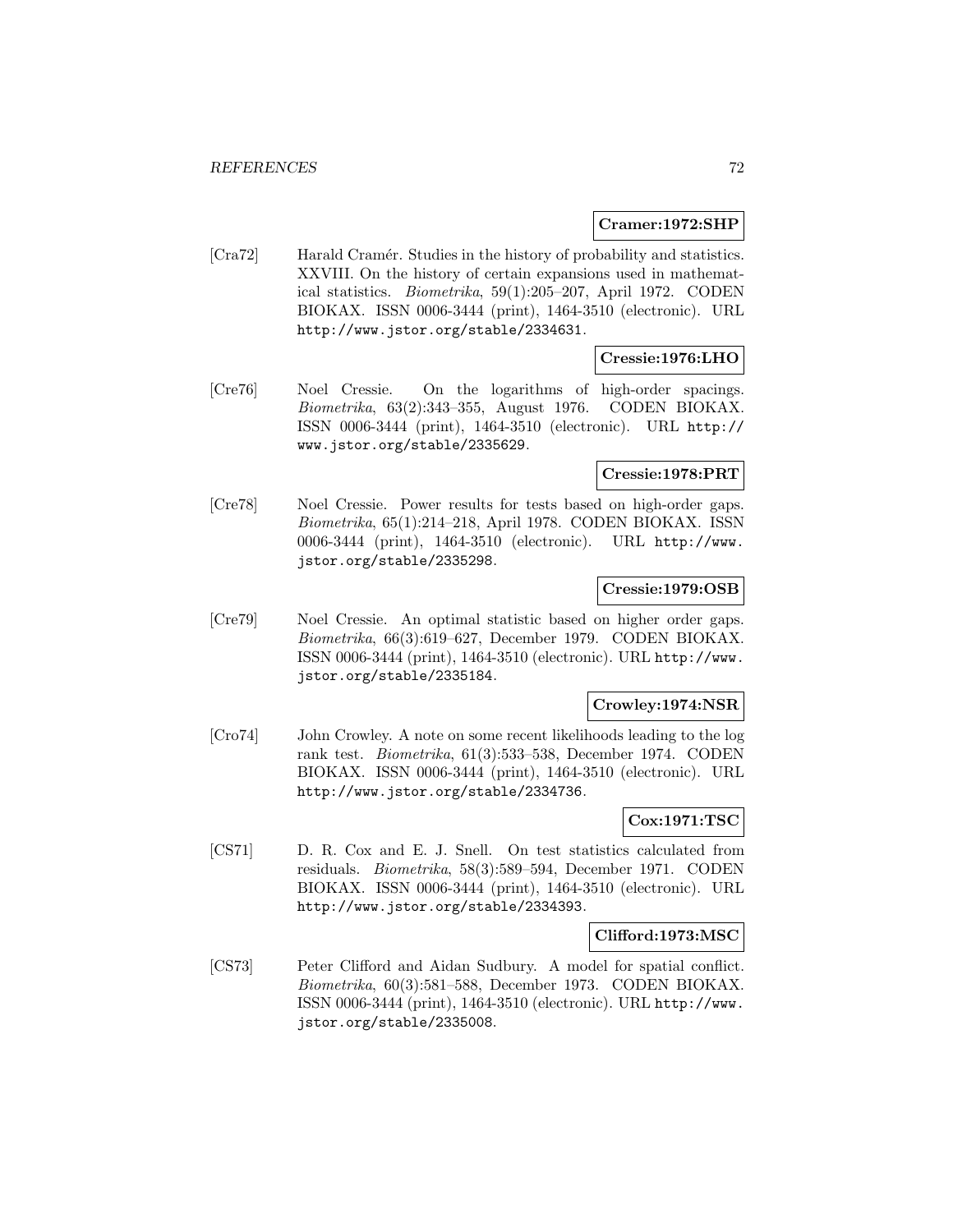#### **Conniffe:1974:EFC**

[CS74] D. Conniffe and Joan Stone. The efficiency factor of a class of incomplete block designs. Biometrika, 61(3):633–636, December 1974. CODEN BIOKAX. ISSN 0006-3444 (print), 1464-3510 (electronic). URL http://www.jstor.org/stable/2334752.

## **Conniffe:1975:SIB**

[CS75] D. Conniffe and Joan Stone. Some incomplete block designs of maximum efficiency. Biometrika, 62(3):685–686, December 1975. CODEN BIOKAX. ISSN 0006-3444 (print), 1464-3510 (electronic). URL http://www.jstor.org/stable/2335530. See correction [CS76].

## **Conniffe:1976:CAS**

[CS76] D. Conniffe and J. Stone. Corrections and amendments: "Some incomplete block designs of maximum efficiency" (Biometrika **62** (1975), no. 3, 685–686). Biometrika, 63(3):686, December 1976. CODEN BIOKAX. ISSN 0006-3444 (print), 1464-3510 (electronic). URL http://www.jstor.org/stable/2335759. See [CS75].

## **Cox:1978:TMN**

[CS78] D. R. Cox and N. J. H. Small. Testing multivariate normality. Biometrika, 65(2):263–272, August 1978. CODEN BIOKAX. ISSN 0006-3444 (print), 1464-3510 (electronic). URL http://www. jstor.org/stable/2335204.

## **Clifford:1979:UBS**

[CS79a] Peter Clifford and Aidan W. Sudbury. On the use of bounds in the statistical analysis of spatial processes. Biometrika, 66(3):495–503, December 1979. CODEN BIOKAX. ISSN 0006-3444 (print), 1464- 3510 (electronic). URL http://www.jstor.org/stable/2335168.

## **Cox:1979:SER**

[CS79b] D. R. Cox and E. J. Snell. On sampling and the estimation of rare errors. Biometrika, 66(1):125–132, April 1979. CODEN BIOKAX. ISSN 0006-3444 (print), 1464-3510 (electronic). URL http://www. jstor.org/stable/2335251. See correction [CS82].

## **Cox:1982:ACS**

[CS82] D. R. Cox and E. J. Snell. Amendments and corrections: "On sampling and the estimation of rare errors" [Biometrika **66** (1979), no. 1, 125–132; MR 81f:62015]. Biometrika, 69(2):491, August 1982.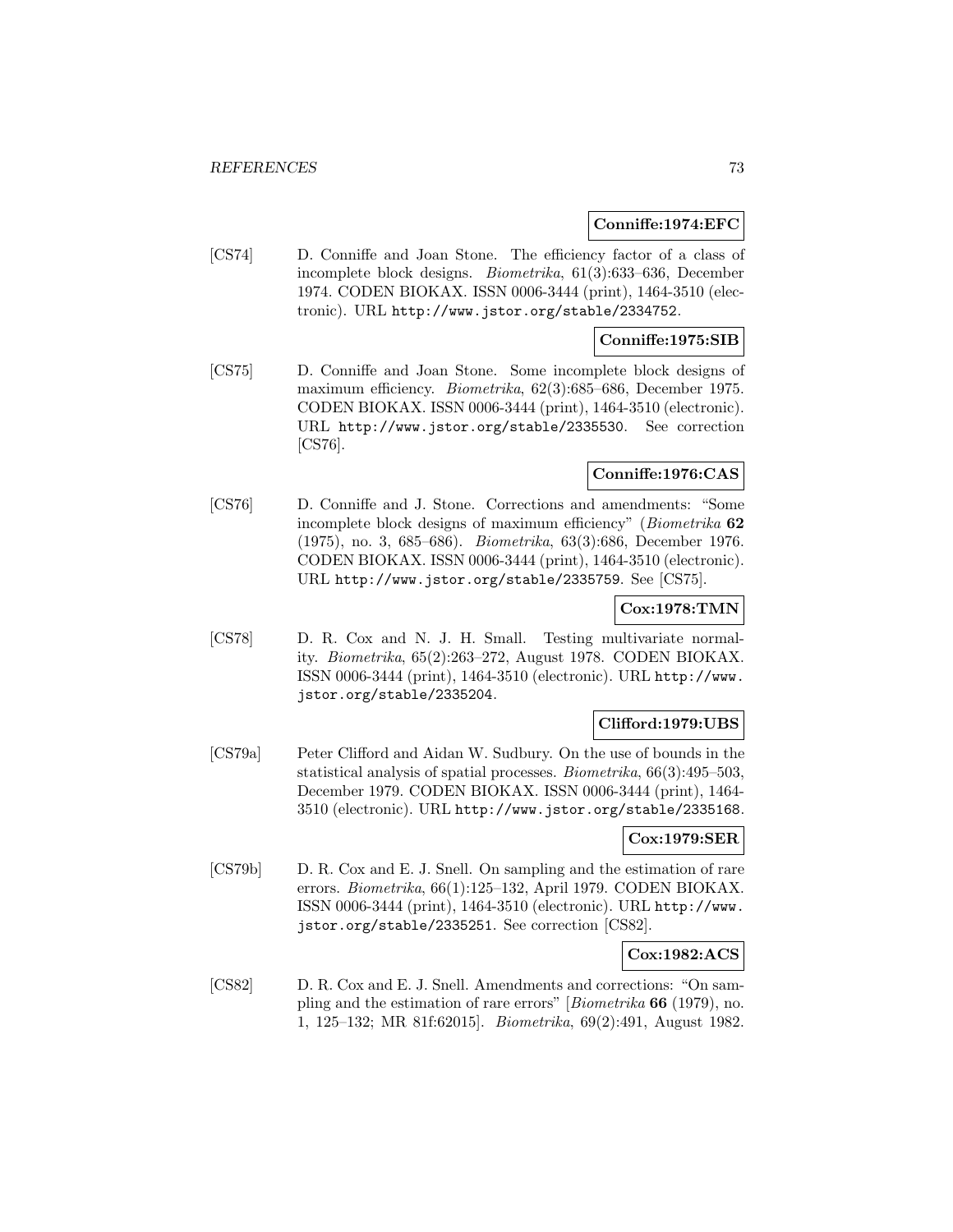CODEN BIOKAX. ISSN 0006-3444 (print), 1464-3510 (electronic). URL http://www.jstor.org/stable/2335430. See [CS79b].

## **Cassel:1976:SRG**

[CSW76] Claes M. Cassel, Carl E. Särndal, and Jan H. Wretman. Some results on generalized difference estimation and generalized regression estimation for finite populations. Biometrika, 63(3):615–620, December 1976. CODEN BIOKAX. ISSN 0006-3444 (print), 1464- 3510 (electronic). URL http://www.jstor.org/stable/2335742. With comments by T. M. F. Smith and a reply by the authors.

## **Cooper:1977:NEP**

[CT77] D. M. Cooper and R. Thompson. A note on the estimation of the parameters of the autoregressive-moving average process. Biometrika, 64(3):625–628, December 1977. CODEN BIOKAX. ISSN 0006-3444 (print), 1464-3510 (electronic). URL http://www. jstor.org/stable/2345344.

## **DAgostino:1970:TNN**

[D'A70a] Ralph B. D'Agostino. Transformation to normality of the null distribution of  $g_1$ . Biometrika, 57(3):679–681, December 1970. CO-DEN BIOKAX. ISSN 0006-3444 (print), 1464-3510 (electronic). URL http://www.jstor.org/stable/2334794.

## **Davis:1970:EPT**

[DA70b] R. L. Davis and J. C. Arnold. An efficient preliminary test estimator for the variance of a normal population when the mean is unknown. Biometrika, 57(3):674–677, December 1970. CODEN BIOKAX. ISSN 0006-3444 (print), 1464-3510 (electronic). URL http://www.jstor.org/stable/2334792.

#### **DAgostino:1971:OTN**

[D'A71] Ralph B. D'Agostino. An omnibus test of normality for moderate and large size samples. Biometrika, 58(2):341–348, August 1971. CODEN BIOKAX. ISSN 0006-3444 (print), 1464-3510 (electronic). URL http://www.jstor.org/stable/2334522.

#### **DAgostino:1972:SSP**

[D'A72] Ralph B. D'Agostino. Small sample probability points for the D test of normality. Biometrika, 59(1):219–221, April 1972. CODEN BIOKAX. ISSN 0006-3444 (print), 1464-3510 (electronic). URL http://www.jstor.org/stable/2334638.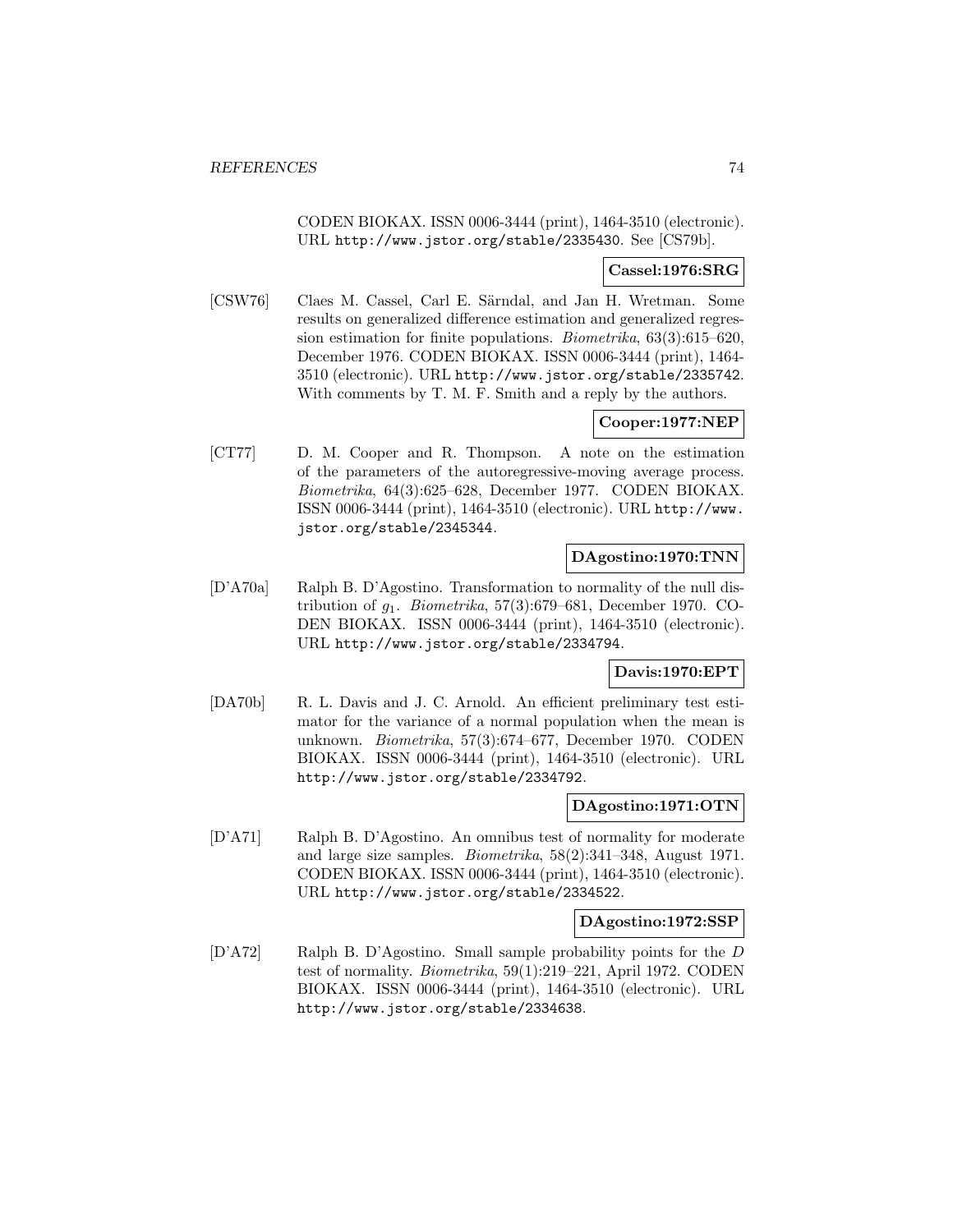## **Dahiya:1971:PCS**

[Dah71] Ram C. Dahiya. On the Pearson chi-squared goodness-of-fit test statistic. Biometrika, 58(3):685–686, December 1971. CODEN BIOKAX. ISSN 0006-3444 (print), 1464-3510 (electronic). URL http://www.jstor.org/stable/2334410.

## **Dalal:1978:SCP**

[Dal78] S. R. Dalal. Simultaneous confidence procedures for univariate and multivariate Behrens-Fisher type problems. Biometrika, 65(1):221– 225, April 1978. CODEN BIOKAX. ISSN 0006-3444 (print), 1464- 3510 (electronic). URL http://www.jstor.org/stable/2335300.

## **Daniels:1969:RRT**

[Dan69] H. E. Daniels. Round-robin tournament scores. Biometrika, 56 (2):295–299, August 1969. CODEN BIOKAX. ISSN 0006-3444 (print), 1464-3510 (electronic). URL http://www.jstor.org/ stable/2334422. See correction [Dan70].

## **Daniels:1970:CRR**

[Dan70] H. E. Daniels. Correction: "Round-Robin Tournament Scores". Biometrika, 57(2):467, August 1970. CODEN BIOKAX. ISSN 0006-3444 (print), 1464-3510 (electronic). URL http://www. jstor.org/stable/2334862. See [Dan69].

## **Daniels:1972:ERT**

[Dan72] H. E. Daniels. An exact relation in the theory of carrier-borne epidemics. Biometrika, 59(1):211–213, April 1972. CODEN BIOKAX. ISSN 0006-3444 (print), 1464-3510 (electronic). URL http://www. jstor.org/stable/2334634.

#### **Darroch:1971:DIB**

[Dar71] J. N. Darroch. A definition of independence for bounded-sum, nonnegative, integer-valued variables. Biometrika, 58(2):357–368, August 1971. CODEN BIOKAX. ISSN 0006-3444 (print), 1464- 3510 (electronic). URL http://www.jstor.org/stable/2334524.

#### **Darroch:1974:MAI**

[Dar74] J. N. Darroch. Multiplicative and additive interaction in contingency tables. Biometrika, 61(2):207–214, August 1974. CODEN BIOKAX. ISSN 0006-3444 (print), 1464-3510 (electronic). URL http://www.jstor.org/stable/2334348.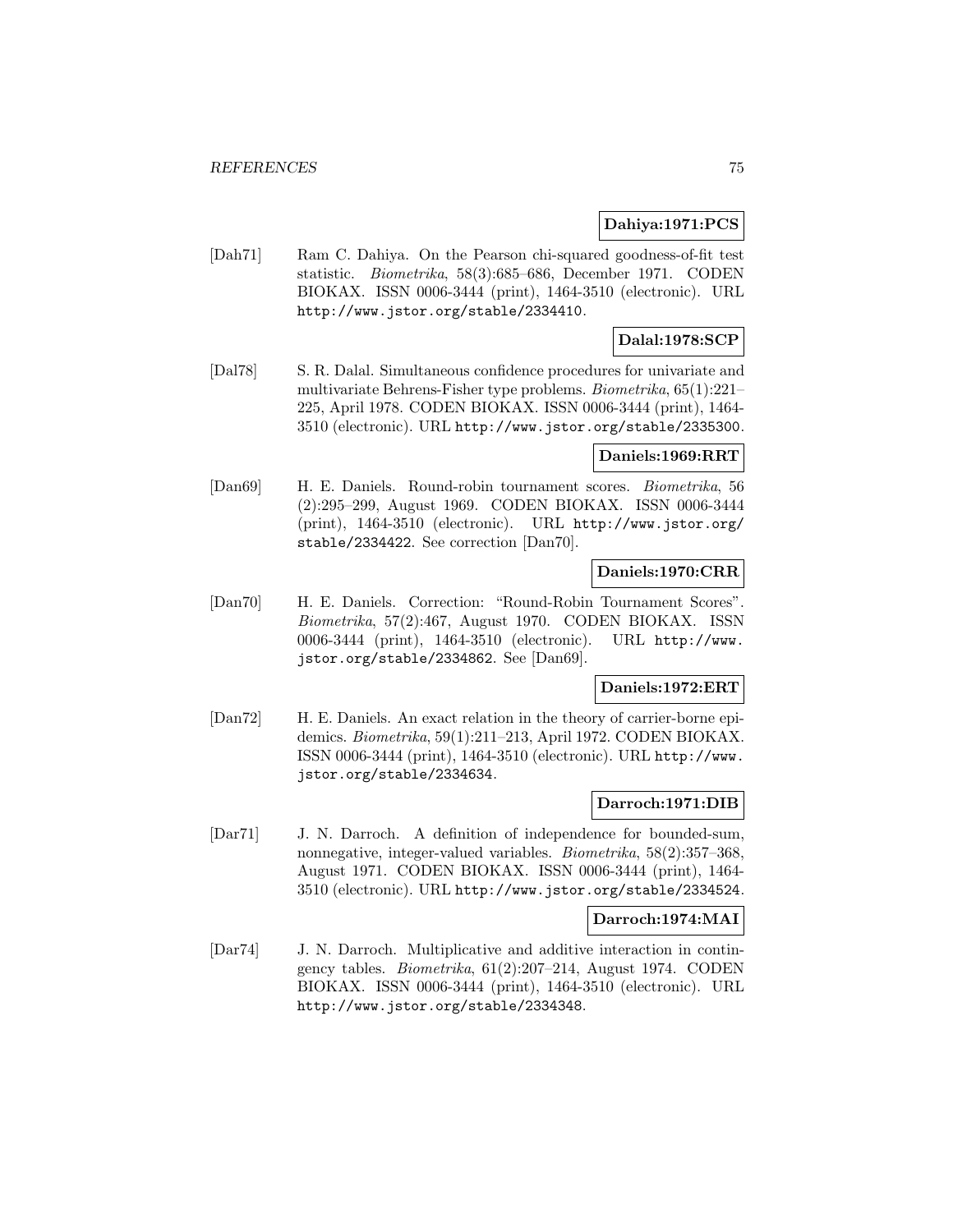## **Davis:1970:EDH**

[Dav70a] A. W. Davis. Exact distributions of Hotelling's generalized  $T_0^2$ . Biometrika, 57(1):187–191, April 1970. CODEN BIOKAX. ISSN 0006-3444 (print), 1464-3510 (electronic). URL http://www. jstor.org/stable/2334948. See correction [Dav72].

## **Davis:1970:PAO**

[Dav70b] A. W. Davis. Percentile approximations for ordered F ratios. Biometrika, 57(2):457–459, August 1970. CODEN BIOKAX. ISSN 0006-3444 (print), 1464-3510 (electronic). URL http://www. jstor.org/stable/2334856.

### **Davis:1971:PAC**

[Dav71] A. W. Davis. Percentile approximations for a class of likelihood ratio criteria. Biometrika, 58(2):349–356, August 1971. CODEN BIOKAX. ISSN 0006-3444 (print), 1464-3510 (electronic). URL http://www.jstor.org/stable/2334523.

## **Davis:1972:CAE**

[Dav72] A. W. Davis. Corrections and amendments: "Exact distributions of Hotelling's generalized  $T_0^{2n}$  (*Biometrika* 57 (1970), 187– 191). Biometrika, 59(2):498, August 1972. CODEN BIOKAX. ISSN 0006-3444 (print), 1464-3510 (electronic). URL http://www. jstor.org/stable/2334603. See [Dav70a].

#### **Davies:1973:NIC**

[Dav73] R. B. Davies. Numerical inversion of a characteristic function. Biometrika, 60(2):415–417, August 1973. CODEN BIOKAX. ISSN 0006-3444 (print), 1464-3510 (electronic). URL http://www. jstor.org/stable/2334555.

## **Davenport:1975:TME**

[Dav75] James M. Davenport. Two methods of estimating the degrees of freedom of an approximate F. Biometrika,  $62(3):682-684$ , December 1975. CODEN BIOKAX. ISSN 0006-3444 (print), 1464-3510 (electronic). URL http://www.jstor.org/stable/2335529. See corrections and amendments [Dav76a].

## **Davenport:1976:CAT**

[Dav76a] James M. Davenport. Corrections and amendments: "Two methods of estimating the degrees of freedom of an approximate  $F''$ (Biometrika **62** (1975), no. 3, 682–684). Biometrika, 63(3):685,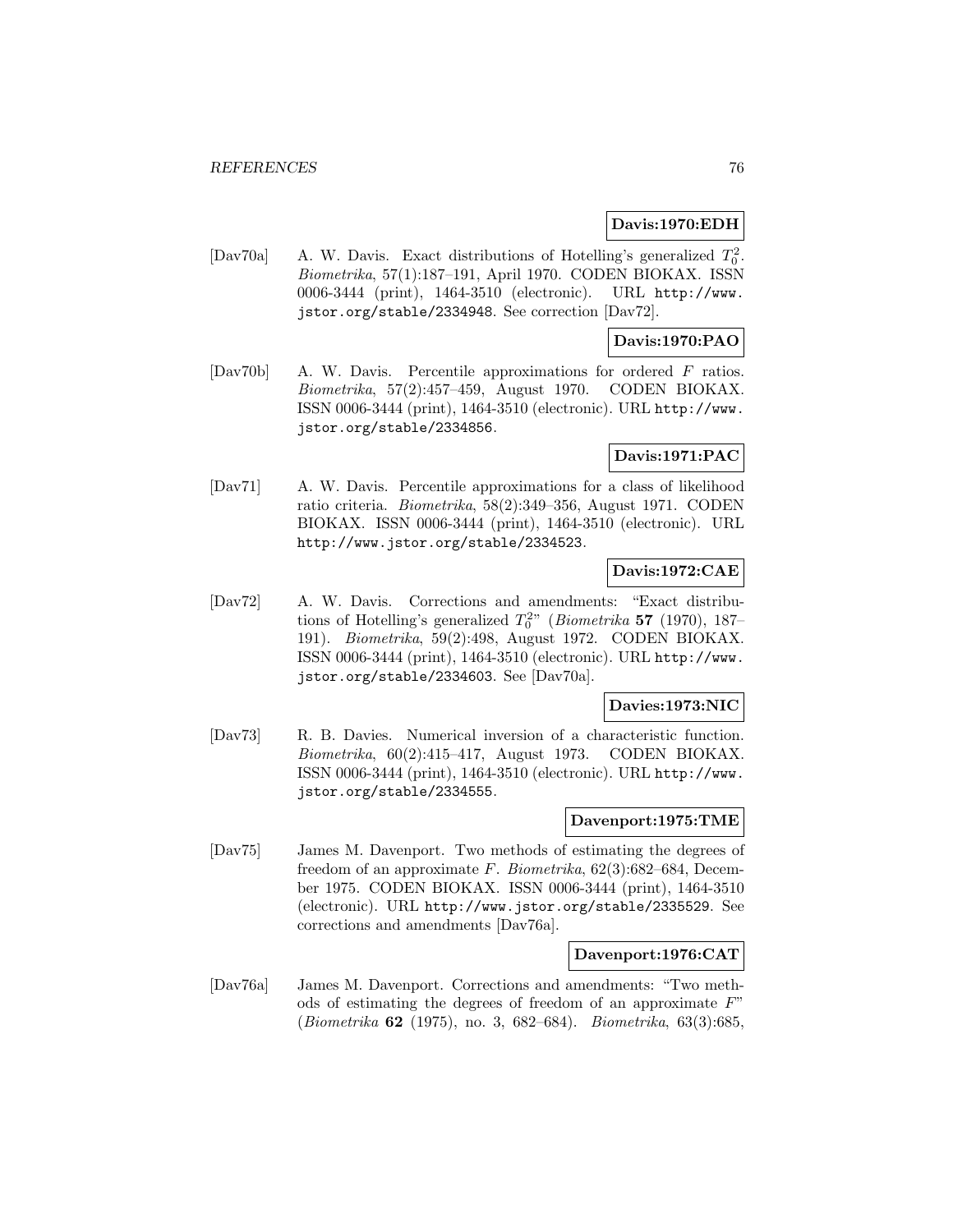December 1976. CODEN BIOKAX. ISSN 0006-3444 (print), 1464- 3510 (electronic). URL http://www.jstor.org/stable/2335758. See [Dav75].

## **Davis:1976:SDU**

[Dav76b] A. W. Davis. Statistical distributions in univariate and multivariate Edgeworth populations. Biometrika, 63(3):661–670, December 1976. CODEN BIOKAX. ISSN 0006-3444 (print), 1464-3510 (electronic). URL http://www.jstor.org/stable/2335749.

#### **Davies:1977:HTW**

[Dav77] R. B. Davies. Hypothesis testing when a nuisance parameter is present only under the alternative. Biometrika, 64(2):247–254, August 1977. CODEN BIOKAX. ISSN 0006-3444 (print), 1464-3510 (electronic). URL http://www.jstor.org/stable/2335690.

## **Davis:1979:DEM**

[Dav79] A. W. Davis. On the differential equation for Meijer's  $G_{p, p}^{p, 0}$ function, and further tables of Wilks's likelihood ratio criterion. Biometrika, 66(3):519–531, December 1979. CODEN BIOKAX. ISSN 0006-3444 (print), 1464-3510 (electronic). URL http://www. jstor.org/stable/2335171.

## **Dawid:1973:PEL**

[Daw73] A. P. Dawid. Posterior expectations for large observations. Biometrika, 60(3):664–667, December 1973. CODEN BIOKAX. ISSN 0006-3444 (print), 1464-3510 (electronic). URL http://www. jstor.org/stable/2335019.

## **Dawid:1977:IDA**

[Daw77] A. P. Dawid. Invariant distributions and analysis of variance models. Biometrika, 64(2):291–297, August 1977. CODEN BIOKAX. ISSN 0006-3444 (print), 1464-3510 (electronic). URL http://www. jstor.org/stable/2335696.

#### **Davidson:1969:MPC**

[DB69] Roger R. Davidson and Ralph A. Bradley. Multivariate paired comparisons: The extension of a univariate model and associated estimation and test procedures. Biometrika, 56(1):81–95, March 1969. CODEN BIOKAX. ISSN 0006-3444 (print), 1464-3510 (electronic). URL http://www.jstor.org/stable/2334693. See corrections [DB70].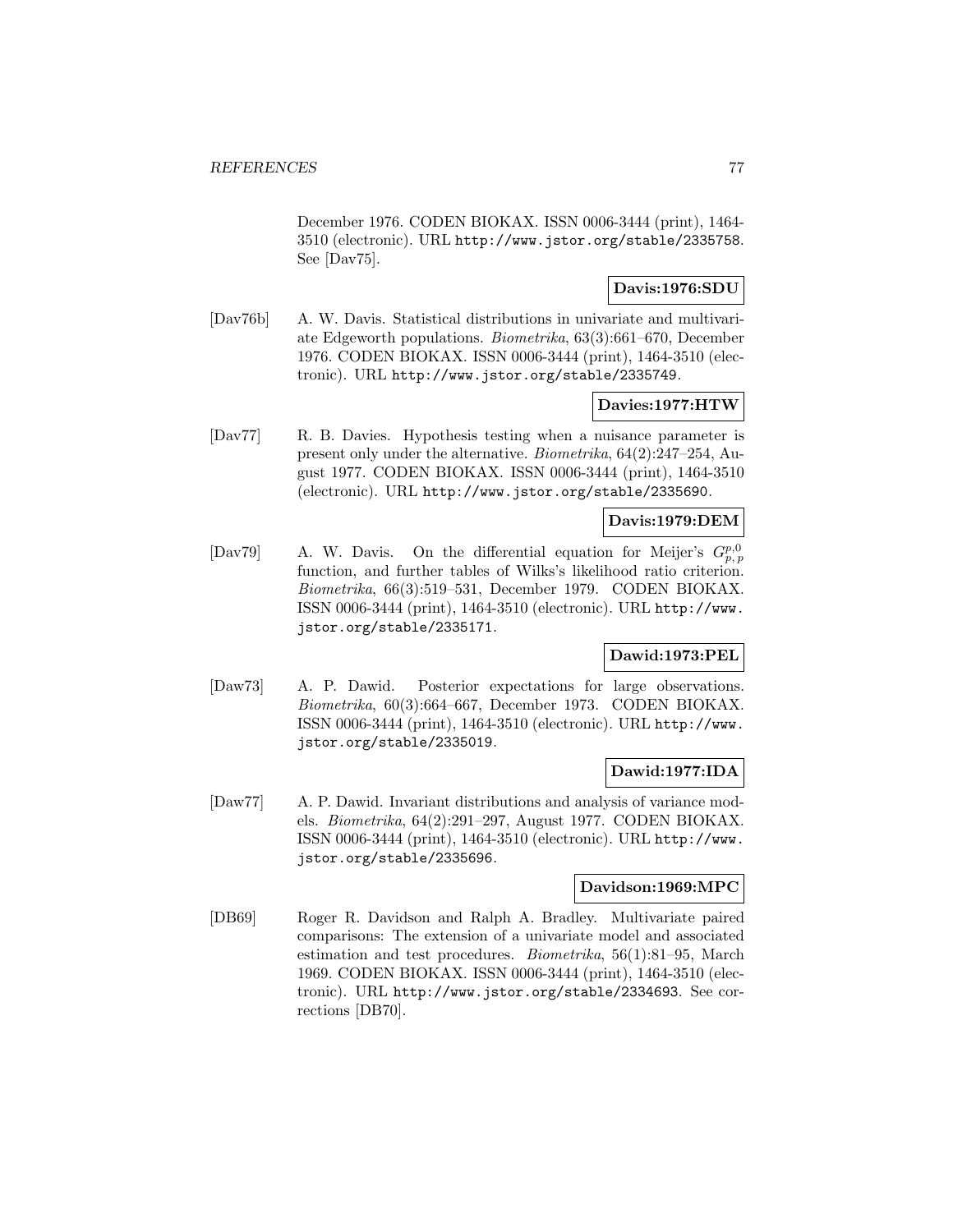#### **Davidson:1970:CMP**

[DB70] Roger R. Davidson and Ralph A. Bradley. Corrections: "Multivariate Paired Comparisons: The Extension of a Univariate Model and Associated Estimation and Test Procedures". Biometrika, 57(1): 225, April 1970. CODEN BIOKAX. ISSN 0006-3444 (print), 1464- 3510 (electronic). URL http://www.jstor.org/stable/2334961. See [DB69].

## **Davidson:1971:RRM**

[DB71] Roger R. Davidson and Ralph A. Bradley. A regression relationship for multivariate paired comparisons. Biometrika, 58(3):555–560, December 1971. CODEN BIOKAX. ISSN 0006-3444 (print), 1464- 3510 (electronic). URL http://www.jstor.org/stable/2334390.

### **Pereira:1977:NCF**

[dBP77] Basilio de B. Pereira. A note on the consistency and on the finite sample comparisons of some tests of separate families of hypotheses. Biometrika, 64(1):109–113, April 1977. CODEN BIOKAX. ISSN 0006-3444 (print), 1464-3510 (electronic). URL http://www. jstor.org/stable/2335779. See correction [De 77].

## **Pereira:1978:TES**

[dBP78] Basilio de B. Pereira. Tests and efficiencies of separate regression models. Biometrika, 65(2):319–327, August 1978. CODEN BIOKAX. ISSN 0006-3444 (print), 1464-3510 (electronic). URL http://www.jstor.org/stable/2335210.

#### **deCani:1971:NRP**

[dC71] John S. de Cani. On the number of replications of a paired comparison. Biometrika, 58(1):169–175, April 1971. CODEN BIOKAX. ISSN 0006-3444 (print), 1464-3510 (electronic). URL http://www. jstor.org/stable/2334328.

# **Dolby:1977:CAU**

[DC77] G. R. Dolby and N. R. Cox. Corrections and amendments: "The ultrastructural relation: a synthesis of the functional and structural relations" (Biometrika **63** (1976), no. 1, 39–50) by Dolby; "The linear structural relation for several groups of data" (Biometrika **63** (1976), no. 2, 231–237) by N. R. Cox. Biometrika, 64(2):427, August 1977. CODEN BIOKAX. ISSN 0006-3444 (print), 1464- 3510 (electronic). URL http://www.jstor.org/stable/2335714. See [Dol76].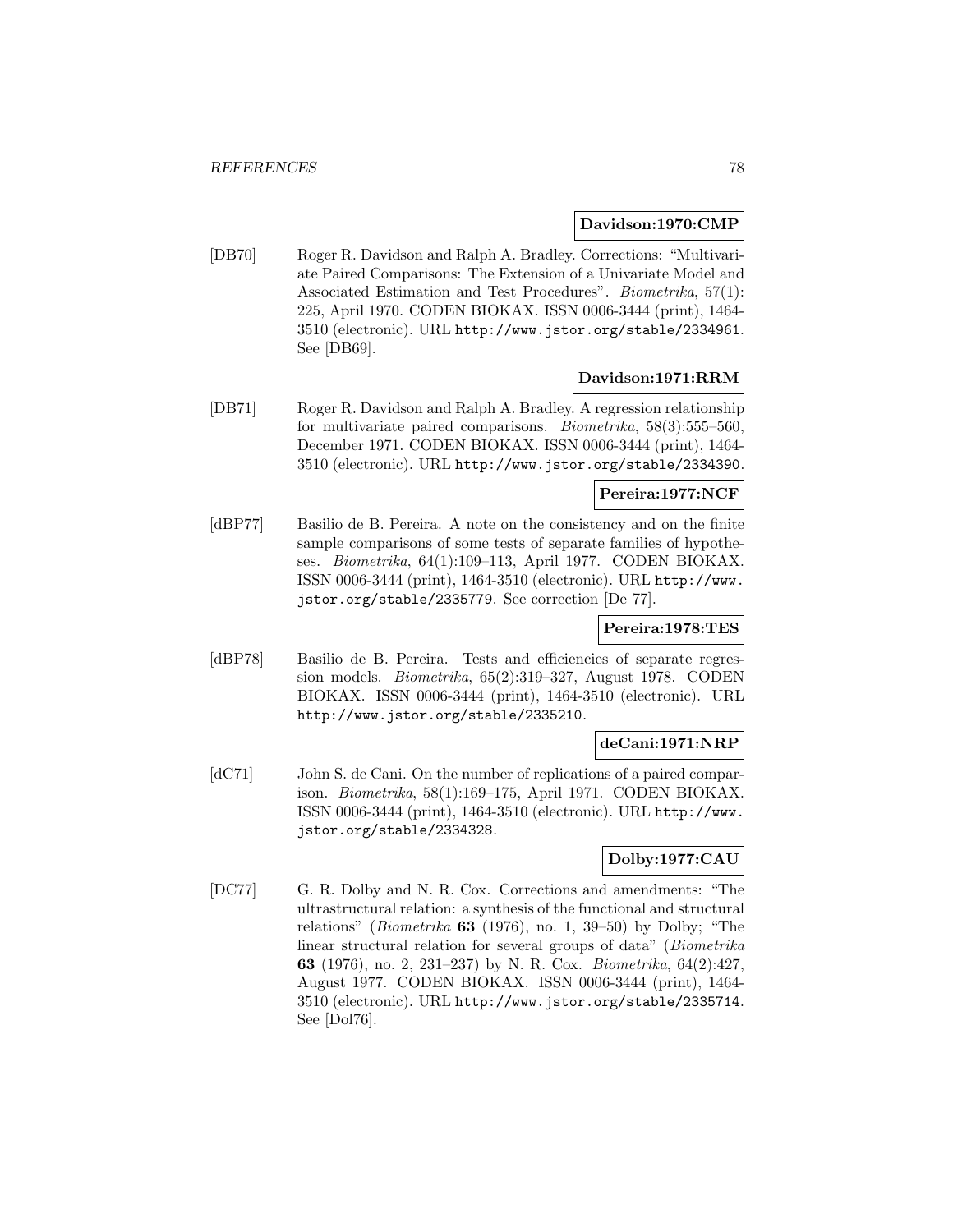## **Dent:1978:MML**

[DC78] Warren T. Dent and Shirley Cassing. On modified maximum likelihood estimators of the autocorrelation coefficient in linear models. Biometrika, 65(1):211–213, April 1978. CODEN BIOKAX. ISSN 0006-3444 (print), 1464-3510 (electronic). URL http://www. jstor.org/stable/2335297.

# **DeBPereira:1977:CAN**

[De 77] B. De B. Pereira. Corrections and amendments: "A Note on the Consistency and on the Finite Sample Comparisons of Some Tests of Separate Families of Hypotheses". Biometrika, 64(3):655, December 1977. CODEN BIOKAX. ISSN 0006-3444 (print), 1464- 3510 (electronic). URL http://www.jstor.org/stable/2345357. See [dBP77].

# **deCani:1972:BBA**

[deC72] John S. deCani. A branch and bound algorithm for maximum likelihood paired comparison ranking. Biometrika, 59(1):131–135, April 1972. CODEN BIOKAX. ISSN 0006-3444 (print), 1464-3510 (electronic). URL http://www.jstor.org/stable/2334623.

## **Denton:1972:DCB**

[Den72] Gillian M. Denton. On Downton's carrier-borne epidemic. Biometrika, 59(2):455–461, August 1972. CODEN BIOKAX. ISSN 0006-3444 (print), 1464-3510 (electronic). URL http://www. jstor.org/stable/2334590.

## **Devore:1973:NRR**

[Dev73] Jay L. Devore. The naive rule for reconstructing a noisy Markov chain. Biometrika, 60(2):227–233, August 1973. CODEN BIOKAX. ISSN 0006-3444 (print), 1464-3510 (electronic). URL http://www.jstor.org/stable/2334534.

## **Dey:1977:CRG**

[Dey77] A. Dey. Construction of regular group divisible designs. Biometrika, 64(3):647–649, December 1977. CODEN BIOKAX. ISSN 0006-3444 (print), 1464-3510 (electronic). URL http:// www.jstor.org/stable/2345352.

## **Davis:1979:GPL**

[DF79] Henry T. Davis and Michael L. Feldstein. The generalized Pareto law as a model for progressively censored survival data. Biometrika,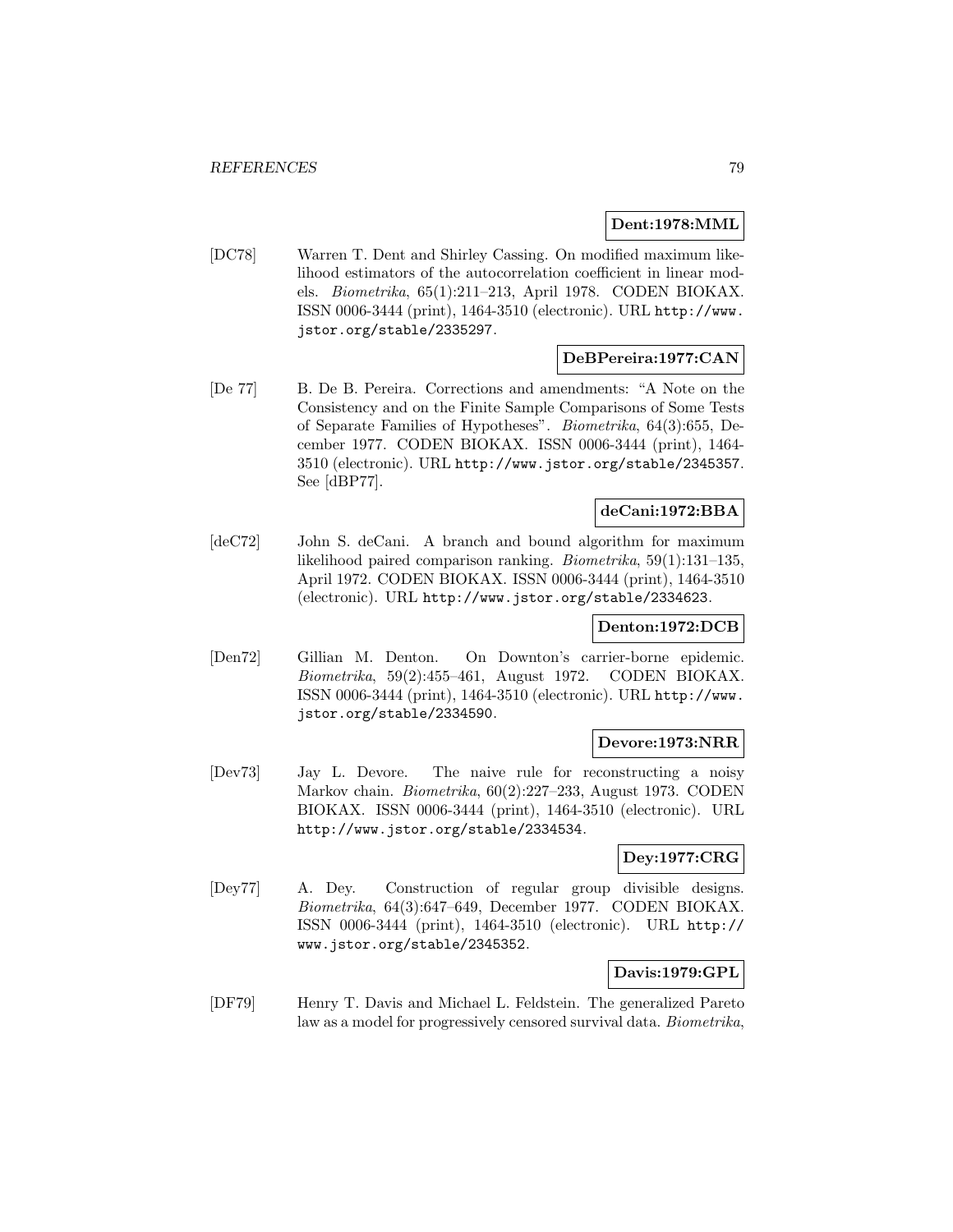66(2):299–306, August 1979. CODEN BIOKAX. ISSN 0006- 3444 (print), 1464-3510 (electronic). URL http://www.jstor. org/stable/2335662.

## **Doksum:1977:PTS**

[DFA77] Kjell A. Doksum, Grete Fenstad, and Rolf Aaberge. Plots and tests for symmetry. Biometrika, 64(3):473–487, December 1977. CODEN BIOKAX. ISSN 0006-3444 (print), 1464-3510 (electronic). URL http://www.jstor.org/stable/2345323.

## **Dahiya:1972:PCS**

[DG72] Ram C. Dahiya and John Gurland. Pearson chi-squared test of fit with random intervals. Biometrika, 59(1):147–153, April 1972. CODEN BIOKAX. ISSN 0006-3444 (print), 1464-3510 (electronic). URL http://www.jstor.org/stable/2334625.

#### **Downham:1976:ITD**

[DG76] D. Y. Downham and D. H. Green. Inference for a two-dimensional stochastic growth model. Biometrika, 63(3):551–554, December 1976. CODEN BIOKAX. ISSN 0006-3444 (print), 1464-3510 (electronic). URL http://www.jstor.org/stable/2335734.

## **Draper:1971:DCR**

[DGK71] N. R. Draper, I. Guttman, and H. Kanemasu. The distribution of certain regression statistics. Biometrika, 58(2):295–298, August 1971. CODEN BIOKAX. ISSN 0006-3444 (print), 1464-3510 (electronic). URL http://www.jstor.org/stable/2334517.

#### **Devlin:1975:REO**

[DGK75] Susan J. Devlin, R. Gnanadesikan, and J. R. Kettenring. Robust estimation and outlier detection with correlation coefficients. Biometrika, 62(3):531–545, December 1975. CODEN BIOKAX. ISSN 0006-3444 (print), 1464-3510 (electronic). URL http://www. jstor.org/stable/2335508.

## **Duby:1977:PDE**

[DGP77] Camille Duby, Xavier Guyon, and Bernard Prum. The precision of different experimental designs for a random field. Biometrika, 64(1):59–66, April 1977. CODEN BIOKAX. ISSN 0006-3444 (print), 1464-3510 (electronic). URL http://www.jstor.org/ stable/2335771.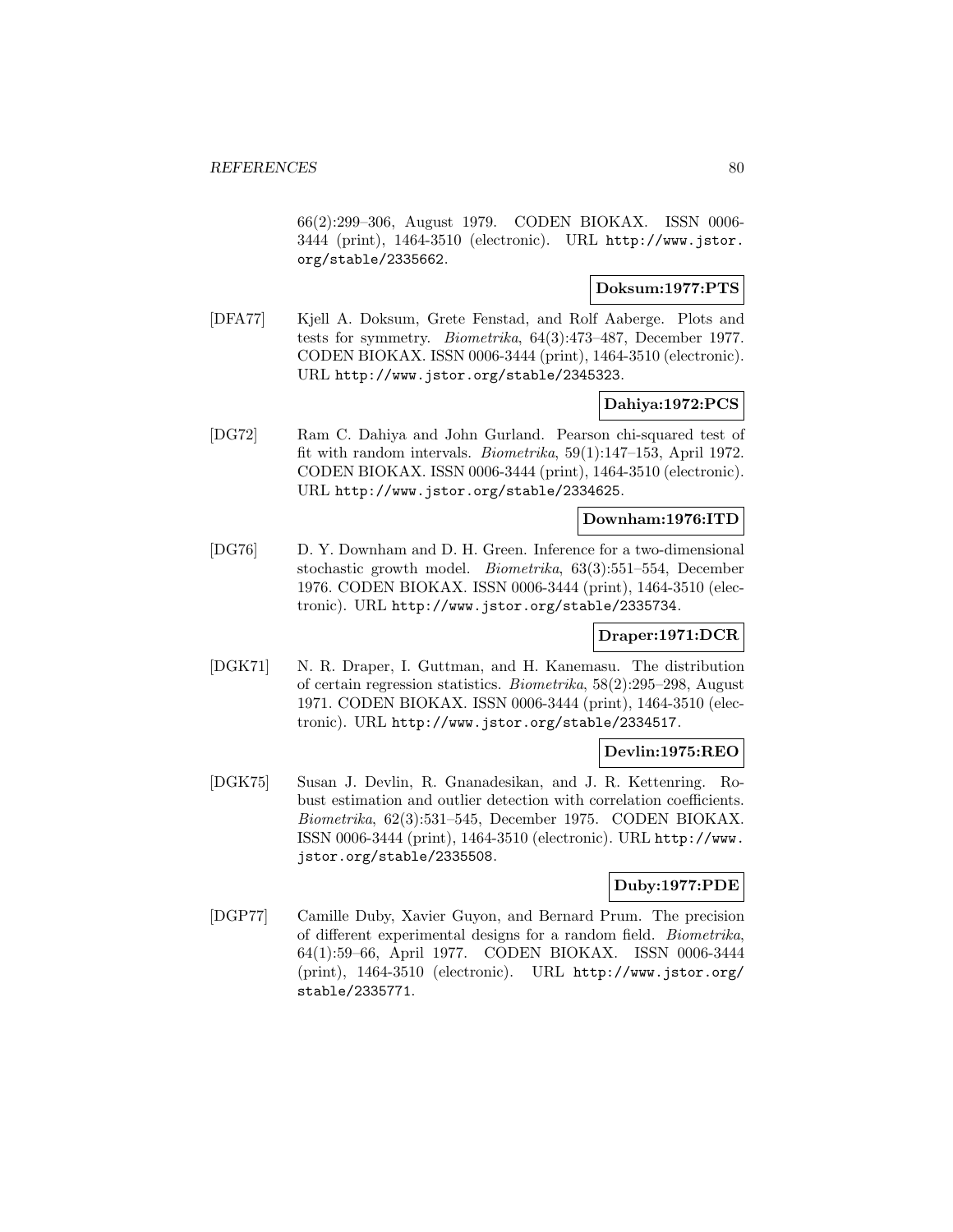## **Desu:1974:TSE**

[DGS74] Mahamunulu M. Desu, Edmund A. Gehan, and Norman C. Severo. A two-stage estimation procedure when there May be spurious observations. Biometrika, 61(3):593–599, December 1974. CODEN BIOKAX. ISSN 0006-3444 (print), 1464-3510 (electronic). URL http://www.jstor.org/stable/2334744.

# **Davies:1975:EEI**

[DH75a] R. B. Davies and B. Hutton. The effect of errors in the independent variables in linear regression. Biometrika, 62(2):383–391, August 1975. CODEN BIOKAX. ISSN 0006-3444 (print), 1464-3510 (electronic). URL http://www.jstor.org/stable/2335377. See correction [DH77].

# **Delcoigne:1975:SCD**

[DH75b] A. Delcoigne and P. Hansen. Sequence comparison by dynamic programming. Biometrika, 62(3):661–664, December 1975. CO-DEN BIOKAX. ISSN 0006-3444 (print), 1464-3510 (electronic). URL http://www.jstor.org/stable/2335525.

## **Davies:1977:CAE**

[DH77] R. B. Davies and B. Hutton. Corrections and amendments: "The Effect of Errors in the Independent Variables in Linear Regression". Biometrika, 64(3):655, December 1977. CODEN BIOKAX. ISSN 0006-3444 (print), 1464-3510 (electronic). URL http://www. jstor.org/stable/2345355. See [DH75a].

## **Diggle:1975:RDE**

[Dig75] Peter J. Diggle. Robust density estimation using distance methods. Biometrika, 62(1):39–48, April 1975. CODEN BIOKAX. ISSN 0006-3444 (print), 1464-3510 (electronic). URL http://www. jstor.org/stable/2334485.

## **Diggle:1977:NRD**

[Dig77] Peter J. Diggle. A note on robust density estimation for spatial point patterns. Biometrika, 64(1):91–95, April 1977. CODEN BIOKAX. ISSN 0006-3444 (print), 1464-3510 (electronic). URL http://www.jstor.org/stable/2335776.

## **deJong:1976:RFA**

[dJ76] Piet de Jong. The recursive fitting of autoregressions. *Biometrika*, 63(3):525–530, December 1976. CODEN BIOKAX. ISSN 0006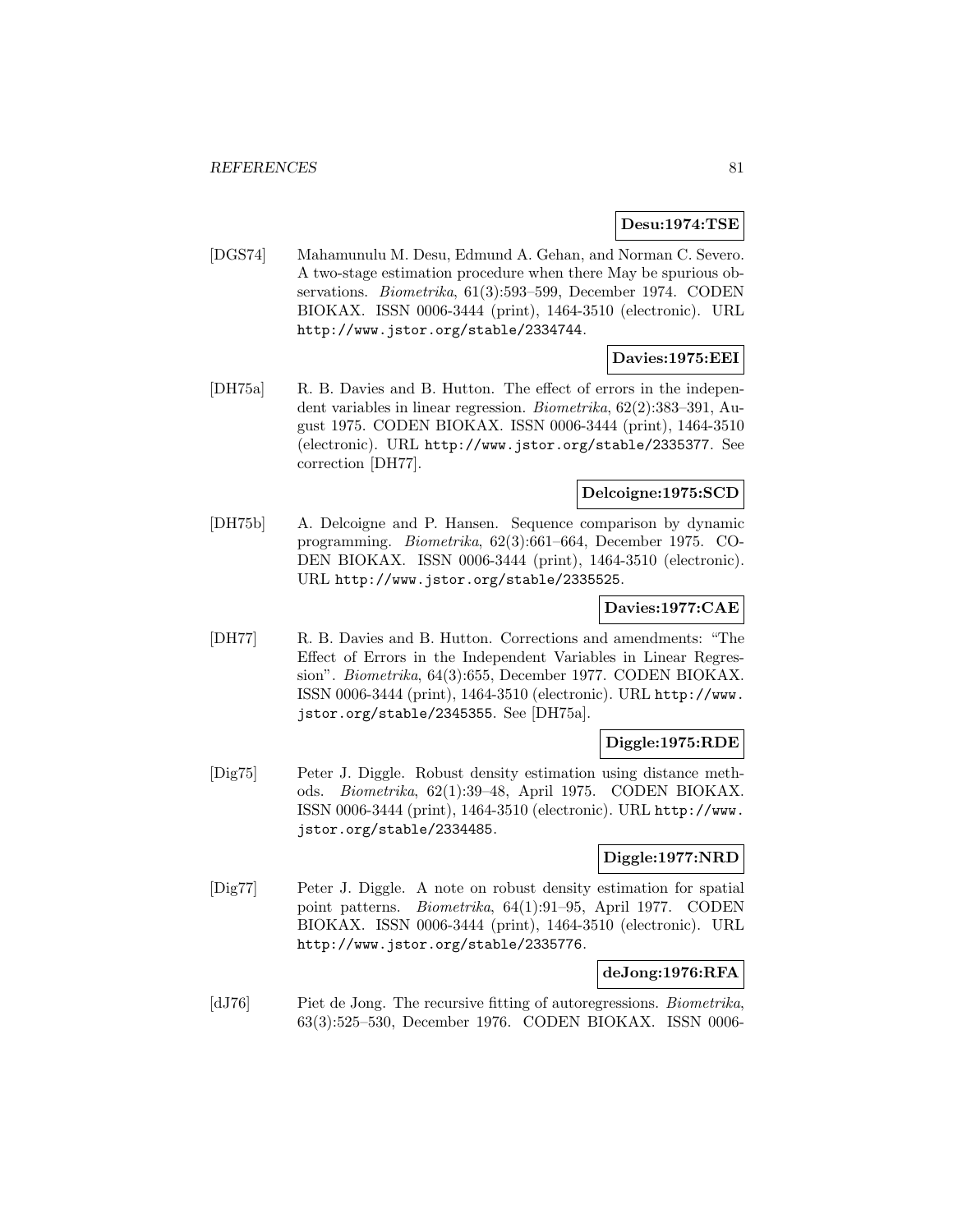3444 (print), 1464-3510 (electronic). URL http://www.jstor. org/stable/2335730.

#### **deGraft-Johnson:1973:EDM**

[dJS73] K. T. deGraft Johnson and J. Sedransk. Estimation of domain means using two-phase sampling. Biometrika, 60(2):387–393, August 1973. CODEN BIOKAX. ISSN 0006-3444 (print), 1464-3510 (electronic). URL http://www.jstor.org/stable/2334552.

#### **Dolby:1972:MLE**

[DL72] G. R. Dolby and S. Lipton. Maximum likelihood estimation of the general nonlinear functional relationship with replicated observations and correlated errors. Biometrika, 59(1):121–129, April 1972. CODEN BIOKAX. ISSN 0006-3444 (print), 1464-3510 (electronic). URL http://www.jstor.org/stable/2334622.

## **Duncan:1973:MCS**

[DL73] G. T. Duncan and M. W. J. Layard. A Monte-Carlo study of asymptotically robust tests for correlation coefficients. Biometrika, 60(3):551–558, December 1973. CODEN BIOKAX. ISSN 0006- 3444 (print), 1464-3510 (electronic). URL http://www.jstor. org/stable/2335004.

## **David:1972:PFR**

[DLB72] H. A. David, P. A. Lachenbruch, and H. P. Brandis. The power function of range and Studentized range tests in normal samples. Biometrika, 59(1):161–168, April 1972. CODEN BIOKAX. ISSN 0006-3444 (print), 1464-3510 (electronic). URL http://www. jstor.org/stable/2334627.

#### **Davies:1979:SPS**

[DN79] Neville Davies and Paul Newbold. Some power studies of a portmanteau test of time series model specification. Biometrika, 66 (1):153–155, April 1979. CODEN BIOKAX. ISSN 0006-3444 (print), 1464-3510 (electronic). URL http://www.jstor.org/ stable/2335255.

## **Dolby:1976:URS**

[Dol76] G. R. Dolby. The ultrastructural relation: A synthesis of the functional and structural relations. Biometrika, 63(1):39–50, April 1976. CODEN BIOKAX. ISSN 0006-3444 (print), 1464-3510 (electronic). URL http://www.jstor.org/stable/2335082. See correction [DC77].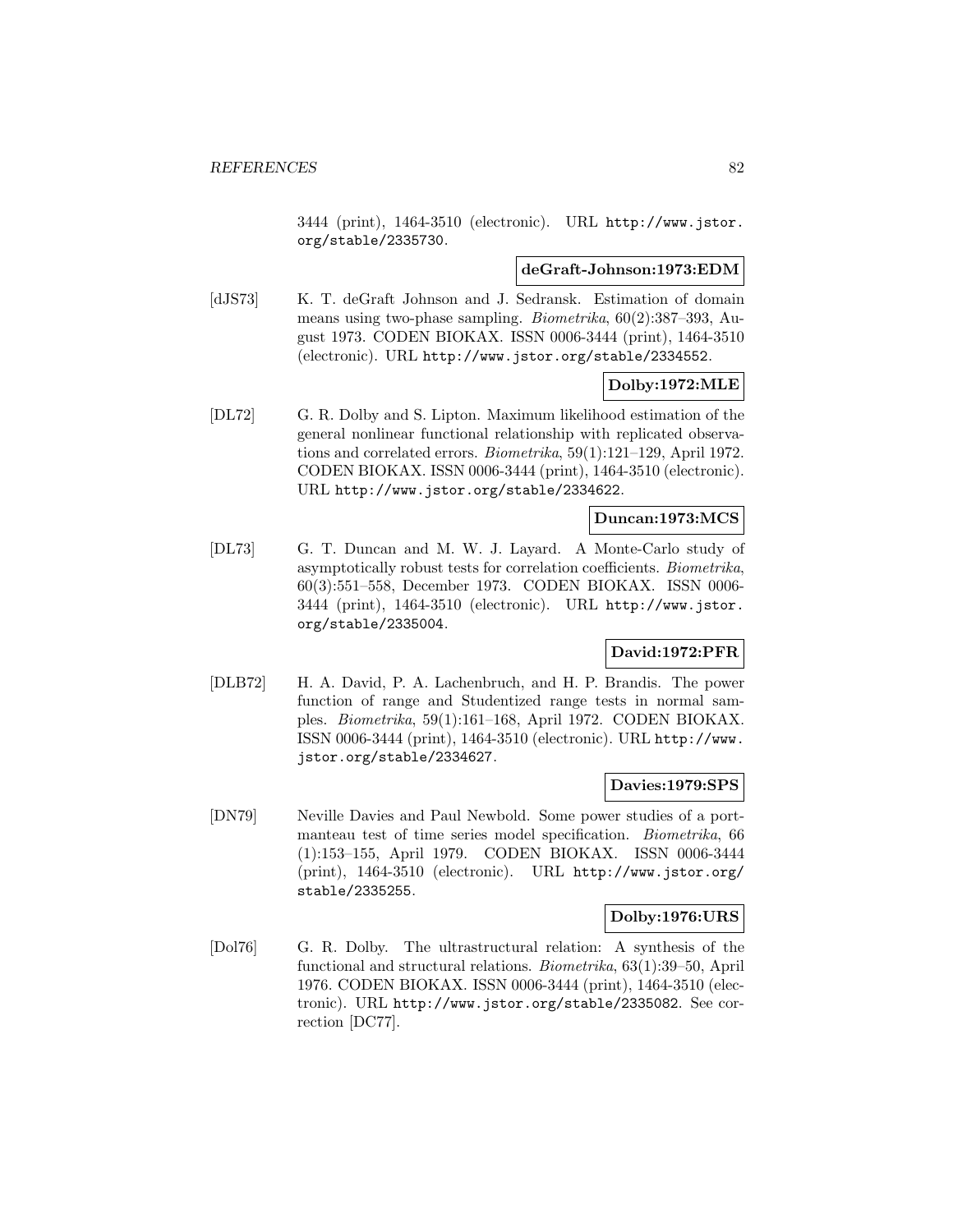## **Domb:1972:NSE**

[Dom72] C. Domb. A note on the series expansion method for clustering problems. Biometrika, 59(1):209–211, April 1972. CODEN BIOKAX. ISSN 0006-3444 (print), 1464-3510 (electronic). URL http://www.jstor.org/stable/2334633.

## **Downs:1972:OS**

[Dow72] Thomas D. Downs. Orientation statistics. Biometrika, 59(3): 665–676, December 1972. CODEN BIOKAX. ISSN 0006-3444 (print), 1464-3510 (electronic). URL http://www.jstor.org/ stable/2334817.

## **Downton:1976:NTB**

[Dow76] F. Downton. Nonparametric tests for block experiments. Biometrika, 63(1):137–141, April 1976. CODEN BIOKAX. ISSN 0006-3444 (print), 1464-3510 (electronic). URL http://www. jstor.org/stable/2335094.

## **Daw:1972:SHP**

[DP72] R. H. Daw and E. S. Pearson. Studies in the history of probability and statistics. XXX. Abraham de Moivre's 1733 derivation of the normal curve: a bibliographical note. Biometrika, 59(3):677–680, December 1972. CODEN BIOKAX. ISSN 0006-3444 (print), 1464- 3510 (electronic). URL http://www.jstor.org/stable/2334818.

## **DAgostino:1973:TDN**

[DP73] Ralph D'Agostino and E. S. Pearson. Tests for departure from normality. Empirical results for the distributions of  $b_2$  and  $\sqrt{b_1}$ . Biometrika, 60(3):613–622, December 1973. CODEN BIOKAX. ISSN 0006-3444 (print), 1464-3510 (electronic). URL http://www. jstor.org/stable/2335012. See correction [DP74].

## **DAgostino:1974:CAT**

[DP74] R. D'Agostino and E. S. Pearson. Corrections and amendments: "Tests for departure from normality. Empirical results for the distributions of  $b_2$  and  $\sqrt{b_1}$ " (*Biometrika* **60** (1973), 613–622). Biometrika, 61(3):647, December 1974. CODEN BIOKAX. ISSN 0006-3444 (print), 1464-3510 (electronic). URL http://www. jstor.org/stable/2334757. See [DP73].

## **Deshpande:1977:MSM**

[DPA77] M. N. Deshpande and S. G. Prabhu-Ajgaonkar. On multitrial sampling methods. Biometrika, 64(2):422–424, August 1977. CODEN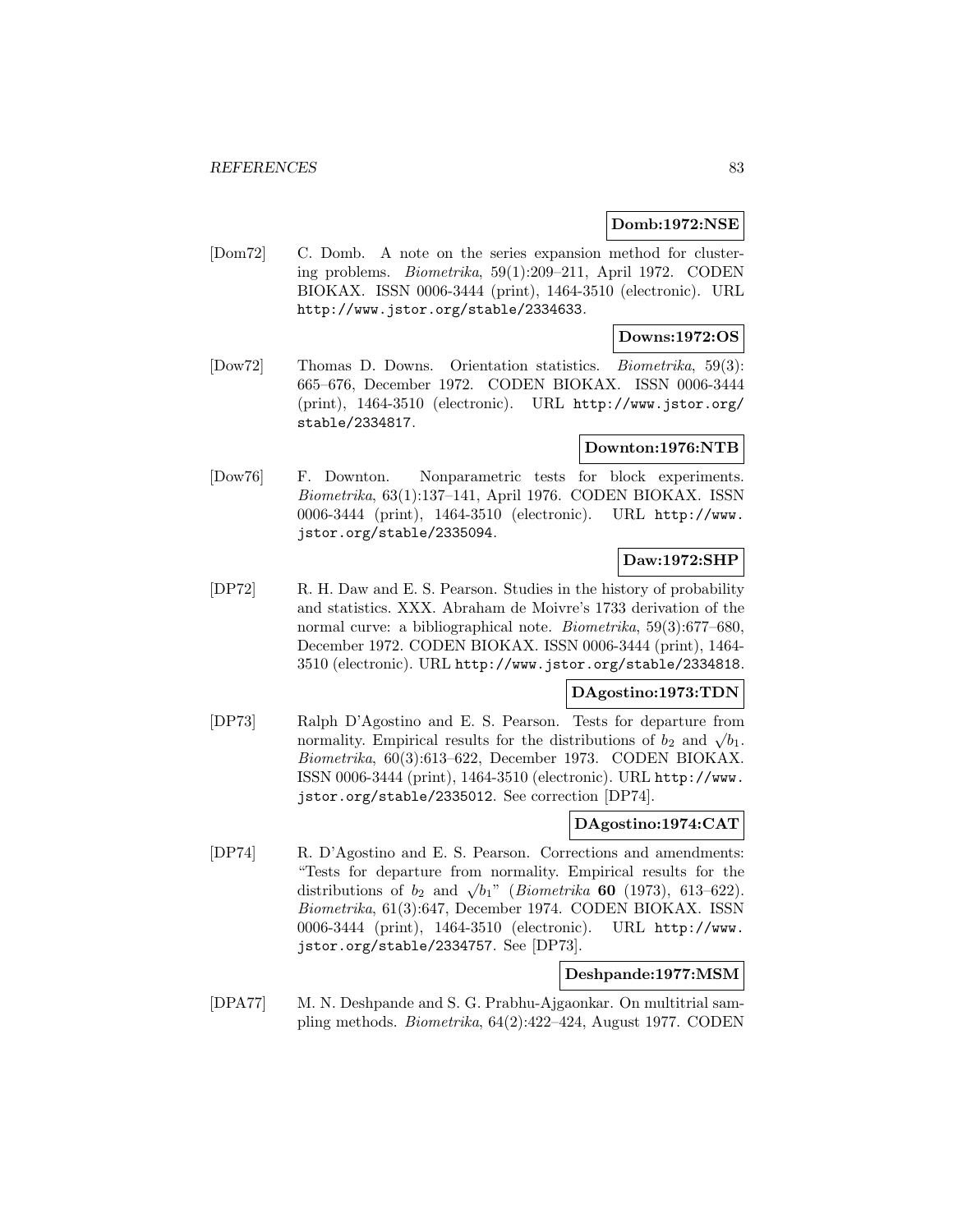BIOKAX. ISSN 0006-3444 (print), 1464-3510 (electronic). URL http://www.jstor.org/stable/2335712.

# **Davies:1974:CAM**

[DPF74a] N. Davies, M. B. Pate, and M. G. Frost. Corrections and amendments: "Maximum Autocorrelations for Moving Average Processes". Biometrika, 61(3):647, December 1974. CODEN BIOKAX. ISSN 0006-3444 (print), 1464-3510 (electronic). URL http://www.jstor.org/stable/2334758. See [DPF74b].

## **Davies:1974:MAM**

[DPF74b] N. Davies, M. B. Pate, and M. G. Frost. Maximum autocorrelations for moving average processes. Biometrika, 61(1):199–200, April 1974. CODEN BIOKAX. ISSN 0006-3444 (print), 1464-3510 (electronic). URL http://www.jstor.org/stable/2334307. See correction [DPF74a].

## **Darroch:1973:TIR**

[DR73] J. N. Darroch and D. Ratcliff. Tests of F-independence with reference to quasi-independence and Waite's fingerprint data. Biometrika, 60(2):395–401, August 1973. CODEN BIOKAX. ISSN 0006-3444 (print), 1464-3510 (electronic). URL http://www. jstor.org/stable/2334553.

## **DAgostino:1974:PGT**

[DR74] Ralph B. D'Agostino and Bernard Rosman. The power of Geary's test of normality. Biometrika, 61(1):181–184, April 1974. CODEN BIOKAX. ISSN 0006-3444 (print), 1464-3510 (electronic). URL http://www.jstor.org/stable/2334302.

## **Desu:1968:FSS**

[DS68] M. Mahamunulu Desu and Milton Sobel. A fixed subset-size approach to the selection problem. Biometrika, 55(2):401–410, July 1968. CODEN BIOKAX. ISSN 0006-3444 (print), 1464-3510 (electronic). URL http://www.jstor.org/stable/2334883. See correction [DS76a].

## **Dawid:1972:ECI**

[DS72] A. P. Dawid and M. Stone. Expectation consistency of inverse probability distributions. Biometrika, 59(2):486–489, August 1972. CODEN BIOKAX. ISSN 0006-3444 (print), 1464-3510 (electronic). URL http://www.jstor.org/stable/2334599.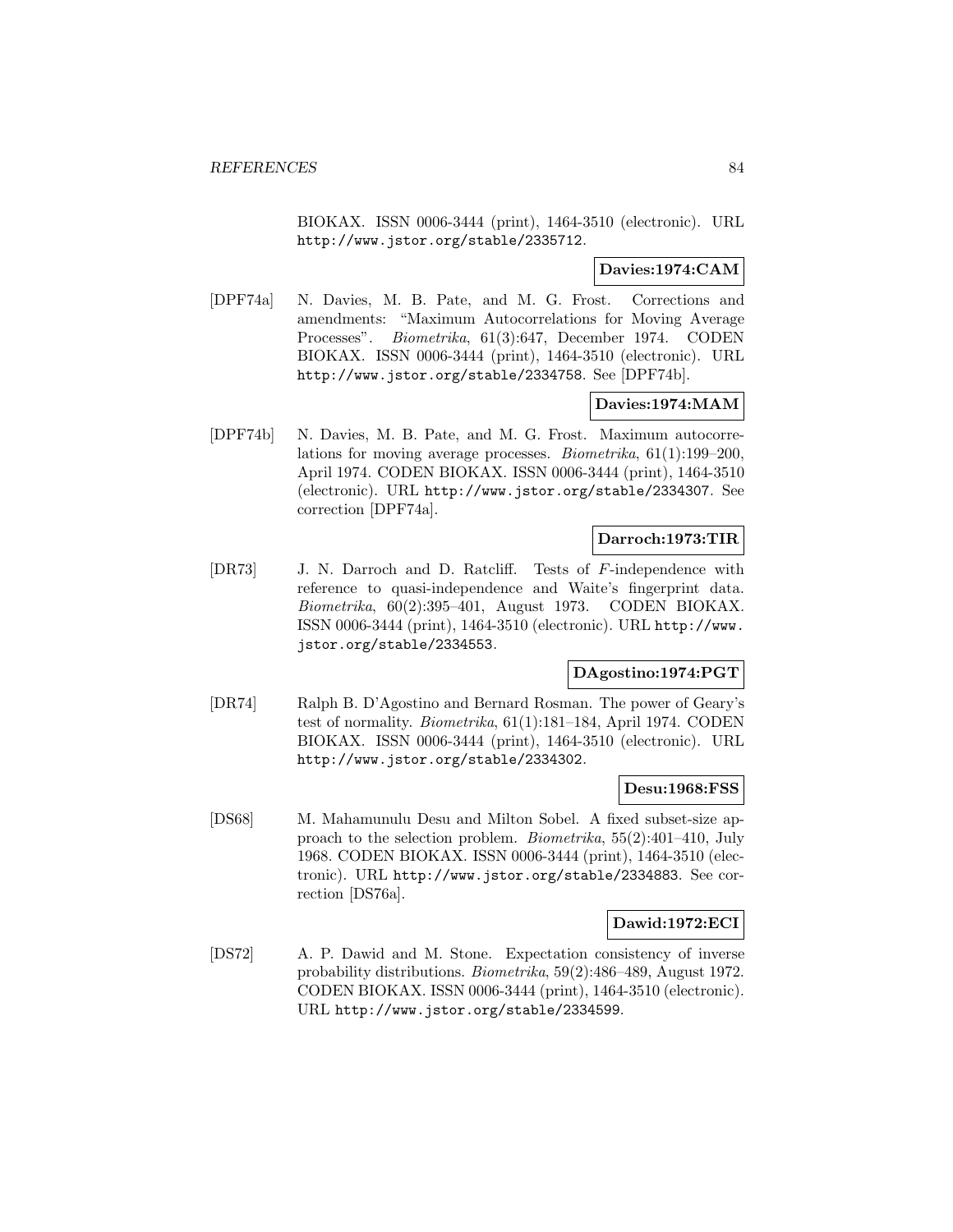#### **Davidson:1973:BAP**

[DS73] Roger R. Davidson and Daniel L. Solomon. A Bayesian approach to paired comparison experimentation. Biometrika, 60(3):477–487, December 1973. CODEN BIOKAX. ISSN 0006-3444 (print), 1464- 3510 (electronic). URL http://www.jstor.org/stable/2334996.

## **DeRouen:1975:MPC**

[DS75] T. A. DeRouen and Y. R. Sarma.  $G_1$ -minimax procedures for the case of prior distributions in discriminant analysis. Biometrika, 62(2):403–406, August 1975. CODEN BIOKAX. ISSN 0006- 3444 (print), 1464-3510 (electronic). URL http://www.jstor. org/stable/2335380.

## **Desu:1976:CAF**

[DS76a] M. M. Desu and Milton Sobel. Corrections and amendments: "A fixed subset-size approach to the selection problem" (Biometrika **55** (1968), 401–410). Biometrika, 63(3):685, December 1976. CO-DEN BIOKAX. ISSN 0006-3444 (print), 1464-3510 (electronic). URL http://www.jstor.org/stable/2335756. See [DS68].

#### **Doksum:1976:PCG**

[DS76b] Kjell A. Doksum and Gerald L. Sievers. Plotting with confidence: Graphical comparisons of two populations. Biometrika, 63(3):421–434, December 1976. CODEN BIOKAX. ISSN 0006- 3444 (print), 1464-3510 (electronic). URL http://www.jstor. org/stable/2335720.

# **DAgostino:1971:SPP**

[DT71] Ralph B. D'Agostino and Gary L. Tietjen. Simulation probability points of  $b_2$  for small samples. *Biometrika*, 58(3):669–672, December 1971. CODEN BIOKAX. ISSN 0006-3444 (print), 1464-3510 (electronic). URL http://www.jstor.org/stable/2334404.

# **Draper:1972:RPU**

[DT72] Norman R. Draper and David E. Tierney. Regions of positive and unimodal series expansion of the Edgeworth and Gram-Charlier approximations. Biometrika, 59(2):463–465, August 1972. CODEN BIOKAX. ISSN 0006-3444 (print), 1464-3510 (electronic). URL http://www.jstor.org/stable/2334591.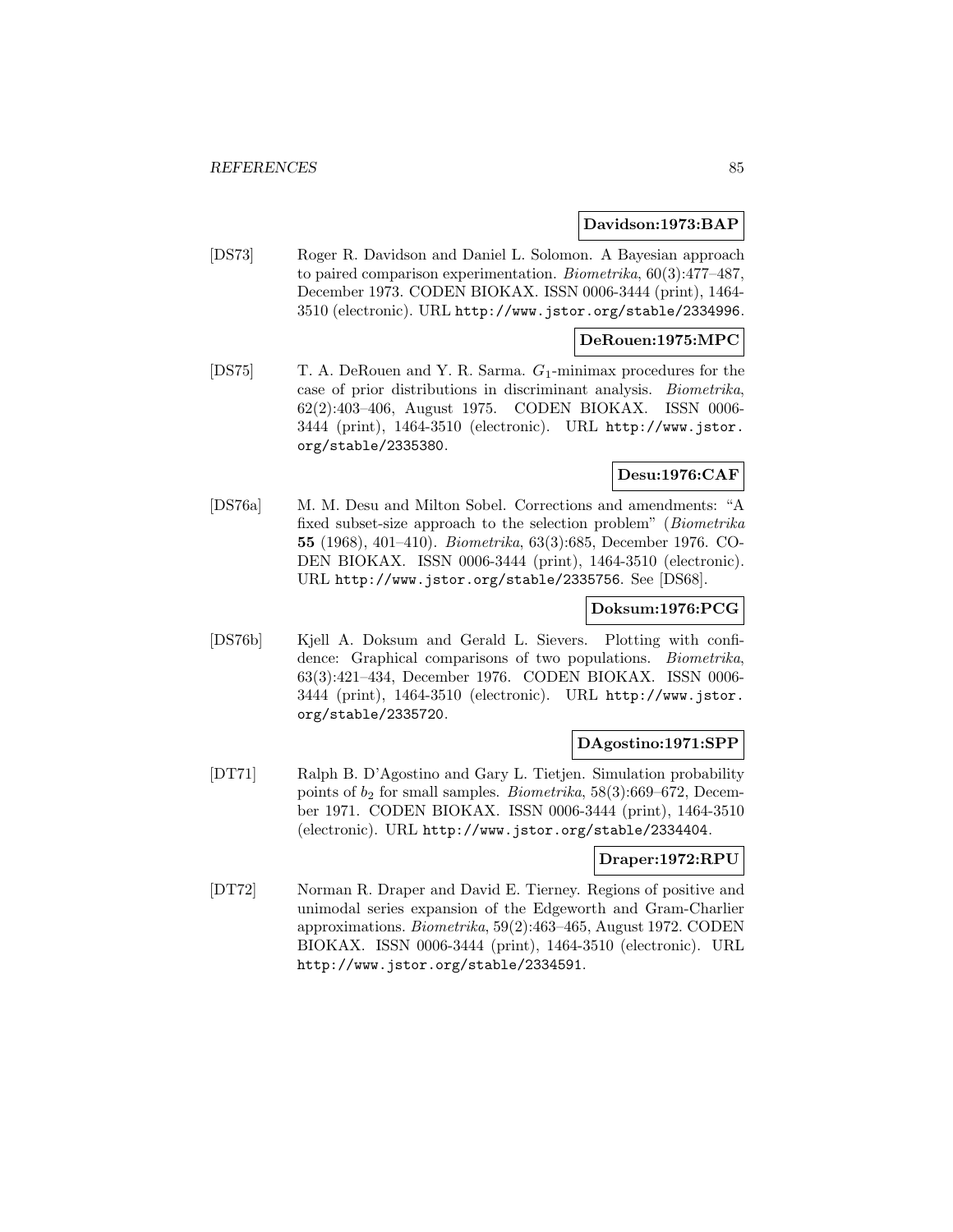#### **DAgostino:1973:AND**

[DT73] Ralph B. D'Agostino and Gary L. Tietjen. Approaches to the raiph B. D'Agostino and Gary L. Tietjen. Approacnes to the<br>null distribution of  $\sqrt{b_1}$ . Biometrika, 60(1):169–173, April 1973. CODEN BIOKAX. ISSN 0006-3444 (print), 1464-3510 (electronic). URL http://www.jstor.org/stable/2334918.

## **Duran:1976:CLS**

[DTL76] B. S. Duran, W. S. Tsai, and T. O. Lewis. A class of locationscale nonparametric tests. Biometrika, 63(1):173–176, April 1976. CODEN BIOKAX. ISSN 0006-3444 (print), 1464-3510 (electronic). URL http://www.jstor.org/stable/2335099.

## **Davies:1977:SLB**

[DTN77] N. Davies, C. M. Triggs, and P. Newbold. Significance levels of the Box-Pierce portmanteau statistic in finite samples. Biometrika, 64(3):517–522, December 1977. CODEN BIOKAX. ISSN 0006- 3444 (print), 1464-3510 (electronic). URL http://www.jstor. org/stable/2345327.

## **Dunsmore:1976:APA**

[Dun76] I. R. Dunsmore. Asymptotic prediction analysis. Biometrika, 63 (3):627–630, December 1976. CODEN BIOKAX. ISSN 0006- 3444 (print), 1464-3510 (electronic). URL http://www.jstor. org/stable/2335744.

## **Durbin:1975:KST**

[Dur75] James Durbin. Kolmogorov–Smirnov tests when parameters are estimated with applications to tests of exponentiality and tests on spacings. Biometrika, 62(1):5–22, April 1975. CODEN BIOKAX. ISSN 0006-3444 (print), 1464-3510 (electronic). URL http://www. jstor.org/stable/2334482.

## **Dutt:1973:RMN**

[Dut73] John E. Dutt. A representation of multivariate normal probability integrals by integral transforms. Biometrika, 60(3):637–645, December 1973. CODEN BIOKAX. ISSN 0006-3444 (print), 1464- 3510 (electronic). URL http://www.jstor.org/stable/2335015.

## **Dutt:1975:CPI**

[Dut75] John E. Dutt. On computing the probability integral of a general multivariate t. Biometrika, 62(1):201–205, April 1975. CODEN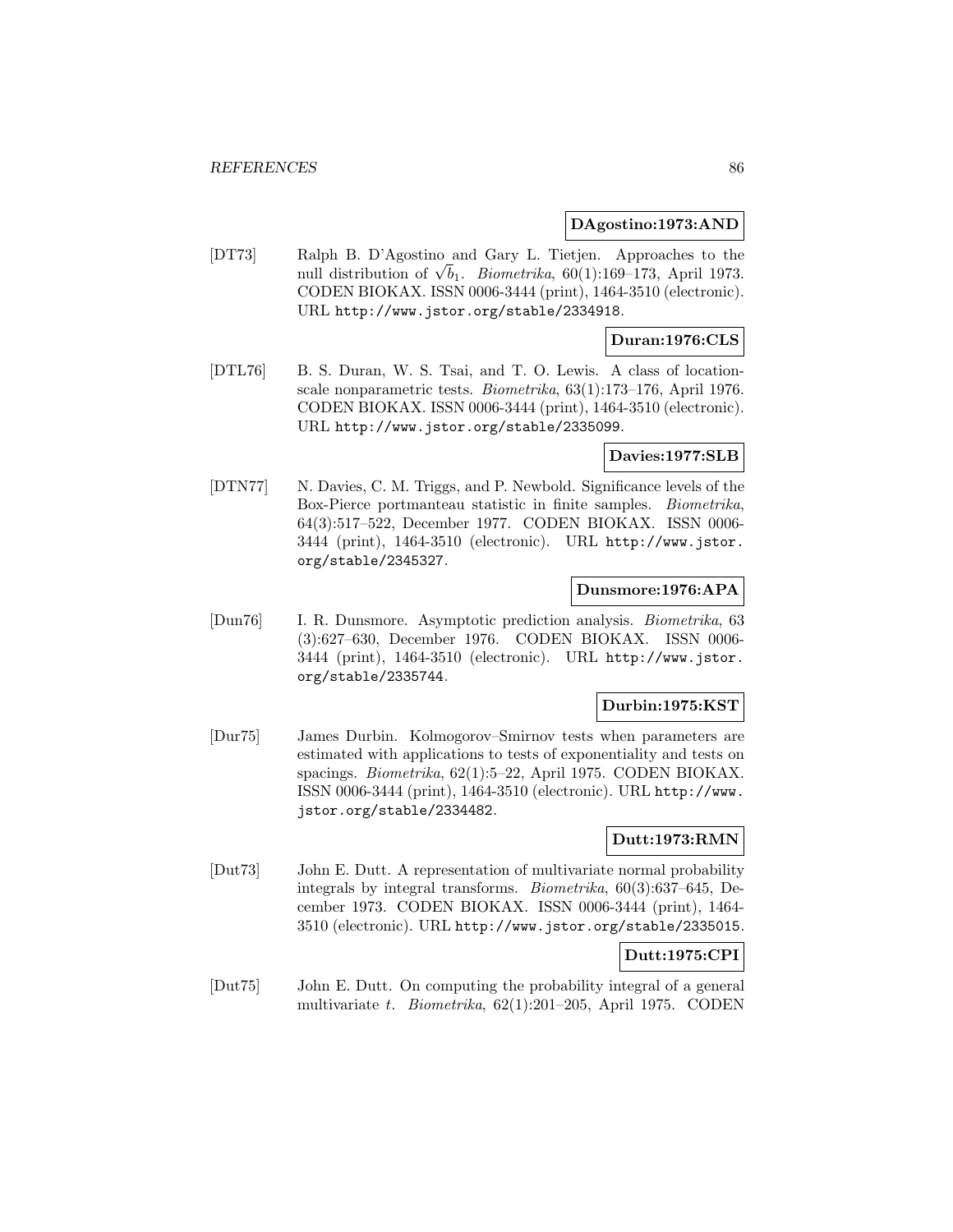BIOKAX. ISSN 0006-3444 (print), 1464-3510 (electronic). URL http://www.jstor.org/stable/2334504.

## **Durbin:1971:TSC**

[DW71] J. Durbin and G. S. Watson. Testing for serial correlation in least squares regression. III. Biometrika, 58(1):1–19, April 1971. CO-DEN BIOKAX. ISSN 0006-3444 (print), 1464-3510 (electronic). URL http://www.jstor.org/stable/2334313.

# **Dyer:1974:CTN**

[Dye74] Alan R. Dyer. Comparisons of tests for normality with a cautionary note. Biometrika, 61(1):185–189, April 1974. CODEN BIOKAX. ISSN 0006-3444 (print), 1464-3510 (electronic). URL http://www. jstor.org/stable/2334303.

## **Eaves:1978:THF**

[EB78] David Eaves and A. H. Burr. The threshold hypothesis for flash perception. Biometrika, 65(3):503–509, December 1978. CODEN BIOKAX. ISSN 0006-3444 (print), 1464-3510 (electronic). URL http://www.jstor.org/stable/2335901.

## **Edwards:1973:LTL**

[Edw73] A. W. F. Edwards. The likelihood treatment of linear regression. Biometrika, 60(1):73–77, April 1973. CODEN BIOKAX. ISSN 0006-3444 (print), 1464-3510 (electronic). URL http://www. jstor.org/stable/2334907.

## **Efron:1971:FSE**

[Efr71] Bradley Efron. Forcing a sequential experiment to be balanced. Biometrika, 58(3):403–417, December 1971. CODEN BIOKAX. ISSN 0006-3444 (print), 1464-3510 (electronic). URL http://www. jstor.org/stable/2334377.

## **Efron:1979:RLB**

[Efr79] B. Efron. The 1977 Rietz Lecture: Bootstrap methods: Another look at the jackknife. Annals of Statistics, 7(1):1–26, January 1979. CODEN ASTSC7. ISSN 0090-5364 (print), 2168-8966 (electronic). URL http://www.jstor.org/stable/2958830. See [Que49, Que56, Tuk58, Mil74].

## **Efron:1978:RC**

[EH78a] B. Efron and D. V. Hinkley. Reply to comments. *Biometrika*, 65(3):487, December 1978. CODEN BIOKAX. ISSN 0006-3444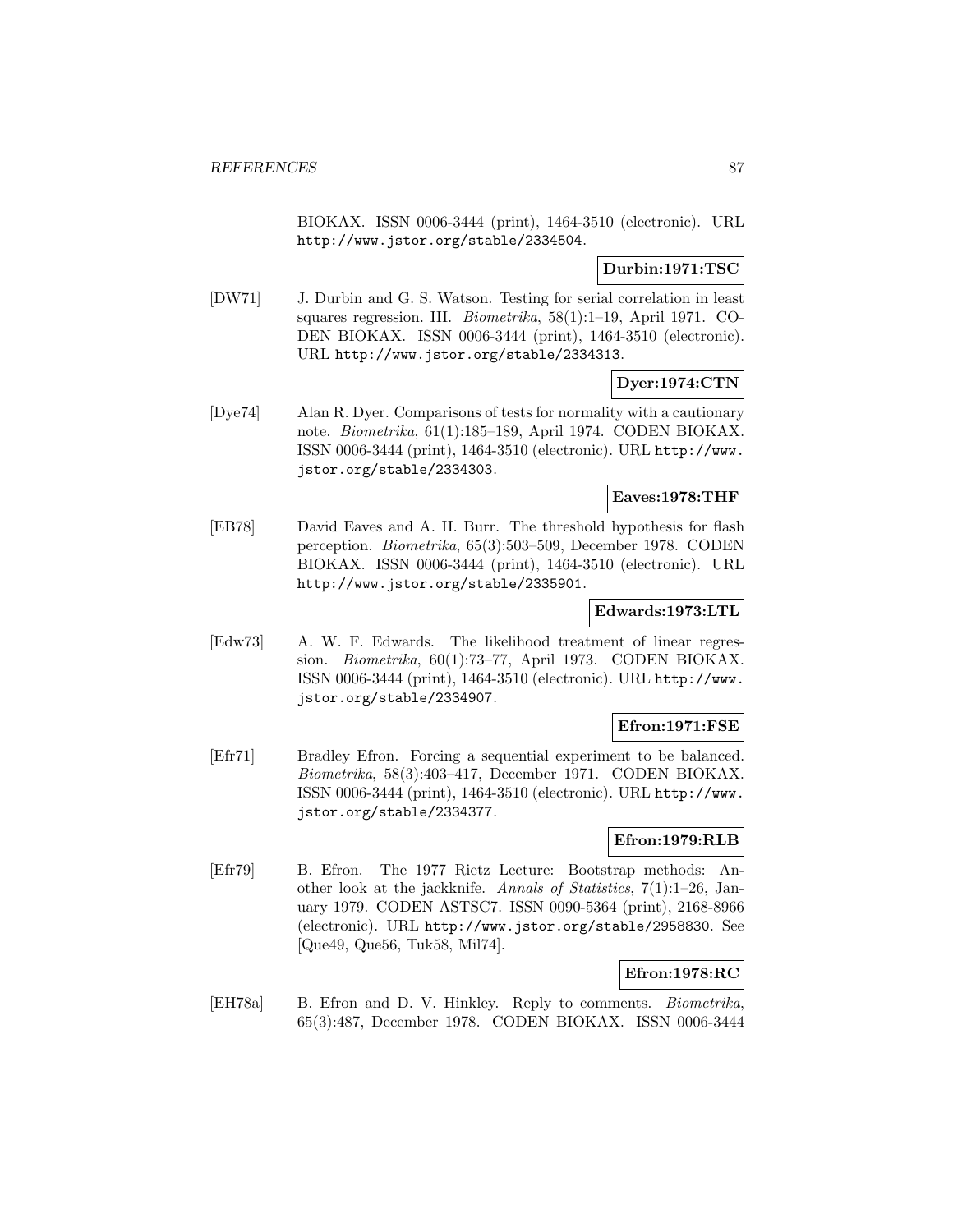(print), 1464-3510 (electronic). URL http://www.jstor.org/ stable/2335898.

## **Efron:1978:AAM**

[EH78b] Bradley Efron and David V. Hinkley. Assessing the accuracy of the maximum likelihood estimator: Observed versus expected Fisher information. Biometrika, 65(3):457–482, December 1978. CODEN BIOKAX. ISSN 0006-3444 (print), 1464-3510 (electronic). URL http://www.jstor.org/stable/2335893. See comments [BN78, Jam78, Rob78a, Spr78] and reply [EH78a].

# **Ergle:1972:NEB**

[EK72] William D. Ergle and Richard G. Krutchkoff. A nonparametric empirical Bayes estimator. Biometrika, 59(2):483–485, August 1972. CODEN BIOKAX. ISSN 0006-3444 (print), 1464-3510 (electronic). URL http://www.jstor.org/stable/2334598.

## **Ekbohm:1976:CMPa**

[Ekb76a] Gunnar Ekbohm. Comparing means in the paired case with missing data on one response. Biometrika, 63(1):169–172, April 1976. CODEN BIOKAX. ISSN 0006-3444 (print), 1464-3510 (electronic). URL http://www.jstor.org/stable/2335098.

## **Ekbohm:1976:CMPb**

[Ekb76b] Gunnar Ekbohm. On comparing means in the paired case with incomplete data on both responses. Biometrika, 63(2):299–304, August 1976. CODEN BIOKAX. ISSN 0006-3444 (print), 1464- 3510 (electronic). URL http://www.jstor.org/stable/2335623.

## **Elston:1975:CBC**

[Els75] R. C. Elston. On the correlation between correlations. Biometrika, 62(1):133–140, April 1975. CODEN BIOKAX. ISSN 0006-3444 (print), 1464-3510 (electronic). URL http://www.jstor.org/ stable/2334495.

## **Efron:1972:EBV**

[EM72] Bradley Efron and Carl Morris. Empirical Bayes on vector observations: An extension of Stein's method. Biometrika, 59(2):335–347, August 1972. CODEN BIOKAX. ISSN 0006-3444 (print), 1464- 3510 (electronic). URL http://www.jstor.org/stable/2334578.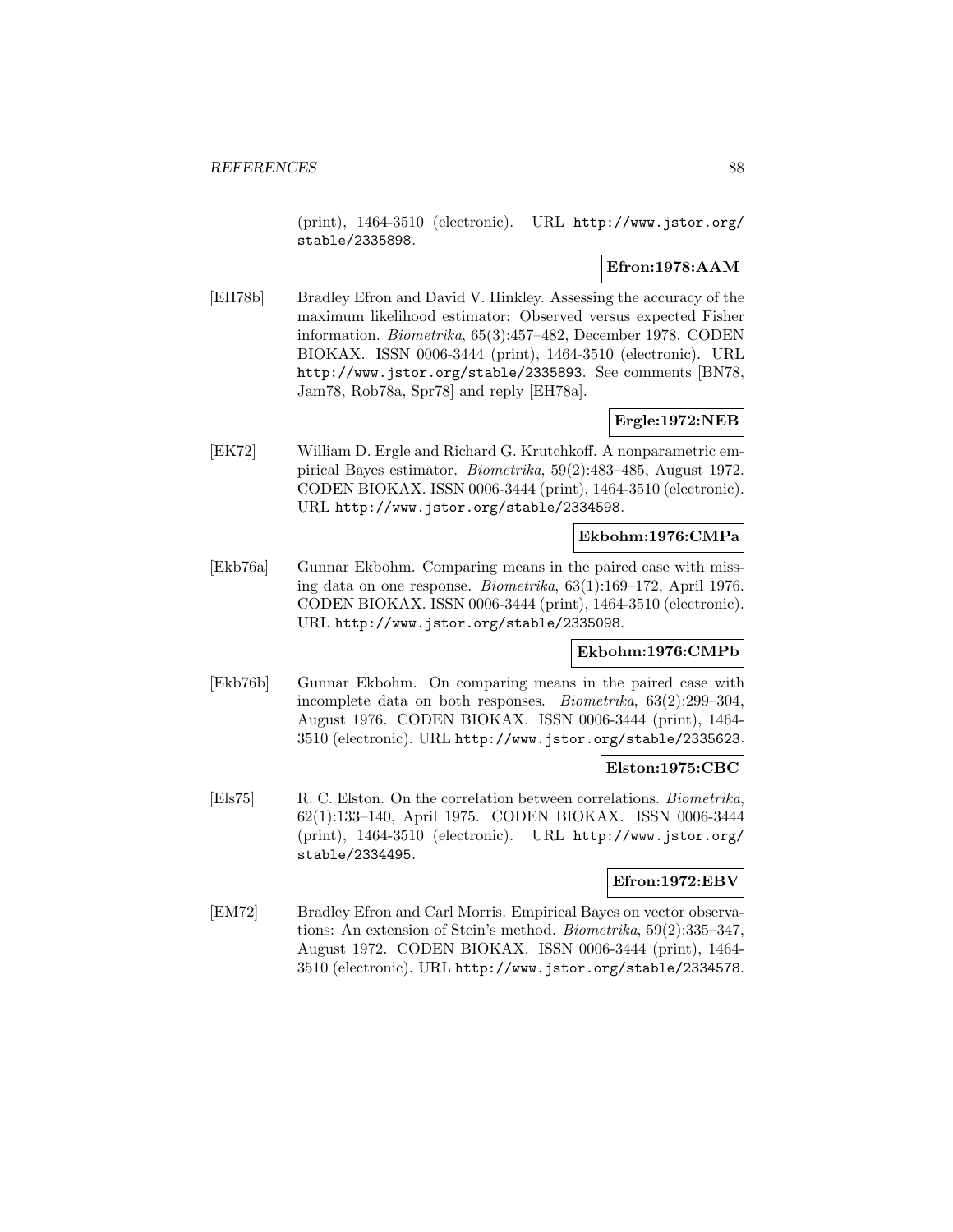#### **Engen:1974:SFM**

[Eng74] Steinar Engen. On species frequency models. Biometrika, 61 (2):263–270, August 1974. CODEN BIOKAX. ISSN 0006-3444 (print), 1464-3510 (electronic). URL http://www.jstor.org/ stable/2334353.

## **Engen:1975:NGS**

[Eng75] Steinar Engen. A note on the geometric series as a species frequency model. Biometrika, 62(3):697–699, December 1975. CO-DEN BIOKAX. ISSN 0006-3444 (print), 1464-3510 (electronic). URL http://www.jstor.org/stable/2335535.

## **Enis:1973:R**

[Eniz3] Peter Enis. On the relation  $E(X) = E\{E(X|Y)\}\$ . Biometrika, 60(2):432–433, August 1973. CODEN BIOKAX. ISSN 0006- 3444 (print), 1464-3510 (electronic). URL http://www.jstor. org/stable/2334563.

## **Eccleston:1975:COM**

[ER75] J. Eccleston and K. Russell. Connectedness and orthogonality in multi-factor designs. Biometrika, 62(2):341–345, August 1975. CO-DEN BIOKAX. ISSN 0006-3444 (print), 1464-3510 (electronic). URL http://www.jstor.org/stable/2335370.

## **Eccleston:1977:AON**

[ER77] J. A. Eccleston and K. G. Russell. Adjusted orthogonality in nonorthogonal designs. Biometrika, 64(2):339–345, August 1977. CODEN BIOKAX. ISSN 0006-3444 (print), 1464-3510 (electronic). URL http://www.jstor.org/stable/2335702.

#### **El-Sayyad:1973:BSE**

[ESF73] G. M. El-Sayyad and P. R. Freeman. Bayesian sequential estimation of a Poisson process rate. Biometrika, 60(2):289–296, August 1973. CODEN BIOKAX. ISSN 0006-3444 (print), 1464-3510 (electronic). URL http://www.jstor.org/stable/2334540.

#### **Efron:1976:ENU**

[ET76] Bradley Efron and Ronald Thisted. Estimating the number of unsen species: How many words did Shakespeare know? Biometrika, 63(3):435–447, December 1976. CODEN BIOKAX. ISSN 0006- 3444 (print), 1464-3510 (electronic). URL http://www.jstor. org/stable/2335721.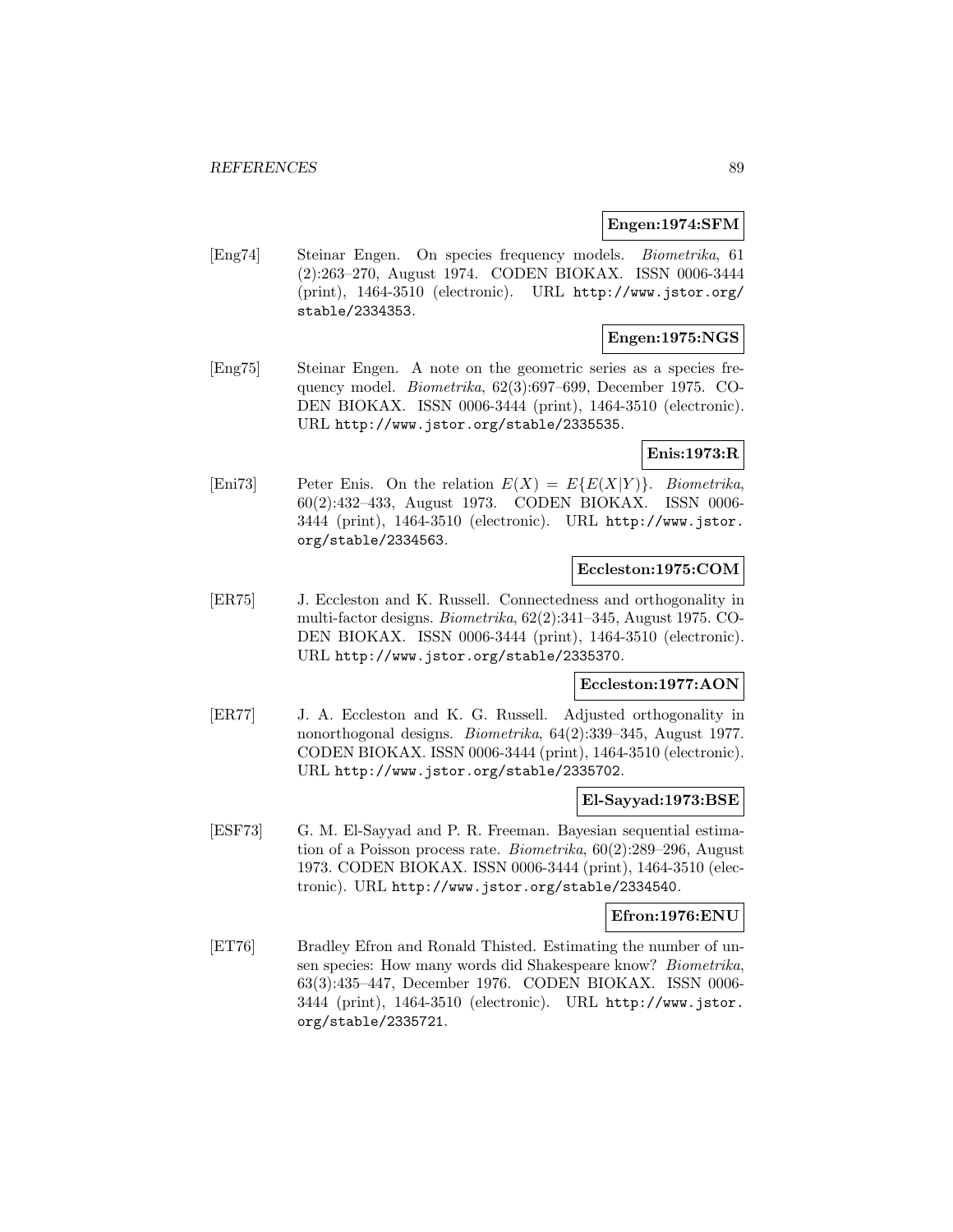#### **Farewell:1977:MBV**

[Far77] V. T. Farewell. A model for a binary variable with time-censored observations. Biometrika, 64(1):43–46, April 1977. CODEN BIOKAX. ISSN 0006-3444 (print), 1464-3510 (electronic). URL http://www.jstor.org/stable/2335768.

### **Farewell:1978:JES**

[Far78] V. T. Farewell. Jackknife estimation with structured data. Biometrika, 65(2):444–447, August 1978. CODEN BIOKAX. ISSN 0006-3444 (print), 1464-3510 (electronic). URL http://www. jstor.org/stable/2335229.

#### **Farewell:1979:SRE**

[Far79] V. T. Farewell. Some results on the estimation of logistic models based on retrospective data. Biometrika, 66(1):27–32, April 1979. CODEN BIOKAX. ISSN 0006-3444 (print), 1464-3510 (electronic). URL http://www.jstor.org/stable/2335238.

## **Fearn:1975:BAG**

[Fea75] T. Fearn. A Bayesian approach to growth curves. Biometrika, 62(1):89–100, April 1975. CODEN BIOKAX. ISSN 0006-3444 (print), 1464-3510 (electronic). URL http://www.jstor.org/ stable/2334490.

## **Fearn:1977:TSM**

[Fea77] T. Fearn. A two-stage model for growth curves which leads to Rao's covariance adjusted estimators. Biometrika, 64(1):141–143, April 1977. CODEN BIOKAX. ISSN 0006-3444 (print), 1464-3510 (electronic). URL http://www.jstor.org/stable/2335784.

#### **Fedorov:1974:RPC**

[Fed74] V. V. Fedorov. Regression problems with controllable variables subject to error. Biometrika, 61(1):49–56, April 1974. CODEN BIOKAX. ISSN 0006-3444 (print), 1464-3510 (electronic). URL http://www.jstor.org/stable/2334284.

#### **Fellner:1974:HEP**

[Fel74] William H. Fellner. Heuristic estimation of probability densities. Biometrika, 61(3):485–492, December 1974. CODEN BIOKAX. ISSN 0006-3444 (print), 1464-3510 (electronic). URL http://www. jstor.org/stable/2334730.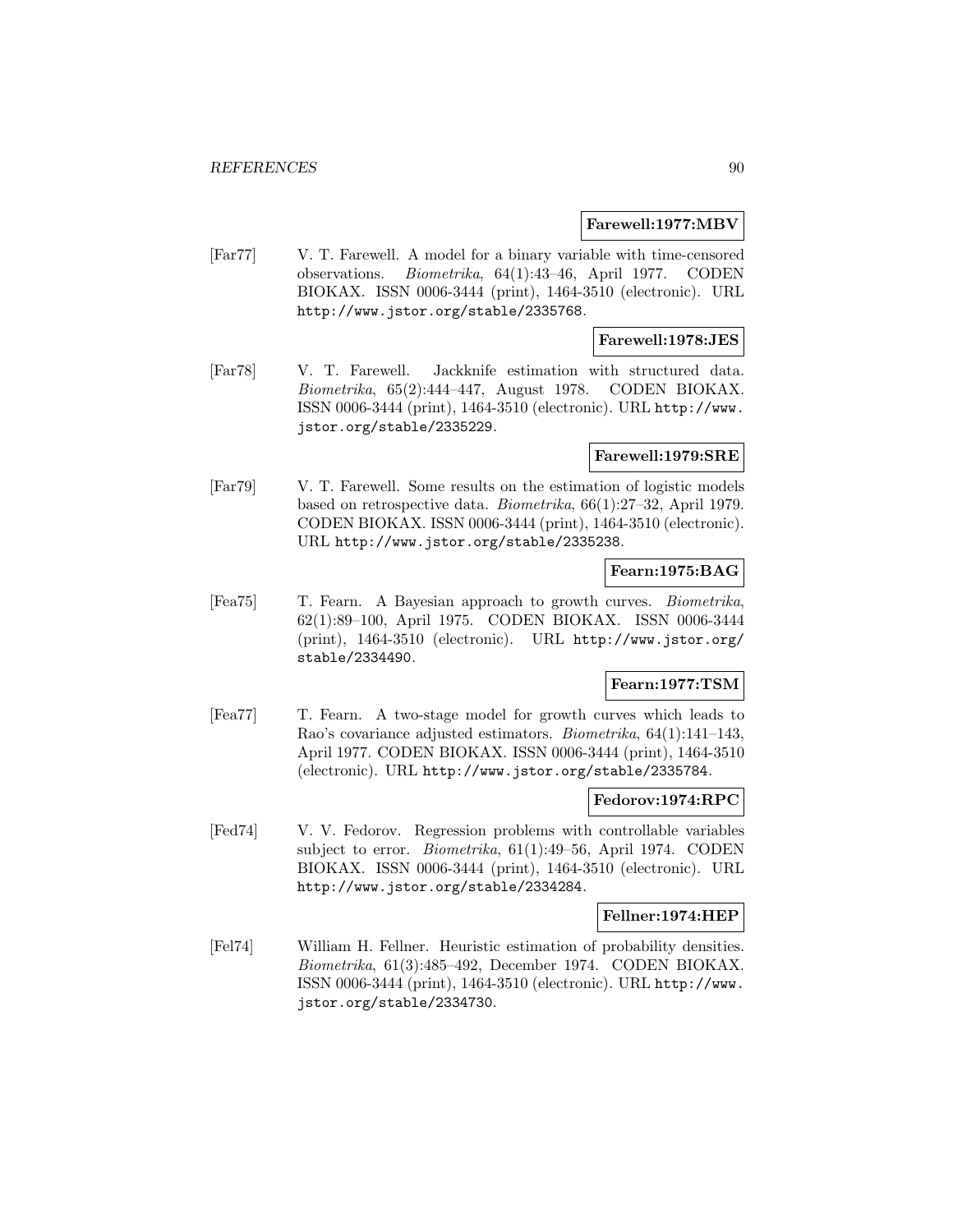#### **Feuerverger:1979:SMA**

[Feu79] Andrey Feuerverger. On some methods of analysis for weather experiments. Biometrika, 66(3):655–658, December 1979. CODEN BIOKAX. ISSN 0006-3444 (print), 1464-3510 (electronic). URL http://www.jstor.org/stable/2335188.

## **Finucan:1974:MTS**

[FGS74] H. M. Finucan, R. F. Galbraith, and M. Stone. Moments without tears in simple random sampling from a finite population. Biometrika, 61(1):151–154, April 1974. CODEN BIOKAX. ISSN 0006-3444 (print), 1464-3510 (electronic). URL http://www. jstor.org/stable/2334297.

## **Forsythe:1970:ECI**

[FH70a] Alan Forsythe and J. A. Hartigan. Efficiency of confidence intervals generated by repeated subsample calculations. Biometrika, 57(3):629–639, December 1970. CODEN BIOKAX. ISSN 0006- 3444 (print), 1464-3510 (electronic). URL http://www.jstor. org/stable/2334781.

## **Fryer:1970:RSE**

[FH70b] J. G. Fryer and D. Holt. On the robustness of the standard estimates of the exponential mean to contamination. Biometrika, 57(3):641–648, December 1970. CODEN BIOKAX. ISSN 0006- 3444 (print), 1464-3510 (electronic). URL http://www.jstor. org/stable/2334782.

# **Fienberg:1972:MRC**

[Fie72] Stephen E. Fienberg. The multiple recapture census for closed populations and incomplete  $2^k$  contingency tables. *Biometrika*, 59(3):591–603, December 1972. CODEN BIOKAX. ISSN 0006- 3444 (print), 1464-3510 (electronic). URL http://www.jstor. org/stable/2334810.

## **Finch:1979:DAP**

[Fin79a] Peter D. Finch. Description and analogy in the practice of statistics. Biometrika, 66(2):195–206, August 1979. CODEN BIOKAX. ISSN 0006-3444 (print), 1464-3510 (electronic). URL http://www. jstor.org/stable/2335647. See comments [Hea79, Kem79] and reply [Fin79b].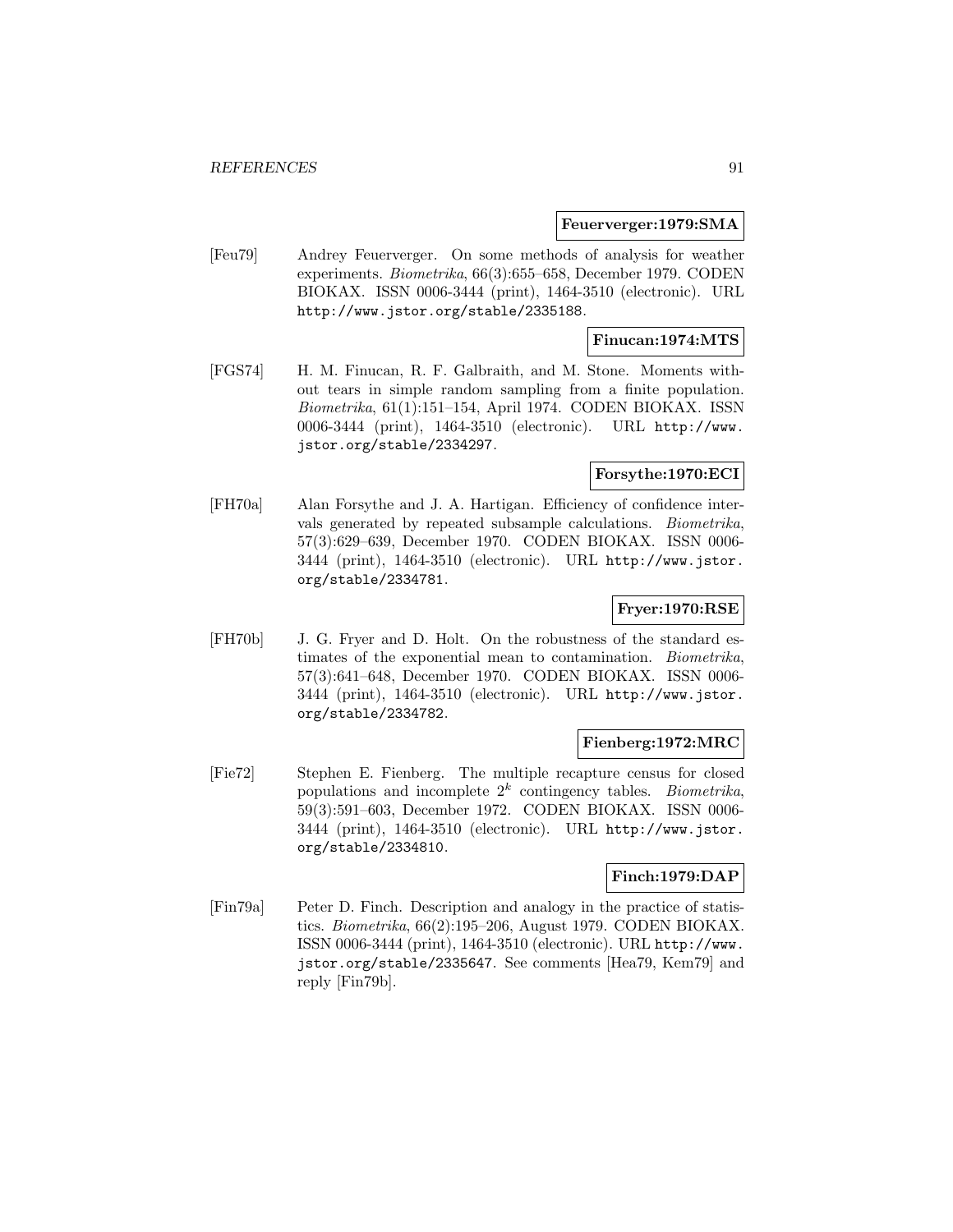## **Finch:1979:RC**

[Fin79b] Peter D. Finch. Reply to comments. Biometrika, 66(2):208, August 1979. CODEN BIOKAX. ISSN 0006-3444 (print), 1464-3510 (electronic). URL http://www.jstor.org/stable/2335650. See  $|Fin79a|$ .

## **Freeman:1972:TMS**

[FK72] Harold Freeman and Arnold M. Kuzmack. Tables of multivariate t in six and more dimensions. Biometrika, 59(1):217–219, April 1972. CODEN BIOKAX. ISSN 0006-3444 (print), 1464-3510 (electronic). URL http://www.jstor.org/stable/2334637.

#### **Flueck:1974:BSA**

[FK74] John A. Flueck and James F. Korsh. A branch search algorithm for maximum likelihood paired comparison ranking. Biometrika, 61(3):621–626, December 1974. CODEN BIOKAX. ISSN 0006- 3444 (print), 1464-3510 (electronic). URL http://www.jstor. org/stable/2334748.

## **Flehinger:1971:STA**

[FL71] B. J. Flehinger and T. A. Louis. Sequential treatment allocation in clinical trials. Biometrika, 58(3):419–426, December 1971. CODEN BIOKAX. ISSN 0006-3444 (print), 1464-3510 (electronic). URL http://www.jstor.org/stable/2334378.

## **Fienberg:1976:LLR**

[FL76] Stephen E. Fienberg and Kinley Larntz. Log linear representation for paired and multiple comparisons models. Biometrika, 63 (2):245–254, August 1976. CODEN BIOKAX. ISSN 0006-3444 (print), 1464-3510 (electronic). URL http://www.jstor.org/ stable/2335616.

## **Fryer:1972:CSM**

[FR72] J. G. Fryer and C. A. Robertson. A comparison of some methods for estimating mixed normal distributions. Biometrika, 59(3):639–648, December 1972. CODEN BIOKAX. ISSN 0006-3444 (print), 1464- 3510 (electronic). URL http://www.jstor.org/stable/2334815.

## **Feigin:1979:AAI**

[FR79] Paul D. Feigin and Benjamin Reiser. On asymptotic ancillarity and inference for Yule and regular nonergodic processes. Biometrika,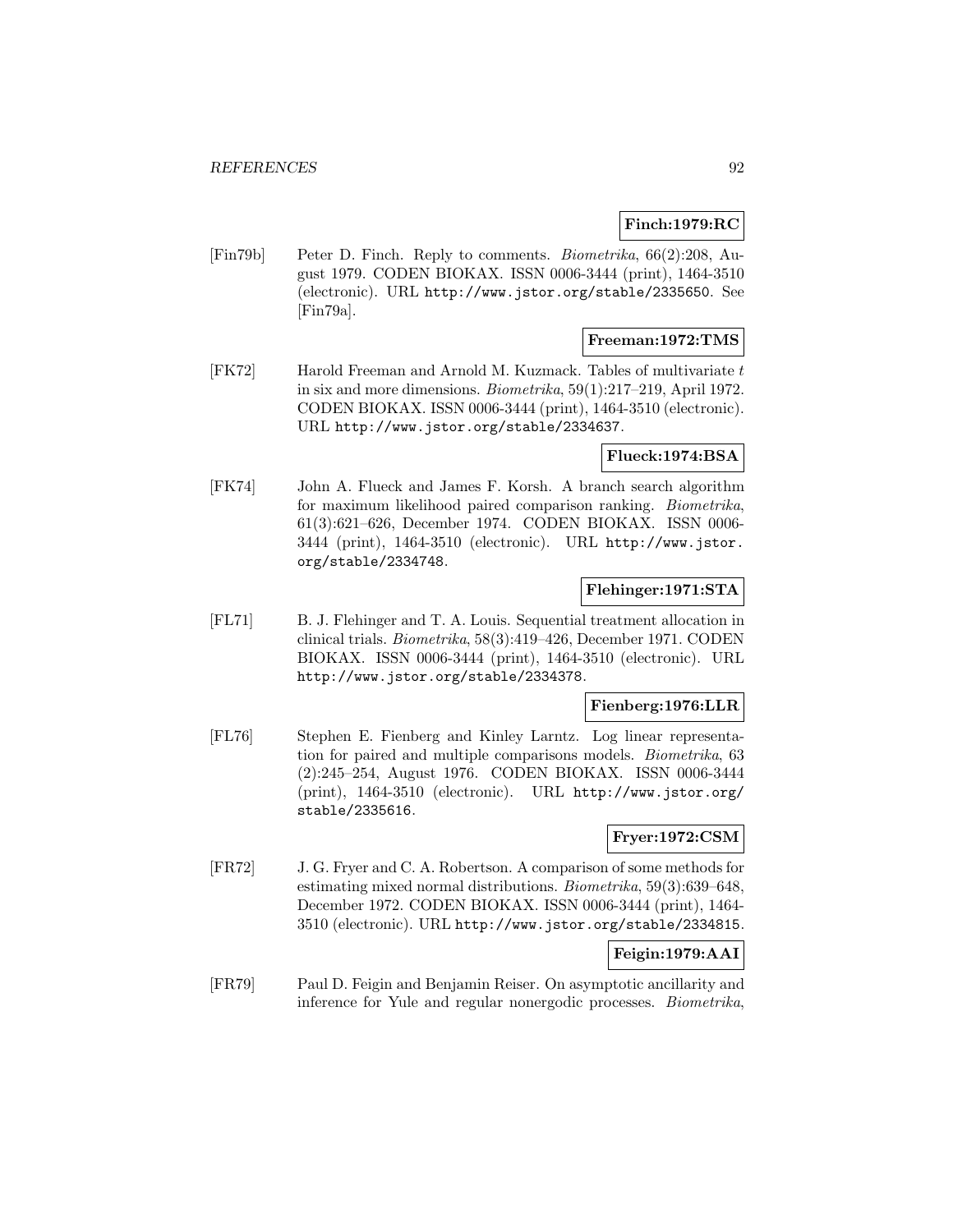66(2):279–283, August 1979. CODEN BIOKAX. ISSN 0006- 3444 (print), 1464-3510 (electronic). URL http://www.jstor. org/stable/2335659.

## **Freeman:1970:OBS**

[Fre70] P. R. Freeman. Optimal Bayesian sequential estimation of the median effective dose. Biometrika, 57(1):79–89, April 1970. CODEN BIOKAX. ISSN 0006-3444 (print), 1464-3510 (electronic). URL http://www.jstor.org/stable/2334938.

#### **Freeman:1972:SES**

[Fre72] P. R. Freeman. Sequential estimation of the size of a population. Biometrika, 59(1):9–17, April 1972. CODEN BIOKAX. ISSN 0006- 3444 (print), 1464-3510 (electronic). URL http://www.jstor. org/stable/2334610.

#### **Freeman:1973:EDU**

[Fre73a] G. H. Freeman. Experimental designs with unequal concurrences for estimating direct and remote effects of treatments. Biometrika, 60(3):559–563, December 1973. CODEN BIOKAX. ISSN 0006- 3444 (print), 1464-3510 (electronic). URL http://www.jstor. org/stable/2335005.

## **Freeman:1973:NCB**

[Fre73b] P. R. Freeman. A numerical comparison between sequential tagging and sequential recapture. Biometrika, 60(3):499–508, December 1973. CODEN BIOKAX. ISSN 0006-3444 (print), 1464-3510 (electronic). URL http://www.jstor.org/stable/2334998.

#### **Freeman:1973:SR**

[Fre73c] P. R. Freeman. Sequential recapture. Biometrika, 60(1):141–153, April 1973. CODEN BIOKAX. ISSN 0006-3444 (print), 1464-3510 (electronic). URL http://www.jstor.org/stable/2334916.

## **Freeman:1976:CMC**

[Fre76] G. H. Freeman. A cyclic method of constructing regular group divisible incomplete block designs. Biometrika, 63(3):555–558, December 1976. CODEN BIOKAX. ISSN 0006-3444 (print), 1464- 3510 (electronic). URL http://www.jstor.org/stable/2335735.

## **Finkelstein:1971:IGF**

[FS71] J. M. Finkelstein and R. E. Schafer. Improved goodness-of-fit tests. Biometrika, 58(3):641–645, December 1971. CODEN BIOKAX.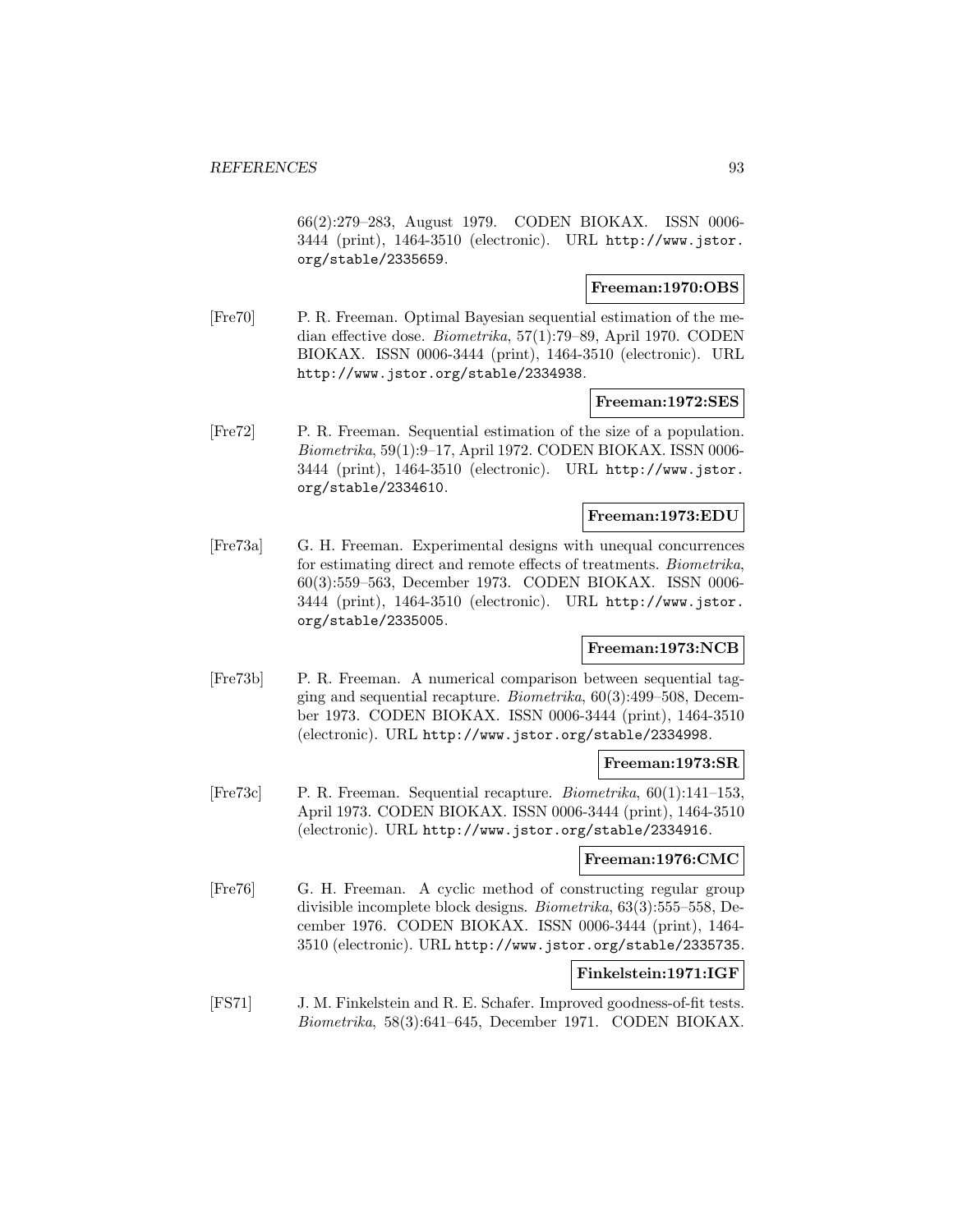ISSN 0006-3444 (print), 1464-3510 (electronic). URL http://www. jstor.org/stable/2334400.

## **Fujino:1979:THS**

[Fuj79] Yoritake Fujino. Tests for the homogeneity of a set of variances against ordered alternatives. Biometrika, 66(1):133–139, April 1979. CODEN BIOKAX. ISSN 0006-3444 (print), 1464-3510 (electronic). URL http://www.jstor.org/stable/2335252.

# **Fushimi:1973:IVS**

[Fus73] Masanori Fushimi. An improved version of a Sobel-Weiss playthe-winner procedure for selecting the better of two binomial populations. Biometrika, 60(3):517–523, December 1973. CODEN BIOKAX. ISSN 0006-3444 (print), 1464-3510 (electronic). URL http://www.jstor.org/stable/2335000.

## **Fisher:1971:ACP**

[FV71] Lloyd Fisher and John W. Van Ness. Admissible clustering procedures. Biometrika, 58(1):91–104, April 1971. CODEN BIOKAX. ISSN 0006-3444 (print), 1464-3510 (electronic). URL http://www. jstor.org/stable/2334320.

## **Fujikoshi:1979:EDC**

[FV79] Y. Fujikoshi and L. G. Veitch. Estimation of dimensionality in canonical correlation analysis. Biometrika, 66(2):345–351, August 1979. CODEN BIOKAX. ISSN 0006-3444 (print), 1464-3510 (electronic). URL http://www.jstor.org/stable/2335669.

## **Gabriel:1971:BGD**

[Gab71] K. R. Gabriel. The biplot graphic display of matrices with application to principal component analysis. Biometrika, 58(3):453–467, December 1971. CODEN BIOKAX. ISSN 0006-3444 (print), 1464- 3510 (electronic). URL http://www.jstor.org/stable/2334381.

## **Gail:1974:VSC**

[Gai74] Mitchell Gail. Value systems for comparing two independent multinomial trials. Biometrika, 61(1):91–100, April 1974. CODEN BIOKAX. ISSN 0006-3444 (print), 1464-3510 (electronic). URL http://www.jstor.org/stable/2334289.

# **Gart:1970:PIE**

[Gar70] John J. Gart. Point and interval estimation of the common odds ratio in the combination of  $2 \times 2$  tables with fixed marginals.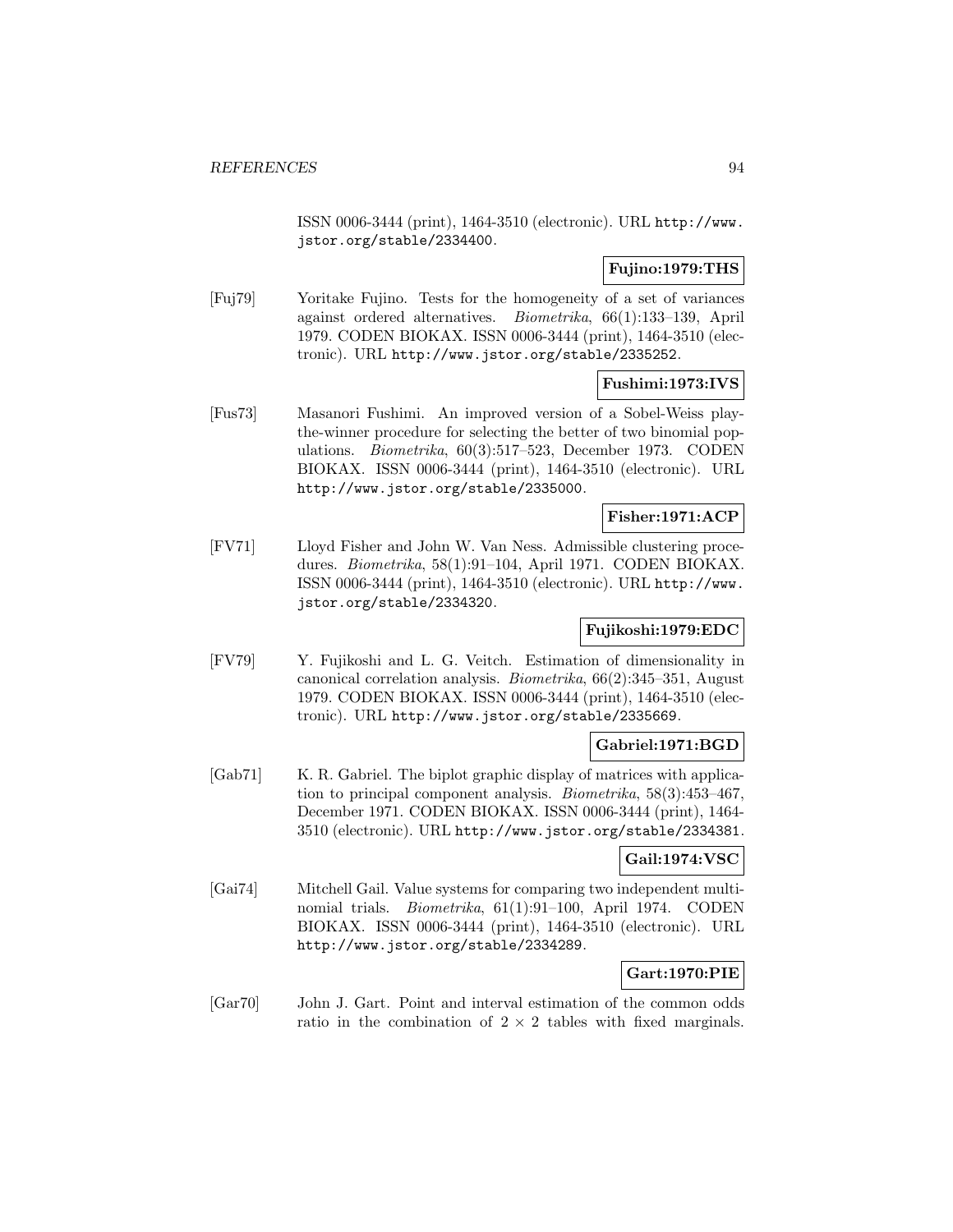Biometrika, 57(3):471–475, December 1970. CODEN BIOKAX. ISSN 0006-3444 (print), 1464-3510 (electronic). URL http://www. jstor.org/stable/2334765.

## **Gardner:1972:UER**

[Gar72a] M. J. Gardner. On using an estimated regression line in a second sample. Biometrika, 59(2):263–274, August 1972. CODEN BIOKAX. ISSN 0006-3444 (print), 1464-3510 (electronic). URL http://www.jstor.org/stable/2334571.

## **Gart:1972:ITC**

[Gar72b] John J. Gart. Interaction tests for  $2 \times s \times t$  contingency tables. Biometrika, 59(2):309–316, August 1972. CODEN BIOKAX. ISSN 0006-3444 (print), 1464-3510 (electronic). URL http://www. jstor.org/stable/2334575. See corrections and amendments [Gar73].

# **Gart:1973:CAI**

[Gar73] John J. Gart. Corrections and amendments: "Interaction Tests for  $2 \times s \times t$  Contingency Tables". *Biometrika*, 60(2):435, August 1973. CODEN BIOKAX. ISSN 0006-3444 (print), 1464-3510 (electronic). URL http://www.jstor.org/stable/2334565. See [Gar72b].

#### **Gasser:1975:GFT**

[Gas75] Theo Gasser. Goodness-of-fit tests for correlated data. Biometrika, 62(3):563–570, December 1975. CODEN BIOKAX. ISSN 0006- 3444 (print), 1464-3510 (electronic). URL http://www.jstor. org/stable/2335511.

## **Gunel:1974:BFI**

[GD74] Erdogan Gûnel and James Dickey. Bayes factors for independence in contingency tables. Biometrika, 61(3):545–557, December 1974. CODEN BIOKAX. ISSN 0006-3444 (print), 1464-3510 (electronic). URL http://www.jstor.org/stable/2334738.

## **Geary:1936:MRM**

[Gea36] R. C. Geary. Moments of the ratio of the mean deviation to the standard deviation for normal samples. Biometrika, 28(3/4): 295–307, December 1936. CODEN BIOKAX. ISSN 0006-3444 (print), 1464-3510 (electronic). URL http://www.jstor.org/ stable/2333953. See comments [SBL79].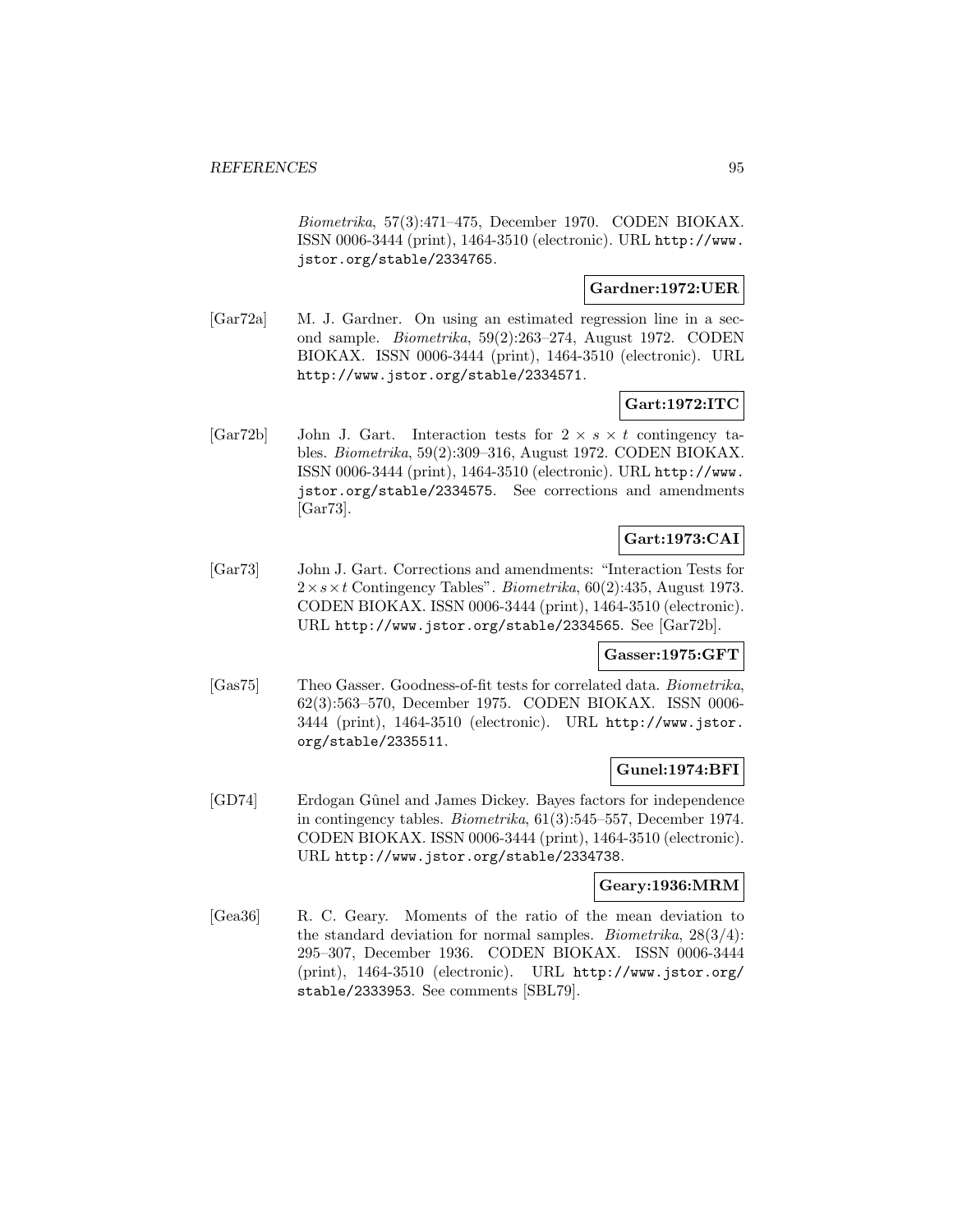## **Geary:1970:REC**

[Gea70] R. C. Geary. Relative efficiency of count of sign changes for assessing residual autoregression in least squares regression. Biometrika, 57(1):123–127, April 1970. CODEN BIOKAX. ISSN 0006-3444 (print), 1464-3510 (electronic). URL http://www.jstor.org/ stable/2334942.

#### **Gebhardt:1970:AMR**

[Geb70] Friedrch Gebhardt. An algorithm for monotone regression with one or more independent variables. Biometrika, 57(2):263–271, August 1970. CODEN BIOKAX. ISSN 0006-3444 (print), 1464- 3510 (electronic). URL http://www.jstor.org/stable/2334835.

## **Geisser:1974:PAR**

[Gei74] Seymour Geisser. A predictive approach to the random effect model. Biometrika, 61(1):101–107, April 1974. CODEN BIOKAX. ISSN 0006-3444 (print), 1464-3510 (electronic). URL http://www. jstor.org/stable/2334290.

## **George:1971:EEB**

[Geo71] Stephen L. George. Evaluation of empirical Bayes estimators for small numbers of past samples. *Biometrika*, 58(1):244, April 1971. CODEN BIOKAX. ISSN 0006-3444 (print), 1464-3510 (electronic). URL http://www.jstor.org/stable/2334342.

#### **Good:1971:NRP**

[GG71] I. J. Good and R. A. Gaskins. Nonparametric roughness penalties for probability densities. Biometrika, 58(2):255–277, August 1971. CODEN BIOKAX. ISSN 0006-3444 (print), 1464-3510 (electronic). URL http://www.jstor.org/stable/2334515.

# **Gilula:1979:SVD**

[Gil79] Zvi Gilula. Singular value decomposition of probability matrices: Probabilistic aspects of latent dichotomous variables. Biometrika, 66(2):339–344, August 1979. CODEN BIOKAX. ISSN 0006- 3444 (print), 1464-3510 (electronic). URL http://www.jstor. org/stable/2335668.

#### **Gill:1979:BES**

[GJ79a] Christine A. Gill and Derrick N. Joanes. Bayesian estimation of Shannon's index of diversity. Biometrika, 66(1):81–85, April 1979.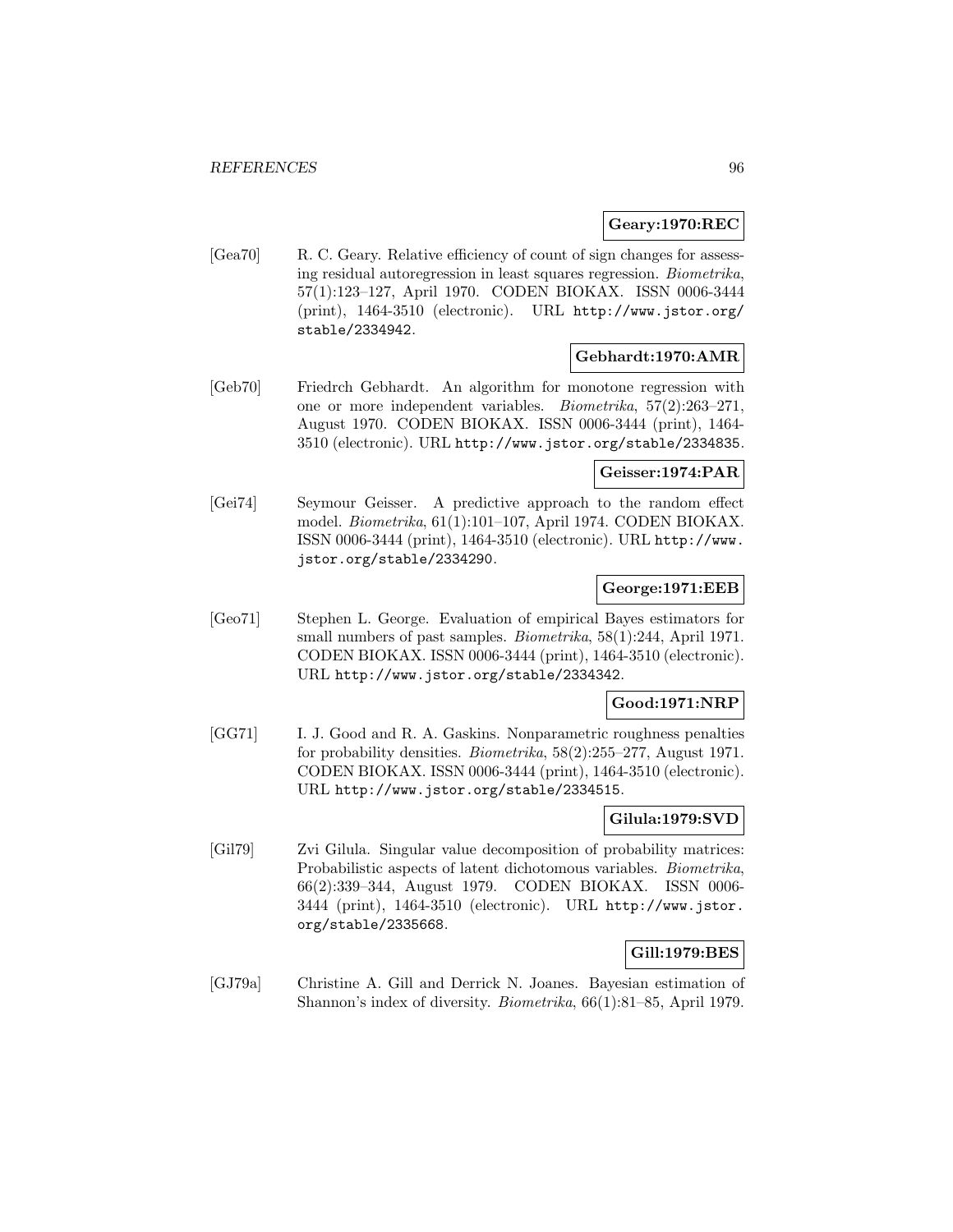CODEN BIOKAX. ISSN 0006-3444 (print), 1464-3510 (electronic). URL http://www.jstor.org/stable/2335245.

## **Gittins:1979:DAI**

[GJ79b] J. C. Gittins and D. M. Jones. A dynamic allocation index for the discounted multiarmed bandit problem. Biometrika, 66(3): 561–565, December 1979. CODEN BIOKAX. ISSN 0006-3444 (print), 1464-3510 (electronic). URL http://www.jstor.org/ stable/2335176.

## **Gabbert:1970:SSN**

[GK70] James T. Gabbert and Richard G. Krutchkoff. Supplementary sample nonparametric empirical Bayes in a quality control situation. Biometrika, 57(1):67–69, April 1970. CODEN BIOKAX. ISSN 0006-3444 (print), 1464-3510 (electronic). URL http://www. jstor.org/stable/2334936.

## **Griffin:1971:OLE**

[GK71] Barry S. Griffin and Richard G. Krutchkoff. Optimal linear estimators: An empirical Bayes version with application to the binomial distribution. Biometrika, 58(1):195–201, April 1971. CODEN BIOKAX. ISSN 0006-3444 (print), 1464-3510 (electronic). URL http://www.jstor.org/stable/2334331.

## **Gnanadesikan:1970:GTI**

[GL70] R. Gnanadesikan and Elisa T. Lee. Graphical techniques for internal comparisons amongst equal degree of freedom groupings in multirespnse experiments. Biometrika, 57(2):229–237, August 1970. CODEN BIOKAX. ISSN 0006-3444 (print), 1464-3510 (electronic). URL http://www.jstor.org/stable/2334832.

#### **Glazebrook:1978:OAT**

[Gla78] K. D. Glazebrook. On the optimal allocation of two or more treatments in a controlled clinical trial. Biometrika, 65(2):335–340, August 1978. CODEN BIOKAX. ISSN 0006-3444 (print), 1464-3510 (electronic). URL http://www.jstor.org/stable/2335212.

## **Good:1979:PER**

[GLGH79] I. J. Good, Byron C. Lewis, Raymond A. Gaskins, and L. W. Howell. Population estimation by the removal method assuming proportional trapping. Biometrika, 66(3):485–494, December 1979. CODEN BIOKAX. ISSN 0006-3444 (print), 1464-3510 (electronic). URL http://www.jstor.org/stable/2335167.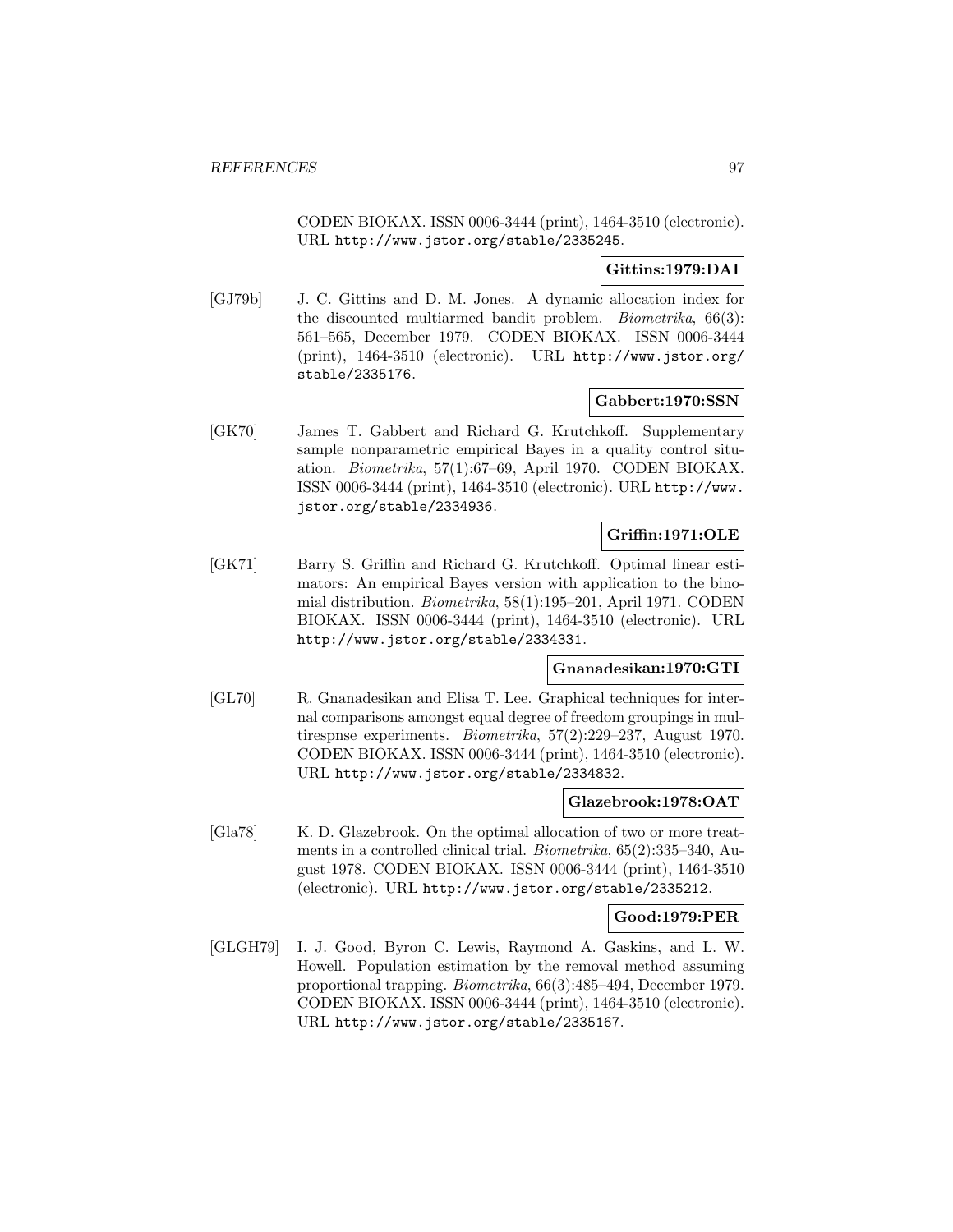#### **Ganesalingam:1978:ELD**

[GM78] S. Ganesalingam and G. J. McLachlan. The efficiency of a linear discriminant function based on unclassified initial samples. Biometrika, 65(3):658–662, December 1978. CODEN BIOKAX. ISSN 0006-3444 (print), 1464-3510 (electronic). URL http://www. jstor.org/stable/2335925.

## **Gupta:1973:OSE**

[GNP73] Shanti S. Gupta, Klaus Nagel, and S. Panchapakesan. On the order statistics from equally correlated normal random variables. Biometrika, 60(2):403–413, August 1973. CODEN BIOKAX. ISSN 0006-3444 (print), 1464-3510 (electronic). URL http://www. jstor.org/stable/2334554.

## **Gastwirth:1977:CTN**

[GO77] Joseph L. Gastwirth and M. E. B. Owens. On classical tests of normality. Biometrika, 64(1):135–139, April 1977. CODEN BIOKAX. ISSN 0006-3444 (print), 1464-3510 (electronic). URL http://www. jstor.org/stable/2335783.

#### **Godolphin:1975:DBF**

[God75] E. J. Godolphin. A direct basic form for predictors of autoregressive integrated moving average processes. Biometrika, 62(2):483–496, August 1975. CODEN BIOKAX. ISSN 0006-3444 (print), 1464- 3510 (electronic). URL http://www.jstor.org/stable/2335391.

## **Godambe:1976:CLU**

[God76a] V. P. Godambe. Conditional likelihood and unconditional optimum estimating equations. Biometrika, 63(2):277–284, August 1976. CODEN BIOKAX. ISSN 0006-3444 (print), 1464-3510 (electronic). URL http://www.jstor.org/stable/2335620.

#### **Godolphin:1976:CWF**

[God76b] E. J. Godolphin. On the Cramér-Wold factorization. *Biometrika*, 63(2):367–380, August 1976. CODEN BIOKAX. ISSN 0006- 3444 (print), 1464-3510 (electronic). URL http://www.jstor. org/stable/2335632.

## **Godolphin:1977:DRM**

[God77] E. J. Godolphin. A direct representation for the maximum likelihood estimator of a Gaussian moving average process. Biometrika,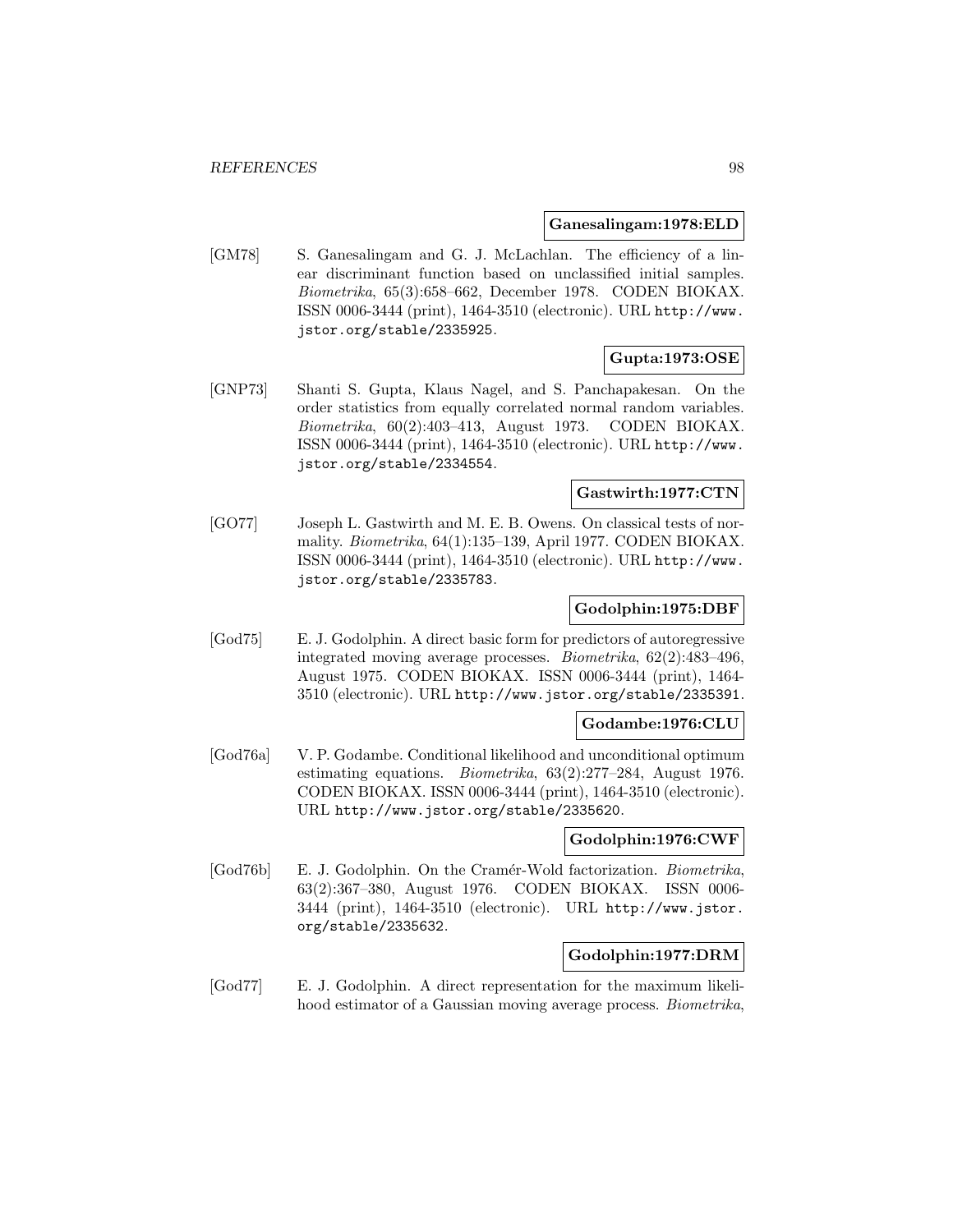64(2):375–384, August 1977. CODEN BIOKAX. ISSN 0006- 3444 (print), 1464-3510 (electronic). URL http://www.jstor. org/stable/2335706.

# **Godolphin:1978:MML**

[God78] E. J. Godolphin. Modified maximum likelihood estimation of Gaussian moving averages using a pseudoquadratic convergence criterion. Biometrika, 65(1):203–206, April 1978. CODEN BIOKAX. ISSN 0006-3444 (print), 1464-3510 (electronic). URL http://www. jstor.org/stable/2335295.

## **Godfrey:1979:TAT**

[God79] L. G. Godfrey. Testing the adequacy of a time series model. Biometrika, 66(1):67–72, April 1979. CODEN BIOKAX. ISSN 0006-3444 (print), 1464-3510 (electronic). URL http://www. jstor.org/stable/2335243.

## **Goldstein:1974:ABI**

[Gol74] M. Goldstein. Approximate Bayesian inference with incompletely specified prior distributions. Biometrika, 61(3):629–631, December 1974. CODEN BIOKAX. ISSN 0006-3444 (print), 1464-3510 (electronic). URL http://www.jstor.org/stable/2334750.

## **Goldstein:1976:BAR**

[Gol76] M. Goldstein. Bayesian analysis of regression problems. Biometrika, 63(1):51–58, April 1976. CODEN BIOKAX. ISSN 0006-3444 (print), 1464-3510 (electronic). URL http://www.jstor.org/ stable/2335083.

## **Good:1969:CQF**

[Goo69] I. J. Good. Conditions for a quadratic form to have a chi-squared distribution. Biometrika, 56(1):215–216, March 1969. CODEN BIOKAX. ISSN 0006-3444 (print), 1464-3510 (electronic). URL http://www.jstor.org/stable/2334707. See correction [Goo70] and remark [Kha78].

## **Good:1970:CCQ**

[Goo70] I. J. Good. Corrections: "Conditions for a Quadratic Form to Have a Chi-Squared Distribution". Biometrika, 57(1):225, April 1970. CODEN BIOKAX. ISSN 0006-3444 (print), 1464-3510 (electronic). URL http://www.jstor.org/stable/2334962. See [Goo69].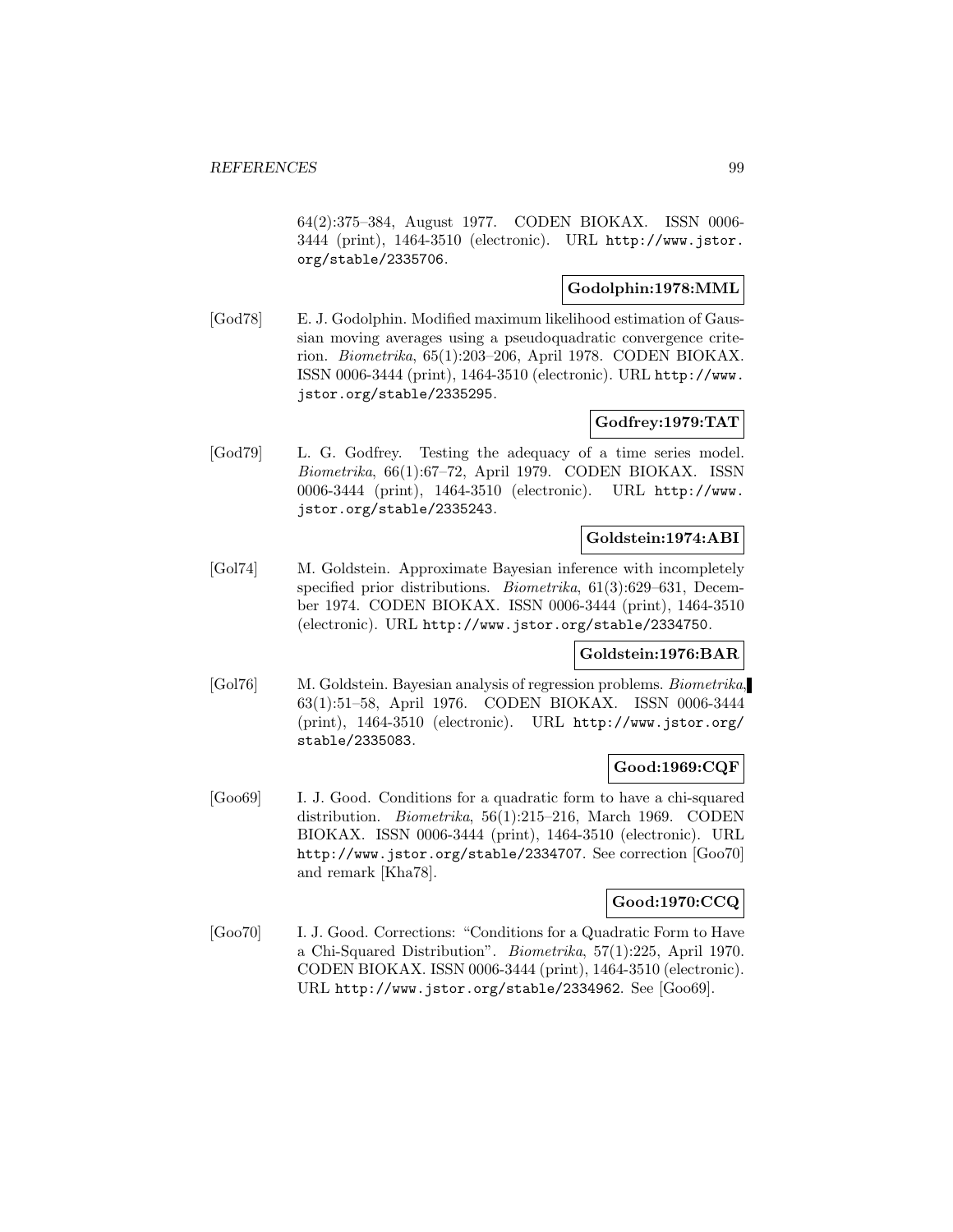#### **Goodman:1973:AMC**

[Goo73] Leo A. Goodman. The analysis of multidimensional contingency tables when some variables are posterior to others: A modified path analysis approach. Biometrika, 60(1):179–192, April 1973. CODEN BIOKAX. ISSN 0006-3444 (print), 1464-3510 (electronic). URL http://www.jstor.org/stable/2334920.

## **Goodman:1974:ELS**

[Goo74] Leo A. Goodman. Exploratory latent structure analysis using both identifiable and unidentifiable models. Biometrika, 61(2):215–231, August 1974. CODEN BIOKAX. ISSN 0006-3444 (print), 1464- 3510 (electronic). URL http://www.jstor.org/stable/2334349.

## **Good:1979:SHP**

[Goo79a] I. J. Good. Studies in the history of probability and statistics. XXXVII. A. M. Turing's statistical work in World War II. Biometrika, 66(2):393–396, August 1979. CODEN BIOKAX. ISSN 0006-3444 (print), 1464-3510 (electronic). URL http://www. jstor.org/stable/2335677.

## **Goodman:1979:MMS**

[Goo79b] Leo A. Goodman. Multiplicative models for square contingency tables with ordered categories. Biometrika, 66(3):413–418, December 1979. CODEN BIOKAX. ISSN 0006-3444 (print), 1464-3510 (electronic). URL http://www.jstor.org/stable/2335159.

## **Gordon:1973:SCS**

[Gor73] A. D. Gordon. A sequence-comparison statistic and algorithm. Biometrika, 60(1):197–200, April 1973. CODEN BIOKAX. ISSN 0006-3444 (print), 1464-3510 (electronic). URL http://www. jstor.org/stable/2334922.

## **Gordon:1979:AMA**

[Gor79a] A. D. Gordon. Another measure of the agreement between rankings. Biometrika, 66(2):327–332, August 1979. CODEN BIOKAX. ISSN 0006-3444 (print), 1464-3510 (electronic). URL http://www. jstor.org/stable/2335666.

#### **Gordon:1979:MAB**

[Gor79b] A. D. Gordon. A measure of the agreement between rankings. Biometrika, 66(1):7–15, April 1979. CODEN BIOKAX. ISSN 0006- 3444 (print), 1464-3510 (electronic). URL http://www.jstor. org/stable/2335236.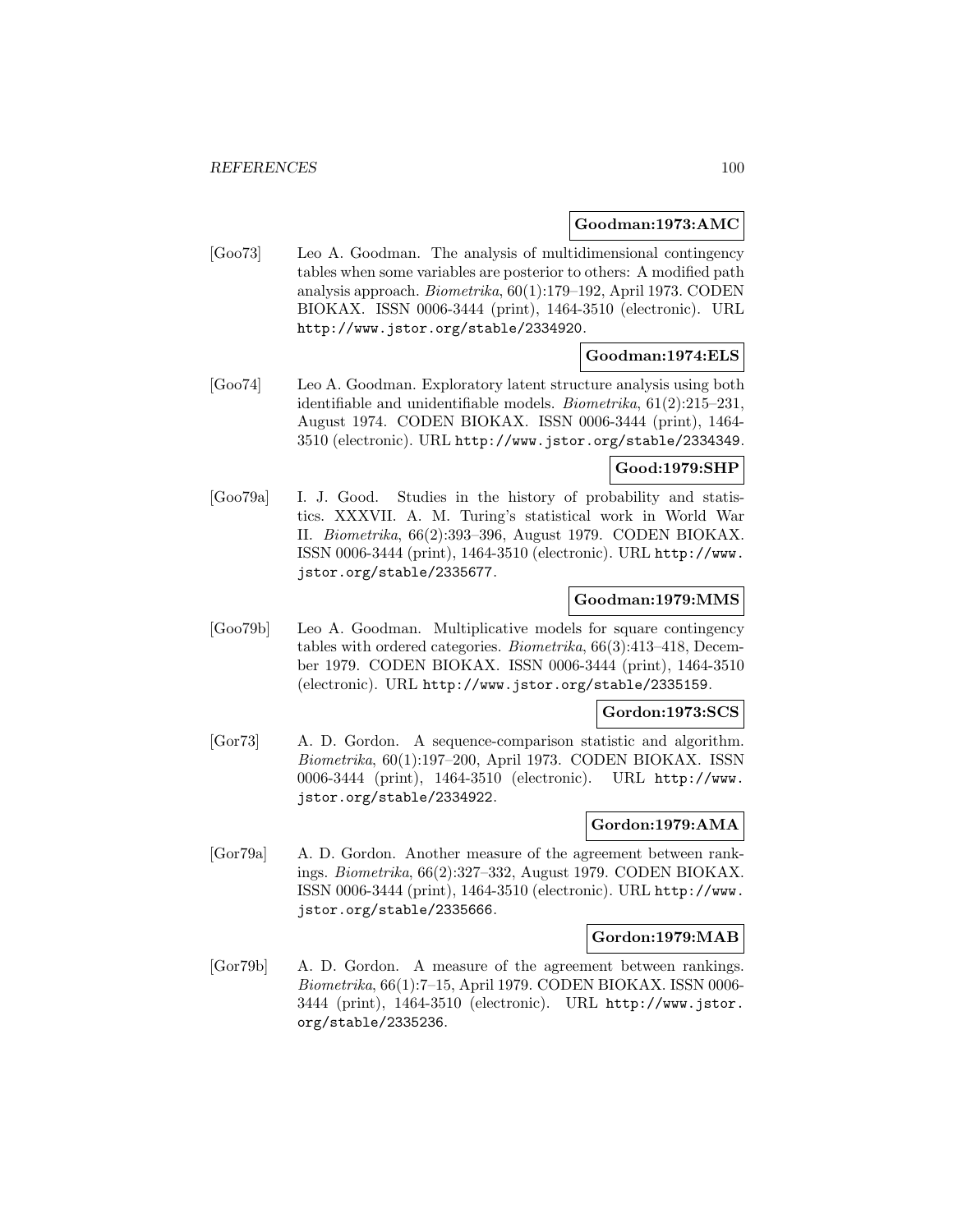## **Gough:1977:ELI**

[Gou77] K. J. Gough. The estimation of latent and infectious periods. Biometrika, 64(3):559–565, December 1977. CODEN BIOKAX. ISSN 0006-3444 (print), 1464-3510 (electronic). URL http://www. jstor.org/stable/2345333.

## **Gart:1970:CMS**

[GP70] John J. Gart and Hugh M. Pettigrew. On the conditional moments of the k-statistics for the Poisson distribution. Biometrika, 57(3):661–664, December 1970. CODEN BIOKAX. ISSN 0006- 3444 (print), 1464-3510 (electronic). URL http://www.jstor. org/stable/2334785.

## **Gower:1975:CDC**

[GP75] J. C. Gower and R. W. Payne. A comparison of different criteria for selecting binary tests in diagnostic keys. Biometrika, 62(3):665–672, December 1975. CODEN BIOKAX. ISSN 0006- 3444 (print), 1464-3510 (electronic). URL http://www.jstor. org/stable/2335526.

## **Gratton:1979:GTG**

[Gra79] Richard J. Gratton. Generalizing the test graph method for estimating functions of an unknown density. Biometrika, 66(3): 663–667, December 1979. CODEN BIOKAX. ISSN 0006-3444 (print), 1464-3510 (electronic). URL http://www.jstor.org/ stable/2335190.

## **Green:1970:TD**

[Gre70] J. R. Green. A test for dependence. Biometrika, 57(1):205–207, April 1970. CODEN BIOKAX. ISSN 0006-3444 (print), 1464-3510 (electronic). URL http://www.jstor.org/stable/2334952.

#### **Green:1979:MWT**

[Gre79] J. R. Green. Modified Wilcoxon test for two different distributions. Biometrika, 66(3):645–653, December 1979. CODEN BIOKAX. ISSN 0006-3444 (print), 1464-3510 (electronic). URL http://www. jstor.org/stable/2335187.

## **Gray:1975:GJR**

[GSW75] H. L. Gray, W. R. Schucany, and T. A. Watkins. On the generalized jackknife and its relation to statistical differentials. Biometrika,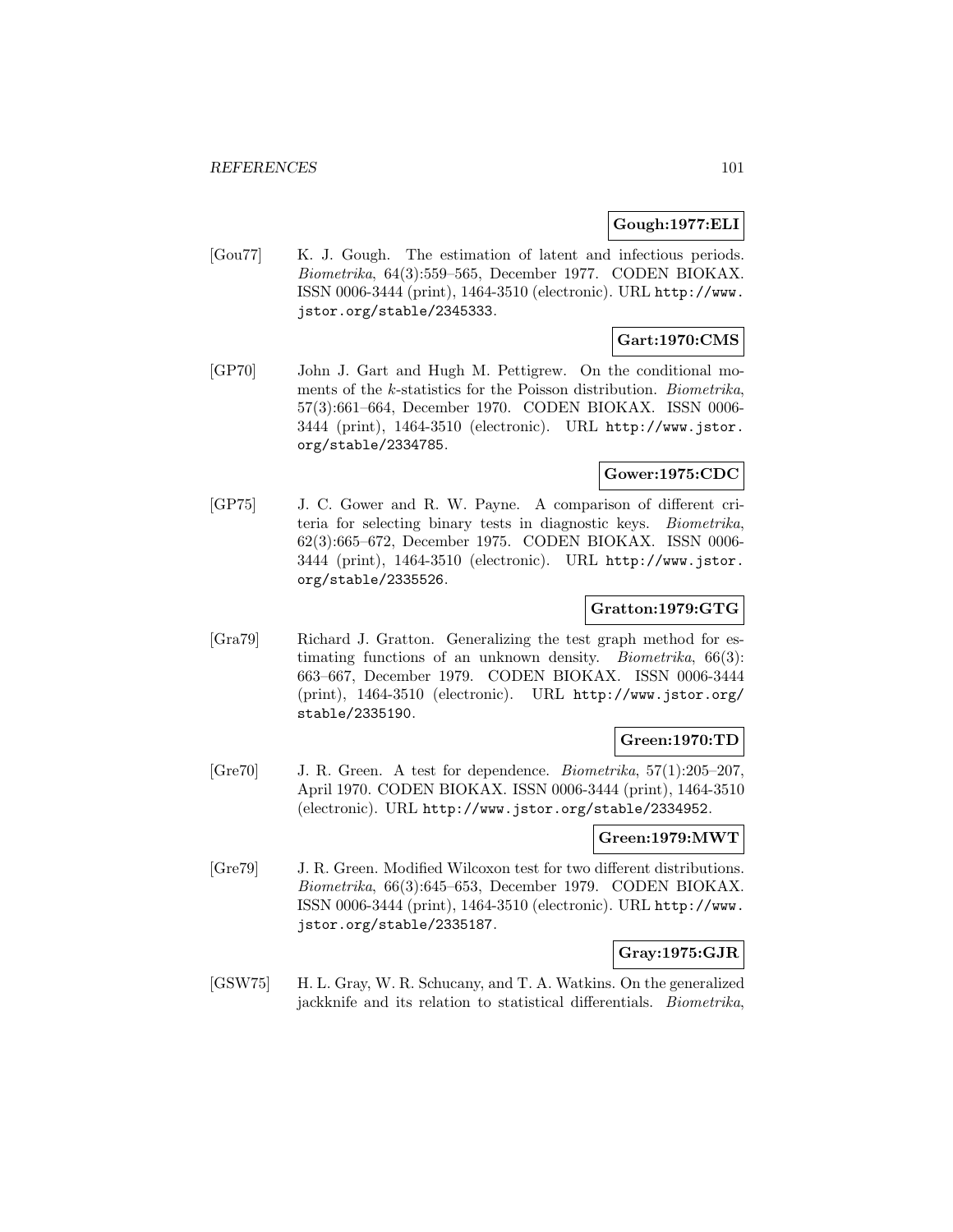62(3):637–642, December 1975. CODEN BIOKAX. ISSN 0006- 3444 (print), 1464-3510 (electronic). URL http://www.jstor. org/stable/2335521.

## **Guenther:1972:NRP**

[Gue72] William C. Guenther. On the number of replications of a paired comparison: An easy solution with standard tables. Biometrika, 59(2):481–483, August 1972. CODEN BIOKAX. ISSN 0006- 3444 (print), 1464-3510 (electronic). URL http://www.jstor. org/stable/2334597.

## **Guttman:1971:ROR**

[Gut71] Irwin Guttman. A remark on the optimal regression designs with previous observations of Covey-Crump and Silvey. Biometrika, 58(3):683–685, December 1971. CODEN BIOKAX. ISSN 0006- 3444 (print), 1464-3510 (electronic). URL http://www.jstor. org/stable/2334409.

## **Gleser:1973:ELT**

[GW73] Leon Jay Gleser and Geoffrey S. Watson. Estimation of a linear transformation. Biometrika, 60(3):525–534, December 1973. CO-DEN BIOKAX. ISSN 0006-3444 (print), 1464-3510 (electronic). URL http://www.jstor.org/stable/2335001.

## **Gail:1975:VSC**

[GW75] Mitchell Gail and James Ware. Value systems for comparing three or more independent multinomial trials. Biometrika, 62(2):379– 382, August 1975. CODEN BIOKAX. ISSN 0006-3444 (print), 1464-3510 (electronic). URL http://www.jstor.org/stable/ 2335376.

## **Gail:1978:RME**

[GW78] Mitchell Gail and James Ware. On the robustness to measurement error of tests for exponentiality. Biometrika, 65(2):305–309, August 1978. CODEN BIOKAX. ISSN 0006-3444 (print), 1464-3510 (electronic). URL http://www.jstor.org/stable/2335208.

## **Haigh:1971:NWP**

[Hai71] John Haigh. A neat way to prove asymptotic normality. Biometrika, 58(3):677–678, December 1971. CODEN BIOKAX. ISSN 0006-3444 (print), 1464-3510 (electronic). URL http://www. jstor.org/stable/2334406.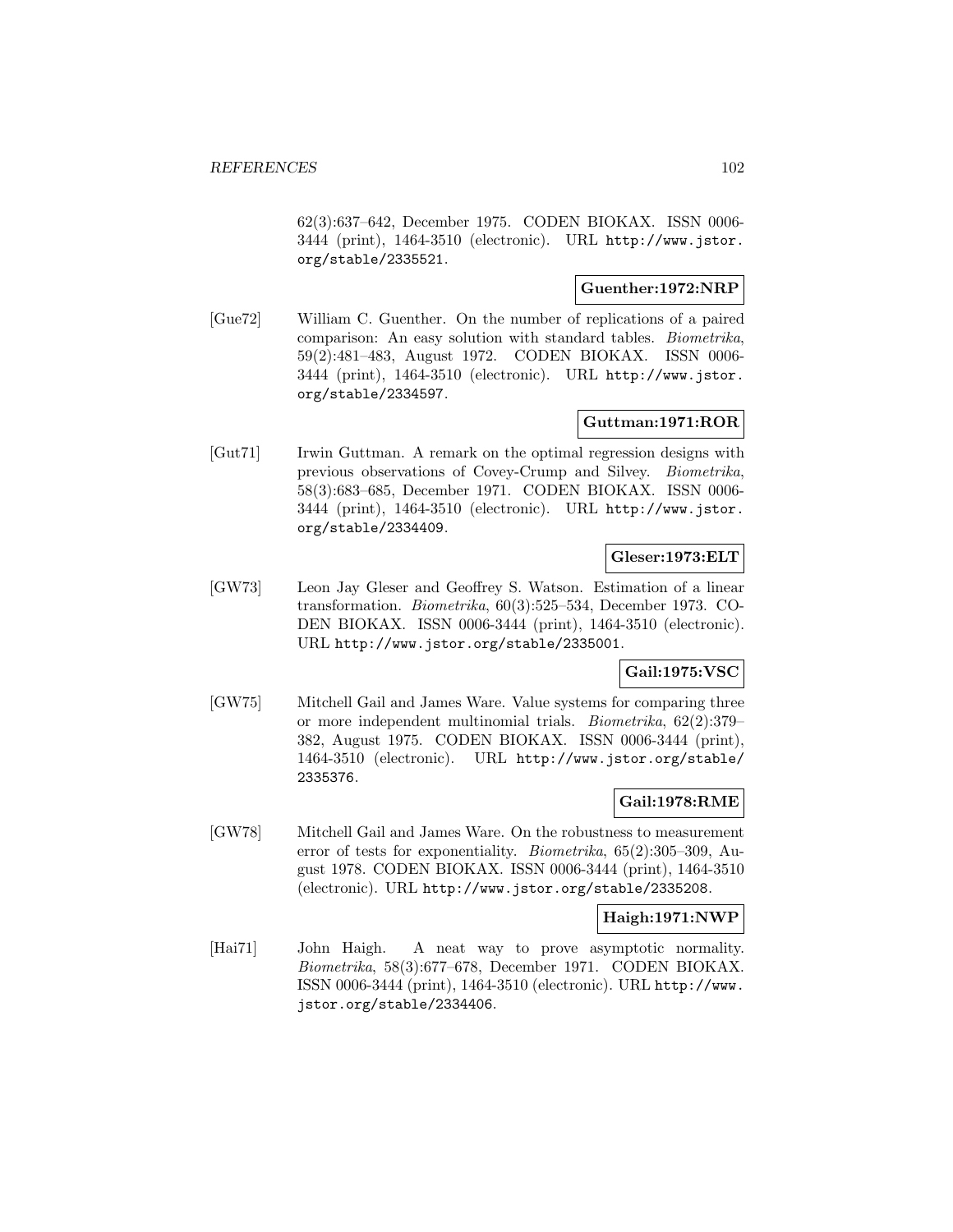## **Hamdan:1970:ETM**

[Ham70] M. A. Hamdan. The equivalence of tetrachoric and maximum likelihood estimates of  $\rho$  in  $2 \times 2$  tables. *Biometrika*, 57(1):212–215, April 1970. CODEN BIOKAX. ISSN 0006-3444 (print), 1464-3510 (electronic). URL http://www.jstor.org/stable/2334955.

### **Handa:1972:CIS**

[Han72] B. R. Handa. Choice of initial states in estimating transition probabilities of a finite ergodic Markov chain. Biometrika, 59(2):407–414, August 1972. CODEN BIOKAX. ISSN 0006-3444 (print), 1464- 3510 (electronic). URL http://www.jstor.org/stable/2334585.

## **Han:1975:SRB**

[Han75] Chien Pai Han. Some relationships between noncentral chi-squared and normal distributions. Biometrika, 62(1):213–214, April 1975. CODEN BIOKAX. ISSN 0006-3444 (print), 1464-3510 (electronic). URL http://www.jstor.org/stable/2334506.

### **Hannan:1979:NAM**

[Han79] E. J. Hannan. A note on autoregressive-moving average identification. Biometrika, 66(3):672–674, December 1979. CODEN BIOKAX. ISSN 0006-3444 (print), 1464-3510 (electronic). URL http://www.jstor.org/stable/2335192.

## **Harter:1964:NTP**

[Har64] H. Leon Harter. A new table of percentage points of the chi-square distribution. *Biometrika*,  $51(1/2):231-239$ , June 1964. CODEN BIOKAX. ISSN 0006-3444 (print), 1464-3510 (electronic). URL http://www.jstor.org/stable/2334209. See corrigenda [Har65, Har79].

## **Harter:1965:CNT**

[Har65] H. Leon Harter. Corrigenda: "A new table of percentage points of the chi-square distribution". Biometrika, 52(1/2):305, June 1965. CODEN BIOKAX. ISSN 0006-3444 (print), 1464-3510 (electronic). URL http://www.jstor.org/stable/2333844. See [Har64].

#### **Harville:1969:QUE**

[Har69] David A. Harville. Quadratic unbiased estimation of variance components for the one-way classification. Biometrika, 56(2):313–326,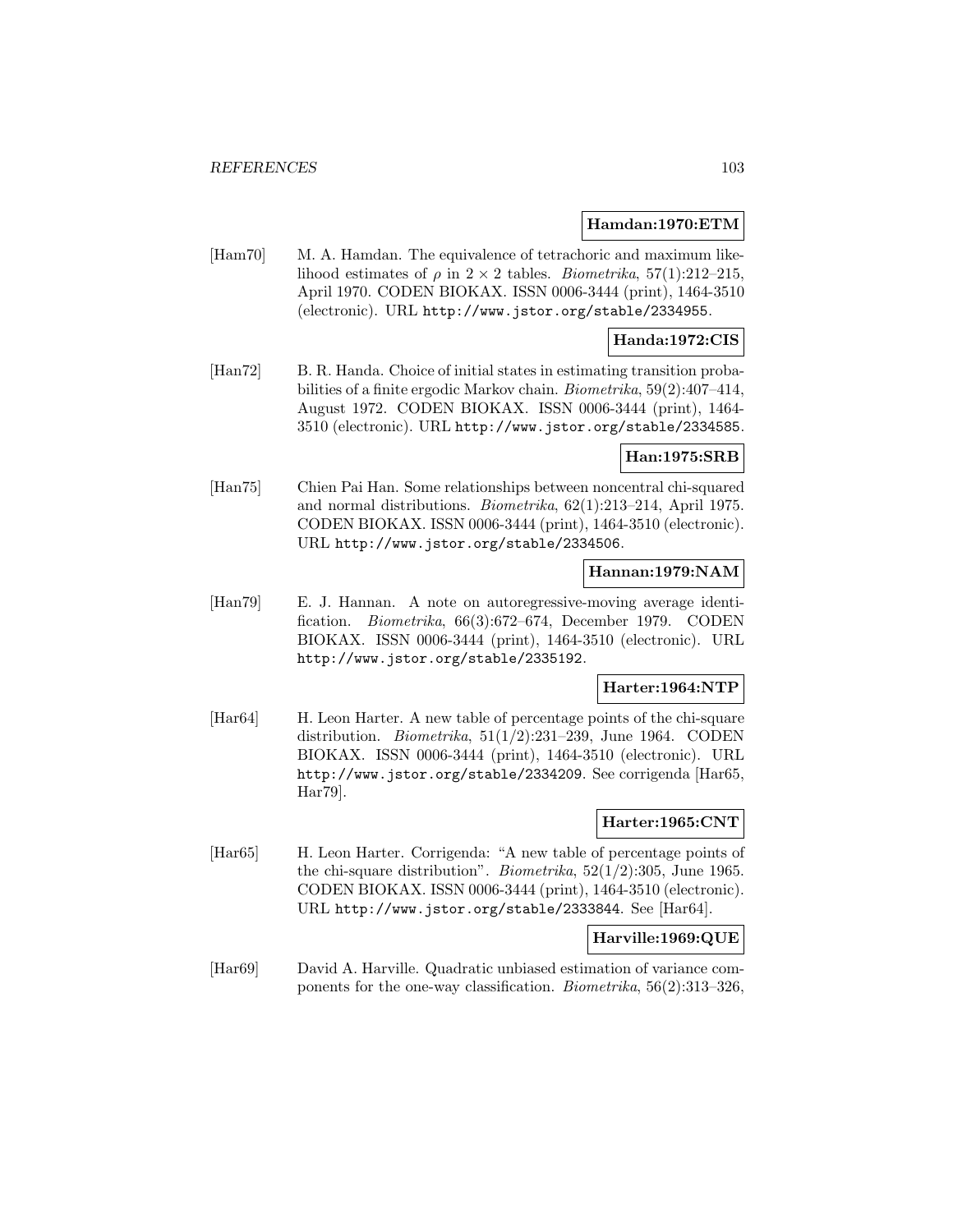August 1969. CODEN BIOKAX. ISSN 0006-3444 (print), 1464- 3510 (electronic). URL http://www.jstor.org/stable/2334424. See corrections [Har70].

## **Harville:1970:CQU**

[Har70] David A. Harville. Corrections: "Quadratic Unbiased Estimation of Variance Components for the One-Way Classification". Biometrika, 57(1):226, April 1970. CODEN BIOKAX. ISSN 0006- 3444 (print), 1464-3510 (electronic). URL http://www.jstor. org/stable/2334964. See [Har69].

## **Harville:1974:BIV**

[Har74] David A. Harville. Bayesian inference for variance components using only error contrasts. Biometrika, 61(2):383–385, August 1974. CODEN BIOKAX. ISSN 0006-3444 (print), 1464-3510 (electronic). URL http://www.jstor.org/stable/2334370.

# **Harter:1979:ACN**

[Har79] H. L. Harter. Amendments and corrections: "A new table of percentage points of the chi-square distribution" [Biometrika **51** (1964), 231–239; MR **30** #4315]. Biometrika, 66(3):689, December 1979. CODEN BIOKAX. ISSN 0006-3444 (print), 1464-3510 (electronic). URL http://www.jstor.org/stable/2335199. See [Har64].

## **Hargittai:2010:JET**

[Har10] István Hargittai. Judging Edward Teller: a closer look at one of the most influential scientists of the Twentieth Century. Prometheus Books, Amherst, NY, USA, 2010. ISBN 1-61614-221-9 (hardcover). 575 pp. LCCN QC16.T37 H37 2010. Afterword by Richard Garwin.

## **Hastings:1970:MCS**

[Has70] W. K. Hastings. Monte Carlo sampling methods using Markov chains and their applications. Biometrika, 57(1):97–109, April 1970. CODEN BIOKAX. ISSN 0006-3444 (print), 1464-3510 (electronic). URL http://www.jstor.org/stable/2334940; http://www.probability.ca/hastings/. This paper introduces what is now known as the Metropolis–Hastings algorithm, a generalization of the work in [MRR<sup>+</sup>53]. See [Hit03, page 255].

## **Hassanein:1971:PEP**

[Has71] Khatab M. Hassanein. Percentile estimators for the parameters of the Weibull distribution. Biometrika, 58(3):673–676, Decem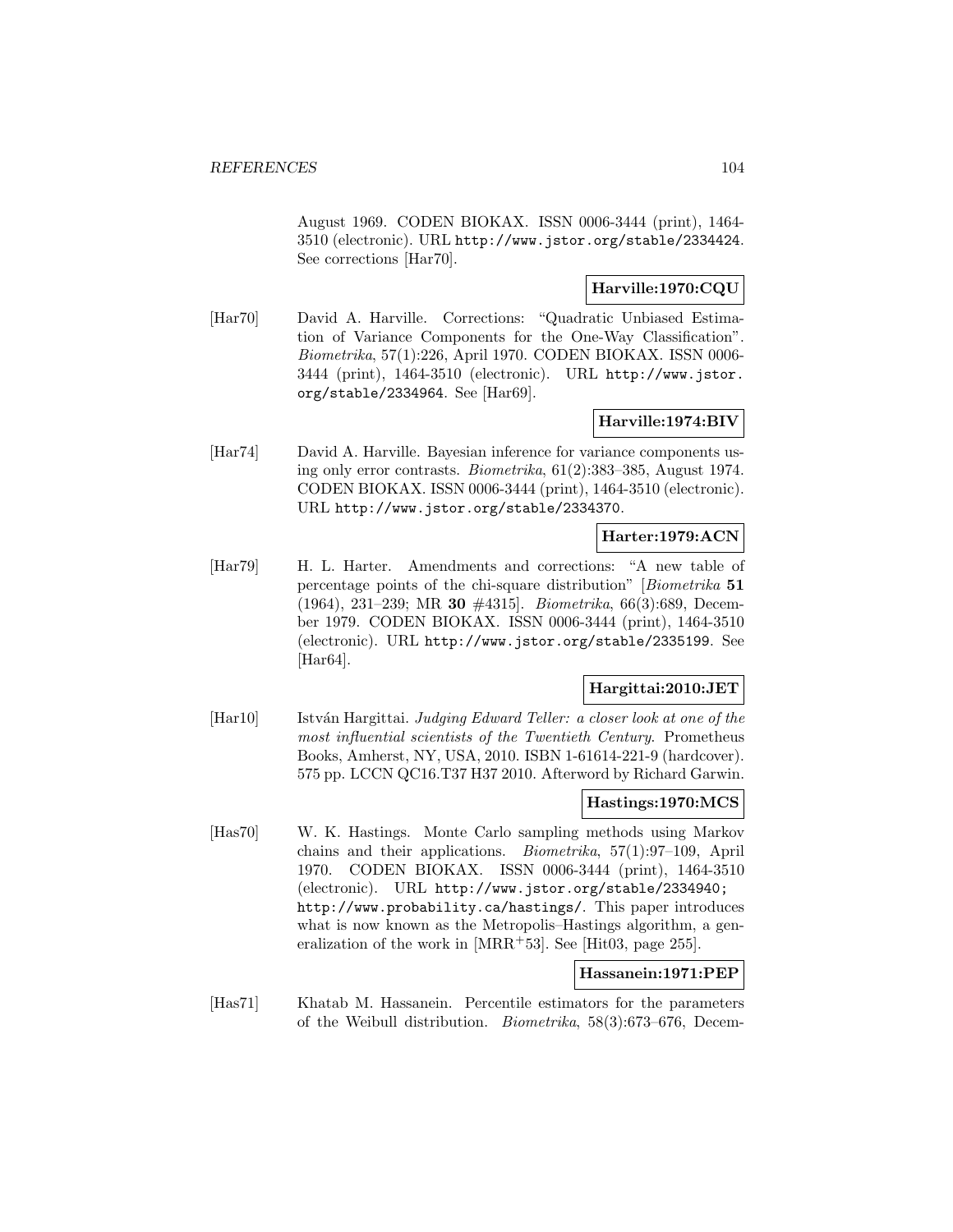ber 1971. CODEN BIOKAX. ISSN 0006-3444 (print), 1464-3510 (electronic). URL http://www.jstor.org/stable/2334405.

#### **Hastings:1974:VRN**

[Has74] W. Keith Hastings. Variance reduction and non-normality. Biometrika, 61(1):143–149, April 1974. CODEN BIOKAX. ISSN 0006-3444 (print), 1464-3510 (electronic). URL http://www. jstor.org/stable/2334296.

## **Hawkes:1971:SSS**

[Haw71] Alan G. Hawkes. Spectra of some self-exciting and mutually exciting point processes. Biometrika, 58(1):83–90, April 1971. CODEN BIOKAX. ISSN 0006-3444 (print), 1464-3510 (electronic). URL http://www.jstor.org/stable/2334319.

### **Hayakawa:1975:LRC**

[Hay75] Takesi Hayakawa. The likelihood ratio criterion for a composite hypothesis under a local alternative. Biometrika, 62(2):451–460, August 1975. CODEN BIOKAX. ISSN 0006-3444 (print), 1464- 3510 (electronic). URL http://www.jstor.org/stable/2335387.

## **Hayre:1979:TPS**

[Hay79] L. S. Hayre. Two-population sequential tests with three hypotheses. Biometrika, 66(3):465–474, December 1979. CODEN BIOKAX. ISSN 0006-3444 (print), 1464-3510 (electronic). URL http://www.jstor.org/stable/2335165.

## **Haas:1970:ICD**

[HBA70] Gerald Haas, Lee Bain, and Charles Antle. Inference for the Cauchy distribution based on maximum likelihood estimators. Biometrika, 57(2):403–408, August 1970. CODEN BIOKAX. ISSN 0006-3444 (print), 1464-3510 (electronic). URL http://www. jstor.org/stable/2334849.

## **Herzberg:1972:SOD**

[HC72] Agnes M. Herzberg and D. R. Cox. Some optimal designs for interpolation and extrapolation. Biometrika, 59(3):551–561, December 1972. CODEN BIOKAX. ISSN 0006-3444 (print), 1464-3510 (electronic). URL http://www.jstor.org/stable/2334806.

## **Heathcote:1977:ISE**

[Hea77] C. R. Heathcote. The integrated squared error estimation of parameters. Biometrika, 64(2):255–264, August 1977. CODEN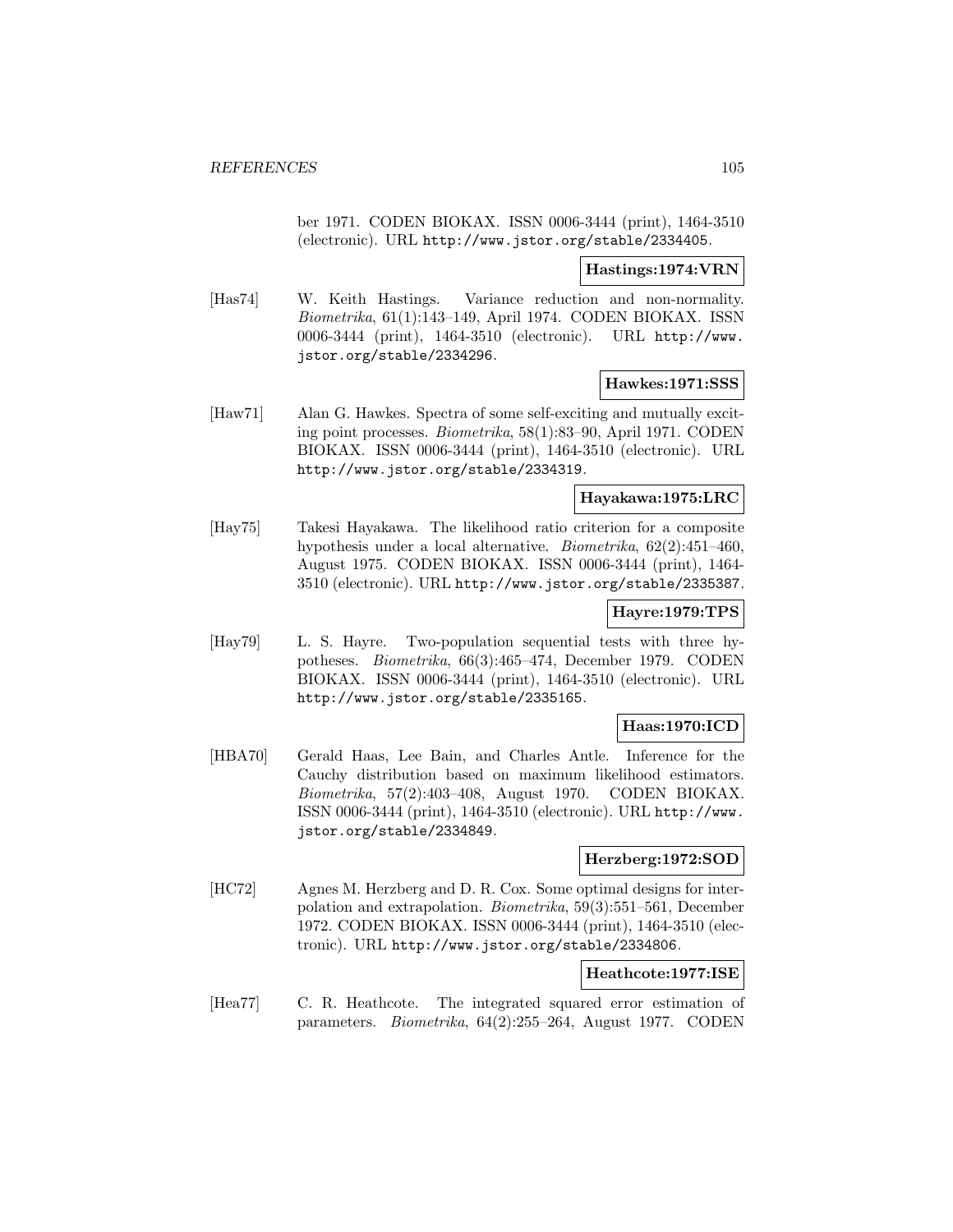BIOKAX. ISSN 0006-3444 (print), 1464-3510 (electronic). URL http://www.jstor.org/stable/2335691.

## **Healy:1978:MDE**

[Hea78] M. J. R. Healy. A mean difference estimator of standard deviation in symmetrically censored normal samples. Biometrika, 65 (3):643–646, December 1978. CODEN BIOKAX. ISSN 0006- 3444 (print), 1464-3510 (electronic). URL http://www.jstor. org/stable/2335919.

## **Healy:1979:CPP**

[Hea79] M. J. R. Healy. Comments on paper by P. D. Finch. Biometrika, 66(2):206, August 1979. CODEN BIOKAX. ISSN 0006-3444 (print), 1464-3510 (electronic). URL http://www.jstor.org/ stable/2335648. See [Fin79a].

## **Heilbron:1978:CEV**

[Hei78] David C. Heilbron. Comparison of estimators of the variance of systematic sampling. Biometrika, 65(2):429–433, August 1978. CO-DEN BIOKAX. ISSN 0006-3444 (print), 1464-3510 (electronic). URL http://www.jstor.org/stable/2335226.

## **Hemon:1977:OUE**

[Hem77] Denis Hemon. Optimal use of extraneous information concerning a nuisance parameter. Biometrika, 64(1):51–57, April 1977. CODEN BIOKAX. ISSN 0006-3444 (print), 1464-3510 (electronic). URL http://www.jstor.org/stable/2335770.

## **Herr:1976:GCC**

[Her76] David G. Herr. A geometric characterization of connectedness in a two-way design. Biometrika, 63(1):93–100, April 1976. CODEN BIOKAX. ISSN 0006-3444 (print), 1464-3510 (electronic). URL http://www.jstor.org/stable/2335088.

## **Heyde:1975:REE**

[Hey75] C. C. Heyde. Remarks on efficiency in estimation for branching processes. Biometrika, 62(1):49–55, April 1975. CODEN BIOKAX. ISSN 0006-3444 (print), 1464-3510 (electronic). URL http://www. jstor.org/stable/2334486.

## **Healy:1976:ASC**

[HG76] M. J. R. Healy and H. Goldstein. An approach to the scaling of categorized attributes. Biometrika, 63(2):219–229, August 1976.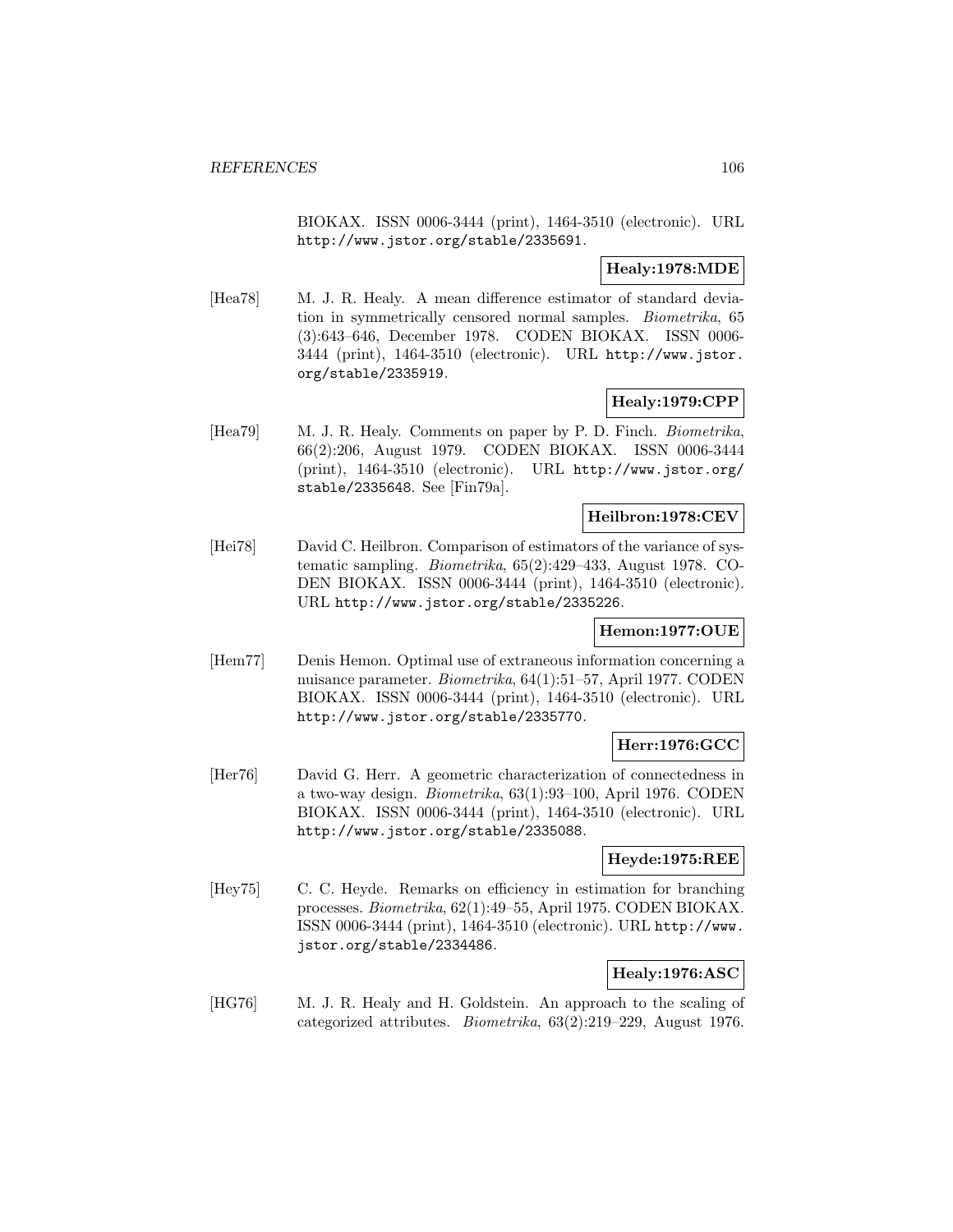CODEN BIOKAX. ISSN 0006-3444 (print), 1464-3510 (electronic). URL http://www.jstor.org/stable/2335613.

## **Hinkley:1970:IACb**

[HH70] David V. Hinkley and Elizabeth A. Hinkley. Inference about the change-point in a sequence of binomial variables. Biometrika, 57 (3):477–488, December 1970. CODEN BIOKAX. ISSN 0006- 3444 (print), 1464-3510 (electronic). URL http://www.jstor. org/stable/2334766.

# **Hahn:1971:TPP**

[HH71a] Gerald J. Hahn and Richard W. Hendrickson. A table of percentage points of the distribution of the largest absolute value of k Student t variates and its applications. *Biometrika*,  $58(2):323-332$ , August 1971. CODEN BIOKAX. ISSN 0006-3444 (print), 1464- 3510 (electronic). URL http://www.jstor.org/stable/2334520.

# **Hinkley:1971:CAI**

[HH71b] David V. Hinkley and Elizabeth A. Hinkley. Correction and amendments: "Inference about the Change-Point in a Sequence of Binomial Variables". Biometrika, 58(3):687, December 1971. CODEN BIOKAX. ISSN 0006-3444 (print), 1464-3510 (electronic). URL http://www.jstor.org/stable/2334411. See [Hin70b].

## **Hines:1979:ESD**

[HH79] W. G. S. Hines and R. J. O'Hara Hines. The Eberhardt statistic and the detection of nonrandomness of spatial point distributions. Biometrika, 66(1):73–79, April 1979. CODEN BIOKAX. ISSN 0006-3444 (print), 1464-3510 (electronic). URL http://www. jstor.org/stable/2335244.

#### **Habbema:1974:CDA**

[HHvdB74] J. D. F. Habbema, J. Hermans, and A. T. van der Burgt. Cases of doubt in allocation problems. Biometrika, 61(2):313–324, August 1974. CODEN BIOKAX. ISSN 0006-3444 (print), 1464-3510 (electronic). URL http://www.jstor.org/stable/2334360.

# **Hill:1976:NAM**

[Hil76] G. W. Hill. New approximations to the von Mises distribution. Biometrika, 63(3):673–676, December 1976. CODEN BIOKAX. ISSN 0006-3444 (print), 1464-3510 (electronic). URL http://www. jstor.org/stable/2335751. See correction [Hil77].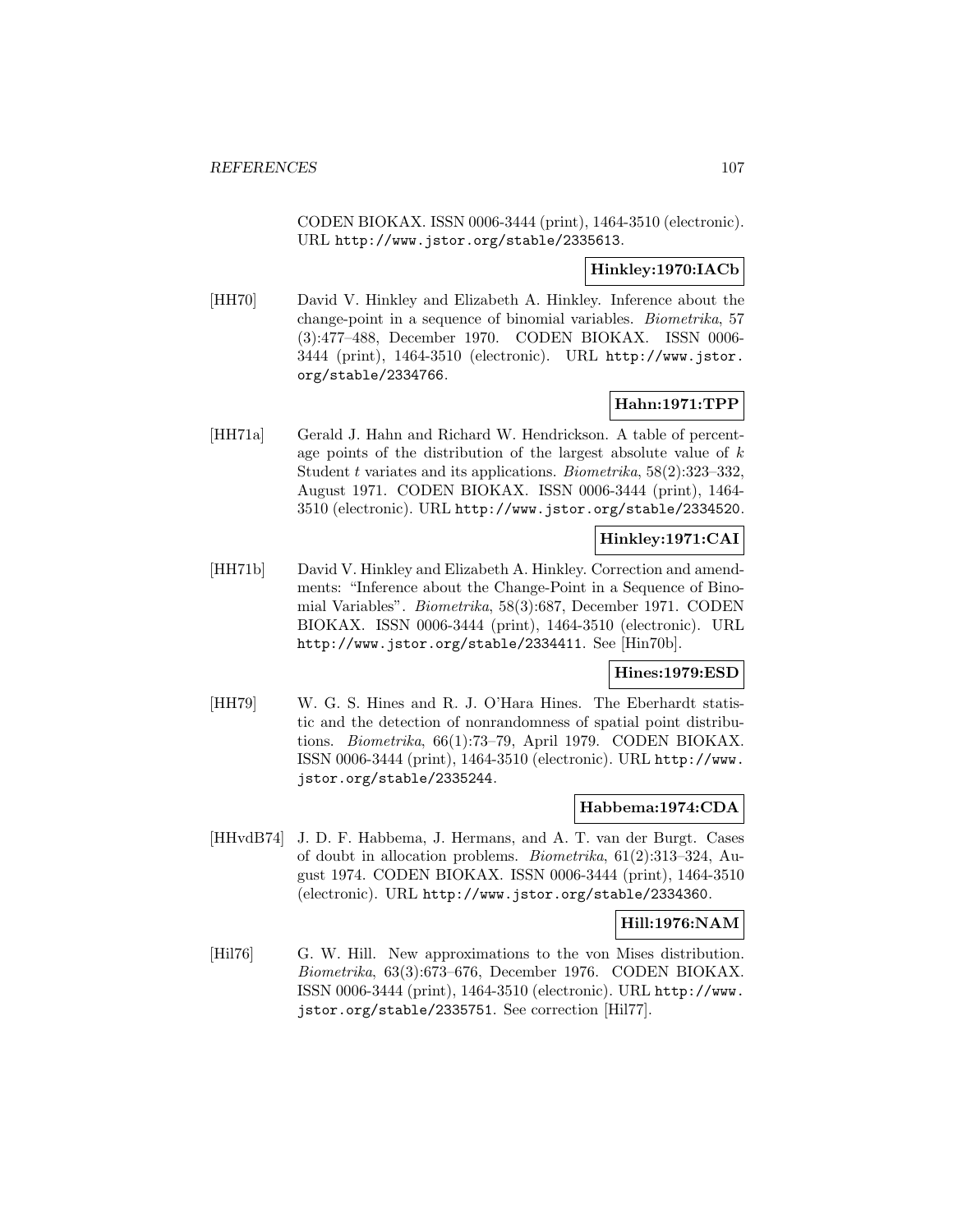## **Hill:1977:CAN**

[Hil77] G. W. Hill. Corrections and amendments: "New Approximations to the von Mises Distribution". Biometrika, 64(3):655, December 1977. CODEN BIOKAX. ISSN 0006-3444 (print), 1464-3510 (electronic). URL http://www.jstor.org/stable/2345356. See [Hil76].

# **Hill:1978:NEO**

[Hil78] Peter D. H. Hill. A note on the equivalence of D-optimal design measures for three rival linear models. *Biometrika*, 65(3):666–667, December 1978. CODEN BIOKAX. ISSN 0006-3444 (print), 1464- 3510 (electronic). URL http://www.jstor.org/stable/2335928.

## **Hinkley:1969:RTC**

[Hin69] D. V. Hinkley. On the ratio of two correlated normal random variables. Biometrika, 56(3):635–639, December 1969. CO-DEN BIOKAX. ISSN 0006-3444 (print), 1464-3510 (electronic). URL http://www.jstor.org/stable/2334671. See correction [Hin70a].

## **Hinkley:1970:CRT**

[Hin70a] D. V. Hinkley. Correction: "On the Ratio of Two Correlated Normal Random Variables". Biometrika, 57(3):683, December 1970. CODEN BIOKAX. ISSN 0006-3444 (print), 1464-3510 (electronic). URL http://www.jstor.org/stable/2334796. See [Hin69].

## **Hinkley:1970:IACa**

[Hin70b] David V. Hinkley. Inference about the change-point in a sequence of random variables. Biometrika, 57(1):1–17, April 1970. CO-DEN BIOKAX. ISSN 0006-3444 (print), 1464-3510 (electronic). URL http://www.jstor.org/stable/2334932. See correction [HH71b].

## **Hinkley:1971:IAC**

[Hin71] D. V. Hinkley. Inference about the change-point from cumulative sum tests. Biometrika, 58(3):509–523, December 1971. CODEN BIOKAX. ISSN 0006-3444 (print), 1464-3510 (electronic). URL http://www.jstor.org/stable/2334386.

## **Hinkley:1972:TOC**

[Hin72] D. V. Hinkley. Time-ordered classification. Biometrika, 59(3): 509–523, December 1972. CODEN BIOKAX. ISSN 0006-3444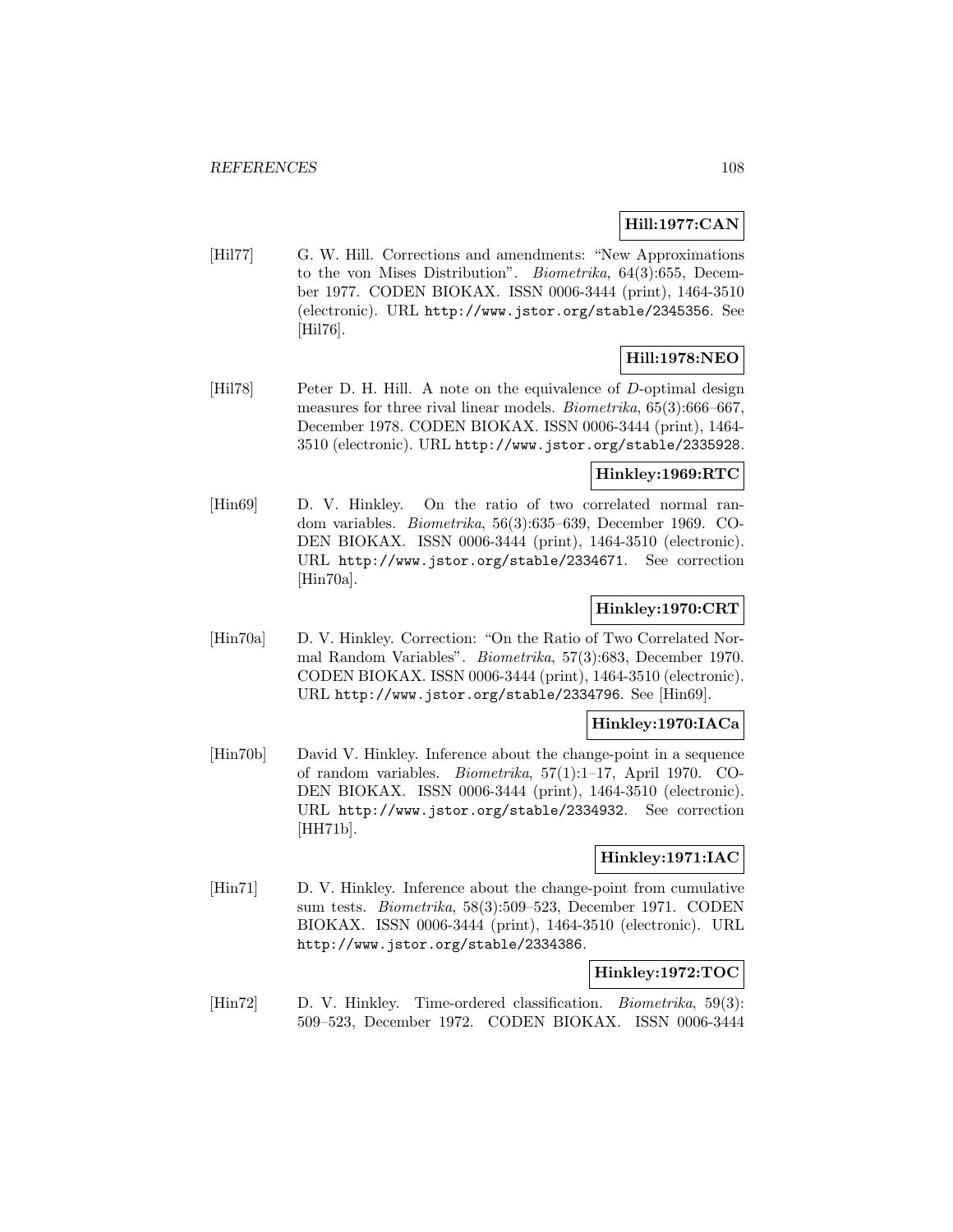(print), 1464-3510 (electronic). URL http://www.jstor.org/ stable/2334802.

#### **Hinkley:1975:PTS**

[Hin75] David V. Hinkley. On power transformations to symmetry. Biometrika, 62(1):101–111, April 1975. CODEN BIOKAX. ISSN 0006-3444 (print), 1464-3510 (electronic). URL http://www. jstor.org/stable/2334491. See correction [Hin76a].

# **Hinkley:1976:CAP**

[Hin76a] David Hinkley. Corrections and amendments: "On power transformations to symmetry" (Biometrika **62** (1975), 101–111). Biometrika, 63(1):218, April 1976. CODEN BIOKAX. ISSN 0006- 3444 (print), 1464-3510 (electronic). URL http://www.jstor. org/stable/2335113. See [Hin75].

### **Hinkley:1976:ESD**

[Hin76b] David Hinkley. On estimating a symmetric distribution. Biometrika, 63(3):680–681, December 1976. CODEN BIOKAX. ISSN 0006-3444 (print), 1464-3510 (electronic). URL http:// www.jstor.org/stable/2335754.

### **Hinkley:1977:CIA**

[Hin77a] D. V. Hinkley. Conditional inference about a normal mean with known coefficient of variation. Biometrika, 64(1):105–108, April 1977. CODEN BIOKAX. ISSN 0006-3444 (print), 1464-3510 (electronic). URL http://www.jstor.org/stable/2335778. See corrections [Hin78b, Hin78c].

### **Hinkley:1977:JCL**

[Hin77b] D. V. Hinkley. Jackknife confidence limits using Student t approximations. Biometrika, 64(1):21–28, April 1977. CODEN BIOKAX. ISSN 0006-3444 (print), 1464-3510 (electronic). URL http://www. jstor.org/stable/2335765. See amendments and corrections [Hin78a].

# **Hinkley:1978:ACJ**

[Hin78a] D. V. Hinkley. Amendments and corrections: Jackknife Confidence Limits Using Student t Approximations. Biometrika, 65(3):677, December 1978. CODEN BIOKAX. ISSN 0006-3444 (print), 1464- 3510 (electronic). URL http://www.jstor.org/stable/2335933. See [Hin77b].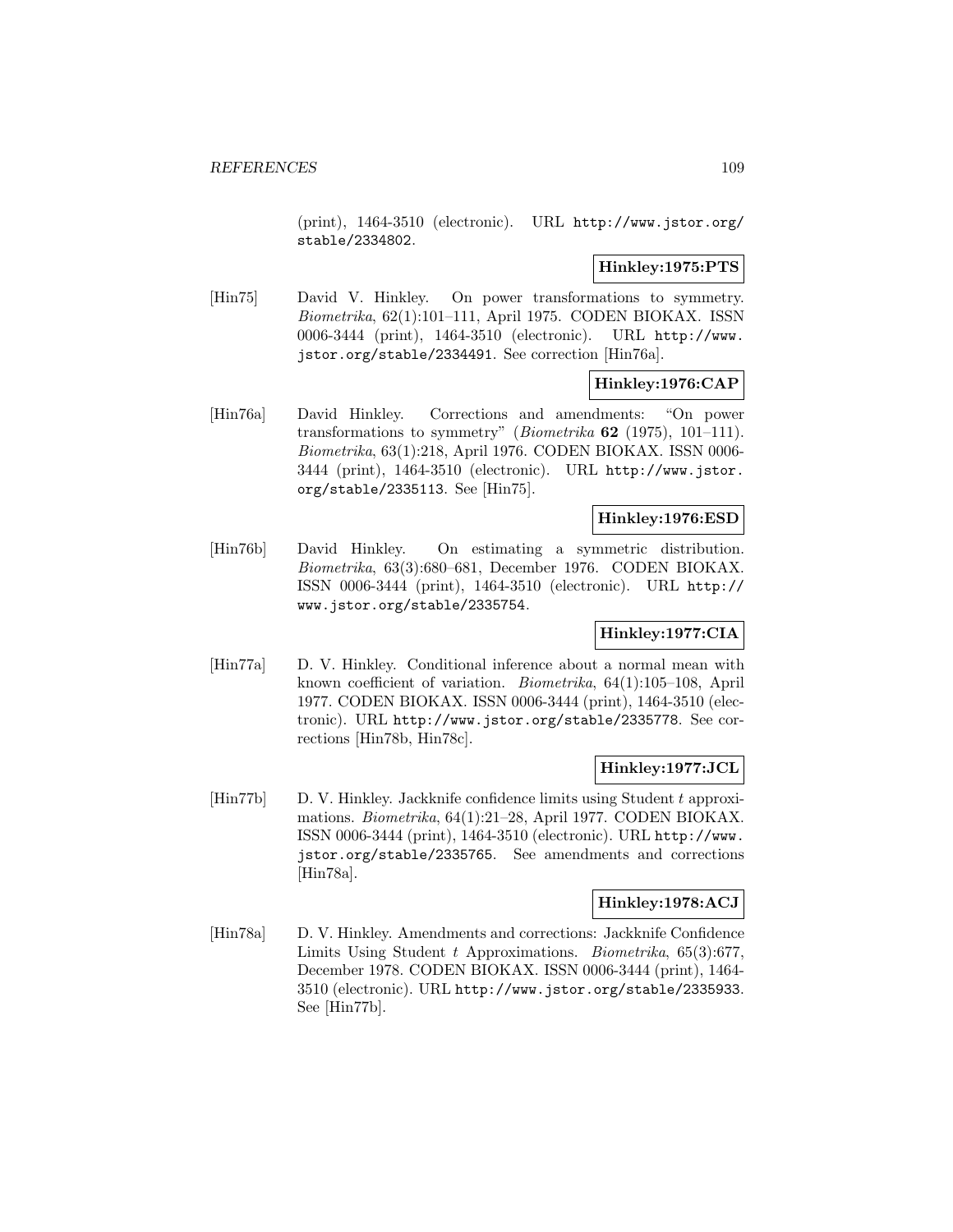### **Hinkley:1978:ACC**

[Hin78b] David V. Hinkley. Amendments and corrections: "Conditional Inference About a Normal Mean with Known Coefficient of Variation". Biometrika, 65(3):677, December 1978. CODEN BIOKAX. ISSN 0006-3444 (print), 1464-3510 (electronic). URL http://www. jstor.org/stable/2335934. See [Hin77a].

### **Hinkley:1978:CCIc**

[Hin78c] David V. Hinkley. Correction to: "Conditional inference about a normal mean with known coefficient of variation" (Biometrika **64** (1977), no. 1, 105–108). Biometrika, 65(3):677, 1978. CODEN BIOKAX. ISSN 0006-3444 (print), 1464-3510 (electronic). See [Hin77a].

### **Hinkley:1978:IJS**

[Hin78d] David V. Hinkley. Improving the jackknife with special reference to correlation estimation. Biometrika, 65(1):13–21, April 1978. CODEN BIOKAX. ISSN 0006-3444 (print), 1464-3510 (electronic). URL http://www.jstor.org/stable/2335271.

### **Hinkley:1978:LIA**

[Hin78e] David V. Hinkley. Likelihood inference about location and scale parameters. Biometrika, 65(2):253–261, August 1978. CODEN BIOKAX. ISSN 0006-3444 (print), 1464-3510 (electronic). URL http://www.jstor.org/stable/2335203.

### **Hinkley:1979:LIS**

[Hin79] David V. Hinkley. Likelihood inference for a simple growth model. Biometrika, 66(3):659–662, December 1979. CODEN BIOKAX. ISSN 0006-3444 (print), 1464-3510 (electronic). URL http://www. jstor.org/stable/2335189.

#### **Holcomb:1972:CRP**

[HIR72] D. F. Holcomb, M. Iwasawa, and F. D. K. Roberts. Clustering of randomly placed spheres. Biometrika, 59(1):207–209, April 1972. CODEN BIOKAX. ISSN 0006-3444 (print), 1464-3510 (electronic). URL http://www.jstor.org/stable/2334632.

### **Hirotsu:1978:OAI**

[Hir78] C. Hirotsu. Ordered alternatives for interaction effects. Biometrika, 65(3):561–570, December 1978. CODEN BIOKAX. ISSN 0006- 3444 (print), 1464-3510 (electronic). URL http://www.jstor. org/stable/2335908.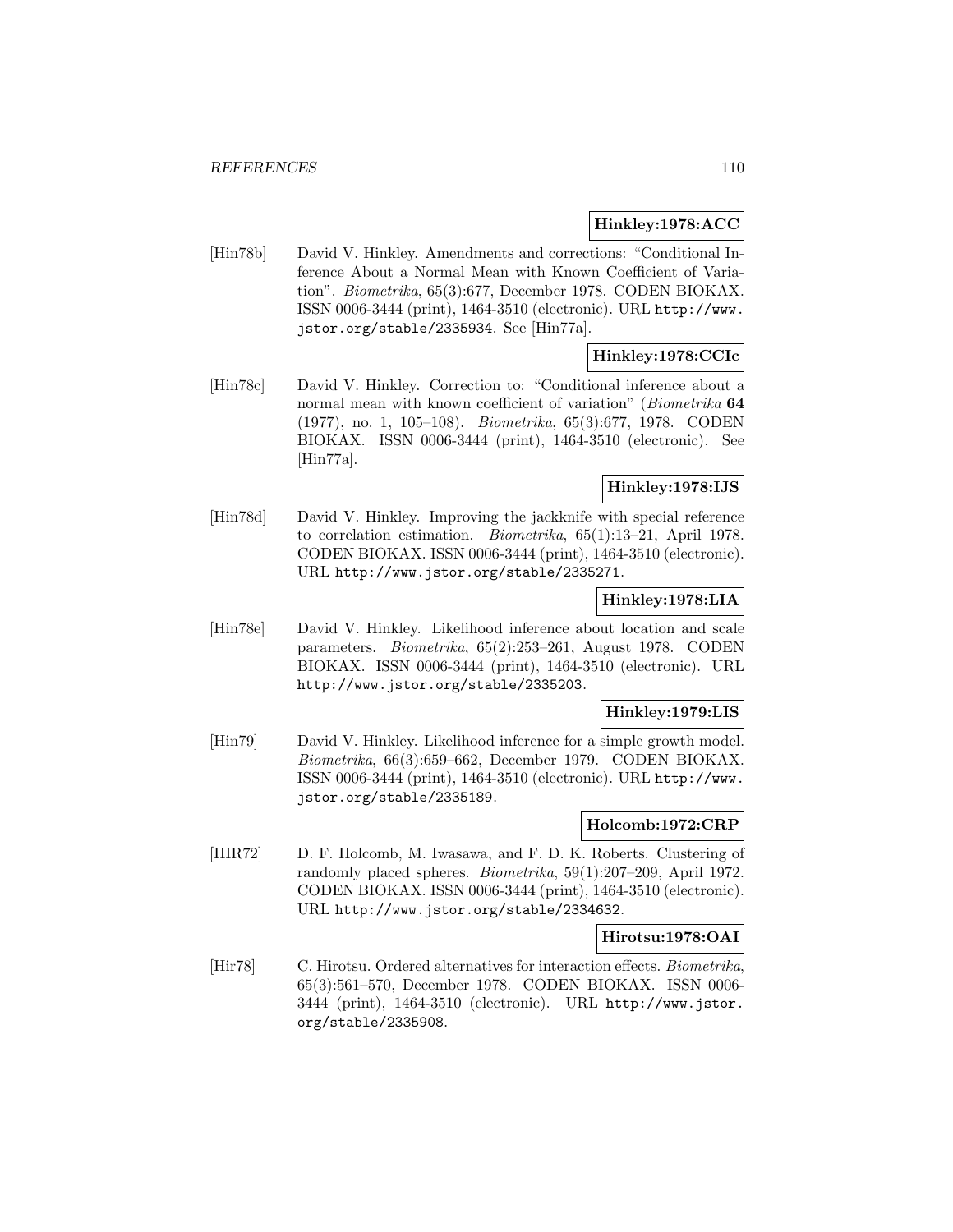### **Hirotsu:1979:AA**

[Hir79] C. Hirotsu. An F approximation and its application. Biometrika, 66(3):577–584, December 1979. CODEN BIOKAX. ISSN 0006- 3444 (print), 1464-3510 (electronic). URL http://www.jstor. org/stable/2335178.

### **Hitchcock:2003:HMH**

[Hit03] David B. Hitchcock. A history of the Metropolis–Hastings algorithm. The American Statistician, 57(4):254–257, November 2003. CODEN ASTAAJ. ISSN 0003-1305 (print), 1537-2731 (electronic). URL http://oberon.ingentaselect.com/cgi-bin/ linker?ini=asa&reqidx=/cw/asa/00031305/v57n4/s7/p254; http: //www.jstor.org/stable/30037292.

## **Hoel:1979:ODD**

[HJ79] P. G. Hoel and R. I. Jennrich. Optimal designs for dose response experiments in cancer research. Biometrika, 66(2):307–316, August 1979. CODEN BIOKAX. ISSN 0006-3444 (print), 1464-3510 (electronic). URL http://www.jstor.org/stable/2335663.

### **Howie:1972:SPI**

[HM72] A. J. Howie and A. B. Macaulay. Some problems of inference for a two-state system with incomplete information. Biometrika, 59(2):395–406, August 1972. CODEN BIOKAX. ISSN 0006- 3444 (print), 1464-3510 (electronic). URL http://www.jstor. org/stable/2334584.

### **Harrison:1975:AHN**

[HM75a] M. J. Harrison and B. P. M. McCabe. Autocorrelation with heteroscedasticity: A note on the robustness of the Durbin–Watson, Geary and Henshaw tests. Biometrika, 62(1):214–216, April 1975. CODEN BIOKAX. ISSN 0006-3444 (print), 1464-3510 (electronic). URL http://www.jstor.org/stable/2334507.

#### **Hettmansperger:1975:MMT**

[HM75b] Thomas P. Hettmansperger and Janice S. Malin. A modified Mood's test for location with no shape assumptions on the underlying distributions. Biometrika, 62(2):527–529, August 1975. CO-DEN BIOKAX. ISSN 0006-3444 (print), 1464-3510 (electronic). URL http://www.jstor.org/stable/2335398.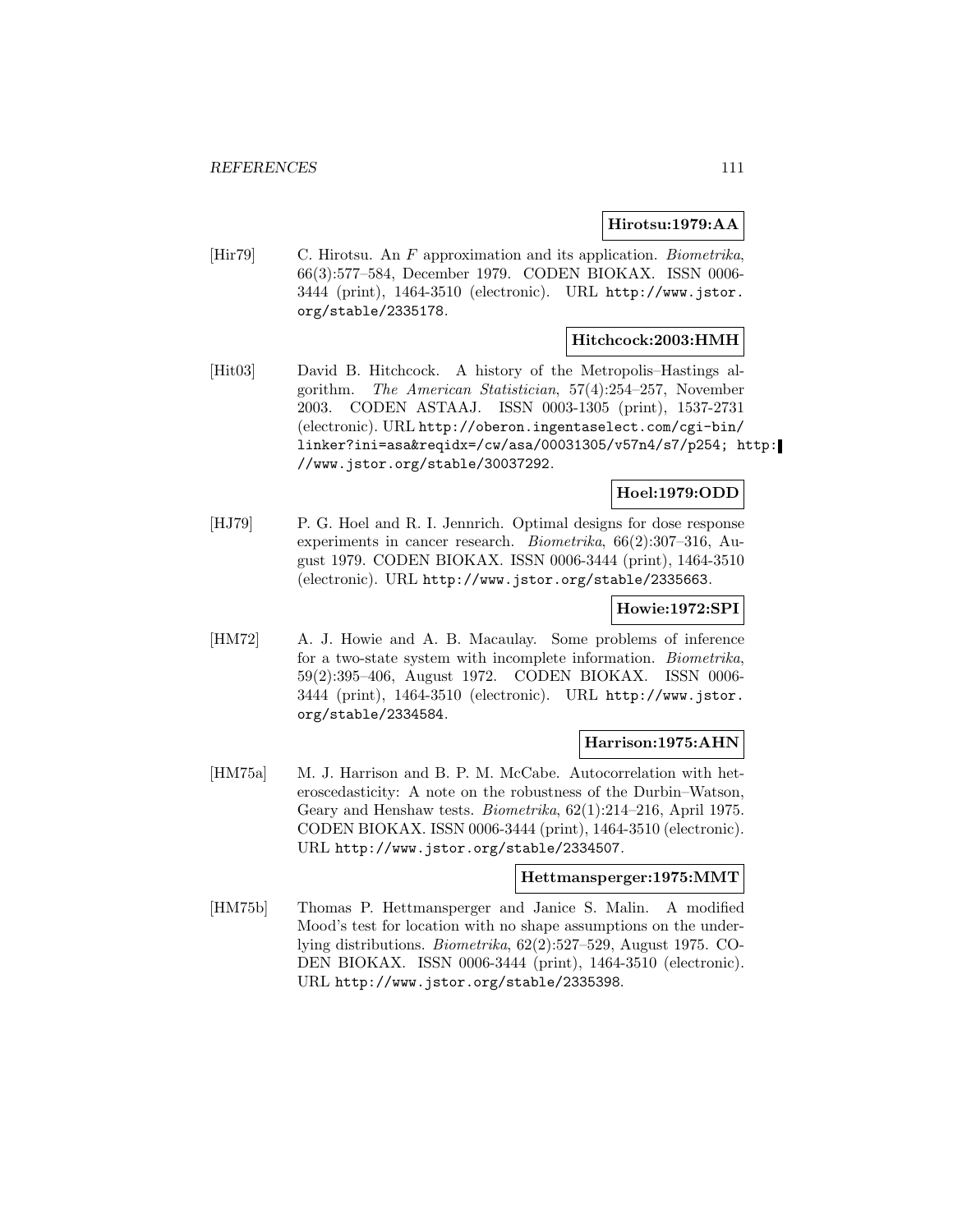### **Hart:1976:WMG**

[HM76] M. L. Hart and A. H. Money. On Wilks's multivariate generalization of the correlation ratio. Biometrika, 63(1):59–67, April 1976. CODEN BIOKAX. ISSN 0006-3444 (print), 1464-3510 (electronic). URL http://www.jstor.org/stable/2335084.

### **Hensler:1977:NSE**

[HMM77] G. L. Hensler, K. G. Mehrotra, and J. E. Michalek. A note on some exact efficiency calculations for survival distributions. Biometrika, 64(3):635–637, December 1977. CODEN BIOKAX. ISSN 0006- 3444 (print), 1464-3510 (electronic). URL http://www.jstor. org/stable/2345347.

### **Holgate:1970:MSC**

[Hol70] P. Holgate. The modality of some compound Poisson distributions. Biometrika, 57(3):666–667, December 1970. CODEN BIOKAX. ISSN 0006-3444 (print), 1464-3510 (electronic). URL http://www. jstor.org/stable/2334787.

#### **Hollander:1971:NTB**

[Hol71a] Myles Hollander. A nonparametric test for bivariate symmetry. Biometrika, 58(1):203–212, April 1971. CODEN BIOKAX. ISSN 0006-3444 (print), 1464-3510 (electronic). URL http://www. jstor.org/stable/2334332.

### **Holst:1971:NFS**

[Hol71b] Lars Holst. A note on finding the size of a finite population. Biometrika, 58(1):228–229, April 1971. CODEN BIOKAX. ISSN 0006-3444 (print), 1464-3510 (electronic). URL http://www. jstor.org/stable/2334337.

# **Holst:1972:CAA**

[Hol72a] L. Holst. Corrections and amendments: "Asymptotic Normality and Efficiency of Certain Goodness-of-Fit Tests". Biometrika, 59(3):699, December 1972. CODEN BIOKAX. ISSN 0006-3444 (print), 1464-3510 (electronic). URL http://www.jstor.org/ stable/2334828. See [Hol72b].

### **Holst:1972:ANE**

[Hol72b] Lars Holst. Asymptotic normality and efficiency for certain goodness-of-fit tests. Biometrika, 59(1):137–145, April 1972. CO-DEN BIOKAX. ISSN 0006-3444 (print), 1464-3510 (electronic).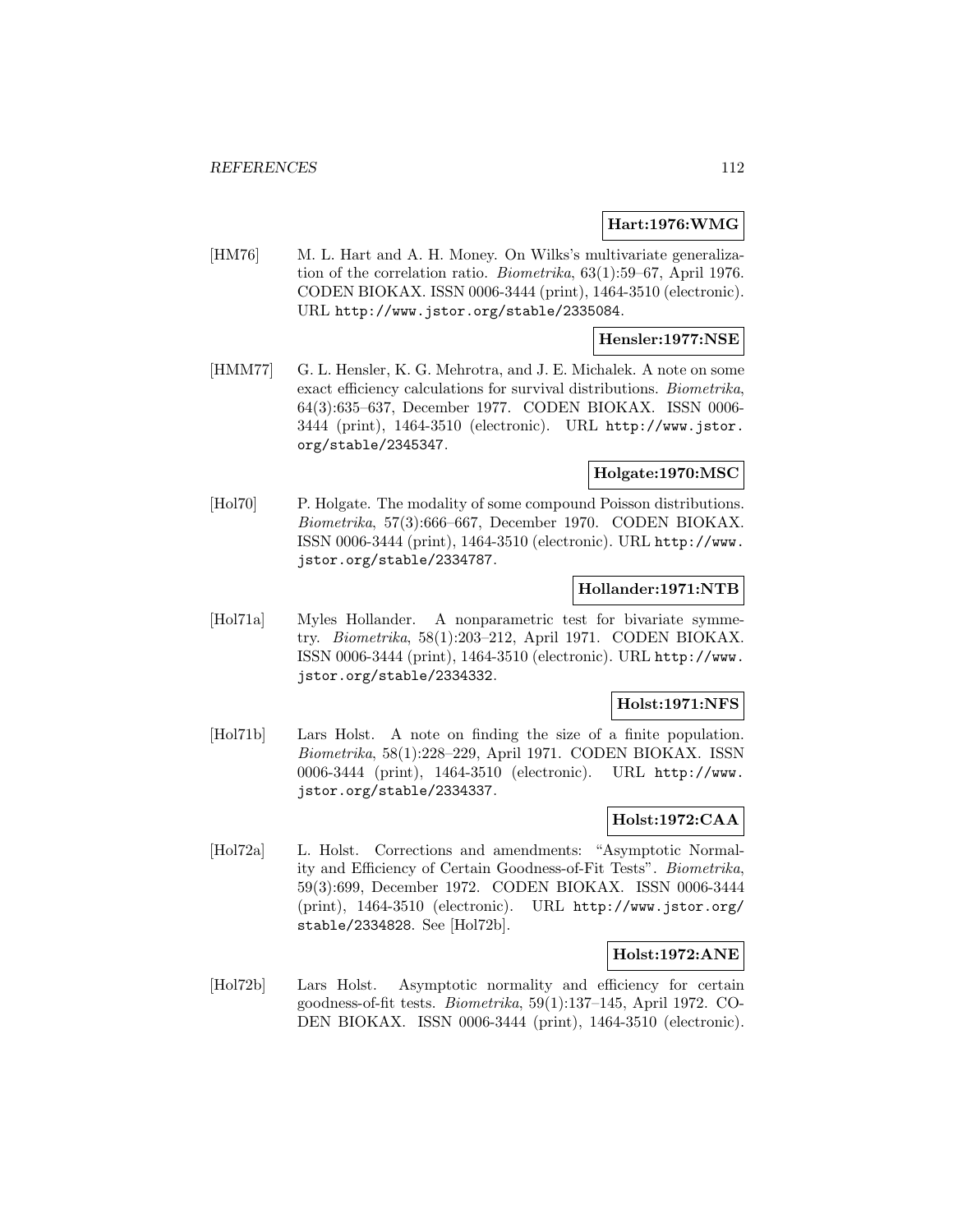URL http://www.jstor.org/stable/2334624. See correction [Hol72a].

### **Holgate:1973:ESA**

[Hol73] P. Holgate. An estimator for the size of an animal population. Biometrika, 60(1):135–140, April 1973. CODEN BIOKAX. ISSN 0006-3444 (print), 1464-3510 (electronic). URL http://www. jstor.org/stable/2334915.

### **Holt:1978:CRA**

[Hol78] J. D. Holt. Competing risk analyses with special reference to matched pair experiments. Biometrika, 65(1):159–165, April 1978. CODEN BIOKAX. ISSN 0006-3444 (print), 1464-3510 (electronic). URL http://www.jstor.org/stable/2335291.

### **Hosking:1979:ADR**

[Hos79] J. R. M. Hosking. The asymptotic distribution of  $R^2$  for autoregressive-moving average time series models when parameters are estimated. Biometrika, 66(1):156–157, April 1979. CO-DEN BIOKAX. ISSN 0006-3444 (print), 1464-3510 (electronic). URL http://www.jstor.org/stable/2335256.

# **Hartley:1972:QFO**

[HP72] H. O. Hartley and R. C. Pfaffenberger. Quadratic forms in order statistics used as goodness-of-fit criteria. Biometrika, 59(3): 605–611, December 1972. CODEN BIOKAX. ISSN 0006-3444 (print), 1464-3510 (electronic). URL http://www.jstor.org/ stable/2334811.

# **Holt:1974:SAT**

[HP74] J. D. Holt and R. L. Prentice. Survival analyses in twin studies and matched pair experiments. Biometrika, 61(1):17–30, April 1974. CODEN BIOKAX. ISSN 0006-3444 (print), 1464-3510 (electronic). URL http://www.jstor.org/stable/2334281.

### **Hollander:1975:TMR**

[HP75] Myles Hollander and Frank Proschan. Tests for the mean residual life. Biometrika, 62(3):585–593, December 1975. CODEN BIOKAX. ISSN 0006-3444 (print), 1464-3510 (electronic). URL http://www.jstor.org/stable/2335514. See correction [HP76, HP80].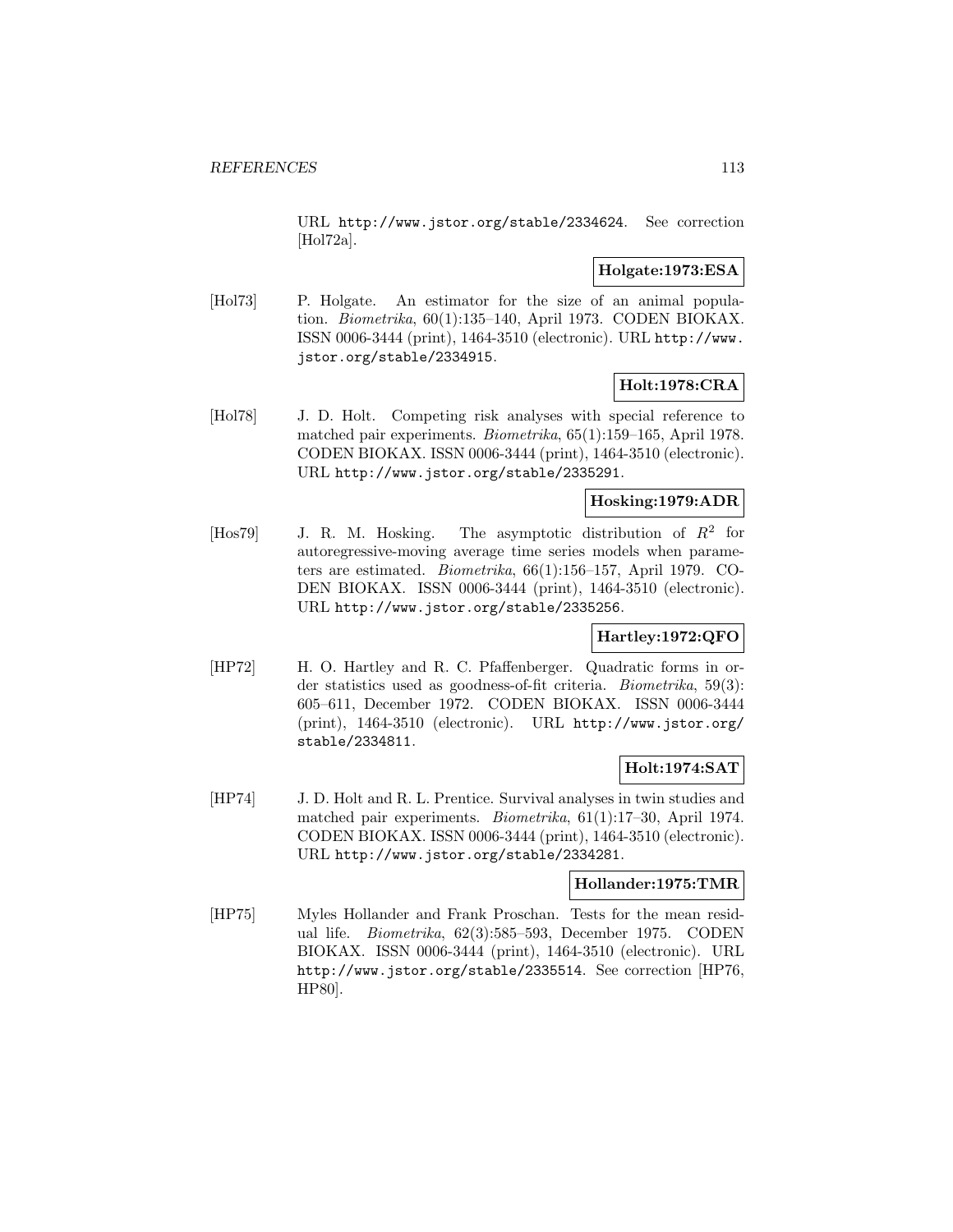#### **Hollander:1976:CAT**

[HP76] Myles Hollander and Frank Proschan. Corrections and amendments: "Tests for the mean residual life" (Biometrika **62** (1975), 585–593). Biometrika, 63(2):412, August 1976. CODEN BIOKAX. ISSN 0006-3444 (print), 1464-3510 (electronic). URL http://www. jstor.org/stable/2335641. See [HP75].

### **Harvey:1979:MLE**

[HP79] A. C. Harvey and G. D. A. Phillips. Maximum likelihood estimation of regression models with autoregressive- moving average disturbances. Biometrika, 66(1):49–58, April 1979. CODEN BIOKAX. ISSN 0006-3444 (print), 1464-3510 (electronic). URL http://www.jstor.org/stable/2335241.

### **Hollander:1980:ACT**

[HP80] M. Hollander and F. Proschan. Amendments and corrections: "Tests for the mean residual life" [Biometrika **62** (1975), no. 3, 585–593; MR **52** #15917]. Biometrika, 67(1):259, April 1980. CO-DEN BIOKAX. ISSN 0006-3444 (print), 1464-3510 (electronic). URL http://www.jstor.org/stable/2335351. See [HP75].

# **Hedayat:1970:ECT**

[HPF70] A. Hedayat, E. T. Parker, and W. T. Federer. The existence and construction of two families of designs for two successive experiments. Biometrika, 57(2):351–355, August 1970. CO-DEN BIOKAX. ISSN 0006-3444 (print), 1464-3510 (electronic). URL http://www.jstor.org/stable/2334843. See correction [HPF71].

### **Hedayat:1971:CAE**

[HPF71] A. Hedayat, E. T. Parker, and W. T. Federer. Correction and amendments: "The Existence and Construction of Two Families of Designs for Two Successive Experiments". *Biometrika*, 58(3):687, December 1971. CODEN BIOKAX. ISSN 0006-3444 (print), 1464- 3510 (electronic). URL http://www.jstor.org/stable/2334412. See [HPF70].

### **Hill:1977:TSB**

[HR77] D. L. Hill and P. V. Rao. Tests of symmetry based on Cramérvon Mises statistics. Biometrika, 64(3):489–494, December 1977. CODEN BIOKAX. ISSN 0006-3444 (print), 1464-3510 (electronic). URL http://www.jstor.org/stable/2345324.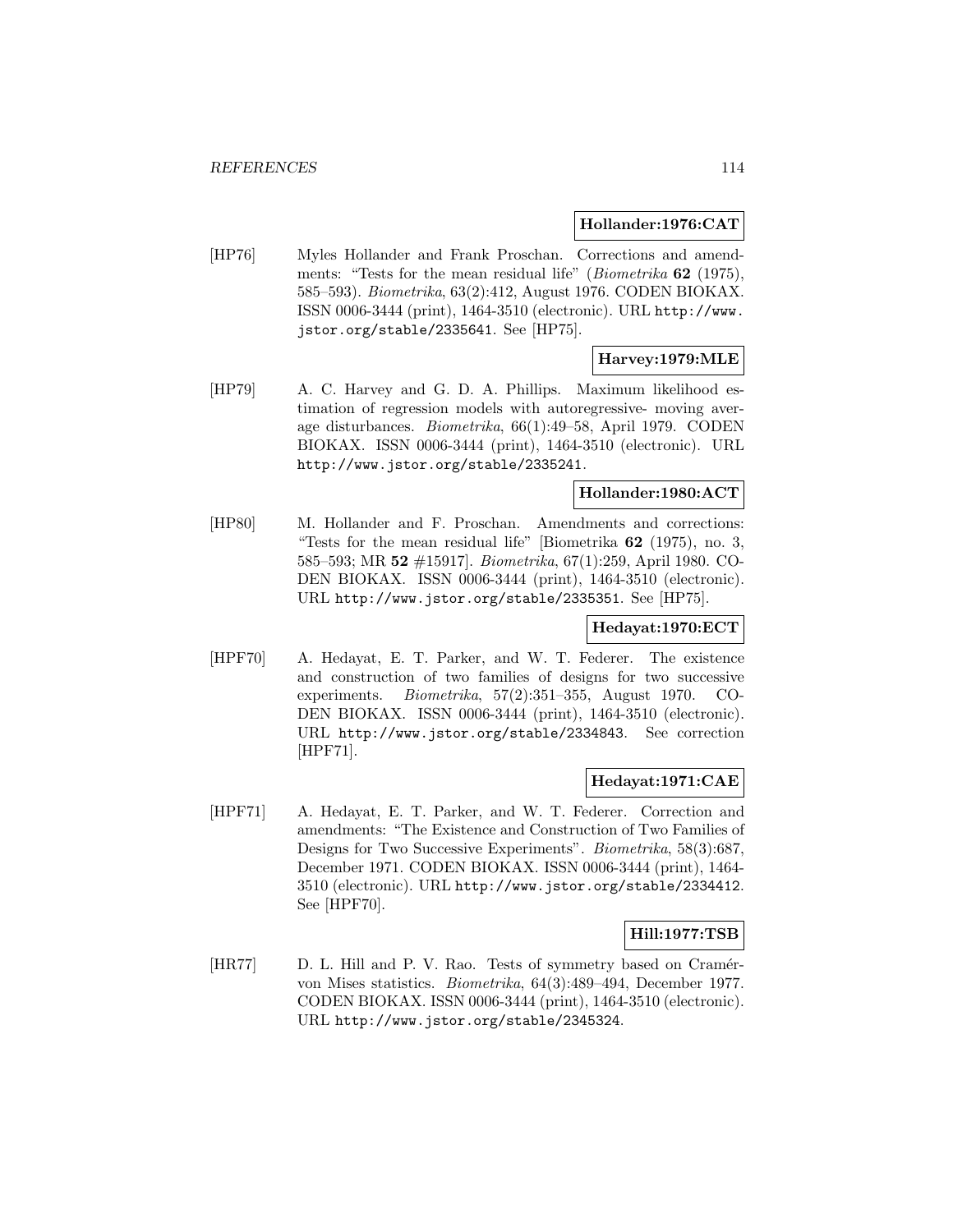### **Heyde:1972:SHP**

[HS72a] C. C. Heyde and E. Seneta. Studies in the history of probability and statistics. XXXI. The simple branching process, a turning point test and a fundamental inequality: a historical note on I. J. Bienaymé. Biometrika, 59(3):680–683, December 1972. CODEN BIOKAX. ISSN 0006-3444 (print), 1464-3510 (electronic). URL http://www.jstor.org/stable/2334819.

### **Hughes:1972:APP**

[HS72b] David T. Hughes and John G. Saw. Approximating the percentage points of Hotelling's generalized  $T_0^2$  statistic. *Biometrika*, 59 (1):224–226, April 1972. CODEN BIOKAX. ISSN 0006-3444 (print), 1464-3510 (electronic). URL http://www.jstor.org/ stable/2334640.

# **Hubert:1975:MLP**

[HS75] Lawrence Hubert and James Schultz. Maximum likelihood pairedcomparison ranking and quadratic assignment. Biometrika, 62 (3):655–659, December 1975. CODEN BIOKAX. ISSN 0006- 3444 (print), 1464-3510 (electronic). URL http://www.jstor. org/stable/2335524.

# **Hirji:1978:THT**

[HS78a] Taj Hirji and A. K. Shahani. Testing of hypotheses with trinomials generated by gauges. Biometrika, 65(1):228–231, April 1978. CO-DEN BIOKAX. ISSN 0006-3444 (print), 1464-3510 (electronic). URL http://www.jstor.org/stable/2335302.

### **Hollander:1978:RC**

[HS78b] M. Hollander and J. Sethuraman. Reply to comments. *Biometrika*, 65(2):411, August 1978. CODEN BIOKAX. ISSN 0006-3444 (print), 1464-3510 (electronic). URL http://www.jstor.org/ stable/2335223. See [HS78c].

### **Hollander:1978:TAB**

[HS78c] Myles Hollander and Jayaram Sethuraman. Testing for agreement between two groups of judges. Biometrika, 65(2):403–410, August 1978. CODEN BIOKAX. ISSN 0006-3444 (print), 1464-3510 (electronic). URL http://www.jstor.org/stable/2335221. See comments [Sch78b] and reply [HS78b].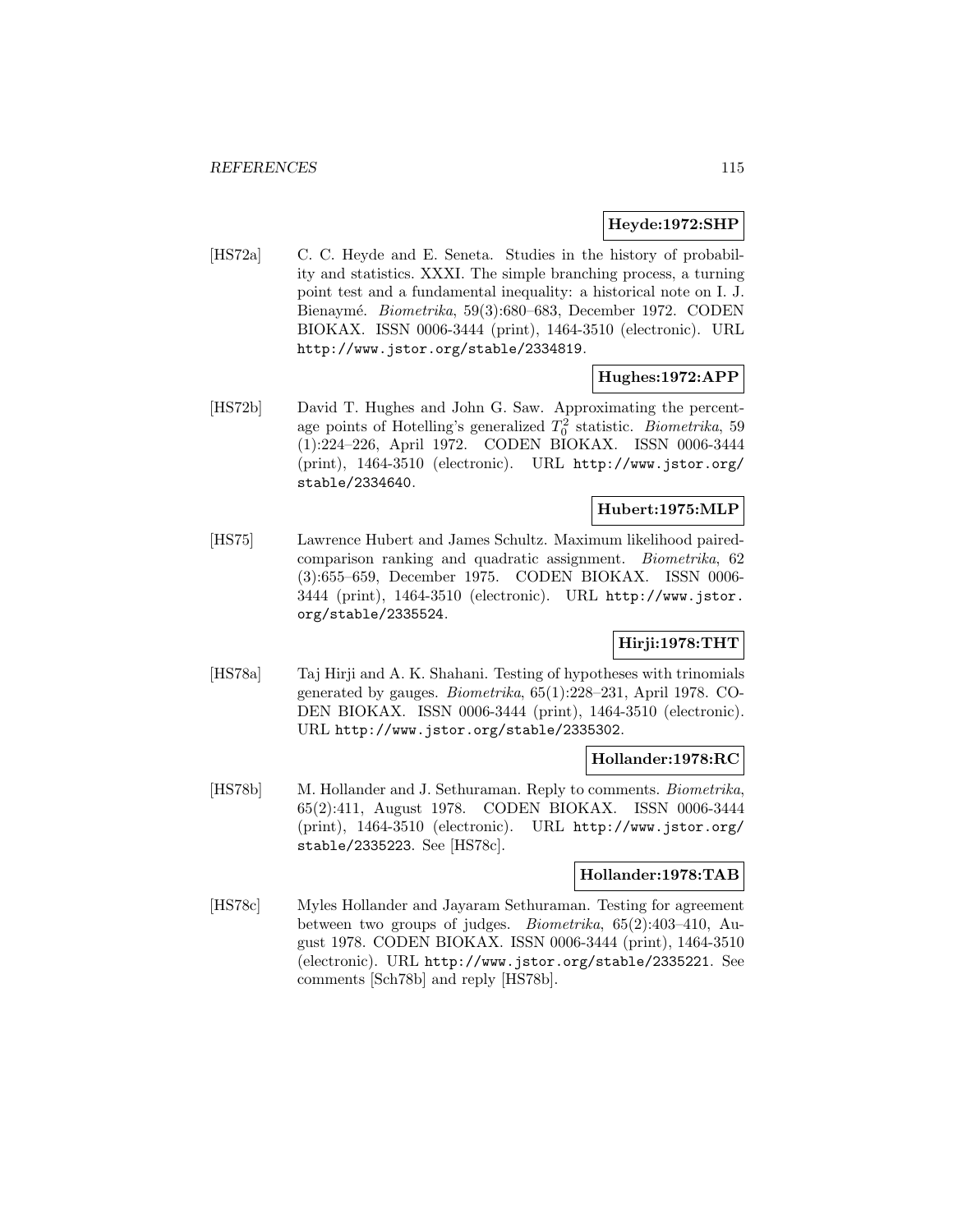### **Harrell:1979:SIC**

[HS79] Frank E. Harrell and Pranab K. Sen. Statistical inference for censored bivariate normal distributions based on induced order statistics. Biometrika, 66(2):293–298, August 1979. CODEN BIOKAX. ISSN 0006-3444 (print), 1464-3510 (electronic). URL http://www. jstor.org/stable/2335661.

# **Hoel:1972:TSP**

[HSW72] David G. Hoel, Milton Sobel, and George H. Weiss. A twostage procedure for choosing the better of two binomial populations. Biometrika, 59(2):317–322, August 1972. CODEN BIOKAX. ISSN 0006-3444 (print), 1464-3510 (electronic). URL http://www. jstor.org/stable/2334576.

# **Hannan:1971:ECG**

[HT71] E. J. Hannan and P. J. Thomson. The estimation of coherence and group delay. Biometrika, 58(3):469–481, December 1971. CODEN BIOKAX. ISSN 0006-3444 (print), 1464-3510 (electronic). URL http://www.jstor.org/stable/2334382.

### **Hannan:1973:EGD**

[HT73] E. J. Hannan and P. J. Thomson. Estimating group delay. Biometrika, 60(2):241–253, August 1973. CODEN BIOKAX. ISSN 0006-3444 (print), 1464-3510 (electronic). URL http://www. jstor.org/stable/2334536.

### **Hutchison:1971:MCC**

[Hut71] M. C. Hutchison. A Monte Carlo comparison of some ratio estimators. Biometrika, 58(2):313–321, August 1971. CODEN BIOKAX. ISSN 0006-3444 (print), 1464-3510 (electronic). URL http://www. jstor.org/stable/2334519.

### **Herzberg:1972:BRB**

[HW72] Agnes M. Herzberg and H. P. Wynn. Book review: Theory of Optimal Experiments, by V. V. Fedorov; W. J. Studden; E. M. Klimko. Biometrika, 59(3):697–698, December 1972. CODEN BIOKAX. ISSN 0006-3444 (print), 1464-3510 (electronic). URL http://www. jstor.org/stable/2334826.

# **Hall:1973:CSD**

[HW73] W. B. Hall and E. R. Williams. Cyclic superimposed designs. Biometrika, 60(1):47–53, April 1973. CODEN BIOKAX. ISSN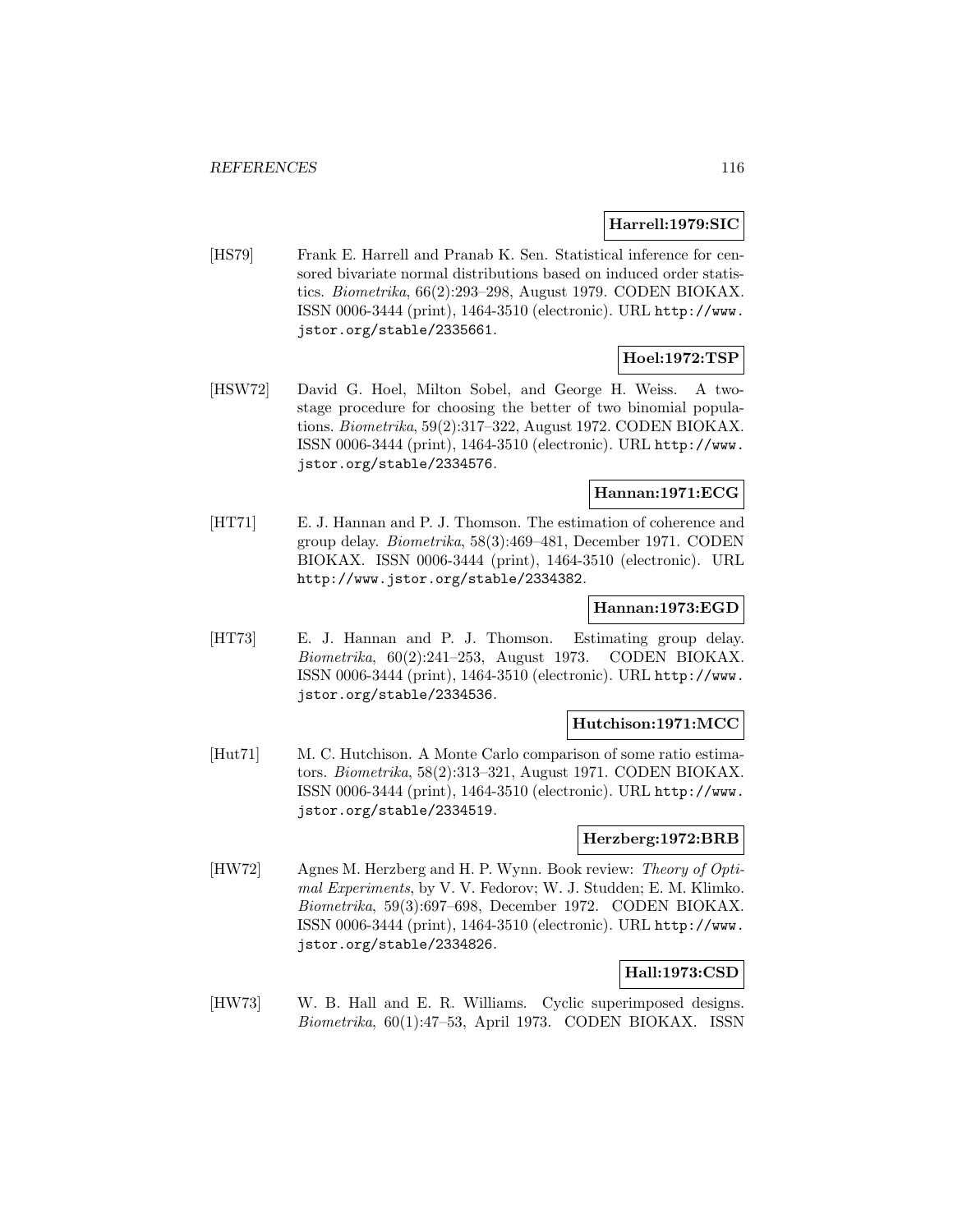0006-3444 (print), 1464-3510 (electronic). URL http://www. jstor.org/stable/2334904.

# **Hamilton:1978:IPA**

[HW78] David C. Hamilton and Donald G. Watts. Interpreting partial autocorrelation functions of seasonal time series models. Biometrika, 65(1):135–140, April 1978. CODEN BIOKAX. ISSN 0006-3444 (print), 1464-3510 (electronic). URL http://www.jstor.org/ stable/2335288.

### **Hwang:1976:GTD**

[Hwa76] F. K. Hwang. Group testing with a dilution effect. *Biometrika*, 63(3):671–673, December 1976. CODEN BIOKAX. ISSN 0006- 3444 (print), 1464-3510 (electronic). URL http://www.jstor. org/stable/2335750.

## **Halperin:1977:TIC**

[HWB<sup>+</sup>77] Max Halperin, James H. Ware, David P. Byar, Nathan Mantel, Charles C. Brown, James Koziol, Mitchell Gail, and Sylvan B. Green. Testing for interaction in an  $I \times J \times K$  contingency table. Biometrika, 64(2):271–275, August 1977. CODEN BIOKAX. ISSN 0006-3444 (print), 1464-3510 (electronic). URL http://www. jstor.org/stable/2335693.

# **Hyde:1977:TSU**

[Hyd77] John Hyde. Testing survival under right censoring and left truncation. Biometrika, 64(2):225–230, August 1977. CODEN BIOKAX. ISSN 0006-3444 (print), 1464-3510 (electronic). URL http://www. jstor.org/stable/2335688.

#### **Izenman:1976:EQG**

[Ize76] Alan Julian Izenman. On the extremal quotient from a gamma sample. Biometrika, 63(1):185–190, April 1976. CODEN BIOKAX. ISSN 0006-3444 (print), 1464-3510 (electronic). URL http://www. jstor.org/stable/2335101.

### **James:1978:CPB**

[Jam78] A. T. James. Comments on paper by B. Efron and D. V. Hinkley. Biometrika, 65(3):484–485, December 1978. CODEN BIOKAX. ISSN 0006-3444 (print), 1464-3510 (electronic). URL http://www. jstor.org/stable/2335895. See [EH78b].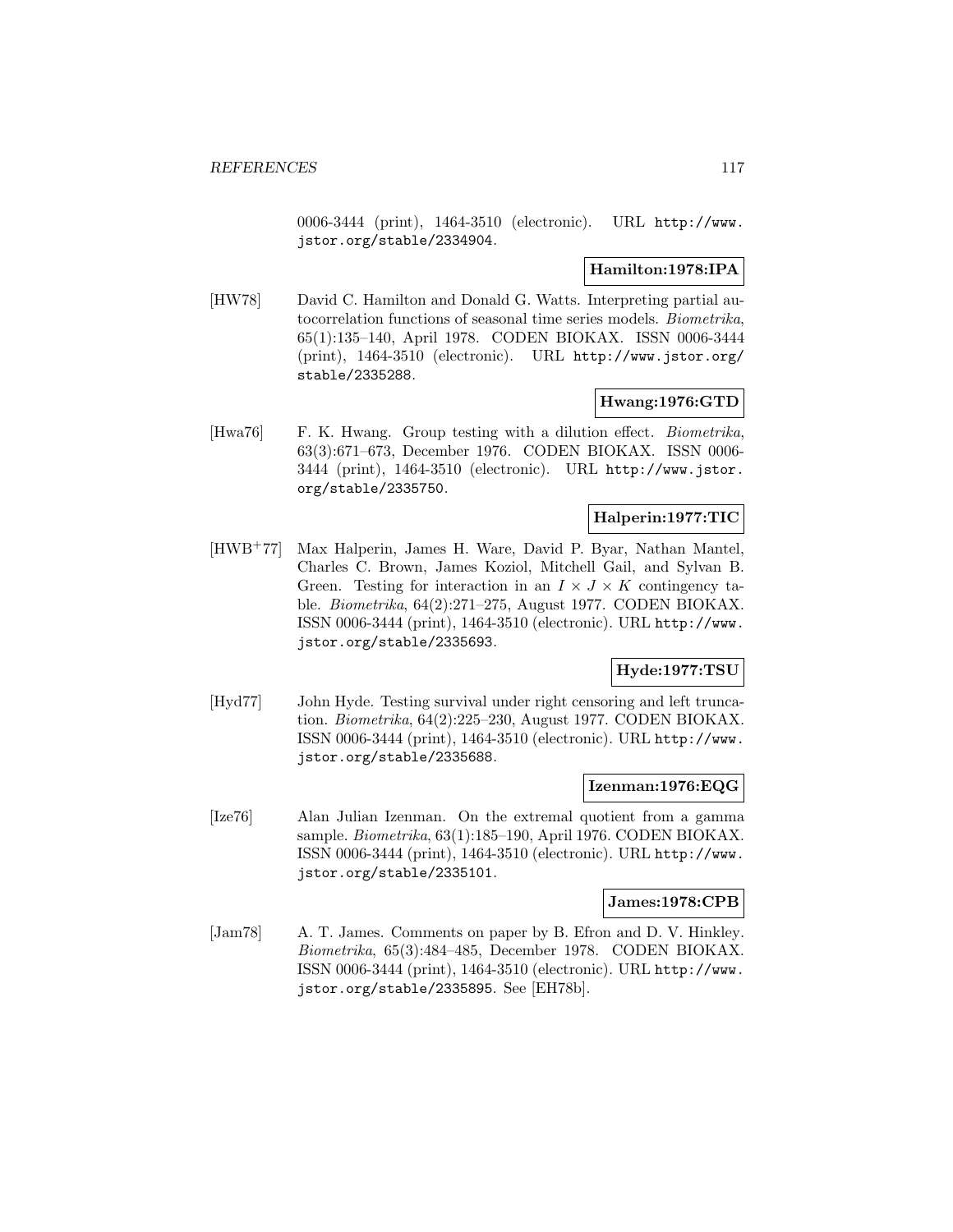#### **Janacek:1975:EMM**

[Jan75] G. Janacek. Estimation of the minimum mean square error of prediction. Biometrika, 62(1):175–180, April 1975. CODEN BIOKAX. ISSN 0006-3444 (print), 1464-3510 (electronic). URL http://www. jstor.org/stable/2334501.

### **Jarrett:1977:BEF**

[Jar77] Richard G. Jarrett. Bounds for the efficiency factor of block designs. Biometrika, 64(1):67–72, April 1977. CODEN BIOKAX. ISSN 0006-3444 (print), 1464-3510 (electronic). URL http://www. jstor.org/stable/2335772.

### **Jarrett:1979:NIB**

[Jar79] R. G. Jarrett. A note on the intervals between coal-mining disasters. Biometrika, 66(1):191–193, April 1979. CODEN BIOKAX. ISSN 0006-3444 (print), 1464-3510 (electronic). URL http://www. jstor.org/stable/2335266.

### **Jensen:1979:LMM**

[Jen79] D. R. Jensen. Linear models without moments. Biometrika, 66 (3):611–617, December 1979. CODEN BIOKAX. ISSN 0006- 3444 (print), 1464-3510 (electronic). URL http://www.jstor. org/stable/2335183.

### **Jarrett:1978:GCI**

[JH78] R. G. Jarrett and W. B. Hall. Generalized cyclic incomplete block designs. Biometrika, 65(2):397–401, August 1978. CODEN BIOKAX. ISSN 0006-3444 (print), 1464-3510 (electronic). URL http://www.jstor.org/stable/2335220.

#### **Johnson:1971:SNT**

[JK71a] N. L. Johnson and J. O. Kitchen. Some notes on tables to facilitate fitting  $S_B$  curves. *Biometrika*, 58(1):223-226, April 1971. CODEN BIOKAX. ISSN 0006-3444 (print), 1464-3510 (electronic). URL http://www.jstor.org/stable/2334335. See extensions and corrections [Joh74b].

#### **Johnson:1971:TFF**

[JK71b] N. L. Johnson and J. O. Kitchen. Tables to facilitate fitting  $S_B$ curves II: Both terminals known. Biometrika, 58(3):657–668, December 1971. CODEN BIOKAX. ISSN 0006-3444 (print), 1464- 3510 (electronic). URL http://www.jstor.org/stable/2334403.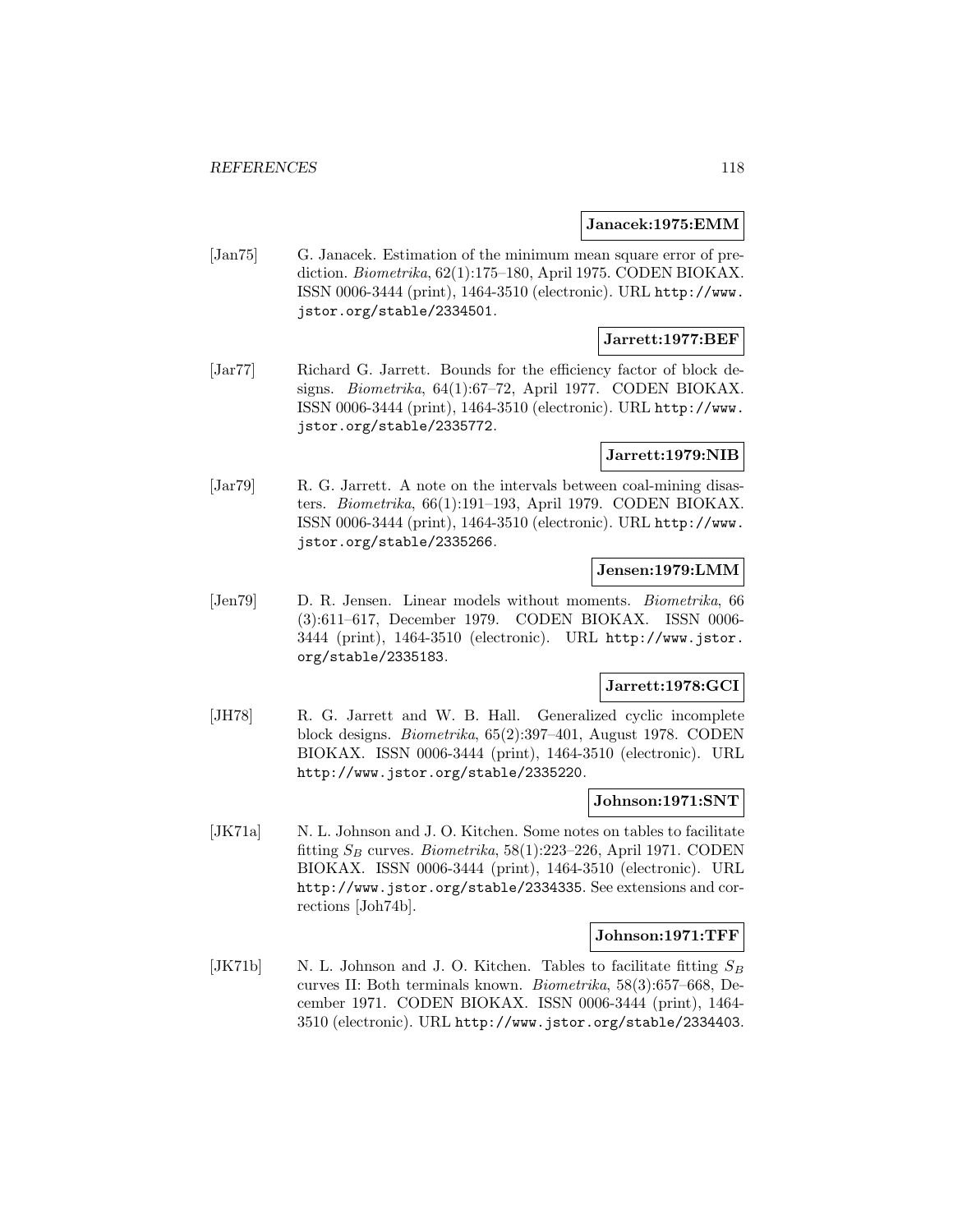#### **Johnson:1972:PTG**

[JK72] N. L. Johnson and S. Kotz. Power transformations of gamma variables. Biometrika, 59(1):226–229, April 1972. CODEN BIOKAX. ISSN 0006-3444 (print), 1464-3510 (electronic). URL http://www. jstor.org/stable/2334641.

### **Johnson:1973:EMT**

[JK73] N. L. Johnson and S. Kotz. Extended and multivariate Tukey Lambda distributions. Biometrika, 60(3):655–661, December 1973. CODEN BIOKAX. ISSN 0006-3444 (print), 1464-3510 (electronic). URL http://www.jstor.org/stable/2335017.

### **Jones:1978:DCD**

[JM78] E. R. Jones and T. J. Mitchell. Design criteria for detecting model inadequacy. Biometrika, 65(3):541–551, December 1978. CODEN BIOKAX. ISSN 0006-3444 (print), 1464-3510 (electronic). URL http://www.jstor.org/stable/2335906.

### **Jensen:1975:ODL**

[JMM75] D. R. Jensen, L. S. Mayer, and R. H. Myers. Optimal designs and large-sample tests for linear hypotheses. Biometrika, 62(1):71–78, April 1975. CODEN BIOKAX. ISSN 0006-3444 (print), 1464-3510 (electronic). URL http://www.jstor.org/stable/2334488.

### **Joanes:1972:STC**

[Joa72] D. N. Joanes. Sequential tests of composite hypotheses. Biometrika, 59(3):633–637, December 1972. CODEN BIOKAX. ISSN 0006-3444 (print), 1464-3510 (electronic). URL http:// www.jstor.org/stable/2334814. See correction [Joa75].

#### **Joanes:1975:CAS**

[Joa75] D. N. Joanes. Corrections and amendments: "Sequential tests of composite hypotheses" (Biometrika **59** (1972), 633–637). Biometrika, 62(1):221, April 1975. CODEN BIOKAX. ISSN 0006- 3444 (print), 1464-3510 (electronic). URL http://www.jstor. org/stable/2334510. See [Joa72].

#### **Johnson:1970:NIS**

[Joh70] Mark A. Johnson. A note on the interpretation of Springer's simulation studies of the Kiefer–Wolfowitz process. Biometrika, 57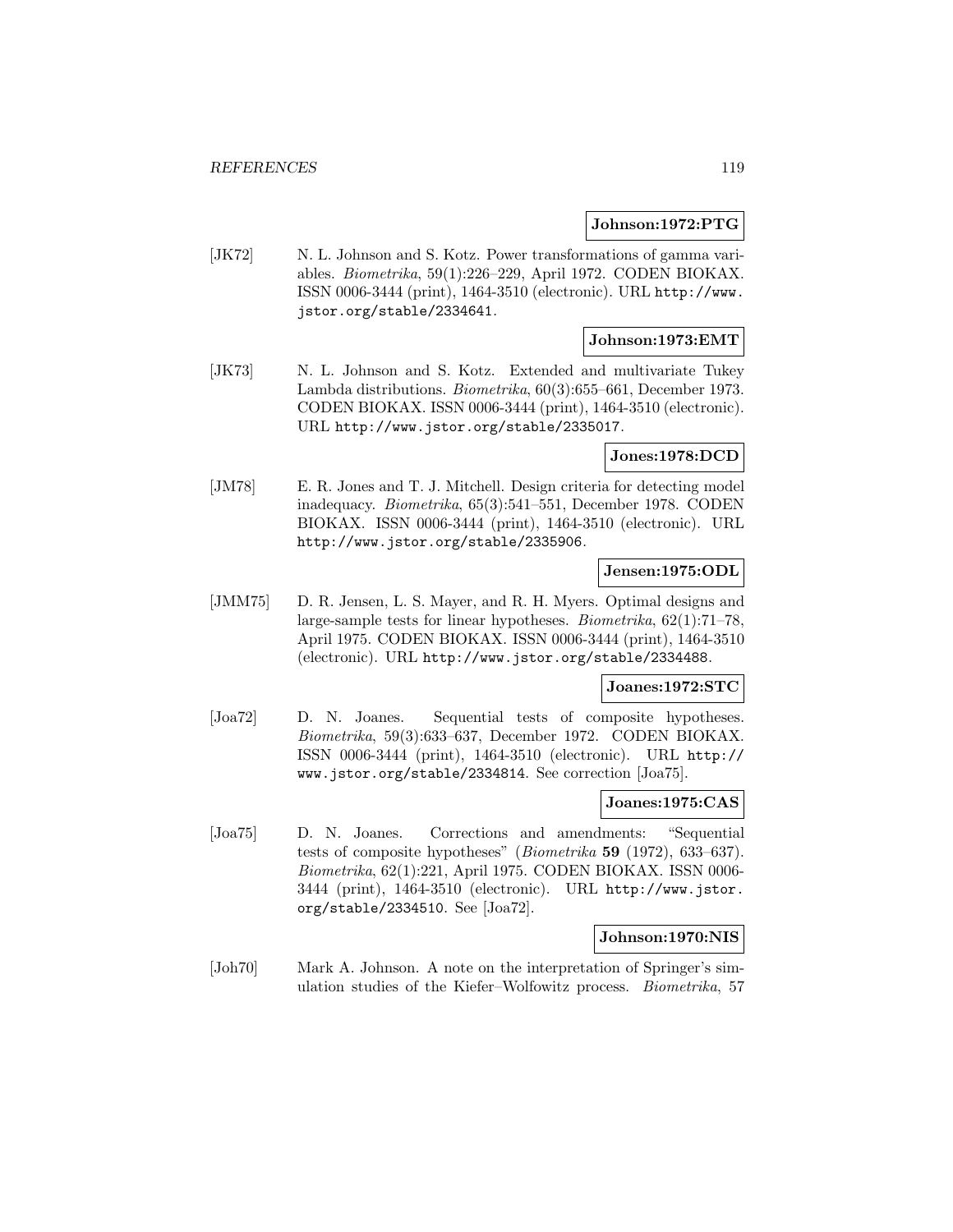(3):673–674, December 1970. CODEN BIOKAX. ISSN 0006- 3444 (print), 1464-3510 (electronic). URL http://www.jstor. org/stable/2334791.

# **John:1971:SOM**

[Joh71] S. John. Some optimal multivariate tests. Biometrika, 58(1):123– 127, April 1971. CODEN BIOKAX. ISSN 0006-3444 (print), 1464- 3510 (electronic). URL http://www.jstor.org/stable/2334322.

### **John:1972:DSU**

[Joh72] S. John. The distribution of a statistic used for testing sphericity of normal distributions. Biometrika, 59(1):169–173, April 1972. CODEN BIOKAX. ISSN 0006-3444 (print), 1464-3510 (electronic). URL http://www.jstor.org/stable/2334628.

### **John:1973:GCD**

[Joh73] J. A. John. Generalized cyclic designs in factorial experiments. Biometrika, 60(1):55–63, April 1973. CODEN BIOKAX. ISSN 0006-3444 (print), 1464-3510 (electronic). URL http://www. jstor.org/stable/2334905.

# **John:1974:ASI**

[Joh74a] S. John. Acceptability and statistical inference. Biometrika, 61 (2):285–290, August 1974. CODEN BIOKAX. ISSN 0006-3444 (print), 1464-3510 (electronic). URL http://www.jstor.org/ stable/2334356.

### **Johnson:1974:ECT**

[Joh74b] N. L. Johnson. Extensions and corrections to: "Tables to facilitate fitting  $S_U$  frequency curves" (*Biometrika* **52** (1965), 547– 558). Biometrika, 61(1):203–205, April 1974. CODEN BIOKAX. ISSN 0006-3444 (print), 1464-3510 (electronic). URL http://www. jstor.org/stable/2334309. See [JK71a].

### **Johnson:1979:NPK**

[Joh79] N. S. Johnson. Nonnull properties of Kendall's partial rank correlation coefficient. Biometrika, 66(2):333–337, August 1979. CODEN BIOKAX. ISSN 0006-3444 (print), 1464-3510 (electronic). URL http://www.jstor.org/stable/2335667.

# **Jones:1974:JEF**

[Jon74a] Howard L. Jones. Jackknife estimation of functions of stratum means. Biometrika, 61(2):343–348, August 1974. CODEN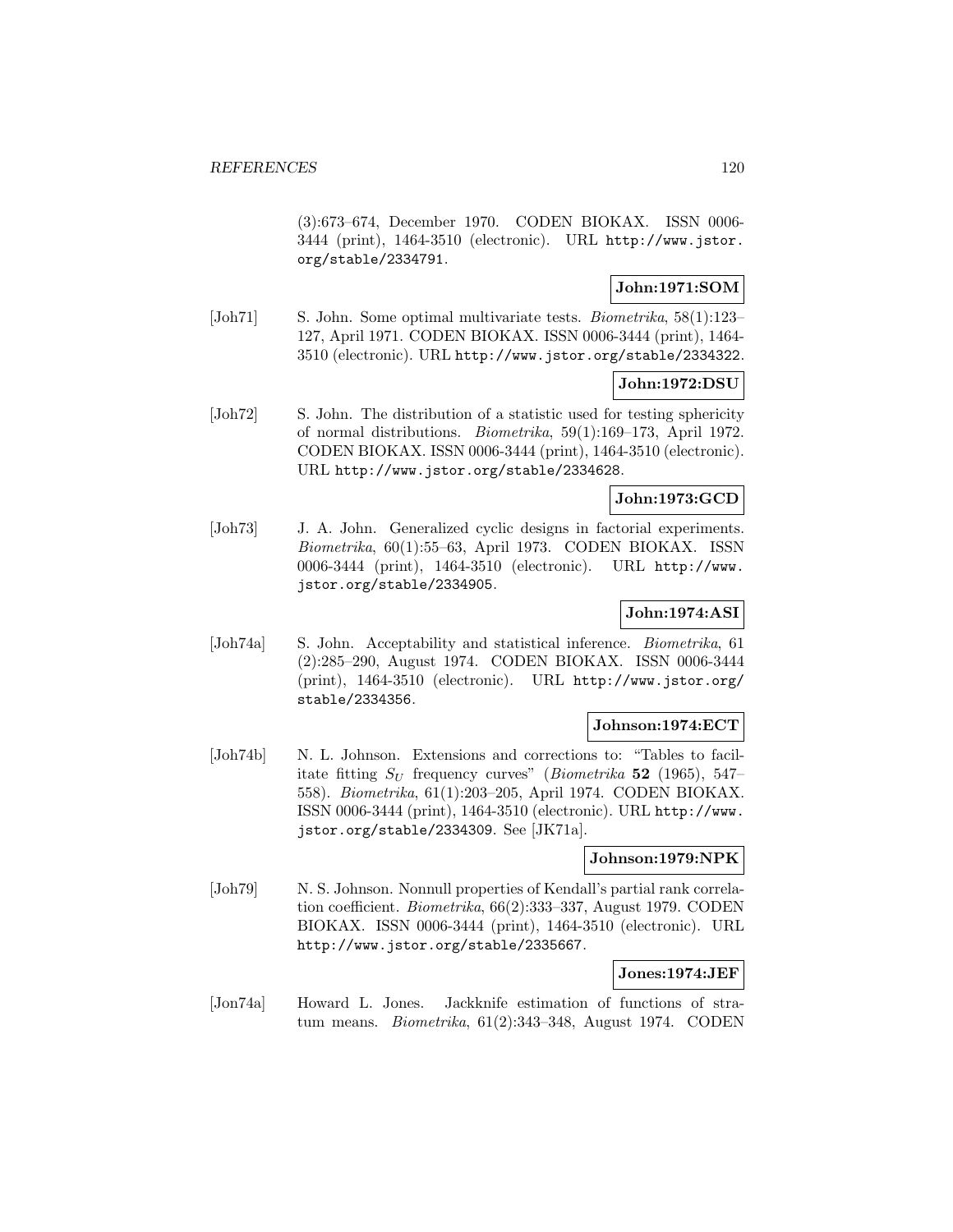BIOKAX. ISSN 0006-3444 (print), 1464-3510 (electronic). URL http://www.jstor.org/stable/2334363.

### **Jones:1974:NBS**

[Jon74b] P. W. Jones. A note on the Bayesian sequential estimation of a binomial parameter. Biometrika, 61(3):642–644, December 1974. CODEN BIOKAX. ISSN 0006-3444 (print), 1464-3510 (electronic). URL http://www.jstor.org/stable/2334755.

### **Jones:1975:TAB**

[Jon75] P. W. Jones. The two-armed bandit. *Biometrika*, 62(2):523–524, August 1975. CODEN BIOKAX. ISSN 0006-3444 (print), 1464- 3510 (electronic). URL http://www.jstor.org/stable/2335396.

### **Joreskog:1970:GMA**

[Jör70] K. G. Jöreskog. A general method for analysis of covariance structures. Biometrika, 57(2):239–251, August 1970. CODEN BIOKAX. ISSN 0006-3444 (print), 1464-3510 (electronic). URL http://www.jstor.org/stable/2334833.

### **Joshi:1972:SST**

[Jos72] Prakash C. Joshi. Some slippage tests of mean for a single outlier in linear regression. Biometrika, 59(1):109–120, April 1972. CODEN BIOKAX. ISSN 0006-3444 (print), 1464-3510 (electronic). URL http://www.jstor.org/stable/2334621.

### **Joshi:1973:TII**

[Jos73] Prakash C. Joshi. Two identities involving order statistics. Biometrika, 60(2):428–429, August 1973. CODEN BIOKAX. ISSN 0006-3444 (print), 1464-3510 (electronic). URL http://www. jstor.org/stable/2334560.

### **Jackson:1970:MEE**

[JOZD70] D. A. Jackson, T. M. O'Donovan, W. J. Zimmer, and J. J. Deely.  $\mathcal{G}_2$ -minimax estimators in the exponential family. *Biometrika*, 57 (2):439–443, August 1970. CODEN BIOKAX. ISSN 0006-3444 (print), 1464-3510 (electronic). URL http://www.jstor.org/ stable/2334853.

#### **Johnson:1969:TPP**

[JP69] N. L. Johnson and E. S. Pearson. Tables of percentage points of non-central *χ. Biometrika*,  $56(2):255-272$ , August 1969. CODEN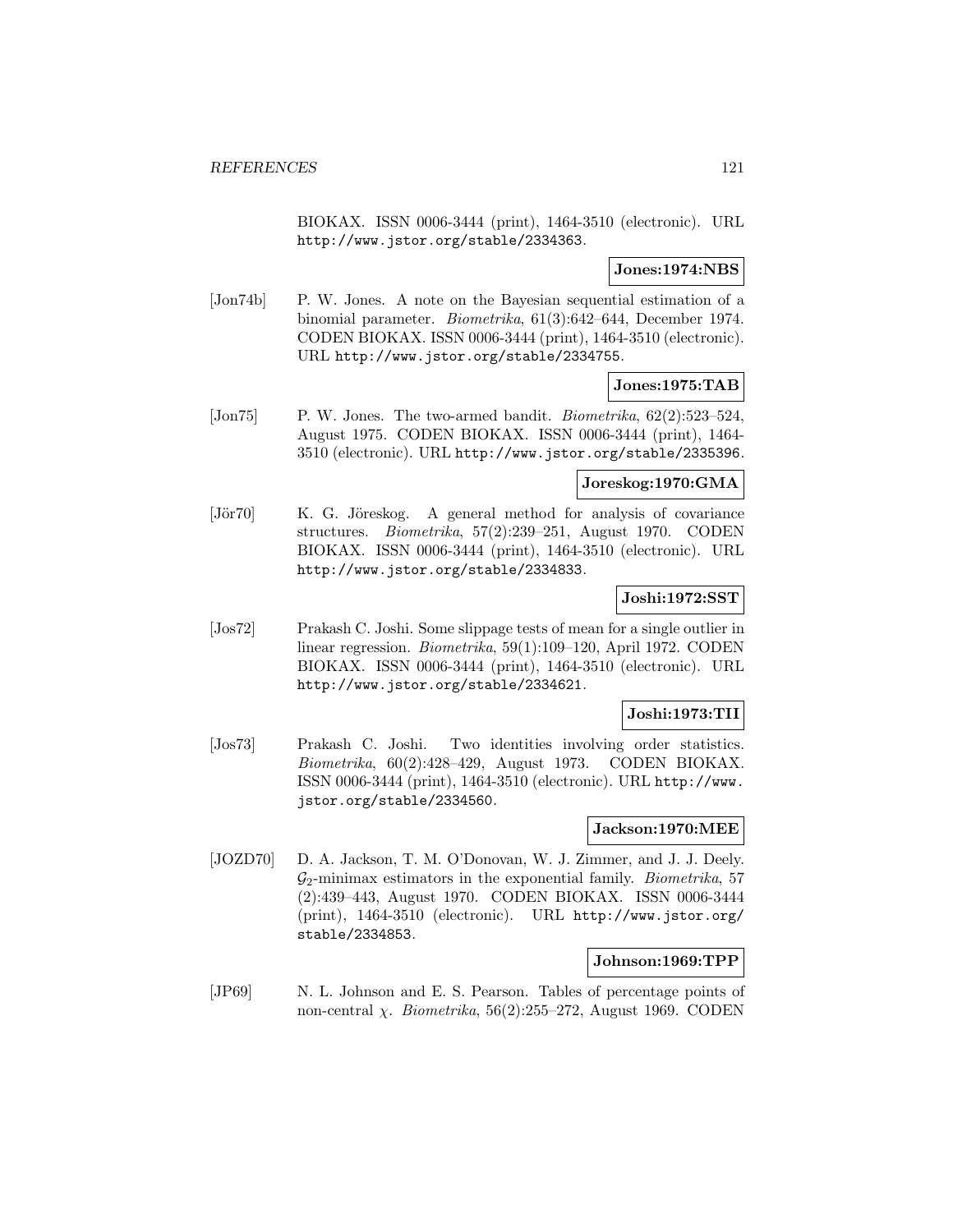BIOKAX. ISSN 0006-3444 (print), 1464-3510 (electronic). URL http://www.jstor.org/stable/2334419. See correction [JP70].

### **Johnson:1970:CTP**

[JP70] N. L. Johnson and E. S. Pearson. Correction: "Tables of Percentage Points of Noncentral  $\chi$ ". *Biometrika*, 57(2):467, August 1970. CODEN BIOKAX. ISSN 0006-3444 (print), 1464-3510 (electronic). URL http://www.jstor.org/stable/2334861. See [JP69].

# **Juola:1970:PSR**

[Juo70] R. C. Juola. Population symmetry and the regions  $X < t^2/X$ . Biometrika, 57(3):668–669, December 1970. CODEN BIOKAX. ISSN 0006-3444 (print), 1464-3510 (electronic). URL http://www. jstor.org/stable/2334788.

### **James:1971:FRO**

[JW71] A. T. James and G. N. Wilkinson. Factorization of the residual operator and canonical decomposition of nonorthogonal factors in the analysis of variance. Biometrika, 58(2):279–294, August 1971. CODEN BIOKAX. ISSN 0006-3444 (print), 1464-3510 (electronic). URL http://www.jstor.org/stable/2334516.

### **Jones:1979:SFL**

[JW79] David Jones and John Whitehead. Sequential forms of the log rank and modified Wilcoxon tests for censored data. Biometrika, 66(1):105–113, April 1979. CODEN BIOKAX. ISSN 0006-3444 (print), 1464-3510 (electronic). URL http://www.jstor.org/ stable/2335249. See correction [JW81].

# **Jones:1981:ACS**

[JW81] David Jones and John Whitehead. Amendments and corrections: "Sequential forms of the log rank and modified Wilcoxon tests for censored data" [Biometrika **66** (1979), no. 1, 105–113; MR 80i:62069]. Biometrika, 68(2):576, August 1981. CODEN BIOKAX. ISSN 0006-3444 (print), 1464-3510 (electronic). URL http://www.jstor.org/stable/2335610. See [JW79].

### **Kalbfleisch:1974:SEC**

[Kal74] John D. Kalbfleisch. Some efficiency calculations for survival distributions. Biometrika, 61(1):31–38, April 1974. CODEN BIOKAX. ISSN 0006-3444 (print), 1464-3510 (electronic). URL http://www. jstor.org/stable/2334282.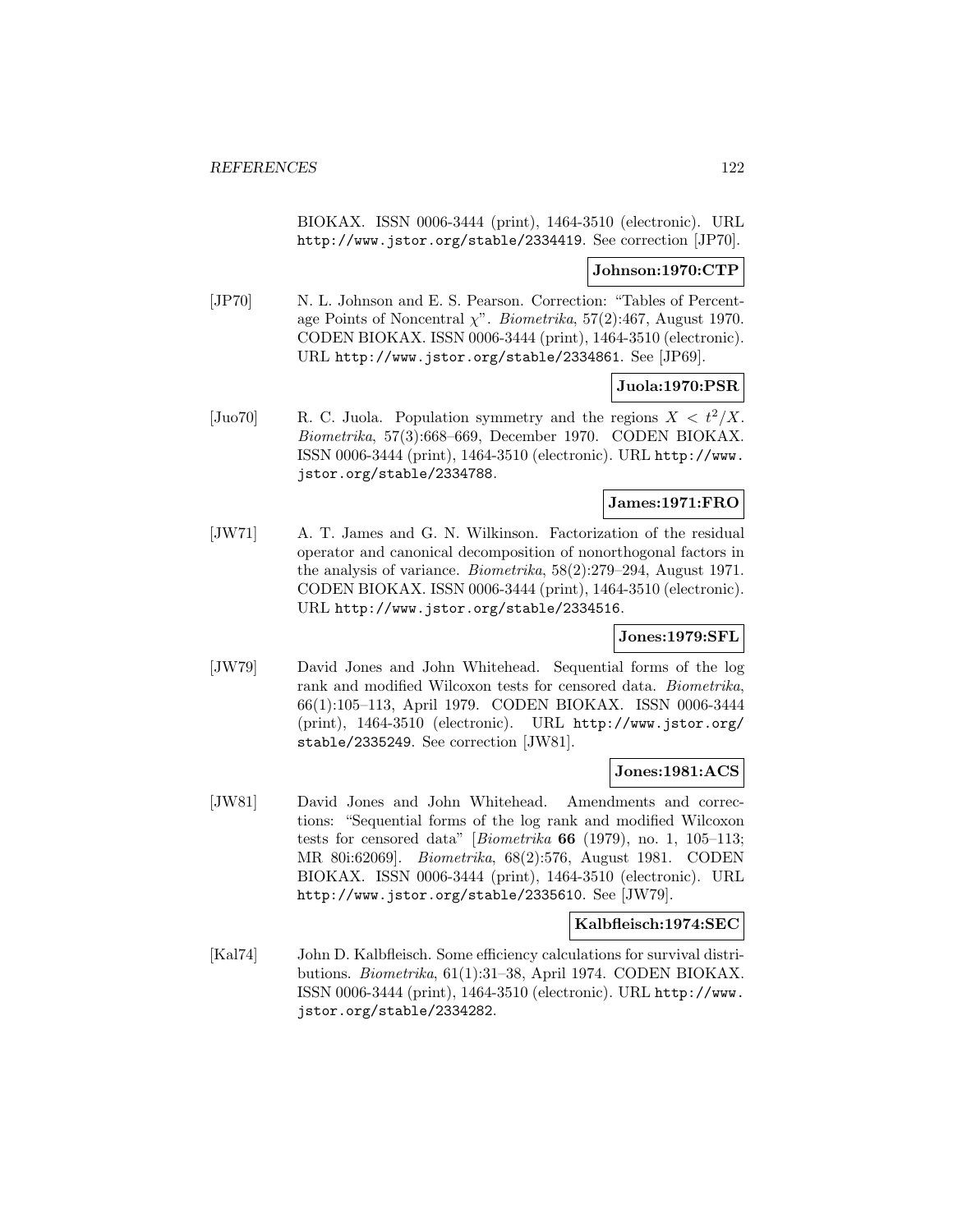#### **Kalbfleisch:1975:RC**

[Kal75a] J. D. Kalbfleisch. Reply to comments. *Biometrika*, 62(2):268, August 1975. CODEN BIOKAX. ISSN 0006-3444 (print), 1464-3510 (electronic). URL http://www.jstor.org/stable/2335361. See [Kal75b].

### **Kalbfleisch:1975:SC**

[Kal75b] John D. Kalbfleisch. Sufficiency and conditionality. *Biometrika*, 62(2):251–259, August 1975. CODEN BIOKAX. ISSN 0006- 3444 (print), 1464-3510 (electronic). URL http://www.jstor. org/stable/2335356. See [Bar75b, BN75, Bir75, McL75] and reply [Kal75a].

#### **Kappenman:1970:CPE**

[Kap70] Russell F. Kappenman. On a comparison of the proportions exceeding a fixed value in two different normal populations. Biometrika, 57(3):669–670, December 1970. CODEN BIOKAX. ISSN 0006-3444 (print), 1464-3510 (electronic). URL http://www. jstor.org/stable/2334789.

# **Kay:1979:SFA**

[Kay79] Richard Kay. Some further asymptotic efficiency calculations for survival data regression models. Biometrika, 66(1):91–96, April 1979. CODEN BIOKAX. ISSN 0006-3444 (print), 1464-3510 (electronic). URL http://www.jstor.org/stable/2335247.

### **Kerridge:1976:YAS**

[KC76] D. F. Kerridge and G. W. Cook. Yet another series for the normal integral. Biometrika, 63(2):401–403, August 1976. CODEN BIOKAX. ISSN 0006-3444 (print), 1464-3510 (electronic). URL http://www.jstor.org/stable/2335636.

#### **Kedem:1976:SSA**

[Ked76] Benjamin Kedem. Sufficient statistics associated with a two-state second-order Markov chain. Biometrika, 63(1):127–132, April 1976. CODEN BIOKAX. ISSN 0006-3444 (print), 1464-3510 (electronic). URL http://www.jstor.org/stable/2335092.

### **Kedem:1978:SNL**

[Ked78] Benjamin Kedem. Sufficiency and the number of level crossings by a stationary process. Biometrika, 65(1):207–210, April 1978.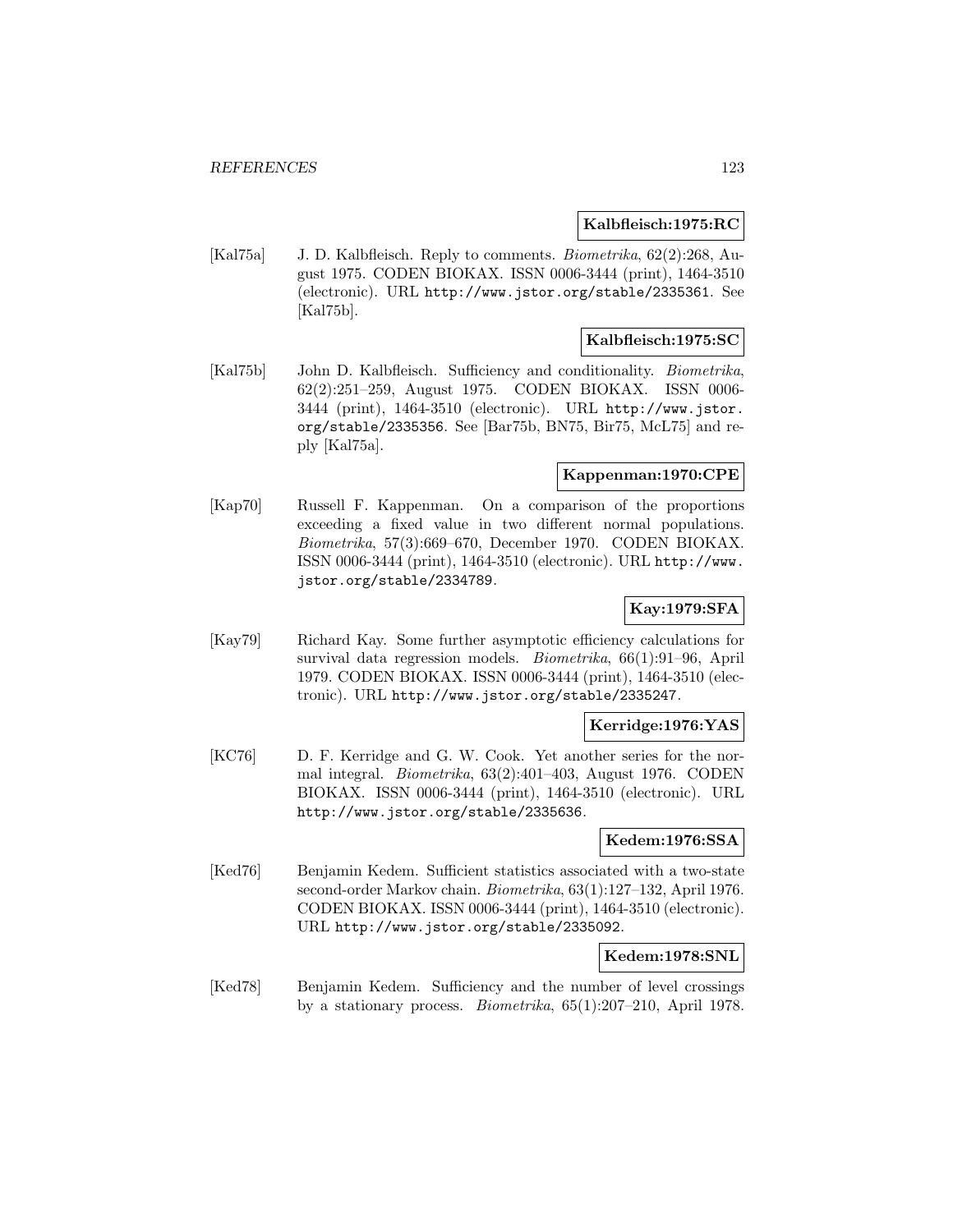CODEN BIOKAX. ISSN 0006-3444 (print), 1464-3510 (electronic). URL http://www.jstor.org/stable/2335296.

### **Keiding:1974:CAE**

[Kei74a] Niels Keiding. Corrections and amendments: "Estimation in the Birth Process". Biometrika, 61(3):647, December 1974. CODEN BIOKAX. ISSN 0006-3444 (print), 1464-3510 (electronic). URL http://www.jstor.org/stable/2334759. See [Kei74b].

### **Keiding:1974:EBP**

[Kei74b] Niels Keiding. Estimation in the birth process. Biometrika, 61(1): 71–80, April 1974. CODEN BIOKAX. ISSN 0006-3444 (print), 1464-3510 (electronic). URL http://www.jstor.org/stable/ 2334286. See correction [Kei74a].

### **Kempton:1975:GFF**

[Kem75] R. A. Kempton. A generalized form of Fisher's logarithmic series. Biometrika, 62(1):29–38, April 1975. CODEN BIOKAX. ISSN 0006-3444 (print), 1464-3510 (electronic). URL http://www. jstor.org/stable/2334484.

# **Kempthorne:1979:CPP**

[Kem79] Oscar Kempthorne. Comments on paper by P. D. Finch. Biometrika, 66(2):206–207, August 1979. CODEN BIOKAX. ISSN 0006-3444 (print), 1464-3510 (electronic). URL http://www. jstor.org/stable/2335649. See [Fin79a].

### **Kendall:1971:SHP**

[Ken71] M. G. Kendall. Studies in the history of probability and statistics. XXVI. The work of Ernst Abbe. Biometrika, 58(2):369–373, August 1971. CODEN BIOKAX. ISSN 0006-3444 (print), 1464-3510 (electronic). URL http://www.jstor.org/stable/2334525. See corrections [Ken72].

### **Kendall:1972:CAS**

[Ken72] M. G. Kendall. Corrections and amendments: "Studies in the history of probability and statistics. XXVI. The work of Ernst Abbe" (Biometrika **58** (1971), 369–373). Biometrika, 59(2):498, August 1972. CODEN BIOKAX. ISSN 0006-3444 (print), 1464- 3510 (electronic). URL http://www.jstor.org/stable/2334604. See [Ken71].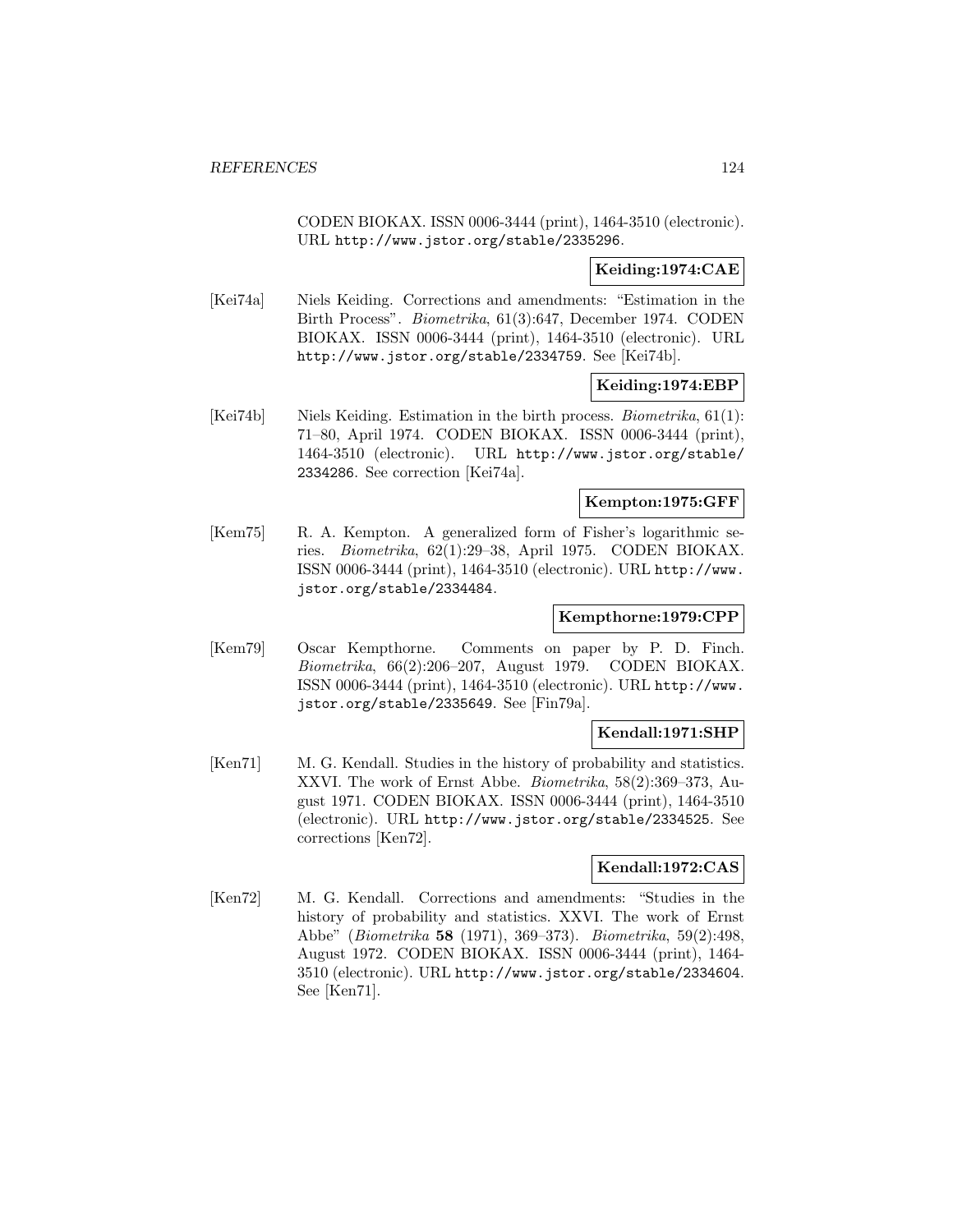### **Kettenring:1971:CAS**

[Ket71] J. R. Kettenring. Canonical analysis of several sets of variables. Biometrika, 58(3):433–451, December 1971. CODEN BIOKAX. ISSN 0006-3444 (print), 1464-3510 (electronic). URL http://www. jstor.org/stable/2334380.

### **Koziol:1976:CMS**

[KG76] James A. Koziol and Sylvan B. Green. A Cramér-von Mises statistic for randomly censored data. Biometrika, 63(3):465–474, December 1976. CODEN BIOKAX. ISSN 0006-3444 (print), 1464-3510 (electronic). URL http://www.jstor.org/stable/2335723.

#### **Khatri:1978:RNS**

[Kha78] C. G. Khatri. A remark on the necessary and sufficient conditions for a quadratic form to be distributed as chi-squared. Biometrika, 65(1):239–240, April 1978. CODEN BIOKAX. ISSN 0006-3444 (print), 1464-3510 (electronic). URL http://www.jstor.org/ stable/2335305. See [Goo69].

### **Kastenbaum:1970:SSRa**

[KHB70a] Marvin A. Kastenbaum, David G. Hoel, and K. O. Bowman. Sample size requirements: One-way analysis of variance. Biometrika, 57(2):421–430, August 1970. CODEN BIOKAX. ISSN 0006- 3444 (print), 1464-3510 (electronic). URL http://www.jstor. org/stable/2334851.

### **Kastenbaum:1970:SSRb**

[KHB70b] Marvin A. Kastenbaum, David G. Hoel, and K. O. Bowman. Sample size requirements: Randomized block designs. Biometrika, 57(3):573–577, December 1970. CODEN BIOKAX. ISSN 0006- 3444 (print), 1464-3510 (electronic). URL http://www.jstor. org/stable/2334775.

### **Kiefer:1975:ODV**

[Kie75] J. Kiefer. Optimal design: Variation in structure and performance under change of criterion. Biometrika, 62(2):277–288, August 1975. CODEN BIOKAX. ISSN 0006-3444 (print), 1464-3510 (electronic). URL http://www.jstor.org/stable/2335363.

### **Kingman:1972:RSS**

[Kin72] J. F. C. Kingman. On random sequences with spherical symmetry. Biometrika, 59(2):492–494, August 1972. CODEN BIOKAX.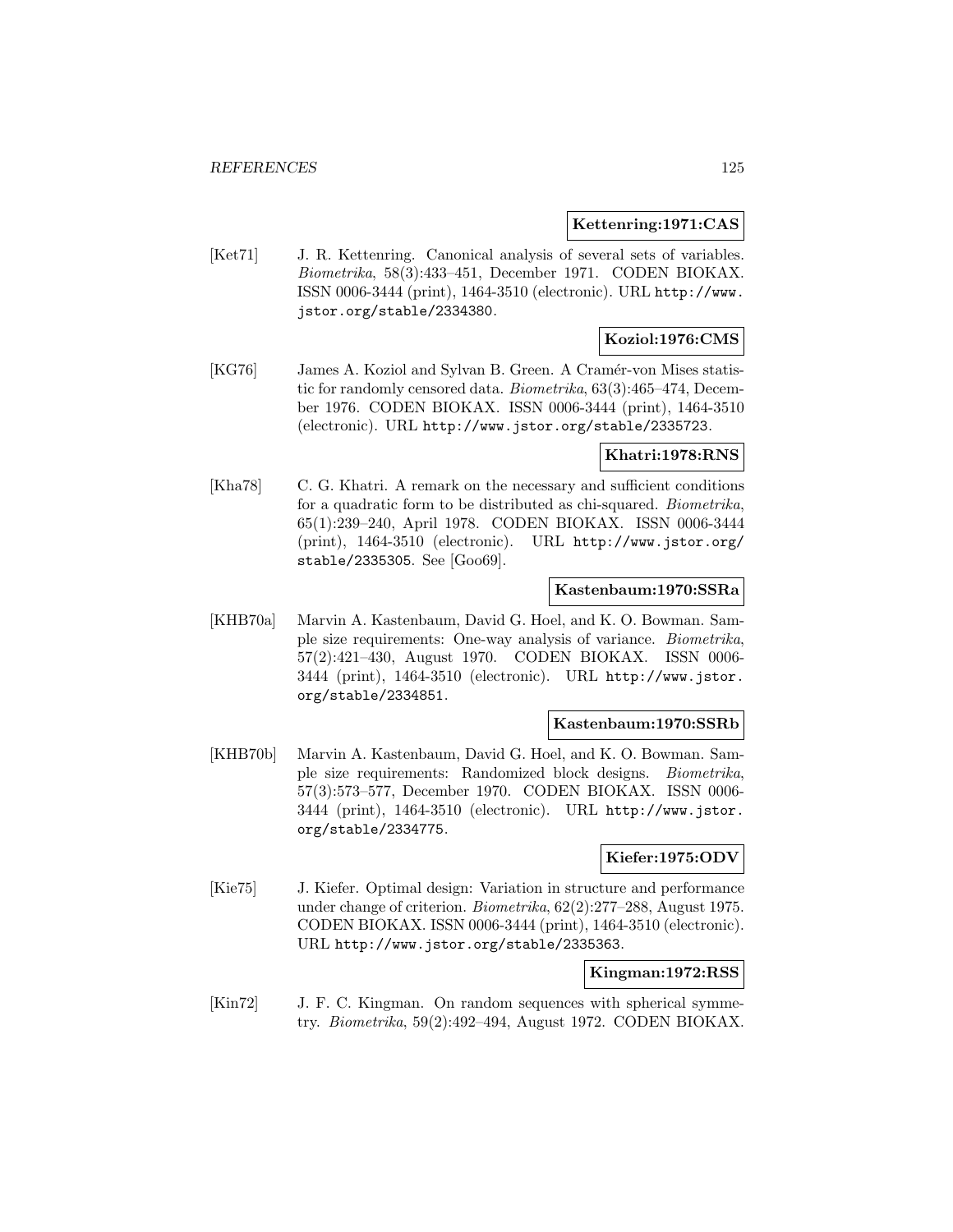ISSN 0006-3444 (print), 1464-3510 (electronic). URL http://www. jstor.org/stable/2334601.

# **Krishnaiah:1976:DLR**

[KLC76] P. R. Krishnaiah, Jack C. Lee, and T. C. Chang. The distributions of the likelihood ratio statistics for tests of certain covariance structures of complex multivariate normal populations. Biometrika, 63(3):543–549, December 1976. CODEN BIOKAX. ISSN 0006-3444 (print), 1464-3510 (electronic). URL http://www. jstor.org/stable/2335733.

# **Kupper:1973:NAM**

[KM73] Lawrence L. Kupper and Edward F. Meydrech. A new approach to mean squared error estimation of response surfaces. Biometrika, 60(3):573–579, December 1973. CODEN BIOKAX. ISSN 0006- 3444 (print), 1464-3510 (electronic). URL http://www.jstor. org/stable/2335007.

### **Kalbfleisch:1977:ESD**

[KM77] J. D. Kalbfleisch and A. A. McIntosh. Efficiency in survival distributions with time-dependent covariables. Biometrika, 64(1):47–50, April 1977. CODEN BIOKAX. ISSN 0006-3444 (print), 1464-3510 (electronic). URL http://www.jstor.org/stable/2335769.

### **Kalbfleisch:1979:CSM**

[KM79] J. D. Kalbfleisch and R. J. MacKay. On constant-sum models for censored survival data. Biometrika, 66(1):87–90, April 1979. CODEN BIOKAX. ISSN 0006-3444 (print), 1464-3510 (electronic). URL http://www.jstor.org/stable/2335246.

#### **Kaminsky:1975:BSL**

[KMN75] Kenneth S. Kaminsky, Nancy R. Mann, and Paul I. Nelson. Best and simplified linear invariant prediction of order statistics in location and scale families. Biometrika, 62(2):525–527, August 1975. CODEN BIOKAX. ISSN 0006-3444 (print), 1464-3510 (electronic). URL http://www.jstor.org/stable/2335397.

### **Knoke:1975:TRA**

[Kno75a] James D. Knoke. Testing for randomness against autocorrelated alternatives: The parametric case. Biometrika, 62(3):571–575, December 1975. CODEN BIOKAX. ISSN 0006-3444 (print), 1464- 3510 (electronic). URL http://www.jstor.org/stable/2335512.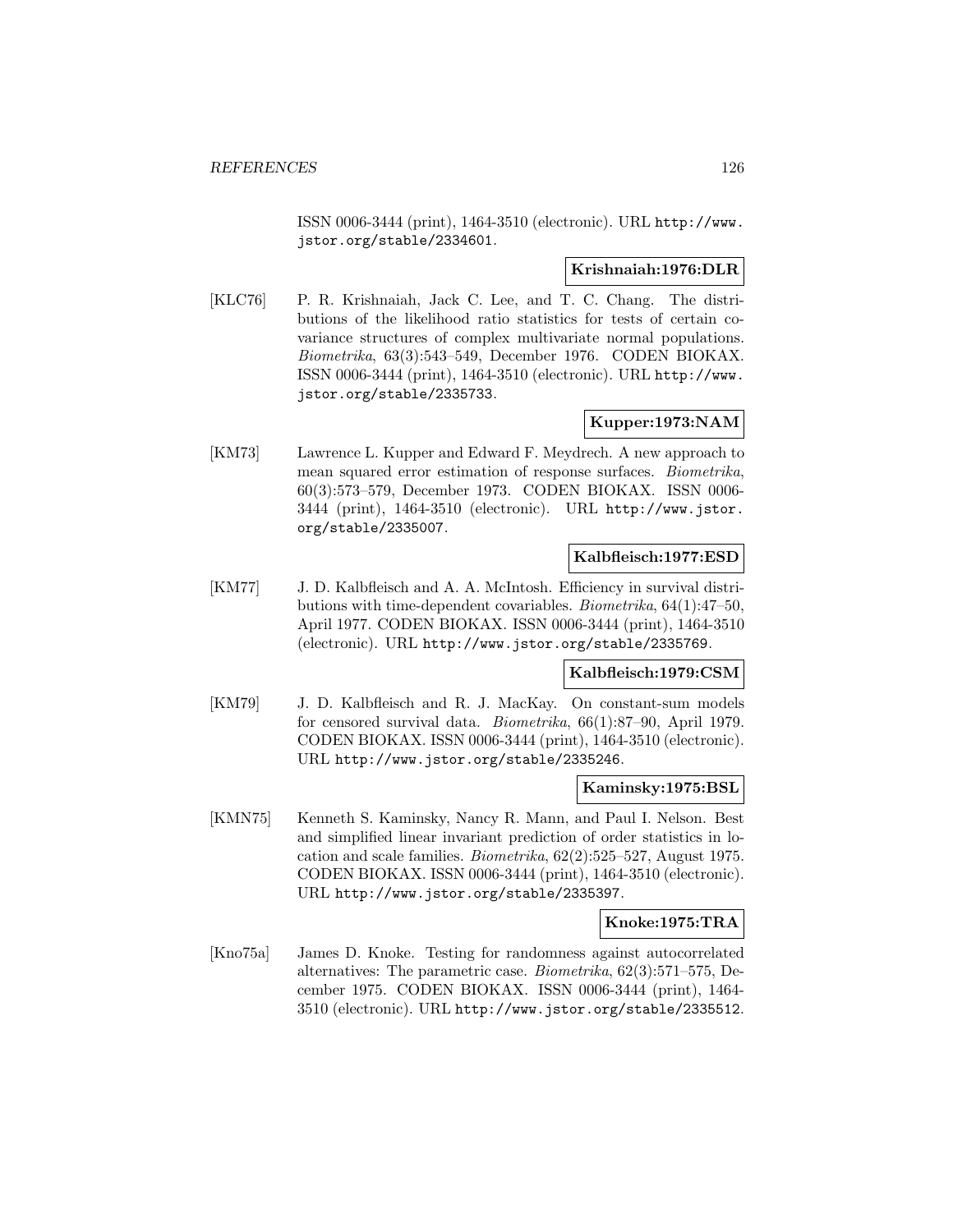### **Knott:1975:MEL**

[Kno75b] M. Knott. On the minimum efficiency of least squares. *Biometrika*, 62(1):129–132, April 1975. CODEN BIOKAX. ISSN 0006-3444 (print), 1464-3510 (electronic). URL http://www.jstor.org/ stable/2334494.

# **Knoke:1977:TRA**

[Kno77] James D. Knoke. Testing for randomness against autocorrelation: Alternative tests. Biometrika, 64(3):523–529, December 1977. CO-DEN BIOKAX. ISSN 0006-3444 (print), 1464-3510 (electronic). URL http://www.jstor.org/stable/2345328.

### **Kochar:1979:DFC**

[Koc79] Subhash C. Kochar. Distribution-free comparison of two probability distributions with reference to their hazard rates. Biometrika, 66(3):437–441, December 1979. CODEN BIOKAX. ISSN 0006- 3444 (print), 1464-3510 (electronic). URL http://www.jstor. org/stable/2335162.

# **Koehler:1979:GFM**

[Koe79] Kenneth Koehler. A general formula for moments of the Pearson goodness-of-fit statistic for alternatives. Biometrika, 66(2):397– 399, August 1979. CODEN BIOKAX. ISSN 0006-3444 (print), 1464-3510 (electronic). URL http://www.jstor.org/stable/ 2335678.

# **Kohn:1977:NCA**

[Koh77] R. Kohn. Note concerning the Akaike and Hannan estimation procedures for an autoregressive-moving average process. Biometrika, 64(3):622–625, December 1977. CODEN BIOKAX. ISSN 0006- 3444 (print), 1464-3510 (electronic). URL http://www.jstor. org/stable/2345343.

# **Konishi:1978:ADS**

[Kon78] Sadanori Konishi. An approximation to the distribution of the sample correlation coefficient. Biometrika, 65(3):654–656, December 1978. CODEN BIOKAX. ISSN 0006-3444 (print), 1464-3510 (electronic). URL http://www.jstor.org/stable/2335923.

# **Korin:1972:SCH**

[Kor72] Basil P. Korin. Some comments on the homoscedasticity criterion M and the multivariate analysis of variance tests  $T^2$ , W and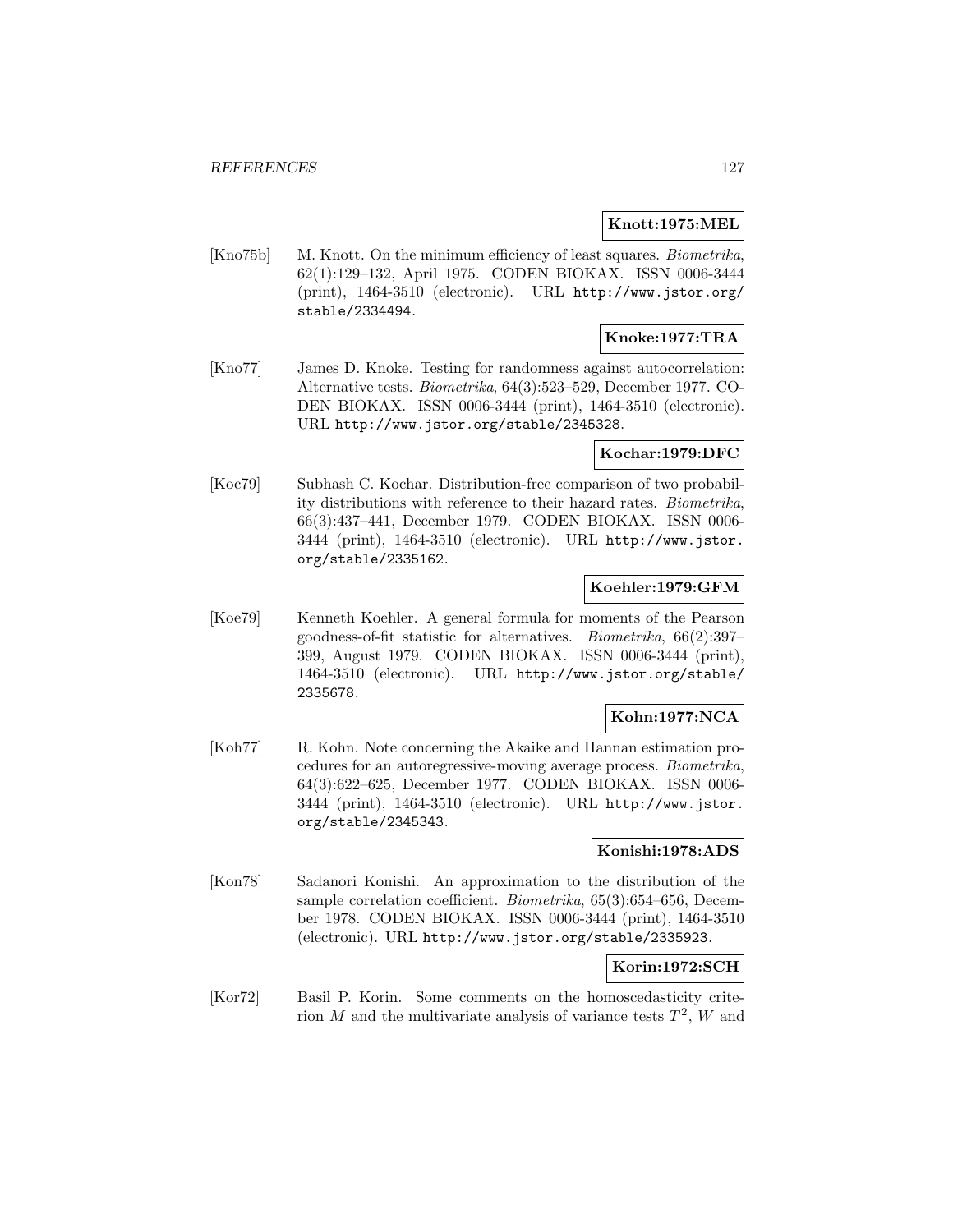R. Biometrika, 59(1):215–216, April 1972. CODEN BIOKAX. ISSN 0006-3444 (print), 1464-3510 (electronic). URL http://www. jstor.org/stable/2334636.

## **Kalbfleisch:1973:MLB**

[KP73] J. D. Kalbfleisch and R. L. Prentice. Marginal likelihoods based on Cox's regression and life model. Biometrika, 60(2):267–278, August 1973. CODEN BIOKAX. ISSN 0006-3444 (print), 1464- 3510 (electronic). URL http://www.jstor.org/stable/2334538.

# **Kok:1976:ART**

[KP76] Kim-Lian Kok and H. D. Patterson. Algebraic results in the theory of serial factorial design. Biometrika, 63(3):559–565, December 1976. CODEN BIOKAX. ISSN 0006-3444 (print), 1464-3510 (electronic). URL http://www.jstor.org/stable/2335736.

### **Koziol:1978:STE**

[KP78] James A. Koziol and A. John Petkau. Sequential testing of the equality of two survival distributions using the modified Savage statistic. Biometrika, 65(3):615–623, December 1978. CODEN BIOKAX. ISSN 0006-3444 (print), 1464-3510 (electronic). URL http://www.jstor.org/stable/2335914.

# **Kelly:1976:NSM**

[KR76] F. P. Kelly and B. D. Ripley. A note on Strauss's model for clustering. Biometrika, 63(2):357–360, August 1976. CODEN BIOKAX. ISSN 0006-3444 (print), 1464-3510 (electronic). URL http://www. jstor.org/stable/2335630.

### **Kryscio:1972:EIR**

[Kry72] Richard J. Kryscio. On estimating the infection rate of the simple stochastic epidemic. Biometrika, 59(1):213–214, April 1972. CO-DEN BIOKAX. ISSN 0006-3444 (print), 1464-3510 (electronic). URL http://www.jstor.org/stable/2334635.

### **Kryscio:1974:ESS**

[Kry74] Richard J. Kryscio. On the extended simple stochastic epidemic model. Biometrika, 61(1):200–202, April 1974. CODEN BIOKAX. ISSN 0006-3444 (print), 1464-3510 (electronic). URL http://www. jstor.org/stable/2334308.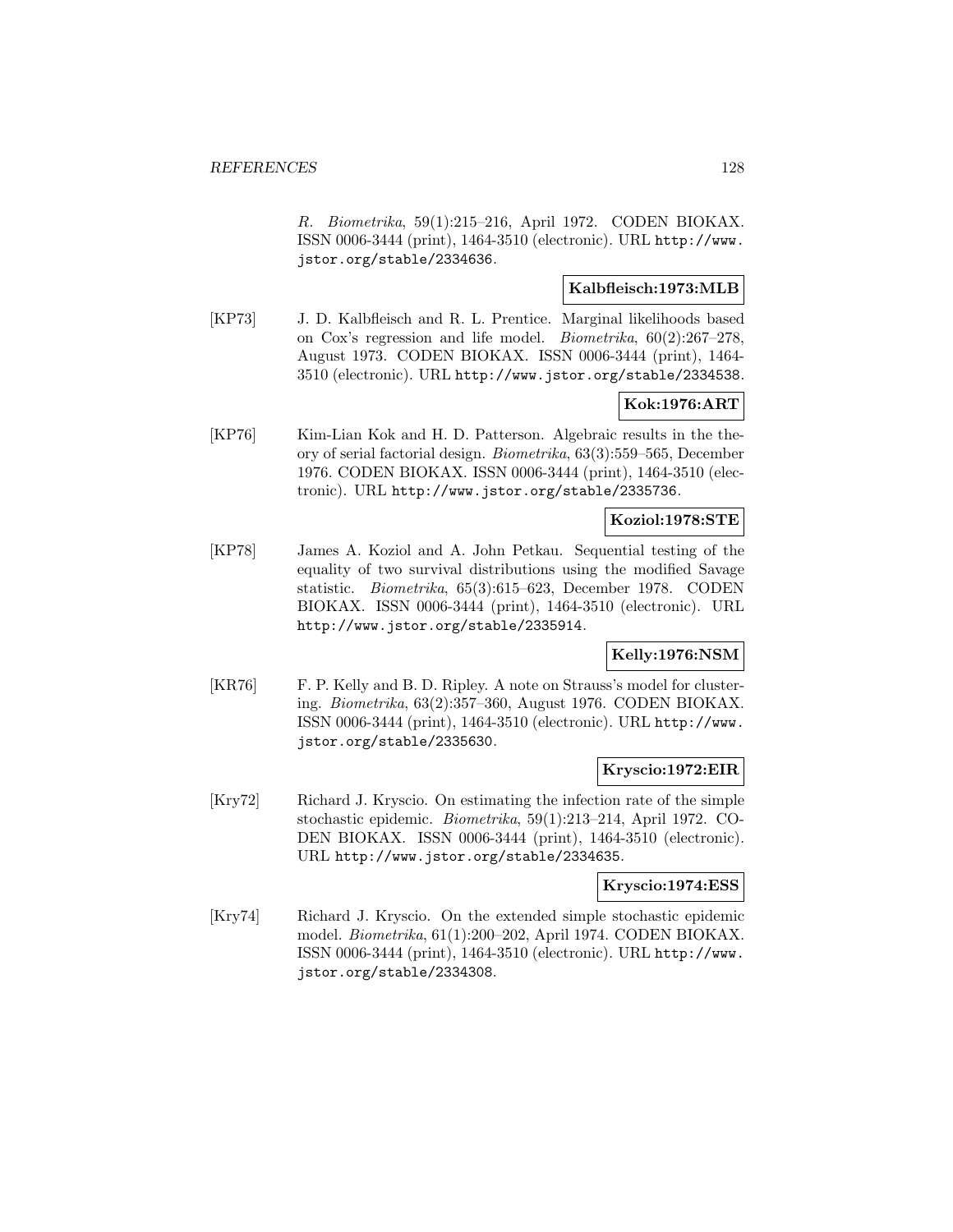#### **Krzanowski:1979:SLT**

[Krz79] W. J. Krzanowski. Some linear transformations for mixtures of binary and continuous variables, with particular reference to linear discriminant analysis. Biometrika, 66(1):33–39, April 1979. CO-DEN BIOKAX. ISSN 0006-3444 (print), 1464-3510 (electronic). URL http://www.jstor.org/stable/2335239.

# **Kanofsky:1972:ACP**

[KS72] Paul Kanofsky and R. Srinivasan. An approach to the construction of parametric confidence bands on cumulative distribution functions. Biometrika, 59(3):623–631, December 1972. CODEN BIOKAX. ISSN 0006-3444 (print), 1464-3510 (electronic). URL http://www.jstor.org/stable/2334813.

### **Lachenbruch:1975:ZMD**

[Lac75] Peter A. Lachenbruch. Zero-mean difference discrimination and the absolute linear discriminant function. Biometrika, 62(2):397–401, August 1975. CODEN BIOKAX. ISSN 0006-3444 (print), 1464- 3510 (electronic). URL http://www.jstor.org/stable/2335379.

### **Laird:1978:EBM**

[Lai78] N. M. Laird. Empirical Bayes methods for two-way contingency tables. Biometrika, 65(3):581–590, December 1978. CODEN BIOKAX. ISSN 0006-3444 (print), 1464-3510 (electronic). URL http://www.jstor.org/stable/2335910.

# **Latta:1977:GWS**

[Lat77] Robert B. Latta. Generalized Wilcoxon statistics for the twosample problem with censored data. Biometrika, 64(3):633–635, December 1977. CODEN BIOKAX. ISSN 0006-3444 (print), 1464- 3510 (electronic). URL http://www.jstor.org/stable/2345346.

### **Lawless:1972:CCI**

[Law72] J. F. Lawless. Conditional confidence interval procedures for the location and scale parameters of the Cauchy and logistic distributions. Biometrika, 59(2):377–386, August 1972. CODEN BIOKAX. ISSN 0006-3444 (print), 1464-3510 (electronic). URL http://www. jstor.org/stable/2334582.

### **Lawless:1974:ACI**

[Law74] J. F. Lawless. Approximations to confidence intervals for parameters in the extreme value and Weibull distributions. Biometrika,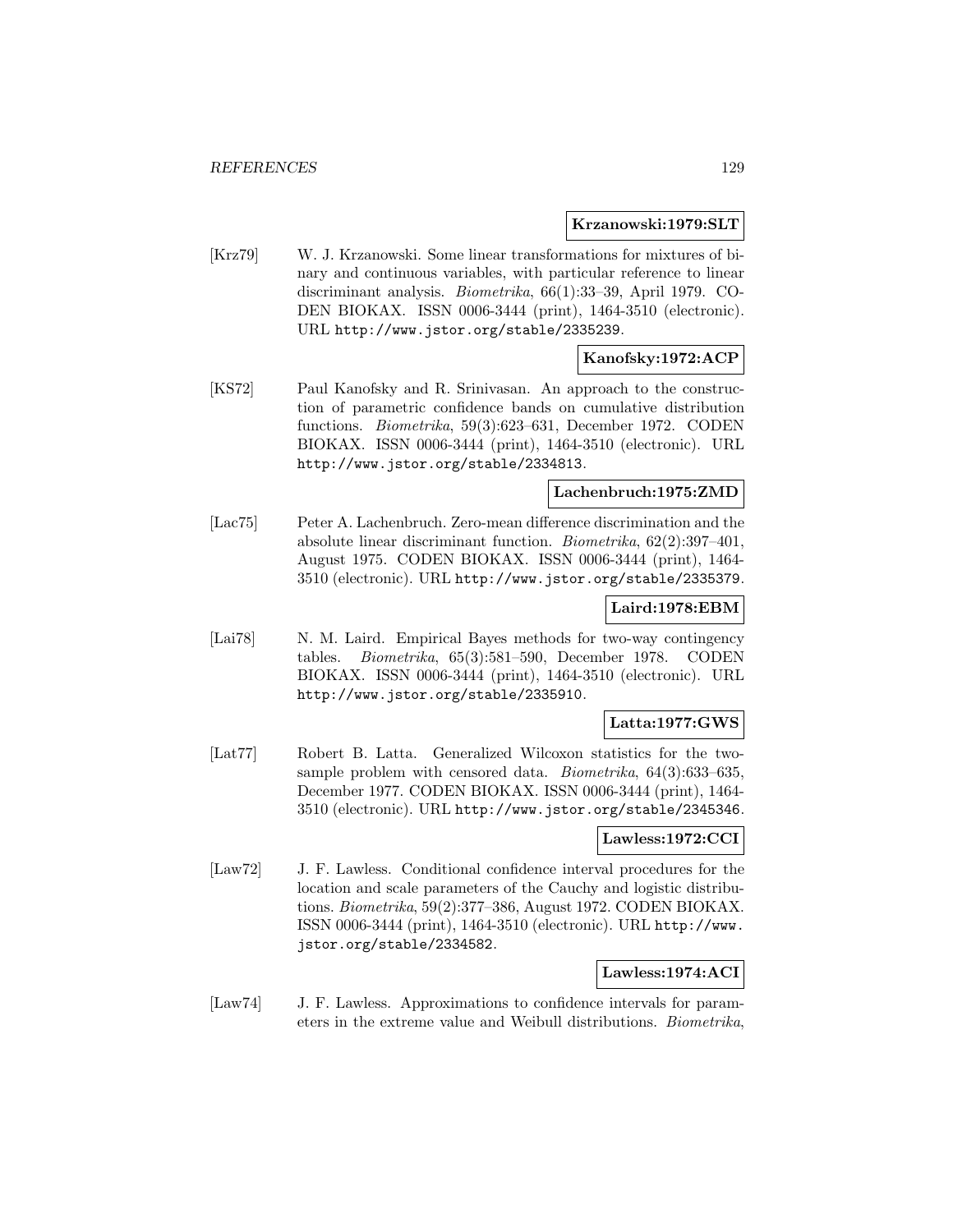61(1):123–129, April 1974. CODEN BIOKAX. ISSN 0006-3444 (print), 1464-3510 (electronic). URL http://www.jstor.org/ stable/2334293.

## **Layard:1974:MCC**

[Lay74] M. W. J. Layard. A Monte Carlo comparison of tests for equality of covariance matrices. Biometrika, 61(3):461–465, December 1974. CODEN BIOKAX. ISSN 0006-3444 (print), 1464-3510 (electronic). URL http://www.jstor.org/stable/2334727.

### **Laycock:1975:ODR**

[Lay75] P. J. Laycock. Optimal design: Regression models for directions. Biometrika, 62(2):305–311, August 1975. CODEN BIOKAX. ISSN 0006-3444 (print), 1464-3510 (electronic). URL http://www. jstor.org/stable/2335365.

### **Littell:1977:DFP**

[LB77] Ramon C. Littell and James M. Boyett. Designs for  $R \times C$  factorial paired comparison experiments. Biometrika, 64(1):73–77, April 1977. CODEN BIOKAX. ISSN 0006-3444 (print), 1464-3510 (electronic). URL http://www.jstor.org/stable/2335773.

# **Ljung:1978:MLF**

[LB78] G. M. Ljung and G. E. P. Box. On a measure of lack of fit in time series models. Biometrika, 65(2):297–303, August 1978. CODEN BIOKAX. ISSN 0006-3444 (print), 1464-3510 (electronic). URL http://www.jstor.org/stable/2335207.

# **Ljung:1979:LFS**

[LB79] Greta M. Ljung and George E. P. Box. The likelihood function of stationary autoregressive-moving average models. Biometrika, 66(2):265–270, August 1979. CODEN BIOKAX. ISSN 0006- 3444 (print), 1464-3510 (electronic). URL http://www.jstor. org/stable/2335657.

### **Lam:1976:PCS**

[LC76] K. Lam and W. K. Chiu. On the probability of correctly selecting the best of several normal populations. Biometrika, 63(2):410–411, August 1976. CODEN BIOKAX. ISSN 0006-3444 (print), 1464- 3510 (electronic). URL http://www.jstor.org/stable/2335640.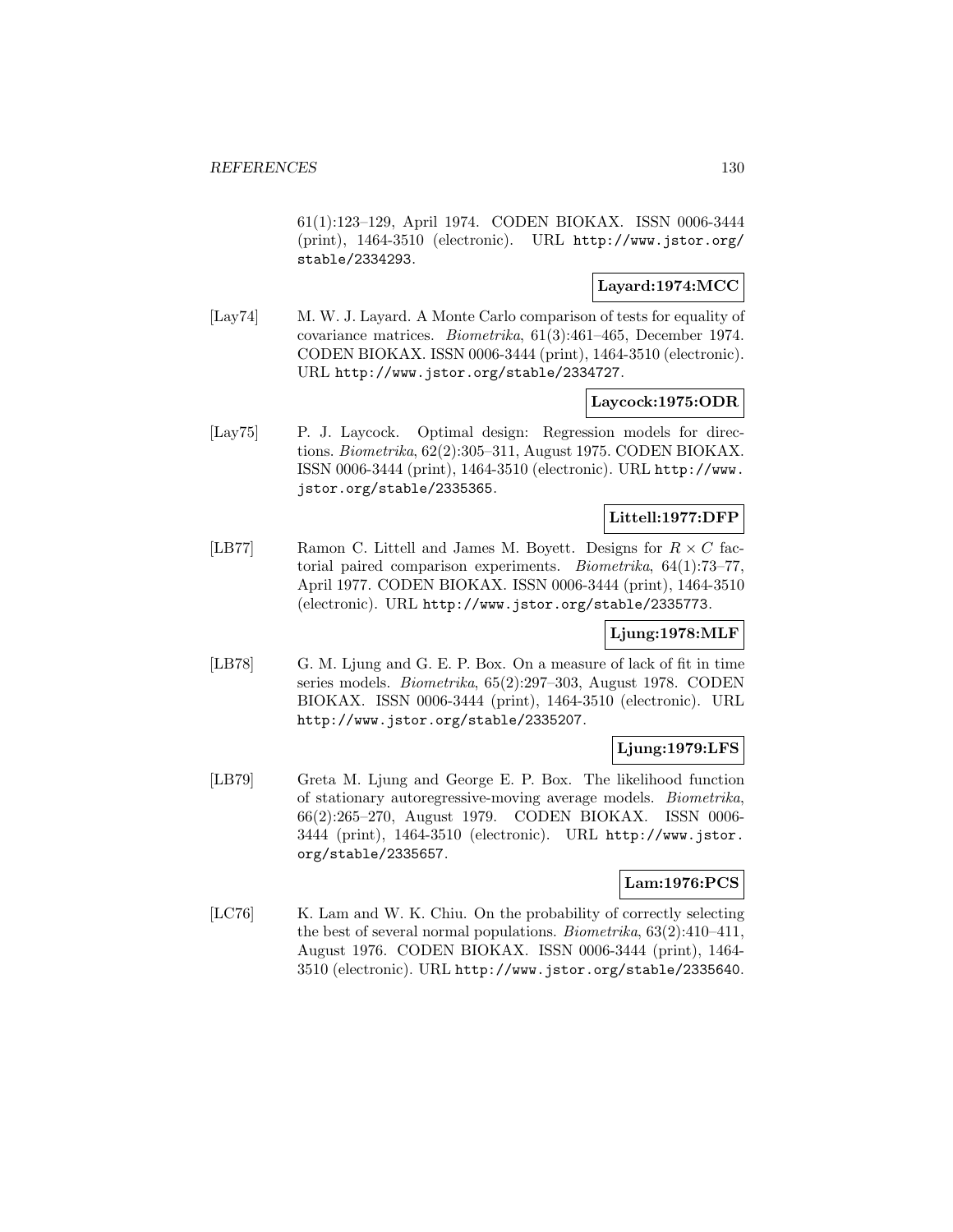# **Lee:1975:MCS**

[LDG75] Elisa T. Lee, M. M. Desu, and E. A. Gehan. A Monte Carlo study of the power of some two-sample tests. Biometrika, 62(2):425–432, August 1975. CODEN BIOKAX. ISSN 0006-3444 (print), 1464- 3510 (electronic). URL http://www.jstor.org/stable/2335383.

# **Lee:1971:AFD**

[Lee71] Yoong-Sin Lee. Asymptotic formulae for the distribution of a multivariate test statistic: Power comparisons of certain multivariate tests. Biometrika, 58(3):647–651, December 1971. CODEN BIOKAX. ISSN 0006-3444 (print), 1464-3510 (electronic). URL http://www.jstor.org/stable/2334401.

# **Lee:1972:SRD**

[Lee72a] Yoong Sin Lee. Some results on the distribution of Wilks's likelihood-ratio criterion. Biometrika, 59(3):649–664, December 1972. CODEN BIOKAX. ISSN 0006-3444 (print), 1464-3510 (electronic). URL http://www.jstor.org/stable/2334816.

## **Lee:1972:TUP**

[Lee72b] Yoong Sin Lee. Tables of upper percentage points of the multiple correlation coefficient. Biometrika, 59(1):175–189, April 1972. CODEN BIOKAX. ISSN 0006-3444 (print), 1464-3510 (electronic). URL http://www.jstor.org/stable/2334629.

### **Lee:1974:NRR**

[Lee74] Yeong Hwi K. Lee. A note on Rao's reduction of Potthoff & Roy's generalized linear model. Biometrika, 61(2):349–351, August 1974. CODEN BIOKAX. ISSN 0006-3444 (print), 1464-3510 (electronic). URL http://www.jstor.org/stable/2334364.

# **Lee:1979:CEC**

[Lee79] Sik Yum Lee. Constrained estimation in covariance structure analysis. Biometrika, 66(3):539–545, December 1979. CODEN BIOKAX. ISSN 0006-3444 (print), 1464-3510 (electronic). URL http://www.jstor.org/stable/2335173.

#### **Leonard:1972:BMB**

[Leo72] T. Leonard. Bayesian methods for binomial data. Biometrika, 59(3):581–589, December 1972. CODEN BIOKAX. ISSN 0006- 3444 (print), 1464-3510 (electronic). URL http://www.jstor. org/stable/2334809.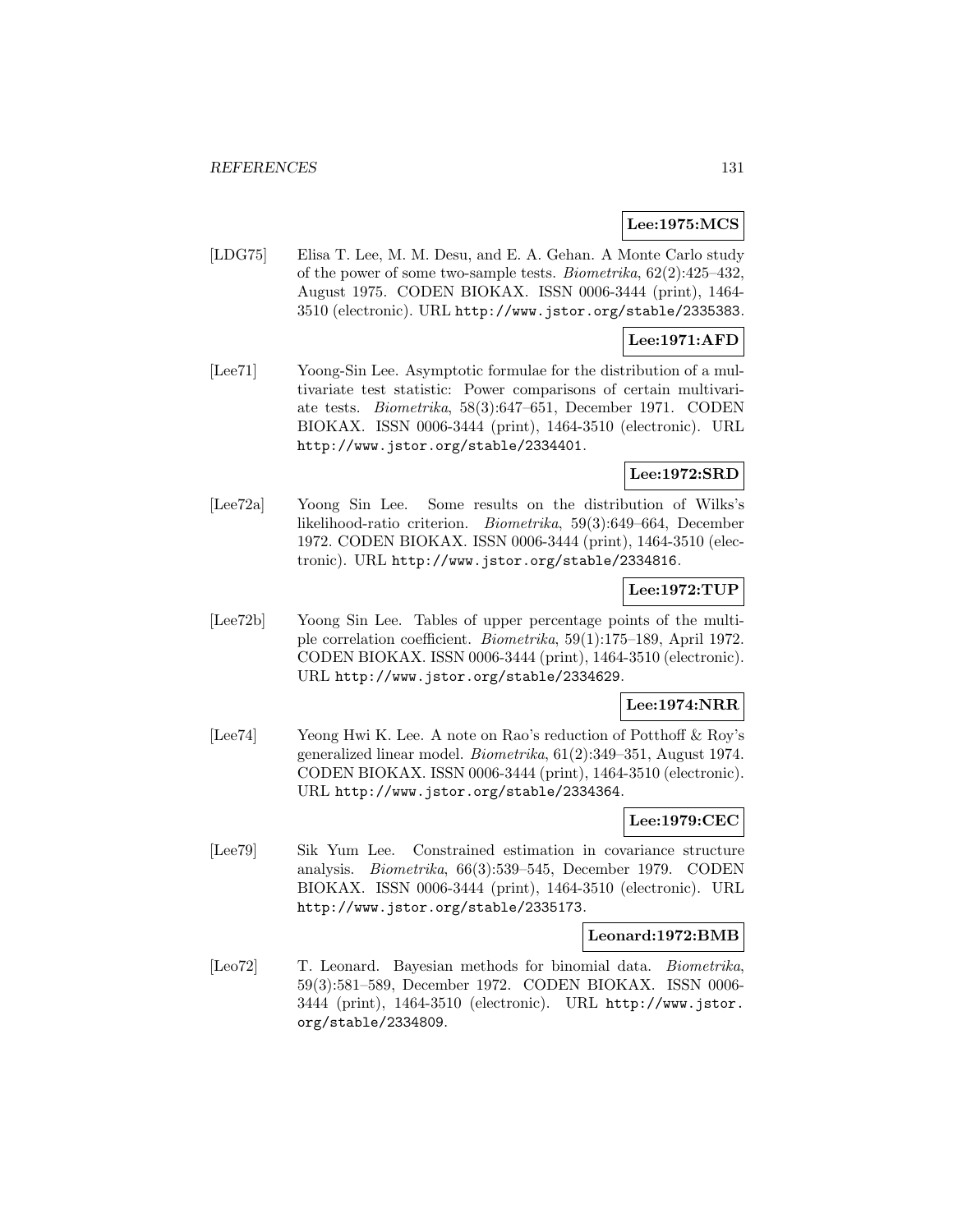#### **Leonard:1973:BMH**

[Leo73] T. Leonard. A Bayesian method for histograms. *Biometrika*, 60 (2):297–308, August 1973. CODEN BIOKAX. ISSN 0006-3444 (print), 1464-3510 (electronic). URL http://www.jstor.org/ stable/2334541.

# **Leonard:1974:MBE**

[Leo74] Tom Leonard. A modification to the Bayes estimate for the mean of a normal distribution. Biometrika, 61(3):627–628, December 1974. CODEN BIOKAX. ISSN 0006-3444 (print), 1464-3510 (electronic). URL http://www.jstor.org/stable/2334749.

### **Leonard:1976:SAA**

[Leo76] Tom Leonard. Some alternative approaches to multiparameter estimation. Biometrika, 63(1):69–75, April 1976. CODEN BIOKAX. ISSN 0006-3444 (print), 1464-3510 (electronic). URL http://www. jstor.org/stable/2335085.

# **Lepage:1971:CWA**

[Lep71] Yves Lepage. A combination of Wilcoxon's and Ansari-Bradley's statistics. Biometrika, 58(1):213–217, April 1971. CODEN BIOKAX. ISSN 0006-3444 (print), 1464-3510 (electronic). URL http://www.jstor.org/stable/2334333.

### **Lepage:1973:TCW**

[Lep73] Yves Lepage. A table for a combined Wilcoxon Ansari-Bradley statistic. Biometrika, 60(1):113–116, April 1973. CODEN BIOKAX. ISSN 0006-3444 (print), 1464-3510 (electronic). URL http://www.jstor.org/stable/2334912.

### **Levenbach:1972:EAP**

[Lev72] Hans Levenbach. Estimation of autoregressive parameters from a marginal likelihood function. Biometrika, 59(1):61–71, April 1972. CODEN BIOKAX. ISSN 0006-3444 (print), 1464-3510 (electronic). URL http://www.jstor.org/stable/2334615.

**Lewis:1972:STB**

[Lew72] J. L. Lewis. A k-sample test based on range intervals. *Biometrika*, 59(1):155–160, April 1972. CODEN BIOKAX. ISSN 0006-3444 (print), 1464-3510 (electronic). URL http://www.jstor.org/ stable/2334626.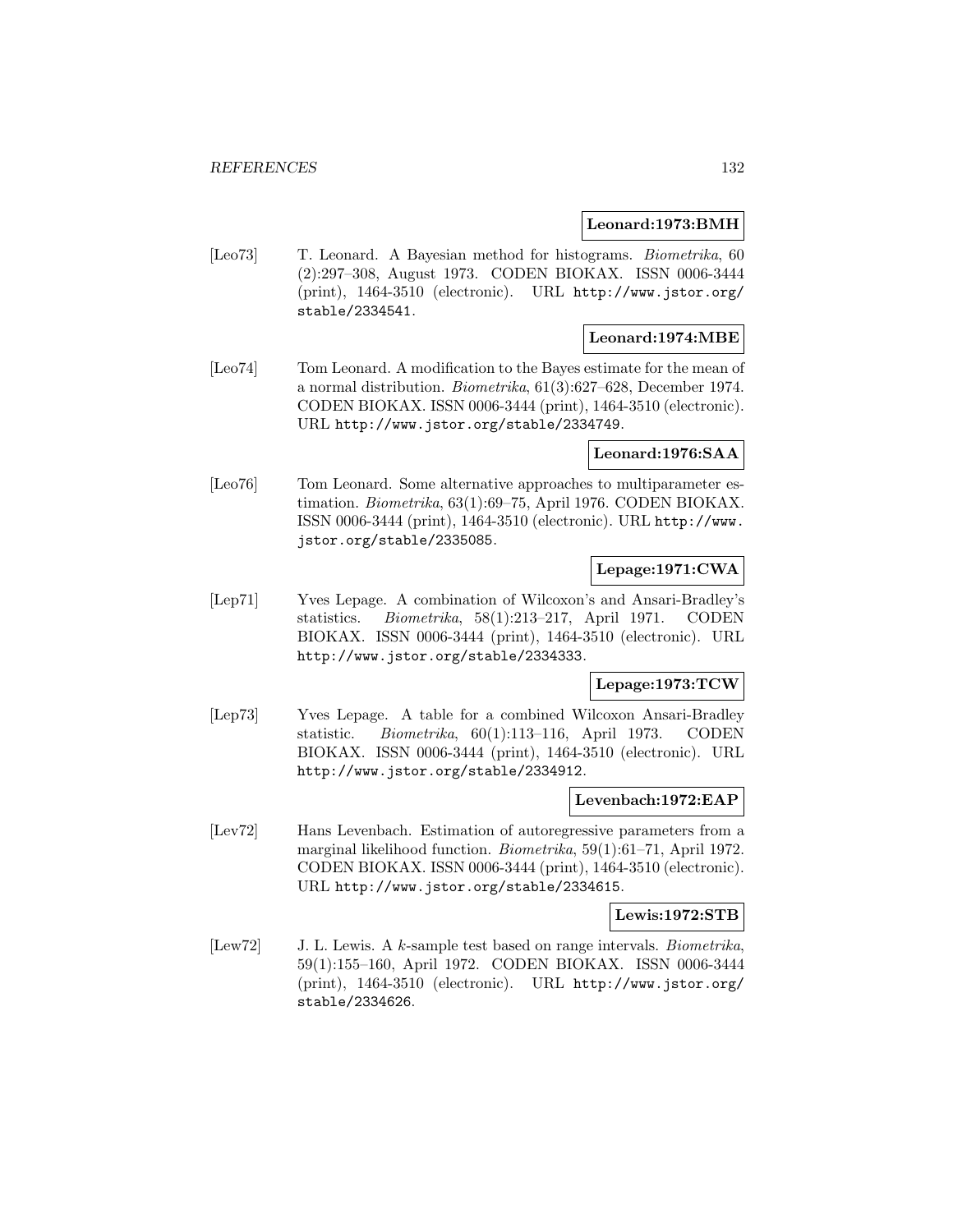### **Lewis:1975:RED**

[Lew75] S. M. Lewis. Robust estimation of density for a two-dimensional point process. Biometrika, 62(2):519–521, August 1975. CODEN BIOKAX. ISSN 0006-3444 (print), 1464-3510 (electronic). URL http://www.jstor.org/stable/2335394.

### **Lininger:1979:CFT**

[LGGB79] Lloyd Lininger, Mitchell H. Gail, Sylvan B. Green, and David P. Byar. Comparison of four tests for equality of survival curves in the presence of stratification and censoring. Biometrika, 66(3):419–428, December 1979. CODEN BIOKAX. ISSN 0006-3444 (print), 1464- 3510 (electronic). URL http://www.jstor.org/stable/2335160.

### **Lindgren:1974:SME**

[Lin74] Georg Lindgren. Spectral moment estimation by means of level crossings. Biometrika, 61(3):401–418, December 1974. CODEN BIOKAX. ISSN 0006-3444 (print), 1464-3510 (electronic). URL http://www.jstor.org/stable/2334721.

### **Lindley:1977:PFS**

[Lin77] D. V. Lindley. A problem in forensic science. Biometrika, 64 (2):207–213, August 1977. CODEN BIOKAX. ISSN 0006-3444 (print), 1464-3510 (electronic). URL http://www.jstor.org/ stable/2335686.

# **Little:1976:IAM**

[Lit76] R. J. A. Little. Inference about means from incomplete multivariate data. Biometrika, 63(3):593–604, December 1976. CODEN BIOKAX. ISSN 0006-3444 (print), 1464-3510 (electronic). URL http://www.jstor.org/stable/2335740.

### **Lewis:1976:TME**

[LJ76] S. M. Lewis and J. A. John. Testing main effects in fractions of asymmetrical factorial experiments. Biometrika, 63(3):678–680, December 1976. CODEN BIOKAX. ISSN 0006-3444 (print), 1464- 3510 (electronic). URL http://www.jstor.org/stable/2335753.

### **Lawley:1973:RFA**

[LM73] D. N. Lawley and A. E. Maxwell. Regression and factor analysis. Biometrika, 60(2):331–338, August 1973. CODEN BIOKAX. ISSN 0006-3444 (print), 1464-3510 (electronic). URL http://www. jstor.org/stable/2334544.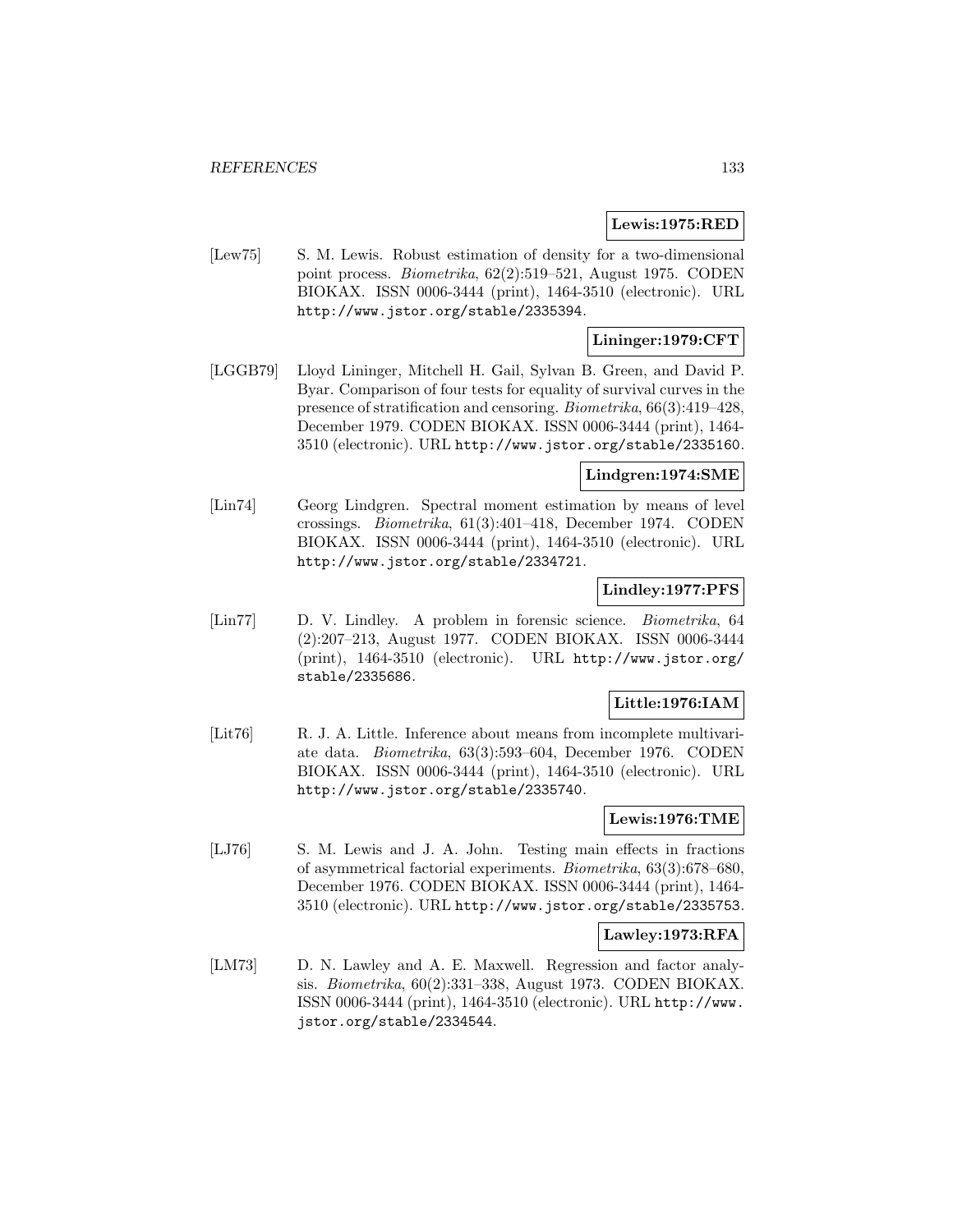#### **Lieberman:1967:USD**

[LMH67] G. J. Lieberman, R. G. Miller, Jr., and M. A. Hamilton. Unlimited simultaneous discrimination intervals in regression. Biometrika, 54 (1/2):133–145, June 1967. CODEN BIOKAX. ISSN 0006-3444 (print), 1464-3510 (electronic). URL http://www.jstor.org/ stable/2333857. See correction [LMH71].

# **Lieberman:1971:CAU**

[LMH71] G. J. Lieberman, R. G. Miller, Jr., and M. A. Hamilton. Corrections and amendments: "Unlimited Simultaneous Discrimination Intervals in Regression". Biometrika, 58(3):687, December 1971. CODEN BIOKAX. ISSN 0006-3444 (print), 1464-3510 (electronic). URL http://www.jstor.org/stable/2334413. See [LMH67].

#### **Liddell:1978:LCC**

[LO78] I. G. Liddell and J. K. Ord. Linear-circular correlation coefficients: Some further results. Biometrika, 65(2):448–450, August 1978. CODEN BIOKAX. ISSN 0006-3444 (print), 1464-3510 (electronic). URL http://www.jstor.org/stable/2335230.

### **Louis:1975:OAS**

[Lou75] Thomas A. Louis. Optimal allocation in sequential tests comparing the means of two Gaussian populations. Biometrika, 62 (2):359–369, August 1975. CODEN BIOKAX. ISSN 0006-3444 (print), 1464-3510 (electronic). URL http://www.jstor.org/ stable/2335373. See correction [Lou76].

# **Louis:1976:CAO**

[Lou76] T. A. Louis. Corrections and amendments: "Optimal allocation in sequential tests comparing the means of two Gaussian populations" (Biometrika **62** (1975), no. 2, 359–369). Biometrika, 63(1):218, April 1976. CODEN BIOKAX. ISSN 0006-3444 (print), 1464-3510 (electronic). URL http://www.jstor.org/stable/2335114. See [Lou75].

# **Loynes:1979:NPU**

[Loy79] R. M. Loynes. A note on Prescott's upper bound for normed residuals. Biometrika, 66(2):387–389, August 1979. CODEN BIOKAX. ISSN 0006-3444 (print), 1464-3510 (electronic). URL http://www. jstor.org/stable/2335675.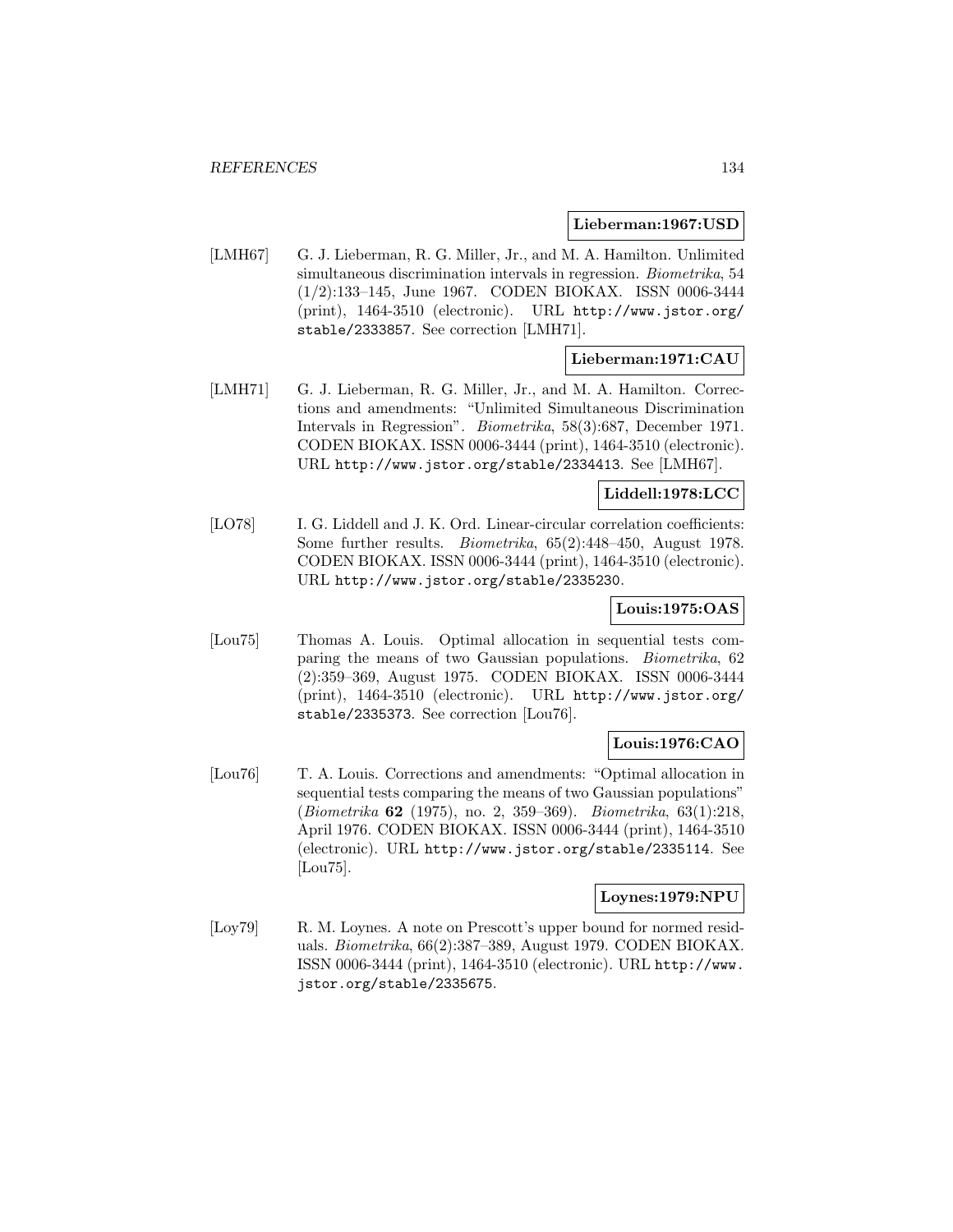# **Lin:1974:DMI**

[LS74] Pi Erh Lin and Lawrence E. Stivers. On difference of means with incomplete data. Biometrika, 61(2):325–334, August 1974. CO-DEN BIOKAX. ISSN 0006-3444 (print), 1464-3510 (electronic). URL http://www.jstor.org/stable/2334361.

# **Li:1975:SPT**

[LS75a] Loretta Li and William R. Schucany. Some properties of a test for concordance of two groups of rankings. Biometrika, 62(2):417–423, August 1975. CODEN BIOKAX. ISSN 0006-3444 (print), 1464- 3510 (electronic). URL http://www.jstor.org/stable/2335382.

### **Liao:1975:SSC**

[LS75b] Henry Liao and J. Sedransk. Sequential sampling for the comparison of domain means. Biometrika, 62(3):690–693, December 1975. CODEN BIOKAX. ISSN 0006-3444 (print), 1464-3510 (electronic). URL http://www.jstor.org/stable/2335533.

### **Lewis:1976:SNP**

[LS76a] P. A. W. Lewis and G. S. Shedler. Simulation of nonhomogeneous Poisson processes with log linear rate function. Biometrika, 63(3):501–505, December 1976. CODEN BIOKAX. ISSN 0006- 3444 (print), 1464-3510 (electronic). URL http://www.jstor. org/stable/2335727.

### **Locke:1976:UST**

[LS76b] Charles Locke and John D. Spurrier. The use of U-statistics for testing normality against nonsymmetric alternatives. Biometrika, 63(1):143–147, April 1976. CODEN BIOKAX. ISSN 0006-3444 (print), 1464-3510 (electronic). URL http://www.jstor.org/ stable/2335095. See correction [LS77a].

### **Locke:1977:CAU**

[LS77a] Charles Locke and John D. Spurrier. Corrections and amendments: "The use of U-statistics for testing normality against nonsymmetric alternatives" (Biometrika **63** (1976), no. 1, 143–147). Biometrika, 64(1):175, April 1977. CODEN BIOKAX. ISSN 0006- 3444 (print), 1464-3510 (electronic). URL http://www.jstor. org/stable/2335797. See [LS76b].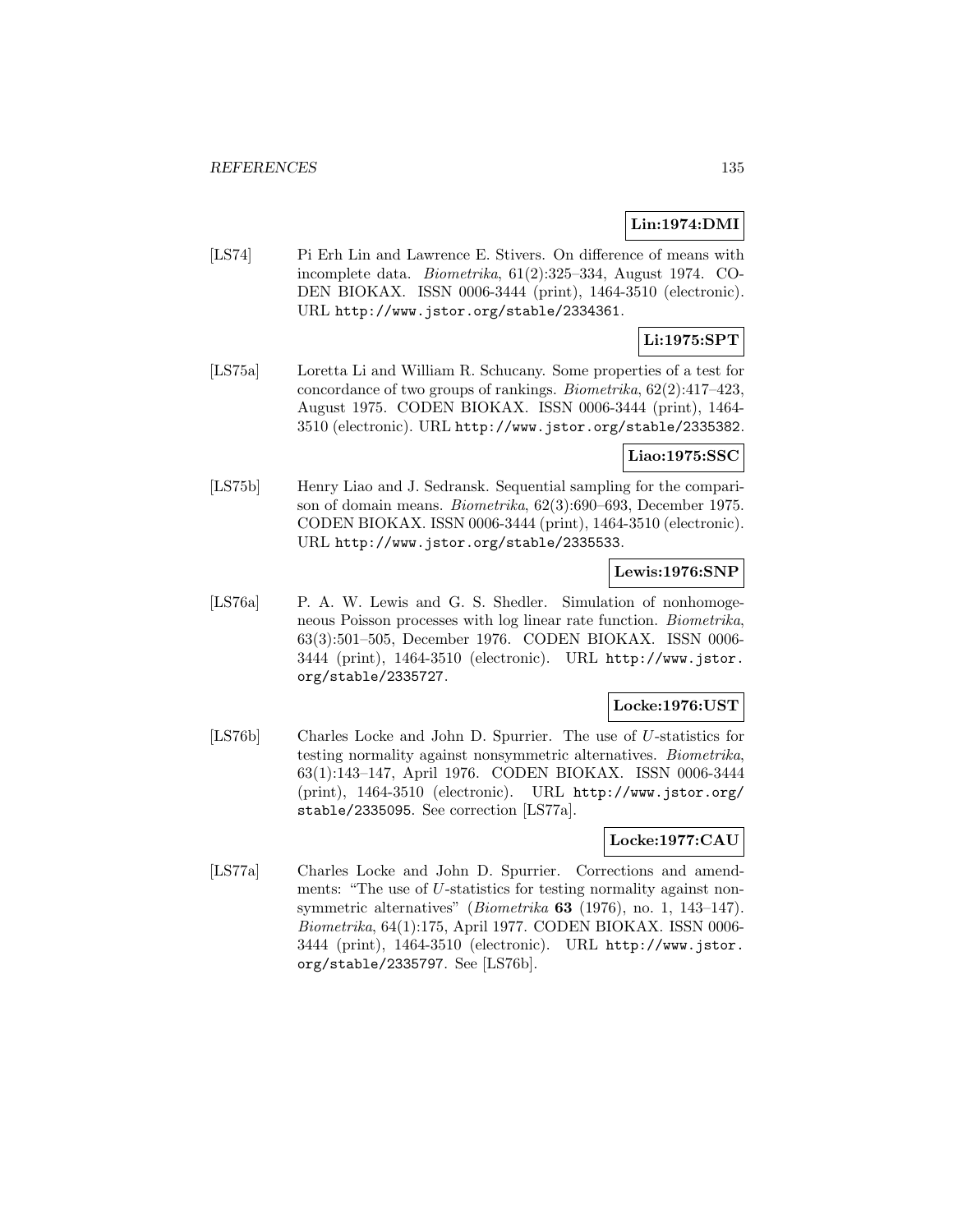### **Locke:1977:UST**

[LS77b] Charles Locke and John D. Spurrier. The use of U-statistics for testing normality against alternatives with both tails heavy or both tails light. Biometrika, 64(3):638–640, December 1977. CODEN BIOKAX. ISSN 0006-3444 (print), 1464-3510 (electronic). URL http://www.jstor.org/stable/2345348.

# **Lucas:1977:ECP**

[LS77c] H. A. Lucas and G. A. F. Seber. Estimating coverage and particle density using the line intercept method. Biometrika, 64(3): 618–622, December 1977. CODEN BIOKAX. ISSN 0006-3444 (print), 1464-3510 (electronic). URL http://www.jstor.org/ stable/2345342.

# **Langenberg:1979:NDH**

[LS79] Patricia Langenberg and R. Srinivasan. Null distribution of the Hollander–Proschan statistic for decreasing mean residual life. Biometrika, 66(3):679–680, December 1979. CODEN BIOKAX. ISSN 0006-3444 (print), 1464-3510 (electronic). URL http://www. jstor.org/stable/2335194.

# **Li:1979:SSP**

[LSG79] Shou-Hua Li, Richard M. Simon, and John J. Gart. Small sample properties of the Mantel–Haenszel test. Biometrika, 66(1):181–183, April 1979. CODEN BIOKAX. ISSN 0006-3444 (print), 1464-3510 (electronic). URL http://www.jstor.org/stable/2335263. See correction [LSG83].

# **Li:1983:ACS**

[LSG83] Shou-Hua Li, Richard M. Simon, and John J. Gart. Amendments and corrections: 'Small Sample Properties of the Mantel–Haenszel Test'. Biometrika, 70(1):304, April 1983. CODEN BIOKAX. ISSN 0006-3444 (print), 1464-3510 (electronic). URL http://www. jstor.org/stable/2335977. See [LSG79].

# **Lagakos:1978:SMM**

[LSZ78] S. W. Lagakos, C. J. Sommer, and M. Zelen. Semi-Markov models for partially censored data. Biometrika, 65(2):311–317, August 1978. CODEN BIOKAX. ISSN 0006-3444 (print), 1464-3510 (electronic). URL http://www.jstor.org/stable/2335209.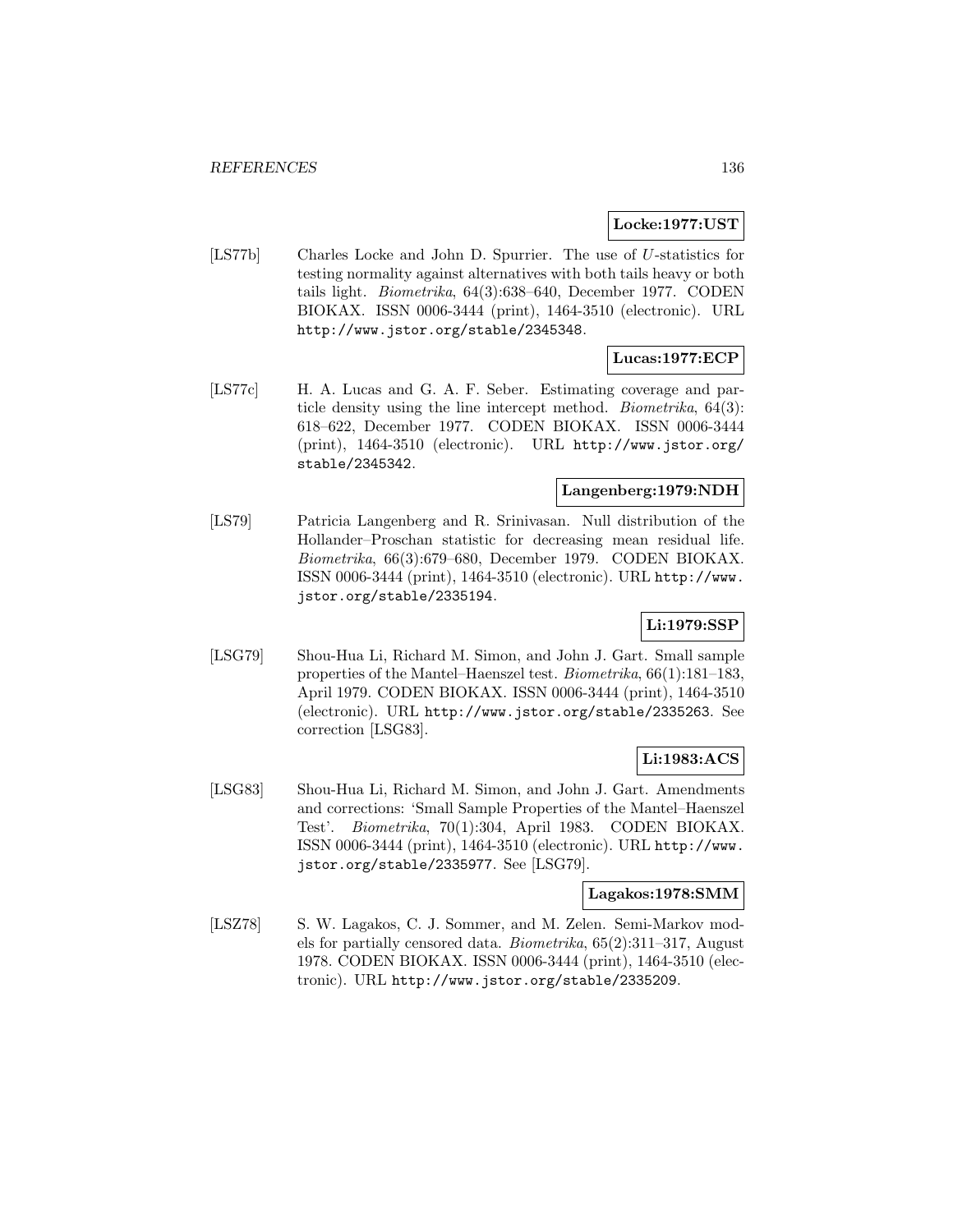### **Lucas:1977:DEV**

[Luc77] James M. Lucas. Design efficiencies for varying numbers of centre points. Biometrika, 64(1):145–147, April 1977. CODEN BIOKAX. ISSN 0006-3444 (print), 1464-3510 (electronic). URL http://www. jstor.org/stable/2335786.

### **Lagakos:1978:MCS**

[LW78] S. W. Lagakos and J. S. Williams. Models for censored survival analysis: A cone class of variable-sum models. Biometrika, 65 (1):181–189, April 1978. CODEN BIOKAX. ISSN 0006-3444 (print), 1464-3510 (electronic). URL http://www.jstor.org/ stable/2335293.

### **Lwin:1975:EFD**

[Lwi75] Thaung Lwin. Exponential family distribution with a truncation parameter. Biometrika, 62(1):218–220, April 1975. CODEN BIOKAX. ISSN 0006-3444 (print), 1464-3510 (electronic). URL http://www.jstor.org/stable/2334509.

### **Macdonald:1970:SIF**

[Mac70] P. D. M. Macdonald. Statistical inference from the fraction labelled mitoses curve. Biometrika, 57(3):489–503, December 1970. CODEN BIOKAX. ISSN 0006-3444 (print), 1464-3510 (electronic). URL http://www.jstor.org/stable/2334767.

# **MacNeill:1972:COP**

[Mac72] Ian B. MacNeill. Censored overlapping Poisson counts. *Biometrika*, 59(2):427–434, August 1972. CODEN BIOKAX. ISSN 0006- 3444 (print), 1464-3510 (electronic). URL http://www.jstor. org/stable/2334587.

#### **MacLean:1974:ETE**

[Mac74a] Charles J. MacLean. Estimation and testing of an exponential polynomial rate function within the nonstationary Poisson process. Biometrika, 61(1):81–85, April 1974. CODEN BIOKAX. ISSN 0006-3444 (print), 1464-3510 (electronic). URL http://www. jstor.org/stable/2334287.

#### **MacNeill:1974:TPC**

[Mac74b] Ian B. MacNeill. Tests for periodic components in multiple time series. Biometrika, 61(1):57–70, April 1974. CODEN BIOKAX. ISSN 0006-3444 (print), 1464-3510 (electronic). URL http://www. jstor.org/stable/2334285.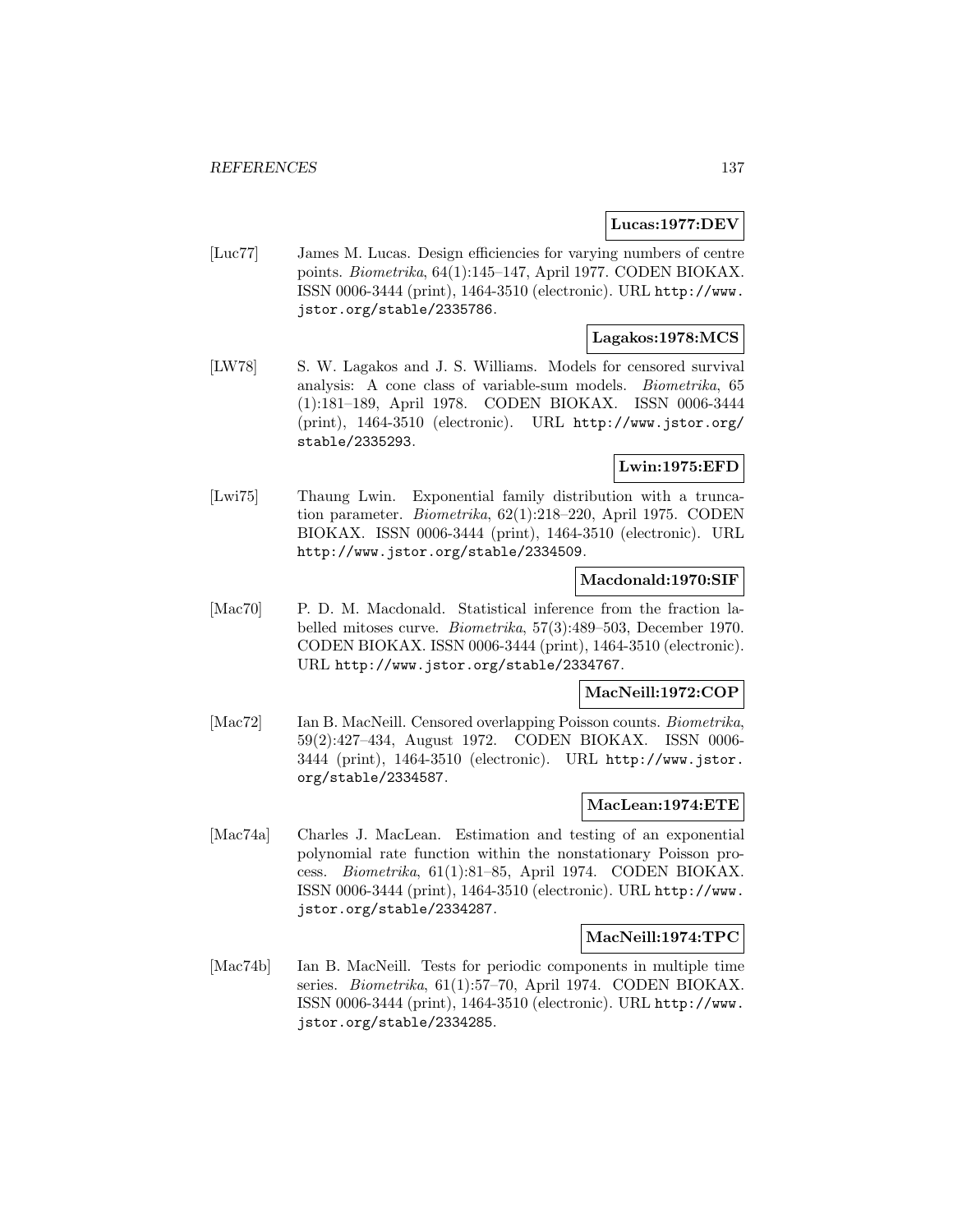#### **MacKenzie:1977:SHP**

[Mac77a] Donald A. MacKenzie. Studies in the history of probability and statistics. XXXVI. Arthur Black: a forgotten pioneer of mathematical statistics. Biometrika, 64(3):613–616, December 1977. CODEN BIOKAX. ISSN 0006-3444 (print), 1464-3510 (electronic). URL http://www.jstor.org/stable/2345340.

### **MacNeill:1977:TWS**

[Mac77b] Ian B. MacNeill. A test of whether several time series share common periodicities. Biometrika, 64(3):495–508, December 1977. CO-DEN BIOKAX. ISSN 0006-3444 (print), 1464-3510 (electronic). URL http://www.jstor.org/stable/2345325.

### **Manly:1970:CWT**

[Man70a] B. F. J. Manly. The choice of a Wald test on the mean of a normal population. Biometrika, 57(1):91–95, April 1970. CODEN BIOKAX. ISSN 0006-3444 (print), 1464-3510 (electronic). URL http://www.jstor.org/stable/2334939.

### **Manly:1970:DDS**

[Man70b] B. F. J. Manly. On the distribution of the decisive sample number of certain sequential tests. Biometrika, 57(2):367–376, August 1970. CODEN BIOKAX. ISSN 0006-3444 (print), 1464-3510 (electronic). URL http://www.jstor.org/stable/2334845.

#### **Mardia:1970:MMS**

[Mar70a] K. V. Mardia. Measures of multivariate skewness and kurtosis with applications. Biometrika, 57(3):519–530, December 1970. CODEN BIOKAX. ISSN 0006-3444 (print), 1464-3510 (electronic). URL http://www.jstor.org/stable/2334770.

### **Maruyama:1970:RDG**

[Mar70b] Takeo Maruyama. Rate of decrease of genetic variability in a subdivided population. Biometrika, 57(2):299–311, August 1970. CO-DEN BIOKAX. ISSN 0006-3444 (print), 1464-3510 (electronic). URL http://www.jstor.org/stable/2334837.

### **Mardia:1971:ENS**

[Mar71] K. V. Mardia. The effect of nonnormality on some multivariate tests and robustness to nonnormality in the linear model. Biometrika, 58(1):105–121, April 1971. CODEN BIOKAX. ISSN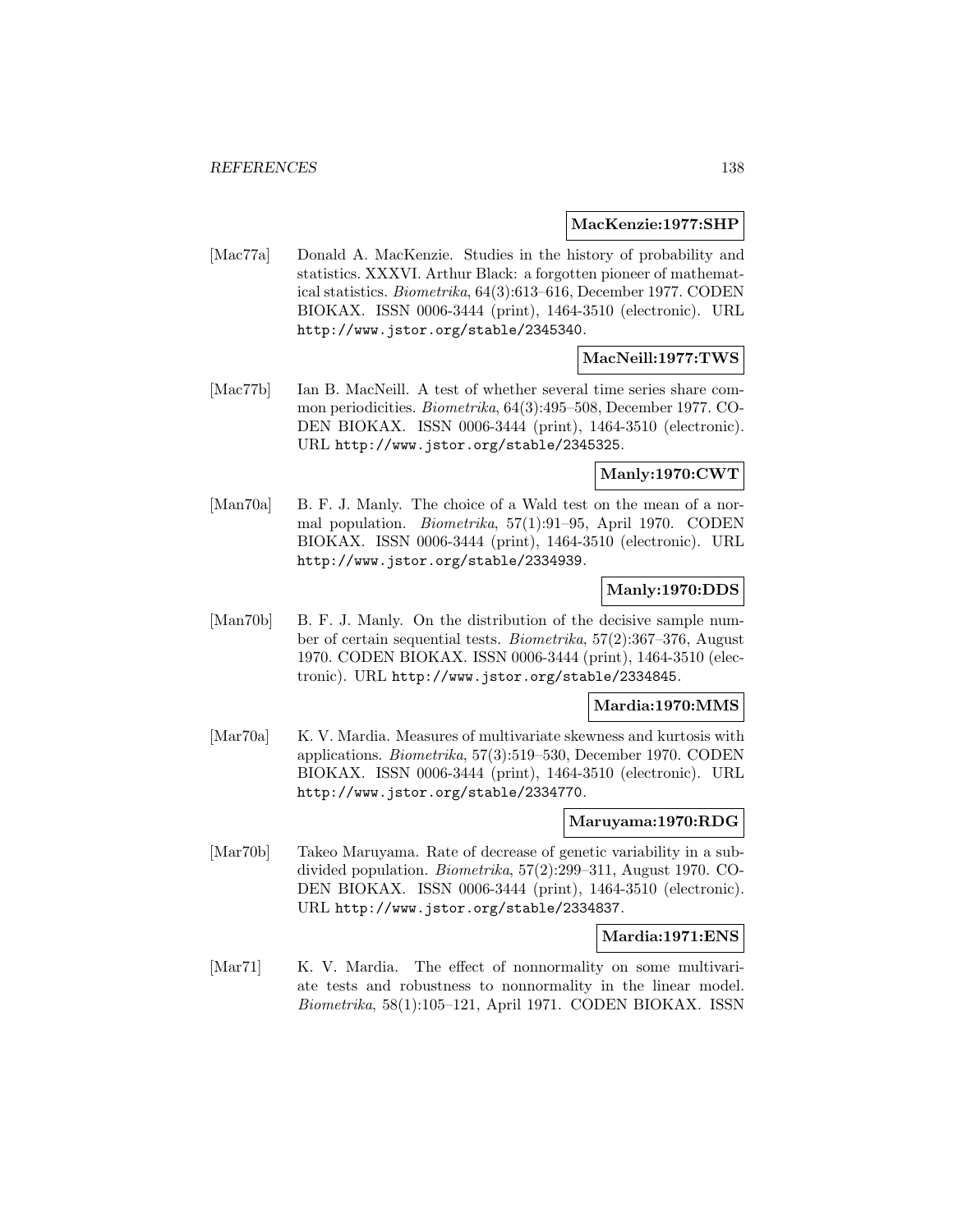0006-3444 (print), 1464-3510 (electronic). URL http://www. jstor.org/stable/2334321.

### **Marcus:1976:PST**

[Mar76a] Ruth Marcus. The powers of some tests of the equality of normal means against an ordered alternative. Biometrika, 63(1):177–183, April 1976. CODEN BIOKAX. ISSN 0006-3444 (print), 1464-3510 (electronic). URL http://www.jstor.org/stable/2335100.

# **Mardia:1976:LCC**

[Mar76b] K. V. Mardia. Linear-circular correlation coefficients and rhythmometry. Biometrika, 63(2):403–405, August 1976. CODEN BIOKAX. ISSN 0006-3444 (print), 1464-3510 (electronic). URL http://www.jstor.org/stable/2335637.

# **Margolin:1977:DIS**

[Mar77] Barry H. Margolin. The distribution of internally Studentized statistics via Laplace transform inversion. Biometrika, 64(3):573– 582, December 1977. CODEN BIOKAX. ISSN 0006-3444 (print), 1464-3510 (electronic). URL http://www.jstor.org/stable/ 2345335.

# **Maritz:1979:NER**

[Mar79a] J. S. Maritz. A note on exact robust confidence intervals for location. Biometrika, 66(1):163–166, April 1979. CODEN BIOKAX. ISSN 0006-3444 (print), 1464-3510 (electronic). URL http://www. jstor.org/stable/2335258.

# **Martin:1979:SLP**

[Mar79b] R. J. Martin. A subclass of lattice processes applied to a problem in planar sampling. Biometrika, 66(2):209–217, August 1979. CO-DEN BIOKAX. ISSN 0006-3444 (print), 1464-3510 (electronic). URL http://www.jstor.org/stable/2335651.

### **Matthews:1970:CLT**

[Mat70] Jane P. Matthews. A central limit theorem for absorbing Markov chains. Biometrika, 57(1):129–139, April 1970. CODEN BIOKAX. ISSN 0006-3444 (print), 1464-3510 (electronic). URL http://www. jstor.org/stable/2334943.

# **Morrison:1973:PLR**

[MB73] Donald F. Morrison and Dinesh S. Bhoj. Power of the likelihood ratio test on the mean vector of the multivariate normal distribu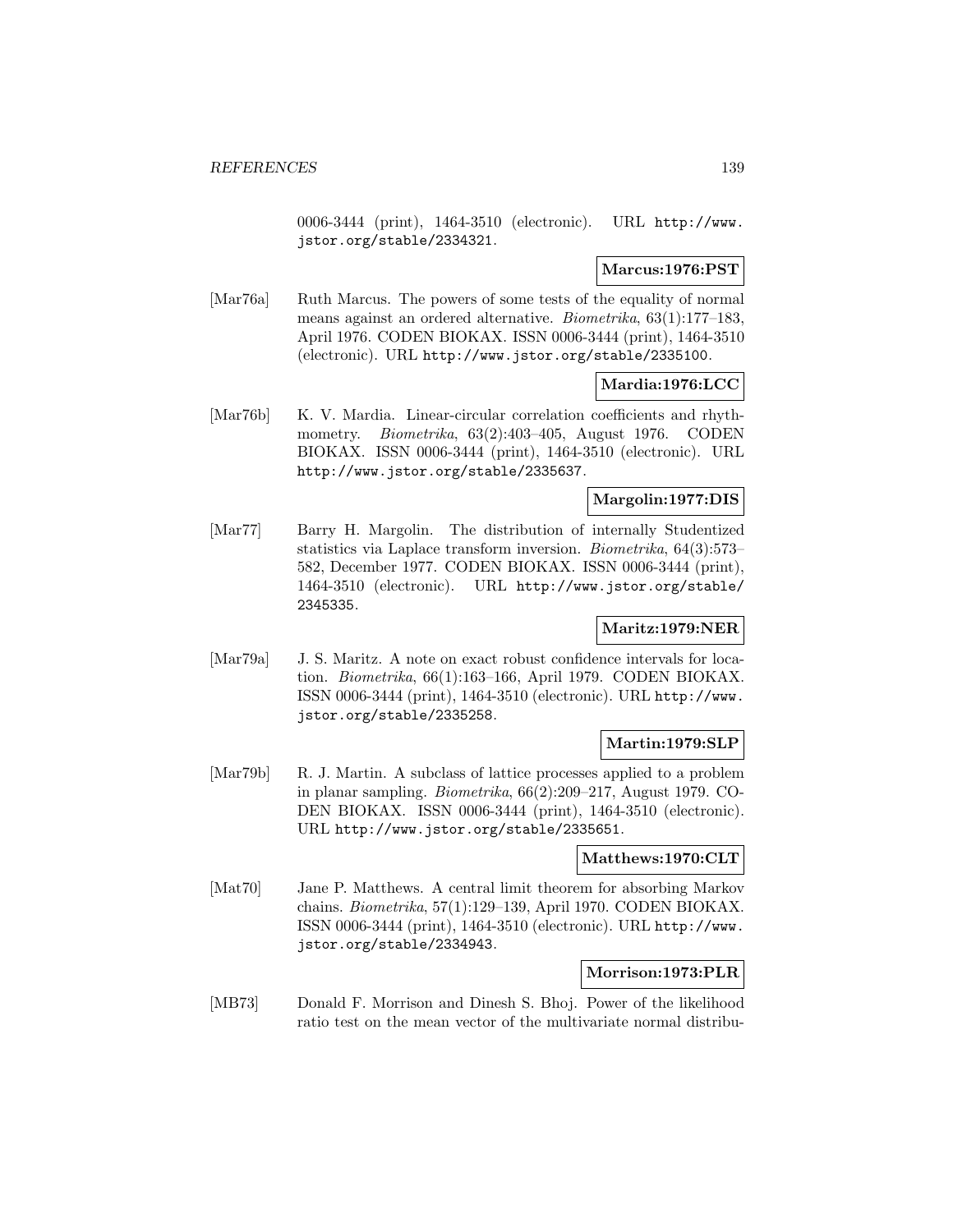tion with missing observations. Biometrika, 60(2):365–368, August 1973. CODEN BIOKAX. ISSN 0006-3444 (print), 1464-3510 (electronic). URL http://www.jstor.org/stable/2334549.

### **McClave:1973:BAA**

[McC73] James T. McClave. On the bias of autoregressive approximations to moving averages. Biometrika, 60(3):599–605, December 1973. CODEN BIOKAX. ISSN 0006-3444 (print), 1464-3510 (electronic). URL http://www.jstor.org/stable/2335010.

# **McCullagh:1977:LMP**

[McC77] P. McCullagh. A logistic model for paired comparisons with ordered categorical data. Biometrika, 64(3):449–453, December 1977. CODEN BIOKAX. ISSN 0006-3444 (print), 1464-3510 (electronic). URL http://www.jstor.org/stable/2345320.

### **McCullagh:1978:CPM**

[McC78] P. McCullagh. A class of parametric models for the analysis of square contingency tables with ordered categories. Biometrika, 65(2):413–418, August 1978. CODEN BIOKAX. ISSN 0006- 3444 (print), 1464-3510 (electronic). URL http://www.jstor. org/stable/2335224.

# **McKeon:1974:ADH**

[McK74] James J. McKeon. F approximations to the distribution of Hotelling's  $T_0^2$ . *Biometrika*, 61(2):381–383, August 1974. CODEN BIOKAX. ISSN 0006-3444 (print), 1464-3510 (electronic). URL http://www.jstor.org/stable/2334369.

# **McKay:1977:SPV**

[McK77] R. J. McKay. Simultaneous procedures for variable selection in multiple discriminant analysis. Biometrika, 64(2):283–290, August 1977. CODEN BIOKAX. ISSN 0006-3444 (print), 1464-3510 (electronic). URL http://www.jstor.org/stable/2335695.

#### **McKinlay:1978:ENS**

[McK78] Sonja M. McKinlay. The effect of nonzero second-order interaction on combined estimators of the odds ratio. Biometrika, 65(1):191– 202, April 1978. CODEN BIOKAX. ISSN 0006-3444 (print), 1464- 3510 (electronic). URL http://www.jstor.org/stable/2335294.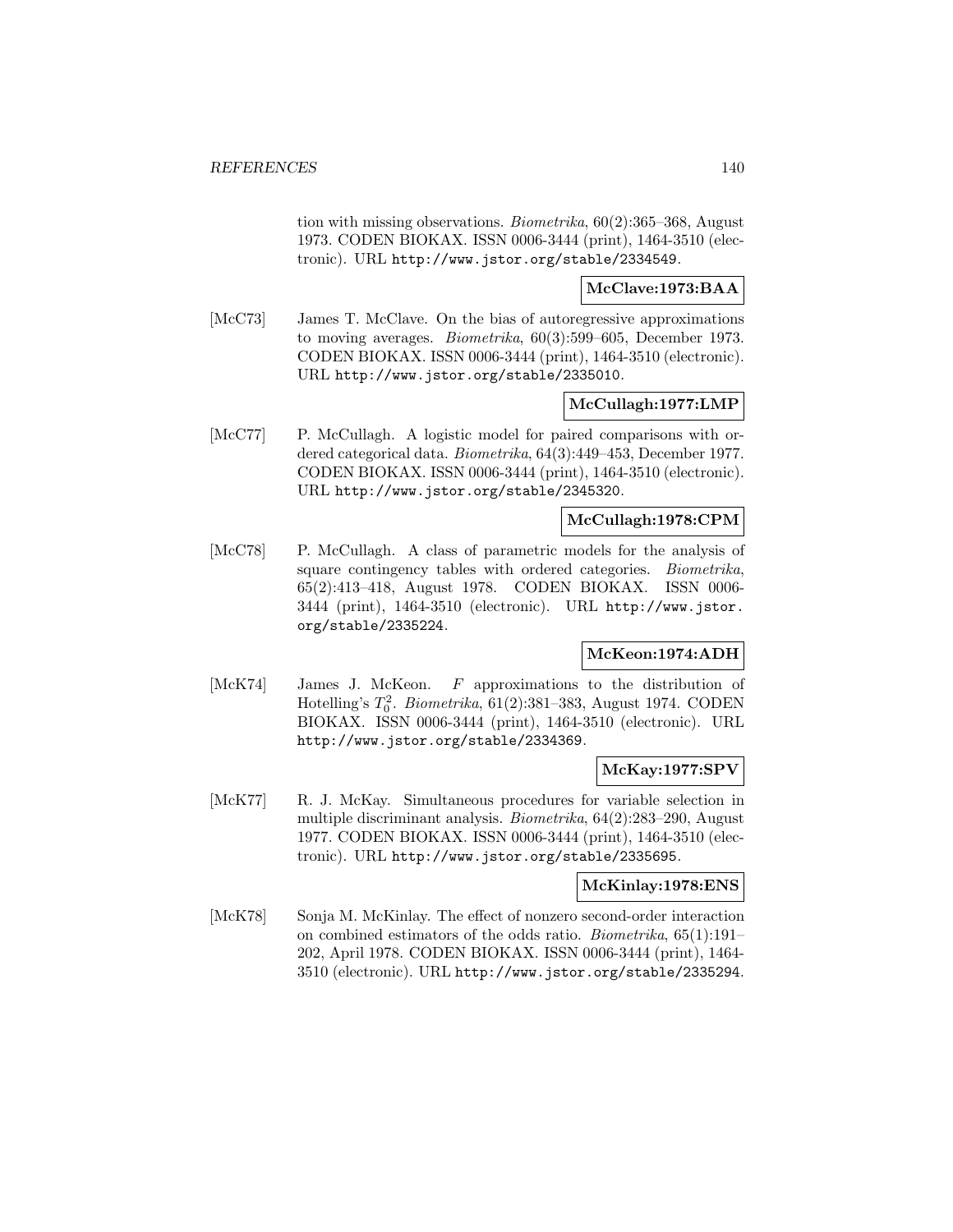#### **McLachlan:1974:ADC**

[McL74] G. J. McLachlan. The asymptotic distributions of the conditional error rate and risk in discriminant analysis. Biometrika, 61(1):131– 135, April 1974. CODEN BIOKAX. ISSN 0006-3444 (print), 1464- 3510 (electronic). URL http://www.jstor.org/stable/2334294.

### **McLaren:1975:CPJ**

[McL75] A. D. McLaren. Comments on paper by J. D. Kalbfleisch: Some personal comments on sufficiency and conditionality. Biometrika, 62(2):264–268, August 1975. CODEN BIOKAX. ISSN 0006- 3444 (print), 1464-3510 (electronic). URL http://www.jstor. org/stable/2335360. See [Kal75b].

#### **McLachlan:1976:BAE**

[McL76] G. J. McLachlan. The bias of the apparent error rate in discriminant analysis. Biometrika, 63(2):239–244, August 1976. CODEN BIOKAX. ISSN 0006-3444 (print), 1464-3510 (electronic). URL http://www.jstor.org/stable/2335615.

### **McLeod:1977:IBJ**

[McL77] A. I. McLeod. Improved Box-Jenkins estimators. *Biometrika*, 64(3):531–534, December 1977. CODEN BIOKAX. ISSN 0006- 3444 (print), 1464-3510 (electronic). URL http://www.jstor. org/stable/2345329.

### **McNeil:1972:SSE**

[McN72] Donald R. McNeil. On the simple stochastic epidemic. *Biometrika*, 59(2):494–497, August 1972. CODEN BIOKAX. ISSN 0006- 3444 (print), 1464-3510 (electronic). URL http://www.jstor. org/stable/2334602.

# **Maag:1971:KST**

[MD71] Urs R. Maag and Ghislaine Dicaire. On Kolmogorov–Smirnov type one-sample statistics. Biometrika, 58(3):653–656, December 1971. CODEN BIOKAX. ISSN 0006-3444 (print), 1464-3510 (electronic). URL http://www.jstor.org/stable/2334402.

### **Mudholkar:1974:ELH**

[MDS74] G. S. Mudholkar, M. L. Davidson, and P. Subbaiah. Extended linear hypotheses and simultaneous tests in multivariate analysis of variance. Biometrika, 61(3):467–477, December 1974. CODEN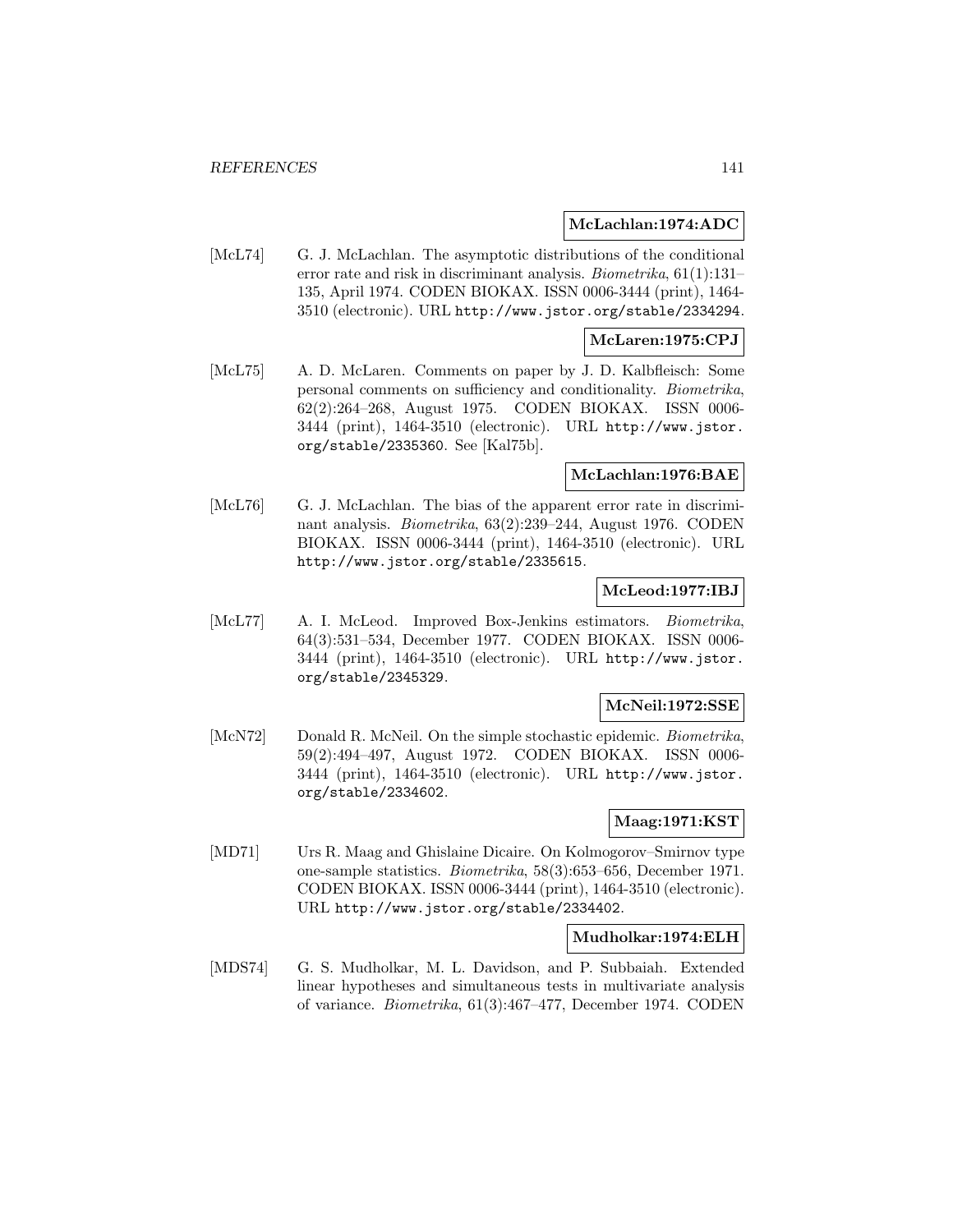BIOKAX. ISSN 0006-3444 (print), 1464-3510 (electronic). URL http://www.jstor.org/stable/2334728.

### **Mardia:1976:BIM**

[MEA76] K. V. Mardia and S. A. M. El-Atoum. Bayesian inference for the von Mises–Fisher distribution. Biometrika, 63(1):203–206, April 1976. CODEN BIOKAX. ISSN 0006-3444 (print), 1464-3510 (electronic). URL http://www.jstor.org/stable/2335106.

### **Meeker:1978:STI**

[Mee78] William Q. Meeker. Sequential tests of independence for  $2 \times 2$ contingency tables. Biometrika, 65(1):85–90, April 1978. CODEN BIOKAX. ISSN 0006-3444 (print), 1464-3510 (electronic). URL http://www.jstor.org/stable/2335281.

### **Meeks:1979:CEF**

[Mee79] S. L. Meeks. Conditional estimation following tests. *Biometrika*, 66(3):668–671, December 1979. CODEN BIOKAX. ISSN 0006- 3444 (print), 1464-3510 (electronic). URL http://www.jstor. org/stable/2335191.

# **Meshalkin:1973:MNS**

[Mes73] L. D. Meshalkin. Maximum number of statistically significant associations between risk factors and the frequency of an event in observational studies. Biometrika, 60(1):175–178, April 1973. CO-DEN BIOKAX. ISSN 0006-3444 (print), 1464-3510 (electronic). URL http://www.jstor.org/stable/2334919.

# **Mann:1972:AOC**

[MG72] Nancy R. Mann and Frank E. Grubbs. Approximately optimum confidence bounds on series system reliability for exponential time to failure data. Biometrika, 59(1):191–204, April 1972. CODEN BIOKAX. ISSN 0006-3444 (print), 1464-3510 (electronic). URL http://www.jstor.org/stable/2334630.

# **Mehta:1973:TEM**

[MG73] J. S. Mehta and John Gurland. A test for equality of means in the presence of correlation and missing values. Biometrika, 60(1):211– 213, April 1973. CODEN BIOKAX. ISSN 0006-3444 (print), 1464- 3510 (electronic). URL http://www.jstor.org/stable/2334927.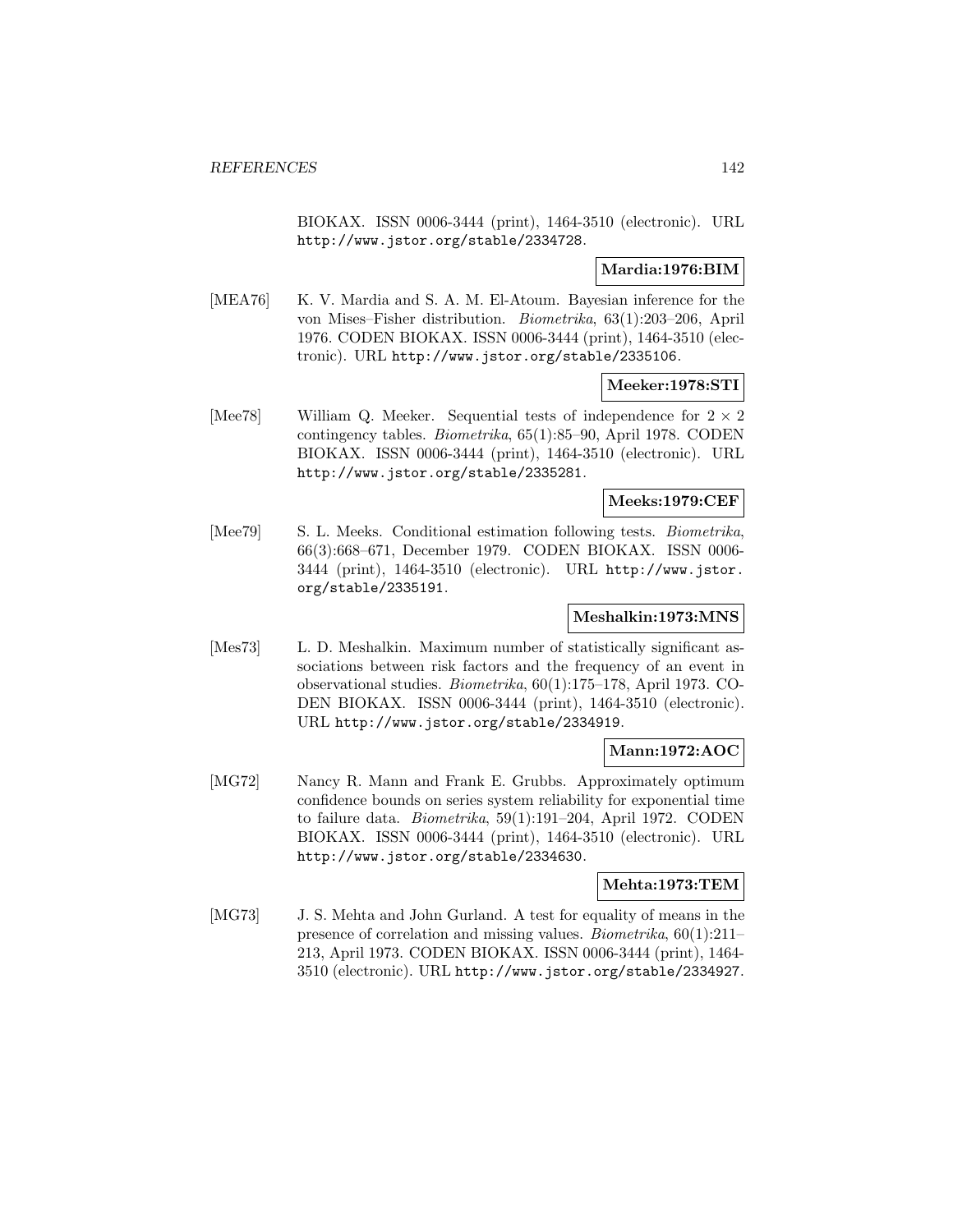#### **Mudholkar:1978:RSL**

[MG78] Govind S. Mudholkar and E. Olusegun George. A remark on the shape of the logistic distribution. Biometrika, 65(3):667–668, December 1978. CODEN BIOKAX. ISSN 0006-3444 (print), 1464- 3510 (electronic). URL http://www.jstor.org/stable/2335929.

### **Myers:1971:AAT**

[MH71] Raymond H. Myers and Richard B. Howe. On alternative approximate F tests for hypotheses involving variance components. Biometrika, 58(2):393–396, August 1971. CODEN BIOKAX. ISSN 0006-3444 (print), 1464-3510 (electronic). URL http://www. jstor.org/stable/2334527.

# **McKean:1978:RAG**

[MH78] Joseph W. McKean and Thomas P. Hettmansperger. A robust analysis of the general linear model based on one step R-estimates. Biometrika, 65(3):571–579, December 1978. CODEN BIOKAX. ISSN 0006-3444 (print), 1464-3510 (electronic). URL http://www. jstor.org/stable/2335909.

### **Mendoza:1977:TPS**

[MI77] Gaston Mendoza and Boris Iglewicz. A three-phase sequential model for clinical trials. Biometrika, 64(2):201–205, August 1977. CODEN BIOKAX. ISSN 0006-3444 (print), 1464-3510 (electronic). URL http://www.jstor.org/stable/2335685.

#### **Mickey:1975:ATP**

[Mic75] M. R. Mickey. Approximate tail probabilities for Student's t distribution. Biometrika, 62(1):216–217, April 1975. CODEN BIOKAX. ISSN 0006-3444 (print), 1464-3510 (electronic). URL http://www. jstor.org/stable/2334508.

### **Miller:1973:NEM**

[Mil73] Rupert G. Miller. Nonparametric estimators of the mean tolerance in bioassay. Biometrika, 60(3):535–542, December 1973. CODEN BIOKAX. ISSN 0006-3444 (print), 1464-3510 (electronic). URL http://www.jstor.org/stable/2335002.

# **Miller:1974:JR**

[Mil74] Rupert G. Miller. The jackknife — a review. *Biometrika*, 61(1):1– 15, April 1974. CODEN BIOKAX. ISSN 0006-3444 (print), 1464- 3510 (electronic). URL http://www.jstor.org/stable/2334280. See [Que49, Que56, Efr79].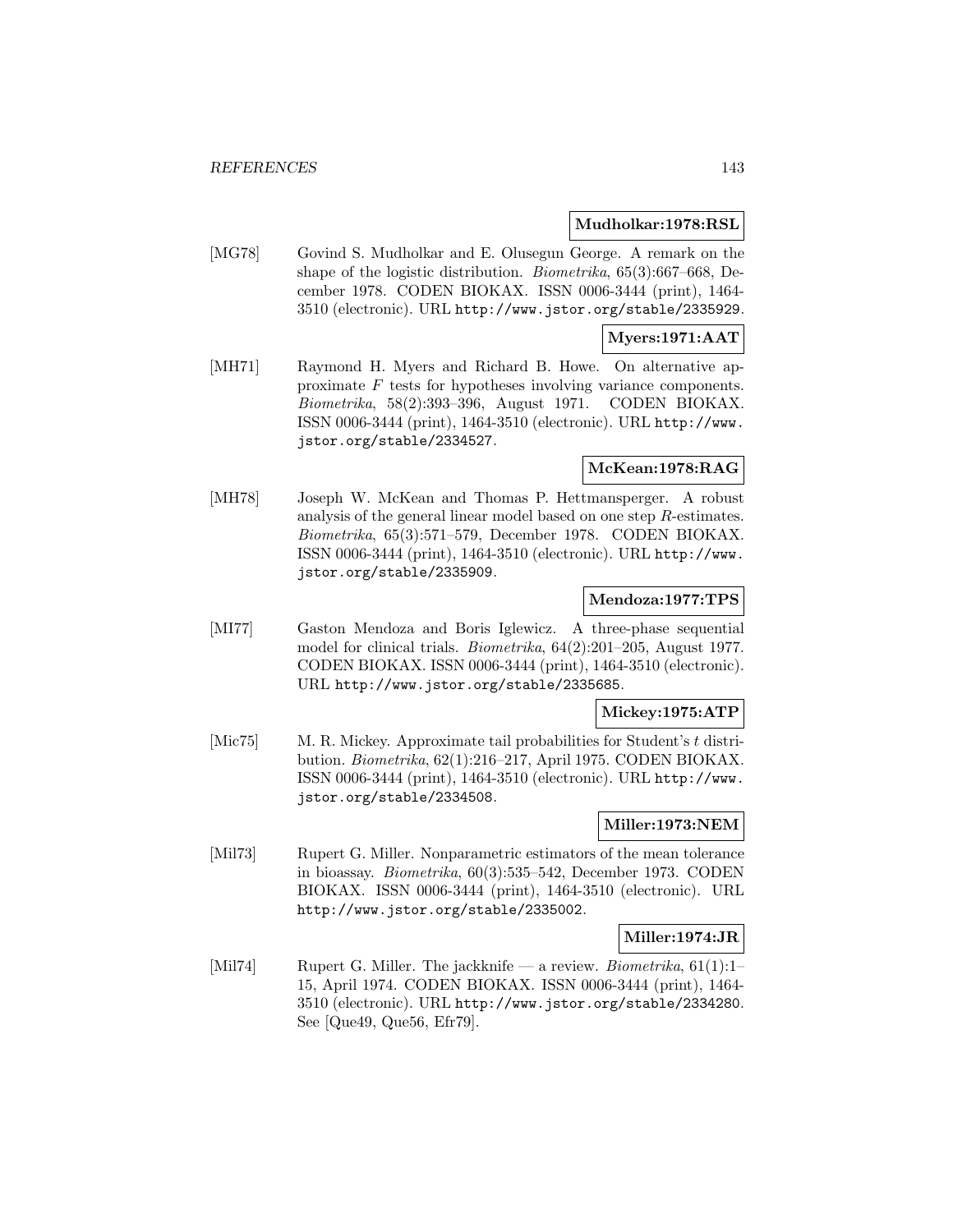#### **Miller:1976:LSR**

[Mil76] Rupert G. Miller. Least squares regression with censored data. Biometrika, 63(3):449–464, December 1976. CODEN BIOKAX. ISSN 0006-3444 (print), 1464-3510 (electronic). URL http://www. jstor.org/stable/2335722.

### **Mathai:1979:EPP**

[MK79] A. M. Mathai and R. S. Katiyar. Exact percentage points for testing independence. Biometrika, 66(2):353–356, August 1979. CODEN BIOKAX. ISSN 0006-3444 (print), 1464-3510 (electronic). URL http://www.jstor.org/stable/2335670.

### **Martz:1974:EBE**

[ML74a] H. F. Martz and M. G. Lian. Empirical Bayes estimation of the binomial parameter. Biometrika, 61(3):517–523, December 1974. CODEN BIOKAX. ISSN 0006-3444 (print), 1464-3510 (electronic). URL http://www.jstor.org/stable/2334734.

### **Morris:1974:DAD**

[ML74b] J. E. Morris and P. J. Laycock. Discriminant analysis of directional data. Biometrika, 61(2):335–341, August 1974. CODEN BIOKAX. ISSN 0006-3444 (print), 1464-3510 (electronic). URL http://www. jstor.org/stable/2334362.

### **Margolin:1976:TKS**

[MM76] Barry H. Margolin and Willi Maurer. Tests of the Kolmogorov– Smirnov type for exponential data with unknown scale, and related problems. Biometrika, 63(1):149–160, April 1976. CODEN BIOKAX. ISSN 0006-3444 (print), 1464-3510 (electronic). URL http://www.jstor.org/stable/2335096.

### **Mehrotra:1974:UEP**

[MN74] K. G. Mehrotra and P. Nanda. Unbiased estimation of parameters by order statistics in the case of censored samples. Biometrika, 61(3):601–606, December 1974. CODEN BIOKAX. ISSN 0006- 3444 (print), 1464-3510 (electronic). URL http://www.jstor. org/stable/2334745.

### **Mohn:1979:CEM**

[Moh79] Erik Mohn. Confidence estimation of measures of location in the log normal distribution. Biometrika, 66(3):567–575, December 1979.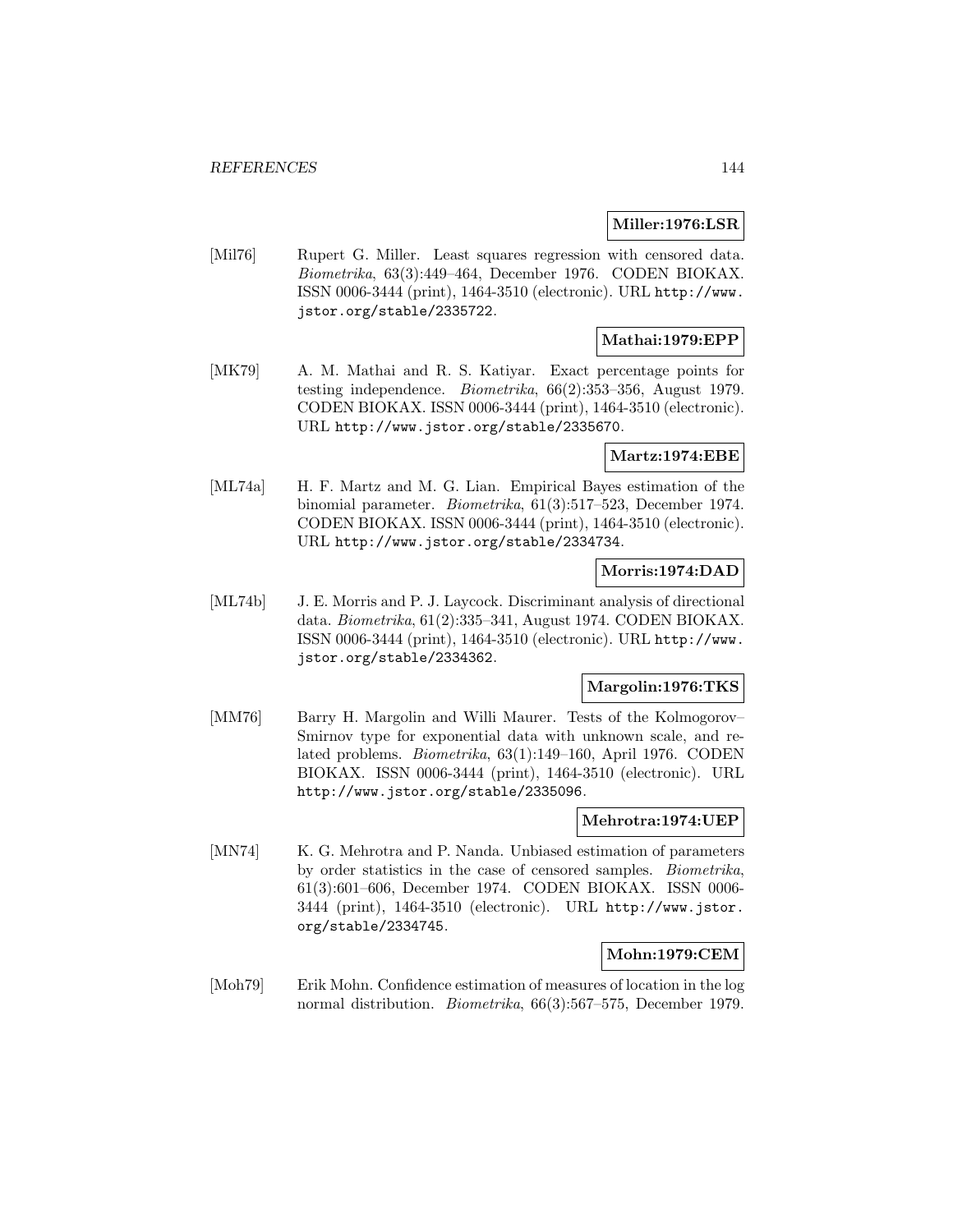CODEN BIOKAX. ISSN 0006-3444 (print), 1464-3510 (electronic). URL http://www.jstor.org/stable/2335177.

# **Molinari:1977:DCS**

[Mol77] Luciano Molinari. Distribution of the chi-squared test in nonstandard situations. Biometrika, 64(1):115–121, April 1977. CODEN BIOKAX. ISSN 0006-3444 (print), 1464-3510 (electronic). URL http://www.jstor.org/stable/2335780.

# **Moore:1973:NSG**

[Moo73] David S. Moore. A note on Srinivasan's goodness-of-fit test. Biometrika, 60(1):209–211, April 1973. CODEN BIOKAX. ISSN 0006-3444 (print), 1464-3510 (electronic). URL http://www. jstor.org/stable/2334926.

# **Moran:1970:NSC**

[Mor70a] P. A. P. Moran. A note on serial correlation coefficients. Biometrika, 57(3):670–673, December 1970. CODEN BIOKAX. ISSN 0006-3444 (print), 1464-3510 (electronic). URL http://www. jstor.org/stable/2334790.

# **Moran:1970:AOT**

[Mor70b] P. A. P. Moran. On asymptotically optimal tests of composite hypotheses. Biometrika, 57(1):47–55, April 1970. CODEN BIOKAX. ISSN 0006-3444 (print), 1464-3510 (electronic). URL http://www. jstor.org/stable/2334934.

# **Moran:1973:APH**

[Mor73a] P. A. P. Moran. Asymptotic properties of homogeneity tests. Biometrika, 60(1):79–85, April 1973. CODEN BIOKAX. ISSN 0006-3444 (print), 1464-3510 (electronic). URL http://www. jstor.org/stable/2334908.

# **Morrison:1973:TEM**

[Mor73b] Donald F. Morrison. A test for equality of means of correlated variates with missing data on one response. Biometrika, 60(1):101– 105, April 1973. CODEN BIOKAX. ISSN 0006-3444 (print), 1464- 3510 (electronic). URL http://www.jstor.org/stable/2334910.

# **Moran:1975:EEA**

[Mor75a] M. A. Moran. On the expectation of errors of allocation associated with a linear discriminant function. *Biometrika*, 62(1):141-148,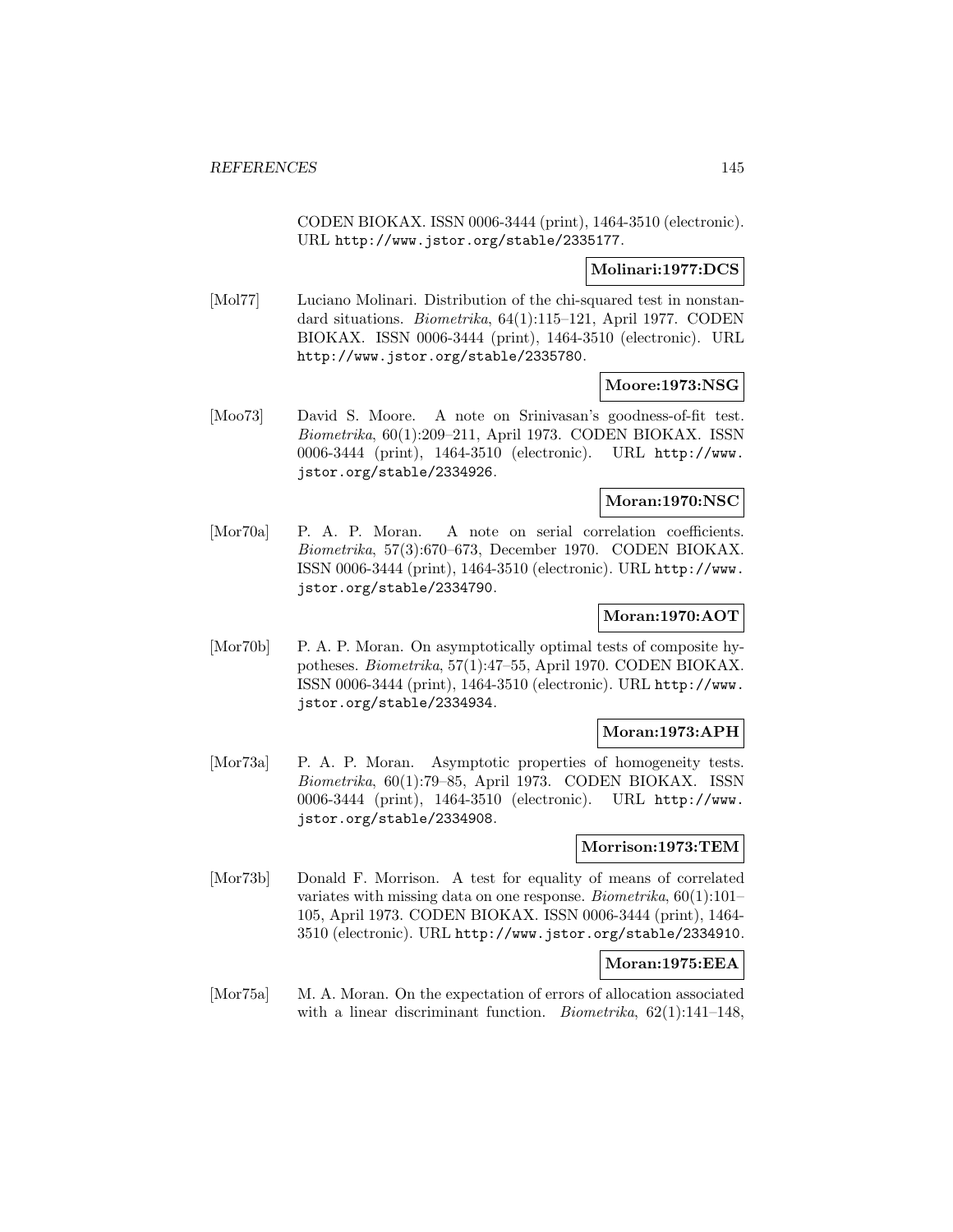April 1975. CODEN BIOKAX. ISSN 0006-3444 (print), 1464-3510 (electronic). URL http://www.jstor.org/stable/2334496.

# **Moran:1975:ESE**

[Mor75b] P. A. P. Moran. The estimation of standard errors in Monte Carlo simulation experiments. Biometrika, 62(1):1–4, April 1975. CO-DEN BIOKAX. ISSN 0006-3444 (print), 1464-3510 (electronic). URL http://www.jstor.org/stable/2334481.

# **Morton:1978:RAL**

[Mor78] R. Morton. Regression analysis of life tables and related nonparametric tests. Biometrika, 65(2):329–333, August 1978. CODEN BIOKAX. ISSN 0006-3444 (print), 1464-3510 (electronic). URL http://www.jstor.org/stable/2335211.

# **Moran:1979:CPR**

[Mor79] P. A. P. Moran. The closest pair of N random points on the surface of a sphere. Biometrika, 66(1):158–162, April 1979. CODEN BIOKAX. ISSN 0006-3444 (print), 1464-3510 (electronic). URL http://www.jstor.org/stable/2335257.

# **Mardia:1978:SCC**

[MP78] Kanti V. Mardia and Madan L. Puri. A spherical correlation coefficient robust against scale. Biometrika, 65(2):391–395, August 1978. CODEN BIOKAX. ISSN 0006-3444 (print), 1464-3510 (electronic). URL http://www.jstor.org/stable/2335219.

# **Marcus:1976:CTP**

[MPG76] Ruth Marcus, Eric Peritz, and K. R. Gabriel. On closed testing procedures with special reference to ordered analysis of variance. Biometrika, 63(3):655–660, December 1976. CODEN BIOKAX. ISSN 0006-3444 (print), 1464-3510 (electronic). URL http://www. jstor.org/stable/2335748.

# **Miller:1970:ESM**

[MR70] K. S. Miller and M. M. Rochwarger. Estimation of spectral moments of time series. Biometrika, 57(3):513–517, December 1970. CODEN BIOKAX. ISSN 0006-3444 (print), 1464-3510 (electronic). URL http://www.jstor.org/stable/2334769.

# **Metropolis:1953:ESC**

[MRR<sup>+</sup>53] Nicholas Metropolis, Arianna W. Rosenbluth, Marshall N. Rosenbluth, Augusta H. Teller, and Edward Teller. Equation of state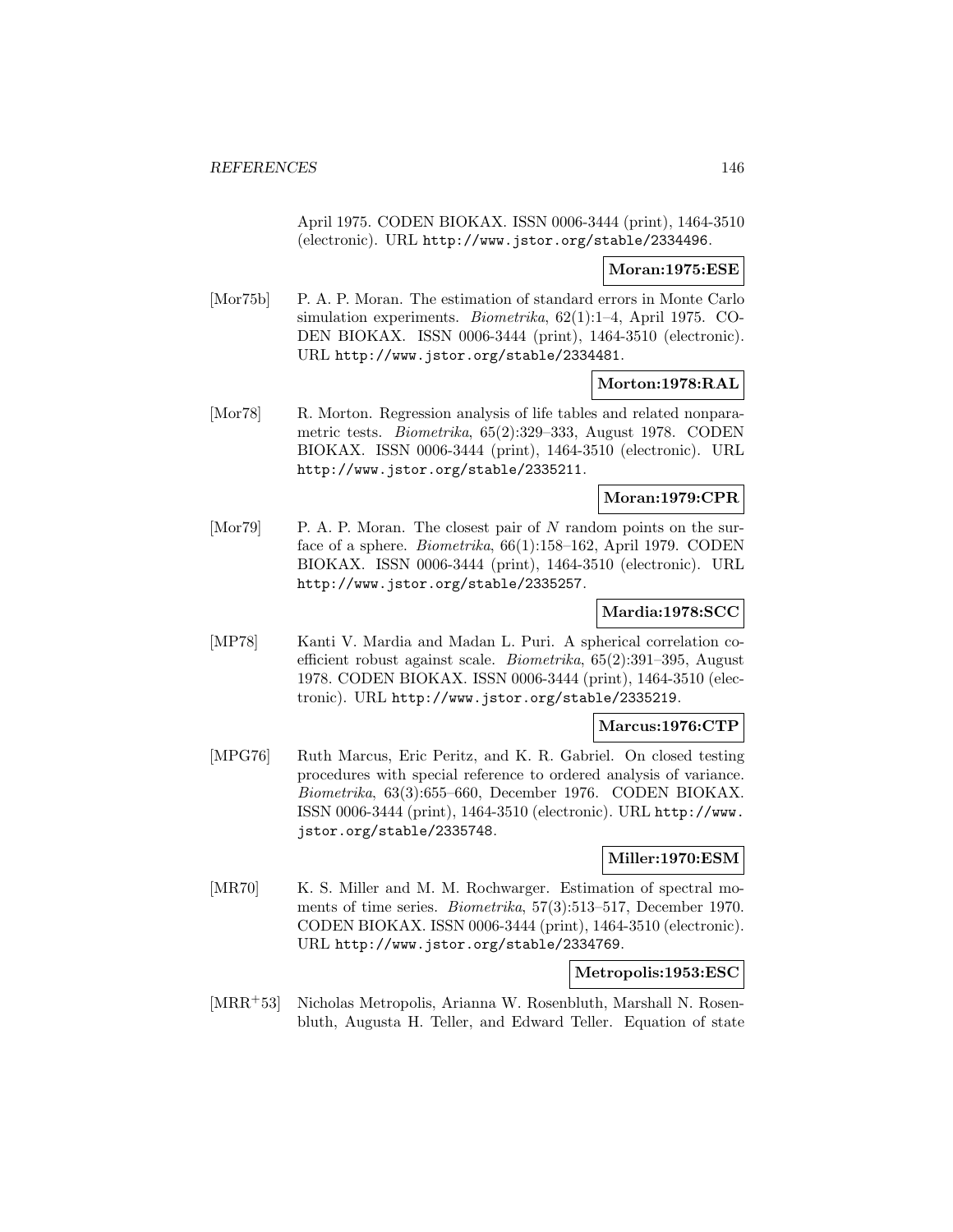calculations by fast computing machines. Journal of Chemical Physics, 21(6):1087–1092, June 1953. CODEN JCPSA6. ISSN 0021-9606 (print), 1089-7690 (electronic). URL http://link.aip. org/link/doi/10.1063/1.1699114; http://pubs.acs.org/ cgi-bin/chemport/version=1.0&coi=1:CAS:528:DyaG3sXltlKhsw% 253D%253D&pissn=0095-2338&pyear=2005&&md5=2eba6ee7d50b361b924c3ff8efeda4b1. This article introduces the Metropolis algorithm, which the journal Computing in Science and Engineering cited in the top 10 algorithms having the "greatest influence on the development and practice of science and engineering in the 20th Century." See [BBLS00, BS00], and the Hasting–Metropolis generalization in [Has70]. See also [Bar65, Pes73, Hit03]. According to [Har10, page 263], this paper has been cited more than 10,000 times.

# **Mehta:1970:BFP**

[MS70] J. S. Mehta and R. Srinivasan. On the Behrens–Fisher problem. Biometrika, 57(3):649–655, December 1970. CODEN BIOKAX. ISSN 0006-3444 (print), 1464-3510 (electronic). URL http://www. jstor.org/stable/2334783. See correction [Pfa74a].

# **Mardia:1975:MMT**

[MS75] K. V. Mardia and T. W. Sutton. On the modes of a mixture of two von Mises distributions. Biometrika, 62(3):699–701, December 1975. CODEN BIOKAX. ISSN 0006-3444 (print), 1464-3510 (electronic). URL http://www.jstor.org/stable/2335536.

#### **Mikulski:1976:VBU**

[MS76] Piotr W. Mikulski and Paul J. Smith. A variance bound for unbiased estimation in inverse sampling. Biometrika, 63(1):216–217, April 1976. CODEN BIOKAX. ISSN 0006-3444 (print), 1464-3510 (electronic). URL http://www.jstor.org/stable/2335111.

# **McDonald:1967:RSM**

[MT67] B. J. McDonald and W. A. Thompson, Jr. Rank sum multiple comparisons in one- and two-way classifications. Biometrika, 54 (3/4):487–497, December 1967. CODEN BIOKAX. ISSN 0006- 3444 (print), 1464-3510 (electronic). URL http://www.jstor. org/stable/2335040. See correction [MT72].

# **McDonald:1972:CAR**

[MT72] B. J. McDonald and W. A. Thompson, Jr. Corrections and amendments: "Rank sum multiple comparisons in one- and two-way classifications" (Biometrika **54** (1967), 487–497). Biometrika, 59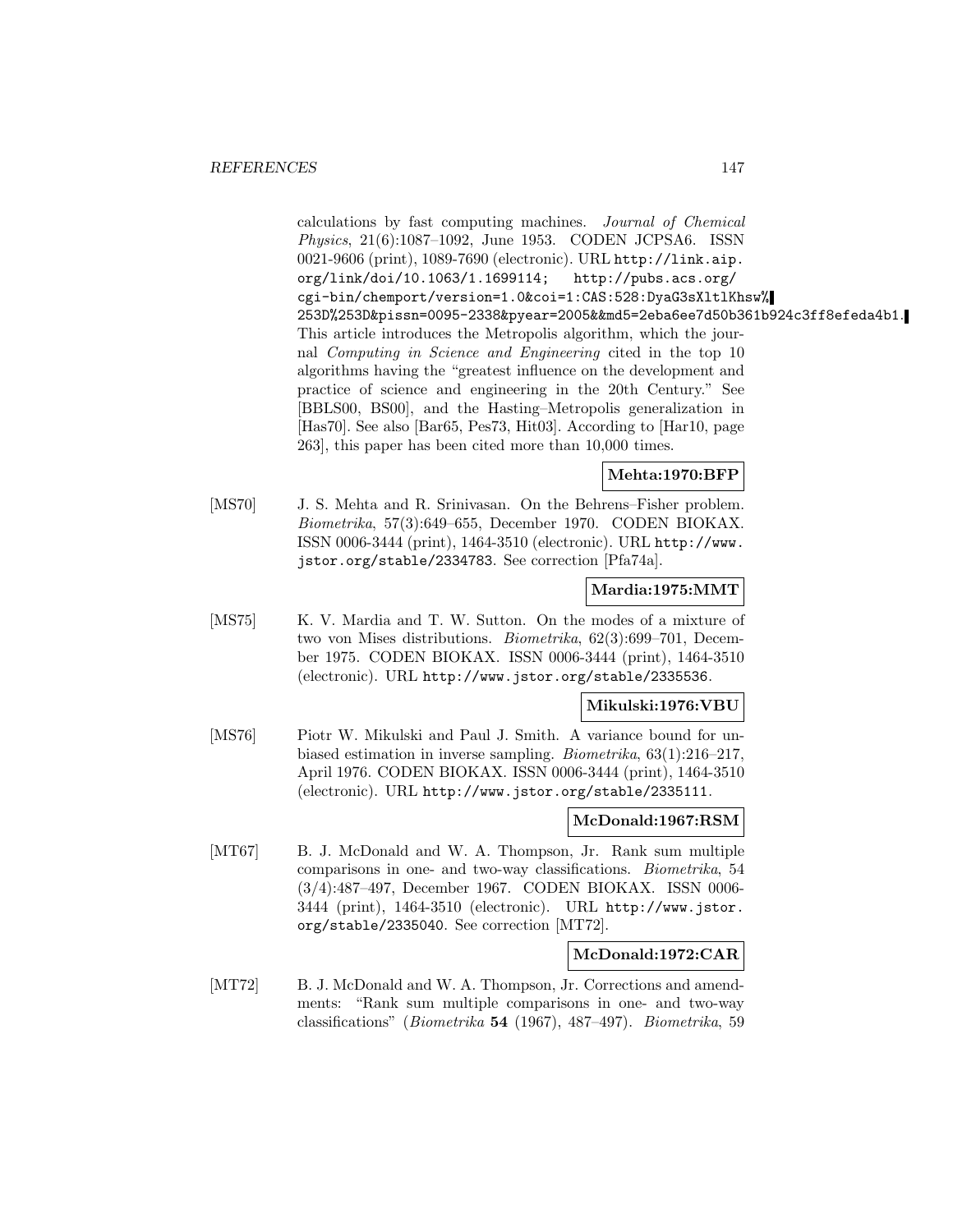(3):699, December 1972. CODEN BIOKAX. ISSN 0006-3444 (print), 1464-3510 (electronic). URL http://www.jstor.org/ stable/2334827. See [MT67].

# **Morgan:1977:CIM**

[MT77] B. J. T. Morgan and D. M. Titterington. A comparison of iterative methods for obtaining maximum likelihood estimates in contingency tables with a missing diagonal. Biometrika, 64(2):265–269, August 1977. CODEN BIOKAX. ISSN 0006-3444 (print), 1464- 3510 (electronic). URL http://www.jstor.org/stable/2335692.

# **Muirhead:1974:BDF**

[Mui74] R. J. Muirhead. Bounds for the distribution functions of the extreme latent roots of a sample covariance matrix. Biometrika, 61(3):641–642, December 1974. CODEN BIOKAX. ISSN 0006- 3444 (print), 1464-3510 (electronic). URL http://www.jstor. org/stable/2334754.

# **Mulholland:1970:SSD**

[Mul70] H. P. Mulholland. On singularities of sampling distributions, in particular for ratios of quadratic forms. Biometrika, 57(1):155–174, April 1970. CODEN BIOKAX. ISSN 0006-3444 (print), 1464-3510 (electronic). URL http://www.jstor.org/stable/2334945.

# **Mulholland:1977:NDS**

[Mul77] H. P. Mulholland. On the null distribution of  $\sqrt{b_1}$  for samples of size at most 25, with tables. Biometrika, 64(2):401–409, August 1977. CODEN BIOKAX. ISSN 0006-3444 (print), 1464-3510 (electronic). URL http://www.jstor.org/stable/2335708.

# **Murray:1977:NEP**

[Mur77] Gordon D. Murray. A note on the estimation of probability density functions. Biometrika, 64(1):150–152, April 1977. CODEN BIOKAX. ISSN 0006-3444 (print), 1464-3510 (electronic). URL http://www.jstor.org/stable/2335788.

# **Murray:1979:EMN**

[Mur79] Gordon D. Murray. The estimation of multivariate normal density functions using incomplete data. Biometrika, 66(2):375–380, August 1979. CODEN BIOKAX. ISSN 0006-3444 (print), 1464-3510 (electronic). URL http://www.jstor.org/stable/2335673.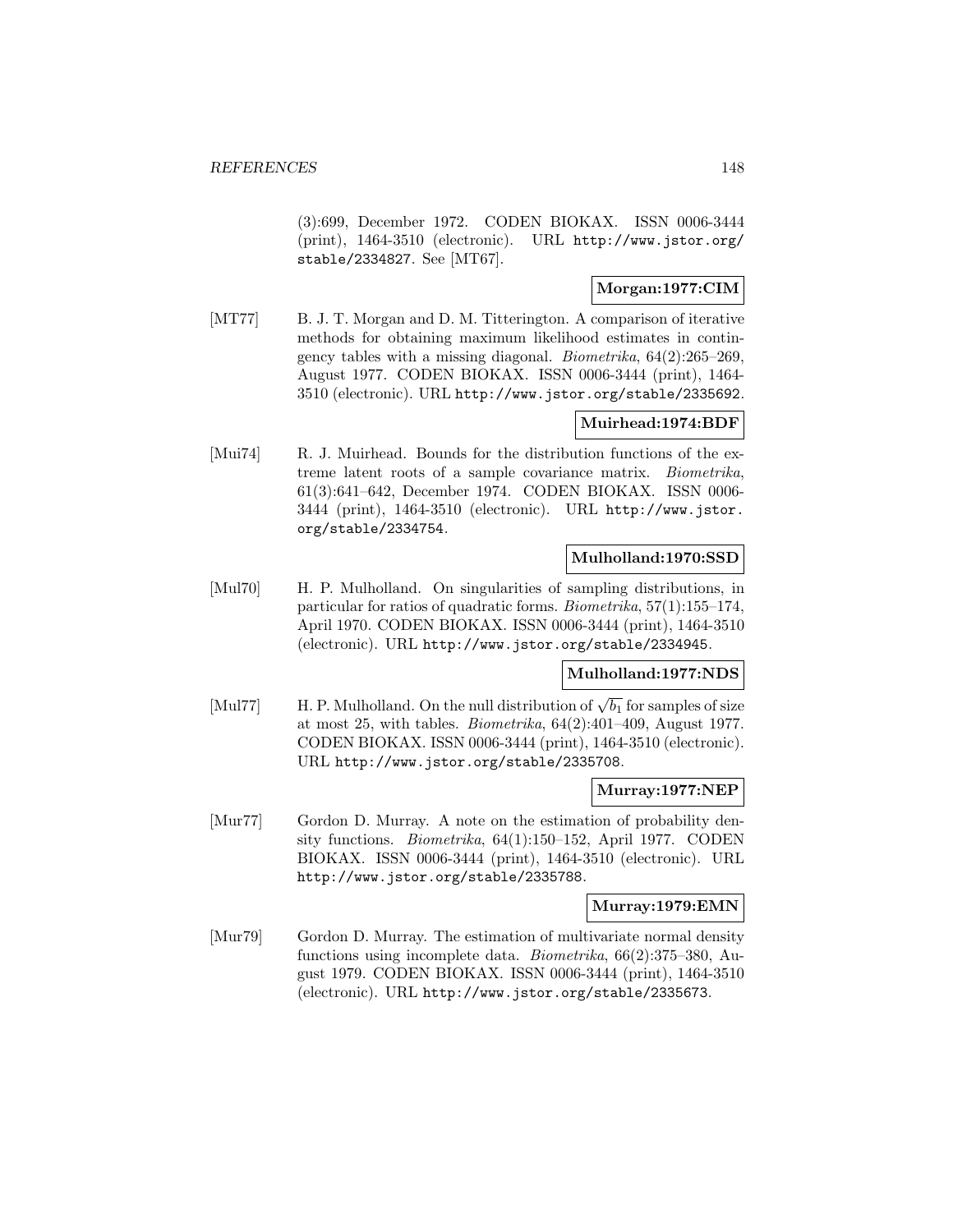### **Muller:1976:PSF**

[MV76] Peter-H. Müller and Heiko Vahl. Pearson's system of frequency curves whose left boundary and first three moments are known. Biometrika, 63(1):191–194, April 1976. CODEN BIOKAX. ISSN 0006-3444 (print), 1464-3510 (electronic). URL http://www. jstor.org/stable/2335102.

# **McNeil:1977:LPA**

[MW77] Donald R. McNeil and George H. Weiss. A large population approach to estimation of parameters in Markov population models. Biometrika, 64(3):553–558, December 1977. CODEN BIOKAX. ISSN 0006-3444 (print), 1464-3510 (electronic). URL http://www. jstor.org/stable/2345332.

# **Naik:1974:GBF**

[Nai74] Umesh D. Naik. On a generalization of the Behrens-Fisher problem. Biometrika, 61(3):636–640, December 1974. CODEN BIOKAX. ISSN 0006-3444 (print), 1464-3510 (electronic). URL http://www.jstor.org/stable/2334753.

# **Naik:1975:TEM**

[Nai75] Umesh D. Naik. On testing equality of means of correlated variables with incomplete data. Biometrika, 62(3):615–622, December 1975. CODEN BIOKAX. ISSN 0006-3444 (print), 1464-3510 (electronic). URL http://www.jstor.org/stable/2335518.

# **Neave:1970:SAS**

[Nea70] Henry R. Neave. Spectral analysis of a stationary time series using initially scarce data. Biometrika, 57(1):111–122, April 1970. CO-DEN BIOKAX. ISSN 0006-3444 (print), 1464-3510 (electronic). URL http://www.jstor.org/stable/2334941.

#### **Nelson:1977:TTO**

[Nel77] Lloyd S. Nelson. Tables for testing ordered alternatives in an analysis of variance. Biometrika, 64(2):335–338, August 1977. CODEN BIOKAX. ISSN 0006-3444 (print), 1464-3510 (electronic). URL http://www.jstor.org/stable/2335701.

# **Newbold:1971:OAS**

[New71] Paul Newbold. Optimum allocation in stratified two-phase sampling for proportions. Biometrika, 58(3):681–683, December 1971.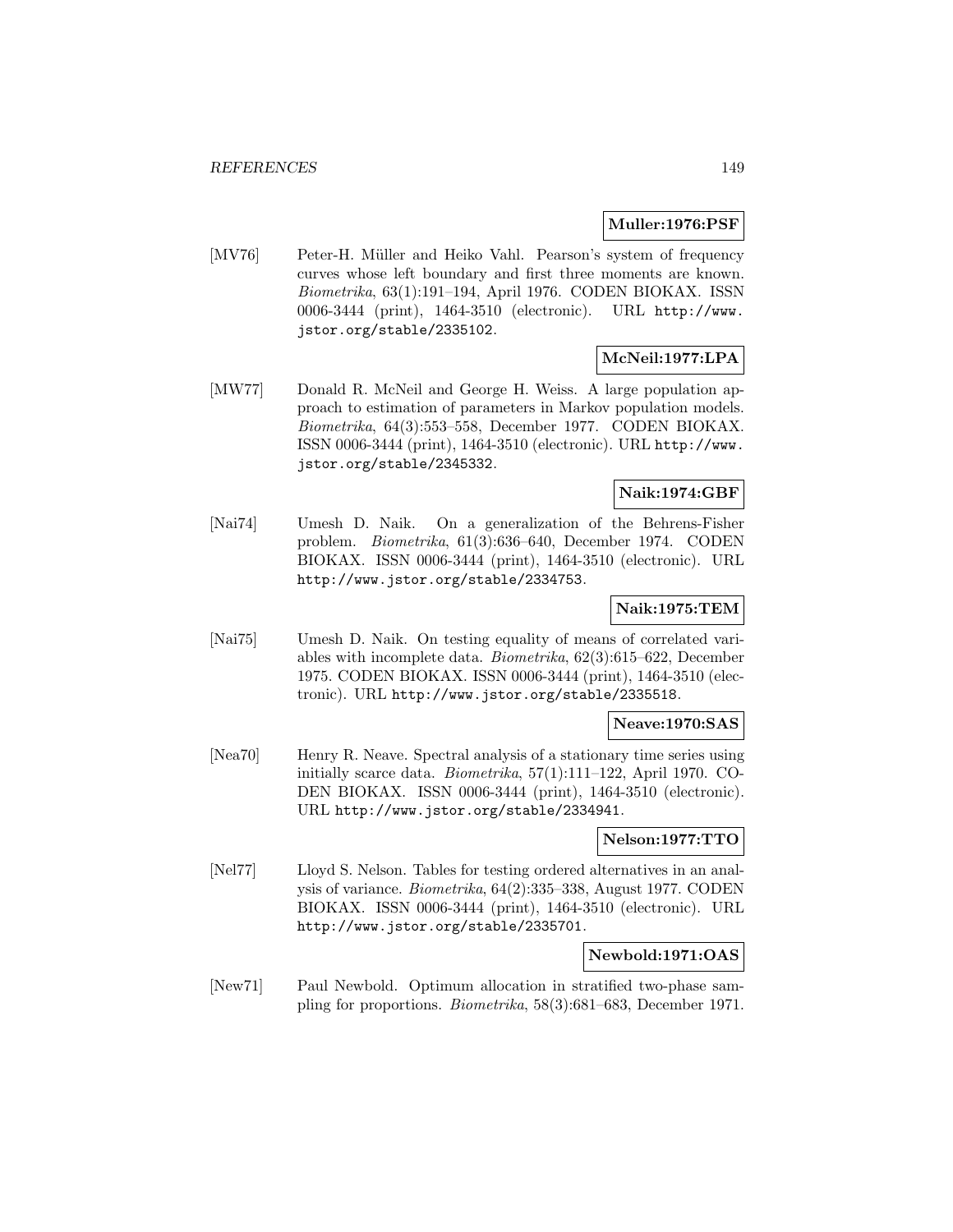CODEN BIOKAX. ISSN 0006-3444 (print), 1464-3510 (electronic). URL http://www.jstor.org/stable/2334408.

# **Newbold:1974:ELF**

[New74] Paul Newbold. The exact likelihood function for a mixed autoregressive-moving average process. Biometrika, 61(3):423–426, December 1974. CODEN BIOKAX. ISSN 0006-3444 (print), 1464- 3510 (electronic). URL http://www.jstor.org/stable/2334723.

#### **Nicholls:1979:ELF**

[NH79] D. F. Nicholls and A. D. Hall. The exact likelihood function of multivariate autoregressive-moving average models. Biometrika, 66(2):259–264, August 1979. CODEN BIOKAX. ISSN 0006- 3444 (print), 1464-3510 (electronic). URL http://www.jstor. org/stable/2335656.

# **Nicholson:1970:ELP**

[Nic70] W. L. Nicholson. Estimation of linear properties of particle size distributions. Biometrika, 57(2):273–297, August 1970. CODEN BIOKAX. ISSN 0006-3444 (print), 1464-3510 (electronic). URL http://www.jstor.org/stable/2334836.

# **Nicholls:1973:FDE**

[Nic73] D. F. Nicholls. Frequency domain estimation procedures for linear models. Biometrika, 60(1):202–205, April 1973. CODEN BIOKAX. ISSN 0006-3444 (print), 1464-3510 (electronic). URL http://www. jstor.org/stable/2334924.

# **Nicholls:1976:EEV**

[Nic76] D. F. Nicholls. The efficient estimation of vector linear time series models. Biometrika, 63(2):381–390, August 1976. CODEN BIOKAX. ISSN 0006-3444 (print), 1464-3510 (electronic). URL http://www.jstor.org/stable/2335633.

# **Nicholls:1977:CEM**

[Nic77] D. F. Nicholls. A comparison of estimation methods for vector linear time series models. Biometrika, 64(1):85–90, April 1977. CODEN BIOKAX. ISSN 0006-3444 (print), 1464-3510 (electronic). URL http://www.jstor.org/stable/2335775.

# **Nagarsenker:1973:DLR**

[NP73] B. N. Nagarsenker and K. C. S. Pillai. Distribution of the likelihood ratio criterion for testing a hypothesis specifying a covari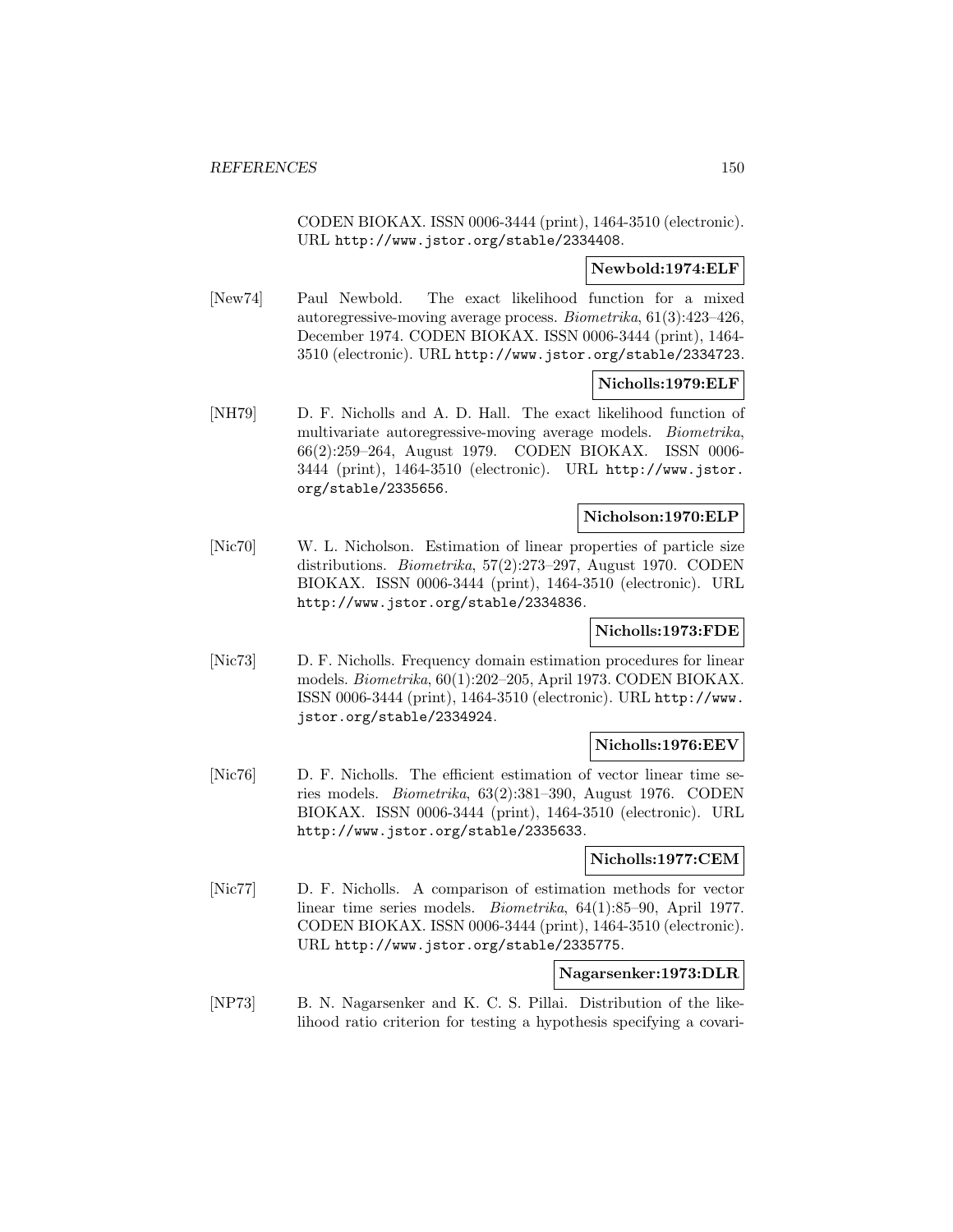ance matrix. Biometrika, 60(2):359–364, August 1973. CODEN BIOKAX. ISSN 0006-3444 (print), 1464-3510 (electronic). URL http://www.jstor.org/stable/2334548.

# **Nebenzahl:1972:PWS**

[NS72] Elliott Nebenzahl and Milton Sobel. Play-the-winner sampling for a fixed sample size binomial selection problem. Biometrika, 59(1): 1–8, April 1972. CODEN BIOKAX. ISSN 0006-3444 (print), 1464- 3510 (electronic). URL http://www.jstor.org/stable/2334609.

### **Nimmo-Smith:1979:LRS**

[NS79] Ian Nimmo-Smith. Linear regressions and sphericity. *Biometrika*, 66(2):390–392, August 1979. CODEN BIOKAX. ISSN 0006- 3444 (print), 1464-3510 (electronic). URL http://www.jstor. org/stable/2335676.

# **Oakes:1977:AIC**

[Oak77] David Oakes. The asymptotic information in censored survival data. Biometrika, 64(3):441–448, December 1977. CODEN BIOKAX. ISSN 0006-3444 (print), 1464-3510 (electronic). URL http://www.jstor.org/stable/2345319.

# **Odeh:1972:PJS**

[Ode72] Robert E. Odeh. On the power of Jonckheere's k-sample test against ordered alternatives. Biometrika, 59(2):467–471, August 1972. CODEN BIOKAX. ISSN 0006-3444 (print), 1464-3510 (electronic). URL http://www.jstor.org/stable/2334593.

#### **Oden:1973:SCI**

[Odé73] Anders Odén. Simultaneous confidence intervals in inverse linear regression. Biometrika, 60(2):339–343, August 1973. CODEN BIOKAX. ISSN 0006-3444 (print), 1464-3510 (electronic). URL http://www.jstor.org/stable/2334545.

# **Ofosu:1973:TSP**

[Ofo73] J. B. Ofosu. A two-sample procedure for selecting the population with the largest mean from several normal populations with unknown variances. Biometrika, 60(1):117–124, April 1973. CODEN BIOKAX. ISSN 0006-3444 (print), 1464-3510 (electronic). URL http://www.jstor.org/stable/2334913. See correction [Ofo75].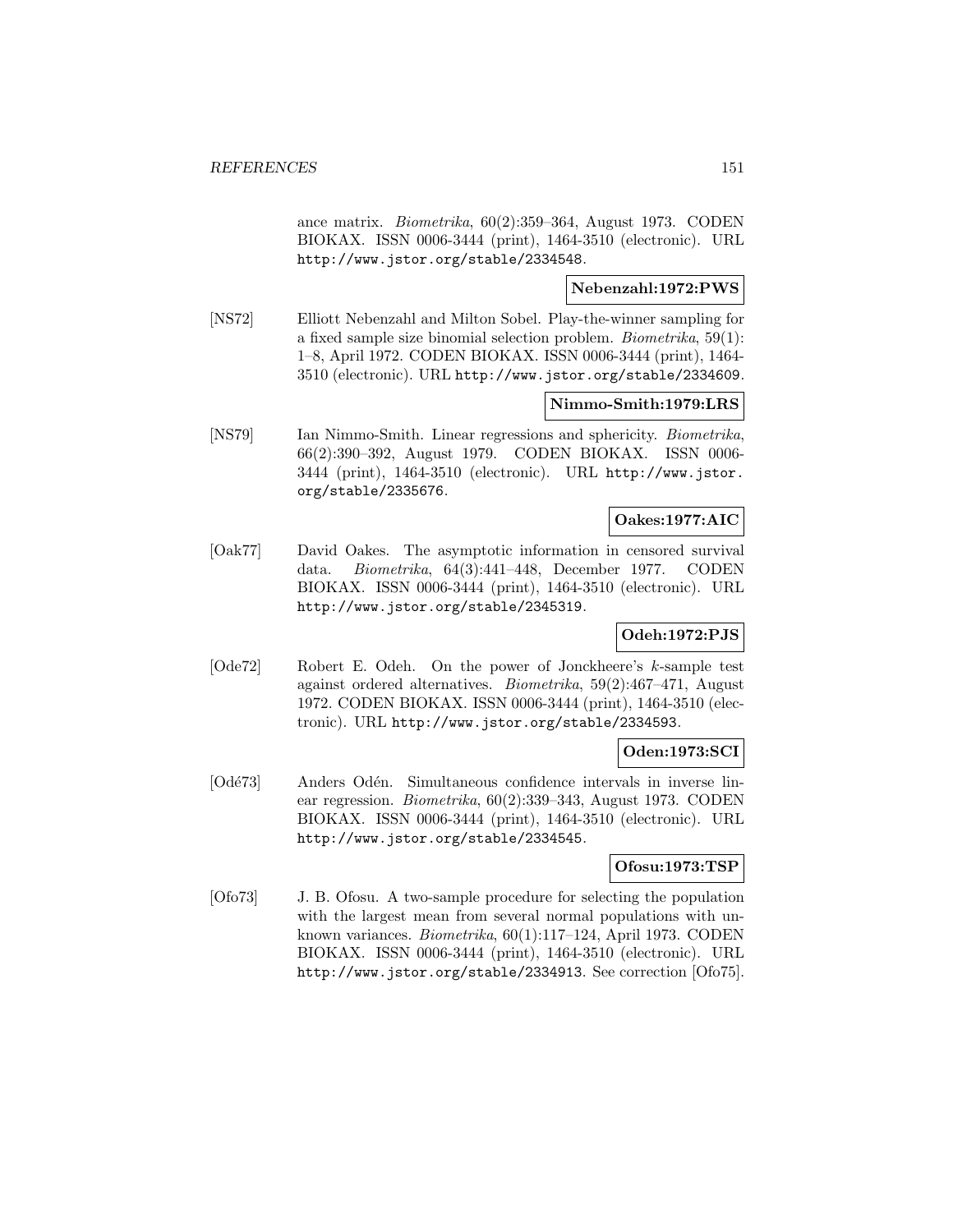# **Ofosu:1975:CAT**

[Ofo75] J. B. Ofosu. Corrections and amendments: "A Two-Sample Procedure for Selecting the Population With the Largest Mean from Several Normal Populations with Unknown Variances". Biometrika, 62(1):221, April 1975. CODEN BIOKAX. ISSN 0006-3444 (print), 1464-3510 (electronic). URL http://www.jstor.org/stable/ 2334511. See [Ofo73].

# **OHagan:1973:BEC**

[O'H73] A. O'Hagan. Bayes estimation of a convex quadratic. Biometrika, 60(3):565–571, December 1973. CODEN BIOKAX. ISSN 0006- 3444 (print), 1464-3510 (electronic). URL http://www.jstor. org/stable/2335006.

# **OHagan:1976:PJM**

[O'H76] A. O'Hagan. On posterior joint and marginal modes. Biometrika, 63(2):329–333, August 1976. CODEN BIOKAX. ISSN 0006- 3444 (print), 1464-3510 (electronic). URL http://www.jstor. org/stable/2335627.

# **OHagan:1976:BES**

[OL76] A. O'Hagan and Tom Leonard. Bayes estimation subject to uncertainty about parameter constraints. Biometrika, 63(1):201–203, April 1976. CODEN BIOKAX. ISSN 0006-3444 (print), 1464-3510 (electronic). URL http://www.jstor.org/stable/2335105.

# **Olkin:1972:MPD**

[Olk72] Ingram Olkin. Monotonicity properties of Dirichlet integrals with applications to the multinomial distribution and the analysis of variance. Biometrika, 59(2):303–307, August 1972. CODEN BIOKAX. ISSN 0006-3444 (print), 1464-3510 (electronic). URL http://www.jstor.org/stable/2334574.

# **ONeill:1979:DFE**

[O'N79] Terence J. O'Neill. Distribution-free estimation of cure time. Biometrika, 66(1):184–187, April 1979. CODEN BIOKAX. ISSN 0006-3444 (print), 1464-3510 (electronic). URL http://www. jstor.org/stable/2335264.

# **Orban:1978:OCS**

[OW78] John Orban and Douglas A. Wolfe. Optimality criteria for the selection of a partially sequential indicator set. Biometrika, 65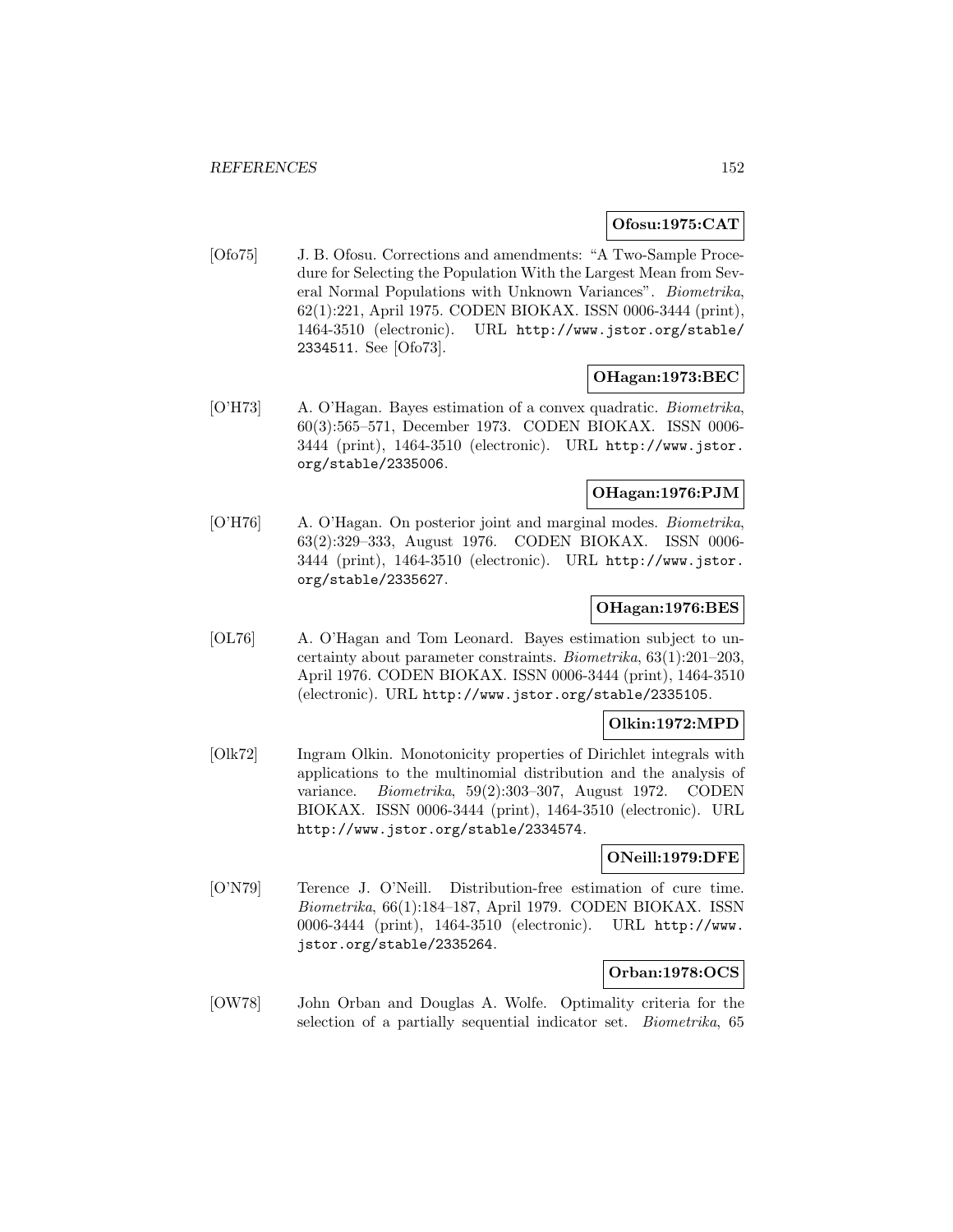(2):357–362, August 1978. CODEN BIOKAX. ISSN 0006-3444 (print), 1464-3510 (electronic). URL http://www.jstor.org/ stable/2335215.

# **Paloheimo:1971:TS**

[Pal71] J. E. Paloheimo. On a theory of search. Biometrika, 58(1):61–75, April 1971. CODEN BIOKAX. ISSN 0006-3444 (print), 1464-3510 (electronic). URL http://www.jstor.org/stable/2334317.

#### **Paloheimo:1972:SBP**

[Pal72] J. E. Paloheimo. A spatial bivariate Poisson distribution. Biometrika, 59(2):489–492, August 1972. CODEN BIOKAX. ISSN 0006-3444 (print), 1464-3510 (electronic). URL http://www. jstor.org/stable/2334600.

#### **Patterson:1970:NCD**

[Pat70] H. D. Patterson. Nonadditivity in change-over designs for a quantitative factor at four levels. Biometrika, 57(3):537–549, December 1970. CODEN BIOKAX. ISSN 0006-3444 (print), 1464-3510 (electronic). URL http://www.jstor.org/stable/2334772.

# **Patterson:1973:QCD**

[Pat73] H. D. Patterson. Quenouille's changeover designs. Biometrika, 60(1):33–45, April 1973. CODEN BIOKAX. ISSN 0006-3444 (print), 1464-3510 (electronic). URL http://www.jstor.org/ stable/2334903.

# **Patefield:1978:UUR**

[Pat78] W. M. Patefield. The unreplicated ultrastructural relation: Large sample properties. Biometrika, 65(3):535–540, December 1978. CODEN BIOKAX. ISSN 0006-3444 (print), 1464-3510 (electronic). URL http://www.jstor.org/stable/2335905.

### **Prentice:1978:RSF**

[PB78] R. L. Prentice and N. E. Breslow. Retrospective studies and failure time models. Biometrika, 65(1):153–158, April 1978. CODEN BIOKAX. ISSN 0006-3444 (print), 1464-3510 (electronic). URL http://www.jstor.org/stable/2335290.

# **Pearce:1974:BCE**

[PCdCM74] S. C. Pearce, T. Caliński, and T. F. de C. Marshall. The basic contrasts of an experimental design with special reference to the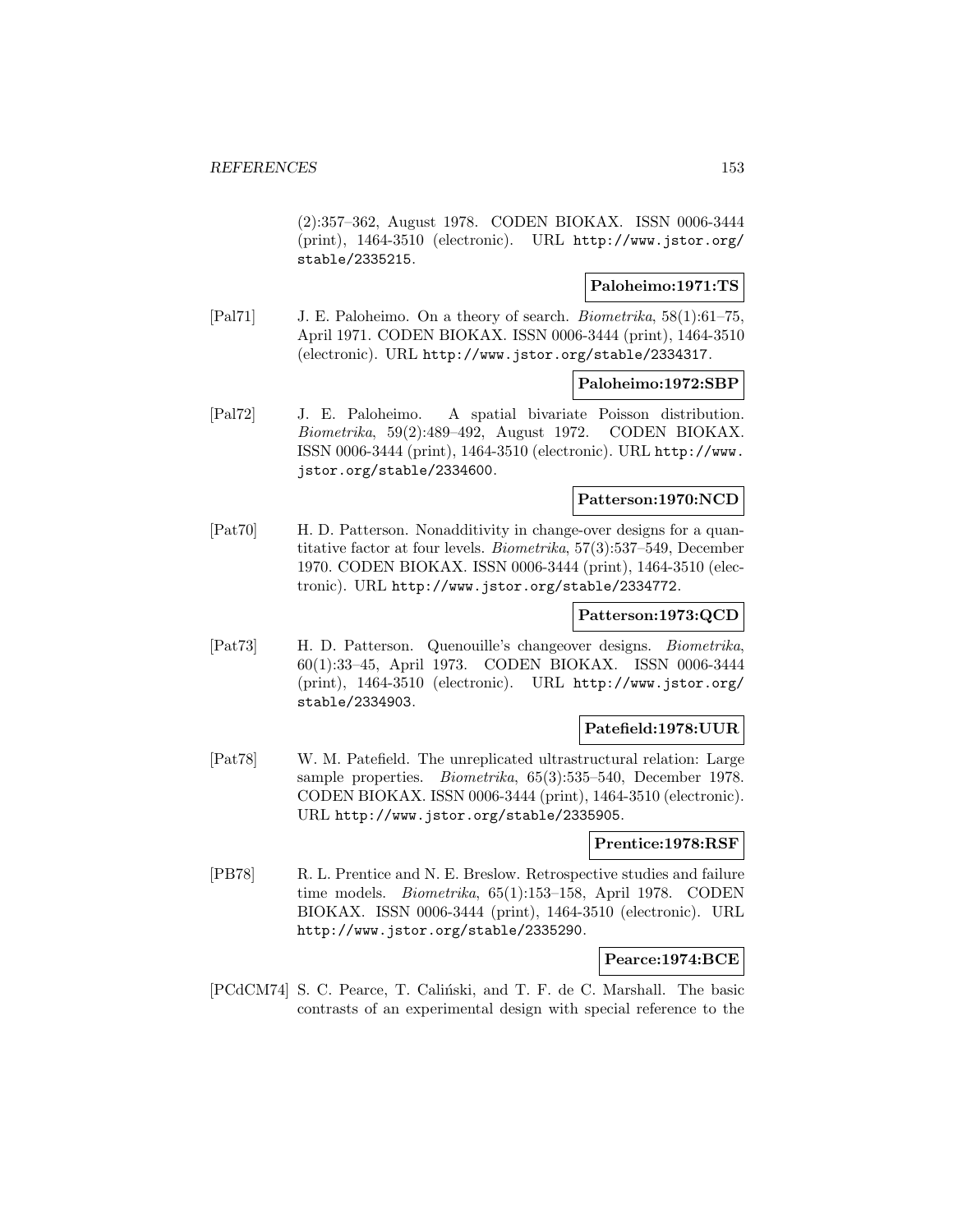analysis of data. Biometrika, 61(3):449–460, December 1974. CO-DEN BIOKAX. ISSN 0006-3444 (print), 1464-3510 (electronic). URL http://www.jstor.org/stable/2334726.

### **Pearson:1977:TDN**

[PDB77] E. S. Pearson, R. B. D'Agostino, and K. O. Bowman. Tests for departure from normality: Comparison of powers. Biometrika, 64(2):231–246, August 1977. CODEN BIOKAX. ISSN 0006- 3444 (print), 1464-3510 (electronic). URL http://www.jstor. org/stable/2335689.

# **Pham-Dinh-Tuan:1977:EPC**

[PDT77] Pham-Dinh-Tuan. Estimation of parameters of a continuous time Gaussian stationary process with rational spectral density. Biometrika, 64(2):385–399, August 1977. CODEN BIOKAX. ISSN 0006-3444 (print), 1464-3510 (electronic). URL http://www. jstor.org/stable/2335707.

#### **Pham-Dinh-Tuan:1978:FMP**

[PDT78] Pham-Dinh-Tuan. On the fitting of multivariate processes of the autoregressive-moving average type. Biometrika, 65(1):99–107, April 1978. CODEN BIOKAX. ISSN 0006-3444 (print), 1464-3510 (electronic). URL http://www.jstor.org/stable/2335283.

# **Pearson:1945:EN**

[Pea45] E. S. Pearson. Editorial note. Biometrika, 33(3):252–253, November 1945. CODEN BIOKAX. ISSN 0006-3444 (print), 1464-3510 (electronic). URL http://www.jstor.org/stable/2332304. See corrigenda [Ano48b].

# **Pearce:1970:EBD**

[Pea70] S. C. Pearce. The efficiency of block designs in general. Biometrika, 57(2):339–346, August 1970. CODEN BIOKAX. ISSN 0006- 3444 (print), 1464-3510 (electronic). URL http://www.jstor. org/stable/2334841. See correction [Pea72].

#### **Pearce:1971:PBE**

[Pea71] S. C. Pearce. Precision in block experiments. Biometrika, 58 (1):161–167, April 1971. CODEN BIOKAX. ISSN 0006-3444 (print), 1464-3510 (electronic). URL http://www.jstor.org/ stable/2334327.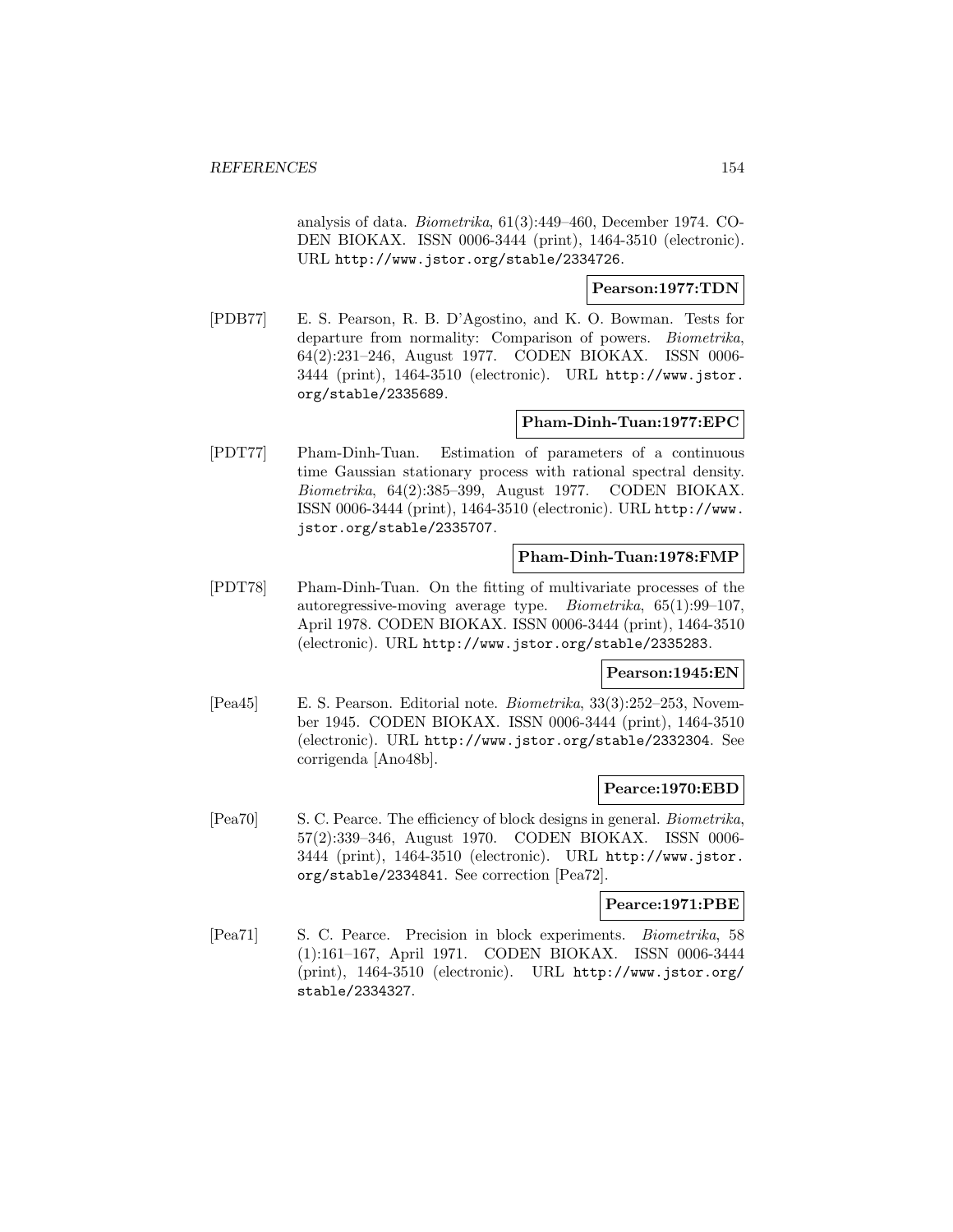#### **Pearce:1972:CAE**

[Pea72] S. C. Pearce. Corrections and amendments: "The Efficiency of Block Designs in General". Biometrika, 59(2):498, August 1972. CODEN BIOKAX. ISSN 0006-3444 (print), 1464-3510 (electronic). URL http://www.jstor.org/stable/2334605. See [Pea70].

# **Pedersen:1979:ACD**

[Ped79] Bo V. Pedersen. Approximating conditional distributions by the mixed Edgeworth-saddlepoint expansion. Biometrika, 66(3):597– 604, December 1979. CODEN BIOKAX. ISSN 0006-3444 (print), 1464-3510 (electronic). URL http://www.jstor.org/stable/ 2335181.

# **Peers:1971:LRA**

[Pee71] H. W. Peers. Likelihood ratio and associated test criteria. Biometrika, 58(3):577–587, December 1971. CODEN BIOKAX. ISSN 0006-3444 (print), 1464-3510 (electronic). URL http://www. jstor.org/stable/2334392.

# **Peers:1978:SOS**

[Pee78] H. W. Peers. Second-order sufficiency and statistical invariants. Biometrika, 65(3):489–496, December 1978. CODEN BIOKAX. ISSN 0006-3444 (print), 1464-3510 (electronic). URL http://www. jstor.org/stable/2335899.

# **Peskun:1973:OMC**

[Pes73] P. H. Peskun. Optimum Monte–Carlo sampling using Markov chains. Biometrika, 60(3):607–612, December 1973. CODEN BIOKAX. ISSN 0006-3444 (print), 1464-3510 (electronic). URL http://www.jstor.org/stable/2335011.

#### **Pesotchinsky:1975:OQO**

[Pes75] L. L. Pesotchinsky. D-optimum and quasi-D-optimum secondorder designs on a cube. Biometrika, 62(2):335–340, August 1975. CODEN BIOKAX. ISSN 0006-3444 (print), 1464-3510 (electronic). URL http://www.jstor.org/stable/2335369. See correction [Pes76].

# **Pesotchinsky:1976:CAO**

[Pes76] L. L. Pesotchinsky. Corrections and amendments: "D-optimum and quasi-D-optimum second-order designs on a cube" (Biometrika **62** (1975), 335–340). Biometrika, 63(2):412, August 1976. CODEN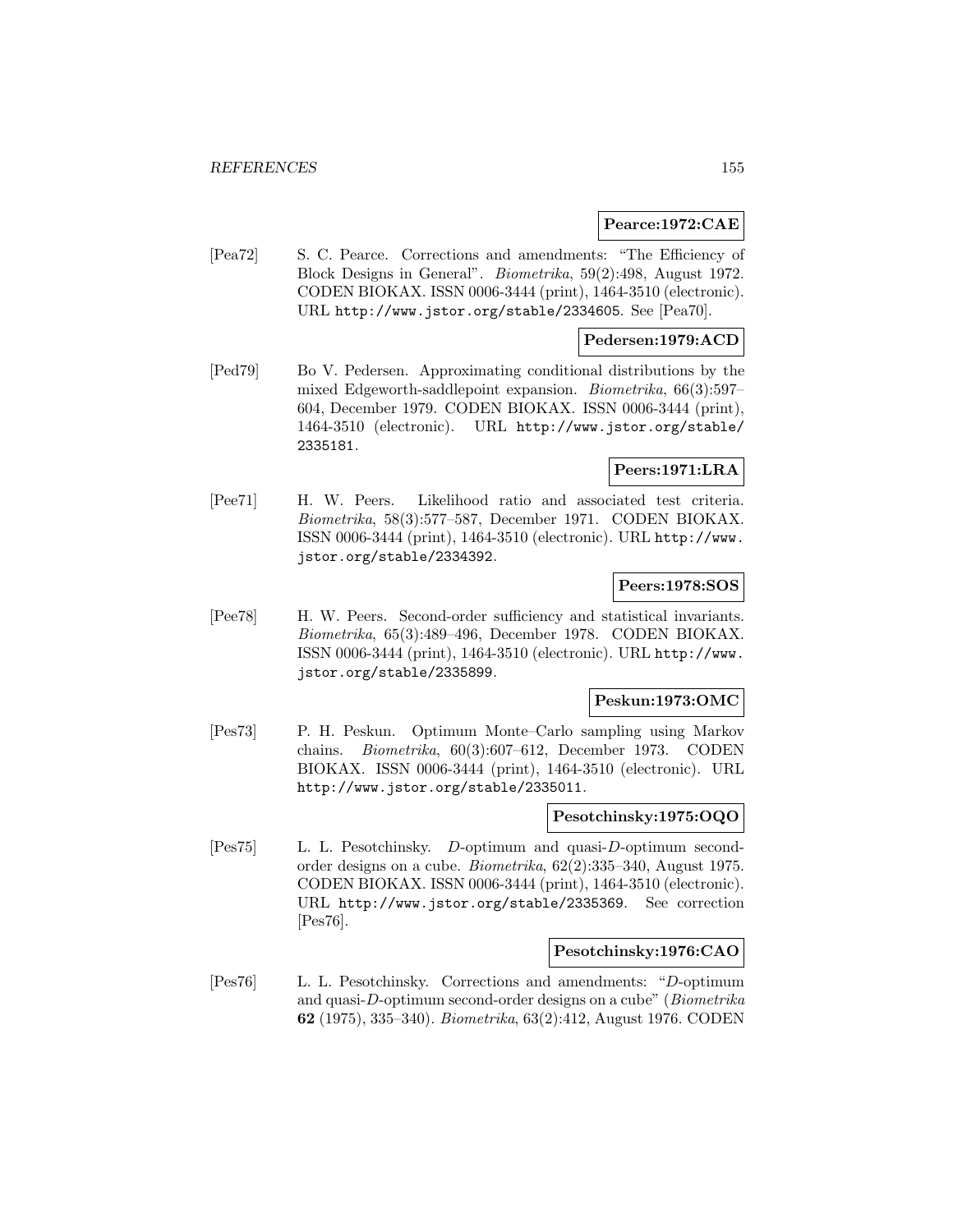BIOKAX. ISSN 0006-3444 (print), 1464-3510 (electronic). URL http://www.jstor.org/stable/2335642. See [Pes75].

# **Peto:1972:RTM**

[Pet72] Richard Peto. Rank tests of maximal power against Lehmann-type alternatives. Biometrika, 59(2):472–475, August 1972. CODEN BIOKAX. ISSN 0006-3444 (print), 1464-3510 (electronic). URL http://www.jstor.org/stable/2334594.

# **Pettitt:1976:CMS**

[Pet76a] A. N. Pettitt. Cram´er–von Mises statistics for testing normality with censored samples. Biometrika, 63(3):475–481, December 1976. CODEN BIOKAX. ISSN 0006-3444 (print), 1464-3510 (electronic). URL http://www.jstor.org/stable/2335724.

# **Pettitt:1976:TSA**

[Pet76b] A. N. Pettitt. A two-sample Anderson-Darling rank statistic. Biometrika, 63(1):161–168, April 1976. CODEN BIOKAX. ISSN 0006-3444 (print), 1464-3510 (electronic). URL http://www. jstor.org/stable/2335097.

# **Pettitt:1977:TED**

[Pet77] A. N. Pettitt. Tests for the exponential distribution with censored data using Cramér-von Mises statistics. Biometrika,  $64(3):629-632$ , December 1977. CODEN BIOKAX. ISSN 0006-3444 (print), 1464- 3510 (electronic). URL http://www.jstor.org/stable/2345345.

# **Pettitt:1978:GCM**

[Pet78] A. N. Pettitt. Generalized Cram´er-von Mises statistics for the gamma distribution. Biometrika, 65(1):232–235, April 1978. CO-DEN BIOKAX. ISSN 0006-3444 (print), 1464-3510 (electronic). URL http://www.jstor.org/stable/2335303.

#### **Pfanzagl:1974:CAB**

[Pfa74a] J. Pfanzagl. Corrections and amendments: "On the Behrens– Fisher Problem". Biometrika, 61(3):647, December 1974. CODEN BIOKAX. ISSN 0006-3444 (print), 1464-3510 (electronic). URL http://www.jstor.org/stable/2334760. See [MS70].

# **Pfanzagl:1974:BFP**

[Pfa74b] J. Pfanzagl. On the Behrens-Fisher problem. Biometrika, 61(1):39– 47, April 1974. CODEN BIOKAX. ISSN 0006-3444 (print), 1464- 3510 (electronic). URL http://www.jstor.org/stable/2334283.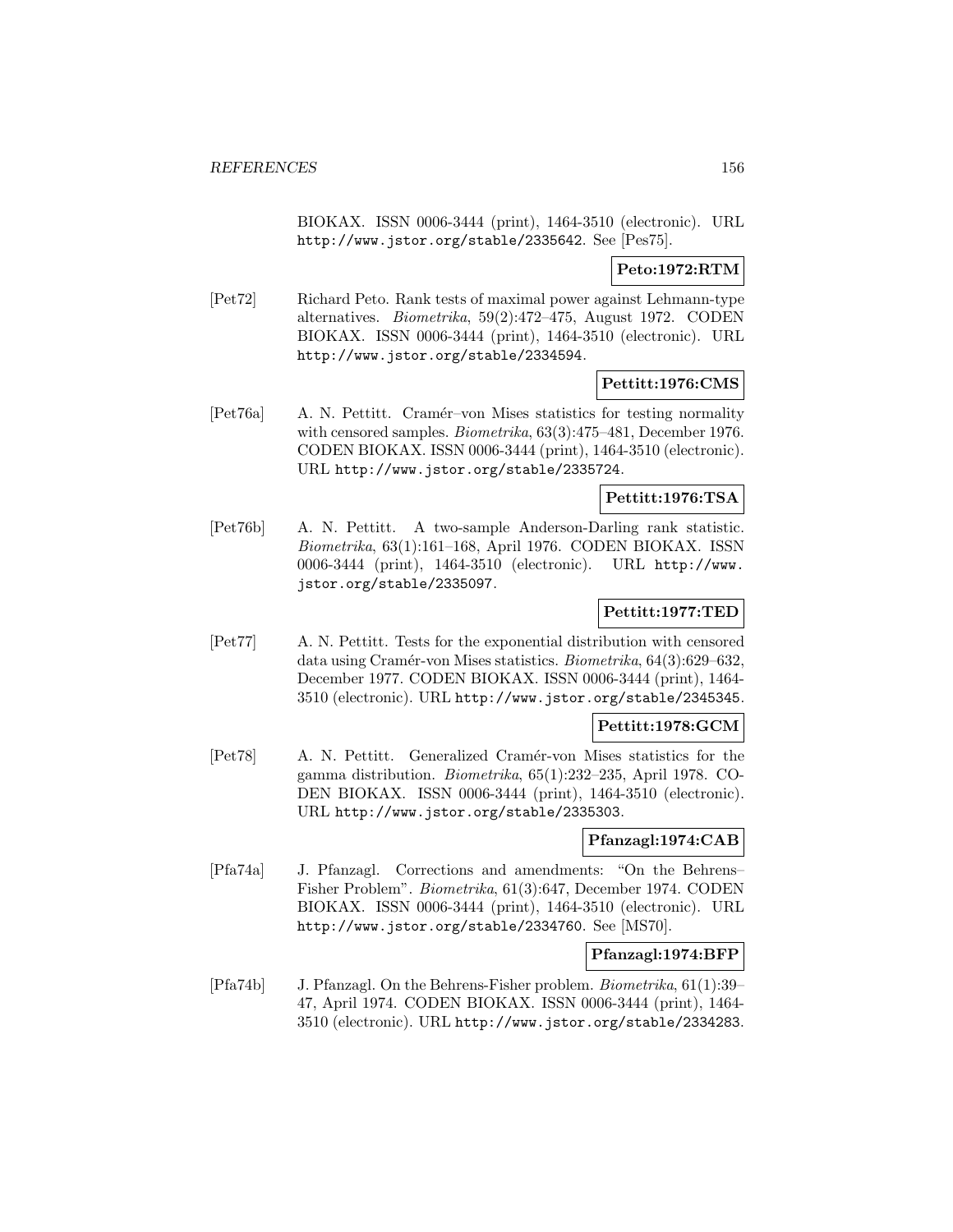# **Pillai:1969:EDW**

[PG69] K. C. Sreedharan Pillai and Arjun K. Gupta. On the exact distribution of Wilks's criterion. Biometrika, 56(1):109–118, March 1969. CODEN BIOKAX. ISSN 0006-3444 (print), 1464-3510 (electronic). URL http://www.jstor.org/stable/2334695. See correction [PG70].

# **Pillai:1970:CED**

[PG70] K. C. Sreedharan Pillai and Arjun K. Gupta. Corrections: "On the Exact Distribution of Wilks's Criterion". Biometrika, 57(1): 225, April 1970. CODEN BIOKAX. ISSN 0006-3444 (print), 1464- 3510 (electronic). URL http://www.jstor.org/stable/2334963. See [PG69].

# **Phipps:1971:IHP**

[Phi71] Mary C. Phipps. An identity in Hermite polynomials. Biometrika, 58(1):219–222, April 1971. CODEN BIOKAX. ISSN 0006-3444 (print), 1464-3510 (electronic). URL http://www.jstor.org/ stable/2334334.

# **Phillips:1978:ESA**

[Phi78] P. C. B. Phillips. Edgeworth and saddlepoint approximations in the first-order noncircular autoregression. Biometrika, 65(1):91–98, April 1978. CODEN BIOKAX. ISSN 0006-3444 (print), 1464-3510 (electronic). URL http://www.jstor.org/stable/2335282.

# **Paulson:1975:EPS**

[PHL75] A. S. Paulson, E. W. Holcomb, and R. A. Leitch. The estimation of the parameters of the stable laws. Biometrika, 62(1):163–170, April 1975. CODEN BIOKAX. ISSN 0006-3444 (print), 1464-3510 (electronic). URL http://www.jstor.org/stable/2334499.

# **Pierce:1971:LSE**

[Pie71] David A. Pierce. Least squares estimation in the regression model with autoregressive-moving average errors. Biometrika, 58(2):299– 312, August 1971. CODEN BIOKAX. ISSN 0006-3444 (print), 1464-3510 (electronic). URL http://www.jstor.org/stable/ 2334518.

# **Pierce:1972:LSE**

[Pie72] David A. Pierce. Least squares estimation in dynamic-disturbance time series models. Biometrika, 59(1):73–78, April 1972. CODEN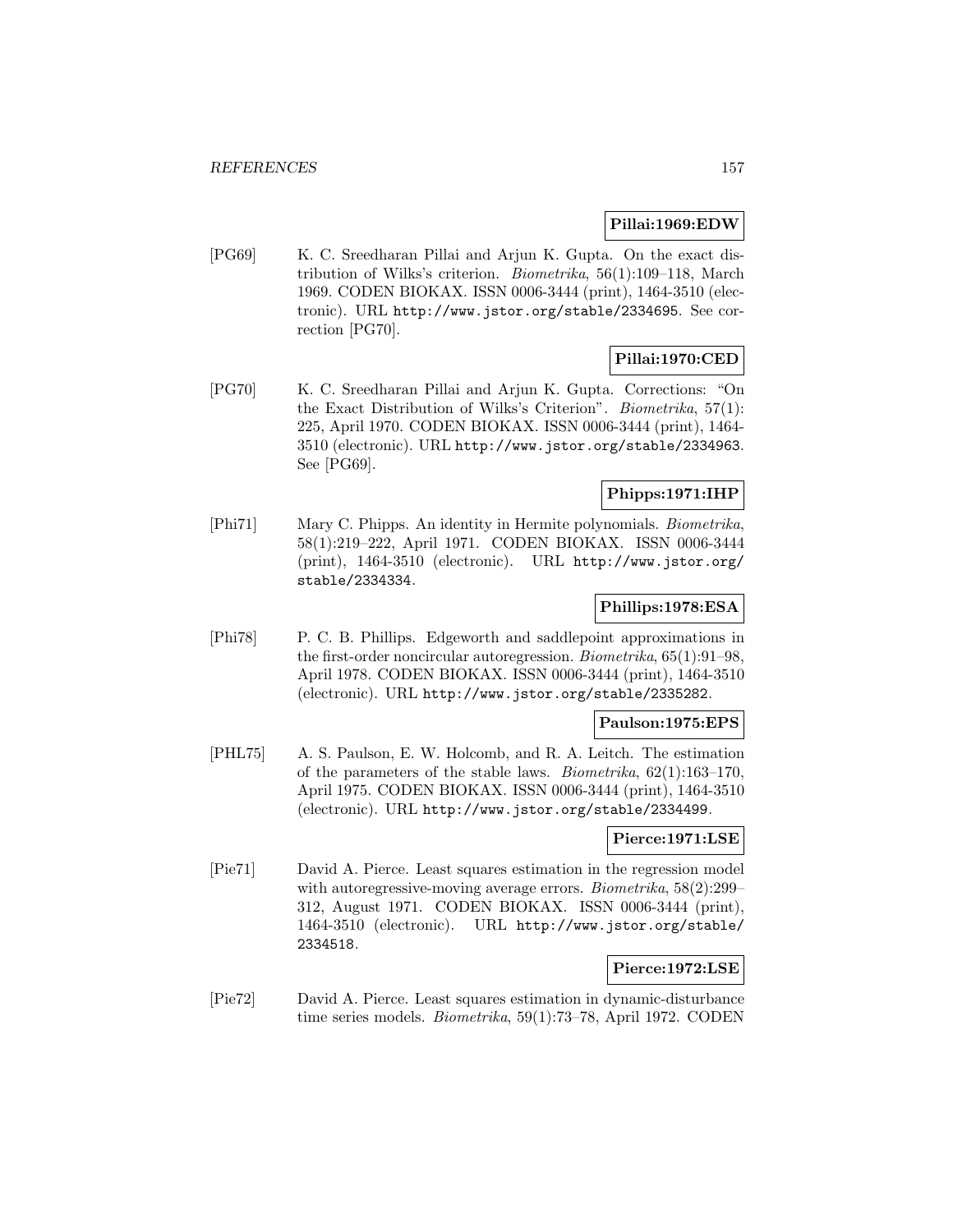BIOKAX. ISSN 0006-3444 (print), 1464-3510 (electronic). URL http://www.jstor.org/stable/2334616.

# **Phadke:1978:CEL**

[PK78] M. S. Phadke and G. Kedem. Computation of the exact likelihood function of multivariate moving average models. *Biometrika*, 65(3):511–519, December 1978. CODEN BIOKAX. ISSN 0006- 3444 (print), 1464-3510 (electronic). URL http://www.jstor. org/stable/2335902.

# **Pierce:1979:TGF**

[PK79] Donald A. Pierce and Kenneth J. Kopecky. Testing goodness of fit for the distribution of errors in regression models. Biometrika, 66 (1):1–5, April 1979. CODEN BIOKAX. ISSN 0006-3444 (print), 1464-3510 (electronic). URL http://www.jstor.org/stable/ 2335235.

# **Plackett:1972:SHP**

[Pla72] R. L. Plackett. Studies in the history of probability and statistics. XXIX. The discovery of the method of least squares. Biometrika, 59(2):239–251, August 1972. CODEN BIOKAX. ISSN 0006- 3444 (print), 1464-3510 (electronic). URL http://www.jstor. org/stable/2334569.

# **Plackett:1977:MTT**

[Pla77] R. L. Plackett. The marginal totals of a  $2 \times 2$  table. *Biometrika*, 64(1):37–42, April 1977. CODEN BIOKAX. ISSN 0006-3444 (print), 1464-3510 (electronic). URL http://www.jstor.org/ stable/2335767.

# **Pocock:1977:GSM**

[Poc77] Stuart J. Pocock. Group sequential methods in the design and analysis of clinical trials. Biometrika, 64(2):191–199, August 1977. CODEN BIOKAX. ISSN 0006-3444 (print), 1464-3510 (electronic). URL http://www.jstor.org/stable/2335684.

# **Pollock:1975:STR**

[Pol75] K. H. Pollock. A K-sample tag-recapture model allowing for unequal survival and catchability. Biometrika, 62(3):577–583, December 1975. CODEN BIOKAX. ISSN 0006-3444 (print), 1464-3510 (electronic). URL http://www.jstor.org/stable/2335513.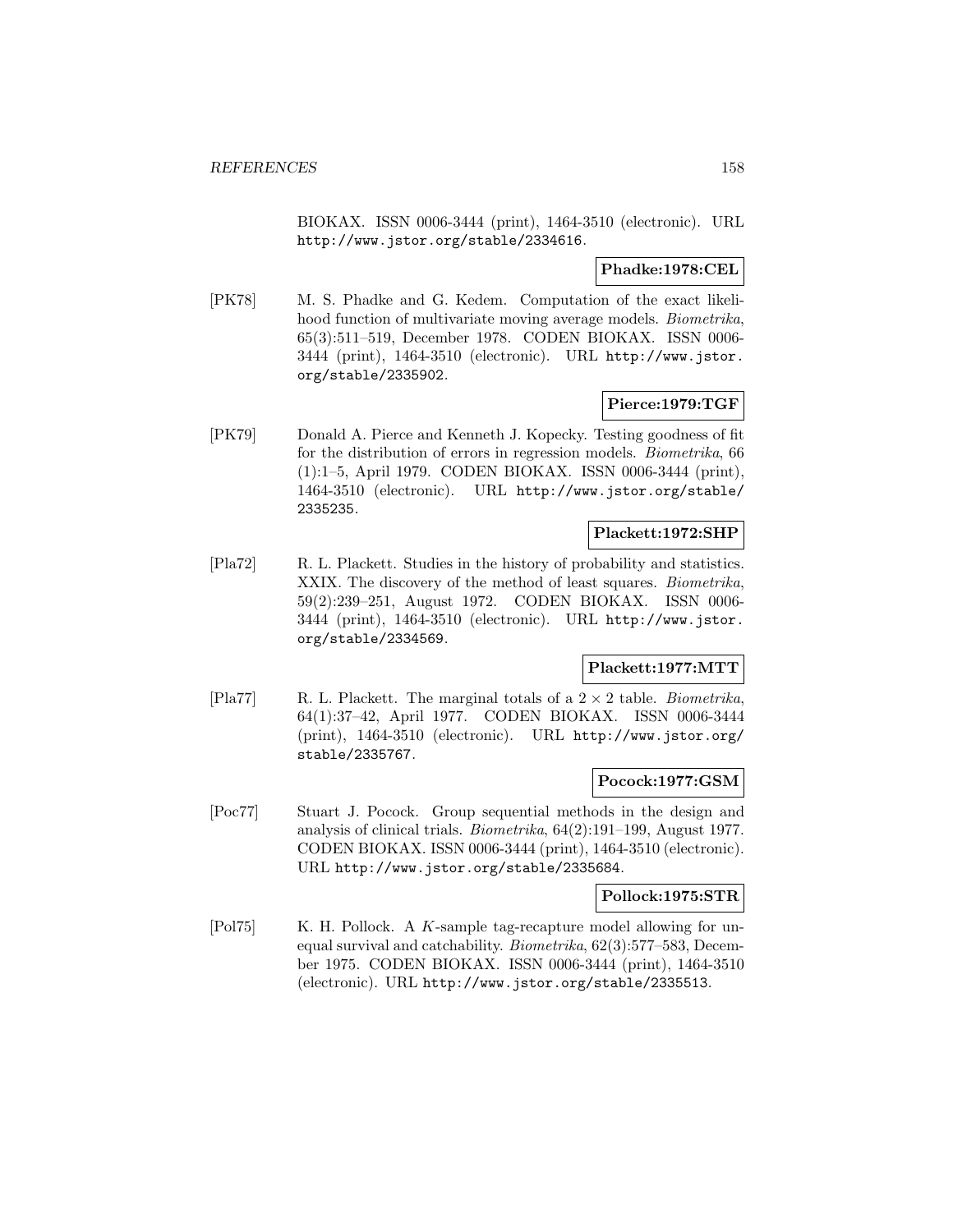#### **Pearson:1975:RBS**

[PP75] E. S. Pearson and N. W. Please. Relation between the shape of population distribution and the robustness of four simple test statistics. Biometrika, 62(2):223–241, August 1975. CODEN BIOKAX. ISSN 0006-3444 (print), 1464-3510 (electronic). URL http://www. jstor.org/stable/2335354.

# **Paul:1978:ISP**

[PP78] S. R. Paul and R. L. Plackett. Inference sensitivity for Poisson mixtures. Biometrika, 65(3):591–602, December 1978. CODEN BIOKAX. ISSN 0006-3444 (print), 1464-3510 (electronic). URL http://www.jstor.org/stable/2335911.

# **Prentice:1979:LDI**

[PP79] R. L. Prentice and R. Pyke. Logistic disease incidence models and case-control studies. Biometrika, 66(3):403–411, December 1979. CODEN BIOKAX. ISSN 0006-3444 (print), 1464-3510 (electronic). URL http://www.jstor.org/stable/2335158.

# **Preece:1973:ODT**

[PPK73] D. A. Preece, S. C. Pearce, and J. R. Kerr. Orthogonal designs for three-dimensional experiments. Biometrika, 60(2):349–358, August 1973. CODEN BIOKAX. ISSN 0006-3444 (print), 1464-3510 (electronic). URL http://www.jstor.org/stable/2334547.

# **Persson:1977:SHE**

[PR77] Tore Persson and Holger Rootzen. Simple and highly efficient estimators for a Type I censored normal sample. Biometrika, 64 (1):123–128, April 1977. CODEN BIOKAX. ISSN 0006-3444 (print), 1464-3510 (electronic). URL http://www.jstor.org/ stable/2335781.

#### **Prescott:1970:ESD**

[Pre70] P. Prescott. Estimation of the standard deviation of a normal population from doubly censored samples using normal scores. Biometrika, 57(2):409–419, August 1970. CODEN BIOKAX. ISSN 0006-3444 (print), 1464-3510 (electronic). URL http://www. jstor.org/stable/2334850.

# **Prescott:1971:DNS**

[Pre71a] P. Prescott. Distribution of the normal scores estimator of the standard deviation of a normal population. *Biometrika*, 58(3):631–636,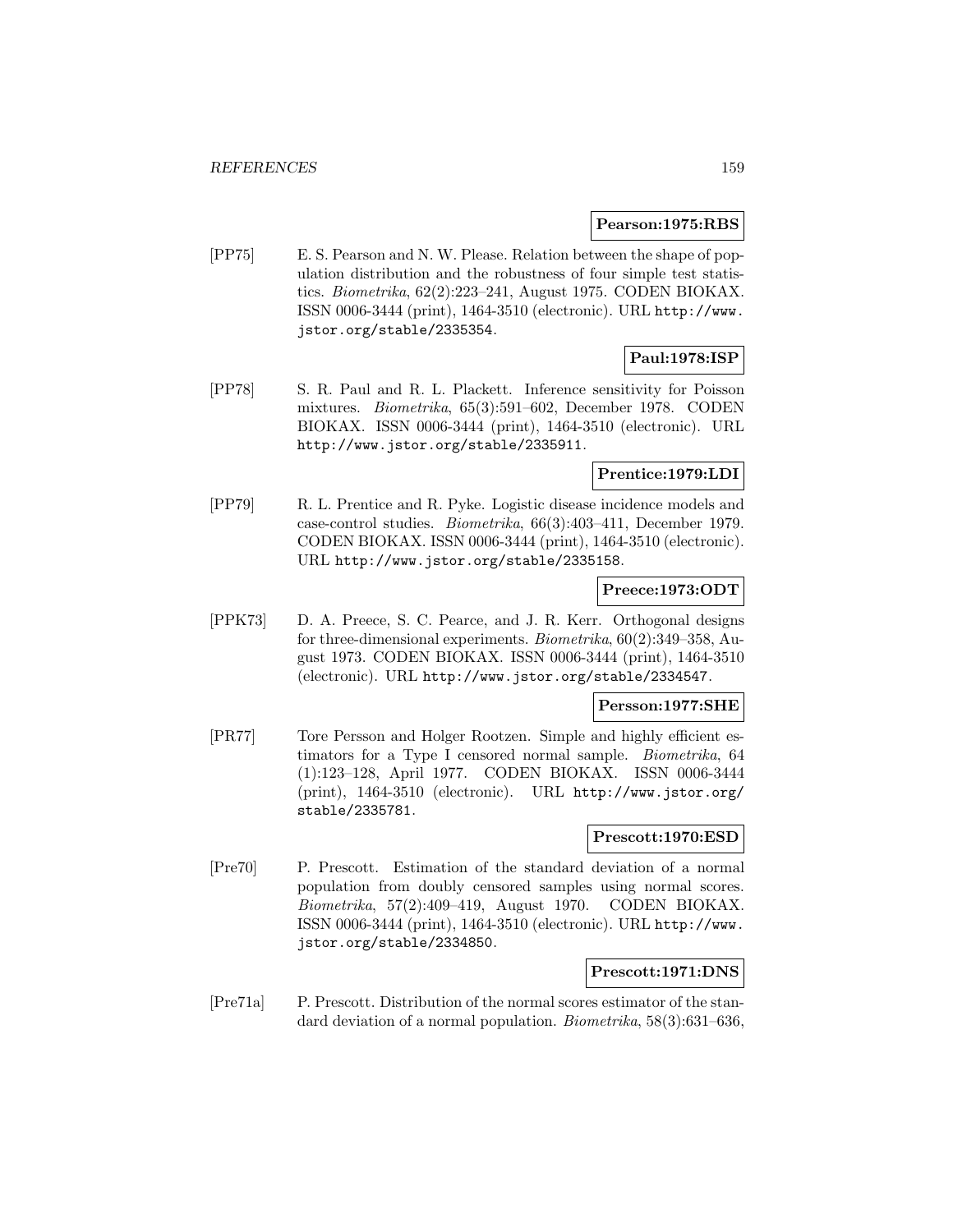December 1971. CODEN BIOKAX. ISSN 0006-3444 (print), 1464- 3510 (electronic). URL http://www.jstor.org/stable/2334398.

# **Prescott:1971:USR**

[Pre71b] P. Prescott. Use of a simple range-type estimator of  $\sigma$  in tests of hypotheses. Biometrika, 58(2):333–340, August 1971. CODEN BIOKAX. ISSN 0006-3444 (print), 1464-3510 (electronic). URL http://www.jstor.org/stable/2334521.

# **Preston:1971:EBP**

[Pre71c] P. F. Preston. An empirical Bayes problem with a Markovian parameter. Biometrika, 58(3):535–543, December 1971. CODEN BIOKAX. ISSN 0006-3444 (print), 1464-3510 (electronic). URL http://www.jstor.org/stable/2334388.

# **Prentice:1973:ESC**

[Pre73] R. L. Prentice. Exponential survivals with censoring and explanatory variables. Biometrika, 60(2):279–288, August 1973. CODEN BIOKAX. ISSN 0006-3444 (print), 1464-3510 (electronic). URL http://www.jstor.org/stable/2334539.

# **Prentice:1974:DFM**

[Pre74a] R. L. Prentice. Degrees-of-freedom modifications for F tests based on nonnormal errors. Biometrika, 61(3):559–563, December 1974. CODEN BIOKAX. ISSN 0006-3444 (print), 1464-3510 (electronic). URL http://www.jstor.org/stable/2334739.

# **Prentice:1974:LGM**

[Pre74b] R. L. Prentice. A log gamma model and its maximum likelihood estimation. Biometrika, 61(3):539–544, December 1974. CODEN BIOKAX. ISSN 0006-3444 (print), 1464-3510 (electronic). URL http://www.jstor.org/stable/2334737.

# **Prescott:1974:NTS**

[Pre74c] P. Prescott. Normalizing transformations of Student's t distribution. Biometrika, 61(1):177–180, April 1974. CODEN BIOKAX. ISSN 0006-3444 (print), 1464-3510 (electronic). URL http://www. jstor.org/stable/2334301.

# **Prescott:1974:VCO**

[Pre74d] P. Prescott. Variances and covariances of order statistics from the gamma distribution. Biometrika, 61(3):607–613, December 1974.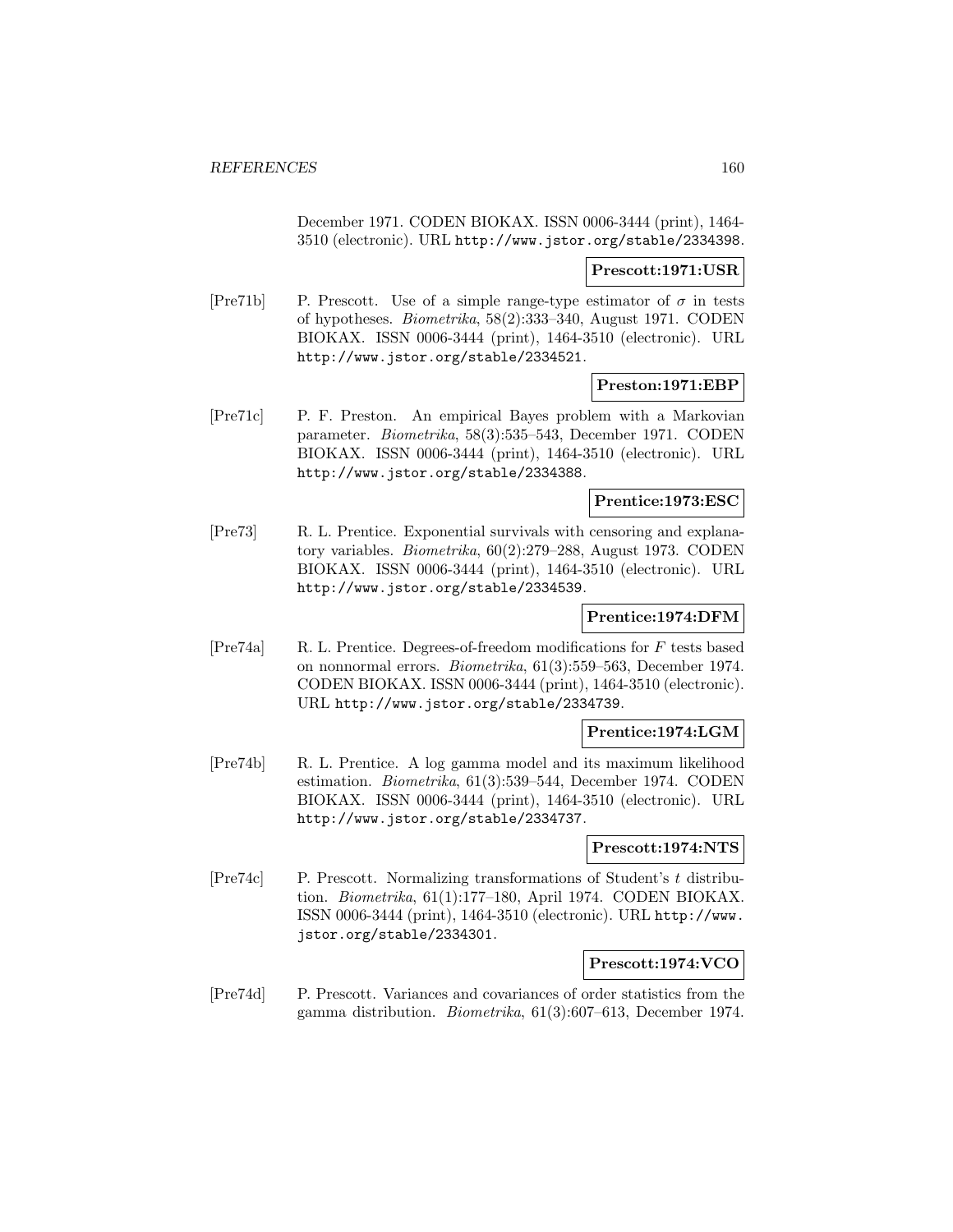CODEN BIOKAX. ISSN 0006-3444 (print), 1464-3510 (electronic). URL http://www.jstor.org/stable/2334746.

# **Prentice:1975:DAS**

[Pre75] R. L. Prentice. Discrimination among some parametric models. Biometrika, 62(3):607–614, December 1975. CODEN BIOKAX. ISSN 0006-3444 (print), 1464-3510 (electronic). URL http://www. jstor.org/stable/2335517.

# **Prescott:1976:CTN**

[Pre76] P. Prescott. Comparison of tests for normality using stylized sensitivity surfaces. Biometrika, 63(2):285–289, August 1976. CODEN BIOKAX. ISSN 0006-3444 (print), 1464-3510 (electronic). URL http://www.jstor.org/stable/2335621.

# **Prentice:1978:LRT**

[Pre78] R. L. Prentice. Linear rank tests with right censored data. Biometrika, 65(1):167–179, April 1978. CODEN BIOKAX. ISSN 0006-3444 (print), 1464-3510 (electronic). URL http://www. jstor.org/stable/2335292. See correction [Pre83].

# **Prentice:1979:PIR**

[Pre79a] M. J. Prentice. On the problem of m incomplete rankings. Biometrika, 66(1):167–170, April 1979. CODEN BIOKAX. ISSN 0006-3444 (print), 1464-3510 (electronic). URL http://www. jstor.org/stable/2335259.

# **Prescott:1979:MDE**

[Pre79b] P. Prescott. A mean difference estimator of standard deviation in asymmetrically censored normal samples. Biometrika, 66(3): 684–686, December 1979. CODEN BIOKAX. ISSN 0006-3444 (print), 1464-3510 (electronic). URL http://www.jstor.org/ stable/2335196.

# **Prentice:1983:ACL**

[Pre83] R. L. Prentice. Amendments and corrections: "Linear rank tests with right censored data" [Biometrika **65** (1978), no. 1, 167–179; MR0497517 (80a:62060)]. Biometrika, 70(1):304, April 1983. CO-DEN BIOKAX. ISSN 0006-3444 (print), 1464-3510 (electronic). URL http://www.jstor.org/stable/2335978. See [Pre78].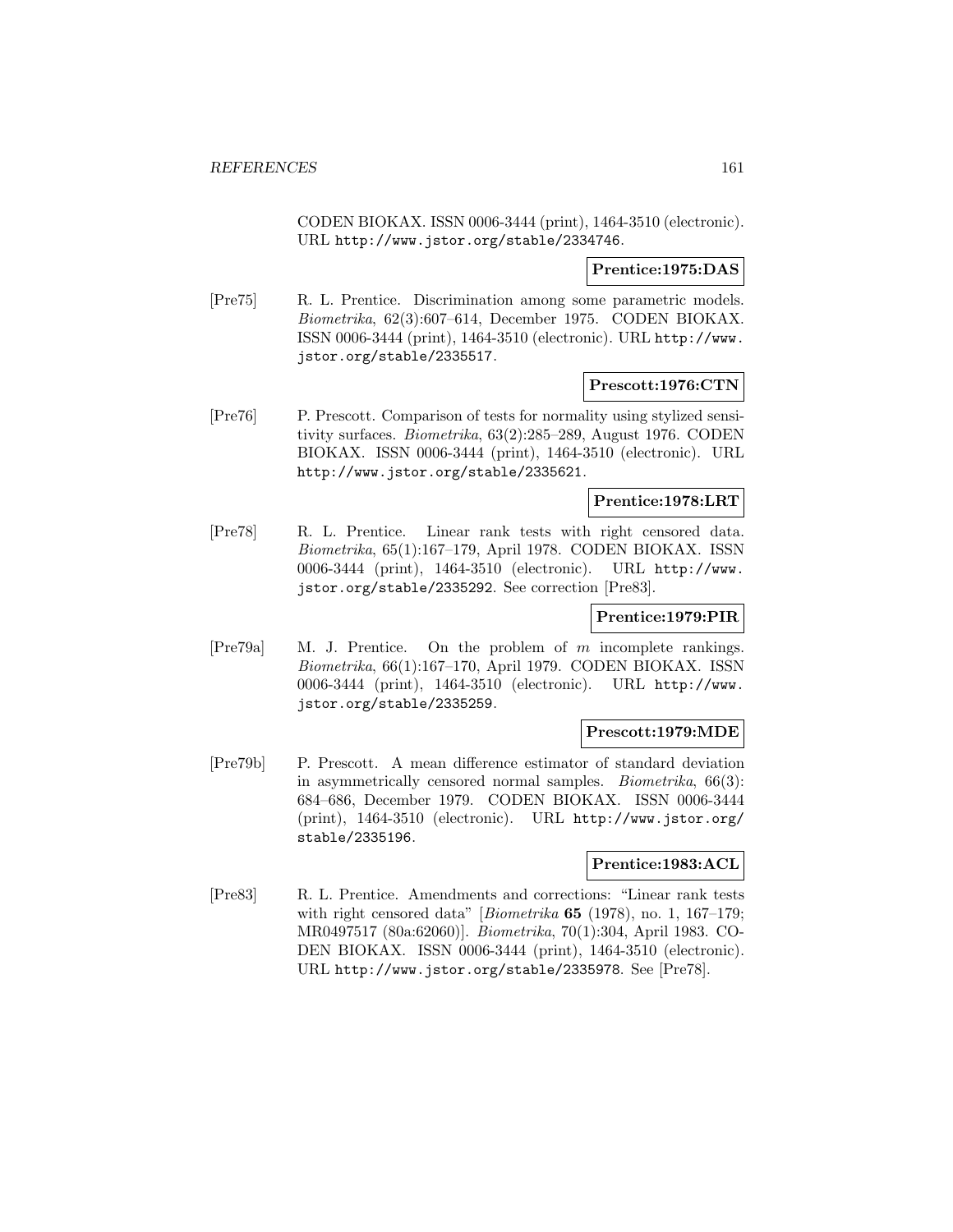# **Pruscha:1976:MLE**

[Pru76] Helmut Pruscha. Maximum likelihood estimation in linear learning models. Biometrika, 63(3):537–542, December 1976. CODEN BIOKAX. ISSN 0006-3444 (print), 1464-3510 (electronic). URL http://www.jstor.org/stable/2335732.

# **Pradhan:1973:PWS**

[PS73] Meena Pradhan and Y. S. Sathe. Play-the-winner sampling for a fixed sample size with curtailment. Biometrika, 60(2):424–427, August 1973. CODEN BIOKAX. ISSN 0006-3444 (print), 1464- 3510 (electronic). URL http://www.jstor.org/stable/2334559.

# **Pettitt:1976:MCM**

[PS76] A. N. Pettitt and M. A. Stephens. Modified Cramér-von Mises statistics for censored data. Biometrika, 63(2):291–298, August 1976. CODEN BIOKAX. ISSN 0006-3444 (print), 1464-3510 (electronic). URL http://www.jstor.org/stable/2335622.

# **Pearson:1970:SNR**

[PT70] E. S. Pearson and M. L. Tiku. Some notes on the relationship between the distributions of central and non-central F. Biometrika, 57(1):175–179, April 1970. CODEN BIOKAX. ISSN 0006-3444 (print), 1464-3510 (electronic). URL http://www.jstor.org/ stable/2334946.

# **Patterson:1971:RIB**

[PT71] H. D. Patterson and R. Thompson. Recovery of inter-block information when block sizes are unequal. Biometrika,  $58(3):545-554$ , December 1971. CODEN BIOKAX. ISSN 0006-3444 (print), 1464- 3510 (electronic). URL http://www.jstor.org/stable/2334389.

# **Pusey:1970:ROO**

[Pus70] Mary C. Pusey. Representation of one orthonormal set in terms of another. Biometrika, 57(2):445–450, August 1970. CODEN BIOKAX. ISSN 0006-3444 (print), 1464-3510 (electronic). URL http://www.jstor.org/stable/2334854.

#### **Pandit:1975:UEP**

[PW75] S. M. Pandit and S. M. Wu. Unique estimates of the parameters of a continuous stationary stochastic process. Biometrika, 62(2):497–501, August 1975. CODEN BIOKAX. ISSN 0006- 3444 (print), 1464-3510 (electronic). URL http://www.jstor. org/stable/2335392.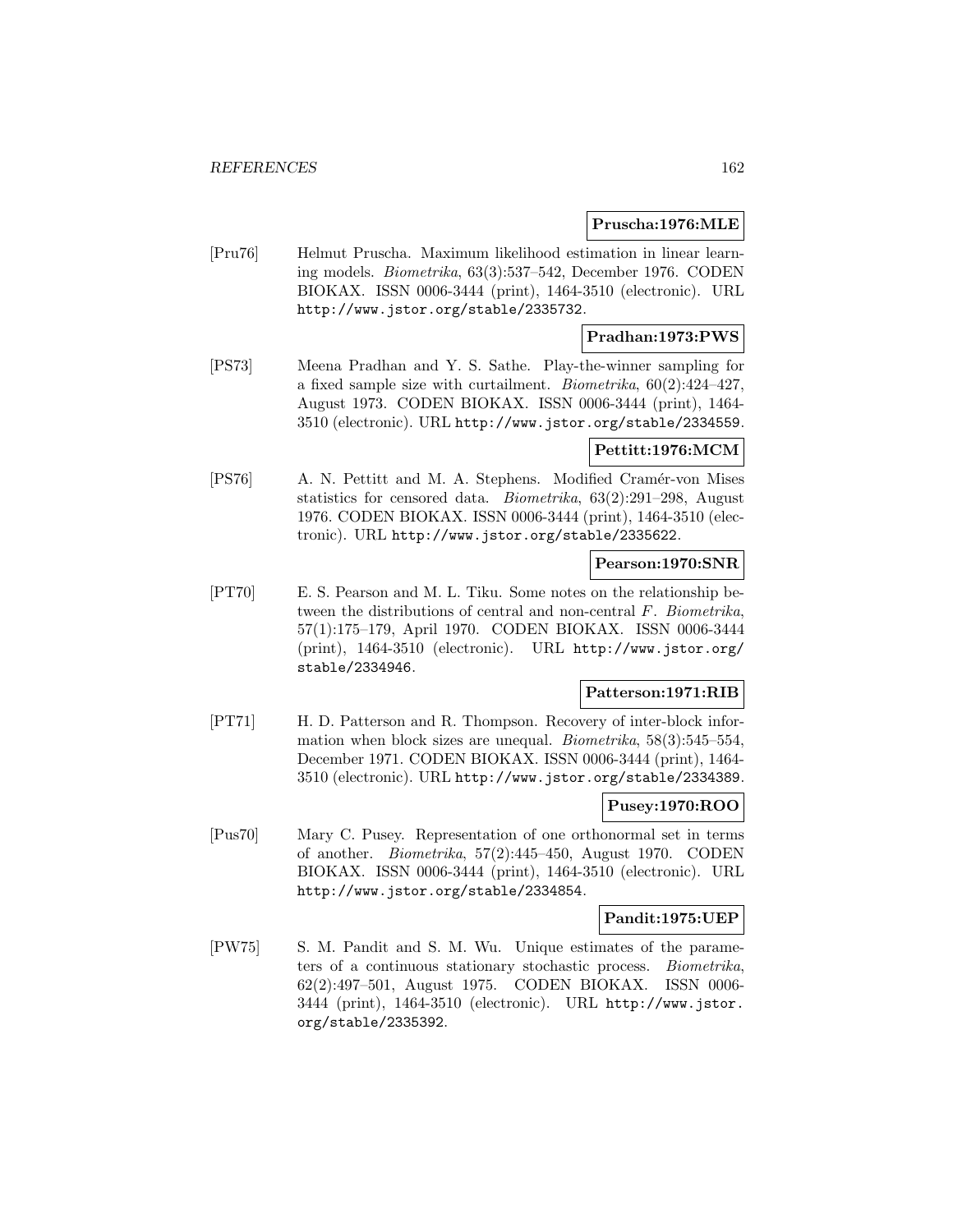#### **Patterson:1976:NCR**

[PW76] H. D. Patterson and E. R. Williams. A new class of resolvable incomplete block designs. Biometrika, 63(1):83–92, April 1976. CODEN BIOKAX. ISSN 0006-3444 (print), 1464-3510 (electronic). URL http://www.jstor.org/stable/2335087.

# **Quenouille:1949:ATC**

[Que49] M. H. Quenouille. Approximate tests of correlation in time-series. Journal of the Royal Statistical Society. Series B (Methodological), 11(1):68–84, ???? 1949. CODEN JSTBAJ. ISSN 0035-9246. URL http://www.jstor.org/stable/2983696. See extension in [Que56, Tuk58], and reviews [Mil74, Efr79].

# **Quenouille:1956:NBE**

[Que56] M. H. Quenouille. Notes on bias in estimation. Biometrika, 43 (3–4):353–360, December 1956. CODEN BIOKAX. ISSN 0006- 3444 (print), 1464-3510 (electronic). URL http://www.jstor. org/stable/2332914. This extends earlier work [Que49, Tuk58] on what is now known as the Quenouille–Tukey jacknife technique. See reviews [Mil74, Efr79].

# **Quine:1970:NMS**

[Qui70] M. P. Quine. A note on the moment structure of the multitype Galton–Watson process. Biometrika, 57(1):219–222, April 1970. CODEN BIOKAX. ISSN 0006-3444 (print), 1464-3510 (electronic). URL http://www.jstor.org/stable/2334958.

# **Ramey:1979:SPS**

[RA79] James T. Ramey and Khursheed Alam. A sequential procedure for selecting the most probable multinomial event. Biometrika, 66(1):171–173, April 1979. CODEN BIOKAX. ISSN 0006-3444 (print), 1464-3510 (electronic). URL http://www.jstor.org/ stable/2335260.

# **Rabinovitch:1970:SHP**

[Rab70] Nachum L. Rabinovitch. Studies in the history of probability and statistics. XXIV. Combinations and probability in Rabbinic literature. Biometrika, 57(1):203–205, April 1970. CODEN BIOKAX. ISSN 0006-3444 (print), 1464-3510 (electronic). URL http://www. jstor.org/stable/2334951.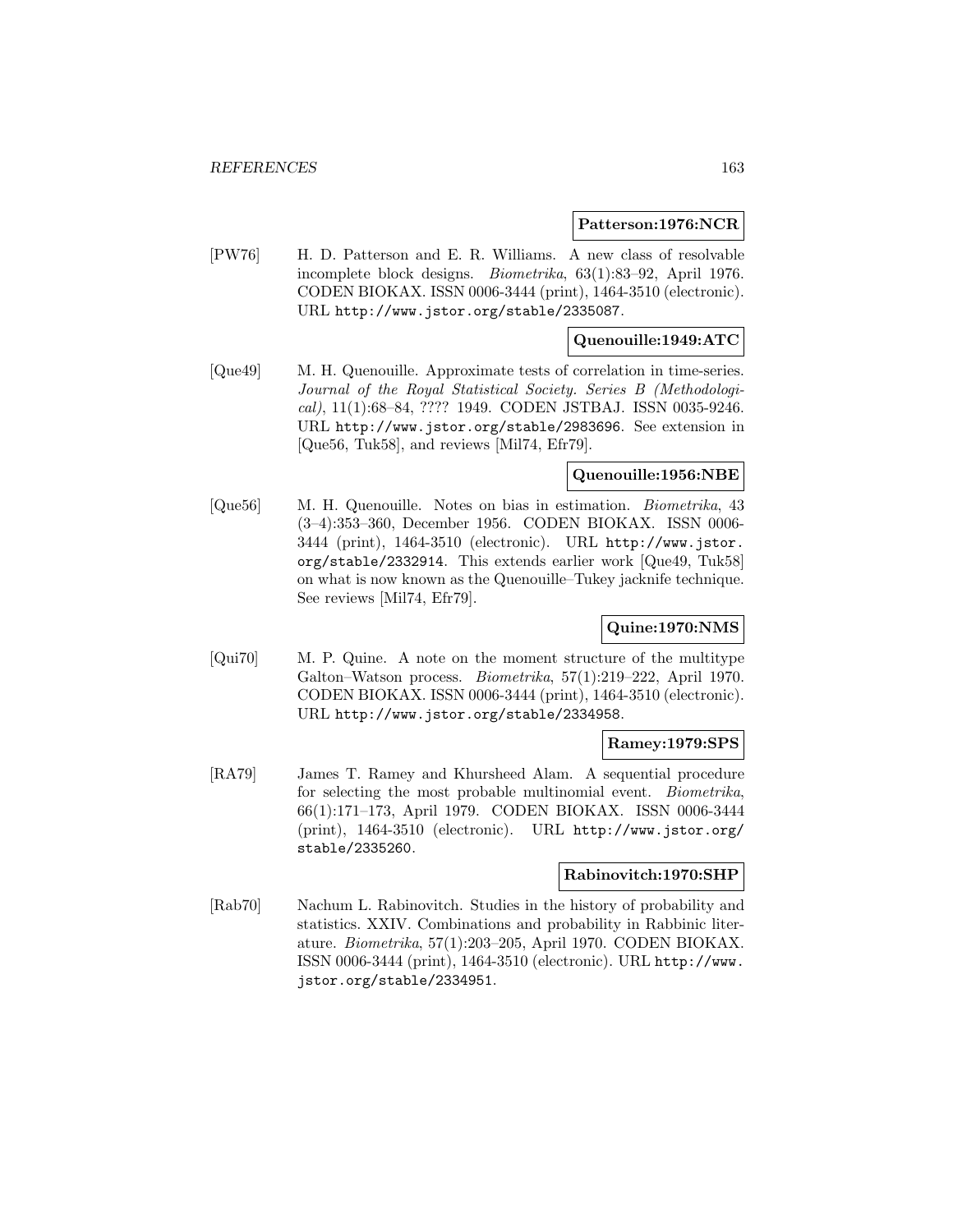#### **Ramasubban:1972:ADN**

[Ram72] T. A. Ramasubban. An approximate distribution of a noncircular serial correlation coefficient. Biometrika, 59(1):79–84, April 1972. CODEN BIOKAX. ISSN 0006-3444 (print), 1464-3510 (electronic). URL http://www.jstor.org/stable/2334617.

## **Ramsey:1979:PML**

[Ram79] Fred L. Ramsey. Parametric models for line transect surveys. Biometrika, 66(3):505–512, December 1979. CODEN BIOKAX. ISSN 0006-3444 (print), 1464-3510 (electronic). URL http://www. jstor.org/stable/2335169.

# **Rankin:1974:HMM**

[Ran74] Neil O. Rankin. The harmonic mean method for one-way and twoway analyses of variance. Biometrika, 61(1):117–122, April 1974. CODEN BIOKAX. ISSN 0006-3444 (print), 1464-3510 (electronic). URL http://www.jstor.org/stable/2334292.

# **Rao:1973:CDS**

[Rao73a] J. N. K. Rao. Corrections: "On double sampling for stratification and analytical surveys" (Biometrika **60** (1973), 125–133). Biometrika, 60(3):669, December 1973. CODEN BIOKAX. ISSN 0006-3444 (print), 1464-3510 (electronic). URL http://www. jstor.org/stable/2335022. See [Rao73b].

# **Rao:1973:DSS**

[Rao73b] J. N. K. Rao. On double sampling for stratification and analytical surveys. Biometrika, 60(1):125–133, April 1973. CO-DEN BIOKAX. ISSN 0006-3444 (print), 1464-3510 (electronic). URL http://www.jstor.org/stable/2334914. See correction [Rao73a].

#### **Rayment:1971:PEM**

[Ray71] P. R. Rayment. The performance of established and modified compound decision rules. Biometrika, 58(1):183–194, April 1971. CO-DEN BIOKAX. ISSN 0006-3444 (print), 1464-3510 (electronic). URL http://www.jstor.org/stable/2334330.

#### **Read:1973:MRC**

[Rea73] Campbell B. Read. On minimizing the risk in certain sequential tests. Biometrika, 60(3):509–515, December 1973. CODEN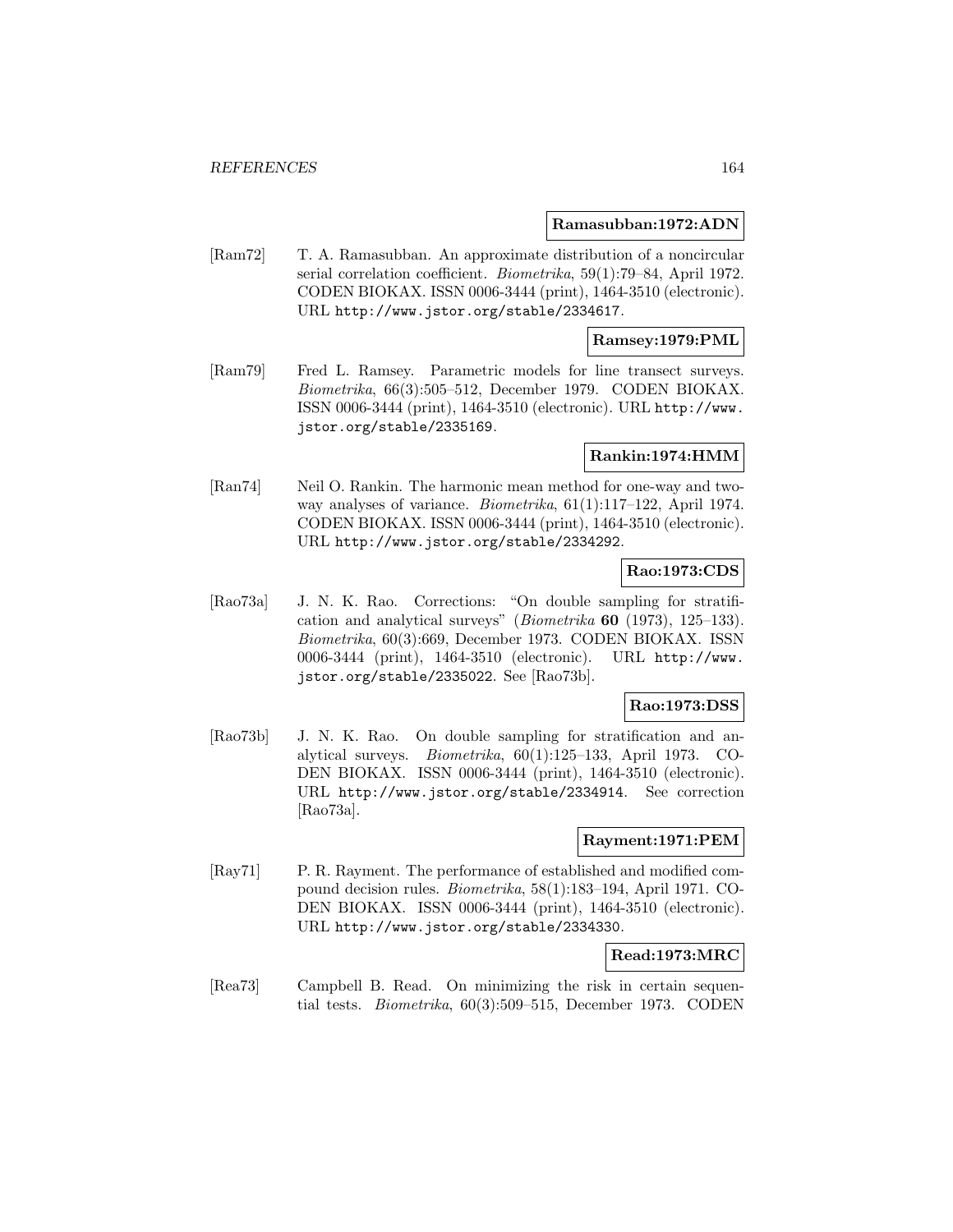BIOKAX. ISSN 0006-3444 (print), 1464-3510 (electronic). URL http://www.jstor.org/stable/2334999.

# **Reeves:1972:DML**

[Ree72] J. E. Reeves. The distribution of the maximum likelihood estimator of the parameter in the first-order autoregressive series. Biometrika, 59(2):387–394, August 1972. CODEN BIOKAX. ISSN 0006-3444 (print), 1464-3510 (electronic). URL http://www. jstor.org/stable/2334583.

# **Renshaw:1972:BDM**

[Ren72] E. Renshaw. Birth, death and migration processes. Biometrika, 59(1):49–60, April 1972. CODEN BIOKAX. ISSN 0006-3444 (print), 1464-3510 (electronic). URL http://www.jstor.org/ stable/2334614.

# **Robertson:1970:BAM**

[RF70] C. A. Robertson and J. G. Fryer. The bias and accuracy of moment estimators. Biometrika, 57(1):57–65, April 1970. CODEN BIOKAX. ISSN 0006-3444 (print), 1464-3510 (electronic). URL http://www.jstor.org/stable/2334935.

# **Rencher:1975:SEB**

[RK75] Alvin C. Rencher and Richard G. Krutchkoff. Some empirical Bayes estimators allowing for varying error variances. Biometrika, 62(3):643–650, December 1975. CODEN BIOKAX. ISSN 0006- 3444 (print), 1464-3510 (electronic). URL http://www.jstor. org/stable/2335522.

# **Robinson:1970:BIS**

[Rob70] J. Robinson. Blocking in incomplete split plot designs. Biometrika, 57(2):347–350, August 1970. CODEN BIOKAX. ISSN 0006- 3444 (print), 1464-3510 (electronic). URL http://www.jstor. org/stable/2334842.

#### **Robertson:1974:LST**

[Rob74] C. A. Robertson. Large-sample theory for the linear structural relation. Biometrika, 61(2):353–359, August 1974. CODEN BIOKAX. ISSN 0006-3444 (print), 1464-3510 (electronic). URL http://www. jstor.org/stable/2334365.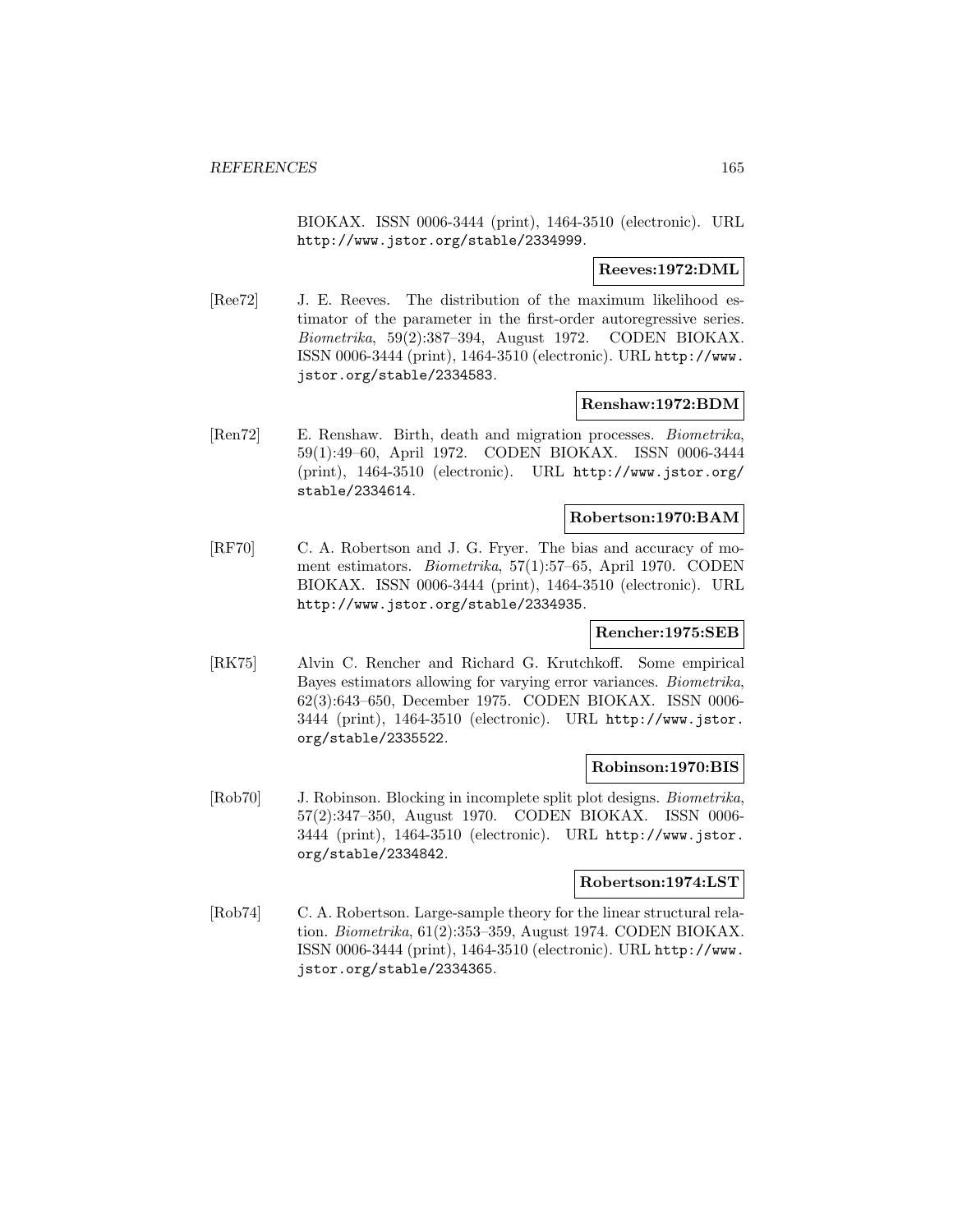#### **Robinson:1975:SCT**

[Rob75] G. K. Robinson. Some counterexamples to the theory of confidence intervals. Biometrika, 62(1):155–161, April 1975. CODEN BIOKAX. ISSN 0006-3444 (print), 1464-3510 (electronic). URL http://www.jstor.org/stable/2334498. See correction [Rob77].

# **Robinson:1977:CAS**

[Rob77] G. K. Robinson. Corrections and amendments: "Some Counterexamples to the Theory of Confidence Intervals". Biometrika, 64 (3):655, December 1977. CODEN BIOKAX. ISSN 0006-3444 (print), 1464-3510 (electronic). URL http://www.jstor.org/ stable/2345358. See [Rob75].

#### **Robinson:1978:CPB**

[Rob78a] G. K. Robinson. Comments on paper by B. Efron and D. V. Hinkley. Biometrika, 65(3):485, December 1978. CODEN BIOKAX. ISSN 0006-3444 (print), 1464-3510 (electronic). URL http://www. jstor.org/stable/2335896. See [EH78b].

# **Robinson:1978:NBI**

[Rob78b] G. K. Robinson. On the necessity of Bayesian inference and the construction of measures of nearness to Bayesian form. Biometrika, 65(1):49–52, April 1978. CODEN BIOKAX. ISSN 0006-3444 (print), 1464-3510 (electronic). URL http://www.jstor.org/ stable/2335275.

# **Robinson:1978:SCO**

[Rob78c] J. A. Robinson. Sequential choice of an optimal dose: A prediction intervals approach. Biometrika, 65(1):75–78, April 1978. CODEN BIOKAX. ISSN 0006-3444 (print), 1464-3510 (electronic). URL http://www.jstor.org/stable/2335279.

#### **Rodriguez:1977:GBT**

[Rod77] Robert N. Rodriguez. A guide to the Burr Type XII distributions. Biometrika, 64(1):129–134, April 1977. CODEN BIOKAX. ISSN 0006-3444 (print), 1464-3510 (electronic). URL http://www. jstor.org/stable/2335782.

#### **Roger:1977:STC**

[Rog77] J. H. Roger. A significance test for cyclic trends in incidence data. Biometrika, 64(1):152–155, April 1977. CODEN BIOKAX.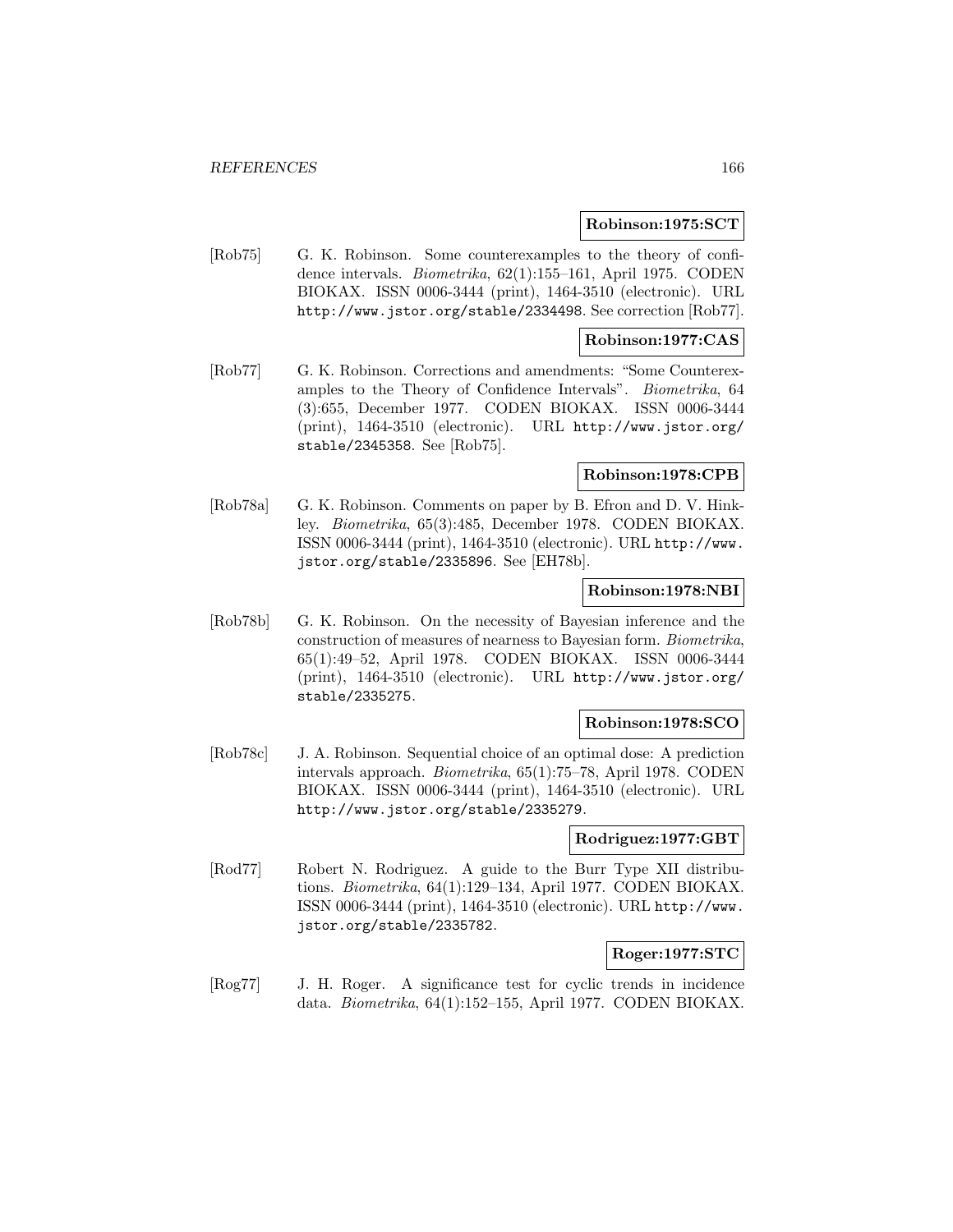ISSN 0006-3444 (print), 1464-3510 (electronic). URL http://www. jstor.org/stable/2335789. See correction [Rog78].

# **Roger:1978:ACS**

[Rog78] J. H. Roger. Amendments and corrections: "A Significance Test for Cyclic Trends in Incidence Data". Biometrika, 65(1):241, April 1978. CODEN BIOKAX. ISSN 0006-3444 (print), 1464-3510 (electronic). URL http://www.jstor.org/stable/2335306. See [Rog77].

# **Rosenberg:1973:LRR**

[Ros73] Barr Rosenberg. Linear regression with randomly dispersed parameters. Biometrika, 60(1):65–72, April 1973. CODEN BIOKAX. ISSN 0006-3444 (print), 1464-3510 (electronic). URL http://www. jstor.org/stable/2334906.

# **Rosner:1979:MLE**

[Ros79] Bernard Rosner. Maximum likelihood estimation of interclass correlations. Biometrika, 66(3):533–538, December 1979. CODEN BIOKAX. ISSN 0006-3444 (print), 1464-3510 (electronic). URL http://www.jstor.org/stable/2335172.

# **Rothery:1979:NMI**

[Rot79] P. Rothery. A nonparametric measure of intraclass correlation. Biometrika, 66(3):629–639, December 1979. CODEN BIOKAX. ISSN 0006-3444 (print), 1464-3510 (electronic). URL http://www. jstor.org/stable/2335185.

# **Royall:1970:FPS**

[Roy70] Richard M. Royall. On finite population sampling theory under certain linear regression models. Biometrika, 57(2):377–387, August 1970. CODEN BIOKAX. ISSN 0006-3444 (print), 1464-3510 (electronic). URL http://www.jstor.org/stable/2334846.

# **Royall:1976:LFF**

[Roy76] Richard M. Royall. Likelihood functions in finite population sampling theory. Biometrika, 63(3):605–614, December 1976. CODEN BIOKAX. ISSN 0006-3444 (print), 1464-3510 (electronic). URL http://www.jstor.org/stable/2335741.

# **Roy:1977:ABS**

[Roy77] Roch Roy. On the asymptotic behaviour of the sample autocovariance function for an integrated moving average process.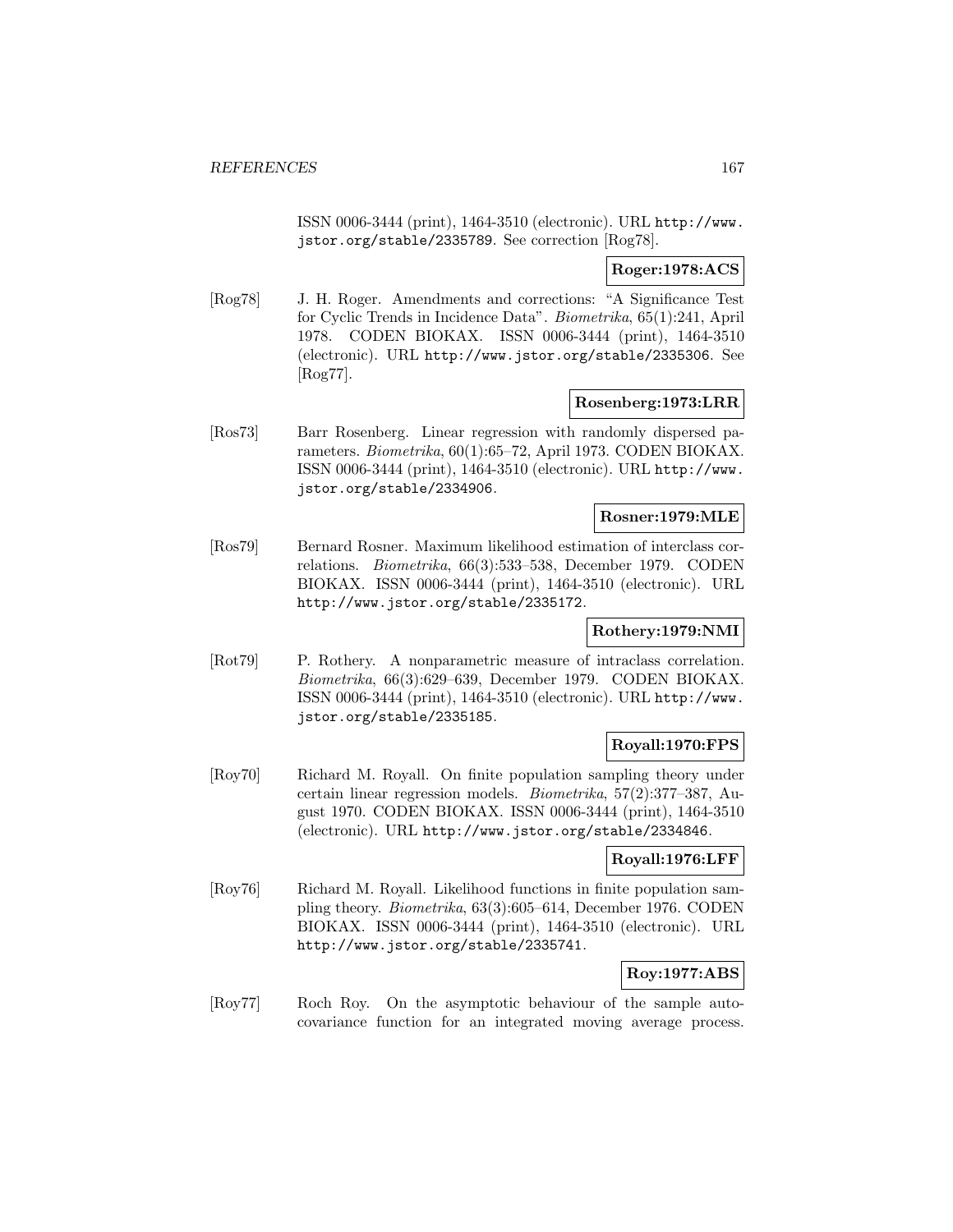Biometrika, 64(2):419–421, August 1977. CODEN BIOKAX. ISSN 0006-3444 (print), 1464-3510 (electronic). URL http://www. jstor.org/stable/2335711.

# **Rao:1971:SSR**

[RR71] Poduri S. R. S. Rao and J. N. K. Rao. Small sample results for ratio estimators. Biometrika, 58(3):625–630, December 1971. CODEN BIOKAX. ISSN 0006-3444 (print), 1464-3510 (electronic). URL http://www.jstor.org/stable/2334397.

# **Raghunandanan:1970:SEP**

[RS70] K. Raghunandanan and R. Srinivasan. Simplified estimation of parameters in a logistic distribution. Biometrika, 57(3):677–679, December 1970. CODEN BIOKAX. ISSN 0006-3444 (print), 1464- 3510 (electronic). URL http://www.jstor.org/stable/2334793.

# **Rao:1978:PIE**

[RS78a] C. Radhakrishna Rao and Nobuo Shinozaki. Precision of individual estimators in simultaneous estimation of parameters. Biometrika, 65(1):23–30, April 1978. CODEN BIOKAX. ISSN 0006-3444 (print), 1464-3510 (electronic). URL http://www.jstor.org/ stable/2335272.

# **Ripley:1978:QTS**

[RS78b] B. D. Ripley and B. W. Silverman. Quick tests for spatial interaction. Biometrika, 65(3):641–642, December 1978. CODEN BIOKAX. ISSN 0006-3444 (print), 1464-3510 (electronic). URL http://www.jstor.org/stable/2335917.

# **Rousseau:1978:SAB**

[RS78c] Pascale Rousseau and David Sankoff. Singularities in the analysis of binomial data. Biometrika, 65(3):603–608, December 1978. CO-DEN BIOKAX. ISSN 0006-3444 (print), 1464-3510 (electronic). URL http://www.jstor.org/stable/2335912.

# **Rao:1973:STT**

[RT73] T. Subba Rao and H. Tong. On some tests for the time dependence of a transfer function. Biometrika, 60(3):589–597, December 1973. CODEN BIOKAX. ISSN 0006-3444 (print), 1464-3510 (electronic). URL http://www.jstor.org/stable/2335009.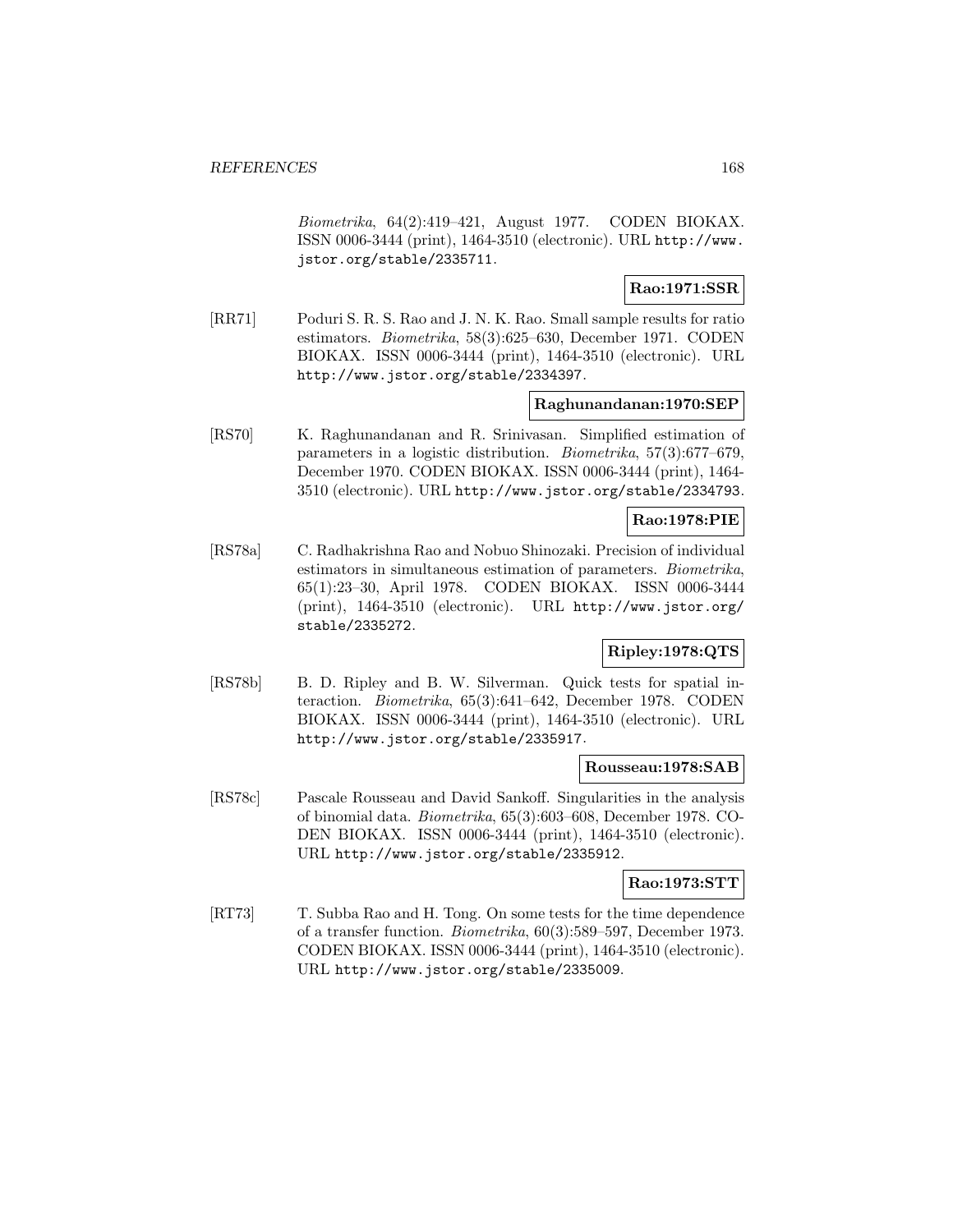### **Rubin:1976:IMD**

[Rub76] Donald B. Rubin. Inference and missing data. Biometrika, 63 (3):581–592, December 1976. CODEN BIOKAX. ISSN 0006- 3444 (print), 1464-3510 (electronic). URL http://www.jstor. org/stable/2335739. With comments by R. J. A. Little and a reply by the author.

# **Ruda:1974:PEF**

[Rud74] M. Ruda. Parameter estimation in the first-order autoregressive process. Biometrika, 61(3):632–633, December 1974. CODEN BIOKAX. ISSN 0006-3444 (print), 1464-3510 (electronic). URL http://www.jstor.org/stable/2334751.

# **Rubin:1975:VLC**

[RW75] Donald B. Rubin and Sanford Weisberg. The variance of a linear combination of independent estimators using estimated weights. Biometrika, 62(3):708–709, December 1975. CODEN BIOKAX. ISSN 0006-3444 (print), 1464-3510 (electronic). URL http://www. jstor.org/stable/2335540.

#### **Samiuddin:1976:TEV**

[SA76] M. Samiuddin and M. Atiqullah. A test for equality of variances. Biometrika, 63(1):206–208, April 1976. CODEN BIOKAX. ISSN 0006-3444 (print), 1464-3510 (electronic). URL http://www. jstor.org/stable/2335107.

# **Samiuddin:1970:TAV**

[Sam70] M. Samiuddin. On a test for an assigned value of correlation in a bivariate normal distribution. Biometrika, 57(2):461–464, August 1970. CODEN BIOKAX. ISSN 0006-3444 (print), 1464-3510 (electronic). URL http://www.jstor.org/stable/2334858.

#### **Sankoff:1971:DDS**

[San71] David Sankoff. Duration of detectible synchrony in a binary branching process. Biometrika, 58(1):77–81, April 1971. CODEN BIOKAX. ISSN 0006-3444 (print), 1464-3510 (electronic). URL http://www.jstor.org/stable/2334318.

# **Sarndal:1971:SHP**

[Sär71] Carl-Erik Särndal. Studies in the history of probability and statistics. XXVII. The hypothesis of elementary errors and the Scandinavian school in statistical theory. Biometrika, 58(2):375–391, Au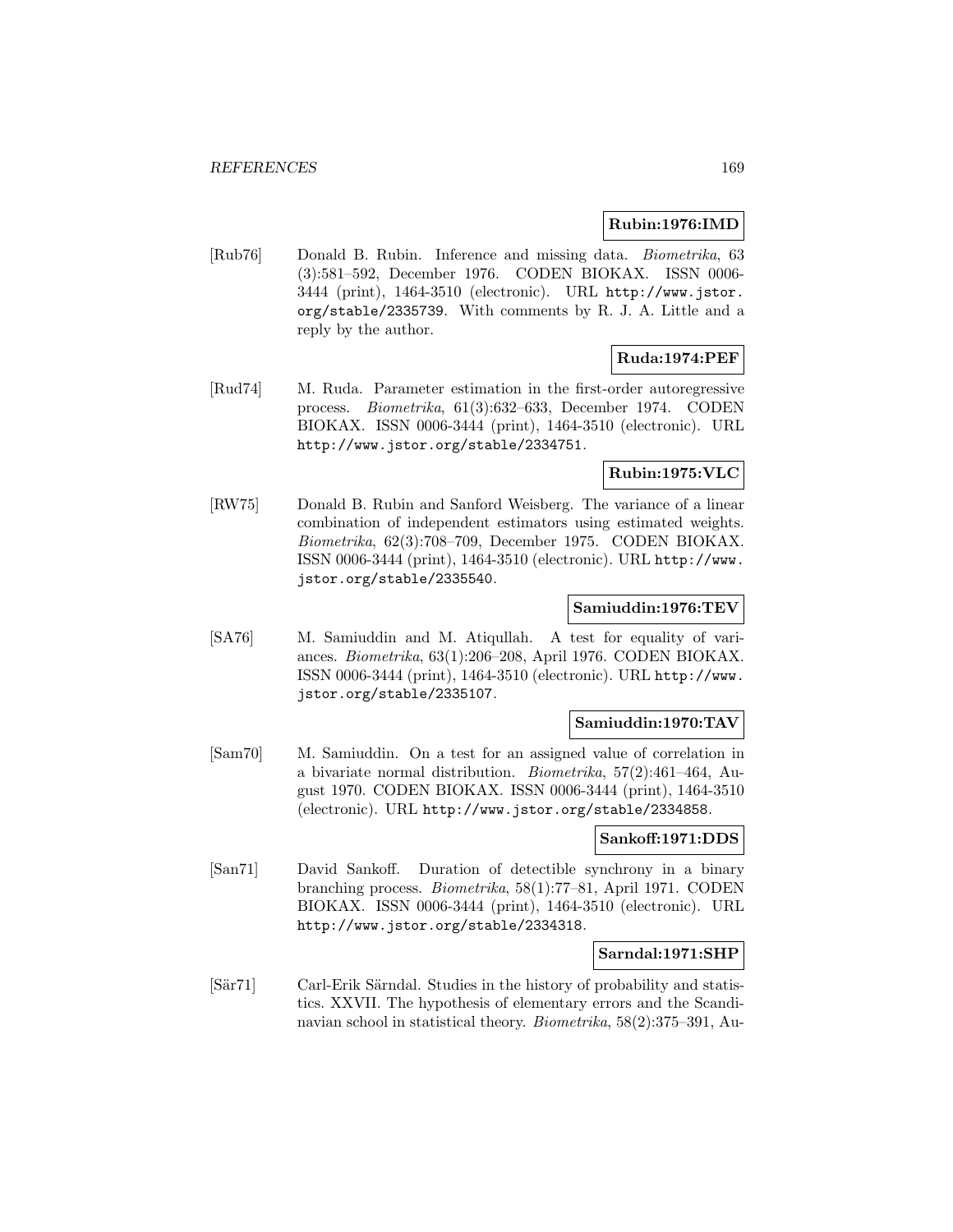gust 1971. CODEN BIOKAX. ISSN 0006-3444 (print), 1464-3510 (electronic). URL http://www.jstor.org/stable/2334526.

### **Sarkadi:1975:CSF**

[Sar75] K. Sarkadi. The consistency of the Shapiro-Francia test. Biometrika, 62(2):445–450, August 1975. CODEN BIOKAX. ISSN 0006-3444 (print), 1464-3510 (electronic). URL http:// www.jstor.org/stable/2335386.

# **Sathe:1977:SVB**

[Sat77] Y. S. Sathe. Sharper variance bounds for unbiased estimation in inverse sampling. Biometrika, 64(2):425–426, August 1977. CO-DEN BIOKAX. ISSN 0006-3444 (print), 1464-3510 (electronic). URL http://www.jstor.org/stable/2335713.

# **Saw:1958:CMS**

[Saw58a] J. G. Saw. Corrigenda: "Moments of Sample Moments of Censored Samples from a Normal Population". Biometrika, 45(3/4):587–588, December 1958. CODEN BIOKAX. ISSN 0006-3444 (print), 1464- 3510 (electronic). URL http://www.jstor.org/stable/2333213. See [Saw58b].

### **Saw:1958:MSM**

[Saw58b] J. G. Saw. Moments of sample moments of censored samples from a normal population. Biometrika, 45(1/2):211–221, June 1958. CO-DEN BIOKAX. ISSN 0006-3444 (print), 1464-3510 (electronic). URL http://www.jstor.org/stable/2333057. See corrigenda [Saw58a, Saw79].

# **Saw:1970:MLH**

[Saw70] J. G. Saw. The multivariate linear hypothesis with nonnormal errors and a classical setting for the structure of inference in a special case. Biometrika, 57(3):531–535, December 1970. CODEN BIOKAX. ISSN 0006-3444 (print), 1464-3510 (electronic). URL http://www.jstor.org/stable/2334771.

### **Saw:1978:FDS**

[Saw78] John G. Saw. A family of distributions on the m-sphere and some hypothesis tests. Biometrika, 65(1):69–73, April 1978. CODEN BIOKAX. ISSN 0006-3444 (print), 1464-3510 (electronic). URL http://www.jstor.org/stable/2335278.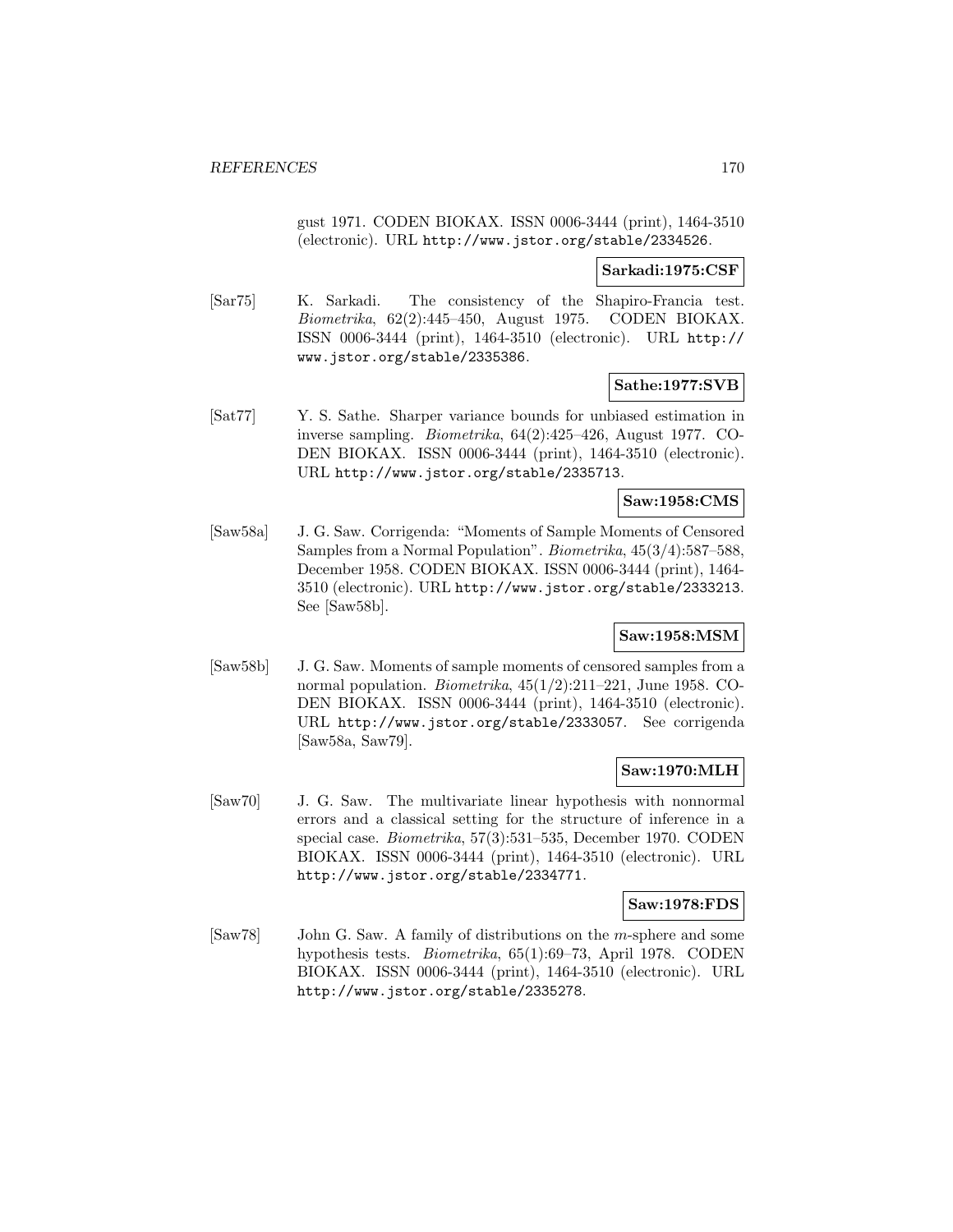#### **Saw:1979:ACM**

[Saw79] J. G. Saw. Amendments and corrections: "Moments of Sample Moments of Censored Samples from a Normal Population". Biometrika, 66(1):194, April 1979. CODEN BIOKAX. ISSN 0006- 3444 (print), 1464-3510 (electronic). URL http://www.jstor. org/stable/2335267. See [Saw58b].

# **Shenton:1979:CPR**

[SBL79] L. R. Shenton, K. O. Bowman, and H. K. Lam. Comments on a paper by R. C. Geary on standardized mean deviation. Biometrika, 66(2):400–401, August 1979. CODEN BIOKAX. ISSN 0006- 3444 (print), 1464-3510 (electronic). URL http://www.jstor. org/stable/2335679. See [Gea36].

# **Schuster:1975:EDF**

[Sch75] Eugene F. Schuster. Estimating the distribution function of a symmetric distribution. Biometrika, 62(3):631–635, December 1975. CODEN BIOKAX. ISSN 0006-3444 (print), 1464-3510 (electronic). URL http://www.jstor.org/stable/2335520. See correction [Sch76].

# **Schuster:1976:CAE**

[Sch76] E. F. Schuster. Corrections and amendments: "Estimating the distribution function of a symmetric distribution" (Biometrika **62** (1975), 631–635). Biometrika, 63(2):412, August 1976. CODEN BIOKAX. ISSN 0006-3444 (print), 1464-3510 (electronic). URL http://www.jstor.org/stable/2335643. See [Sch75].

# **Schou:1978:ECP**

[Sch78a] Geert Schou. Estimation of the concentration parameter in von Mises–Fisher distributions. Biometrika, 65(2):369–377, August 1978. CODEN BIOKAX. ISSN 0006-3444 (print), 1464-3510 (electronic). URL http://www.jstor.org/stable/2335217.

#### **Schucany:1978:CPM**

[Sch78b] William R. Schucany. Comments on paper by M. Hollander and J. Sethuraman. Biometrika, 65(2):410–411, August 1978. CODEN BIOKAX. ISSN 0006-3444 (print), 1464-3510 (electronic). URL http://www.jstor.org/stable/2335222. See [HS78c].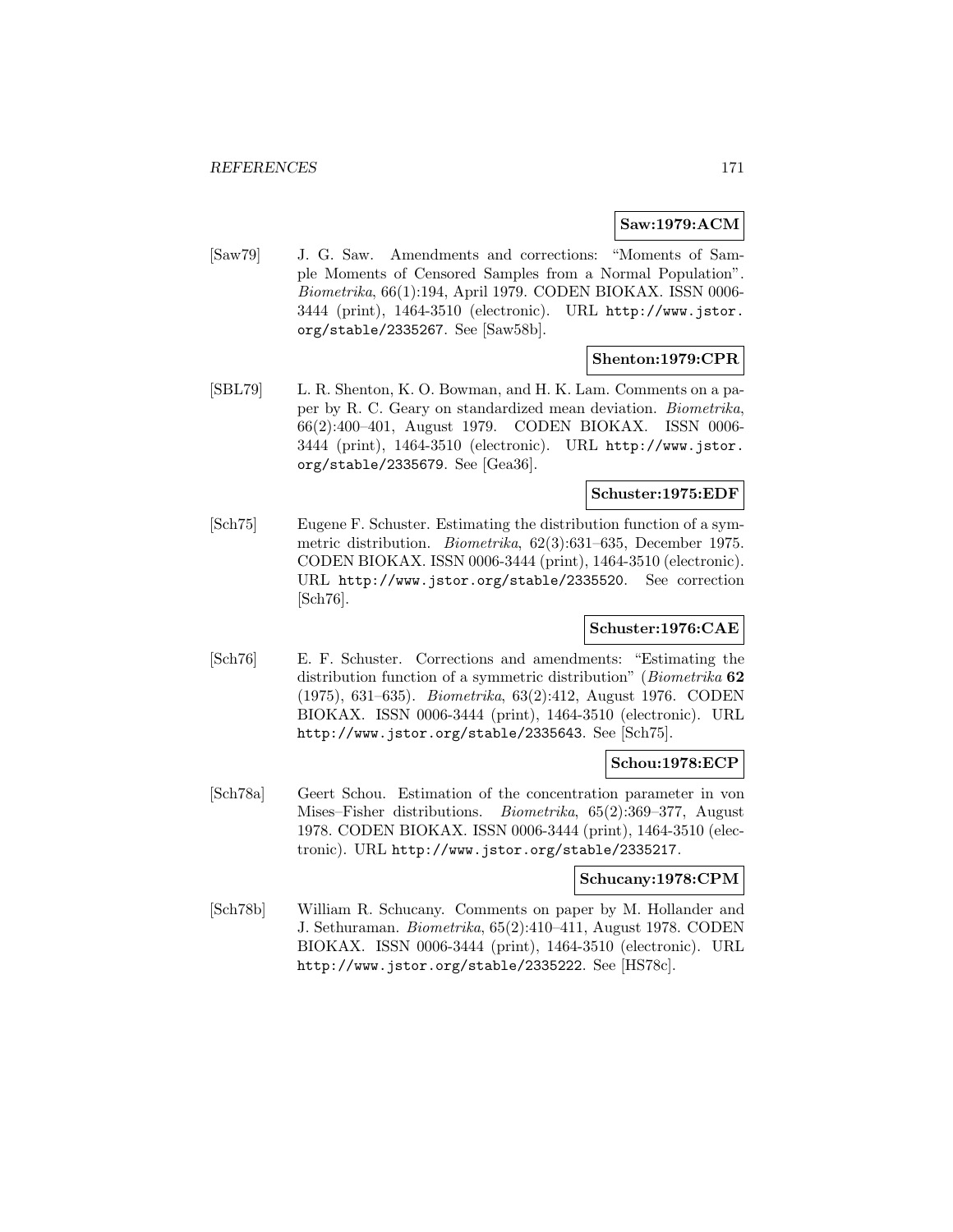# **Scott:1979:ODB**

[Sco79] David W. Scott. On optimal and data-based histograms. Biometrika, 66(3):605–610, December 1979. CODEN BIOKAX. ISSN 0006-3444 (print), 1464-3510 (electronic). URL http://www. jstor.org/stable/2335182.

# **Stone:1972:BII**

[SD72] M. Stone and A. P. Dawid. Un-Bayesian implications of improper Bayes inference in routine statistical problems. Biometrika, 59 (2):369–375, August 1972. CODEN BIOKAX. ISSN 0006-3444 (print), 1464-3510 (electronic). URL http://www.jstor.org/ stable/2334581.

# **Shuster:1976:TWC**

[SD76] J. J. Shuster and D. J. Downing. Two-way contingency tables for complex sampling schemes. Biometrika, 63(2):271–276, August 1976. CODEN BIOKAX. ISSN 0006-3444 (print), 1464-3510 (electronic). URL http://www.jstor.org/stable/2335619.

# **Singh:1979:BDN**

[SD79] M. Singh and A. Dey. Block designs with nested rows and columns. Biometrika, 66(2):321–326, August 1979. CODEN BIOKAX. ISSN 0006-3444 (print), 1464-3510 (electronic). URL http://www. jstor.org/stable/2335665.

# **Sobel:1975:GTN**

[SE75] Milton Sobel and R. M. Elashoff. Group testing with a new goal, estimation. Biometrika, 62(1):181–193, April 1975. CODEN BIOKAX. ISSN 0006-3444 (print), 1464-3510 (electronic). URL http://www.jstor.org/stable/2334502.

# **Seal:1977:SHP**

[Sea77] Hilary L. Seal. Studies in the history of probability and statistics. XXXV. Multiple decrements or competing risks. Biometrika, 64(3):429–439, December 1977. CODEN BIOKAX. ISSN 0006- 3444 (print), 1464-3510 (electronic). URL http://www.jstor. org/stable/2345318.

#### **Seber:1970:ETS**

[Seb70] G. A. F. Seber. Estimating time-specific survival and reporting rates for adult birds from band returns. Biometrika, 57(2):313–318,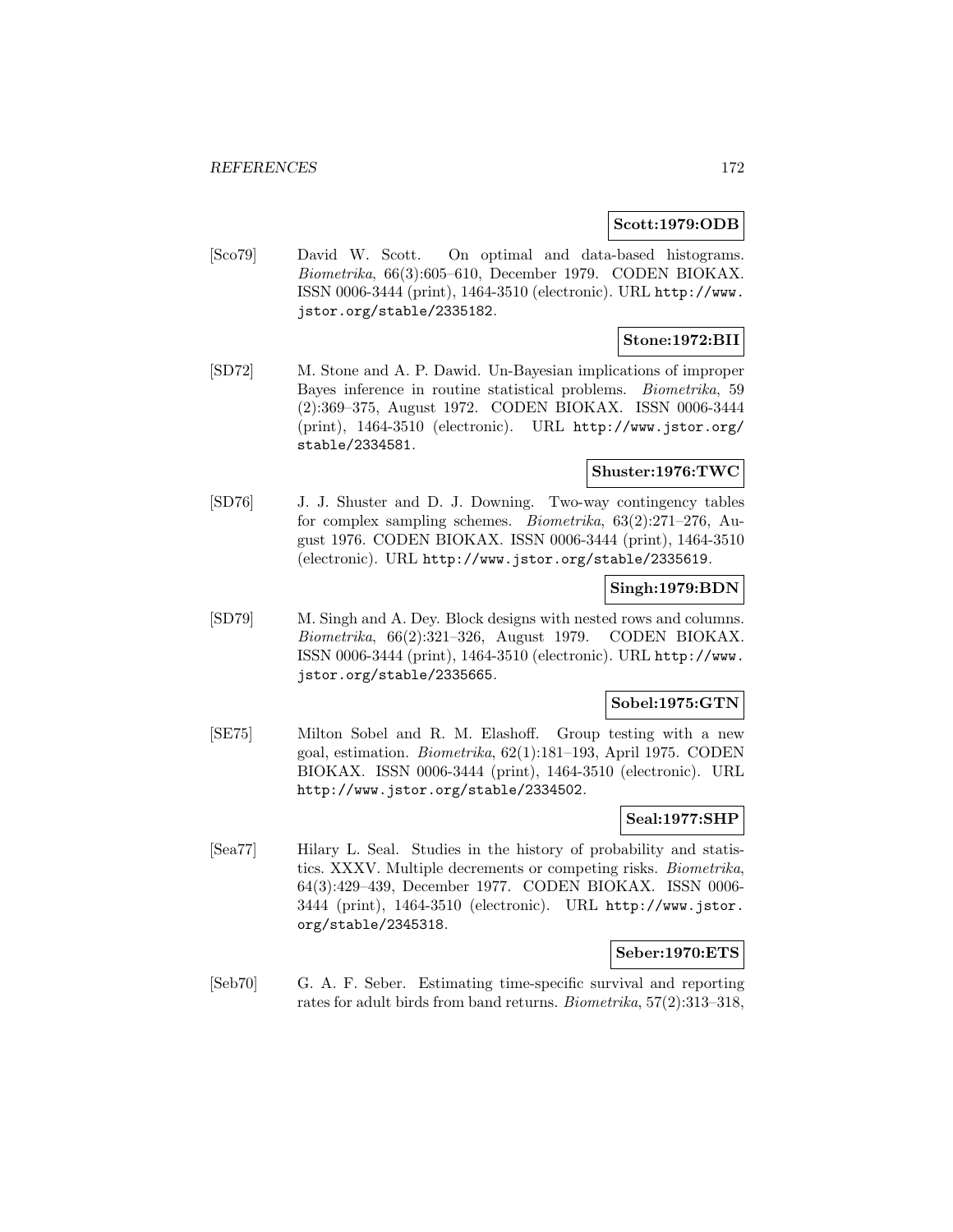August 1970. CODEN BIOKAX. ISSN 0006-3444 (print), 1464- 3510 (electronic). URL http://www.jstor.org/stable/2334838.

# **Seber:1971:EAS**

[Seb71] G. A. F. Seber. Estimating age-specific survival rates from birdband returns when the reporting rate is constant. Biometrika, 58(3):491–497, December 1971. CODEN BIOKAX. ISSN 0006- 3444 (print), 1464-3510 (electronic). URL http://www.jstor. org/stable/2334384.

# **Seely:1975:EIA**

[See75] Justus Seely. An example of an inquadmissible analysis of variance estimator for a variance component. Biometrika, 62(3):689–690, December 1975. CODEN BIOKAX. ISSN 0006-3444 (print), 1464- 3510 (electronic). URL http://www.jstor.org/stable/2335532.

# **Seheult:1978:PFS**

[Seh78] Allan Seheult. On a problem in forensic science. Biometrika, 65(3):646–648, December 1978. CODEN BIOKAX. ISSN 0006- 3444 (print), 1464-3510 (electronic). URL http://www.jstor. org/stable/2335920.

# **Shafiq:1979:GAB**

[SF79] M. Shafiq and W. T. Federer. Generalized N-ary balanced block designs. Biometrika, 66(1):115–123, April 1979. CODEN BIOKAX. ISSN 0006-3444 (print), 1464-3510 (electronic). URL http://www. jstor.org/stable/2335250.

### **Schafer:1972:GFT**

[SFC72] R. E. Schafer, J. M. Finkelstein, and John Collins. On a goodnessof-fit test for the exponential distribution with mean unknown. Biometrika, 59(1):222–224, April 1972. CODEN BIOKAX. ISSN 0006-3444 (print), 1464-3510 (electronic). URL http://www. jstor.org/stable/2334639.

#### **Srinivasan:1974:CMT**

[SG74] R. Srinivasan and L. B. Godio. A Cramér-von Mises type statistic for testing symmetry. Biometrika, 61(1):196–198, April 1974. CO-DEN BIOKAX. ISSN 0006-3444 (print), 1464-3510 (electronic). URL http://www.jstor.org/stable/2334306.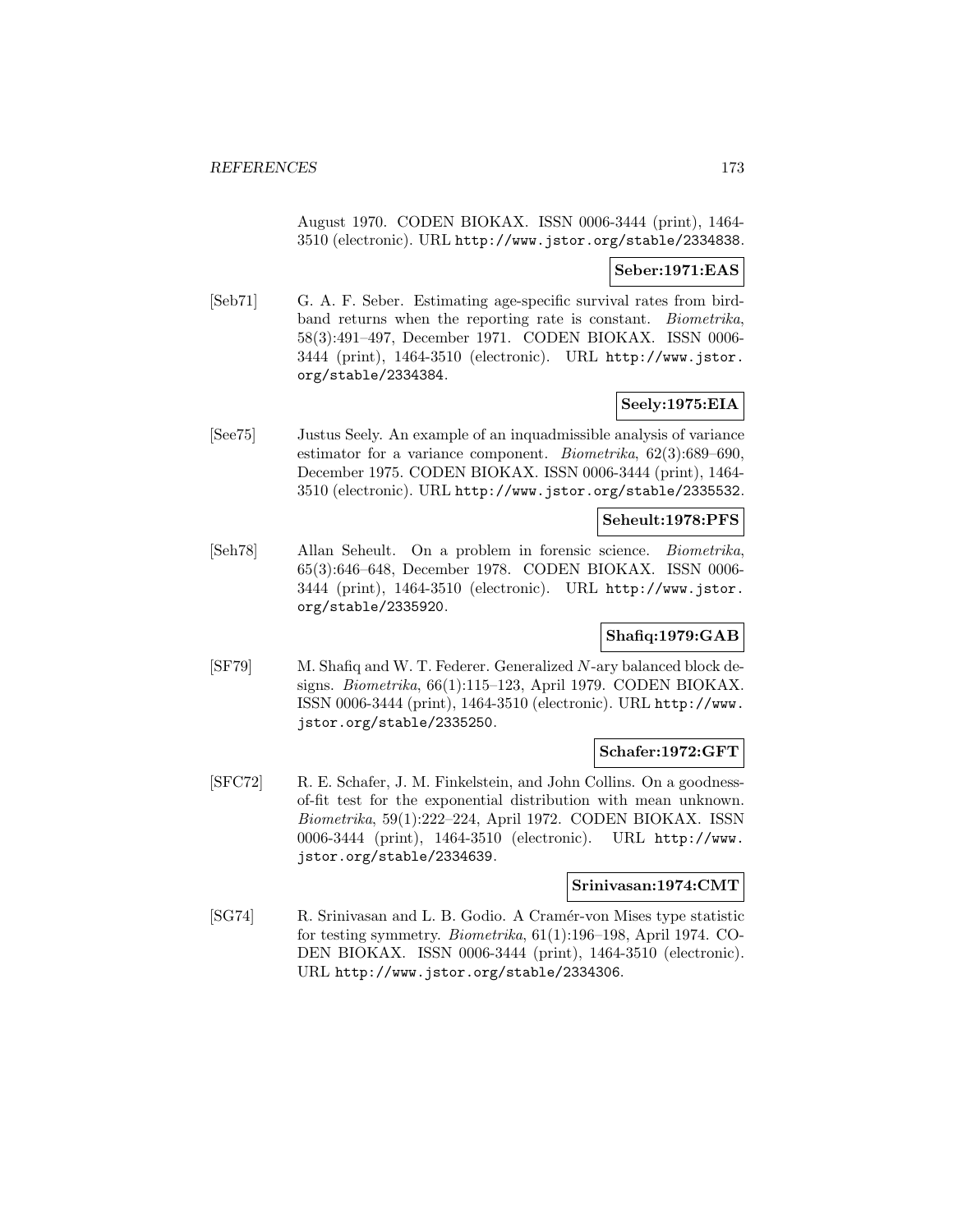### **Sugg:1976:GKQ**

[SH76] Merritt N. Sugg and Kermit Hutcheson. Gauss–Krawtchouk quadrature approximations for moments of multinomial type distributions. Biometrika, 63(2):395–400, August 1976. CODEN BIOKAX. ISSN 0006-3444 (print), 1464-3510 (electronic). URL http://www.jstor.org/stable/2335635.

# **Shah:1970:DHM**

[Sha70a] B. K. Shah. On the distribution of half the mean square successive difference. Biometrika, 57(1):193–198, April 1970. CODEN BIOKAX. ISSN 0006-3444 (print), 1464-3510 (electronic). URL http://www.jstor.org/stable/2334949.

### **Shanbhag:1970:DQF**

[Sha70b] D. N. Shanbhag. On the distribution of a quadratic form. Biometrika, 57(1):222–223, April 1970. CODEN BIOKAX. ISSN 0006-3444 (print), 1464-3510 (electronic). URL http://www. jstor.org/stable/2334959.

# **Sharpe:1970:RNT**

[Sha70c] K. Sharpe. Robustness of normal tolerance intervals. Biometrika, 57(1):71–78, April 1970. CODEN BIOKAX. ISSN 0006-3444 (print), 1464-3510 (electronic). URL http://www.jstor.org/ stable/2334937.

#### **Shaman:1973:ICM**

[Sha73] Paul Shaman. On the inverse of the covariance matrix for an autoregressive-moving average process. Biometrika, 60(1):193–196, April 1973. CODEN BIOKAX. ISSN 0006-3444 (print), 1464-3510 (electronic). URL http://www.jstor.org/stable/2334921.

# **Sharp:1975:CLR**

[Sha75] Stephen A. Sharp. Corrections to likelihood ratio tests of hypotheses concerning the parameters of Markov chains. Biometrika, 62(3):595–598, December 1975. CODEN BIOKAX. ISSN 0006- 3444 (print), 1464-3510 (electronic). URL http://www.jstor. org/stable/2335515.

#### **Shaikh:1976:SIM**

[Sha76a] A. Shaikh. Statistical inference for Markov chains with lumped states. Biometrika, 63(1):211–213, April 1976. CODEN BIOKAX.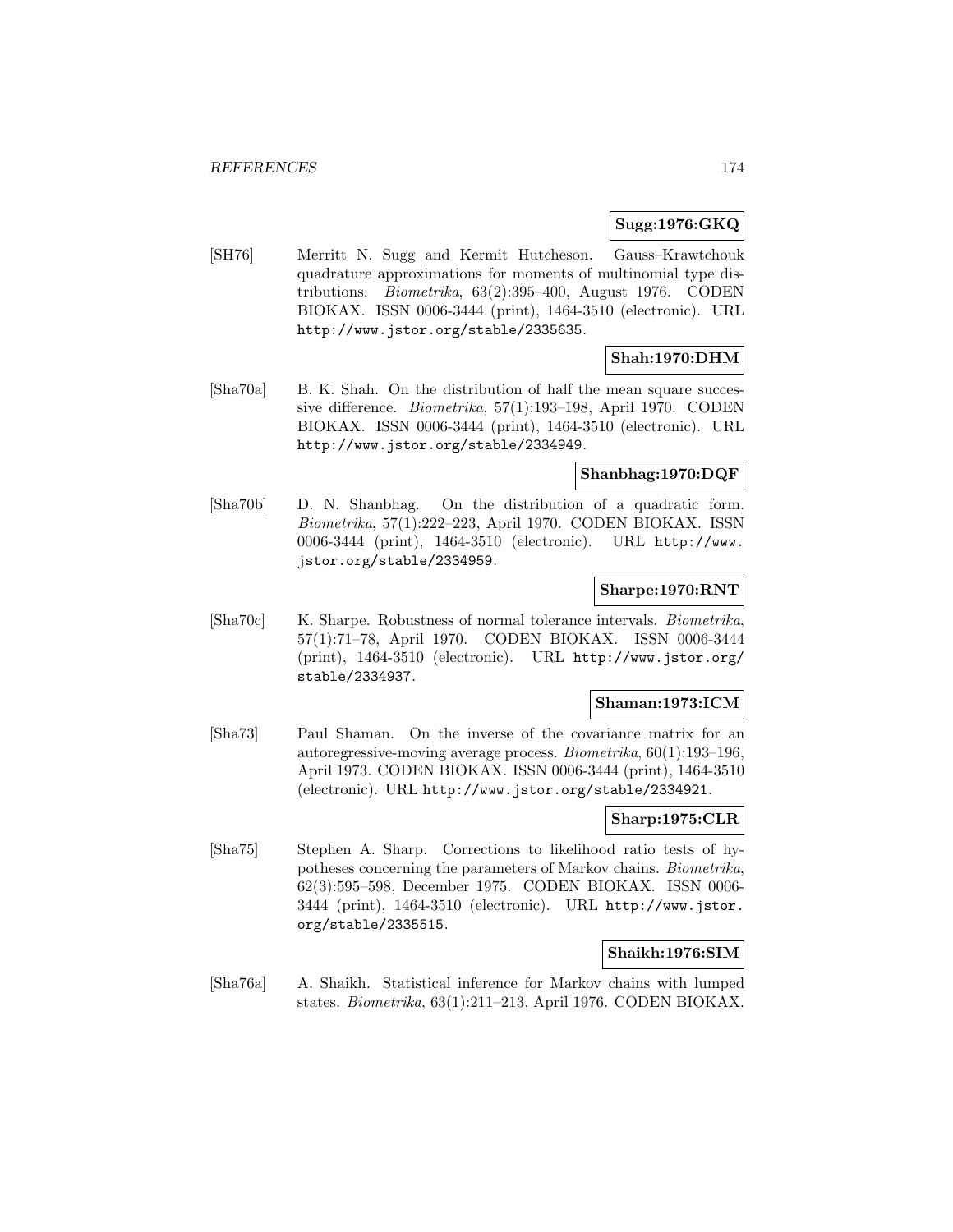ISSN 0006-3444 (print), 1464-3510 (electronic). URL http://www. jstor.org/stable/2335109. See correction [Sha78b].

# **Sharot:1976:SJ**

[Sha76b] T. Sharot. Sharpening the jackknife. Biometrika, 63(2):315–321, August 1976. CODEN BIOKAX. ISSN 0006-3444 (print), 1464- 3510 (electronic). URL http://www.jstor.org/stable/2335625.

# **Shaman:1977:SBC**

[Sha77] Paul Shaman. Some Bayesian considerations in spectral estimation. Biometrika, 64(1):79–84, April 1977. CODEN BIOKAX. ISSN 0006-3444 (print), 1464-3510 (electronic). URL http://www. jstor.org/stable/2335774.

#### **Samiuddin:1978:SCB**

[SHA78a] M. Samiuddin, M. Hanif, and H. Asad. Some comparisons of the Bartlett and cube root tests of homogeneity of variance. Biometrika, 65(1):218–221, April 1978. CODEN BIOKAX. ISSN 0006-3444 (print), 1464-3510 (electronic). URL http://www. jstor.org/stable/2335299.

# **Shaikh:1978:ACS**

[Sha78b] A. Shaikh. Amendments and corrections: "Statistical inference for Markov chains with lumped states" (Biometrika **63** (1976), no. 1, 211–213). Biometrika, 65(2):455, August 1978. CODEN BIOKAX. ISSN 0006-3444 (print), 1464-3510 (electronic). URL http://www. jstor.org/stable/2335232. See [Sha76a].

# **Sheynin:1970:SHP**

[She70] O. B. Sheynin. Studies in the history of probability and statistics. XXIII. Daniel Bernoulli on the Normal Law. Biometrika, 57(1):199–202, April 1970. CODEN BIOKAX. ISSN 0006-3444 (print), 1464-3510 (electronic). URL http://www.jstor.org/ stable/2334950.

# **Sherman:1971:ENA**

[She71a] R. Sherman. Error of the normal approximation to the sum of N random variables. Biometrika, 58(2):396–398, August 1971. CO-DEN BIOKAX. ISSN 0006-3444 (print), 1464-3510 (electronic). URL http://www.jstor.org/stable/2334528.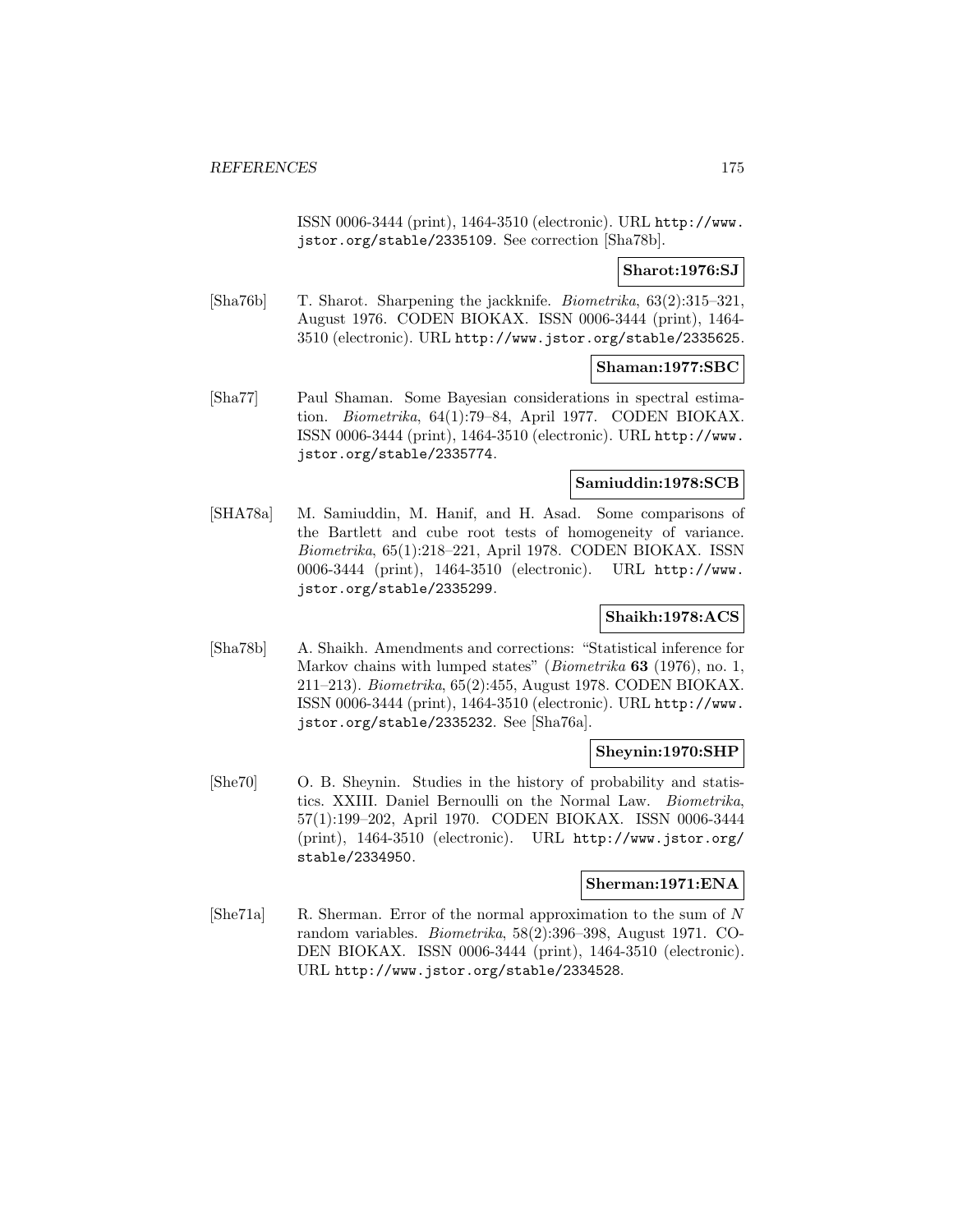### **Sheynin:1971:SHP**

[She71b] O. B. Sheynin. Studies in the history of probability and statistics. XXV. On the history of some statistical laws of distribution. Biometrika, 58(1):234–236, April 1971. CODEN BIOKAX. ISSN 0006-3444 (print), 1464-3510 (electronic). URL http://www. jstor.org/stable/2334339.

# **Shibata:1976:SOA**

[Shi76] Ritei Shibata. Selection of the order of an autoregressive model by Akaike's information criterion. Biometrika, 63(1):117–126, April 1976. CODEN BIOKAX. ISSN 0006-3444 (print), 1464-3510 (electronic). URL http://www.jstor.org/stable/2335091.

# **Shirahata:1977:TPC**

[Shi77] S. Shirahata. Tests of partial correlation in a linear model. Biometrika, 64(1):162–164, April 1977. CODEN BIOKAX. ISSN 0006-3444 (print), 1464-3510 (electronic). URL http://www. jstor.org/stable/2335792.

# **Shirahata:1978:AOS**

[Shi78] S. Shirahata. An approach to a one-sided test in the bivariate normal distribution. Biometrika, 65(1):61–67, April 1978. CODEN BIOKAX. ISSN 0006-3444 (print), 1464-3510 (electronic). URL http://www.jstor.org/stable/2335277.

# **Siegmund:1977:RST**

[Sie77] D. Siegmund. Repeated significance tests for a normal mean. Biometrika, 64(2):177–189, August 1977. CODEN BIOKAX. ISSN 0006-3444 (print), 1464-3510 (electronic). URL http://www. jstor.org/stable/2335683.

### **Siegmund:1978:EFS**

[Sie78] D. Siegmund. Estimation following sequential tests. Biometrika, 65(2):341–349, August 1978. CODEN BIOKAX. ISSN 0006- 3444 (print), 1464-3510 (electronic). URL http://www.jstor. org/stable/2335213.

# **Siegel:1979:NCS**

[Sie79] Andrew F. Siegel. The noncentral chi-squared distribution with zero degrees of freedom and testing for uniformity. Biometrika, 66(2):381–386, August 1979. CODEN BIOKAX. ISSN 0006- 3444 (print), 1464-3510 (electronic). URL http://www.jstor. org/stable/2335674.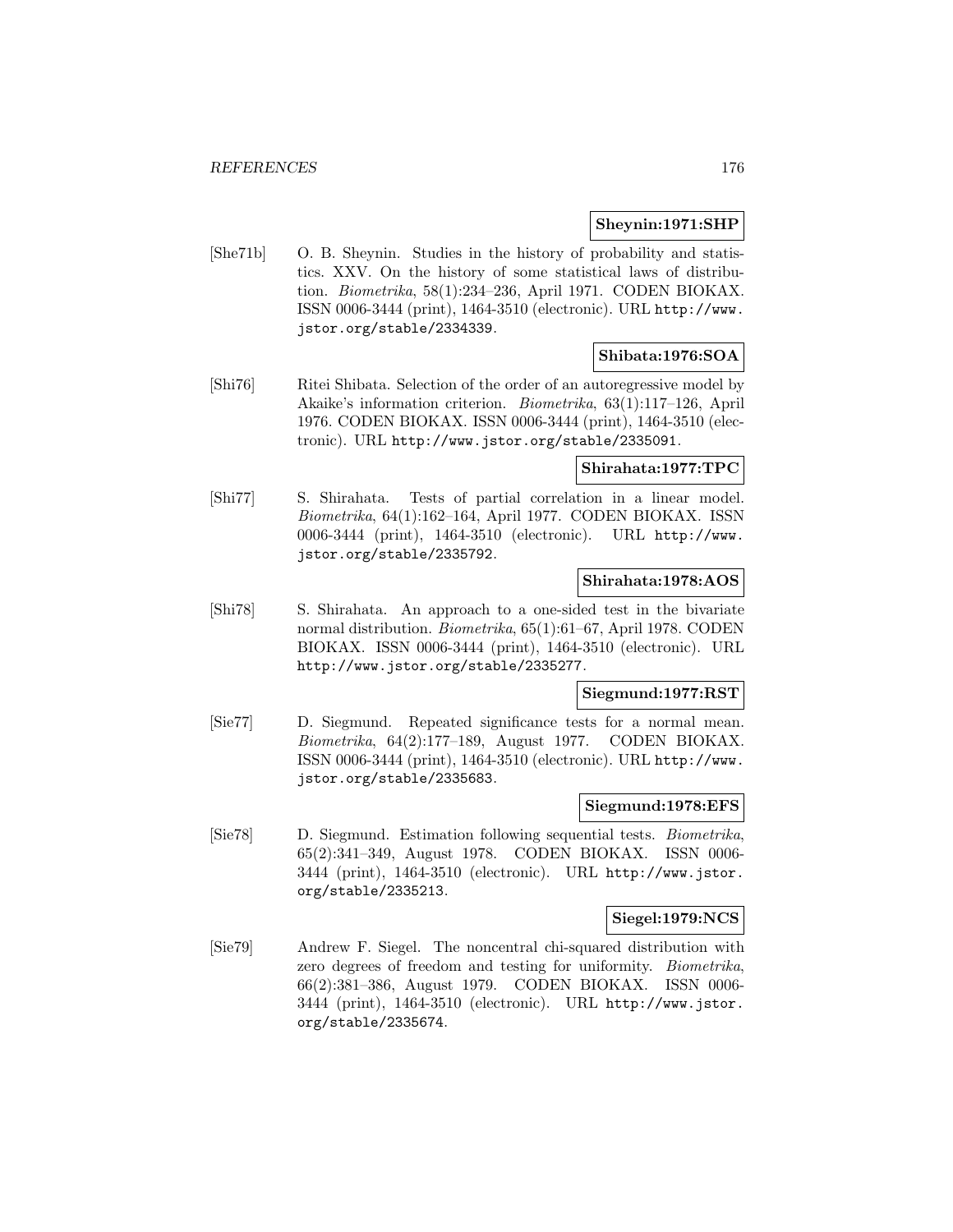#### **Silverman:1978:CWW**

[Sil78a] B. W. Silverman. Choosing the window width when estimating a density. Biometrika, 65(1):1–11, April 1978. CODEN BIOKAX. ISSN 0006-3444 (print), 1464-3510 (electronic). URL http://www. jstor.org/stable/2335270.

# **Silvey:1978:ODM**

[Sil78b] S. D. Silvey. Optimal design measures with singular information matrices. Biometrika, 65(3):553–559, December 1978. CODEN BIOKAX. ISSN 0006-3444 (print), 1464-3510 (electronic). URL http://www.jstor.org/stable/2335907.

#### **Simon:1977:NTT**

[Sim77] Gary Simon. A nonparametric test of total independence based on Kendall's Tau. Biometrika, 64(2):277–282, August 1977. CODEN BIOKAX. ISSN 0006-3444 (print), 1464-3510 (electronic). URL http://www.jstor.org/stable/2335694.

# **Singh:1970:DRS**

[Sin70] C. Singh. On the distribution of range of samples from nonnormal populations. Biometrika, 57(2):451–456, August 1970. CODEN BIOKAX. ISSN 0006-3444 (print), 1464-3510 (electronic). URL http://www.jstor.org/stable/2334855.

# **Singh:1972:OSN**

[Sin72] C. Singh. Order statistics from nonnormal populations. Biometrika, 59(1):229–233, April 1972. CODEN BIOKAX. ISSN 0006-3444 (print), 1464-3510 (electronic). URL http://www.jstor.org/ stable/2334642.

# **Singh:1978:SST**

[Sin78a] Padam Singh. The selection of samples of two units with inclusion probabilities proportional to size. Biometrika, 65(2):450–454, August 1978. CODEN BIOKAX. ISSN 0006-3444 (print), 1464-3510 (electronic). URL http://www.jstor.org/stable/2335231.

# **Sinha:1978:RTP**

[Sin78b] Kishore Sinha. A resolvable triangular partially balanced incomplete block design. Biometrika, 65(3):665, December 1978. CO-DEN BIOKAX. ISSN 0006-3444 (print), 1464-3510 (electronic). URL http://www.jstor.org/stable/2335927.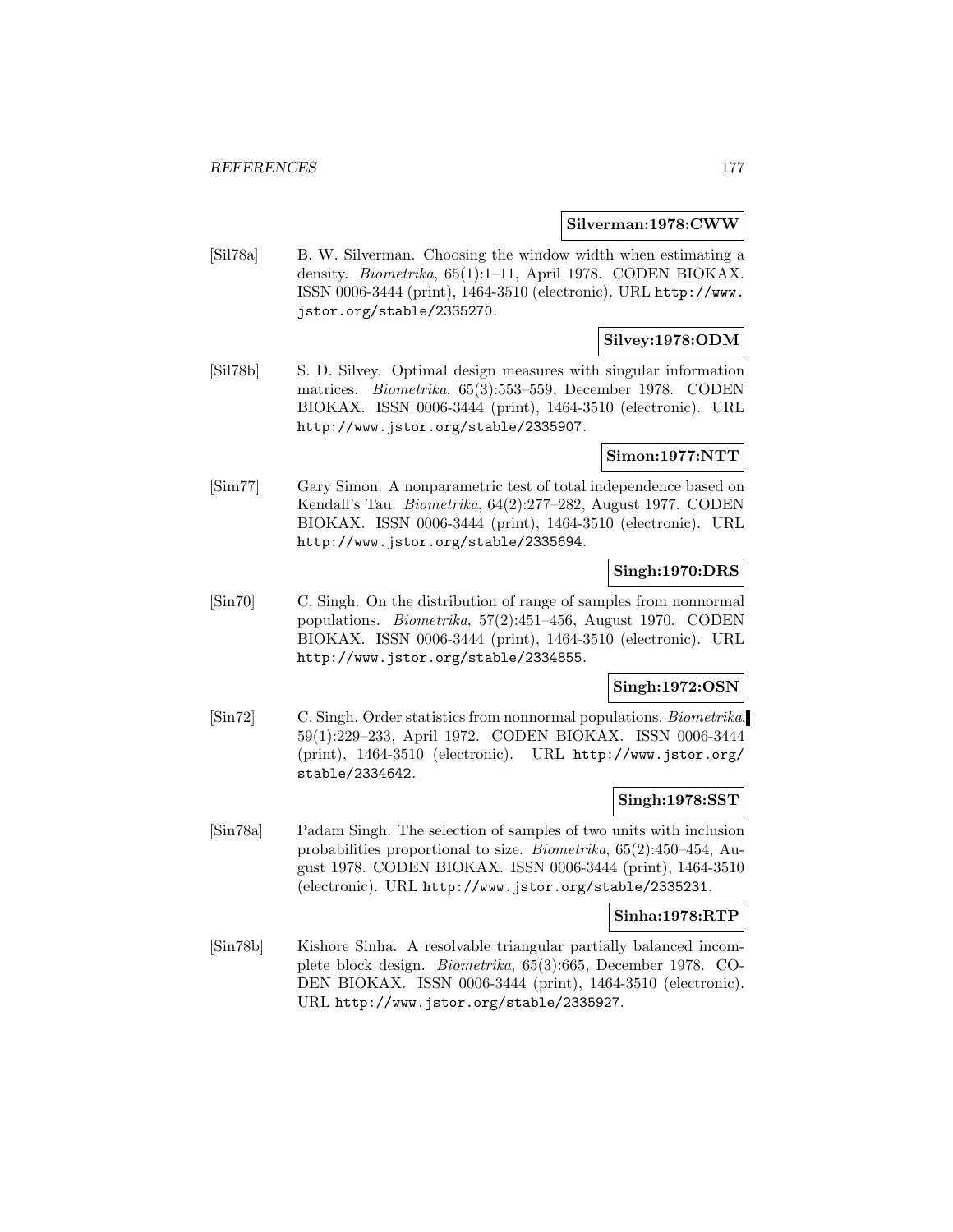# **Singh:1979:MSE**

[Sin79] R. S. Singh. Mean squared errors of estimates of a density and its derivatives. Biometrika, 66(1):177–180, April 1979. CODEN BIOKAX. ISSN 0006-3444 (print), 1464-3510 (electronic). URL http://www.jstor.org/stable/2335262.

# **Siskind:1972:SMI**

[Sis72] Victor Siskind. Second moments of inverse Wishart-matrix elements. Biometrika, 59(3):690–691, December 1972. CODEN BIOKAX. ISSN 0006-3444 (print), 1464-3510 (electronic). URL http://www.jstor.org/stable/2334823.

#### **Siskind:1976:API**

[Sis76] V. Siskind. Approximate probability integrals and critical values for Bartholomew's test for ordered means. Biometrika, 63 (3):647–654, December 1976. CODEN BIOKAX. ISSN 0006- 3444 (print), 1464-3510 (electronic). URL http://www.jstor. org/stable/2335747.

# **Slakter:1973:LVN**

[Sla73] Malcolm J. Slakter. Large values for the number of groups with the Pearson chi-squared goodness-of-fit tes. Biometrika, 60(2):420–421, August 1973. CODEN BIOKAX. ISSN 0006-3444 (print), 1464- 3510 (electronic). URL http://www.jstor.org/stable/2334557.

# **Slivka:1970:OSN**

[Sli70] John Slivka. A one-sided nonparametric multiple comparison control percentile test: Treatments versus control. Biometrika, 57 (2):431–438, August 1970. CODEN BIOKAX. ISSN 0006-3444 (print), 1464-3510 (electronic). URL http://www.jstor.org/ stable/2334852.

#### **Shuster:1972:TWA**

[SM72] J. J. Shuster and C. Miura. Two-way analysis of reciprocals. Biometrika, 59(2):478–481, August 1972. CODEN BIOKAX. ISSN 0006-3444 (print), 1464-3510 (electronic). URL http://www. jstor.org/stable/2334596.

#### **Small:1978:PSR**

[Sma78] N. J. H. Small. Plotting squared radii. *Biometrika*, 65(3):657–658, December 1978. CODEN BIOKAX. ISSN 0006-3444 (print), 1464- 3510 (electronic). URL http://www.jstor.org/stable/2335924.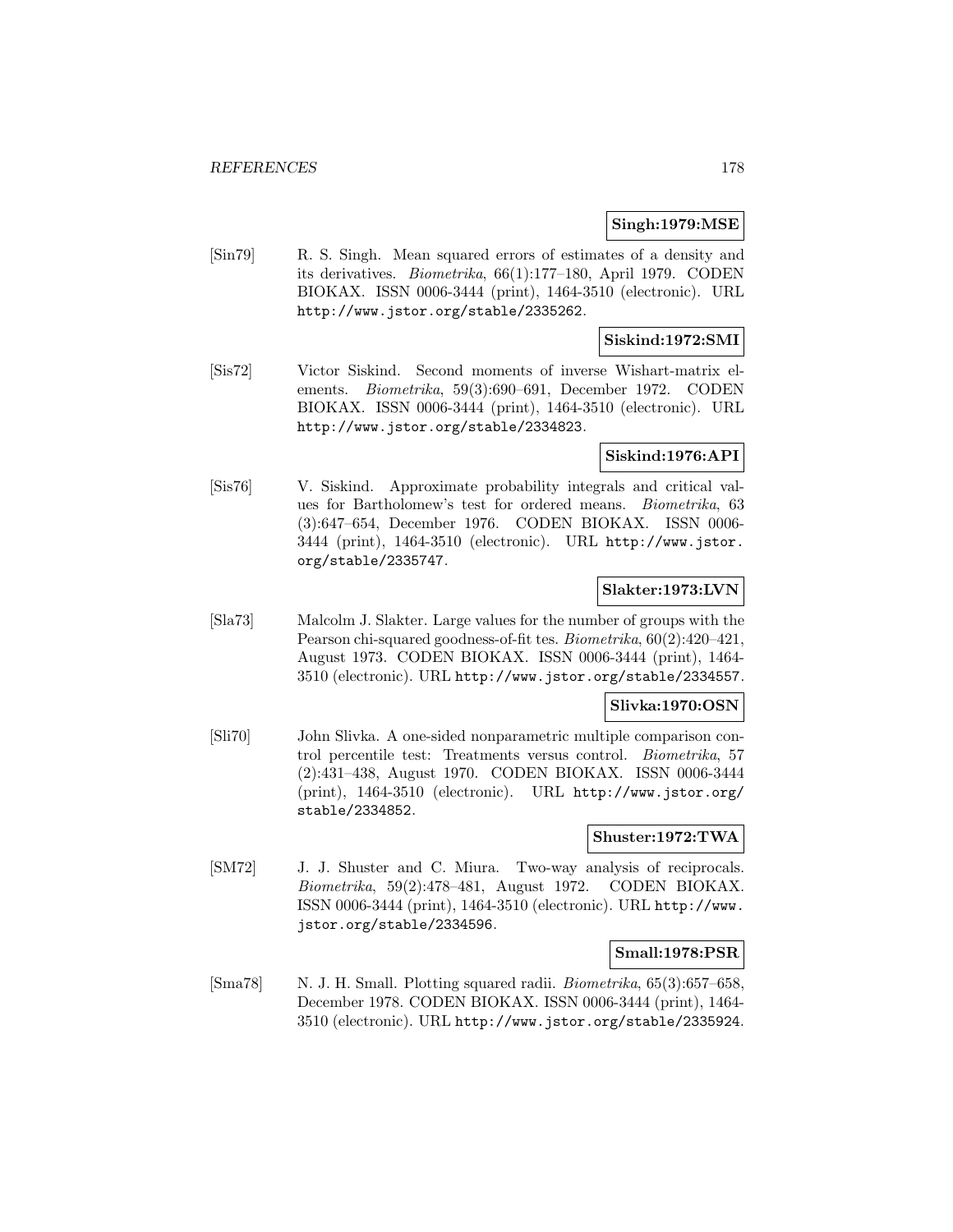### **Smith:1973:BEO**

[Smi73] A. F. M. Smith. Bayes estimates in one-way and two-way models. Biometrika, 60(2):319–329, August 1973. CODEN BIOKAX. ISSN 0006-3444 (print), 1464-3510 (electronic). URL http://www. jstor.org/stable/2334543.

# **Smith:1975:BAI**

[Smi75] A. F. M. Smith. A Bayesian approach to inference about a changepoint in a sequence of random variables. Biometrika, 62(2):407– 416, August 1975. CODEN BIOKAX. ISSN 0006-3444 (print), 1464-3510 (electronic). URL http://www.jstor.org/stable/ 2335381. See correction [Smi76].

# **Smith:1976:CAB**

[Smi76] A. F. M. Smith. Corrections and amendments: "A Bayesian approach to inference about a change-point in a sequence of random variables" (Biometrika **62** (1975), 407–416). Biometrika, 63(1):218, April 1976. CODEN BIOKAX. ISSN 0006-3444 (print), 1464-3510 (electronic). URL http://www.jstor.org/stable/2335115. See [Smi75].

# **Somerville:1971:GFT**

[Som71a] Paul N. Somerville. A generalization of a fundamental theorem of ranking and selection. Biometrika, 58(1):227–228, April 1971. CO-DEN BIOKAX. ISSN 0006-3444 (print), 1464-3510 (electronic). URL http://www.jstor.org/stable/2334336. See correction [Som76].

# **Somerville:1971:TOP**

[Som71b] Paul N. Somerville. A technique for obtaining probabilities of correct selection in a two-stage selection problem. Biometrika, 58 (3):615–623, December 1971. CODEN BIOKAX. ISSN 0006- 3444 (print), 1464-3510 (electronic). URL http://www.jstor. org/stable/2334396.

# **Somerville:1976:CAG**

[Som76] P. N. Somerville. Corrections and amendments: "A Generalization of a Fundamental Theorem of Ranking and Selection". Biometrika, 63(2):412, August 1976. CODEN BIOKAX. ISSN 0006-3444 (print), 1464-3510 (electronic). URL http://www.jstor.org/ stable/2335644. See [Som71a].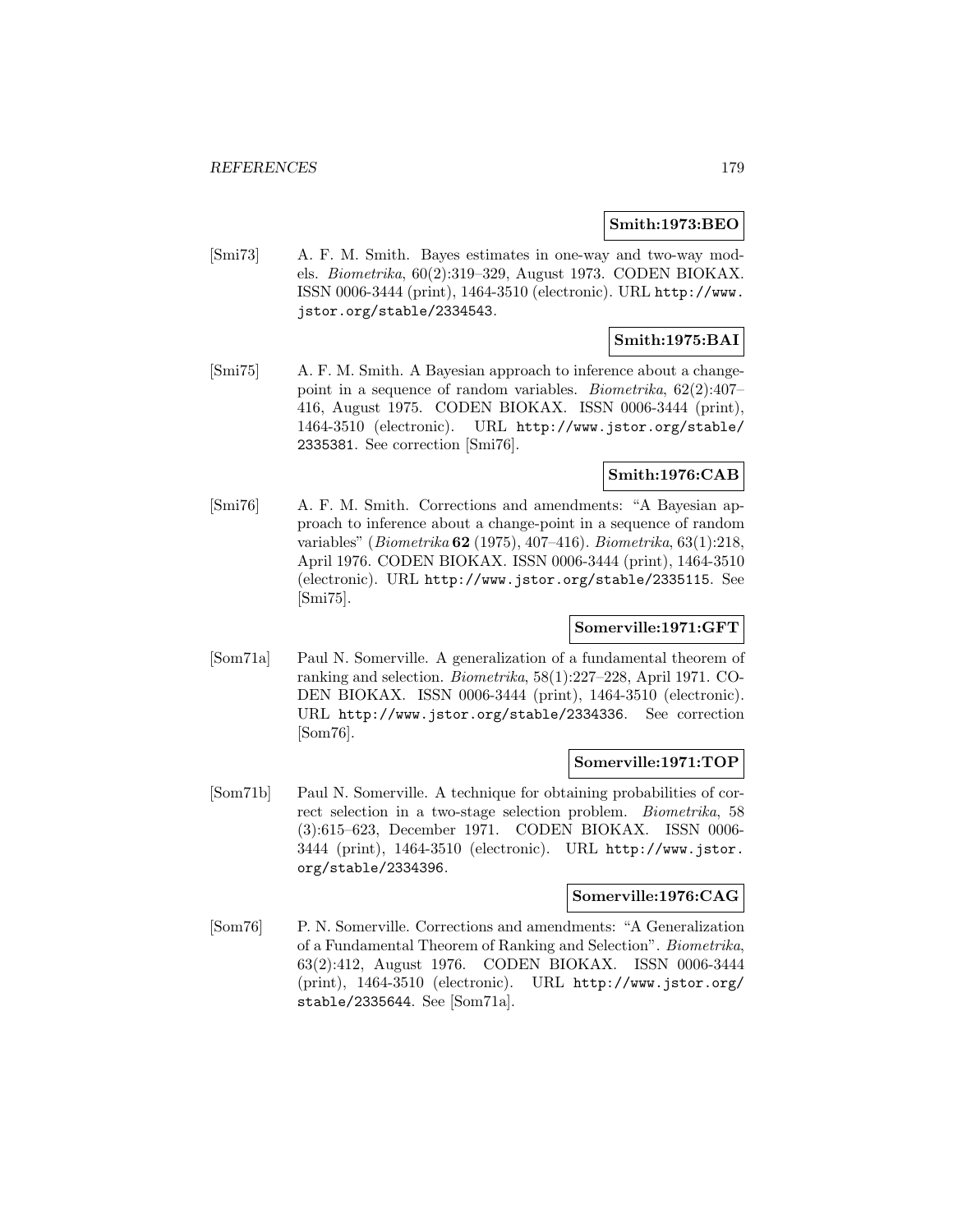### **Sowden:1971:BAP**

[Sow71] R. R. Sowden. Bias and accuracy of parameter estimates in a quantal response model. Biometrika, 58(3):595–603, December 1971. CODEN BIOKAX. ISSN 0006-3444 (print), 1464-3510 (electronic). URL http://www.jstor.org/stable/2334394.

## **Sowden:1972:FOB**

[Sow72] B. R. Sowden. On the first-order bias of parameter estimates in a quantal response model under alternative estimation procedures. Biometrika, 59(3):573–579, December 1972. CODEN BIOKAX. ISSN 0006-3444 (print), 1464-3510 (electronic). URL http://www. jstor.org/stable/2334808.

### **Schucany:1978:CSF**

[SPB78] William R. Schucany, William C. Parr, and John E. Boyer. Correlation structure in Farlie–Gumbel–Morgenstern distributions. Biometrika, 65(3):650–653, December 1978. CODEN BIOKAX. ISSN 0006-3444 (print), 1464-3510 (electronic). URL http://www. jstor.org/stable/2335922.

#### **Spiegelhalter:1977:TNA**

[Spi77] D. J. Spiegelhalter. A test for normality against symmetric alternatives. Biometrika, 64(2):415–418, August 1977. CODEN BIOKAX. ISSN 0006-3444 (print), 1464-3510 (electronic). URL http://www. jstor.org/stable/2335710.

# **Spjotvoll:1972:JCI**

[Spj72] Emil Spjøtvoll. Joint confidence intervals for all linear functions of means in the one-way layout with unknown group variances. Biometrika, 59(3):683–685, December 1972. CODEN BIOKAX. ISSN 0006-3444 (print), 1464-3510 (electronic). URL http://www. jstor.org/stable/2334820.

# **Spjotvoll:1977:APM**

[Spj77a] Emil Spjotvoll. Alternatives to plotting  $C_P$  in multiple regression. Biometrika, 64(1):1–8, April 1977. CODEN BIOKAX. ISSN 0006- 3444 (print), 1464-3510 (electronic). URL http://www.jstor. org/stable/2335762. See amendments and corrections [Spj78].

# **Spjotvoll:1977:OOP**

[Spj77b] Emil Spjøtvoll. Ordering ordered parameters. Biometrika, 64 (2):327–334, August 1977. CODEN BIOKAX. ISSN 0006-3444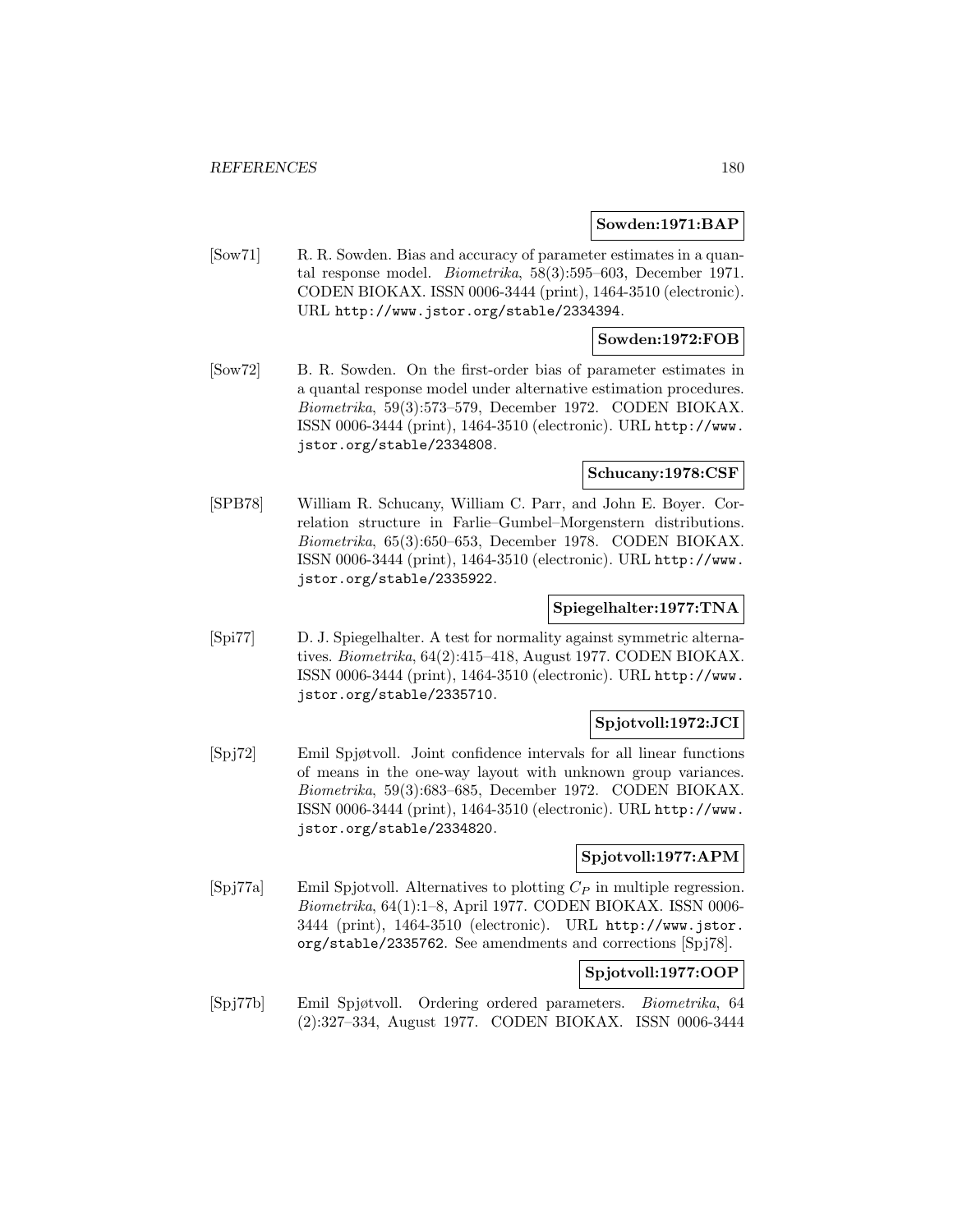(print), 1464-3510 (electronic). URL http://www.jstor.org/ stable/2335700.

## **Spjotvoll:1978:ACA**

[Spj78] Emil Spjotvoll. Amendments and corrections: Alternatives to Plotting  $C_p$  in Multiple Regression. *Biometrika*, 65(1):241, April 1978. CODEN BIOKAX. ISSN 0006-3444 (print), 1464-3510 (electronic). URL http://www.jstor.org/stable/2335307. See [Spj77a].

## **Sprott:1973:NLT**

[Spr73] D. A. Sprott. Normal likelihoods and their relation to large sample theory of estimation. Biometrika, 60(3):457–465, December 1973. CODEN BIOKAX. ISSN 0006-3444 (print), 1464-3510 (electronic). URL http://www.jstor.org/stable/2334994.

## **Sprott:1975:MCS**

[Spr75] D. A. Sprott. Marginal and conditional sufficiency. Biometrika, 62(3):599–605, December 1975. CODEN BIOKAX. ISSN 0006- 3444 (print), 1464-3510 (electronic). URL http://www.jstor. org/stable/2335516.

## **Sprott:1978:CPB**

[Spr78] D. A. Sprott. Comments on paper by B. Efron and D. V. Hinkley. Biometrika, 65(3):485–486, December 1978. CODEN BIOKAX. ISSN 0006-3444 (print), 1464-3510 (electronic). URL http://www. jstor.org/stable/2335897. See [EH78b].

### **Srinivasan:1970:ATG**

[Sri70] R. Srinivasan. An approach to testing the goodness of fit of incompletely specified distributions. Biometrika, 57(3):605–611, December 1970. CODEN BIOKAX. ISSN 0006-3444 (print), 1464-3510 (electronic). URL http://www.jstor.org/stable/2334778.

### **Scott:1970:NMA**

[SS70] Alastair Scott and T. M. F. Smith. A note on Moran's approximation to Student's t. Biometrika, 57(3):681–682, December 1970. CODEN BIOKAX. ISSN 0006-3444 (print), 1464-3510 (electronic). URL http://www.jstor.org/stable/2334795.

### **Subrahmaniam:1973:MBF**

[SS73] Kocherlakota Subrahmaniam and Kathleen Subrahmaniam. On the multivariate Behrens-Fisher problem. Biometrika, 60(1):107–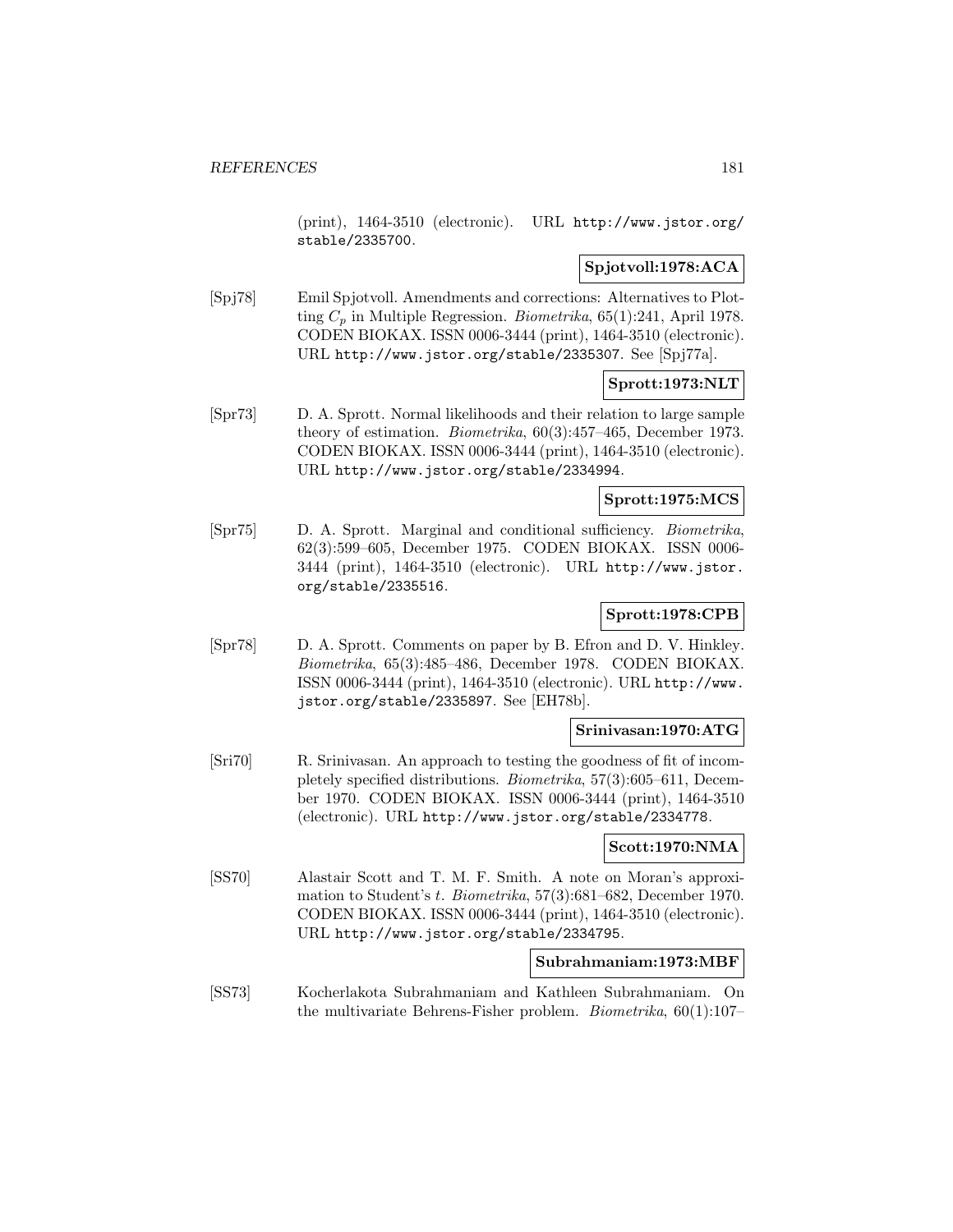111, April 1973. CODEN BIOKAX. ISSN 0006-3444 (print), 1464- 3510 (electronic). URL http://www.jstor.org/stable/2334911.

### **Scott:1975:MDS**

[SS75] A. J. Scott and T. M. F. Smith. Minimax designs for sample surveys. Biometrika, 62(2):353–357, August 1975. CODEN BIOKAX. ISSN 0006-3444 (print), 1464-3510 (electronic). URL http://www. jstor.org/stable/2335372.

## **Singh:1977:PDI**

[SS77] Bahadur Singh and J. Sedransk. The preposterior distribution of the inverse of a sum of two cross-product matrices. Biometrika, 64(3):649–651, December 1977. CODEN BIOKAX. ISSN 0006- 3444 (print), 1464-3510 (electronic). URL http://www.jstor. org/stable/2345353.

## **Sobel:1971:OAO**

[ST71] Milton Sobel and Yung Liang Tong. Optimal allocation of observations for partitioning a set of normal populations in comparison with a control. Biometrika, 58(1):177–181, April 1971. CODEN BIOKAX. ISSN 0006-3444 (print), 1464-3510 (electronic). URL http://www.jstor.org/stable/2334329.

## **Silvey:1973:GAO**

[ST73] S. D. Silvey and D. M. Titterington. A geometric approach to optimal design theory. Biometrika, 60(1):21–32, April 1973. CODEN BIOKAX. ISSN 0006-3444 (print), 1464-3510 (electronic). URL http://www.jstor.org/stable/2334902.

## **Silvey:1974:LAO**

[ST74] S. D. Silvey and D. M. Titterington. A Lagrangian approach to optimal design. Biometrika, 61(2):299–302, August 1974. CODEN BIOKAX. ISSN 0006-3444 (print), 1464-3510 (electronic). URL http://www.jstor.org/stable/2334358.

### **Stephens:1975:APC**

[Ste75a] M. A. Stephens. Asymptotic properties for covariance matrices of order statistics. Biometrika, 62(1):23–28, April 1975. CODEN BIOKAX. ISSN 0006-3444 (print), 1464-3510 (electronic). URL http://www.jstor.org/stable/2334483.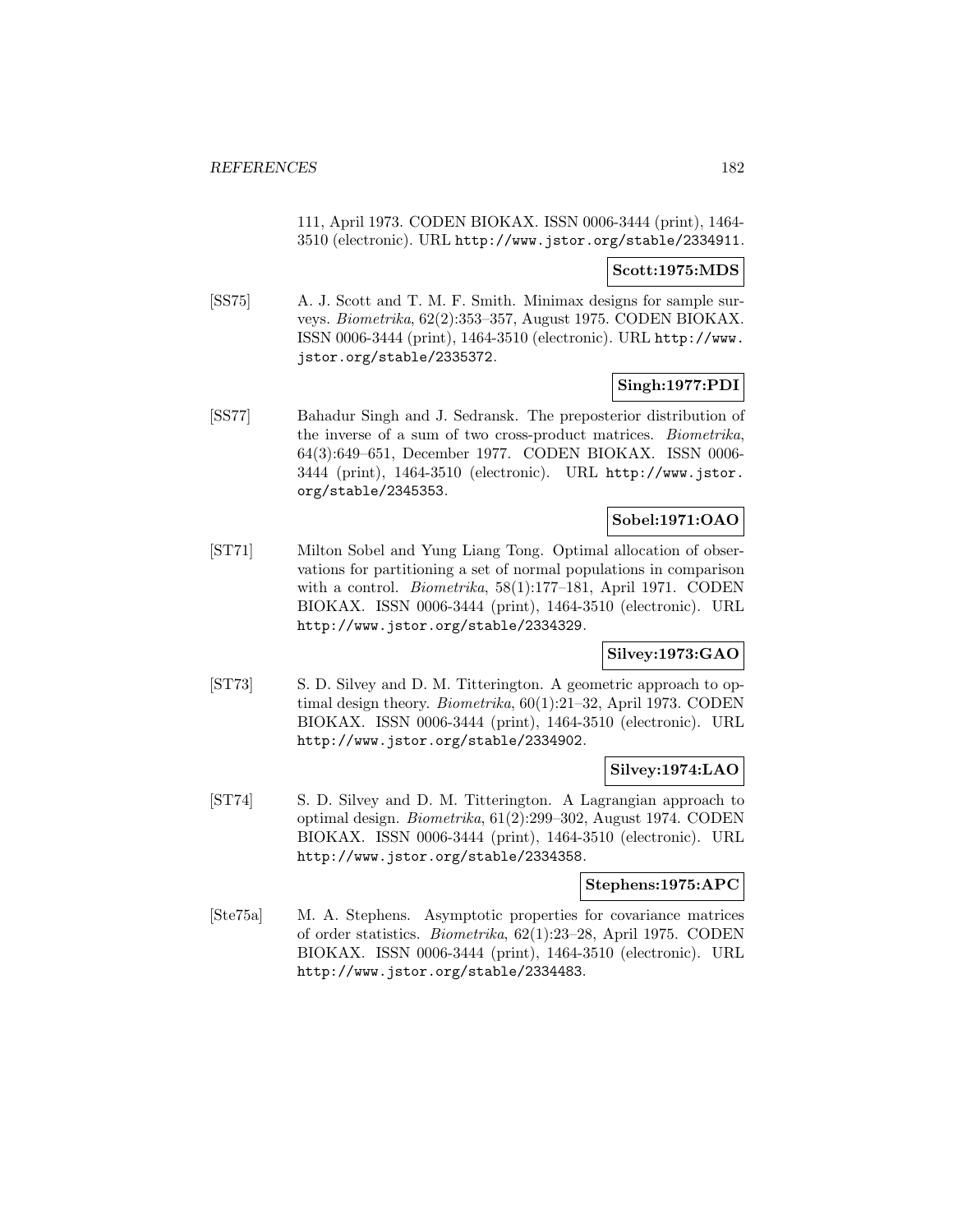#### **Stephens:1975:NTM**

[Ste75b] M. A. Stephens. A new test for the modal vector of the Fisher distribution. Biometrika, 62(1):171–174, April 1975. CODEN BIOKAX. ISSN 0006-3444 (print), 1464-3510 (electronic). URL http://www.jstor.org/stable/2334500.

## **Stephens:1977:GFE**

[Ste77] M. A. Stephens. Goodness of fit for the extreme value distribution. Biometrika, 64(3):583–588, December 1977. CODEN BIOKAX. ISSN 0006-3444 (print), 1464-3510 (electronic). URL http://www. jstor.org/stable/2345336.

#### **Stephens:1979:TFL**

[Ste79a] M. A. Stephens. Tests of fit for the logistic distribution based on the empirical distribution function. Biometrika, 66(3):591–595, December 1979. CODEN BIOKAX. ISSN 0006-3444 (print), 1464- 3510 (electronic). URL http://www.jstor.org/stable/2335180.

### **Stephens:1979:VC**

[Ste79b] M. A. Stephens. Vector correlation. Biometrika, 66(1):41–48, April 1979. CODEN BIOKAX. ISSN 0006-3444 (print), 1464-3510 (electronic). URL http://www.jstor.org/stable/2335240.

## **Stigler:1970:EAG**

[Sti70] Stephen M. Stigler. Estimating the age of a Galton–Watson branching process. Biometrika, 57(3):505–512, December 1970. CODEN BIOKAX. ISSN 0006-3444 (print), 1464-3510 (electronic). URL http://www.jstor.org/stable/2334768.

### **Stigler:1971:EPE**

[Sti71] Stephen M. Stigler. The estimation of the probability of extinction and other parameters associated with branching processes. Biometrika, 58(3):499–508, December 1971. CODEN BIOKAX. ISSN 0006-3444 (print), 1464-3510 (electronic). URL http://www. jstor.org/stable/2334385.

### **Stigler:1973:SHP**

[Sti73] Stephen M. Stigler. Studies in the history of probability and statistics. XXXII. Laplace, Fisher, and the discovery of the concept of sufficiency. Biometrika, 60(3):439–445, December 1973. CODEN BIOKAX. ISSN 0006-3444 (print), 1464-3510 (electronic). URL http://www.jstor.org/stable/2334992.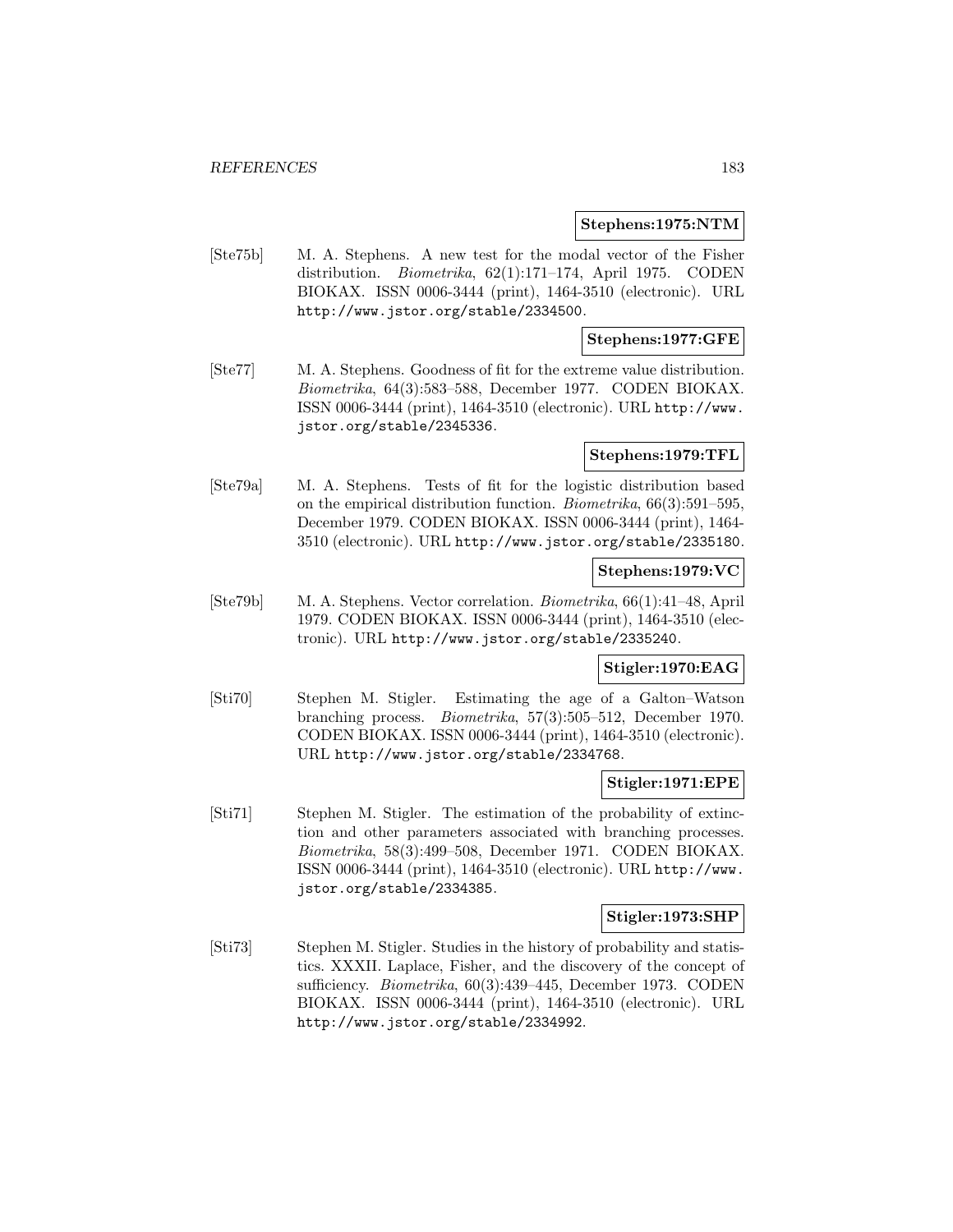### **Stigler:1974:SHP**

[Sti74] Stephen M. Stigler. Studies in the history of probability and statistics. XXXIII. Cauchy and the witch of Agnesi: an historical note on the Cauchy distribution. Biometrika, 61(2):375–380, August 1974. CODEN BIOKAX. ISSN 0006-3444 (print), 1464-3510 (electronic). URL http://www.jstor.org/stable/2334368.

## **Stigler:1975:SHP**

[Sti75] Stephen M. Stigler. Studies in the history of probability and statistics. XXXIV. Napoleonic statistics: The work of Laplace. Biometrika, 62(2):503–517, August 1975. CODEN BIOKAX. ISSN 0006-3444 (print), 1464-3510 (electronic). URL http://www. jstor.org/stable/2335393.

## **Stone:1972:BRB**

[Sto72] M. Stone. Book review: Foundations of Statistical Inference, by V. P. Godambe; D. A. Sprott. Biometrika, 59(1):236–237, April 1972. CODEN BIOKAX. ISSN 0006-3444 (print), 1464-3510 (electronic). URL http://www.jstor.org/stable/2334645.

### **Stone:1974:CVM**

[Sto74] M. Stone. Cross-validation and multinomial prediction. Biometrika, 61(3):509–515, December 1974. CODEN BIOKAX. ISSN 0006- 3444 (print), 1464-3510 (electronic). URL http://www.jstor. org/stable/2334733.

### **Stone:1977:AAC**

[Sto77] M. Stone. Asymptotics for and against cross-validation. Biometrika, 64(1):29–35, April 1977. CODEN BIOKAX. ISSN 0006-3444 (print), 1464-3510 (electronic). URL http://www. jstor.org/stable/2335766.

#### **Strauss:1975:MC**

[Str75] David J. Strauss. A model for clustering. Biometrika, 62(2):467– 475, August 1975. CODEN BIOKAX. ISSN 0006-3444 (print), 1464-3510 (electronic). URL http://www.jstor.org/stable/ 2335389.

### **Strauss:1977:ROC**

[Str77] David Strauss. Runs of occupied cells. Biometrika, 64(1):170–171, April 1977. CODEN BIOKAX. ISSN 0006-3444 (print), 1464-3510 (electronic). URL http://www.jstor.org/stable/2335795.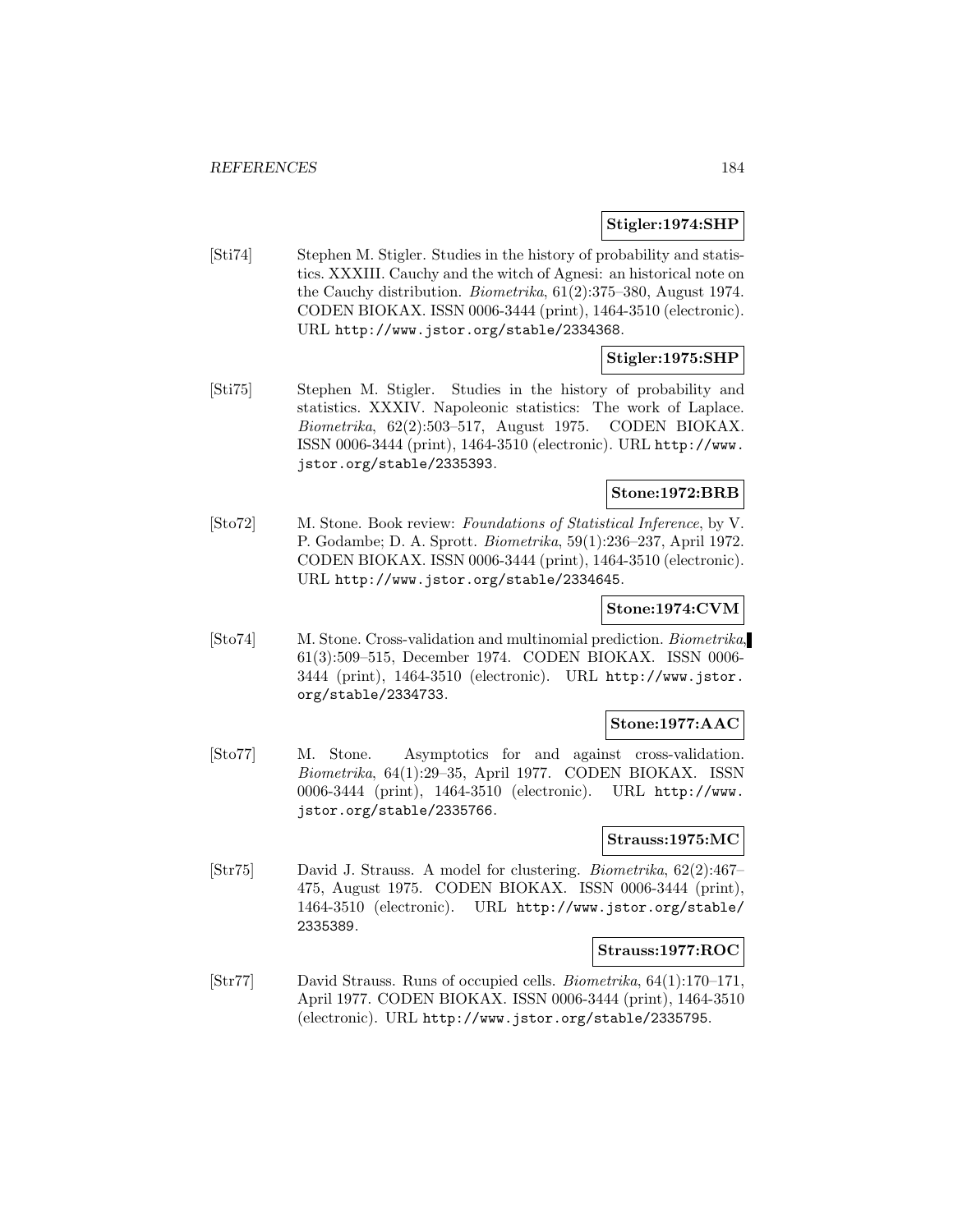## **Styan:1970:NDQ**

[Sty70] George P. H. Styan. Notes on the distribution of quadratic forms in singular normal variables. Biometrika, 57(3):567–572, December 1970. CODEN BIOKAX. ISSN 0006-3444 (print), 1464-3510 (electronic). URL http://www.jstor.org/stable/2334774.

#### **Subrahmaniam:1969:OSC**

[Sub69] K. Subrahmaniam. Order statistics from a class of non-normal distributions. Biometrika, 56(2):415–428, August 1969. CODEN BIOKAX. ISSN 0006-3444 (print), 1464-3510 (electronic). URL http://www.jstor.org/stable/2334435. See correction [Sub70].

#### **Subrahmaniam:1970:COS**

[Sub70] K. Subrahmaniam. Corrections: "Order Statistics from a Class of Non-Normal Distributions". Biometrika, 57(1):226, April 1970. CODEN BIOKAX. ISSN 0006-3444 (print), 1464-3510 (electronic). URL http://www.jstor.org/stable/2334965. See [Sub69].

## **Sobel:1970:PWS**

[SW70] Milton Sobel and George H. Weiss. Play-the-winner sampling for selecting the better of two binomial populations. Biometrika, 57 (2):357–365, August 1970. CODEN BIOKAX. ISSN 0006-3444 (print), 1464-3510 (electronic). URL http://www.jstor.org/ stable/2334844.

#### **Srinivasan:1973:LDR**

[SW73] R. Srinivasan and R. M. Wharton. The limit distribution of a random variable used in the construction of confidence bands. Biometrika, 60(2):431–432, August 1973. CODEN BIOKAX. ISSN 0006-3444 (print), 1464-3510 (electronic). URL http://www. jstor.org/stable/2334562.

## **Sweeting:1978:ETB**

[Swe78] Trevor J. Sweeting. On efficient tests for branching processes. Biometrika, 65(1):123–127, April 1978. CODEN BIOKAX. ISSN 0006-3444 (print), 1464-3510 (electronic). URL http://www. jstor.org/stable/2335286.

### **Simon:1975:SAB**

[SWH75] Richard Simon, George H. Weiss, and David G. Hoel. Sequential analysis of binomial clinical trials. Biometrika, 62(1):195–200,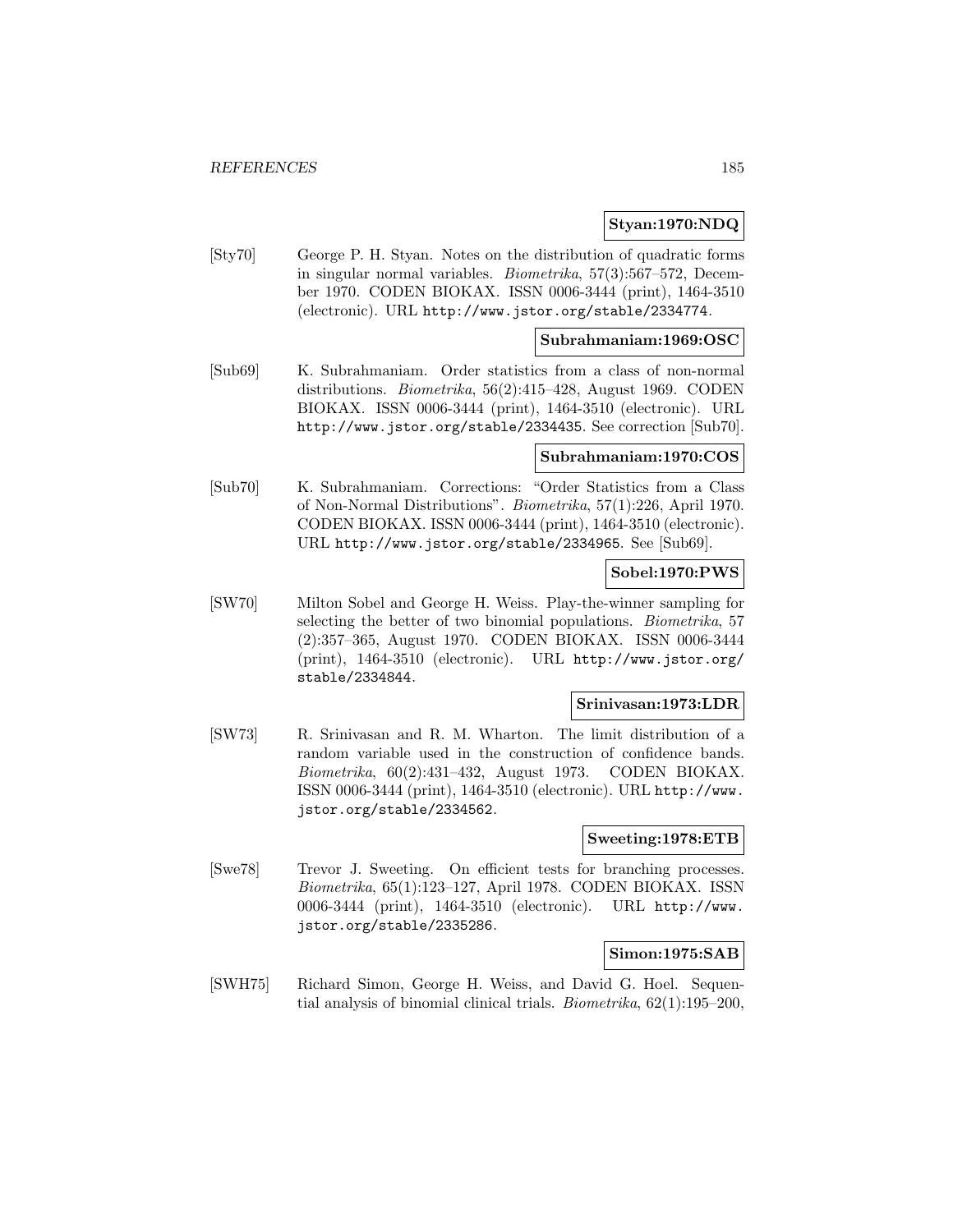April 1975. CODEN BIOKAX. ISSN 0006-3444 (print), 1464-3510 (electronic). URL http://www.jstor.org/stable/2334503.

#### **Switzer:1976:CPT**

[Swi76] Paul Switzer. Confidence procedures for two-sample problems. Biometrika, 63(1):13–25, April 1976. CODEN BIOKAX. ISSN 0006-3444 (print), 1464-3510 (electronic). URL http://www. jstor.org/stable/2335079.

## **Shuster:1974:OAO**

[SY74] Jonathan J. Shuster and Mark C. K. Yang. Optimal allocation of observations for partitioning a set of new items into two control groups. Biometrika, 61(1):191–193, April 1974. CODEN BIOKAX. ISSN 0006-3444 (print), 1464-3510 (electronic). URL http://www. jstor.org/stable/2334304.

#### **Tiao:1971:ACR**

[TA71] G. C. Tiao and M. M. Ali. Analysis of correlated random effects: Linear model with two random components. Biometrika, 58(1):37– 51, April 1971. CODEN BIOKAX. ISSN 0006-3444 (print), 1464- 3510 (electronic). URL http://www.jstor.org/stable/2334315.

#### **Tamhane:1978:IBR**

[Tam78] Ajit C. Tamhane. Inference based on regression estimator in double sampling. Biometrika, 65(2):419–427, August 1978. CODEN BIOKAX. ISSN 0006-3444 (print), 1464-3510 (electronic). URL http://www.jstor.org/stable/2335225.

## **Tarone:1975:TTL**

[Tar75] Robert E. Tarone. Tests for trend in life table analysis. Biometrika, 62(3):679–682, December 1975. CODEN BIOKAX. ISSN 0006- 3444 (print), 1464-3510 (electronic). URL http://www.jstor. org/stable/2335528.

## **Targhetta:1979:CIO**

[Tar79a] M. Luisa Targhetta. Confidence intervals for a one-parameter family of multivariate distributions. Biometrika, 66(3):687–688, December 1979. CODEN BIOKAX. ISSN 0006-3444 (print), 1464- 3510 (electronic). URL http://www.jstor.org/stable/2335197.

## **Tarone:1979:TGF**

[Tar79b] R. E. Tarone. Testing the goodness of fit of the binomial distribution. Biometrika, 66(3):585–590, December 1979. CODEN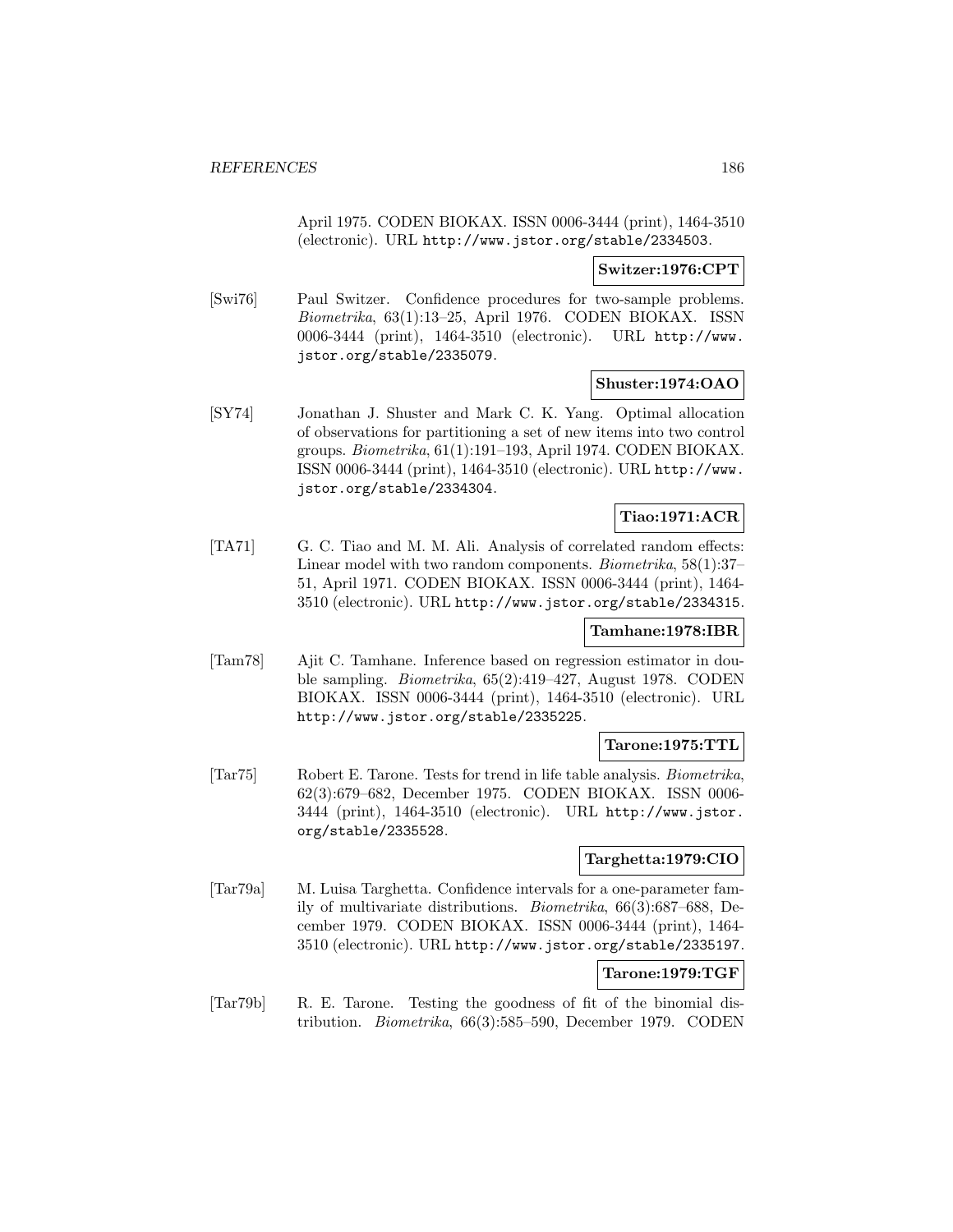BIOKAX. ISSN 0006-3444 (print), 1464-3510 (electronic). URL http://www.jstor.org/stable/2335179. See correction [Tar90].

## **Tarone:1990:ACT**

[Tar90] R. E. Tarone. Amendments and corrections: "Testing the Goodness of fit of the Binomial Distribution". Biometrika, 77(3):668, September 1990. CODEN BIOKAX. ISSN 0006-3444 (print), 1464- 3510 (electronic). URL http://www.jstor.org/stable/2337011. See [Wis68, Tar79b].

## **Tiao:1978:SCD**

[TH78] G. C. Tiao and S. C. Hillmer. Some consideration of decomposition of a time series. Biometrika, 65(3):497–502, December 1978. CO-DEN BIOKAX. ISSN 0006-3444 (print), 1464-3510 (electronic). URL http://www.jstor.org/stable/2335900.

### **Theobald:1975:IAM**

[The75] C. M. Theobald. An inequality with application to multivariate analysis. Biometrika, 62(2):461–466, August 1975. CODEN BIOKAX. ISSN 0006-3444 (print), 1464-3510 (electronic). URL http://www.jstor.org/stable/2335388. See correction [The76].

### **Theobald:1976:CAI**

[The76] C. M. Theobald. Corrections and amendments: "An inequality with application to multivariate analysis" (*Biometrika* **62** (1975), no. 2, 461–466). Biometrika, 63(3):685, December 1976. CODEN BIOKAX. ISSN 0006-3444 (print), 1464-3510 (electronic). URL http://www.jstor.org/stable/2335757. See [The75].

## **Thiebaux:1974:MVE**

[Thi74] H. Jean Thiebaux. Minimum variances estimation of coefficient matrices in a dependent system. Biometrika, 61(1):87–90, April 1974. CODEN BIOKAX. ISSN 0006-3444 (print), 1464-3510 (electronic). URL http://www.jstor.org/stable/2334288.

### **Thorburn:1976:SAP**

[Tho76] Daniel Thorburn. Some asymptotic properties of jackknife statistics. Biometrika, 63(2):305–313, August 1976. CODEN BIOKAX. ISSN 0006-3444 (print), 1464-3510 (electronic). URL http://www. jstor.org/stable/2335624.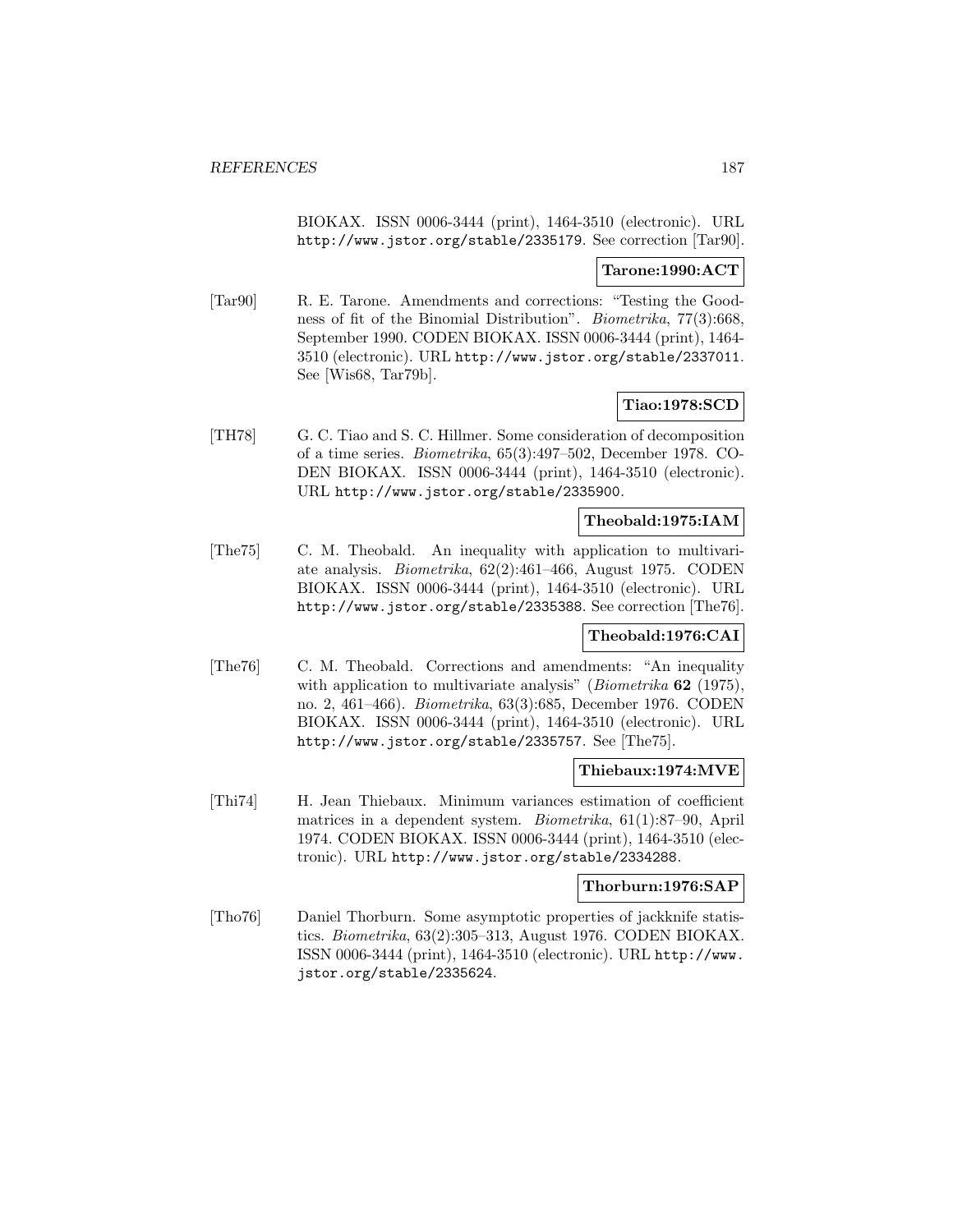### **Tiao:1972:ABT**

[Tia72] G. C. Tiao. Asymptotic behaviour of temporal aggregates of time series. Biometrika, 59(3):525–531, December 1972. CODEN BIOKAX. ISSN 0006-3444 (print), 1464-3510 (electronic). URL http://www.jstor.org/stable/2334803.

## **Tiku:1970:MCS**

[Tik70] M. L. Tiku. Monte Carlo study of some simple estimators in censored normal samples. Biometrika, 57(1):207–211, April 1970. CO-DEN BIOKAX. ISSN 0006-3444 (print), 1464-3510 (electronic). URL http://www.jstor.org/stable/2334953.

### **Tiku:1971:EMS**

[Tik71a] M. L. Tiku. Estimating the means and standard deviation from two censored normal samples. Biometrika, 58(1):241–243, April 1971. CODEN BIOKAX. ISSN 0006-3444 (print), 1464-3510 (electronic). URL http://www.jstor.org/stable/2334341.

### **Tiku:1971:NDH**

[Tik71b] M. L. Tiku. A note on the distribution of Hotelling's generalized  $T_0^2$ . Biometrika, 58(1):237–241, April 1971. CODEN BIOKAX. ISSN 0006-3444 (print), 1464-3510 (electronic). URL http://www. jstor.org/stable/2334340.

#### **Titterington:1975:ODS**

[Tit75] D. M. Titterington. Optimal design: Some geometrical aspects of D-optimality. Biometrika, 62(2):313–320, August 1975. CODEN BIOKAX. ISSN 0006-3444 (print), 1464-3510 (electronic). URL http://www.jstor.org/stable/2335366.

#### **Titterington:1977:AIM**

[Tit77] D. M. Titterington. Analysis of incomplete multivariate binary data by the kernel method. Biometrika, 64(3):455–460, December 1977. CODEN BIOKAX. ISSN 0006-3444 (print), 1464-3510 (electronic). URL http://www.jstor.org/stable/2345321.

#### **Tjostheim:1978:MAS**

[Tjø78] Dag Tjøstheim. A measure of association for spatial variables. Biometrika, 65(1):109–114, April 1978. CODEN BIOKAX. ISSN 0006-3444 (print), 1464-3510 (electronic). URL http://www. jstor.org/stable/2335284.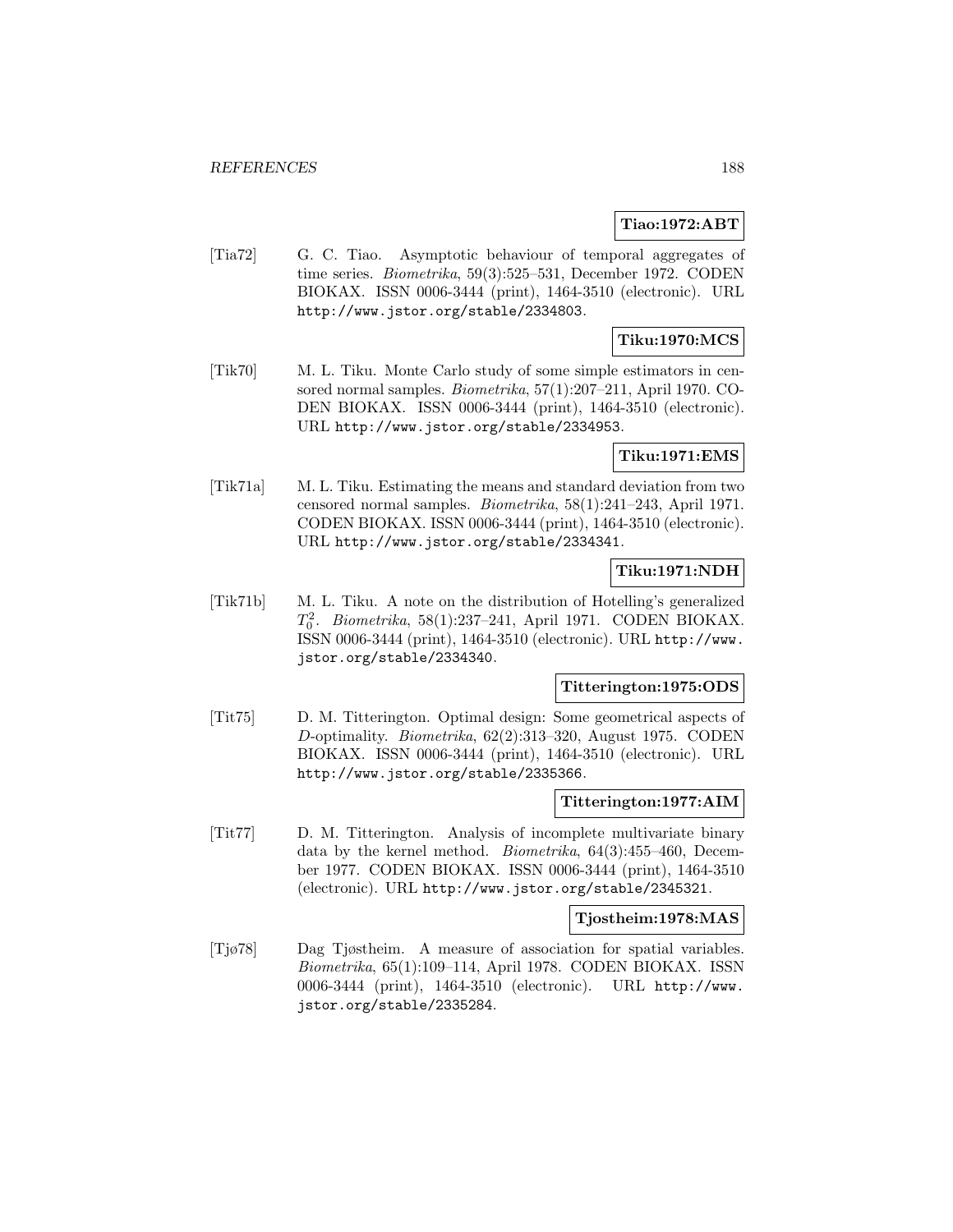## **Tolley:1979:TTE**

[TN79] H. Dennis Tolley and James E. Norman. Time on trial estimates with bivariate risks. Biometrika, 66(2):285–291, August 1979. CO-DEN BIOKAX. ISSN 0006-3444 (print), 1464-3510 (electronic). URL http://www.jstor.org/stable/2335660.

## **Tong:1971:IEO**

[Ton71] Yung Liang Tong. Interval estimation of the ordered means of two normal populations based on hybrid estimators. Biometrika, 58(3):605–613, December 1971. CODEN BIOKAX. ISSN 0006- 3444 (print), 1464-3510 (electronic). URL http://www.jstor. org/stable/2334395.

## **Thigpen:1974:MRT**

[TP74] Charles C. Thigpen and A. S. Paulson. A multiple range test for analysis of covariance. Biometrika, 61(3):479–484, December 1974. CODEN BIOKAX. ISSN 0006-3444 (print), 1464-3510 (electronic). URL http://www.jstor.org/stable/2334729.

### **Troutman:1979:SRP**

[Tro79] Brent M. Troutman. Some results in periodic autoregression. Biometrika, 66(2):219–228, August 1979. CODEN BIOKAX. ISSN 0006-3444 (print), 1464-3510 (electronic). URL http://www. jstor.org/stable/2335652.

## **Tuan:1979:EPA**

[Tua79] Pham Dinh Tuan. The estimation of parameters for autoregressivemoving average models from sample autocovariances. Biometrika, 66(3):555–560, December 1979. CODEN BIOKAX. ISSN 0006- 3444 (print), 1464-3510 (electronic). URL http://www.jstor. org/stable/2335175.

## **Tukey:1958:BCQ**

[Tuk58] John W. Tukey. Bias and confidence in not-quite large samples (abstract). Annals of Mathematical Statistics, 29(2):614, June 1958. CODEN AASTAD. ISSN 0003-4851 (print), 2168-8990 (electronic). URL http://projecteuclid.org/euclid.aoms/ 1177706647. This is the other half of the Quenouille–Tukey jackknife technique; see [Que49, Que56, Mil74, Efr79].

# **Tiao:1976:ETA**

[TW76] G. C. Tiao and W. S. Wei. Effect of temporal aggregation on the dynamic relationship of two time series variables. Biometrika,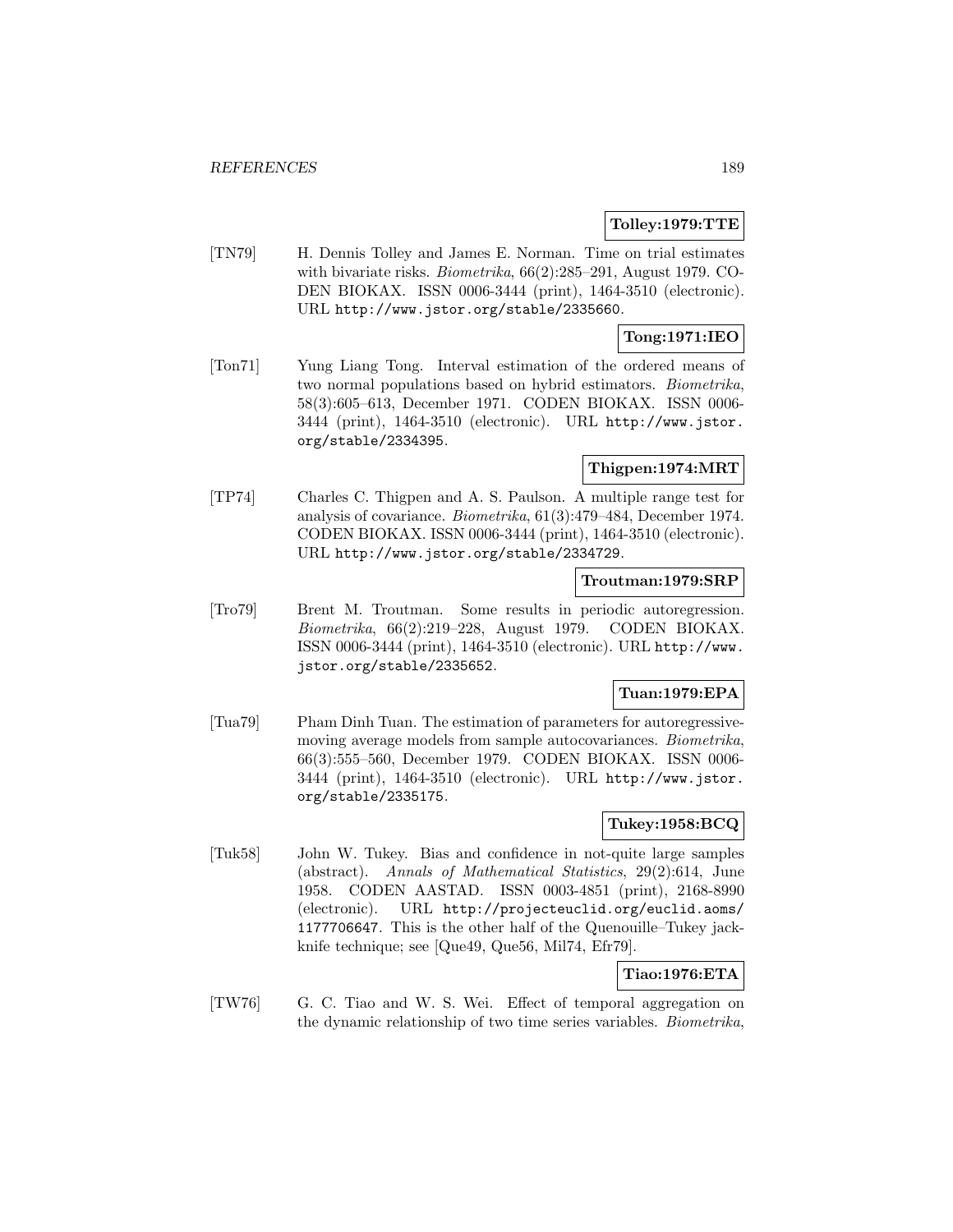63(3):513–523, December 1976. CODEN BIOKAX. ISSN 0006- 3444 (print), 1464-3510 (electronic). URL http://www.jstor. org/stable/2335729.

## **Tarone:1977:DFT**

[TW77] Robert E. Tarone and James Ware. On distribution-free tests for equality of survival distributions. Biometrika, 64(1):156–160, April 1977. CODEN BIOKAX. ISSN 0006-3444 (print), 1464-3510 (electronic). URL http://www.jstor.org/stable/2335790.

## **Tong:1979:BPF**

[TW79] Y. L. Tong and David E. Wetzell. On the behaviour of the probability function for selecting the best normal population. Biometrika, 66(1):174–176, April 1979. CODEN BIOKAX. ISSN 0006-3444 (print), 1464-3510 (electronic). URL http://www.jstor.org/ stable/2335261.

## **Taheri:1974:CSS**

[TY74] H. Taheri and D. H. Young. A comparison of sequential sampling procedures for selecting the better of two binomial populations. Biometrika, 61(3):585–592, December 1974. CODEN BIOKAX. ISSN 0006-3444 (print), 1464-3510 (electronic). URL http://www. jstor.org/stable/2334743.

## **Upton:1976:IPH**

[UL76] G. J. G. Upton and R. D. Lee. The importance of the patient horizon in the sequential analysis of binomial clinical trials. Biometrika, 63(2):335–342, August 1976. CODEN BIOKAX. ISSN 0006- 3444 (print), 1464-3510 (electronic). URL http://www.jstor. org/stable/2335628.

## **Upton:1973:SST**

[Upt73] G. J. G. Upton. Single-sample tests for the von Mises distribution. Biometrika, 60(1):87–99, April 1973. CODEN BIOKAX. ISSN 0006-3444 (print), 1464-3510 (electronic). URL http://www. jstor.org/stable/2334909.

#### **Upton:1974:NAD**

[Upt74] G. J. G. Upton. New approximations to the distribution of certain angular statistics. Biometrika, 61(2):369–373, August 1974. CO-DEN BIOKAX. ISSN 0006-3444 (print), 1464-3510 (electronic). URL http://www.jstor.org/stable/2334367.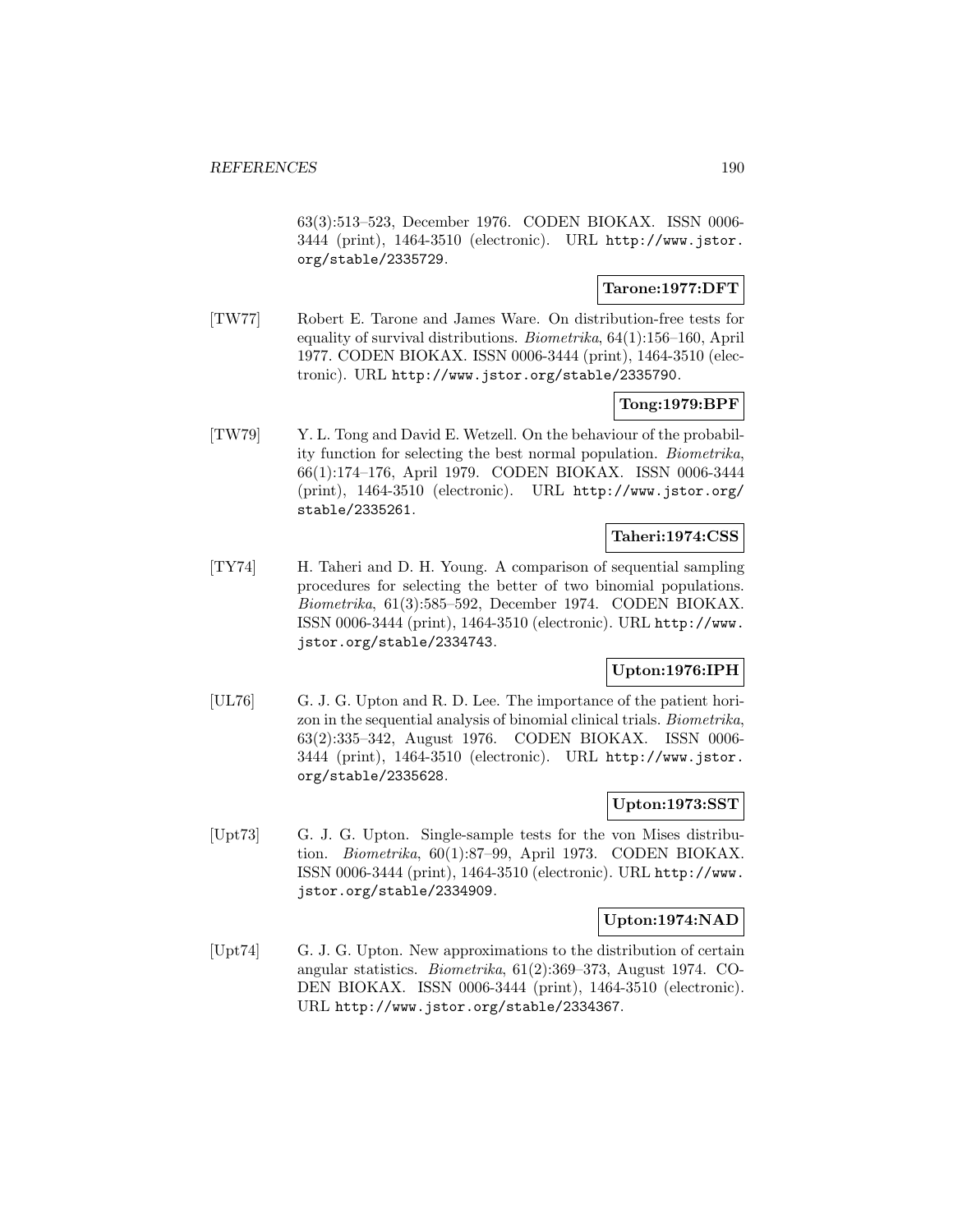#### **VanderParren:1970:TDF**

[Van70] J. L. Van der Parren. Tables for distribution-free confidence limits for the median. Biometrika, 57(3):613–617, December 1970. CO-DEN BIOKAX. ISSN 0006-3444 (print), 1464-3510 (electronic). URL http://www.jstor.org/stable/2334779.

## **VanderParren:1973:TDF**

[Van73a] J. L. Van der Parren. Tables of distribution-free one-sided and twosided confidence limits for quartiles. Biometrika, 60(2):433–434, August 1973. CODEN BIOKAX. ISSN 0006-3444 (print), 1464- 3510 (electronic). URL http://www.jstor.org/stable/2334564.

#### **VanNess:1973:ACP**

[Van73b] John W. Van Ness. Admissible clustering procedures. Biometrika, 60(2):422–424, August 1973. CODEN BIOKAX. ISSN 0006- 3444 (print), 1464-3510 (electronic). URL http://www.jstor. org/stable/2334558.

## **Venable:1978:GTI**

[VB78] T. C. Venable and V. P. Bhapkar. Gart's test of interaction in a  $2 \times 2 \times 2$  contingency table for small samples. *Biometrika*, 65(3):669–672, December 1978. CODEN BIOKAX. ISSN 0006- 3444 (print), 1464-3510 (electronic). URL http://www.jstor. org/stable/2335930.

## **Vit:1973:IPP**

[Vit73] Pedro Vit. Interval prediction for a Poisson process. Biometrika, 60(3):667–668, December 1973. CODEN BIOKAX. ISSN 0006- 3444 (print), 1464-3510 (electronic). URL http://www.jstor. org/stable/2335020.

# **Vit:1974:THG**

[Vit74] Pedro Vit. Testing for homogeneity: The geometric distribution. Biometrika, 61(3):565–568, December 1974. CODEN BIOKAX. ISSN 0006-3444 (print), 1464-3510 (electronic). URL http://www. jstor.org/stable/2334740.

#### **vanKampen:1973:BDP**

[vK73] N. G. van Kampen. Birth and death processes in large populations. Biometrika, 60(2):419–420, August 1973. CODEN BIOKAX. ISSN 0006-3444 (print), 1464-3510 (electronic). URL http://www. jstor.org/stable/2334556.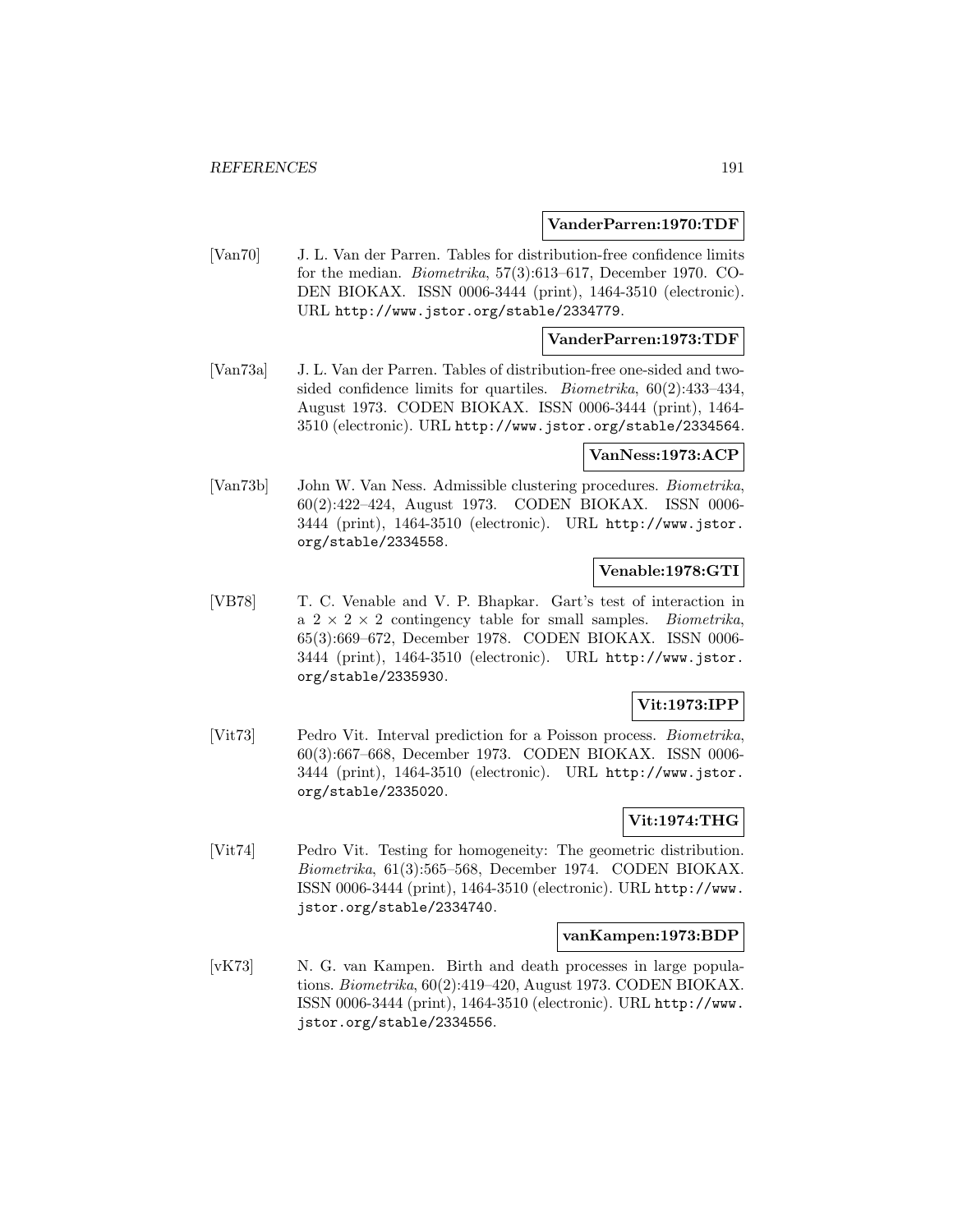### **Vuchkov:1977:RTP**

[Vuc77] I. N. Vuchkov. A ridge-type procedure for design of experiments. Biometrika, 64(1):147–150, April 1977. CODEN BIOKAX. ISSN 0006-3444 (print), 1464-3510 (electronic). URL http://www. jstor.org/stable/2335787.

## **Wood:1978:LSR**

[WA78] Constance L. Wood and Michele M. Altavela. Large-sample results for Kolmogorov-Smirnov statistics for discrete distributions. Biometrika, 65(1):235–239, April 1978. CODEN BIOKAX. ISSN 0006-3444 (print), 1464-3510 (electronic). URL http://www. jstor.org/stable/2335304.

#### **Wahrenberger:1977:BRT**

[WAK77] David L. Wahrenberger, Charles E. Antle, and Lawrence A. Klimko. Bayesian rules for the two-armed bandit problem. Biometrika, 64(1):172–174, April 1977. CODEN BIOKAX. ISSN 0006-3444 (print), 1464-3510 (electronic). URL http://www. jstor.org/stable/2335796.

## **Walker:1967:STS**

[Wal67] A. M. Walker. Some tests of separate families of hypotheses in time series analysis. Biometrika, 54(1/2):39–68, June 1967. CO-DEN BIOKAX. ISSN 0006-3444 (print), 1464-3510 (electronic). URL http://www.jstor.org/stable/2333851. See correction [Wal70a].

## **Walker:1970:CST**

[Wal70a] A. M. Walker. Corrections: "Some Tests of Separate Families of Hypotheses in Time Series Analysis". Biometrika, 57(1):226, April 1970. CODEN BIOKAX. ISSN 0006-3444 (print), 1464-3510 (electronic). URL http://www.jstor.org/stable/2334966. See [Wal67].

## **Walton:1970:NNN**

[Wal70b] Gerald S. Walton. A note on nonrandomized Neyman-shortest unbiased confidence intervals for the binomial and Poisson parameters. Biometrika, 57(1):223–224, April 1970. CODEN BIOKAX. ISSN 0006-3444 (print), 1464-3510 (electronic). URL http://www. jstor.org/stable/2334960.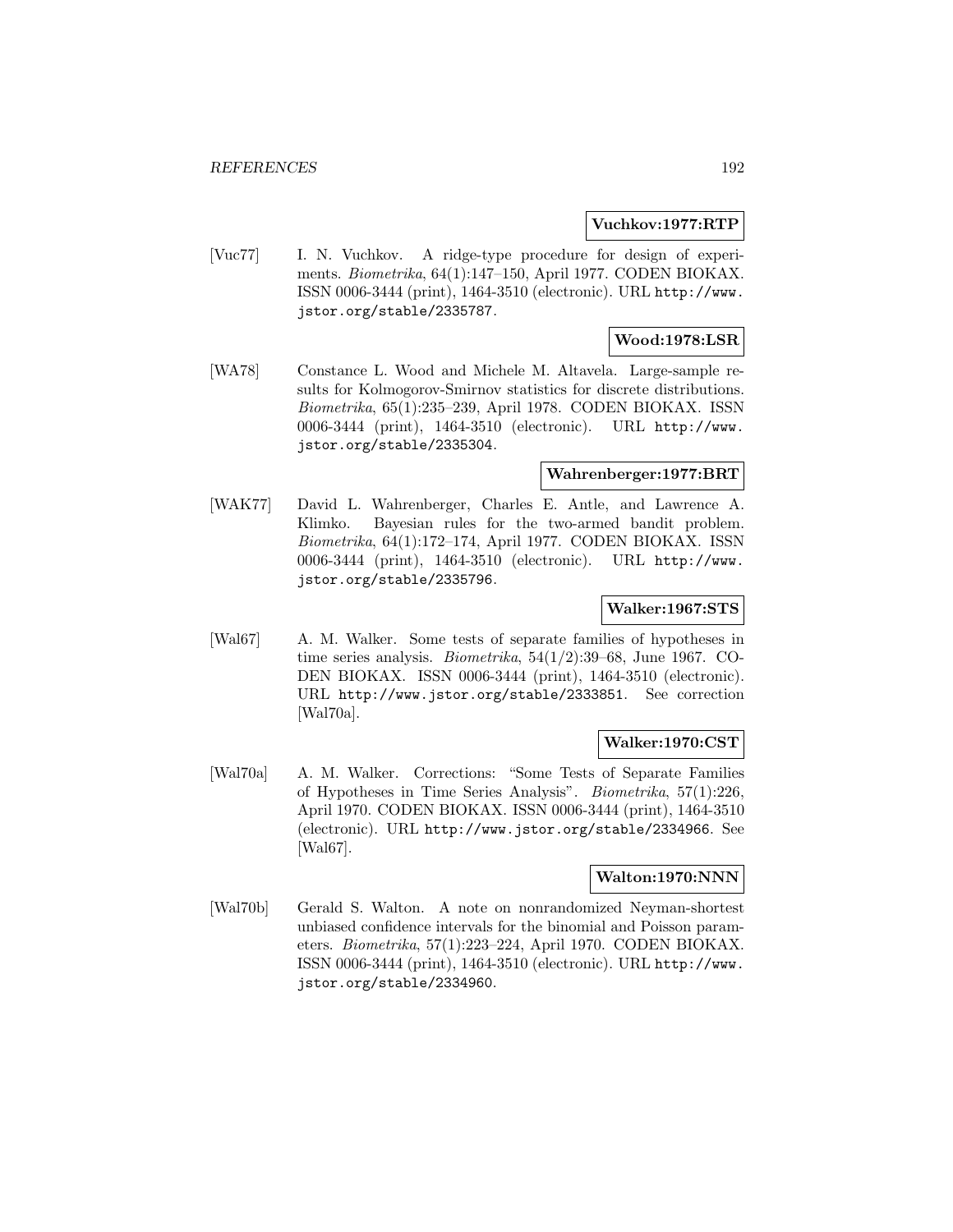#### **Walker:1971:EHC**

[Wal71] A. M. Walker. On the estimation of a harmonic component in a time series with stationary independent residuals. Biometrika, 58(1):21–36, April 1971. CODEN BIOKAX. ISSN 0006-3444 (print), 1464-3510 (electronic). URL http://www.jstor.org/ stable/2334314.

#### **Walter:1975:DLM**

[Wal75] S. D. Walter. The distribution of Levin's measure of attributable risk. Biometrika, 62(2):371–374, August 1975. CODEN BIOKAX. ISSN 0006-3444 (print), 1464-3510 (electronic). URL http://www. jstor.org/stable/2335374.

### **Watson:1971:EFP**

[Wat71] G. S. Watson. Estimating functionals of particle size distributions. Biometrika, 58(3):483–490, December 1971. CODEN BIOKAX. ISSN 0006-3444 (print), 1464-3510 (electronic). URL http://www. jstor.org/stable/2334383.

#### **Watson:1972:PEL**

[Wat72] G. S. Watson. Prediction and the efficiency of least squares. Biometrika, 59(1):91–98, April 1972. CODEN BIOKAX. ISSN 0006-3444 (print), 1464-3510 (electronic). URL http://www. jstor.org/stable/2334619.

#### **Watson:1974:BII**

[Wat74] S. R. Watson. On Bayesian inference with incompletely specified prior distributions. Biometrika, 61(1):193–196, April 1974. CO-DEN BIOKAX. ISSN 0006-3444 (print), 1464-3510 (electronic). URL http://www.jstor.org/stable/2334305.

### **Waternaux:1976:ADS**

[Wat76] Christine M. Waternaux. Asymptotic distribution of the sample roots for a nonnormal population. Biometrika, 63(3):639–645, December 1976. CODEN BIOKAX. ISSN 0006-3444 (print), 1464- 3510 (electronic). URL http://www.jstor.org/stable/2335746.

### **Webster:1970:AME**

[Web70] J. T. Webster. On the application of the method of Das in evaluating a multivariate normal integral. Biometrika, 57(3):657–660, December 1970. CODEN BIOKAX. ISSN 0006-3444 (print), 1464- 3510 (electronic). URL http://www.jstor.org/stable/2334784.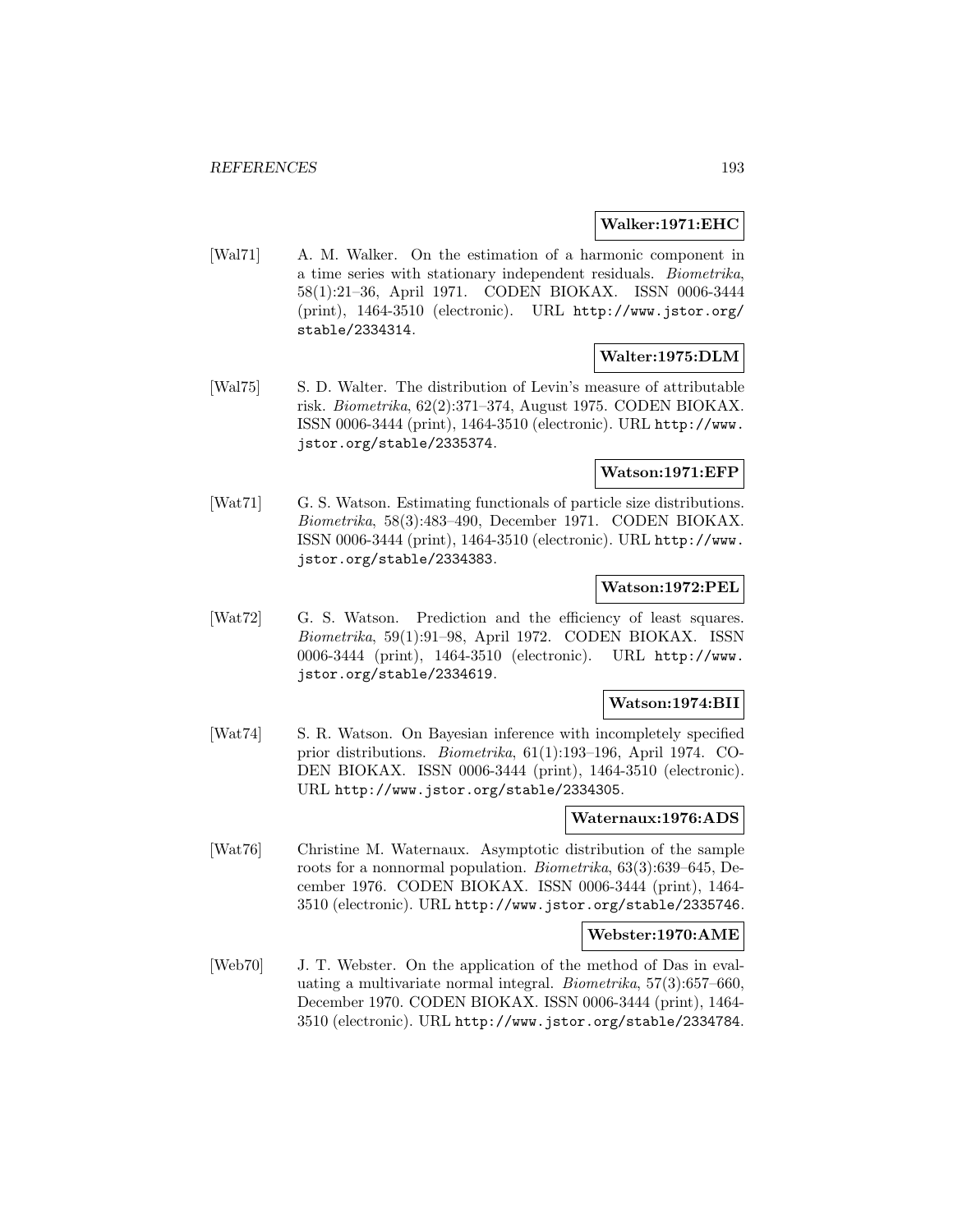### **Wedderburn:1974:QLF**

[Wed74] R. W. M. Wedderburn. Quasi-likelihood functions, generalized linear models, and the Gauss-Newton method. Biometrika, 61 (3):439–447, December 1974. CODEN BIOKAX. ISSN 0006- 3444 (print), 1464-3510 (electronic). URL http://www.jstor. org/stable/2334725.

## **Wedderburn:1976:EUM**

[Wed76] R. W. M. Wedderburn. On the existence and uniqueness of the maximum likelihood estimates for certain generalized linear models. Biometrika, 63(1):27–32, April 1976. CODEN BIOKAX. ISSN 0006-3444 (print), 1464-3510 (electronic). URL http://www. jstor.org/stable/2335080.

## **Weisberg:1974:ECP**

[Wei74] Sanford Weisberg. An empirical comparison of the percentage points of W and W'. Biometrika,  $61(3):644-646$ , December 1974. CODEN BIOKAX. ISSN 0006-3444 (print), 1464-3510 (electronic). URL http://www.jstor.org/stable/2334756.

## **Wei:1978:RAD**

[Wei78] L. J. Wei. On the random allocation design for the control of selection bias in sequential experiments. Biometrika, 65(1):79–84, April 1978. CODEN BIOKAX. ISSN 0006-3444 (print), 1464-3510 (electronic). URL http://www.jstor.org/stable/2335280.

## **White:1973:EGE**

[Whi73a] Lynda V. White. An extension of the general equivalence theorem to nonlinear models. Biometrika, 60(2):345–348, August 1973. CODEN BIOKAX. ISSN 0006-3444 (print), 1464-3510 (electronic). URL http://www.jstor.org/stable/2334546.

#### **Whittaker:1973:BMM**

[Whi73b] J. Whittaker. The Bhattacharyya matrix for the mixture of two distributions. Biometrika, 60(1):201–202, April 1973. CODEN BIOKAX. ISSN 0006-3444 (print), 1464-3510 (electronic). URL http://www.jstor.org/stable/2334923.

#### **Whitehead:1978:LSS**

[Whi78] John Whitehead. Large sample sequential methods with application to the analysis of  $2 \times 2$  contingency tables. *Biometrika*,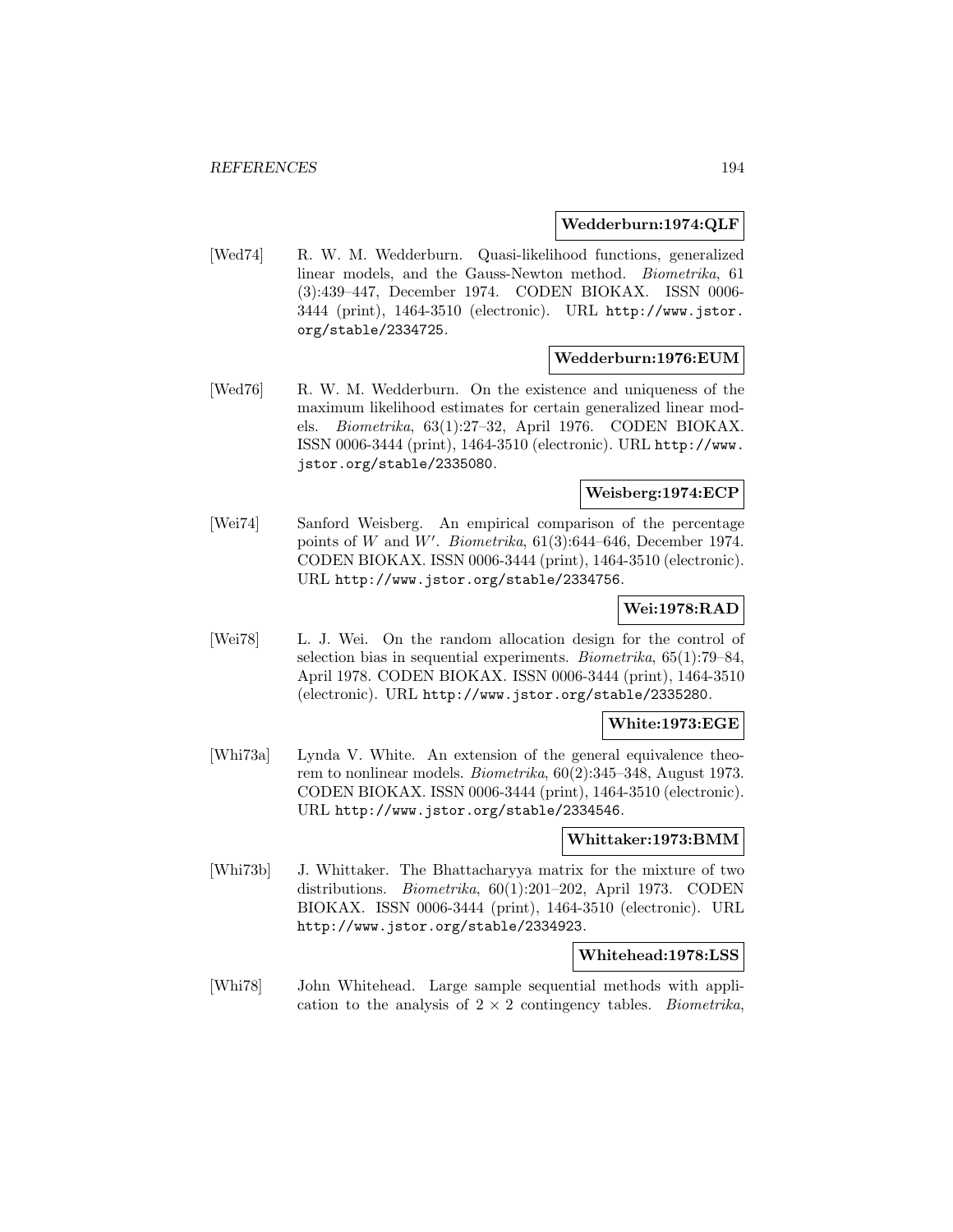65(2):351–356, August 1978. CODEN BIOKAX. ISSN 0006- 3444 (print), 1464-3510 (electronic). URL http://www.jstor. org/stable/2335214.

## **Wichern:1973:BSA**

[Wic73] Dean W. Wichern. The behaviour of the sample autocorrelation function for an integrated moving average process. Biometrika, 60(2):235–239, August 1973. CODEN BIOKAX. ISSN 0006- 3444 (print), 1464-3510 (electronic). URL http://www.jstor. org/stable/2334535.

## **Wilkinson:1970:GRP**

[Wil70a] G. N. Wilkinson. A general recursive procedure for analysis of variance. Biometrika, 57(1):19–46, April 1970. CODEN BIOKAX. ISSN 0006-3444 (print), 1464-3510 (electronic). URL http://www. jstor.org/stable/2334933.

### **Williams:1970:CMC**

[Wil70b] E. J. Williams. Comparing means of correlated variates. Biometrika, 57(2):459–461, August 1970. CODEN BIOKAX. ISSN 0006-3444 (print), 1464-3510 (electronic). URL http:// www.jstor.org/stable/2334857.

### **Williams:1975:MSW**

[Wil75a] C. B. Williams. Mendenhall's studies of word-length distribution in the works of Shakespeare and Bacon. Biometrika, 62(1):207–212, April 1975. CODEN BIOKAX. ISSN 0006-3444 (print), 1464-3510 (electronic). URL http://www.jstor.org/stable/2334505.

## **Williams:1975:EBD**

[Wil75b] E. R. Williams. Efficiency-balanced designs. Biometrika, 62(3): 686–689, December 1975. CODEN BIOKAX. ISSN 0006-3444 (print), 1464-3510 (electronic). URL http://www.jstor.org/ stable/2335531.

## **Williams:1976:ILR**

[Wil76] D. A. Williams. Improved likelihood ratio tests for complete contingency tables. Biometrika, 63(1):33–37, April 1976. CODEN BIOKAX. ISSN 0006-3444 (print), 1464-3510 (electronic). URL http://www.jstor.org/stable/2335081. See correction [Wil78].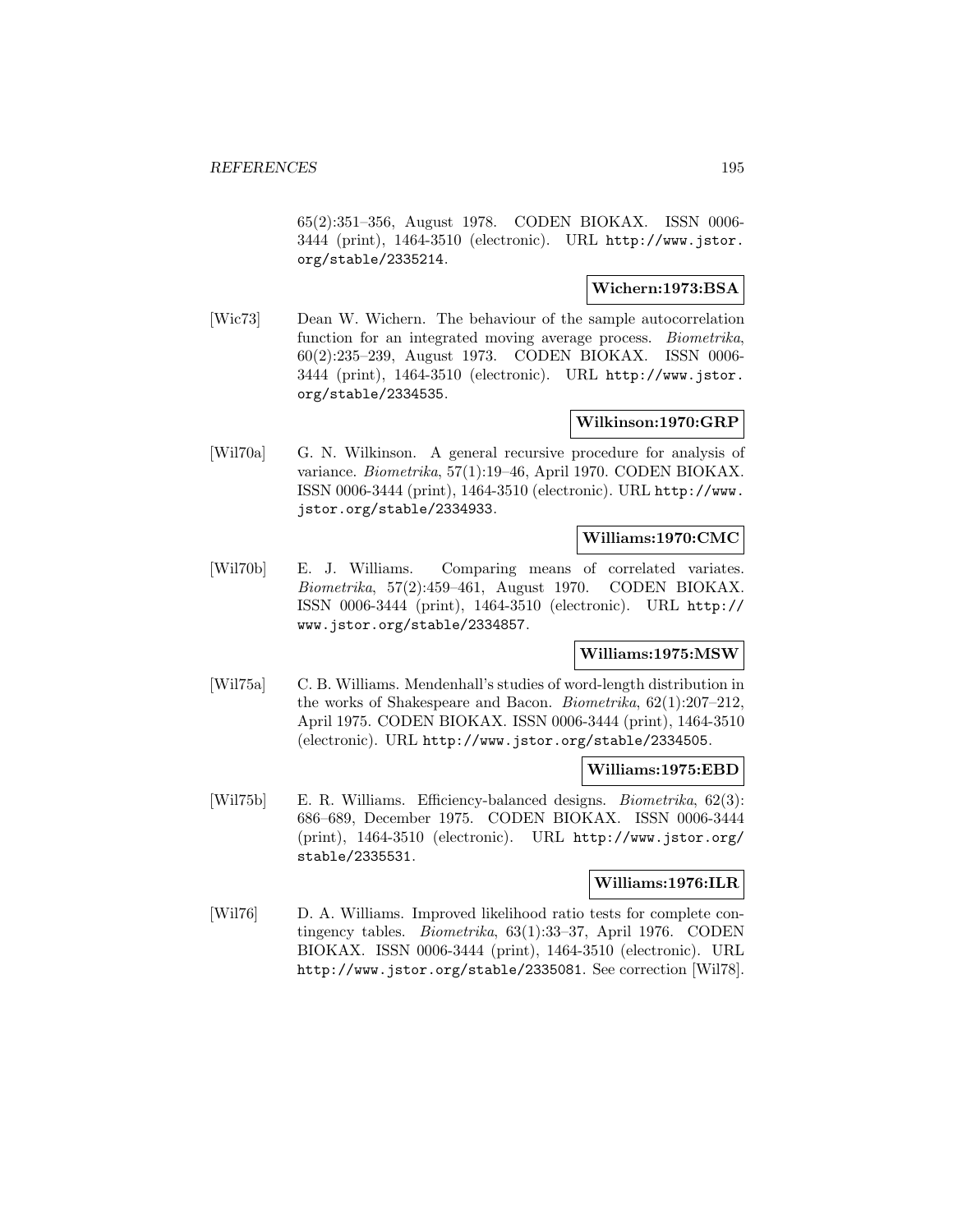#### **Williams:1977:SIP**

[Wil77a] David A. Williams. Some inference procedures for monotonically ordered normal means. Biometrika, 64(1):9–14, April 1977. CO-DEN BIOKAX. ISSN 0006-3444 (print), 1464-3510 (electronic). URL http://www.jstor.org/stable/2335763.

## **Williams:1977:SRS**

[Wil77b] E. J. Williams. Some representations of stable random variables as products. Biometrika, 64(1):167–169, April 1977. CODEN BIOKAX. ISSN 0006-3444 (print), 1464-3510 (electronic). URL http://www.jstor.org/stable/2335794.

### **Williams:1978:CIL**

[Wil78] D. A. Williams. Correction to: "Improved likelihood ratio tests for complete contingency tables" (Biometrika **63** (1976), no. 1, 33– 37). Biometrika, 65(3):677, December 1978. CODEN BIOKAX. ISSN 0006-3444 (print), 1464-3510 (electronic). URL http://www. jstor.org/stable/2335935. See [Wil76].

## **Wisniewski:1968:THB**

[Wis68] T. K. M. Wisniewski. Testing for homogeneity of a binomial series. Biometrika, 55(2):426–428, July 1968. CODEN BIOKAX. ISSN 0006-3444 (print), 1464-3510 (electronic). URL http://www. jstor.org/stable/2334888. See corrections [Tar90, Wis90].

#### **Wisniewski:1990:ACT**

[Wis90] T. K. M. Wisniewski. Amendments and corrections: Testing for Homogeneity of a Binomial Series. Biometrika, 77(3):668, September 1990. CODEN BIOKAX. ISSN 0006-3444 (print), 1464-3510 (electronic). URL http://www.jstor.org/stable/2337012. See [Wis68].

### **Whitehead:1979:ASC**

[WJ79] John Whitehead and David Jones. The analysis of sequential clinical trials. Biometrika, 66(3):443–452, December 1979. CODEN BIOKAX. ISSN 0006-3444 (print), 1464-3510 (electronic). URL http://www.jstor.org/stable/2335163.

#### **Williams:1977:MCS**

[WL77] J. S. Williams and S. W. Lagakos. Models for censored survival analysis: Constant-sum and variable-sum models. Biometrika, 64 (2):215–224, August 1977. CODEN BIOKAX. ISSN 0006-3444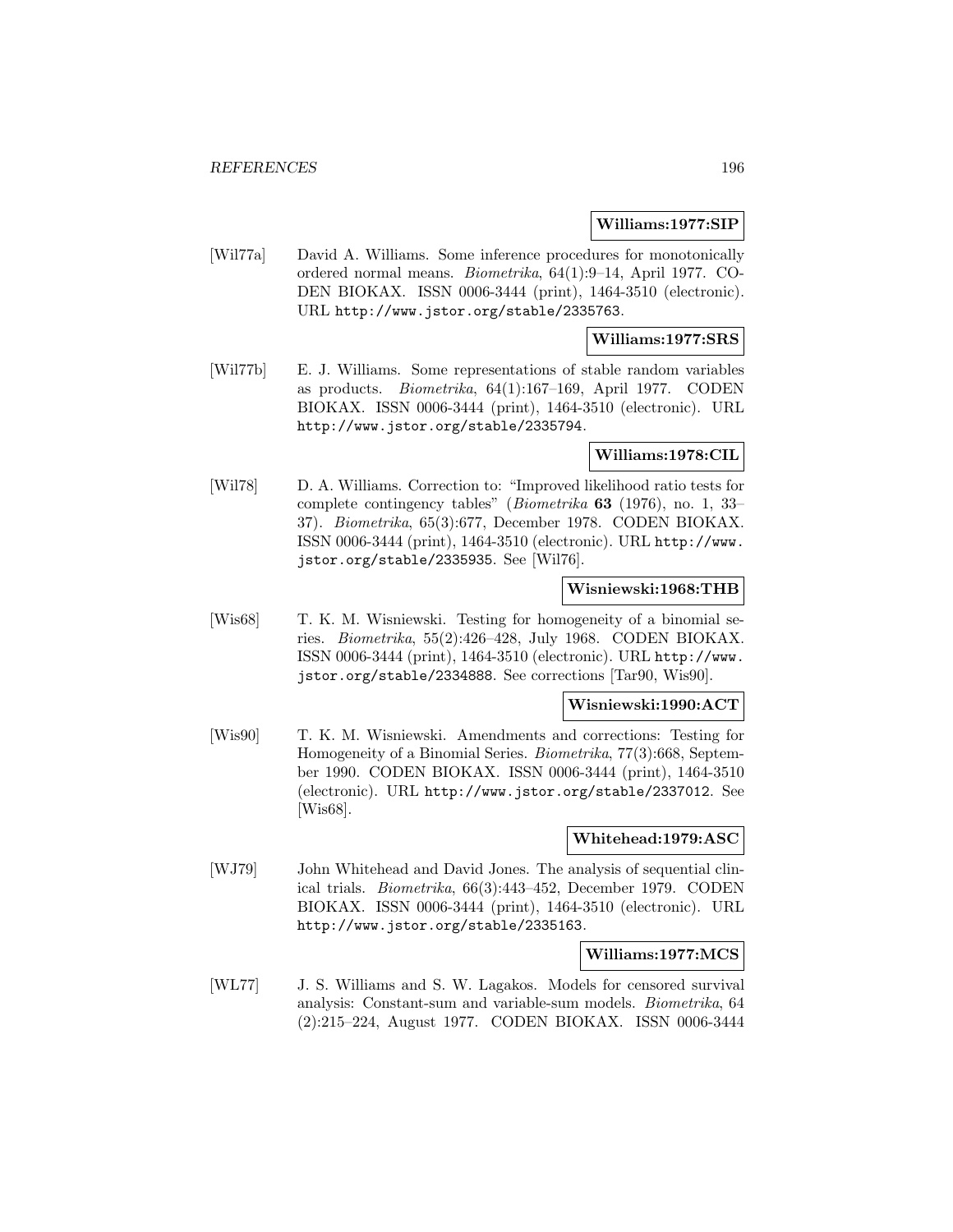(print), 1464-3510 (electronic). URL http://www.jstor.org/ stable/2335687.

## **Wolfe:1976:TER**

[Wol76] Douglas A. Wolfe. On testing equality of related correlation coefficients. Biometrika, 63(1):214–215, April 1976. CODEN BIOKAX. ISSN 0006-3444 (print), 1464-3510 (electronic). URL http://www. jstor.org/stable/2335110.

## **Wood:1970:VST**

[Woo70] J. T. Wood. A variance stabilizing transformation for coefficients of concordance and for Spearman's rho and Kendall's Tau. Biometrika, 57(3):619–627, December 1970. CODEN BIOKAX. ISSN 0006-3444 (print), 1464-3510 (electronic). URL http://www. jstor.org/stable/2334780.

## **Woodroofe:1976:FPB**

[Woo76] Michael Woodroofe. Frequentist properties of Bayesian sequential tests. Biometrika, 63(1):101–110, April 1976. CODEN BIOKAX. ISSN 0006-3444 (print), 1464-3510 (electronic). URL http://www. jstor.org/stable/2335089.

## **Wood:1978:LSK**

[Woo78] Constance L. Wood. A large-sample Kolmogorov-Smirnov test for normality of experimental error in a randomized block design. Biometrika, 65(3):673–676, December 1978. CODEN BIOKAX. ISSN 0006-3444 (print), 1464-3510 (electronic). URL http://www. jstor.org/stable/2335931.

### **Woodroofe:1979:RLR**

[Woo79] Michael Woodroofe. Repeated likelihood ratio tests. Biometrika, 66(3):453–463, December 1979. CODEN BIOKAX. ISSN 0006- 3444 (print), 1464-3510 (electronic). URL http://www.jstor. org/stable/2335164.

### **Worthington:1975:GIM**

[Wor75] B. A. Worthington. General iterative method for analysis of variance when block structure is orthogonal. Biometrika, 62(1):113– 120, April 1975. CODEN BIOKAX. ISSN 0006-3444 (print), 1464- 3510 (electronic). URL http://www.jstor.org/stable/2334492.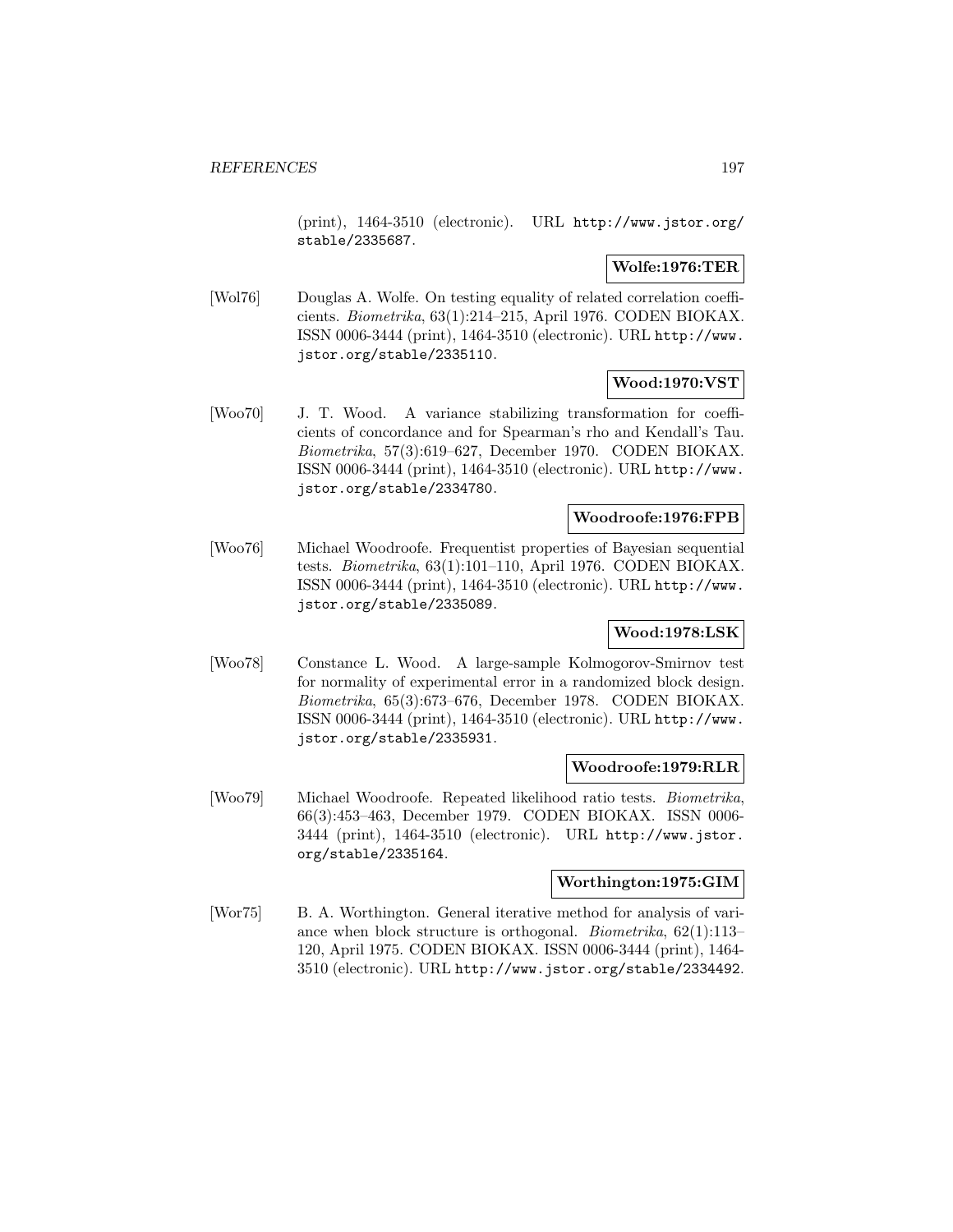## **Wynn:1975:IOS**

[Wyn75] H. P. Wynn. Integrals for one-sided confidence bounds: A general result. Biometrika, 62(2):393–396, August 1975. CODEN BIOKAX. ISSN 0006-3444 (print), 1464-3510 (electronic). URL http://www.jstor.org/stable/2335378.

## **Wynn:1976:CFP**

[Wyn76] H. P. Wynn. Connected finite population sampling plans. Biometrika, 63(1):208–210, April 1976. CODEN BIOKAX. ISSN 0006-3444 (print), 1464-3510 (electronic). URL http://www. jstor.org/stable/2335108.

## **Wynn:1977:ICB**

[Wyn77] H. P. Wynn. An inequality for certain bivariate probability integrals. Biometrika, 64(2):411–414, August 1977. CODEN BIOKAX. ISSN 0006-3444 (print), 1464-3510 (electronic). URL http://www. jstor.org/stable/2335709.

## **Yang:1976:DPD**

[Yan76] Mark C. K. Yang. A design problem for determining the population direction of movement. Biometrika, 63(1):77–82, April 1976. CO-DEN BIOKAX. ISSN 0006-3444 (print), 1464-3510 (electronic). URL http://www.jstor.org/stable/2335086.

## **Yang:1978:DSS**

[Yan78] Mark C. K. Yang. Determination of sample size for testing the relation between an incident and a set of random variables in a sample survey. Biometrika, 65(3):635–640, December 1978. CODEN BIOKAX. ISSN 0006-3444 (print), 1464-3510 (electronic). URL http://www.jstor.org/stable/2335916. See correction [Yan80].

## **Yang:1980:ACD**

[Yan80] Mark C. K. Yang. Amendments and corrections: "Determination of Sample Size for Testing the Relation Between an Incident and a Set of Random Variables in a Sample Survey". Biometrika, 67(3):728, December 1980. CODEN BIOKAX. ISSN 0006-3444 (print), 1464-3510 (electronic). URL http://www.jstor.org/ stable/2335154. See [Yan78].

### **Yates:1972:MCT**

[Yat72] F. Yates. A Monte-Carlo trial on the behaviour of the nonadditivity test with nonnormal data. Biometrika, 59(2):253–261,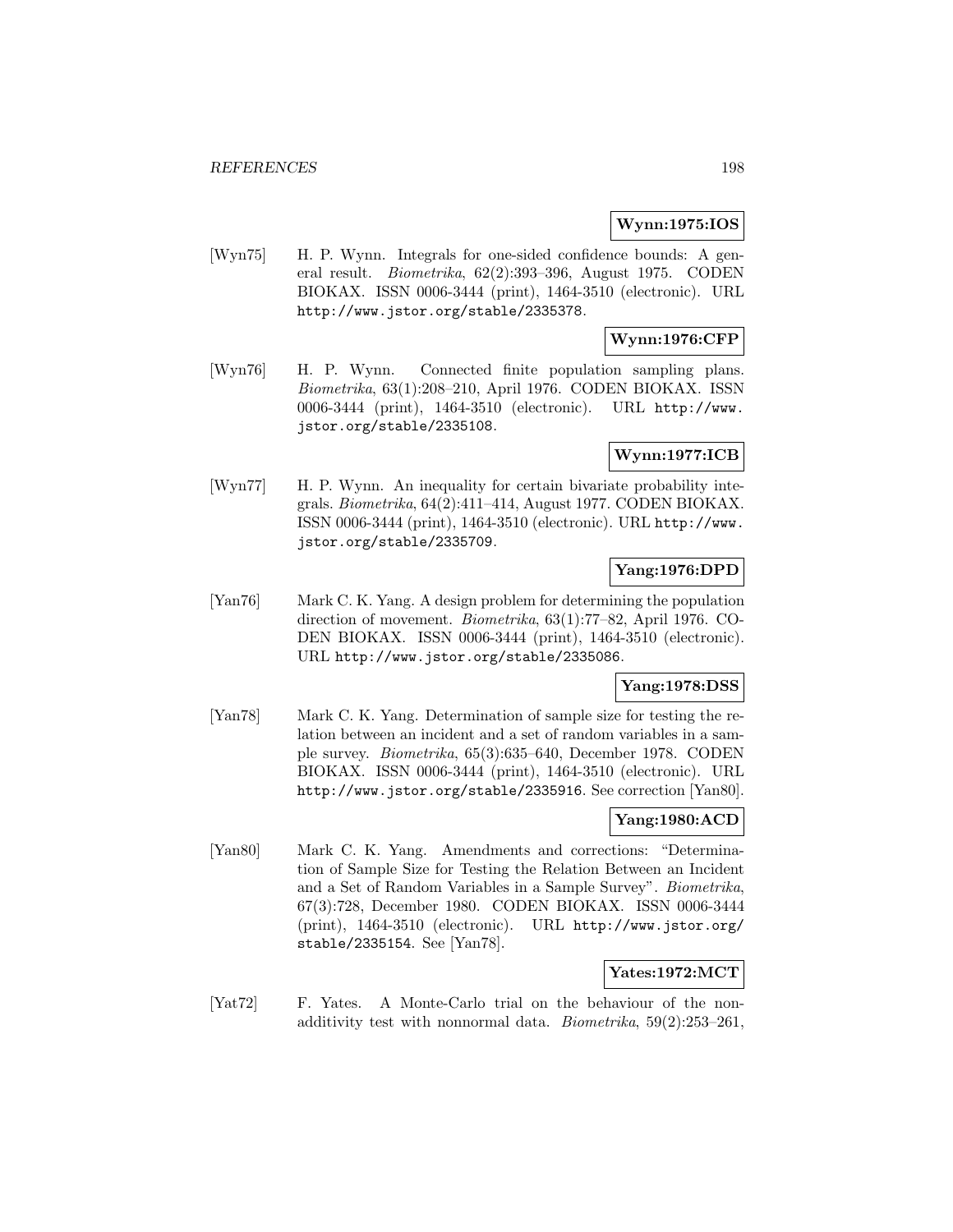August 1972. CODEN BIOKAX. ISSN 0006-3444 (print), 1464- 3510 (electronic). URL http://www.jstor.org/stable/2334570.

## **Yuen:1973:ABP**

[YD73] Karen K. Yuen and W. J. Dixon. The approximate behaviour and performance of the two-sample trimmed  $t$ . Biometrika, 60 (2):369–374, August 1973. CODEN BIOKAX. ISSN 0006-3444 (print), 1464-3510 (electronic). URL http://www.jstor.org/ stable/2334550.

## **Young:1970:CPS**

[You70a] D. H. Young. Consideration of power for some two sample tests with censoring based on a given order statistic. *Biometrika*, 57 (3):595–604, December 1970. CODEN BIOKAX. ISSN 0006- 3444 (print), 1464-3510 (electronic). URL http://www.jstor. org/stable/2334777. See correction [You72a].

## **Young:1970:OSN**

[You70b] D. H. Young. The order statistics of the negative binomial distribution. Biometrika, 57(1):181–186, April 1970. CODEN BIOKAX. ISSN 0006-3444 (print), 1464-3510 (electronic). URL http://www. jstor.org/stable/2334947.

## **Young:1971:MRO**

[You71] D. H. Young. Moment relations for order statistics of the standardized gamma distribution and the inverse multinomial distribution. Biometrika, 58(3):637–640, December 1971. CODEN BIOKAX. ISSN 0006-3444 (print), 1464-3510 (electronic). URL http://www. jstor.org/stable/2334399.

### **Young:1972:CAC**

[You72a] D. H. Young. Corrections and amendments: "Consideration of Power for Some Two-Sample with Censoring Based on a Given Order Statistic". Biometrika, 59(1):238, April 1972. CODEN BIOKAX. ISSN 0006-3444 (print), 1464-3510 (electronic). URL http://www.jstor.org/stable/2334647. See [You70a].

### **Young:1972:IPM**

[You72b] J. C. Young. An investigation of procedures for multiple-stage selection for a variate subject to errors of measurement. Biometrika, 59(2):323–334, August 1972. CODEN BIOKAX. ISSN 0006- 3444 (print), 1464-3510 (electronic). URL http://www.jstor. org/stable/2334577.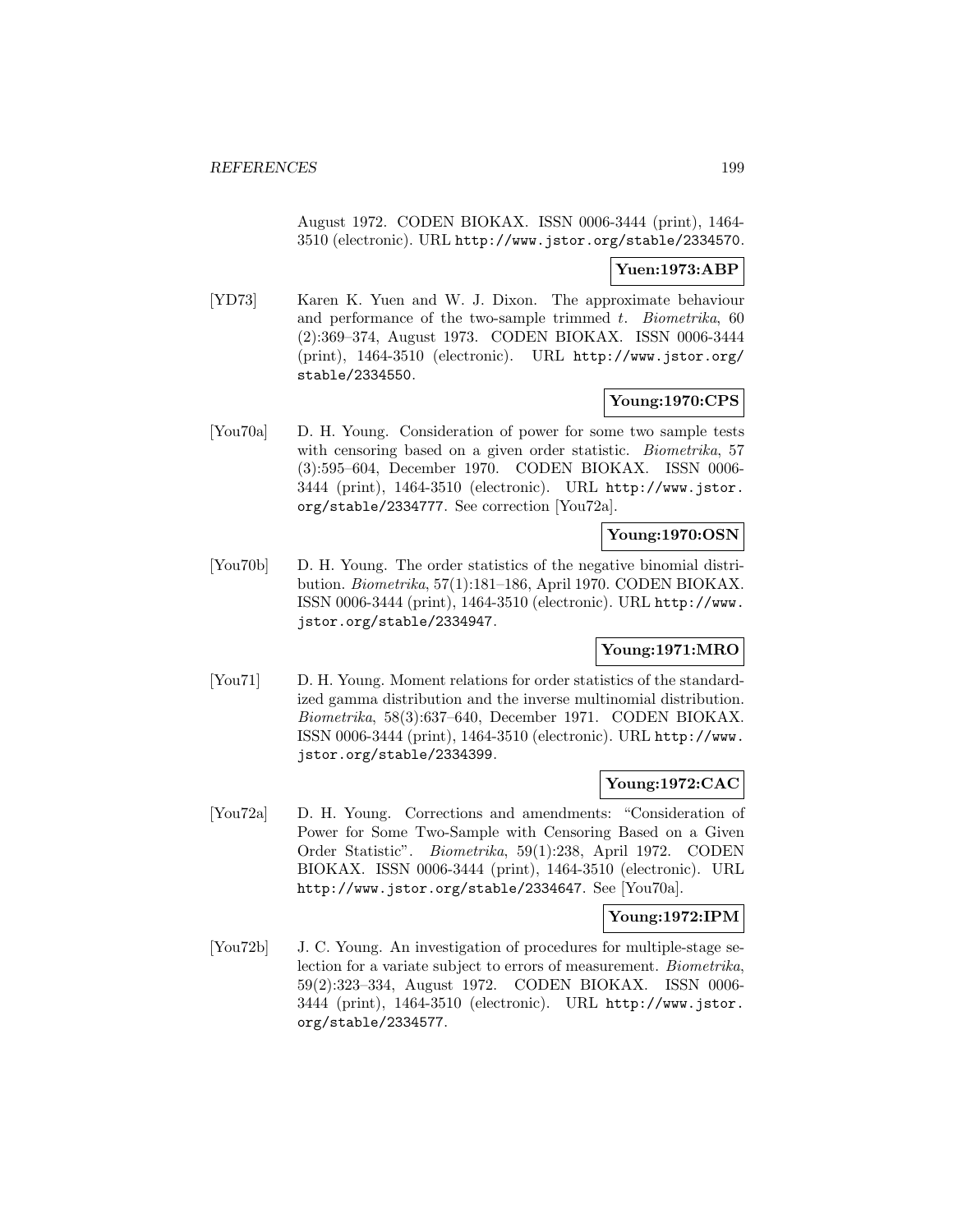## **Young:1973:DSC**

[You73a] D. H. Young. Distributions of some censored rank statistics under Lehmann alternatives for the two-sample case. Biometrika, 60(3):543–549, December 1973. CODEN BIOKAX. ISSN 0006- 3444 (print), 1464-3510 (electronic). URL http://www.jstor. org/stable/2335003.

## **Young:1973:SRO**

[You73b] D. H. Young. Some results for the order statistics of the negative binomial distribution under slippage configuration. Biometrika, 60(1):206–209, April 1973. CODEN BIOKAX. ISSN 0006-3444 (print), 1464-3510 (electronic). URL http://www.jstor.org/ stable/2334925.

## **Young:1974:MSS**

[You74] J. C. Young. Multiple-stage screening from nonnormal populations. Biometrika, 61(1):155–164, April 1974. CODEN BIOKAX. ISSN 0006-3444 (print), 1464-3510 (electronic). URL http://www. jstor.org/stable/2334298.

## **Young:1977:BAP**

[You77] A. S. Young. A Bayesian approach to prediction using polynomials. Biometrika, 64(2):309–317, August 1977. CODEN BIOKAX. ISSN 0006-3444 (print), 1464-3510 (electronic). URL http://www. jstor.org/stable/2335698.

## **Yuen:1974:TST**

[Yue74] Karen K. Yuen. The two-sample trimmed t for unequal population variances. Biometrika, 61(1):165–170, April 1974. CODEN BIOKAX. ISSN 0006-3444 (print), 1464-3510 (electronic). URL http://www.jstor.org/stable/2334299.

## **Zelen:1971:ASC**

[Zel71] M. Zelen. The analysis of several  $2 \times 2$  contingency tables. Biometrika, 58(1):129–137, April 1971. CODEN BIOKAX. ISSN 0006-3444 (print), 1464-3510 (electronic). URL http://www. jstor.org/stable/2334323.

#### **Zentgraf:1975:NLD**

[Zen75] R. Zentgraf. A note on Lancaster's definition of higher-order interactions. Biometrika, 62(2):375–378, August 1975. CODEN BIOKAX. ISSN 0006-3444 (print), 1464-3510 (electronic). URL http://www.jstor.org/stable/2335375.